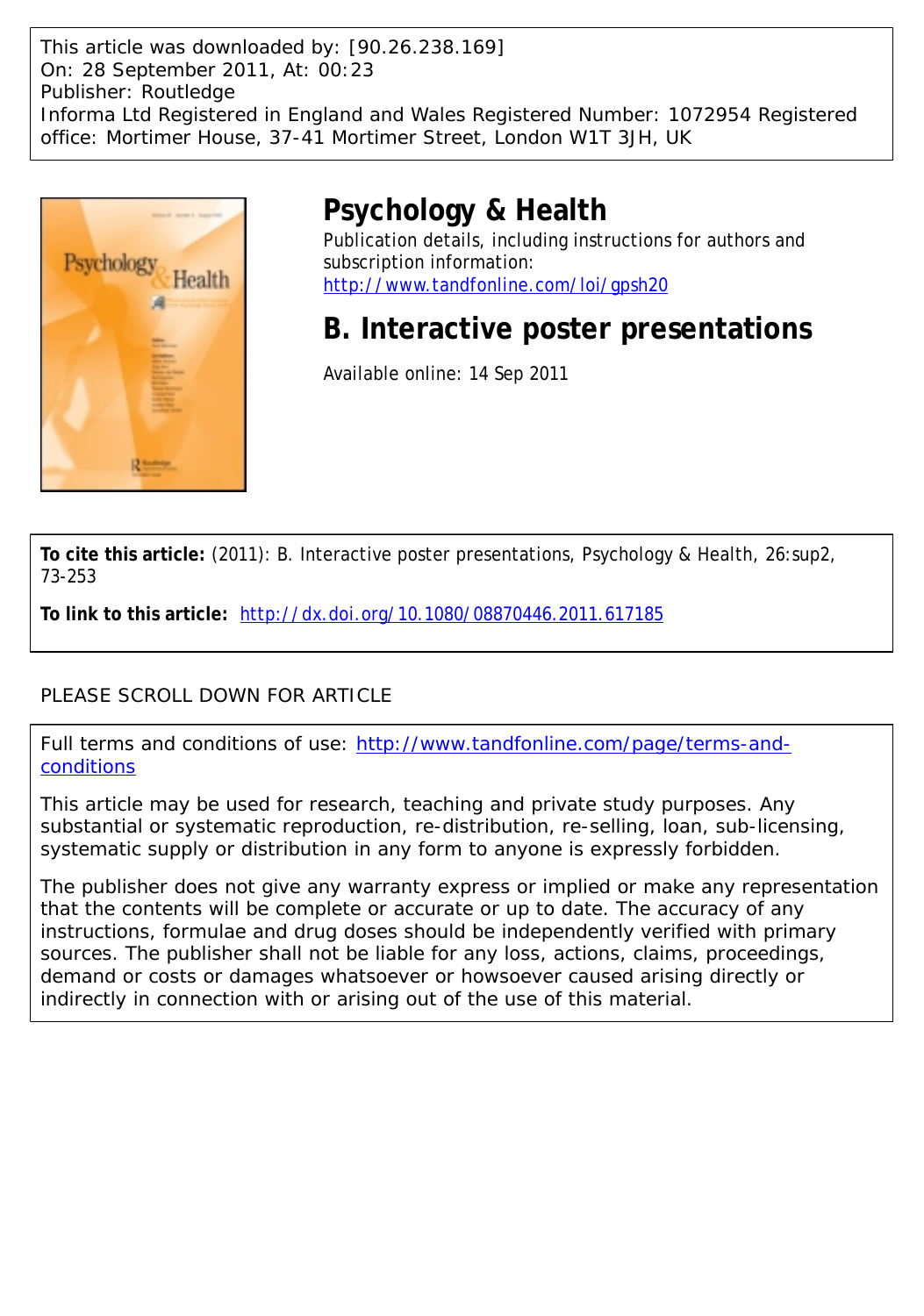### B. Interactive poster presentations

### How do Spaniards use antimicrobials? A study to reduce self-medication and to promote the prudent use of antibiotics

Jesús Rodríguez Marín, José Joaquín Mira Solv, Ma Virtudes Pérez-Jove, Lidia Ortiz Henarejos, Mercedes Guilabert Mora, Isabel María Navarro Soler

Objective: To assess whether Spaniards do a prudent use of antibiotics. Methods: A crosssectional study was conducted. A total of 1526 patients were surveyed. Sample size was determined for a sampling error of less than 3% for  $p = q = 0.50$ , and for a 95% confidence level. Respondents were selected at random from all the patients attended at a selection of health centres or hospitals of the public health sector in Spain. Results: In spite of an adequate information about the prudent use of antimicrobials, the self-medication continues ( $OR = 0.8$ ;  $IC = 0.5–1.4$ ). Self-medication is more frequent among those who do not know that the use of antibiotics can generate resistance (OR 1.8 95% IC 1.3–2.5) and keep left-over doses (OR 3.1, 95%; IC 2.3–4.2). Conclusions: To transmit information, it is not enough to change self-medication.

#### Psychosexual factors and prostate-related problems in men

Aavik Toivo

Background: Prostate related problems may increase the level of sexual dysfunction in men. This study was designed to examine the associations between self-reported sexual behaviour, desire and sexual functioning and prostate-related problems. Methods: Cross-sectional study of 109 men. 56 were first-time outpatients at the Andrology Unit. Diagnosis included mainly BPH with symptoms lasting for at least 3 months prior to the visit. 53 were controls. Measures: International Index of Erectile Function, Giessen Prostatitis Symptom Score, Sexual Desire Inventory. Findings: Sexual functioning was negatively  $(r = -0.54)$  correlated with PRS, and age  $(r = -0.37)$  and positively correlated with desire  $(r = 0.60)$ , sexual activity  $(r = 0.68)$  and satisfaction with orgasm  $(r = 0.61)$ . Discussion: Higher degree of prostate related symptoms was negatively correlated with satisfaction with orgasm and that the patient and control group significantly differed in their orgasm rating. The results support the idea that it is important to assess sexual health in men with prostate problems.

ISSN 0887–0446 print/ISSN 1476–8321 online © 2011 Taylor & Francis DOI: 10.1080/08870446.2011.617185 http://www.informaworld.com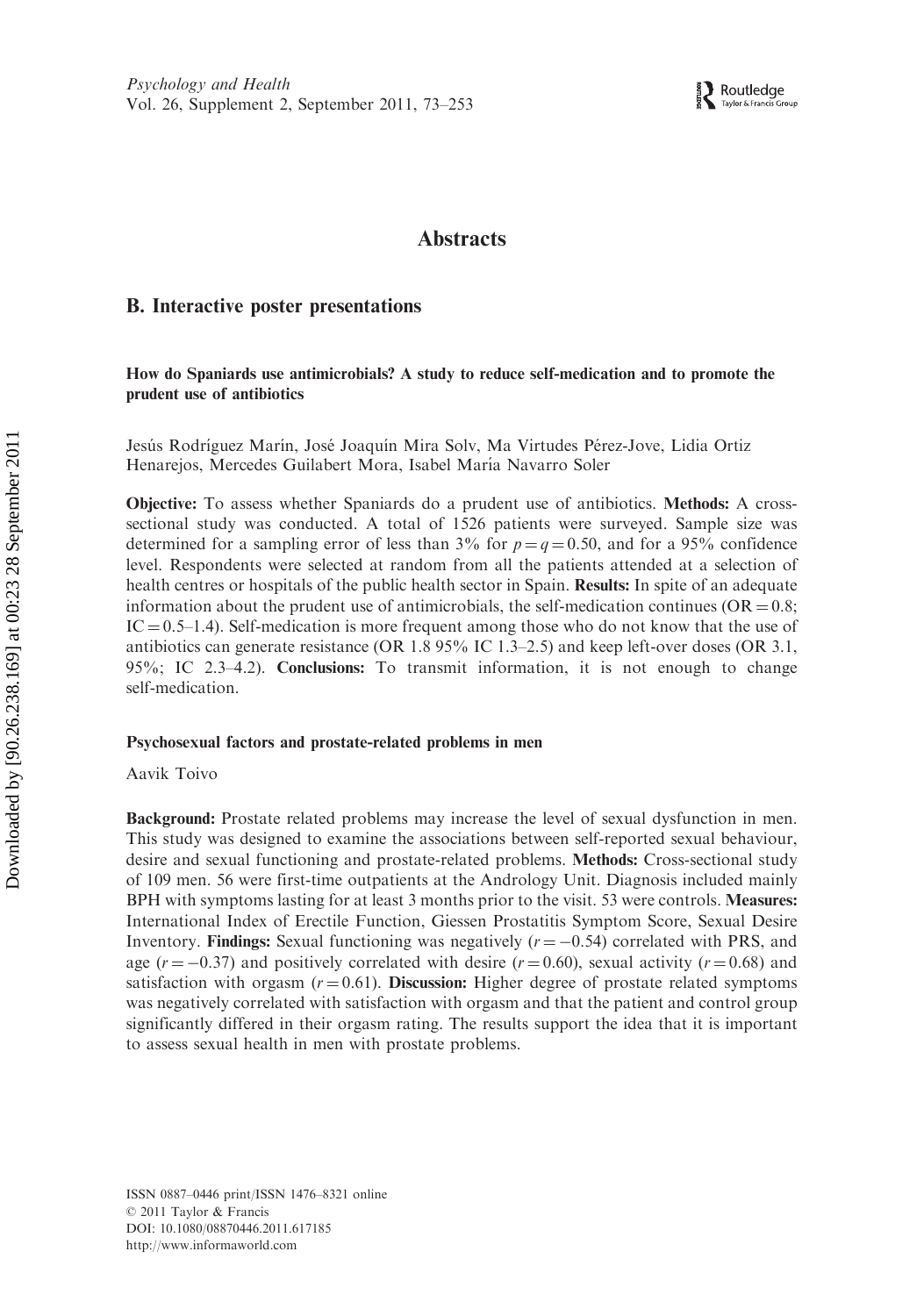### A study of relation between social skills and social supports in elementary school children

Abe Michiyo, Kobayashi Hiroyuki, Kitami Yuina and Mori Kazuyo

Background: Acquisition of social skills might be effective on the school adaptation and prevention for maladjustment of children. The purpose of this study was to examine the relation between social skills and social supports in elementary school children. Methods: The subjects were 218 Japanese elementary school children (104 boys, 114 girls, aged 10–12 years). The questionnaire included social skills scale which was consisted of four factors ('social-skill', 'self-assertion', 'self-understanding', 'self-control') (Mori et al., 2005) and social supports scale for children (Mori, 1990). Findings: The result of correlation analysis showed the relationship between self assertion, self-understanding and social supports. The results of multiple regression analysis revealed that social support of 'friends' and 'teachers' influenced 'socialskill'. Discussion: The results suggest that social supports were important to acquisition of social skills.

### The relationship among illness representations, risk representations, empathy and preventive health behaviours

Adams Alyssa and Crawley Edward

Illness and risk representations are traditionally studied in a chronically ill population. However, healthy individuals also develop perceptions of illness, which may be influenced by their ability to empathise. It was predicted that empathy and perceptions of skin cancer risk would be associated with preventive health behaviours. 127 healthy undergraduate students completed questionnaires assessing illness and risk representations of skin cancer, empathy, and health behaviours. Empathy and personal control dimensions were each positively correlated with health behaviours. Regression analyses indicated that empathy and risk representations, individually and in combination, significantly predicted health behaviours. The addition of risk representations to the predictive model, which included empathy and illness representations, significantly added to the explained variance. Health communication messages may be most effective at improving engagement in health behaviours when aimed at fostering empathy and empowering individuals to take an active role in improving their health and minimising their risk of illness.

#### Traumatic symptomatology in Greek Cypriots crossing the 'green line'

#### Adonis Marios

Acute stress disorder (ASD) and Post-traumatic stress disorder (PTSD) are two disorders that develop following exposure to trauma. It was hypothesised that Greek Cypriot who visited the occupied areas following the opening of the 'green line' in 2003 may experience their visit as traumatic and hence develop symptoms of ASD. One hundred and sixty-three participants (53% women) aged 18–82 were recruited from the general population and completed a set of self-report questionnaires that measured ASD, depression, anxiety, social support and stress. Eighty-five percent of the participants visited the occupied areas and (37%) were refugees. Thirty-one participants (22.5%) met criteria for ASD following their visit to the occupied areas. Refugees were found to score significantly higher on the ASD scale than non-refugees. The results show that the visits to the occupied areas may constitute a traumatic experience and refugees experience such an event as more traumatic than non-refugees.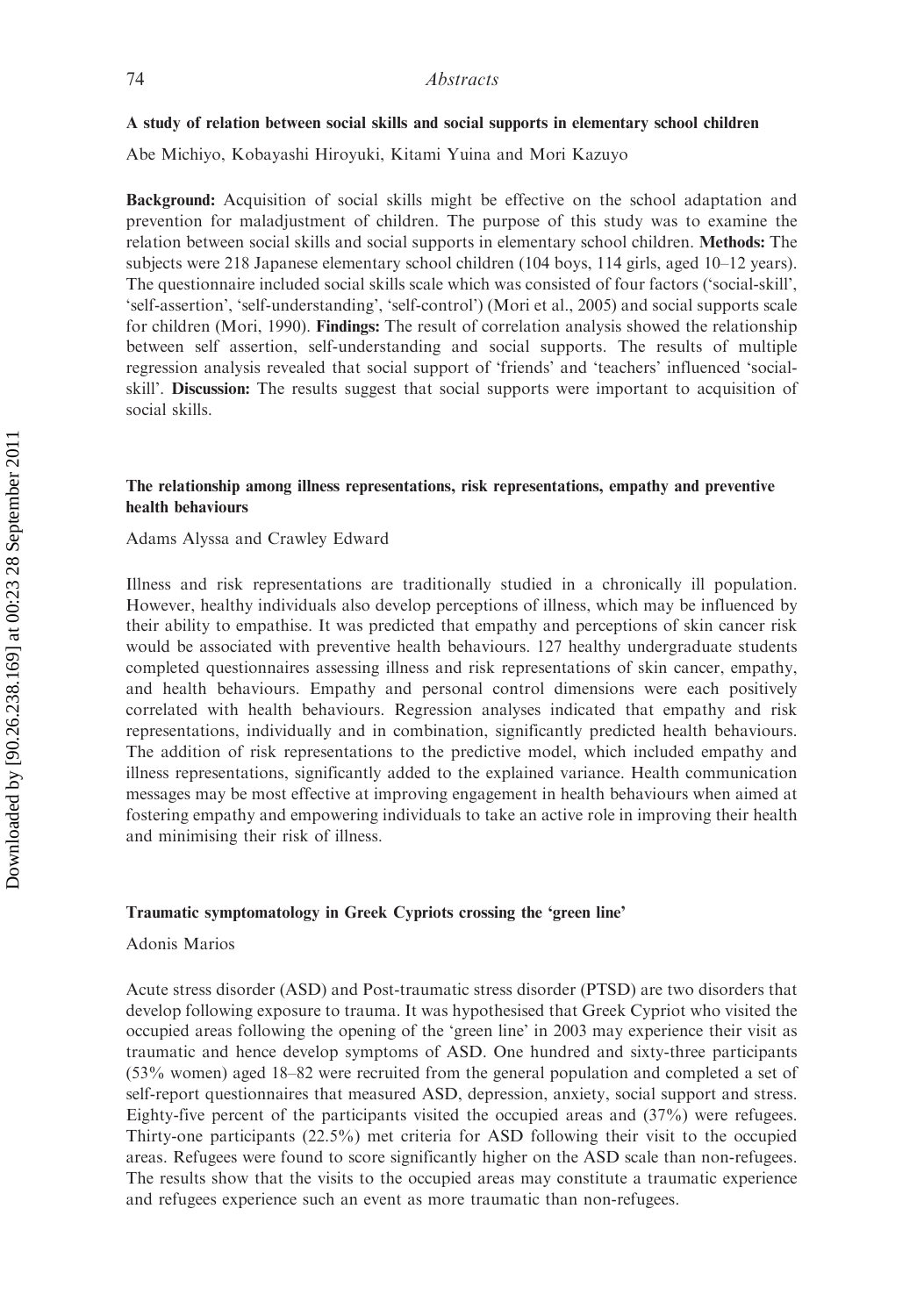### Marital adjustment in families of children with attention deficit hyperactivity disorder (ADHD)

Ajhdehfa Leila, Golkarian Parisa and Holisaz Maryam

Objective: This study examines marital adjustment in parents of children with ADHD in comparison with parents of children without ADHD. Method: Two groups of Iranian parents were selected through convenience sampling. One group who had children with ADHD  $(N = 20)$  and a control group  $(N = 20)$ . The diagnosis of ADHD was established through clinical interviews with parents according the criteria in DSM IV-TR. Both groups of parents completed Dyadic Adjustment Scale (DAS; Spanier). t-test was used for analysing hypothesis. Findings: Results show that there is a significant difference between two groups of parents in marital adjustment ( $p<0/01$ ). Discussion: These results suggest that mothers of children with ADHD are likely to have a lower marital adjustment than a control group.

#### Recreative night culture and risk behaviour versus friends groups

Albuquerque Carlos, Cunha Madalena, Ferreira Manuela and Students 8°CLE

Background: Adolescence is characterised by the active participation in the experience of recreative nightlife culture. To evaluate the risk behaviour of adolescents and youth during the night out in town was the aim of this transversal study. Methods: The sample included 416 participants of both genders aged between 16 and 30 years, regulars of nightlife spots at high risk. Findings: The results revealed that participants leave less than once a month at night to another city, during which the outgoing of most of them remain in the same group and that men spend more money than women. Individuals who trade group of friends during the night are more likely to adopt risky behaviours. Discussion: Consuming alcohol or other drugs, have unprotected sex, driving under the influence of alcohol, were some of the risk behaviours identified, however the participants consider these behaviours essential for their enjoyment.

#### The burden of the informal carers of the dependent individual in the domiciliary context

Albuquerque Carlos, Marilia Pinto, Rocha Paula, Oliveira António, Andrade Ana and Chaves Claudia

Background: In western societies, the aging population and the social-labour pressures cause difficulties to the families with dependent individuals at domiciliary context. The purpose of this study is to know the main factors that determine the burden of informal carer of the dependent individual in the domiciliary context. Methods: We used a non-probabilistic sample, formed by 66 informal carers, mostly female (73.9%), whit an average age of 57.24 years. Findings: Noted the existence of a statistically significant association between the burden of the informal carers, and the variables: age, employment situation, kinship, monthly income, functioning family. There is no significant effect of gender on the burden of the informal carer. Discussion: The results touched the researchers to the importance of adjusting the specific health care to the expectations and needs of those informal carers.

### Satisfaction of patients with the treatment of pain

Albuquerque Carlos, Martins Rosa, Cunha Madalena, Pontinha Carlos, Cunha Graça, Antunes Pedro, Cerveira Joel and Gomes Carla

Background: Pain is a complex phenomenon and encompasses multiple dimensions: biofisiological, biochemical, psychosocial, behavioural and moral. The purpose of this study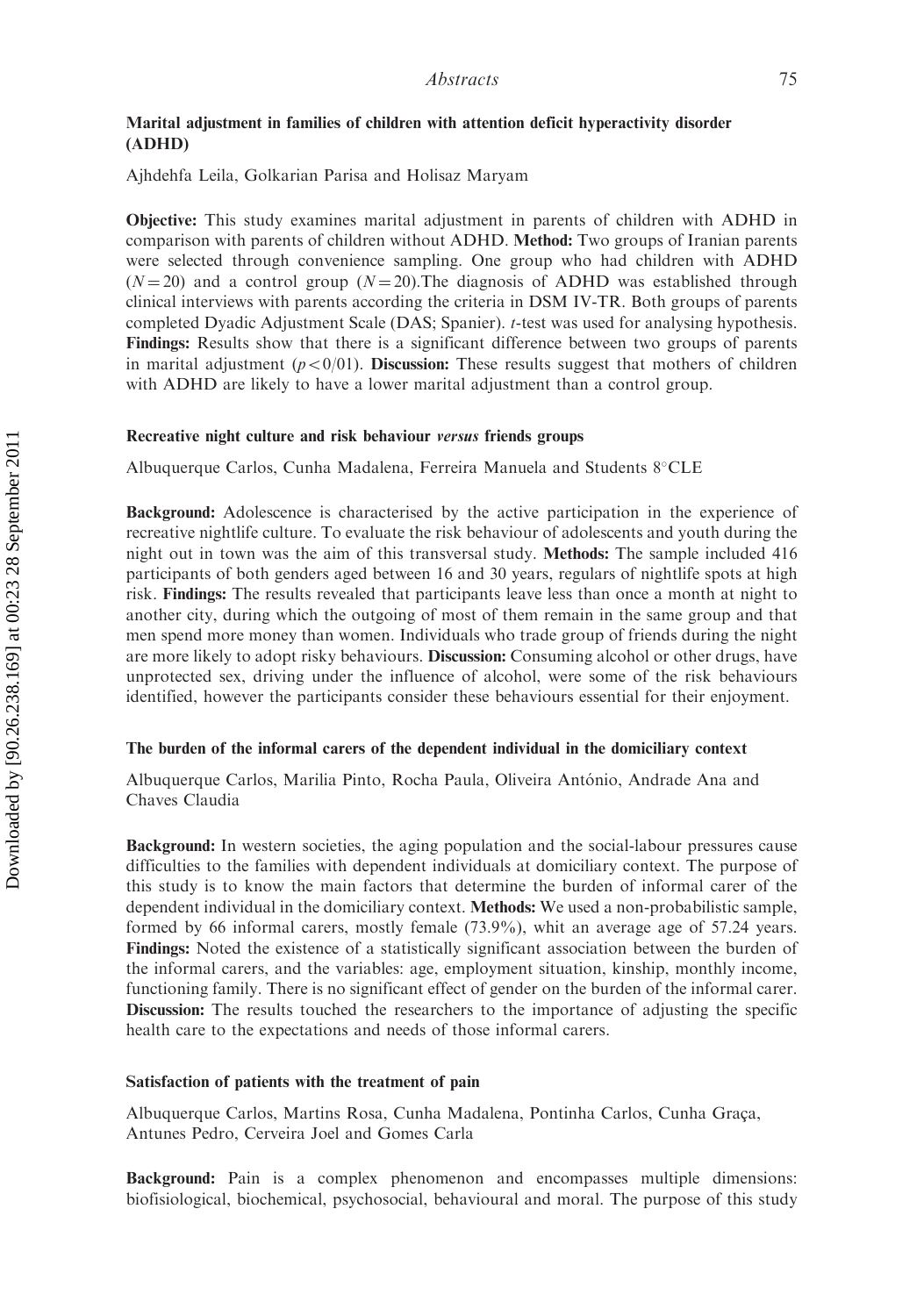is to identify the variables such as socio-demographic and clinical that most influence the satisfaction of patients with the treatment of pain. Methods: We based in non-probabilistic sample consisting of 144 individuals, most women with a diagnosis of acute and chronic pain. The data collection instrument was Pain Treatment Satisfaction Scale (PTSS). Findings: We conclude that there is no significant effect on the variables: religion; sex; clinical situation underlying the origin of pain. We noted the existence of a statistically significant effect between satisfaction with treatment of pain and the variables: rehabilitation program, age, employment status; monthly income; state civil; type of pain. Discussion: This study demonstrates that there is still much to be done, so that health professionals must plan and execute specific programs focused on the treatment of pain.

### Emotional demands, emotional dissonance and job satisfaction at Romanian public service workers

Aldea-Capotescu Roxana

Based on the theoretical frameworks of emotion regulation theory proposed by Gross (1998), this study examines the emotional demands (The Frankfurt Emotion Work Scale, Zapf et al., 1999) and their relationship to job satisfaction (the Job Descriptive Index; Smith et al., 1969) in a sample of 233 Romanian public service workers providing a range of customer services  $(M = 36$  years, SD = 9.00). Results showed that requests to control negative emotions, requests for neutrality regarding client interactions, emotional sensitivity and control explains a significant percentage of 14% ( $F = 7.44$ ,  $p < 0.01$ ) of variance in the emotional dissonance. Lower satisfaction with supervision is predicted by the existence of organisational requirements to control negative emotions, to express neutrality and emotional dissonance (Adjusted  $R^2 = 10$ ,  $F = 6.62$ ,  $p < 0.01$ ). Resulting implications for the implementation of programs to promote emotional health in organisations in the public domain are discussed.

### Differences in illness representations, anger expression and functional impairment between migraine and tension-type headache

Aliki Meimaridou, Dermitzakis Emmanuil and Fwkas Kwstantinos

Objective: In this study we sought to compare two headache diagnoses in anger expression, illness representations and level of impairment. Method: 84 outpatients from Papageorgiou General Hospital (migraine  $=$  48, tension type  $=$  36) answered demographic questions and completed the following measures:

- The State-Trait-Anger-Expression-Inventory (STAXI)
- The Brief-Illness-Perception-Questionnaire (B-IPQ)
- The Migraine-Disability-Assessment-Score (MIDAS).

Results: In terms of anger expression, the two groups differed in anger externalisation  $(t = 2.208, p = 0.03)$ . Significant differences were also found in the following illness representation aspects: control beliefs ( $t = 2.150$ ,  $p = 0.036$ ), number of symptoms ( $t = 2.58$ ,  $p = 0.012$ ) and illness understanding (t = 2.41,  $p = 0.019$ ). Tension-type patients attributed more headache in psychological factors as opposed to migraineurs ( $F = 3.194$ ,  $p = 0.017$ ). Finally, tension-type patients reported increased headache frequency ( $t = 3.287$ ,  $p = 0.003$ ), although migraine patients lost more days from work due to headache ( $t = 2.024$ ,  $p = 0.020$ ). Discussion: Differences between the two groups as described above could be useful in tailoring interventions accordingly and improving treatment effectiveness.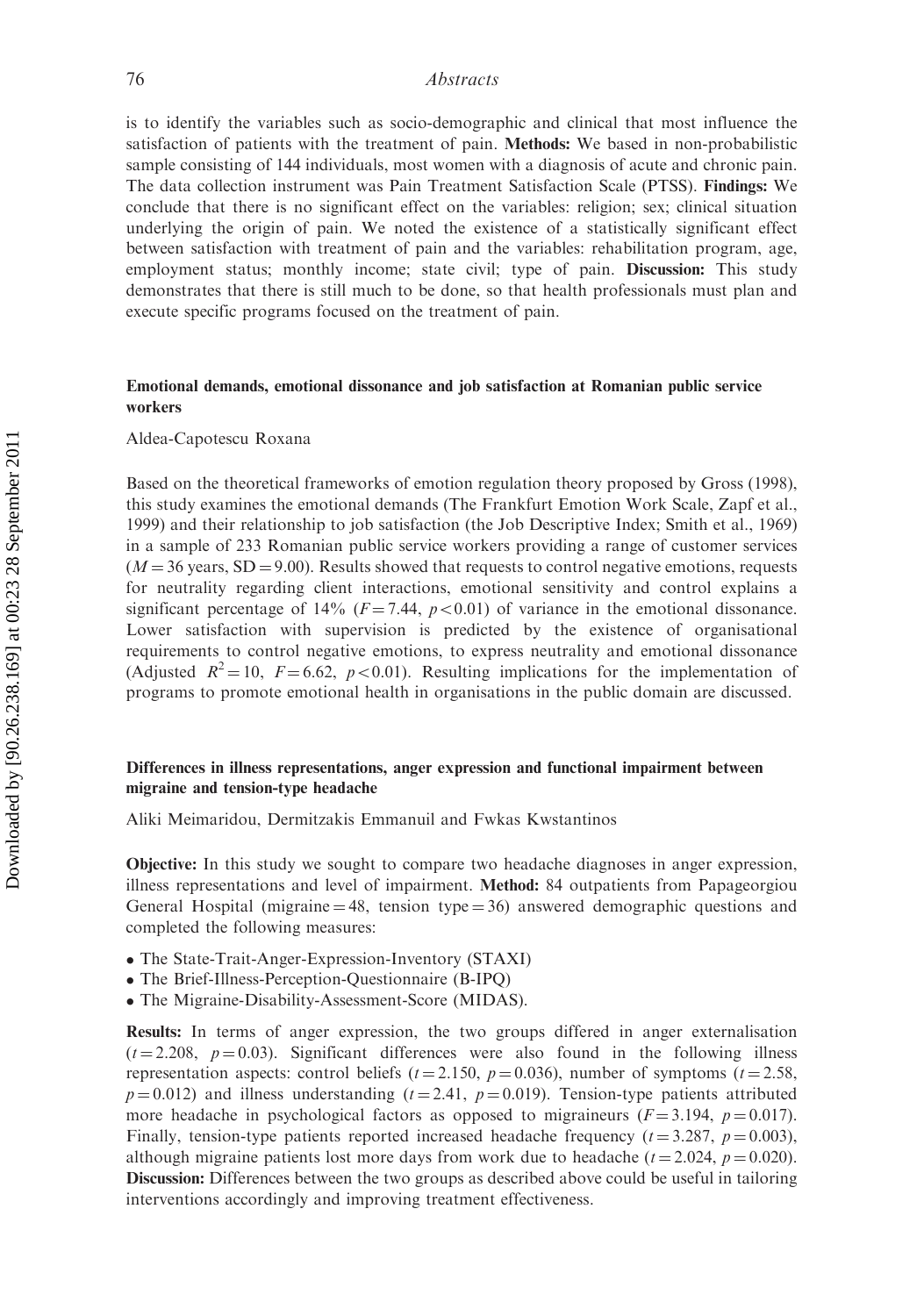### Associations between BMI, perceived attractiveness and bullying in Romanian school aged children

Alina Paula Cosma, Ana Maria Popescu, Adriana Baban and Mihai Varga

The prevalence of obesity has rapidly increased worldwide, especially in children and adolescents. Bullying behaviour is also on the raise in Romanian schools, as data from the HBSC 2006 survey indicates (26% of boys and 16% of girls aged 11 report being bullied), and it is known that such behaviours hinder the social and psychological development of youth and obesity is associated with poor outcomes in both physical and mental health. Self-image is being shaped during preadolescence, therefore we examined associations between bullying behaviours and perceived attractiveness with overweight and obesity status in a representative sample ( $N = 4800$ ) aged 11–16 years old. Current participants took part in the national HBSC 2010 survey and measures were obtained through self-report. The relationship between BMI and peer victimisation related to perceived attractiveness and gender differences helps shape the understanding of the phenomenon and supports prevention programs addressing bullying in school settings

### Parenting premature babies in the first 2 years of life: The importance of health professionals

Amorim Mariana and Veiga Elisa

Background: The surprise of premature birth evokes feelings of disability, anguish and anxiety in the parents. We aimed to understand the importance of health professionals in the experience of parenting a premature baby. Methods: We conducted semi-structured interviews with six mothers and two fathers whose babies were 2 years old and born with  $\lt 32$  weeks and 1500 grams. Data analysis was oriented by the principles of grounded theory. Findings: The parents' speech allowed us to generate these categories: 'admission as a traumatic experience', 'concern about baby's health', 'importance of medical monitoring'. The concern about child's health and development was present during these 2 years and health staff assumed a vital role in providing informational and emotional support. Discussion: Besides the stressing experience, these parents were able to successfully overcome the difficulties and look to the future with optimism. Health professionals' support was one of the most important contributors for familiar resilience.

### The nature of differences between two professions in six Norwegian hospitals

André Beate and Sjøvold Endre

Background: The gap between professions in healthcare can be caused by structural or cultural differences. This study's aim was to investigate the nature of differences between 169 physicians and nurses in six Norwegian hospitals. Method: The respondents answered a survey based on the Systematising Person-Group Relations (SPGR) methods. All analyses were carried out according to SPGR scoring and analyses manual: mean, t-test and standard deviation were used. Results and conclusions: Physicians experience their culture as empathetic, with more enthusiastic and engaged colleagues, while the nurses described the culture as characterised not only by caring, but also by criticism and assertiveness. The nurses experience considerably more friction in collaboration than their physician colleagues. Relevance to clinical practice: The differences found between the physicians and the nurses seem to be of a more structural character than cultural. Structural changes must be made to make the work situation better for nurses.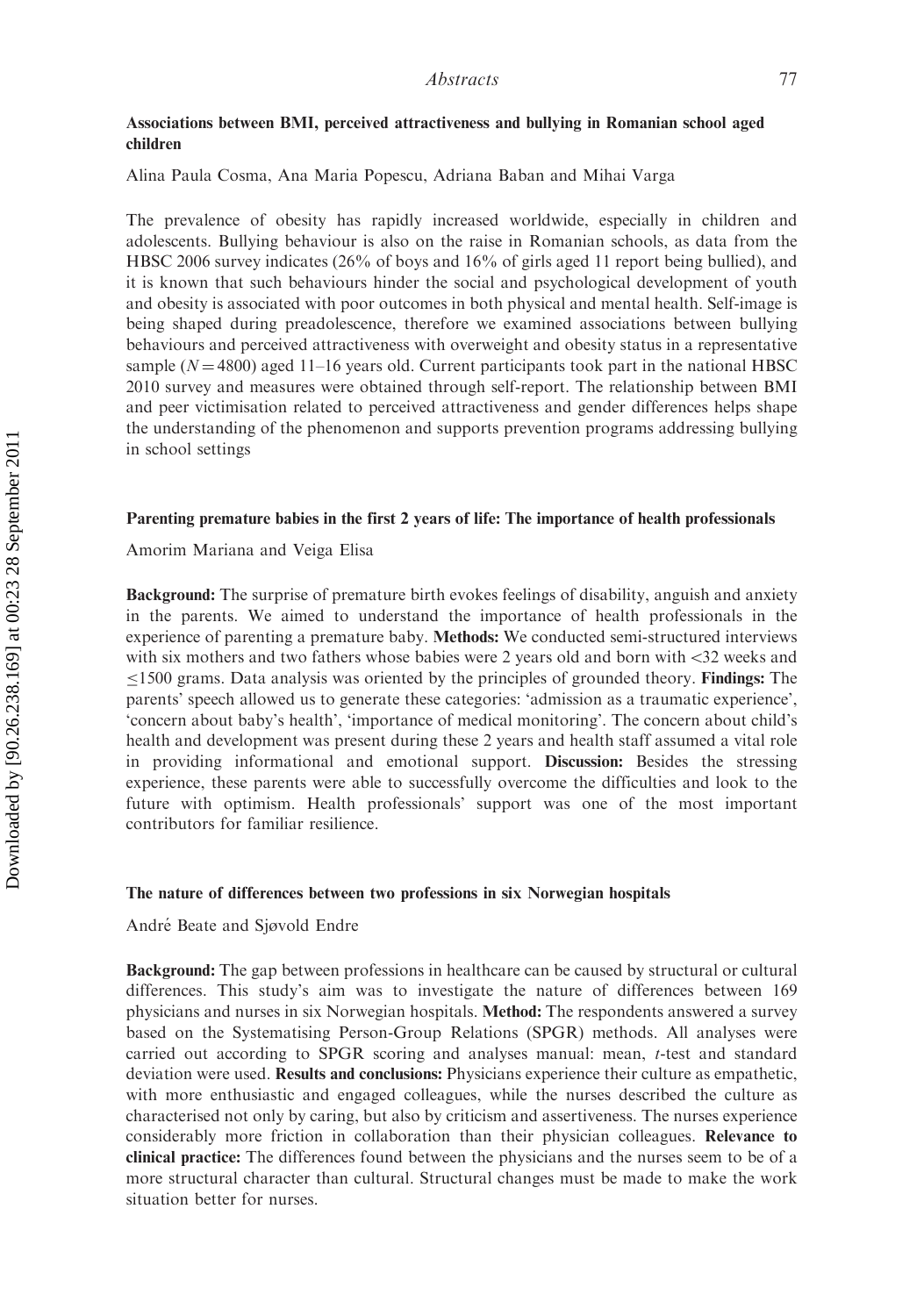### Coping strategies and social functioning in 9–16 years old chronically ill children

Andreea Mihaela Mihalca and Wladyslawa Pilecka

Background: This cross-sectional study aims to explore age-related differences in coping strategies and social functioning in children with chronic diseases (CD). Methods: 28 children (17 boys) aged 9–16 diagnosed with a CD (e.g. diabetes type I, asthma) were assessed using CERQ-k (Garnefski et al., 2007) and LCI-y (Adams et al., 2002). Findings: There were significant positive relationships between child's age and the use of rumination  $(\tau = 0.474)$ , planning ( $\tau$  = 0.405) and catastrophising ( $r$  = 0.420). Catastrofising correlated positively with non-illness-related social problems ( $\tau$  = 0.596) and distress ( $\tau$  = 0.683) in 9–11 years group, and with total number of social problems ( $\tau = 0.435$ ), and illness-related distress ( $\tau = 0.497$ ) in 12–16 years group. Overall, putting into perspective correlated negatively with the number of illness-related social problems ( $\tau$  = 0.337) and distress ( $\tau$  = 0.339). Discussion: Studying the relationship between coping strategies and social functioning is of practical importance for enhancing chronically ill children's adjustment.

#### Anxiety, coping strategies and support networks of parents having children with cerebral palsy

Andrikopoulou Alexandra and Loumakou Maria

Background: The adjustment factors of parents rearing children with cerebral palsy have been shown to be: support networks, social interaction, spiritual support and families' positive perception for disability. Method: 72 parents of pre-school children with tetraplegia and 68 parents having children with hemiplegia or diplegia who attend rehabilitation programs of the Hellenic Society for Disabled Children: (a) the state-trait anxiety inventory; (b) the ways of coping questionnaire and (c) the family support (Analysis of variance (ANOVA)). Findings: Parenting stress related to the severity of the disability, but was not statistically significant  $(p<0.10)$ . Greater use of problem-focused coping strategies related to lower levels of psychological distress. Strategies use was quite similar for mothers and fathers for both groups. The 65% of participants indicated that the formal support was occasionally helpful. Discussion: Family function, parents' appraisals, social support, stress management are important factors for parents in coping with cerebral palsy.

### Feasibility of preconception screening for thalassemia in Indonesia: Exploring the opinion of Javanese mothers

Anne Marie Plass, Costrie Ganes Widayanti, Annastatia Eridiati, Sultana Faradz and Erik Sistermans

Thalassemia has become a major public health issue in Indonesia. This study aimed to explore the awareness of thalassemia, and attitudes regarding carrier testing among Javanese mothers. A quantitative questionnaire, designed using TpB constructs, was applied cross-sectionally. 180 mothers participated  $(RR = 94\%)$ , 74 had an affected child. Both attitudes towards receiving information on thalassemia and carrier testing were very positive. Awareness was poor: mothers, both with and without affected child, had barely heard of thalassemia, or of carrier testing. Attitudes towards carrier testing explained 23% of future reproductive intentions ( $R^2 = 0.44$ ;  $p = 0.001$ ). Responding mothers expressed high levels of interest in receiving information on both thalassemia and carrier testing. The less educated and the more deprived they were, the keener they were to receive this information. Overall, awareness of thalassemia was low. Even mothers with affected children seemed unaware of the recurrent risk of having an affected child in a subsequent pregnancy.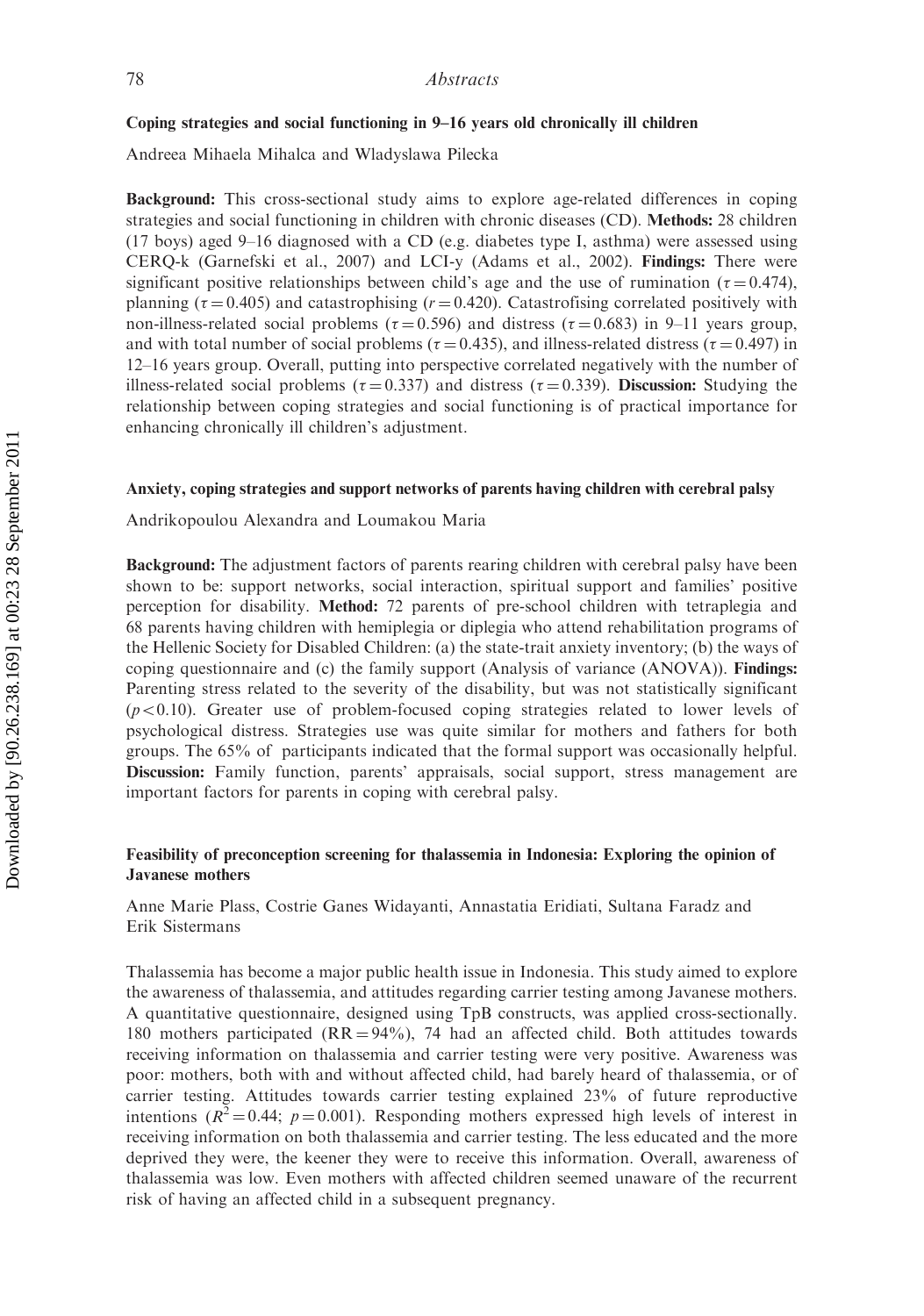### Effects of tailored Internet interventions on medication adherence: A systematic review of the literature

Annemiek Linn, Marcia Vervloet, Liset van Dijk, Edith Smit and Julia van Weert

Background: As medication, non-adherence is considered to be an important health risk, and numerous interventions to improve adherence are developed. The use of Internet-based interventions, tailored to the needs and situation of patients, is increasing. This systematic review aims to investigate which tailored Internet interventions are effective to improve medication adherence. Methods: Comprehensive literature searches were undertaken through the databases Pubmed, PsycINFO, EMBASE, CINAHL and Communication Abstracts. The methodological quality of the RCT's and CCT's and methods for measuring adherence were reviewed, following the guidelines of the Cochrane Collaboration. Results: Thirteen studies were included. All Internet interventions clearly used moderately or highly sophisticated tailoring methods. Data synthesis revealed that there is evidence for the effectiveness of Internet interventions in improving adherence. Conclusion: This review shows promising results on the effectiveness of Internet interventions to enhance patients' adherence to prescribed chronic medications. Results can be useful for future development of interventions.

#### Assessment of health-related quality of life in patients with diabetes, cardiac and lung diseases

Antanaitiene Milda and Klimašauskiene Virginija

Background: The aim is to disclose differences in health-related quality of life (HRQoL) in males and females with diabetes, heart and lung diseases. Methods: 117 patients with diabetes, heart or lung diseases undergoing hospital treatment were investigated by using WHOQoL-Bref. Findings: Males with diabetes reported worse HRQoL in psychological and level of independence domains than males with heart disease  $(p<0.001)$ . Diabetic females reported worse psychological health than females with lung disease ( $p<0.001$ ). Females with heart disease reported worse level of independence than females with lung diseases ( $p < 0.001$ ). Females with diabetes and heart disease reported worse HRQoL in environmental domain than in females with lung diseases ( $p<0.05$ ). Negative correlation was found between age and HRQoL in males and females. Conclusion: No specific patterns of HRQoL domains were found for patients with diabetes, cardiac and lung diseases.

#### Young adult-family connectedness factors affecting separation anxiety in adulthood

Antoine Pascal, Nandrino Jean-Louis and Dodin Vincent

Background: The aim was to explore which emotional, financial and functional connectedness factors between adolescent and family predict separation anxiety among young adults. Methods: Data were self-report for Multigenerational Interconnectedness Scale and Adult Separation Anxiety (ASA), both are French version. The sample consisted of 85 women and 78 men, aged between 18 and 30 years. Findings: Principal components analysis confirmed unidimensional construct of ASA. For MIS, an analysis with  $a$  priori three-components solution showed good convergence of the items into three subscales. Female participants scored higher in anxiety separation and in emotional and functional connectedness than males. Regression indicated that 30% of variance of separation anxiety was predicted by Emotional and Functional Connectedness ( $\beta = 0.44$ ,  $\beta = 0.20$ , respectively). Discussion: Female adults were higher than males in two kinds of connectedness. Those subscales were significant predictors of separation anxiety. These results are important when planning prevention and individual/family treatment for health issues in young adulthood.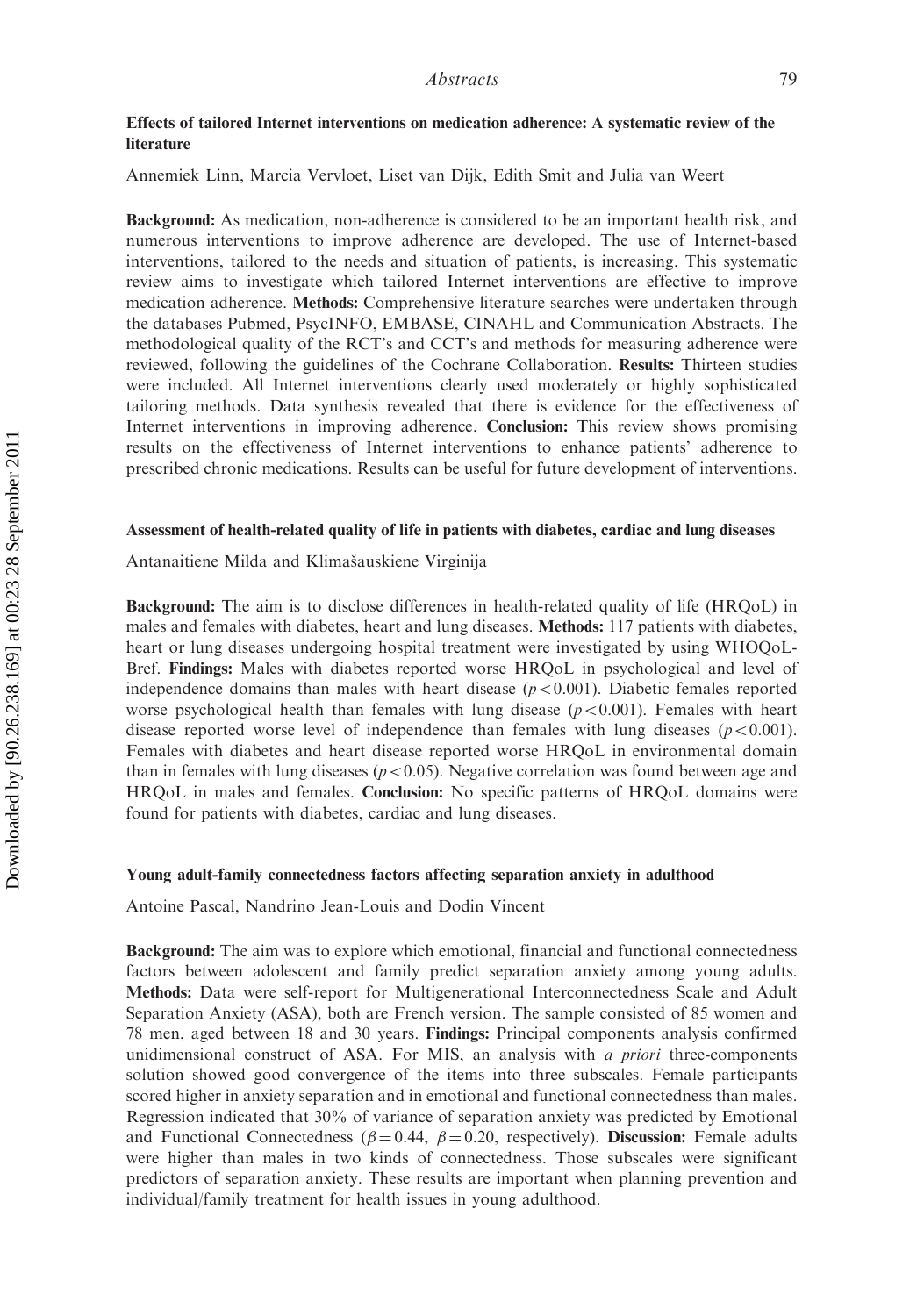### An investigation on supportive resources and coping styles with stressors in university students of medical sciences in Razavi Khorasan State in 2010

1

#### Anvari Marjaneh

and new expectation of them, are factors that distort their adjustment and make them using many coping styles such as problem- and emotional-centred for new adaptation. Meanwhile, there are many supportive systems such as family, friends and significant others that help them in coping. This paper tries to study the perceived stress, coping styles and supportive resources in students. Present research is a survey one. Using multi-stage sampling, the sample volume estimated about 440 according to Krejcie and Morgan formula. Three questionnaires were used for data gathering: Sarafino daily hassles questionnaire, Moss and Belings coping styles questionnaire and multidimensional perceived social support. Results showed no significant relationship between stress and problem-centred coping but significant with emotional-centred style ( $p<0/05$ ). Moreover, there were no difference between males and females in problemcentred style but significance in emotional centred ( $p<0/005$ ) and there were significant relationship between stress with total social support and family support  $(p<0/005)$  and with significant others ( $p<0/01$ ). Sex differences in social support was significant at ( $p<0/05$ ) and in significant others support ( $p<0/001$ ). According to results, and vital role of coping styles with stress for making psychosocial adaptation of people, it is necessary for families as the first educational centre to have more supporting role in teaching coping styles for better adaptation of their children.

### Pre-school children's weight status: Influence on attitudes, beliefs and parental feeding practices

Aparicio Costa Maria Graça, Cunha Madalena, Duarte João, Pereira Anabela, Ramalho Andreia, Castro Raquel, Belo João, Lopes Cátia and Ferro Joana

Background: Parenting child-feeding practices can be linked to child's self-regulation of food intake and childhood obesity. Objectives: To assess attitudes, beliefs and feeding parenting PRactices and their relationship with children's weight status. Methods: Cross study, with 234 parents, (mean age 34.5y) and 234 children aged 3–6 years, living in centre of Portugal. Child Feeding Questionnaire was used (Birch et al., 2001), and BMI was measured using 2000 CDC reference. Findings: Parenting practices of restriction ( $X^2 = 16.78$ ;  $p = 0.001$ ), perceived child weight ( $X^2 = 21.92$ ;  $p = 0.000$ ) and concern about child weight ( $X^2 = 9.10$ ;  $p = 0.028$ ) are significantly related with obese children. Parent's pressure to eat is significant on normal weight children ( $X^2 = 8.47$ ,  $p = 0.037$ ). Discussion: Results indicate the relationship between parental feeding practices and nutritional status of children, thus that reinforces the importance of valuing beliefs and parenting practices in nutritional programs, as means to prevent childhood obesity.

#### Parent-reported health-related quality of life in Greek children with severe hearing loss

Apostolopoulou Ioanna, Poulios Antonios and Nikolopoulos Thomas

The present research aims to report health-related quality of life in children with severe hearing loss and effects of age at diagnosis and intervention. We studied sixty-five 7–11-yearold children with severe hearing loss and fifty-seven hearing children, whose parents completed the Child Health Questionnaire. The children with severe hearing loss scored significantly poorer on five CHQ scales (General Health, Physical Functioning, Role Emotional/Behavioural, Behaviour, Self-Esteem). Age at diagnosis and intervention were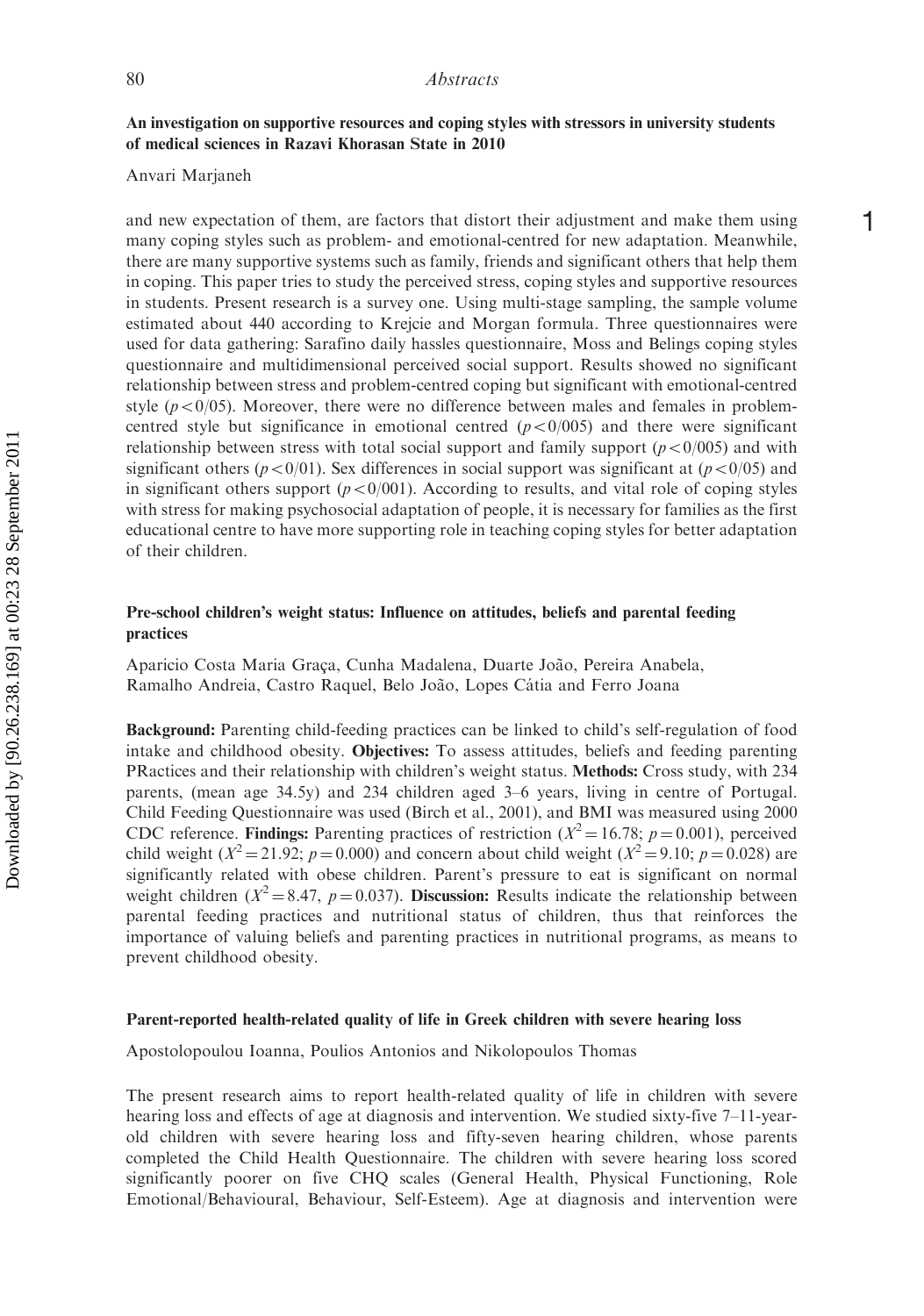found to be an important factor regarding children's CHQ scores: the earlier the diagnosis, the better General Health ( $p<0.05$ ) and Family Cohesion ( $p<0.01$ ) are reported; and the earlier the intervention, the better Role Physical ( $p<0.05$ ) and Self Esteem ( $p<0.05$ ) are reported. Health-related quality of life of children with severe hearing loss is poorer than that of their hearing peers. Early diagnosis and intervention improve significant dimensions of quality of life – therefore should be promoted.

### Perceived impact of pregnancy in a sample of Portuguese adolescents: Implications for multidisciplinary preventive intervention

Araujo Pedrosa Anabela, Pires Raquel, Canavarro Maria Cristina and Carvalho Paula

Background: Research suggests that for some adolescents' pregnancy is a way of strengthening social ties. This study aims to identify the perceived impact of adolescent pregnancy, and to explore predictors of positive or negative perception. Methods: In this cross-sectional study  $(N = 489)$ , perceived impact of adolescent pregnancy was analysed; logistic regression models were built to study the contribution of individual, relational and social variables, assessed through semi-structured interview and adjective scales. Findings: Adolescents mostly perceived pregnancy as having a positive impact (72.8%); variables from different contexts arise as predictors, the most significant being support from health services, school drop-out, urbanity and support from partner [Final model:  $\chi^2(7) = 165.206$ ,  $p < 0.001$ ]. Discussion: Adolescent pregnancy is not a universal negative event, but research enlightening its possible deleterious effects on developmental paths supports the need for prevention, which still finds significant pitfalls. An ecological and multidisciplinary perspective is crucial to an effective intervention.

#### Procedural justice and depression/anxiety: The moderating role of distributive justice

### Arshadi Nasrin

Upon the conceptual framework of cognitive appraisal theory, this study examined the moderator role of distributive justice in relationship between procedural justice and depression/anxiety. A randomly selected sample of 270 employees in an industrial organisation in Iran was used to test the hypotheses. The moderated hierarchical regression analysis showed that distributive justice buffered against the negative effect of procedural justice on depression/anxiety. This study also demonstrated the importance of each form of justice in acting as a coping tool for employees to lessen feelings of depression and anxiety. Such results contribute to a better understanding of the nomological network of variables predicting employee distress.

### Self-concept enhancing interventions in physically-disabled adolescents as a means of protecting them from distress

#### Arshava Iryna and Nosenko Eleonora

The self-concept construct is rightly claimed (Marsh & Craven, 1997, 2006) to be highly relevant to important individual and societal problems that stem from low self-esteem. This presentation demonstrates a possible model of self-concept enhancement interventions on a sample of 119 adolescents suffering of myopathy, arthrogryposis and juvenile cerebral paralysis, probably the most detrimental type of pathology for the physical self-concept. It has been found out that through involving the subjects into the attainable and socially appraised types of self-regulated activity: artistic, intellectual, social, such as participating in manufacturing local folk-art souvenirs, exhibited and sold afterwards at simulated fairs;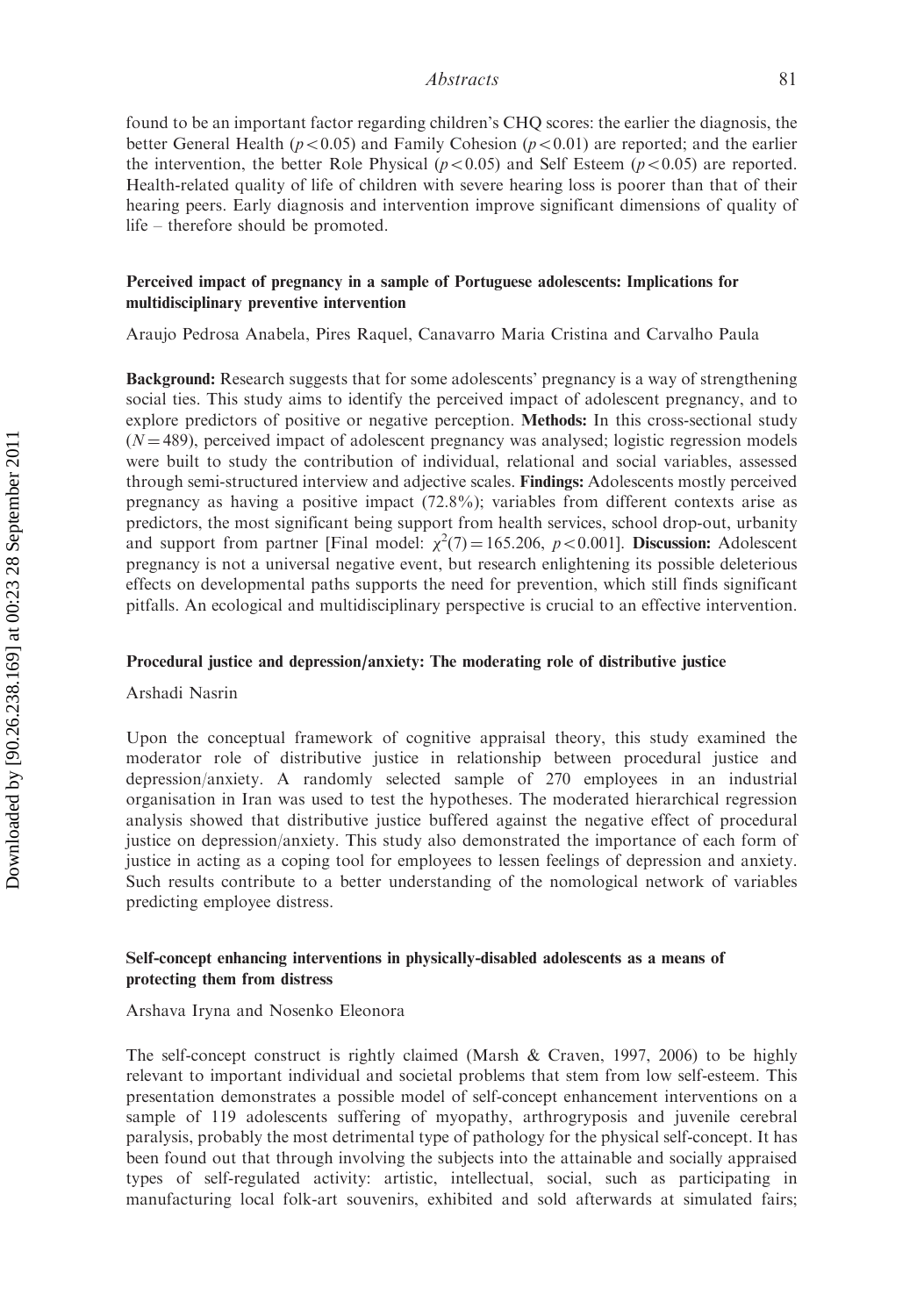looking after younger children, participating in intellectual contests, it appeared possible to enhance individuals' self-reference, self-esteem, anticipated inferred self. Measures of mood states with the help of PANAS confirmed the increase of positive emotions in the sample of adolescents.

#### The interactive effect of stress and coping on the general health of working women

Asad Shamaila and Najam Najma

Background: Perception of stress and the ways for coping are important factors influencing general health. More women entering the work force (Khatoon, 2005) are experiencing, sustained stress to cope, hence their mental well-being getting affected (Mukhopadhyay, 1997). The current study explored the relationship between stress, coping strategies and their effect on general health. Method: 300 women working from different organisations participated in this study. These participants completed Working Women Stressors Scale (WWSS; developed by researcher) (COPE; Carver, Scheier, Weintraub, 1989) and General Health Questionnaire (GHQ28; Goldberg & Hillie, 1979). Findings: The results showed that daily personal stressors, coping strategies (venting of emotions, denial and acceptance) are the predictors of working women's general health. Discussion: Pakistani working women have numerous daily/personal stressors. Dysfunctional coping strategies may be affecting their general health and need support to manage their psychosocial demands. They can perform their dual role hassles by developing effective coping strategies.

### Childbirth representation after childbirth experience: A qualitative study

Astrid George, Barbara Houbre and Elisabeth Spitz

Objectives: The objective of this exploratory study is to compare the discourse of primiparous after giving birth. Our study is aimed to highlight the changes in the subjective representation within the first month. **Method:** 10 French women were followed after birth. Two semistructured interviews were conducted 1 and 3 month postpartum. The interview questioned the desire of pregnancy, experience of pregnancy and the experience of childbirth, the relationship with caregivers and the relationship with the child. A content analysis was conducted. **Results:** The results show that the representation of birth within the first month ameliorates significantly to positive recollection, but not for women with traumatic birth experience. Painful souvenirs maintain and complications at childbirth are related to painful experiences associated within pregnancy and the relationship with caregivers. Conclusions: The main results encourage the presence of management of primiparous after birth.

#### Anxiety, self-efficacy and PTSD after childbirth

Astrid George, Rita Luz and Elisabeth Spitz

Objective: The aim of this study is to examine the relationship between prenatal anxiety, selfefficacy and posttraumatic stress disorder after birth. Method: 233 French women completed Hospital Anxiety and Depression Scale (HAD) and the Self-efficacy Scale (SES) in late pregnancy. Two months after birth, 75 women filled out HAD, SES and PPQ (Perinatal Posttraumatic Stress Disorder Questionnaire). Prenatal PTSD was controlled. Results: In our study, 17 women (22.1%) showed clinically significant PTSD symptoms after birth. We found no relationship between self-efficacy and PTSD. Prenatal anxiety and prenatal self-efficacy are negatively related ( $r = -0.14$ ,  $p < 0.05$ ). Prenatal anxiety and PTSD are related ( $r = 0.45$ ,  $p<0.01$ ) as well as postnatal anxiety and PTSD ( $r = 0.52$ ,  $p<0.01$ ). Discussion: Our results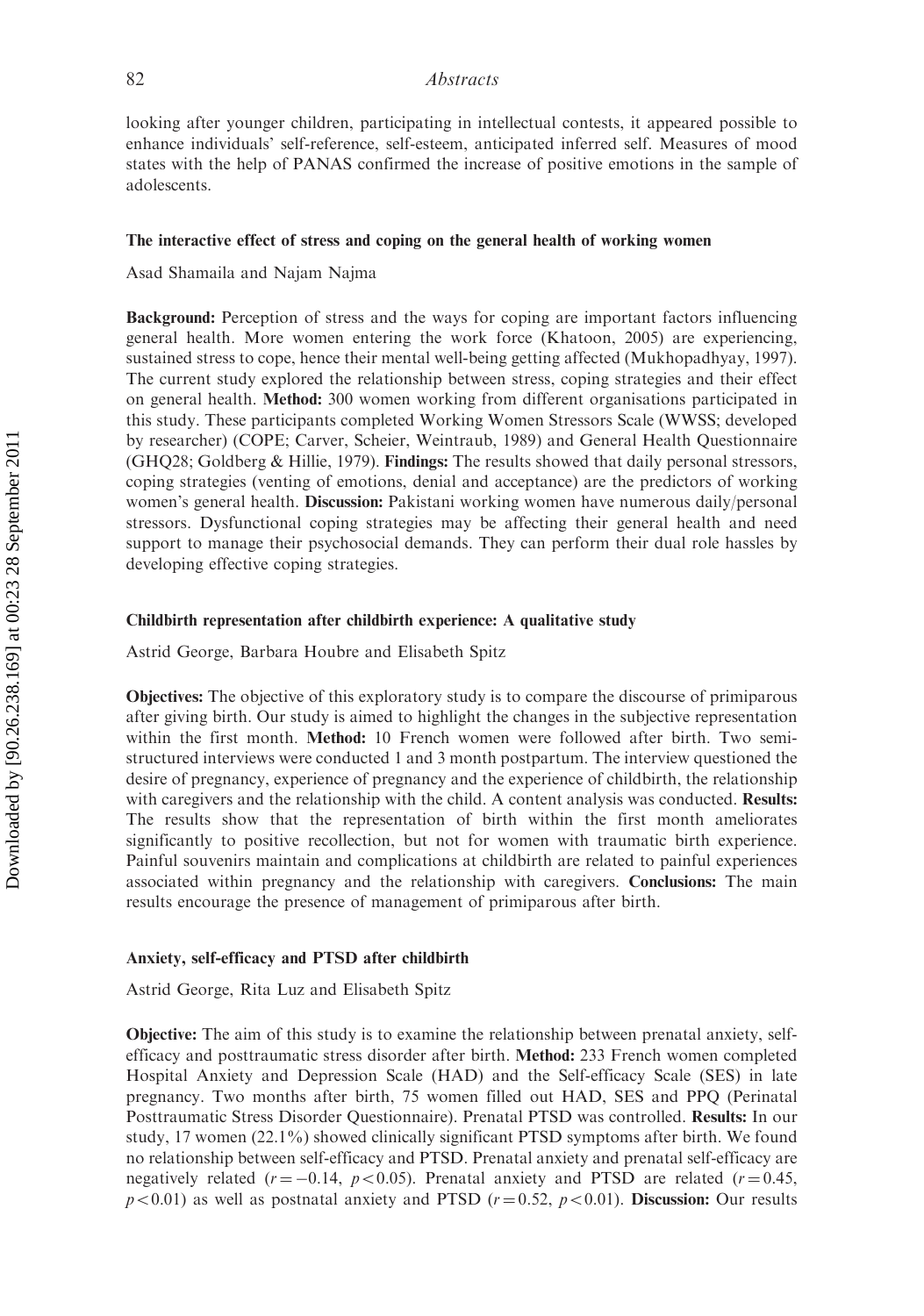show a relationship between prenatal anxiety in the late pregnancy and the development of PTSD postnatal. Prenatal anxiety is a significant risk factor for traumatic stress after birth experience.

#### Referral experience is key to engagement in a maternal and early years healthy weight service

Atkinson Lou, Olander Ellinor and French David

**Background:** Women who enter pregnancy with a  $BMI > 30$  are at increased risk of serious maternal and foetal complications. MAEYS is a home-based care pathway for obese pregnant and post-natal women, who are referred to MAEYS by their healthcare professional. This study explored the reasons why eligible women decline, or disengage from MAEYS. Methods: Semi-structured interviews with women who declined  $(N=7)$  or disengaged from  $(N=11)$ MAEYS were audio-recorded, transcribed verbatim and analysed thematically. Results: The most common reasons for declining the service were inadequate explanation of the service by the referrer, being offended by the referral and fear of being judged. Inconsistent contact from MAEYS, external factors and lack of willpower were cited as reasons for disengaging. Discrepancy between the expectations and reality of the service was also noted. Implications: Detailed and sensitive explanation of the service by referrers has the potential to significantly increase the uptake and maintenance of MAEYS.

#### Acceptability and feasibility of a maternal and early years healthy weight service (MAEYS)

Atkinson Lou, Olander Ellinor and French David

Background: MAEYS is a home-based care pathway for deprived obese women during pregnancy and up to 2 years post-natal, currently implemented in the West Midlands area of the UK. This study aimed to elicit the views of MAEYS' participants and health trainers, regarding the impact of MAEYS. Methods: Semi-structured interviews and focus groups with women using MAEYS ( $N = 20$ ) and health trainers ( $N = 10$ ) were audio-recorded, transcribed verbatim and analysed thematically. Results: Study participants reported many health-related benefits, as well as effects on psychosocial factors including increased self-esteem, and less social isolation. While receiving information was seen as beneficial, the success of the service was attributed more to the personalised service, regular weight monitoring and forming a partnership with the health trainer. Implications: MAEYS has demonstrated acceptability to providers and recipients. MAEYS is a novel, non-clinical, community/home-based intervention which shows promise as a potentially cost-effective early intervention to prevent childhood obesity.

### A parsimonious, integrative model of psychological correlates of UK university students' alcohol consumption

Atwell Katie, Abraham Charles and Duka Dora

Background: This study examined the predictive utility of correlates of alcohol consumption identified in previous research and tested a multivariate model predicting alcohol dependency in a sample of first-year undergraduate students. Methods: A self-report, cross-sectional questionnaire completed by 230 students measured both stable and modifiable correlates of alcohol dependence. Stable correlates included age of onset, personality traits and religiosity. Modifiable measures included drinking motives, self-efficacy, alcohol-related expectancies, prototype perceptions and normative beliefs. Results: The model highlighted the importance of age of onset, sensation-seeking, social drinking motives, self-efficacy and university friend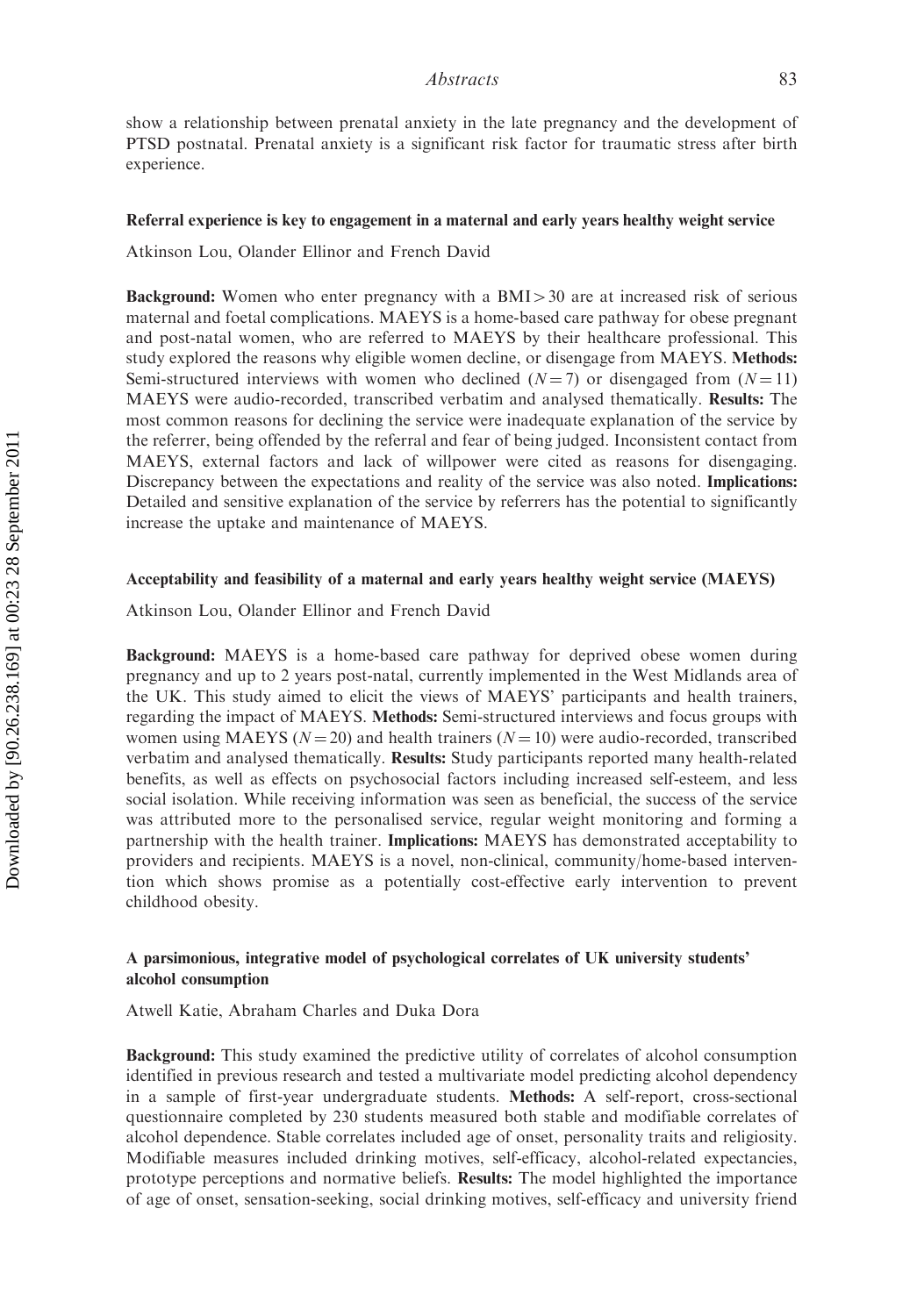descriptive norm measures. Self-efficacy and social drinking motives were particularly important correlates. A significant interaction indicated that earlier onset was associated with higher levels of alcohol dependence for low and moderate, but not high levels of self-efficacy. Conclusions: The model presented could be used to identify students at risk of alcohol dependence and inform campus based intervention design.

#### The differential effects of rumination, distraction and reappraisal on anger regulation

Anger is a frequent emotion in everyday life, with significant, often disruptive effects on the person experiencing it and on interpersonal functioning. The regulation of anger is thus of considerable importance, both at the individual and at social level. The goal of this study was to compare the differential effects of three distinct emotion regulation strategies – rumination, distraction and reappraisal – on the regulation of anger in a group of adolescents aged 14–18  $(N = 66)$ . Anger was induced by means of negative scenarios that participants were asked to imagine themselves in. Participants were then given the rumination, distraction or reappraisal instruction. Our results indicate that participants who ruminated over a negative event reported the same intensity of anger as they did after the negative mood induction, while those who were distracted and those who reappraised the event reported less anger. The clinical implications of these results are also discussed.

Presenter: Szentagotai Tatar, Aurora, Department of Psychology, Babes-Bolyai University, Cluj-Napoca, Romania

Author: Topuzu, Mihaela, Department of Psychology, Babes-Bolyai University, Cluj-Napoca, Romania

### Systematic review to identify active ingredients in behaviour change interventions targeting physical activity in adults with type 2 diabetes

Avery Leah, Flynn Darren, van Wersch Anna, Trenell Michael and Sniehotta Falko

Background: Type 2 diabetes (T2D) is the most prevalent metabolic disease and represents a significant burden on individuals, families and society. An active lifestyle improves glucose control. There is a need to better understand how behaviour change theory and associated techniques can help adults with T2D achieve/maintain a physically active lifestyle. Methods: Electronic databases were searched for randomised controlled trials of behavioural interventions targeting physical activity in adults with T2D. A taxonomy of theory-linked behaviour change techniques (BCTs) was used to identify intervention components. Results: A total of 19 studies were identified. Seven made explicit references to theory, whereas nine utilised BCTs (e.g. goal setting, self-monitoring and prompt practice) without explicit references to theory. Conclusion: There is a systematic failure to report theory and fidelity of BCTs in studies targeting physical activity in T2D. Discrepancies also exist between the description and implementation of theory, raising concerns about fidelity.

#### Does unequalness in feelings toward mother and father matter?

Bacikova-Sleskova Maria and Orosova Olga

Background: The aim is to study the possible associations between adolescents' unequal feelings toward mother and father and their health risk behaviour. Methods: Data from adolescents, living with both biological parents  $(N = 2799; 75\%$  of whole research sample; mean age 15.3; 50% males), were analysed using logistic regression. Perception of parents questionnaire was used to measure positive and negative feelings toward each parent.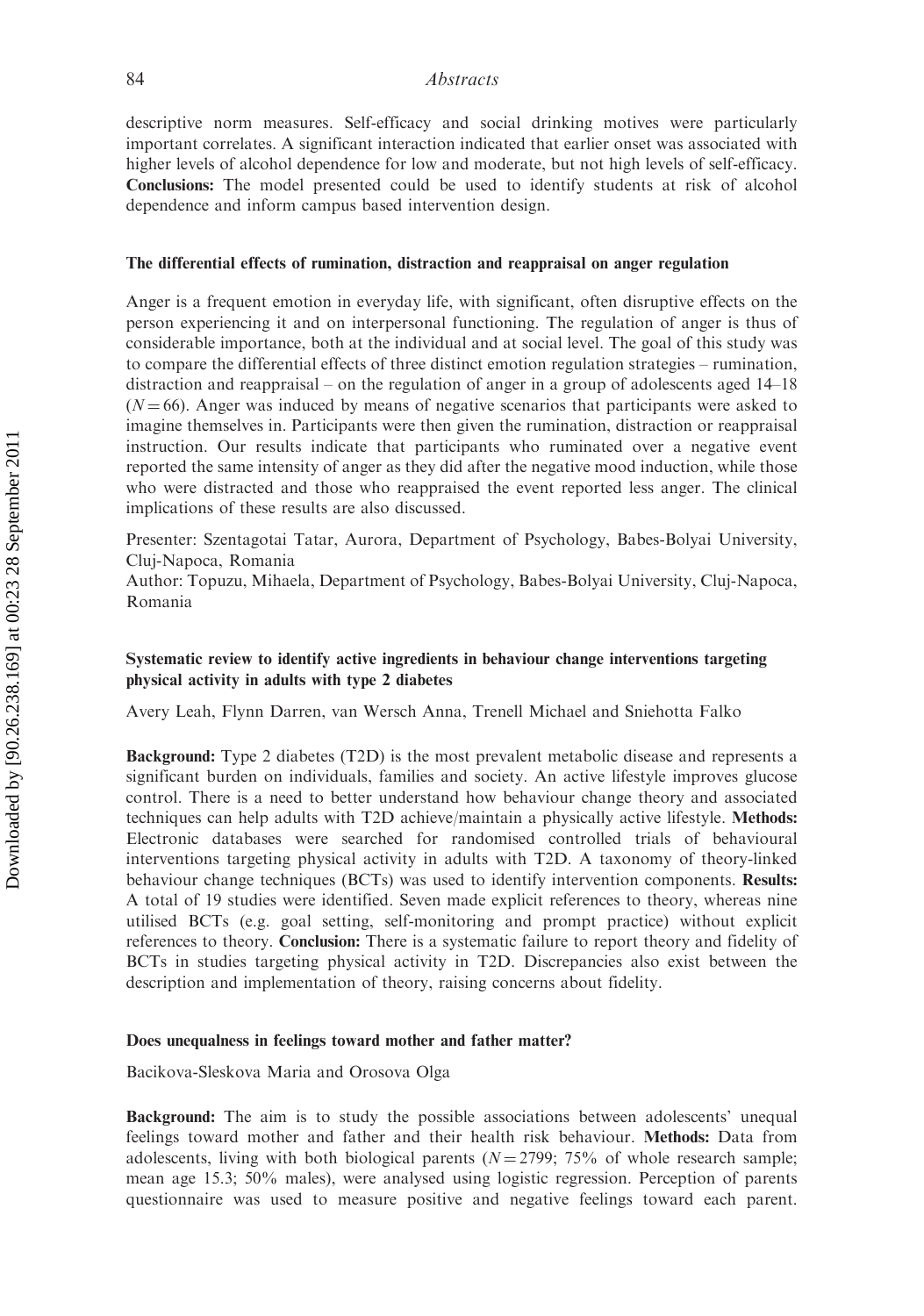Regular smoking, drunkenness and marijuana use represented the risk behaviours. Results: Having much more negative feelings toward father than mother was risky for smoking (OR 2.3), drunkenness (OR 1.8) and marijuana use (OR 2.5). Much intense negative feelings toward mother than father increased the probability of regular smoking (OR 3.8) and marijuana use (OR 3.0). Interestingly, unequalness in positive feelings was not important. Conclusions: Decreasing unequalness in negative feelings toward mother and father may be an important protective factor for adolescents' risk behaviour.

### Relationship between parent's age and parenting styles in parents of children with attention deficit hyperactivity disorder (ADHD)

Baghani Tahereh, Ajhdehfar Leila and Holisaz Maryam

Objective: This study examines the relationships between parent's age and parenting styles to determine if there is any relationship between variables or not. Method: Thirty-three mothers of children with ADHD (children's mean age: 8 years), who were chosen based on convenience sampling participated in this study. The diagnosis of ADHD was established through clinical interviews with parents according the criteria in DSM IV-TR. They completed Baumrinds parenting styles scale and a demographic scale. Correlational design was used as a statistical method. Findings: Results indicate significant correlation between parent's age and parenting styles. There is a positive relationship between parent's age and applying permissive style  $(r=0.47, \sigma=0.01, N=33)$ , while there is no relationship between authoritative and also authoritarian style with parent's age. Discussion: These results suggest that older parents apply permissive style.

#### Risk factors of divorce

Balog Piroska, Mészáros Eszter, Kovács Éva, Ádám Szilvia and Kopp Mária

Background: The aim of this study was to analyse risk factors of divorce based on Hungarian Epidemiological Panel (HEP, 2002–2006). Methods: HEP is a national representative followup study  $(N = 4459)$ . In hierarchical logistic regression analysis, the effects of age, gender, education, marital stress (shortened Stockholm Marital Stress Scale), depression (shortened Beck Depression Inventory), anxiety, having children, subjective economical status, divorced parents, subjective health status, as assessed in 2002 on prognosis of divorce in 2006 were examined. Findings: Age (OR 0.95 (0.93–0.98), education (OR 2.27 (1.07–4.81) and high marital stress (2002) (OR 3.83 (2.09–7.01) have been found as prognostic factors for divorce (2006). In this model, subjective economical status (OR 0.85 (0.72–1.01),  $p = 0.09$ ) and that their parents have been divorced (OR 0.42 (0.16–1.12),  $p = 0.08$ ) showed a tendency effect. Discussion: High marital stress, high education and younger age in 2002 contributed independently to divorce in 2006.

### Associations between opioid usage and multidimensional outcomes following inpatient interdisciplinary chronic pain treatment

Banou Evangelia, Murhphy Jennifer, Mason Elizabeth and Clark Michael

Background: This study evaluated differences in multi-domain treatment outcomes among opioid and non-opioid using veterans who participated in an interdisciplinary chronic pain rehabilitation program. Methods: Participants were 258 chronic pain patients admitted to an inpatient interdisciplinary pain program that required discontinuation of opioids. Participants completed multi-domain measures at admission, discharge and 3-month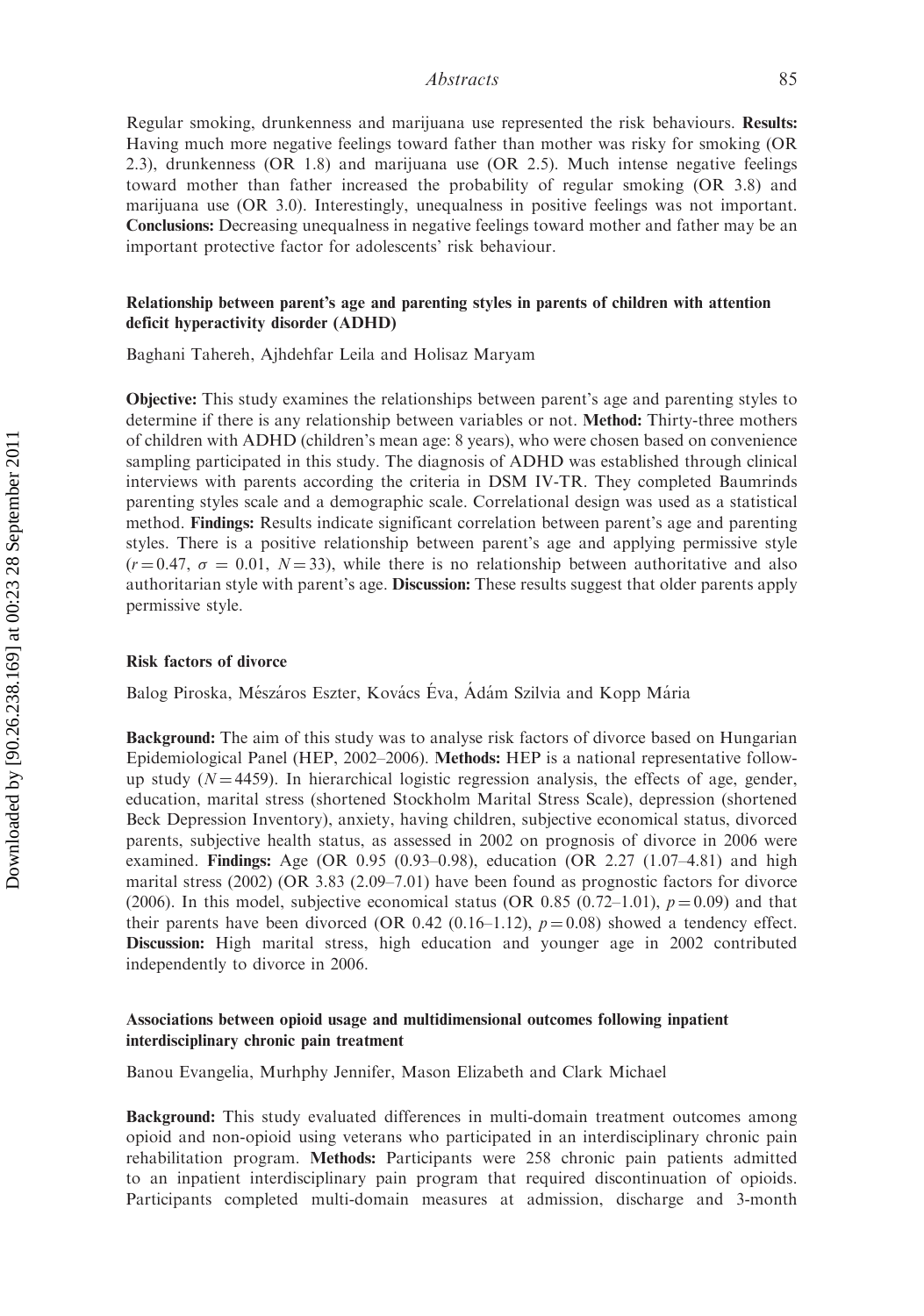follow-up, and were grouped based on the usage of opioids at admission. Findings: Multivariate analyses revealed significant improvement at discharge for all groups ( $p<0.001$ ). There were no differences in outcomes between those titrated off of opioids and those not using opioids, but participants who used opioids at follow-up were worse at maintaining improvement. Multivariate predictors of the return to opioid use post-discharge were also explored. Conclusions: Findings indicate that opioid discontinuation was not associated with treatment outcomes, and that continued abstinence from opioids was associated with better outcomes. Clinical implications and limitations of this study will be discussed.

### Determinants of caregiving-related esteem among informal caregivers in Luxembourg, 2 years after their care-recipients' stroke

Barbara Bucki, Elisabeth Spitz and Michèle Baumann

Background: Mental health promotion policies are concerned by informal caregivers' (ICs) suffering. What are the determinants of ICs' caregiving-related esteem? Methods: (a) Crosssectional study. (b)62 Luxemburgish ICs of stroke-survivors 2-year-post-event. (c)Variables: oCaregiver Reaction Assessment's (CRA) five dimensions: caregiving-related esteem (dependent variable), impact of caregiving on health, impact on finances, impact on schedule, lack of family support, oCaregiver Satisfaction with Community Services scale, oLeisure/ couple changes/social repercussions scores. (d) Regressions adjusted on ICs' sex and age. (e)Multiple regression including significant factors. Findings: (a) Caregiving-related esteem is determined by social repercussions ( $p = 0.002$ \*\*), changes in couples ( $p = 0.004$ \*\*), impact on health ( $p = 0.004**$ ) and three CSCS' dimensions: confidence ( $p = 0.012*$ ), problem management ( $p = 0.034^*$ ) and information about stroke ( $p = 0.040^*$ ). (b) ICs with high caregivingrelated esteem ( $R^2$  adjusted = 0.275) are weakly impacted on their own health ( $\beta$  = -0.39;  $p = 0.011^*$ ) and on their couple life ( $\beta = -0.36$ ;  $p = 0.026^*$ ). Discussion: Support programs centred on ICs' caregiving-related esteem can reinforce ICs' health capability.

### The influence of psychological intervention on the level of acceptance of illness in dialysis patients and patients with multiple sclerosis

Bargiel-Matusiewicz Kamilla, Januszek Maciej and Kroemeke Aleksandra

The main aim of the presented psychological intervention in patients with chronic illnesses was to improve the acceptance of illness. This study was a randomised controlled trial using a convenience sample of fully informed and consenting 171 patients with end-stage renal disease and with multiple sclerosis who were assigned to experimental (psychological intervention) or control (usual care) groups. Participants in experimental group participated in meetings with a psychologist during 5 weeks. Instrument comprised: Acceptance of Illness Scale. After the application of a psychological intervention, the experimental group had higher level of acceptance of illness: the average before  $M = 24.14$ , SD = 6.17 and the average after intervention  $M = 25.77$ , SD = 5.64;  $t(90) = 1.53$ ;  $p < 0.01$ . No significant statistical difference between the first and the second measurements were noted in the control group. The applied psychological intervention influences patients' acceptance of illness on positive way. It may help to concentrate upon possible form of activity.

#### Subjective perception of symptoms by patients with Parkinson's disease

Bargiel-Matusiewicz Kamilla and Wons Agata

The presentation concerns psychological aspects of Parkinson's disease, particularly subjective perception of symptoms. This study was a trial using a convenience sample of 54 fully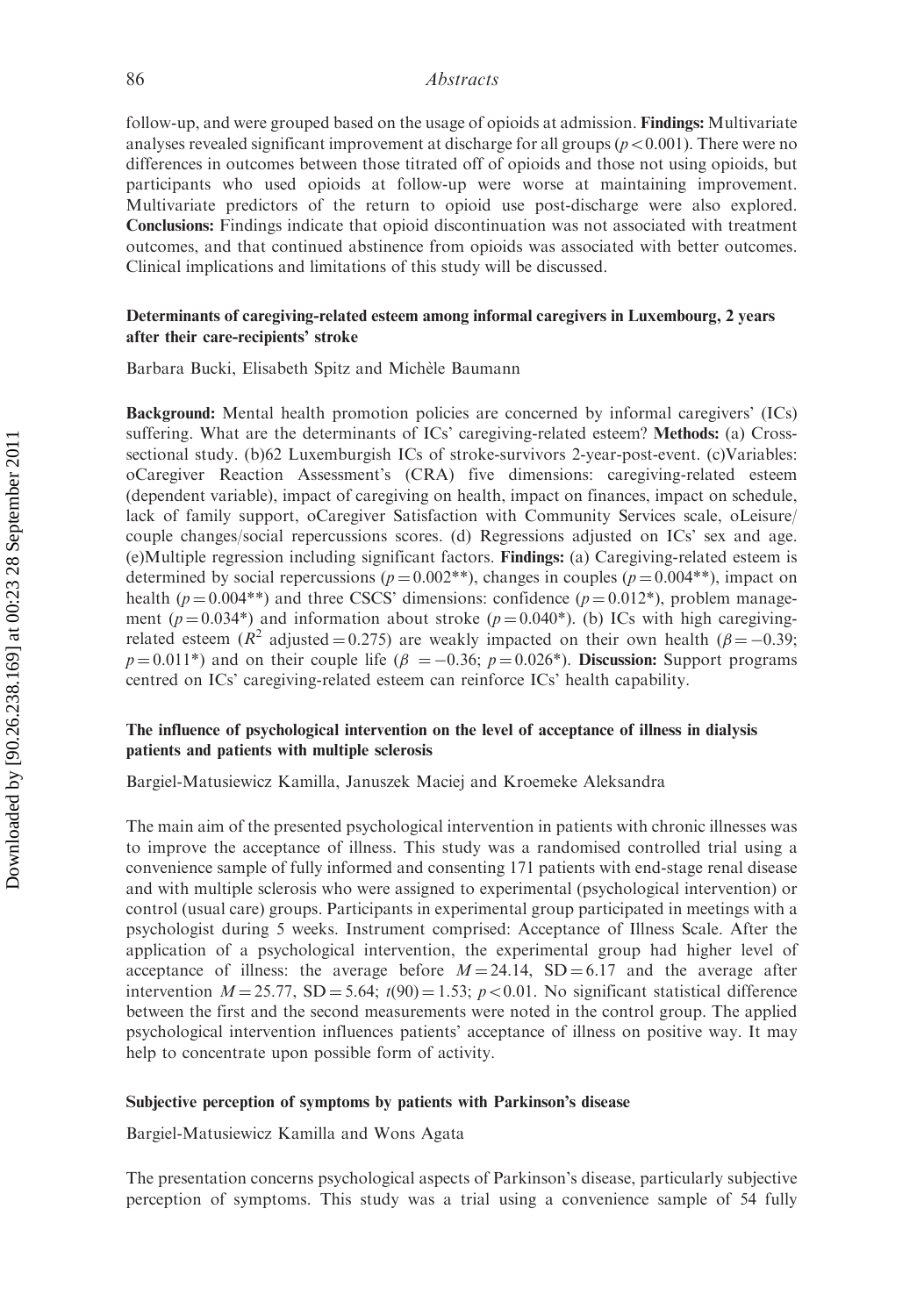informed and consenting patients with Parkinson's disease. Instrument comprised was The Evaluation of Functioning Survey developed by the authors of this presentation based on results received from the Institute of Psychology in Wu¨rzburg. The authors let the patients speak for themselves, and describe their everyday struggle with the illness. The presentation contains descriptions exemplifying of the patients' subjective feelings related to difficulties caused by the disease. The patients' statements (e.g. 'Recently I was supposed to speak to a microphone in front of a large group ... my hand started shaking and I could not control it'; 'Sometimes, when I am about to take the first step, I feel like I am about to jump into an abyss') show they need support from their family and environment.

### A systematic review of the effectiveness of mobile health interventions for the management of diabetes

Baron Justine and Newman Stanton

Background: Mobile technologies are increasingly used by diabetic patients to track medical information. However, the evidence based on their effectiveness in supporting diabetes selfmanagement remains weak. This review evaluates the research conducted. The primary outcome investigated is HbA1c, attention is also given to patient-reported outcomes. Methods: An electronic search was conducted to identify studies investigating the effectiveness of mhealth interventions allowing patients to record and send glucose readings to a central server. Studies were quality assessed. Findings: 20 studies were reviewed. Studies were methodologically poor. Variability and poor reporting made the comparison difficult. Evidence on the effectiveness of mhealth interventions was inconsistent. Secondary outcomes including patient satisfaction, acceptability, self-care, self-efficacy, adherence and quality of life were similarly inconclusive. Discussion: mhealth research needs to focus on psychological processes to understand how mhealth could lead to improved outcomes. This will facilitate the design and implementation of cost-effective self-management interventions.

#### Meditation or exercise for preventing respiratory infection

#### Barrett Bruce

**Methods:** Randomised trial. 154 people aged  $> 50$  years were randomly-assigned to: (1) 8-week trainings in mindfulness meditation; (2) 8-week exercise trainings or (3) wait-list control. Primary outcome was area-under-the-curve-global-severity as selfreported on the WURSS-24 on all ARI illness days. Healthcare visits and daysmissed-to-work were assessed. Viruses were identified using nucleic acid probes. Results: There were 26 ARI episodes and 235 illness days in the meditation group, 26 episodes and 241 days for exercise, and 40 episodes and 454 days for control. Mean-global-severity was 152 for meditation, 258 for exercise and 384 for control. Compared to controls, global severity and days-of-illness were decreased meditation ( $p = 0.02$  and  $p = 0.03$ ) and exercise ( $p = 0.03$  and  $p = 0.03$ ). There were 67 ARI-related days-missed-to-work for control, 32 for exercise  $(p=0.04)$  and 16 for meditation  $(P<0.001)$ . ARI-related healthcare visits were not significantly different. Viruses were identified in 42% of meditation samples, 52% from exercise and 54% from control. Conclusions: Training in meditation or exercise may be effective in reducing ARI illness burden.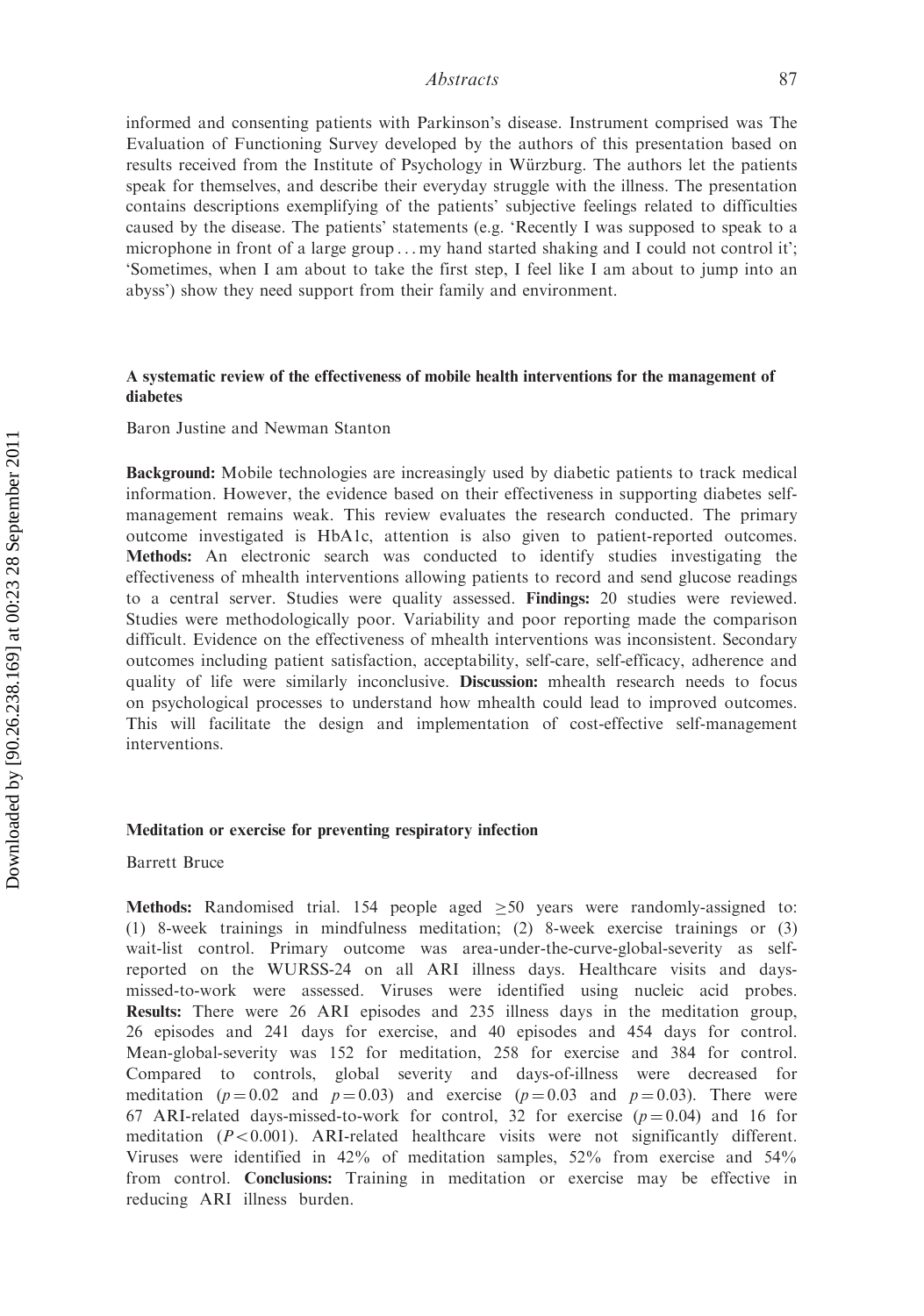### A multidisciplinary approach to understanding psychological aspects of polycystic ovary syndrome (PCOS)

Barry John A.

Polycystic ovary syndrome (PCOS) is associated with a range of psychological problems. These problems are generally attributed to the distressing symptoms of PCOS (e.g. fertility problems) or with the raised testosterone levels usually seen in PCOS. This presentation describes research undertaken as part of my psychology PhD and postgraduate work, involving gynaecologists, endocrinologists and other specialists in London hospitals between 2006 and 2011. The course of the research has led to the improvement and development of new research tools, and demonstrates how bringing several areas of expertise together can lead to findings that would not have emerged from research in any one of the disciplines alone.

### The impact of expressive writing intervention on the changes of blood pressure of patients with cardiovascular disease

Bartasiuniene Regina, Sinkariova Liuda and Petroliene Raimonda

Background: Elevated blood pressure is a major cardiovascular risk factor. Researchers reported that expressive writing results in significant improvements of blood pressure. Aim: To examine the effects of expressive writing on blood pressure changes in rehabilitation hospital patients with cardiovascular disease. Methods: BP was evaluated before and after each of the four writing-sessions in 68 patients, randomly assigned into expressive writing, neutral writing or non-writing groups. Results: The within-group findings exhibited significant decrease in systolic BP in expressive writing ( $p = 0.033$ ) and neutral writing ( $p = 0.001$ ) participants, and significant decrease in diastolic BP in neutral writing  $(p=0.001)$  participants after intervention. The between-group findings demonstrated greater decrease in systolic BP  $(p = 0.034)$  and diastolic BP ( $p = 0.002$ ) in neutral writing participants compared to expressive writing participants. Conclusion: Results from this study are consistent with previous findings that expressive writing may be beneficial for rehabilitation hospital patients with cardiovascular disease as a blood pressure lowering strategy.

#### Post traumatic stress and its relationship to social environment

#### Bartosova Katerina

The aim of this research was to prove or disprove a relationship between measureable levels of post traumatic stress (PTS) and social environment on a group of Czech adolescents. Data from the Czech part of an international project 'The Social and Health Assessment' (SAHA) were analysed in the process. 4980 pupils from 150 schools in the Czech Republic completed the SAHA questionnaire. PTS is a complex phenomenon which significantly influences people's lives. A direct PTS link with perceived quality of neighbourhood ( $r = -0.16$ ,  $p < 0.01$ ), feeling of security at home  $(r = -0.28, p < 0.01)$ , feeling of security at school  $(r = -0.23, p < 0.01)$  $p<0.01$ ) and chicane (r = 0.24,  $p<0.01$ ) was proved. Other significant differences were found in the sample concerning age and gender. Older children more often displayed symptoms of PTS. As for gender aspects, PTS was more commonly found between girls when compared to boys. Further research is needed.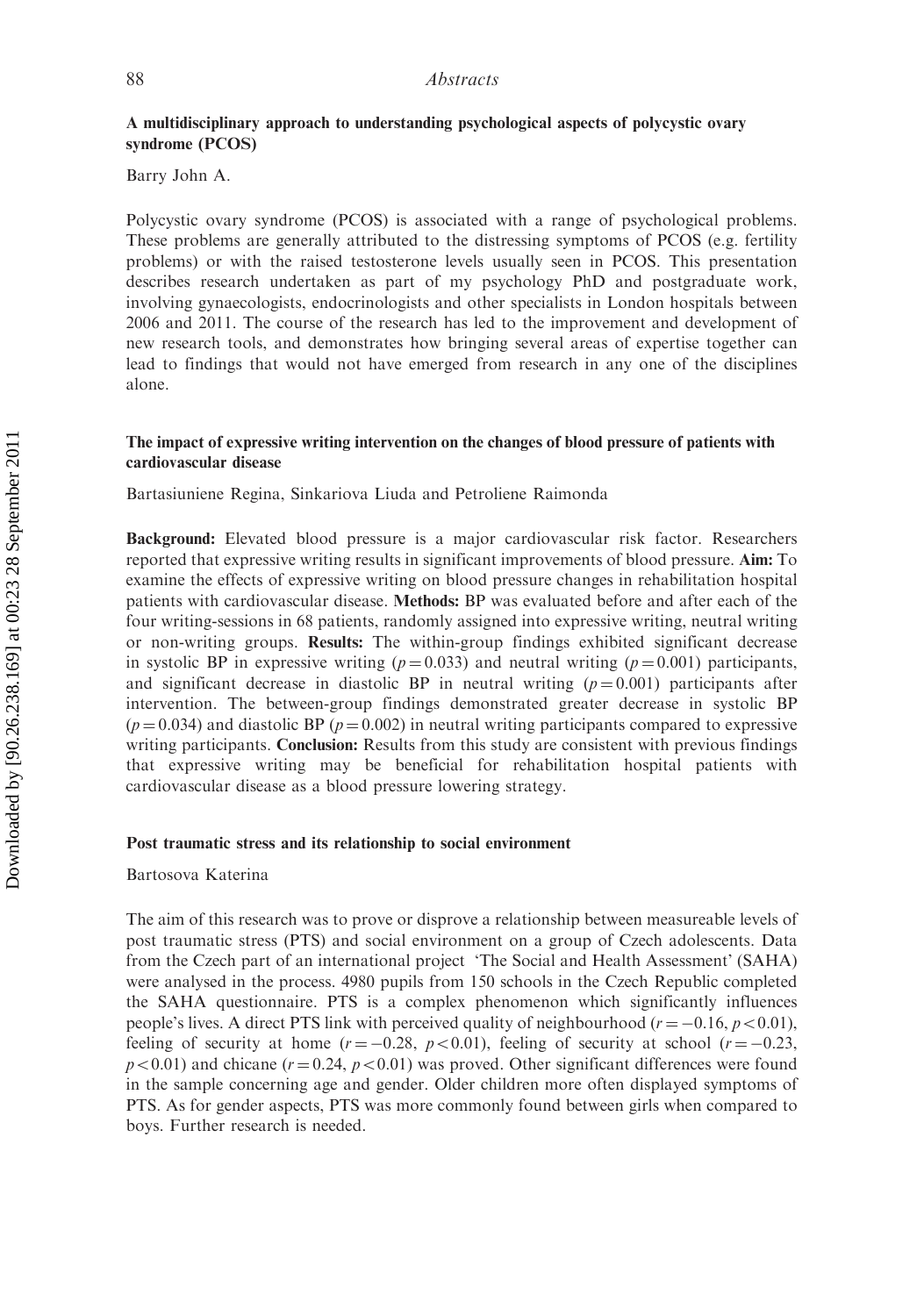### Job burnout among policemen and firemen – The effect of job-related affectivity and fatigue at work

#### Basinska Beata

Background: Emotional exhaustion and disengagement are core components of job burnout. In this study, the effect of job-related affectivity and fatigue on burnout was examined in highrisk occupations. Methods: The group consisted of 89 policemen and 85 firemen. Correlational design was used. The Oldenburg Burnout Inventory (Halbesleben & Demerouti, 2005), Jobrelated Affective Scale (Van Katwyk et al., 2000) and index of fatigue were applied. Findings: During the work, the policemen experienced less positive and more negative affectivity than the firemen. In addition, they were more tired and burned-out the work. The effects of affectivity and fatigue on burnout were different in these groups. Among policemen, fatigue directly influenced exhaustion and, together with the lack of positive affectivity, disengagement (energetic aspect). However, among firemen burnout was caused by negative emotions only (affectivity strain aspect). Discussion: In view of different mechanisms, different ways of fight with burnout should be used.

### The relationships between illness perceptions, cognitive coping strategies and negative emotions in women with fertility problem

### Bastounis Anastasios

Self regulation theory proposes that patients formulate their own representations of illness from information learnt from one's culture and social exchanges with significant others. Our assumption was that there is a direct path between illness perceptions (five domains of SRM), cognitive coping strategies (catastrophising and rumination) and negative affect. The participants were 243 women confronting infertility problems. According to the results, stronger illness identity (1st domain), rumination and catastrophising appeared to be directly related to the negative affect. Moreover, greater perceived consequences (4th domain) of the health threat seem to be the predictor for the use of rumination. Also, stronger identity of the disease, understanding of the internal/external cause (3rd domain) of the disease and greater perceived consequences appeared to be directly related to catastrophising.

### Effects of an Internet-based cognitive behaviour treatment for insomnia on self-report of emotional states: Preliminary results

Battagliese Gemma, Baglioni Chiara, D'Elia Francesca, Riemann Dieter, Violani Cristiano and Lombardo Caterina

Recent studies have shown that insomnia is linked to increased negative emotions and decreased positive emotions. The aim of this study was to evaluate the efficacy of an internetbased cognitive-behaviour treatment for insomnia (CBT-I) in ameliorating self-reports of emotional states in the evening and in the morning. Until now, 10 patients with insomnia (8F, 2M), diagnosed according to DSM-IV criteria were assigned to either a CBT-I or a waiting-list (WL) group. Self-reports of positive and negative emotional states collected through emotion diaries filled in during the week preceding the treatment and the week following the end of the treatment were compared. Preliminary results showed that the CBT-I group at post-treatment reported reduced negative emotions in the morning both as compared to the WL group and to the pre-treatment. Preliminary results suggest that internet-delivered CBT-I is efficacious in ameliorating daytime symptoms of insomnia as altered emotional states.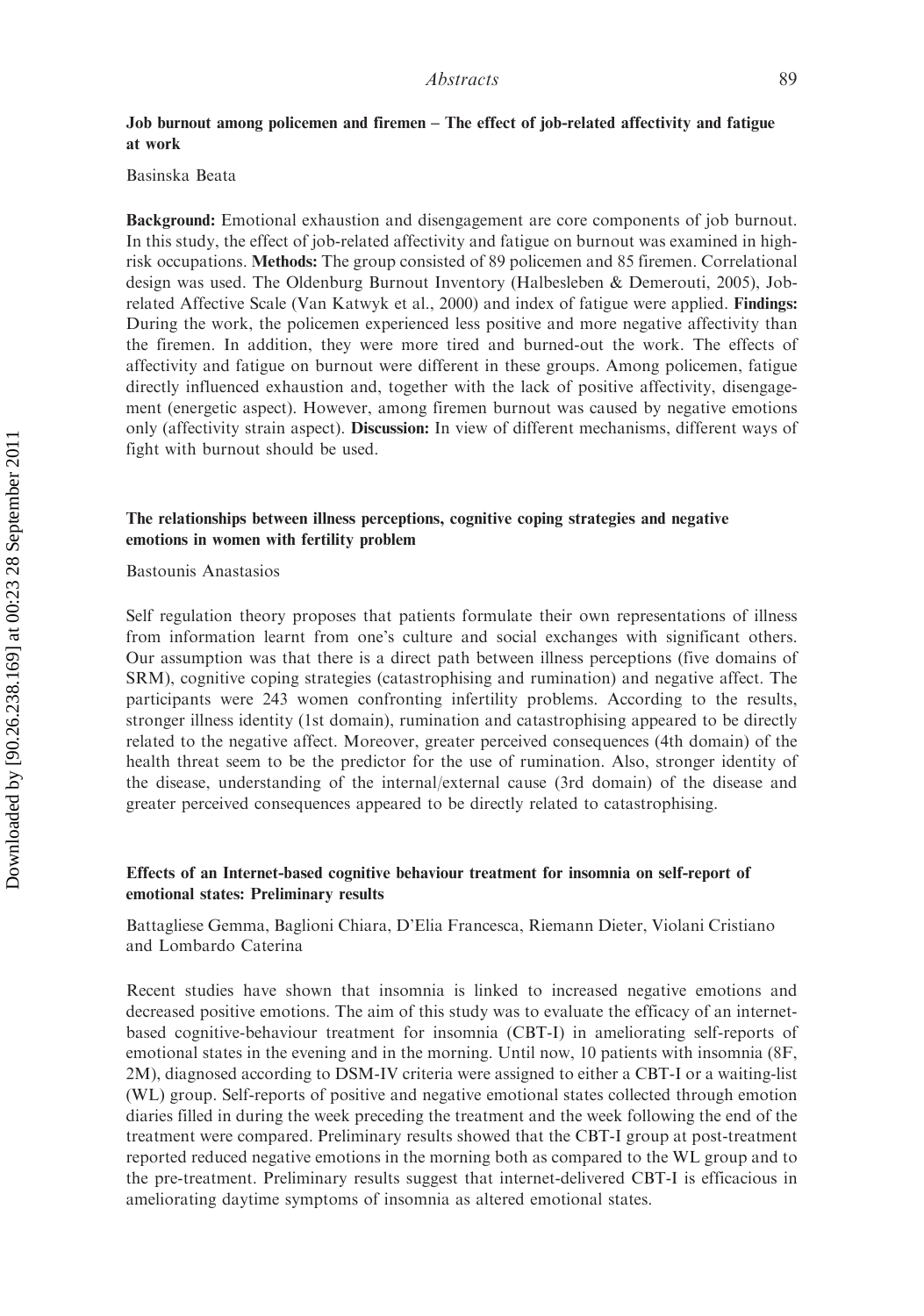### Two years post-stroke, predictors of survivors' life satisfaction: Common associations between Luxembourg and Portugal

Baumann Michèle, Lurbe i Puerto Kàtia, Bucki Barbara and Leandro Maria-Engràcia

Two years post-stroke, we analysed the survivors' LS by looking at its associations with their QoL and their informal caregivers' QoL and drawing from a national survey in Luxembourg (LU) and a Bragança district survey in Portugal (PT). Method: Face-to-face structured interviews at home. Findings: For LU, the 94 stroke survivors' LS was linked with all survivors' Newsqol (Newscstle Stroke-Specific Quality of Life)\* dimensions, with strong links for feelings and sleep. No association was observed with their 62 caregivers' Whoqol-bref domains. For PT, the 50 survivors' LS was correlated with all Newsqol' dimensions (except vision) with strong relations for mobility, self-care, feelings and sleep, and with all 46 caregivers' Whoqol-bref domains (physical, psychological, environmental and social relationships). Discussion: Common associations exist with stronger links for PT. Survivors' QoL is a predictor of LS which is a useful patient-centred marker for the practice of the psychologists who develop family interventions and counselling programmes.

### The role of community health workers in reducing cardiometabolic risk: A systematic review

Ben Meftah Jamila, Crone Mathilde R., van Dijk Sandra, Gebhardt Winifred A. and Middelkoop Barend J.C.

Background: Community health workers (CHWs) are involved in programs to improve health behaviours and reduce cardiometabolic risk in high risk populations. The aim of this review is to assess systematically: which CHW-led interventions are effective, which behaviour change techniques (BCTs) play a key role in the effectiveness of the interventions; what are the specific tasks and competencies of CHWs? Methods: Databases were searched on relevant papers published from 2000 onward. Authors were approached for more information on BCTs used by CHWs. Interventions were scored on the 40-item taxonomy of behaviour change techniques developed by Abraham & Michie (2011). Findings: CHWs employ several combinations of BCTs to reduce cardiometabolic risk, such as: specific goal setting, barrier identification, selfmonitoring, social support, prompt rewards and follow-up. Discussion: Combining effective BCTs in CHW-led interventions may lead to an improvement in starting and maintaining healthy behaviours and a reduction in cardiometabolic risk in high-risk populations.

#### Memories and prevalence of posttraumatic stress disorder in an intensive care unit

Bender Rovatti Karla, Kern de Castro Elisa and Teodoro Maycoln

This study evaluated the prevalence of PTSD indicators in patients who were hospitalised in ICU 6 months after discharged, and examined the relationship between PTSD and mnemonic memories. Participants were 41 adult patients with different diseases who answered questionnaires about PTSD, memories and clinical information. It was identified that 24.4% had PTSD symptoms. These patients presented more affective memories than patients without PTSD ( $t = 2.29$ ,  $p < 0.05$ ). Affective memories correlated with total PTSD and its dimensions reliving ( $r = 0.443$ ,  $p < 0.01$ ) and excitability ( $r = 0.403$ ,  $p < 0.01$ ). Hierarchical regression analysis showed that sex (woman) and the presence of affective memories was PTSD predictors, explaining 38.2% of the variance.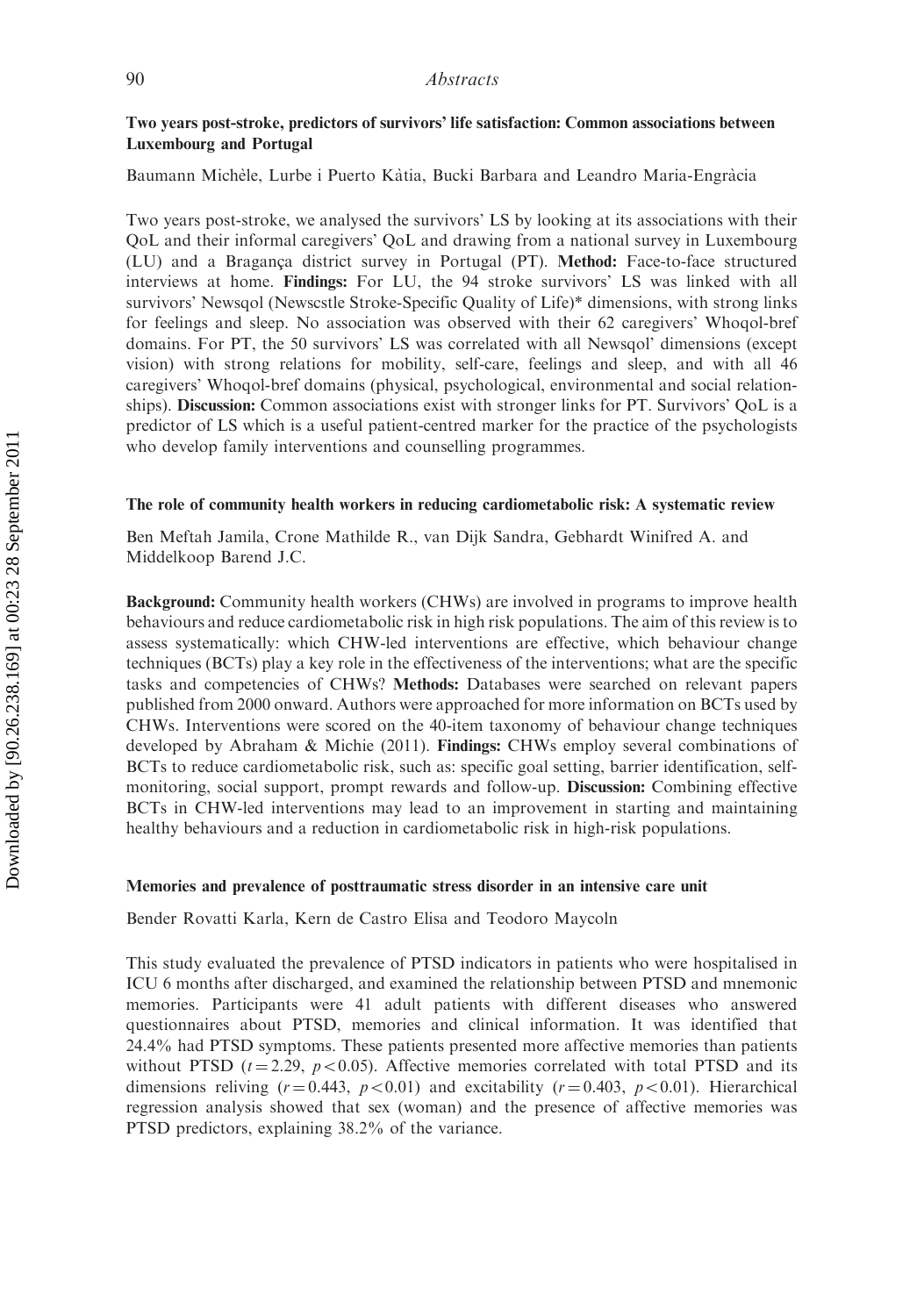### Sense of coherence as a buffer of academic stress on psychological well-being among university students

Benka Jozef, Pircakova Tatiana and Gajdosova Beata

Background: Based on salutogenesis theory, the aim of this study was to explore how well sense of coherence (SOC) predicts change in psychological well-being (PWB) and somatic symptoms under academic stress. Methods: 106 university students (mean age = 22.09,  $SD = 1.01$ ; 59%female) were contacted during both the regular term and exam period and provided data on perceived stress, somatic symptoms, PWB (BDI, PANAS) and SOC. Linear regression models on change in PWB explored predictive power of SOC. Findings: Students reported more depression, more somatic symptoms, more negative affect and less positive affect during the exam period ( $p \le 0.001$ ). SOC predicted change in depression  $(\beta = -0.69; R^2 = 0.43; p \le 0.001)$ , negative affect  $(\beta = -0.37; R^2 = 0.13; p \le 0.001)$  and somatic symptoms ( $\beta = -0.46$ ;  $R^2 = 0.20$ ;  $p \le 0.001$ ) but was unrelated to change in positive affect. Discussion: SOC was strongly negatively related to an increase of negative PWB components and somatic symptoms and this way was an effective buffer under stress. However, it was unrelated to changes in positive affect.

### A simple self-help coping intervention can reduce psychological distress and avoidance of potentially threatening health information.

Bennett Paul, Phelps Ceri, Brain Katherine, Hood Kerenza and Murray Alexandra

The study evaluated the impact of a self-help intervention, based on coping effectiveness training, designed to reduce distress in patients waiting for genetic risk information. All referrals into the All-Wales Medical Genetics Service over 1 year were randomised into intervention or control conditions, completing questionnaires at referral, 4 weeks later (while still awaiting genetic risk results) (T2) and 1 month post-risk notification (T3). At T2, participants in the intervention condition, reporting moderately high levels of worry at T1, reported lower levels of distress than those in the control condition. At T3, those in the intervention group, reporting low and moderate levels of worry at baseline, were significantly less distressed. Participants in the intervention group with high baseline avoidance and negative affect scores were significantly more likely to remain in the study than those in the control group. Implications for the wider use of this type of intervention will be discussed.

### Old and in pain: Effects of aging stereotypes on older people's pain experiences

Bernardes Sónia, Marques Sibila and Pereira Sabina

Background: This study explored enduring and situational influences of aging stereotypes (AS) on older people's clinical and experimentally-induced pain experiences. Method: In Time 1, 58 older adults (Mage  $= 74.7$ ) filled out a measure of AS endorsement and the Brief Pain Inventory (BPI; Cleeland, 1989). Three months later (Time 2), participants collaborated in an experimental study on the effects of AS priming (Levy, 1996) on the reported clinical pain (BPI) and experimentally-induced pain (by a Cold Pressor Task) threshold and tolerance. Findings: Participants who more strongly endorsed a negative AS reported more severe daily pain  $(R^2 = 0.14$ ;  $\beta = 0.40$ ,  $p = 0.003$ ) at T1 but not at T2. Also, the activation of a negative AS increased participants' pain thresholds ( $\beta = -0.43$ ,  $p = 0.001$ ), especially for the ones who had more strongly endorsed AS at T1 ( $\beta = -0.31$ ,  $p = 0.059$ ). Discussion: These findings stress the importance of considering a broader psychosocial perspective to understanding and promoting health-related outcomes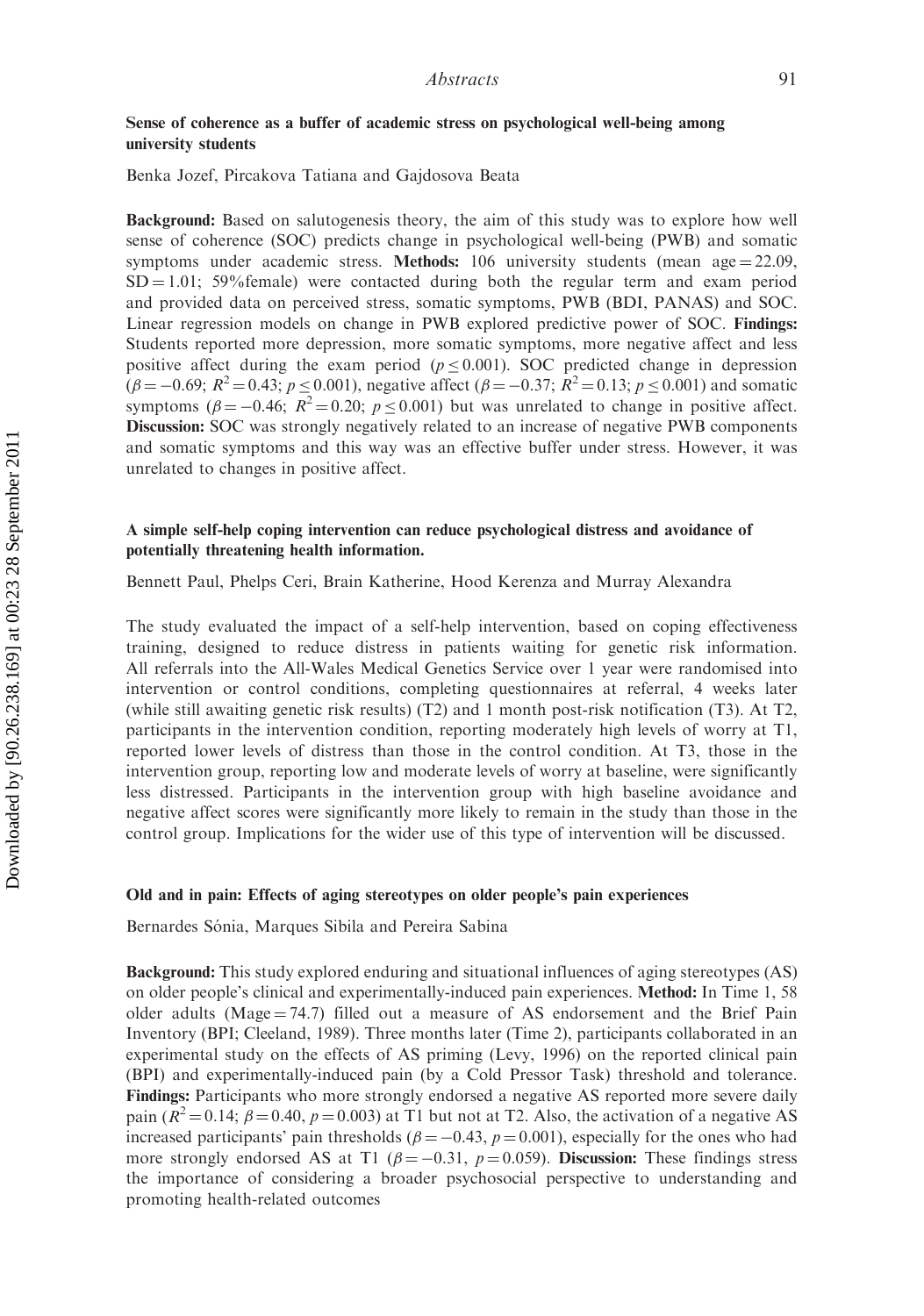### Adolescents'oral health: What do you know? What to do? What is observed?

Bica Isabel, Cunha Madalena, Rodrigues Vitor, Costa Jose, Costa Patricia, Madureira António, Andre Suzana, Andrade Ana and Albuquerque Carlos

Objectives: Describe the knowledge and identify the practices of oral hygiene in adolescents. Methods: A cross-sectional descriptive study. A non-probability sample of 323 adolescents in the third cycle of basic education. Questionnaire on knowledge and practices related to oral health. 77.40% of teenagers have reasonable knowledge about oral health, especially the females with 87.50%; 53.56% of teenagers consider it necessary to brush their teeth twice a day; 38.39% of respondents indicated that one should use dental floss once a day; 42.11% of the adolescents did not answer about the concept of plaque. Most teens brush their teeth once a day  $(50.46\%)$ ; 44.27% report never using dental floss; 13.96% have caries; 54.35% shows accumulation of plaque visible to the naked eye; The DMFT of the sample is from 2734 participants. Conclusions: Adolescents have better knowledge of oral hygiene practices and therefore a high DMFT index.

#### How strongly is youth subculture membership associated with adolescent substance use?

Bobakova Daniela, Kolarcik Peter, Madarasova Geckova Andrea, Reijneveld Sijmen A. and van Dijk Jitse P.

Background: Youth subculture membership (HipHop, Punk, Skinheads, Technoscene, Metal) is a possible predictor of adolescent substance use. The aim of this study was to explore the strength of the association between youth subcultures and substance use considering possible confounders. Methods: We used data from 15-year-old elementary school pupils ( $N = 1504$ ; mean age  $= 15.48$ ) who participated in the Health Behaviour in School-aged Children 2009/ 2010 study. The effect of belonging to a youth subculture on substance use (smoking, drinking alcohol, drunkenness and cannabis use) was adjusted for gender, socioeconomic position and peers' influence. Findings: Belonging to a youth subculture was significantly associated with substance use (OR/CI: smoking: 3.10/2.27–4.24 drinking 2.33/1.74–3.10) drunkenness 2.39/ 1.90–3.01) and cannabis use 2.09/1.24–3.52). Gender and socioeconomic position hardly affected this association. Substance use by peers explained from 13% to 37% of this association. Discussion: Interventions should focus on adolescents belonging to subcultures – they are at higher risk of substance use.

#### Communication skills workshop: How to deliver bad news in paediatric settings

Bogdanic Ana, Grubic Marina, Gregurincic Ivanka, Filipovic-Grcic Boris and Kniewald Hrvoje

In order to provide optimal care for young patients, and support their parents, health professionals need adequate communication skills. Aim: Improve health professionals' knowledge and skills in communication with parents of sick children. Participants: 140 Health professionals from neonatology and gynaecology departments in all main Croatian hospitals. Description: Two-day workshop consisted of lectures in which health professionals were introduced with particularities of communication in paediatric settings and workshops in which they had the opportunity to practice their communication skills. Participants also watched short movie with parental testimonies. **Evaluation:** All of the participants found this education very helpful for their future work and rated it as excellent (average grade 4.8 on a scale from 1 to 5). Most of the participants felt more competent in communication after this workshop. They stressed the need for more such workshops due to inadequate education in communication skills during their studies.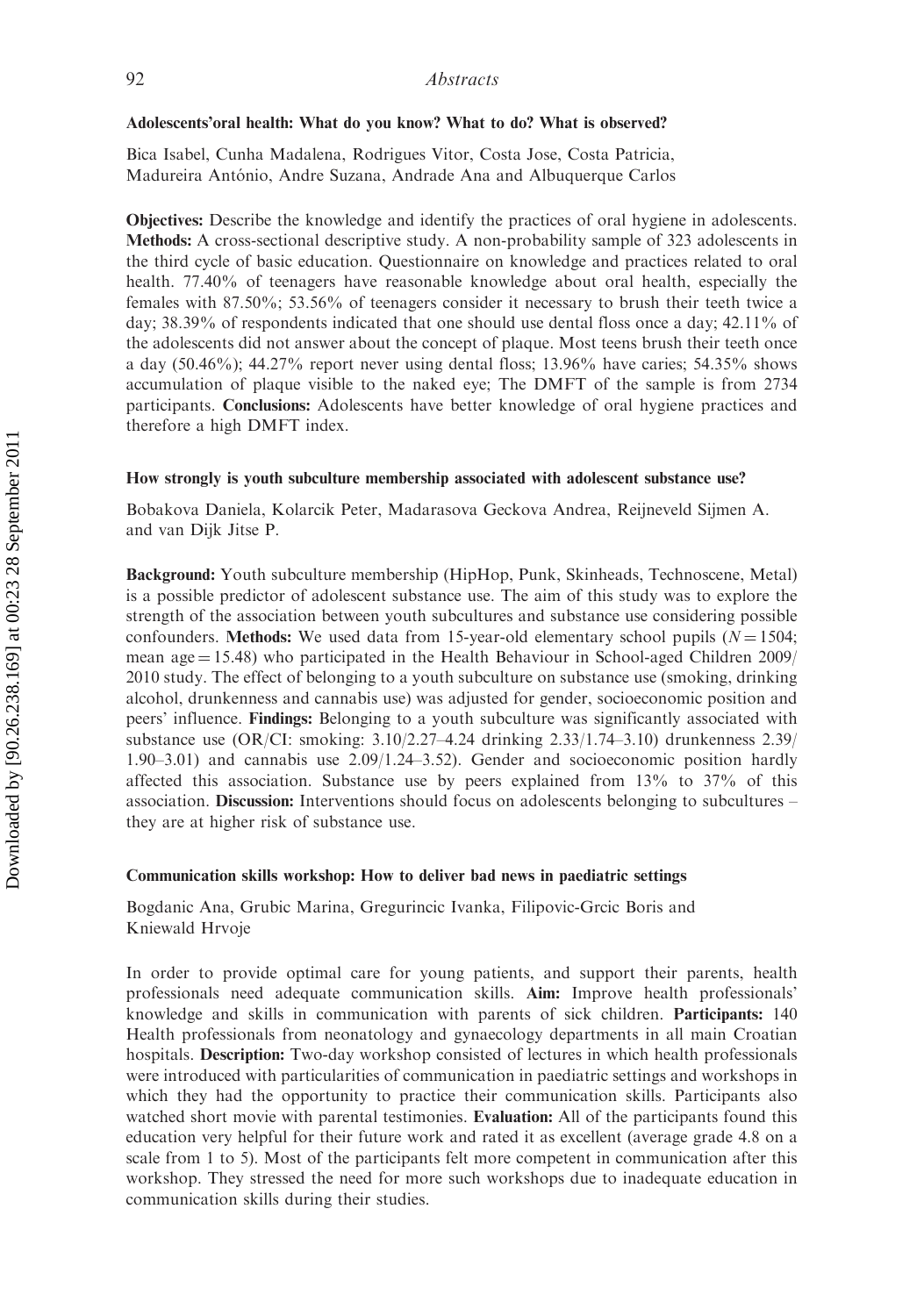Borg Xuereb Christian, Shaw Rachel L., Smith Danielle E., Lip Gregory Y.H. and Lane Deirdre A.

Background: Atrial fibrillation (AF) patients are prescribed oral-anticoagulant (OAC) therapy, often warfarin, to reduce stroke risk. However, it is under-prescribed and sometimes refused by patients. We explored existing qualitative evidence about patients' and health professionals' experiences of OAC therapy. Method: Data from nine studies were synthesised qualitatively. Quality was appraised using the CASP tool. Findings: Three themes emerged: (1) deconstructing the medical consultation, (2) AF, OAC therapy and the patient experience and (3) challenges in OAC prescription and acceptance. Synthesis uncovered perspectives that could not be achieved through individual studies. Discussion: Physicians' and patients' experiences present a dichotomy of opinion on decision making, which requires further exploration and changes in practice. Outcomes of workload pressure on both health professionals and patients should be investigated. There is also a need for ongoing support and education to both patients and physicians, which is critical to achieve best practice and treatment adherence.

### Evaluating health behaviours among old men for planning psychoeducational group interventions

Borges Lilian Maria and Seidl Eliane Maria Fleury

Background: Group interventions to promote health and prevent disease among elderly require gender issues to be taken into account. The objective was to identify health needs of old men and plan group interventions to set up health behaviours. Methods: This study was conducted using qualitative techniques of data collection and analysis. Thirteen men participated, mean age of 69 years, married and with different chronic diseases. They answered a semi-structured interview to identify repertoires of health behaviours and define individual goals. Analysis of contents was used. Findings: Three thematic categories were identified: healthy habits (e.g. practice of physical activity, healthy eating habits), search and utilisation of health services (e.g. doctor consultations and preventive exams) and social skills (e.g. express feelings in an assertive way). Discussion: This preliminary assessment allowed planning the strategies to attend the specificities of participants and favoured a comprehensive approach of old men's health.

### Fatigue in airline pilots: The importance of objective and psychosocial aspects of the work environment

Bostock Sophie and Steptoe Andrew

Pilot fatigue is associated with a higher risk of airline accidents. Objective work measures such as flying hours are known drivers of fatigue, but the relative importance of psychosocial work stressors is unclear. This cross-sectional survey of pilots assessed fatigue (Fatigue Severity Scale), objective work measures (combined into a work index), perceptions of work demands and control (Karasek demand-control model) and organisational justice. 492 questionnaires were returned (41.7% response rate). Significant fatigue (FSS  $\geq$  5.0) was reported by 45% pilots. In multiple linear regression, fatigue was predicted independently by higher perceived demands ( $\beta = 0.162$ ,  $p < 0.001$ ), lower job control ( $\beta = -0.147$ ,  $p < 0.001$ ) and higher than average work index (2.501,  $p = 0.002$ ), adjusting for age, financial strain and chronic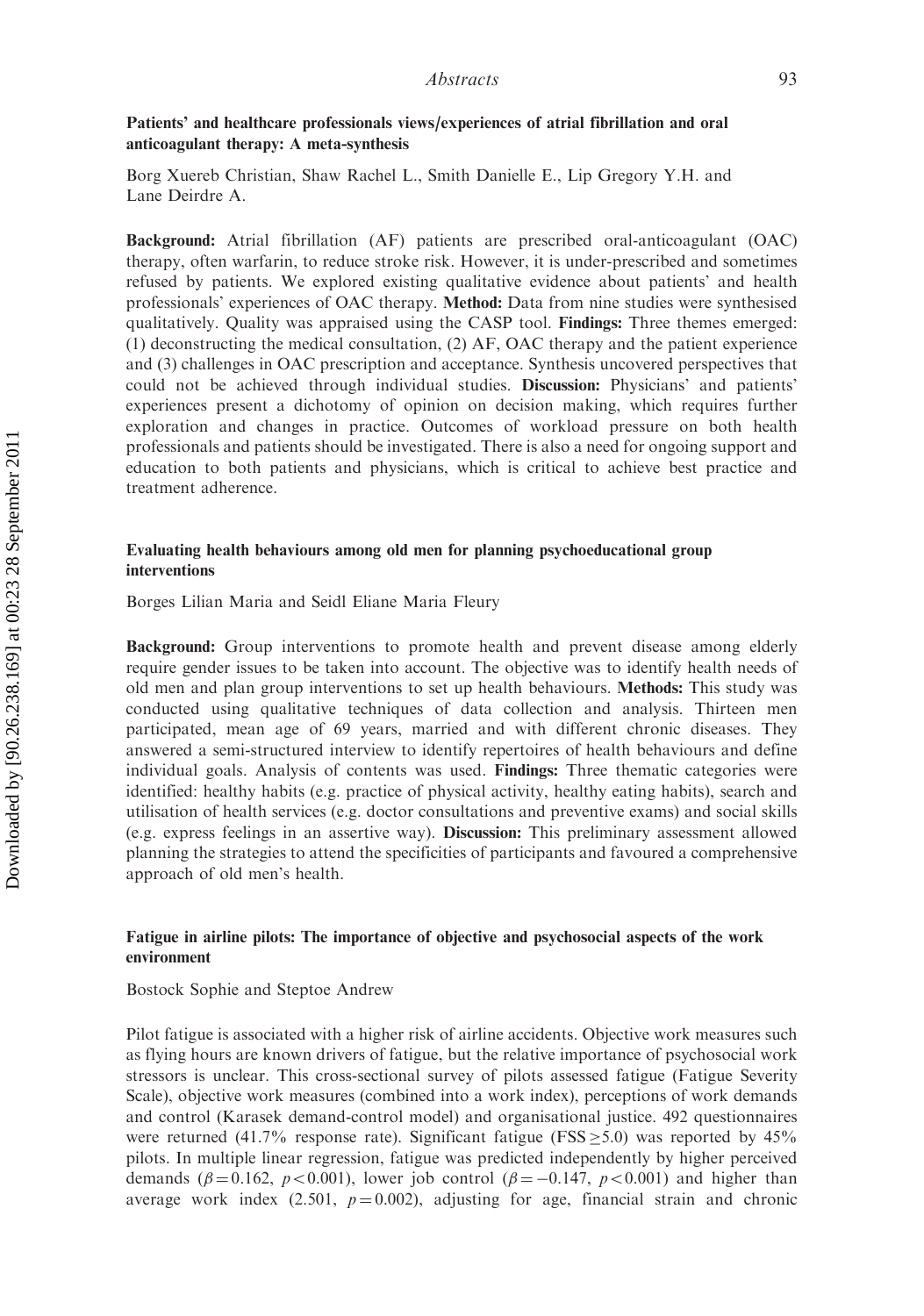illness. Organisational justice was associated with lower fatigue ( $\beta = -0.102$ ,  $p < 0.001$ ), independently of objective work index and covariates. Efforts to prevent pilot fatigue should address perceptions of unfairness and low control, in addition to objective work demands.

#### Association between social network characteristics and lifestyle behaviour

Bot Sandra, Lakerveld Jeroen, Kingo Lise, Dekker Jacqueline and Giel Nijpels

Background: The relationship between social network characteristics and physical activity, sedentary behaviour and dietary behaviour was studied using the personal network approach. **Methods:** 50 Participants (age  $46.6 \pm 5.3$ ) were interviewed to assess network size, density, number of family members and friends living nearby, and the perceived intensity of relationships. Linear regression analyses were used. Findings: Network size ( $\beta = 9.3$ ;  $95\% \text{CI} = 1.5 \text{--} 17.1$ ) and number of network members living nearby (family  $\beta = 7.9$ ;  $95\%CI = 4.7 - 31.0$ ; friends  $\beta = 22.9$ ;  $95\%CI = 3.7 - 41.9$ ) were positively related to physical activity. Network density was negatively associated with sedentary behaviour ( $\beta = -27.7$ ;  $95\%$ CI  $=$  -47.5 to -7.9). Network intensity was positively associated with vegetable intake  $(\beta = 8.2; 95\% \text{CI} = 0.6-15.7)$ . We found no relation with fruit intake. Discussion: Several associations between network characteristics and lifestyle behaviour were found. Involving the social network in lifestyle interventions may increase their effect on lifestyle behaviour.

### Development of a self-management intervention for survivors of testicular cancer using antecedent target measurement (ATM)

Bourne Claire, Martin Faith, Turner Andy, Batehup Lynn and Jesuthasan Jananee

Background: Testicular cancer is the most common cancer in men aged 15–34 and although post-treatment prognosis is generally very good, psychosocial impacts and fear of reoccurrence are amplified in this age group. It is therefore important to develop interventions to meet survivors' informational and emotional needs. This study aims to systematically develop a self-management intervention using ideas generated by survivors and experts. Methods: A needs assessment used interviews to discuss with survivors and experts reasons why aftercare services were not supporting survivors. Participant's reasons were prioritised using an online survey. Findings: Three topics emerged as the most important and changeable: information needs, psychological health and roles. Strategies to address these topics were devised and relevant measures quantified the impact of the intervention. Discussion: The systematic intervention development method was successful in allowing cancer survivors to generate important potential areas of change and the intervention developed is currently being piloted.

### Tutors' and participants' experiences of a manualised self-management programme (SMP)

Bourne Claire, Turner Andy, Jesuthasan Jananee and Wallace Louise

Background: Manualised behaviour change interventions allow for a quality assured product, accurate replicable intervention content and provide tutors with a standardised protocol. This study aims to determine experiences of tutors and participants delivering and attending an SMP for people living with long-term conditions. **Method:** Interviews were carried out with tutors ( $N = 20$ ) and participants ( $N = 28$ ) of an SMP and framework analysis was conducted.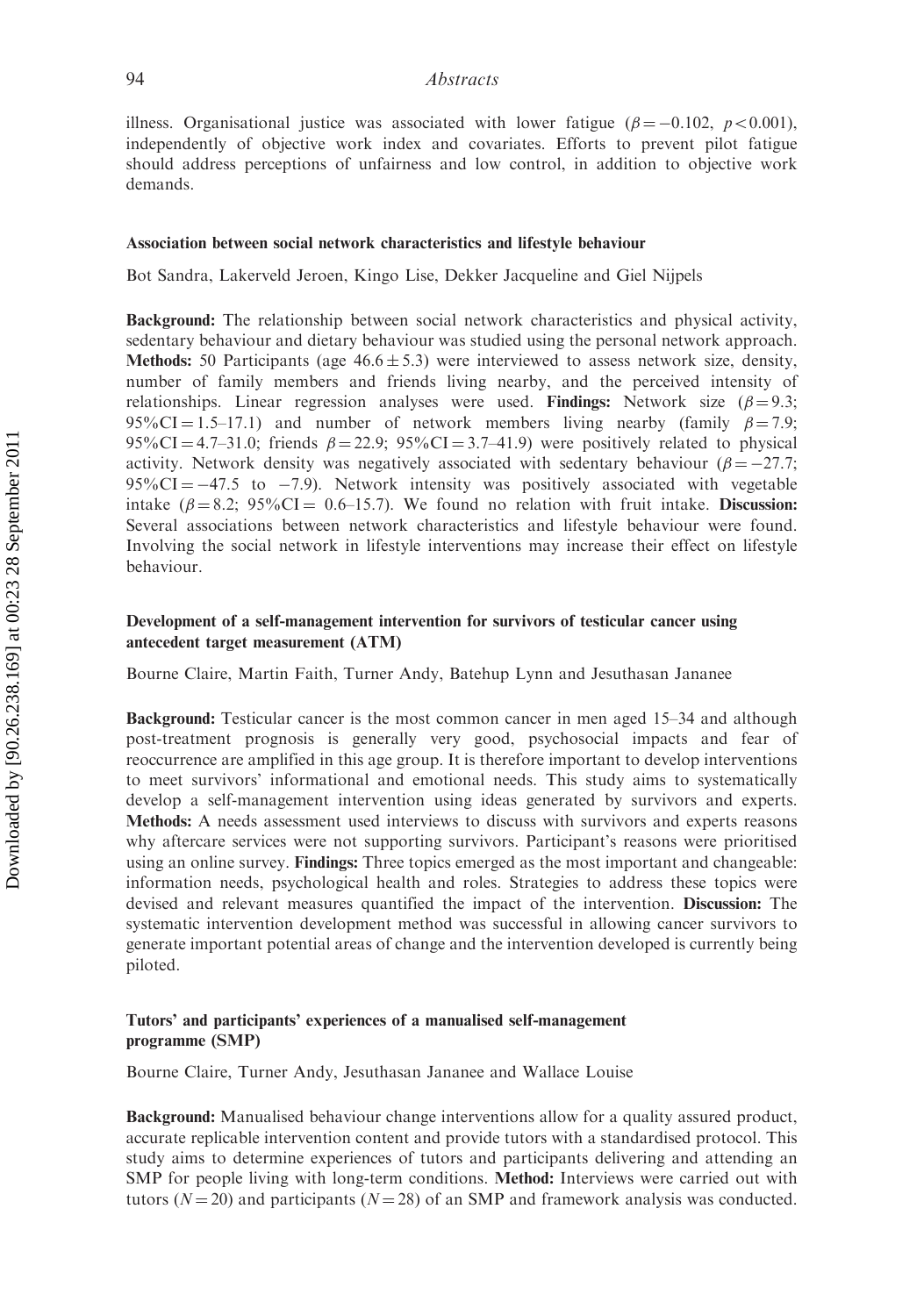Results: Although programme delivery was consistent, the enjoyment and benefit of delivering and attending the SMP was reduced as the manual limited discussion time was inflexible and eliminated the tutors' lived experiences. Manual rigidity also often resulted in programme drop-out and hindered participant outcomes. Conclusions: It is recommended that SMP tutor training identifies areas of manual flexibility and focuses on improving confidence and competence in facilitation and presentation skills. This can prompt greater discussion of salient issues, improve well-being and increase participant engagement.

### Increasing psychological well-being in individuals with cerebral palsy: Longitudinal results of a psychological group intervention

Brandao Diana and Pais Ribeiro Jose

This study evaluates the impact of a psychological group intervention (PGI) in promoting psychological well-being (PWB) in individuals with cerebral palsy (CP). CP describes a group of chronic conditions characterised by motor dysfunction, of which the main cause is non-progressive brain damage (UCP, 2001). The sample consisted of 94 individuals with CP, of whom 48 participated in Intervention (IG) and 46 belonged to the control group (CG). PWB was assessed before (T1) and after (T2) the intervention, and 12 months later (T3), using the Portuguese version of the Scales of Psychological Well-Being (Ryff, 1989, adapted by Novo, Silva & Peralta, 2003). The PGI was conducted during 8 months. The results show an increase of PWB at T2 ( $t(47) = -2.28$ ,  $p < 0.05$ ) and T3 ( $t(46) = -2.84$ ,  $p < 0.05$ ), only for the IG. This seems to indicate a long-term positive impact of the PGI in the PWB of individuals with CP.

### Factors predicting clinically improved health related quality of life in COPD patients after multidisciplinary rehabilitation

Bratås Ola, Espnes Geir Arild, Rannestad Toril and Walstad Rolf

Background: The aim of this study was to predict the effect of lung function on a clinical improved health-related quality of life (HRQL) in patients with chronic obstructive pulmonary disease (COPD) after 4-weeks multidisciplinary rehabilitation. Since the association between lung function and HRQL in COPD patients is usually low, we hypothesised no post rehabilitation effect. Methods: A longitudinal follow-up study of 136 consecutive male and female patients aged  $40<sub>+</sub>$  with minor to major COPD severity. Findings: Patients with minor COPD were more likely to achieve clinically improved HRQL after rehabilitation than patients with major COPD (OR 4.2, 95% CI = 1.9–9.3,  $p = 0.001$ ), with stronger effect for female than for male patients (OR 7.1, 95% CI = 1.9–39.0,  $p = 0.025$ ). Discussion: Lung function predicts clinically improved HRQL after rehabilitation, affecting COPD patients' ability to deal with symptoms, perform physical activities and to reduce the psychosocial strains of the disease, especially for female patients.

### Testing the feasibility and acceptance of an internet-based early-intervention for at-risk student drinkers

Brendryen Håvar

Background: Balance is an automated internet-based early-intervention for at-risk drinkers. Balance provides a brief screening procedure and a comprehensive follow-up component containing 75 therapy sessions. This study aims to test the feasibility and acceptance of Balance among students. Methods: Prospective surveys. Data-collections at baseline, 2 and 6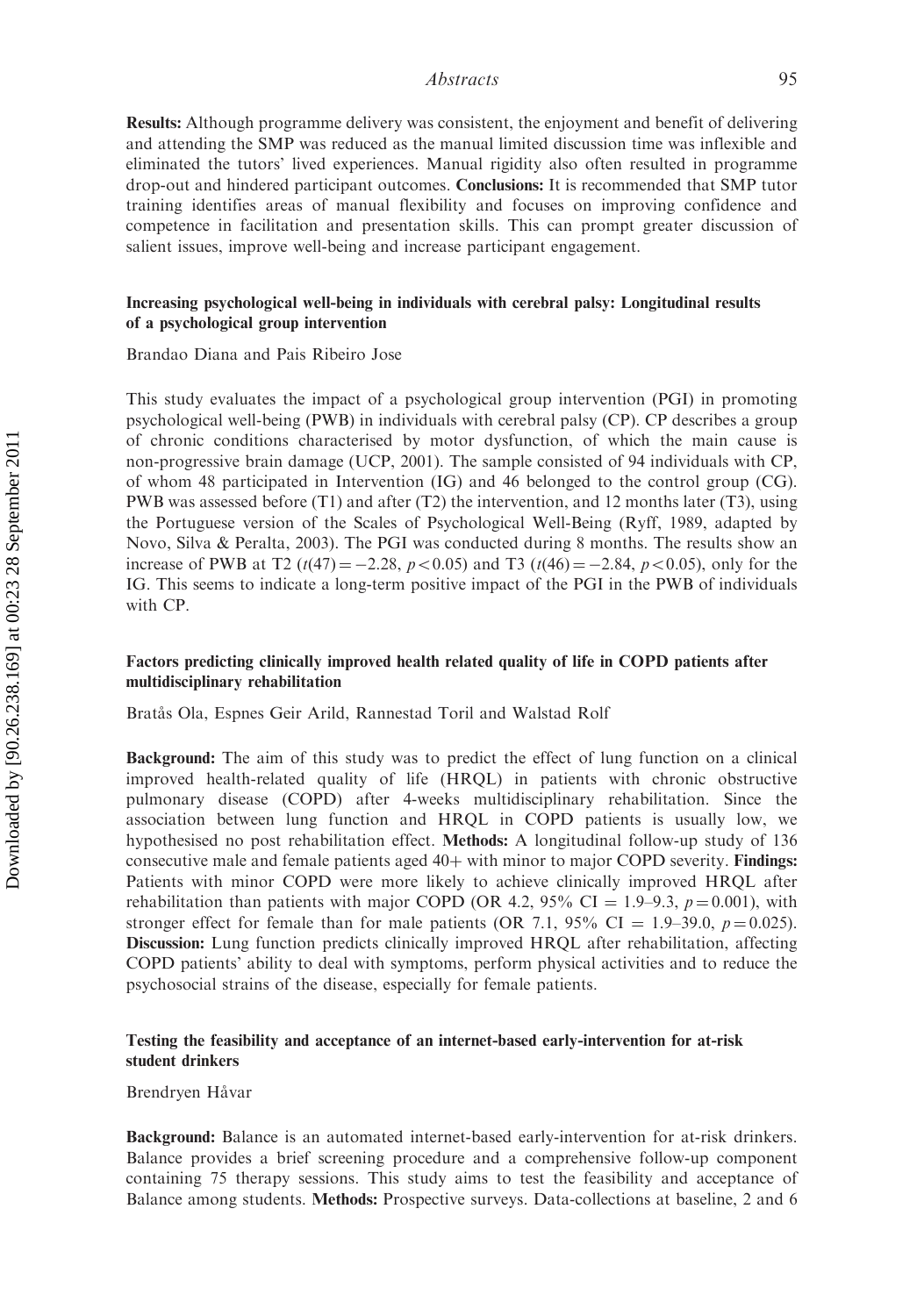months post. A representative sample of 10,600 students was invited (by e-mail) to use the intervention. Findings:  $11\%$  of the invited participated in this study ( $N = 1130$ ). 71 students signed up for the intensive therapy program. According to self-reported consumption, most participants belonged to the target group and tended to rate Balance as being user friendly, credible, and entertaining. Still, the subjects failed to identify themselves within the target group, and they reported some discontent regarding personal relevance. Discussion: This pilot study shows that such an intervention is practically feasible and demonstrates a moderate degree of user acceptance.

### The mediating role of work–family interaction between job demands and burnout in Romanian medical professionals

Bria Mara, Ratiu Lucia, Baban Adriana and Dumitrascu Dan L.

Background: The aims of this study were to investigate (1) the relationship between job demands and burnout, (2) the mediating role of work–family interaction between job demands and burnout and (3) the role of gender differences in burnout and work–family interaction. Methods: 150 medical professionals were tested for burnout with Maslach Burnout Inventory. Emotional and quantitative demands were evaluated with the Questionnaire for Experience and Evaluation of Work. The work–family interaction was assessed with Survey Work–home Interaction NijmeGen. Findings: Multiple regression analysis results indicated that both quantitative and emotional demands are predictors for emotional exhaustion and depersonalisation, but only emotional demands are predictors for depersonalisation. Work– family interaction partially mediated the relationship between job demands and burnout. There were also gender biases for burnout and work–family interaction, women being more vulnerable. Discussion: This study highlights the specific job demands faced by Romanian medical professionals and the role of work–family interaction.

#### Parenting a diabetic child: Self-efficacy and disease's active support

Brites Rute, Martins Maria Helena, Nunes Odete and Monica Pires

The parenthood study, in chronic disease situations, assumes a major importance. Numerous researches find evidence that parents play a vital role in child adjustment to diabetes, directly, as role-models, or indirectly, once the impact of this disease affects both parenting and family processes. In this context, we analysed this illness impact in parents, through the assessment of self-efficacy and disease's support. In a quantitative study with a sample of 244 parents, of healthy and diabetic children, the two groups' comparison using a parental self-efficacy and disease support measures showed that diabetic children parent's demonstrate significant higher scores of parental self-efficacy  $(t(209) = 4.5$ ,  $p<0.001$ ). Some self-efficacy dimensions correlates with parents involvement in disease management ( $\rho = 0.23$ ,  $p < 0.05$ ;  $\rho = 0.21$ ,  $p < 0.05$ ) but not to perceived involvement level ( $\rho$  = 0.09,  $p$  > 0.05). These findings support the idea that paediatric psychology should enable the articulation between children's care and parents' needs, by promoting bi-focal multidisciplinary interventions.

#### Materialism, stress and risk health behaviours among future educators

Brouskeli Vasiliki and Loumakou Maria

Background: We investigated materialism among future educators and its relationship with stress and several risk behaviours. Methods: This survey included 228 students in educational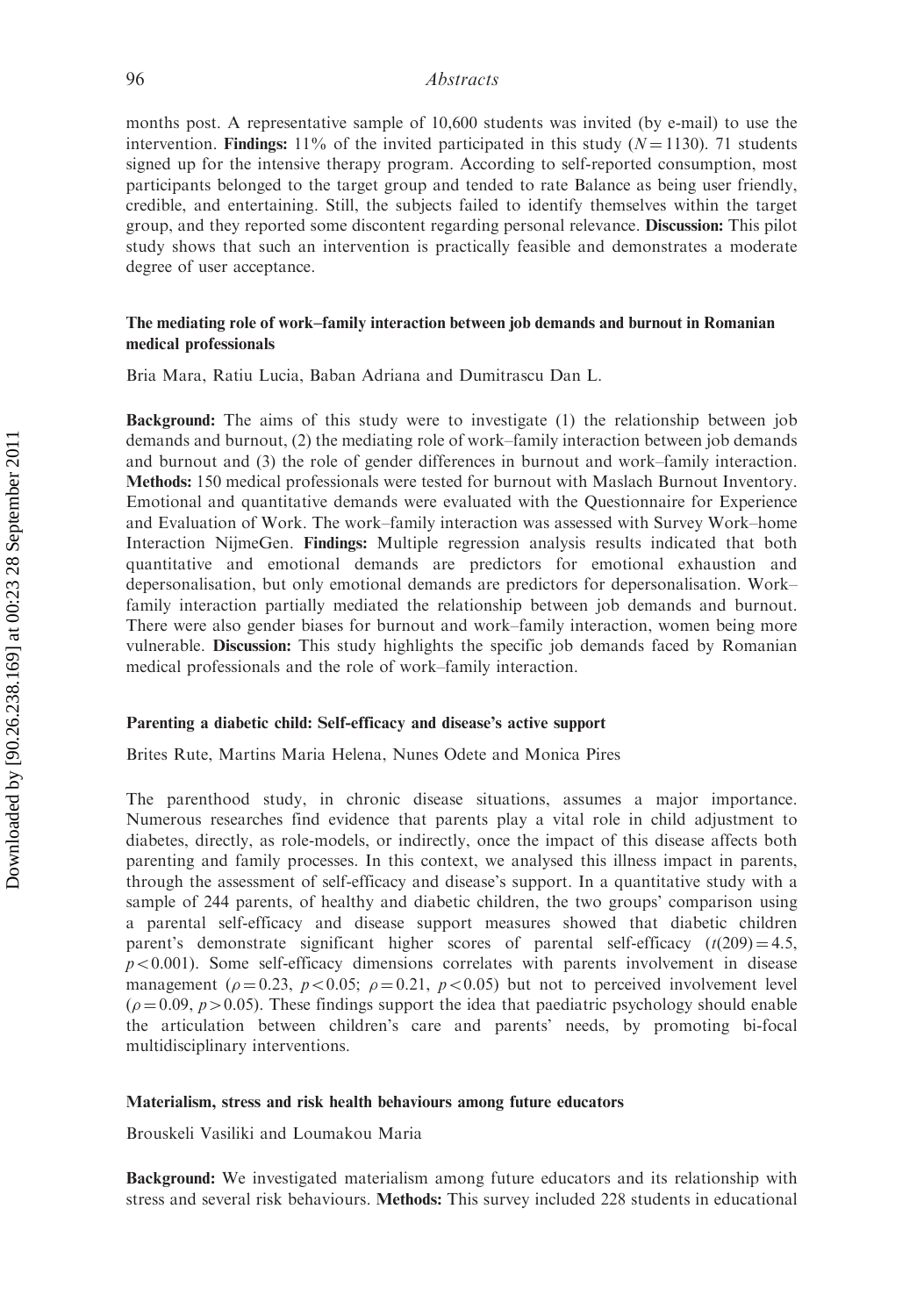studies. The questionnaire included a short form of the Material Values Scale with three subscales (acquisition centrality, acquisition as the pursuit of happiness and possessiondefined success) the Perceived Stress Scale and questions on several health behaviours. Findings: Materialism scores above average were reported by 40% of the participants. Materialism and particularly the component of materialism as happiness pursuit was related to higher levels of stress ( $r = 0.20$  and  $r = 0.26$ , respectively). Discussion: Since children tend to pattern themselves upon their educators, health promoting interventions among future teachers should take into account the effects of materialism to people's health.

#### Satisfaction with life, and psychosomatic health among future educators

Brouskeli Vasiliki and Sarafidou Jasmin-Olga

Background: Life satisfaction among future educators and its relationship with a number of health factors, that previous research indicated as important, was investigated. Methods: Participants in the survey were 228 students in educational studies. The questionnaire included scales measuring Satisfaction with Life, Psychosomatic Symptoms and Stress, as well as demographic data and questions assessing perceived health status and health behaviour. Findings: Many future educators reported stress levels and psychosomatic symptoms above average (45% and 36%, respectively) as well as some lack of satisfaction with their health (53%). All these factors were found to be negatively associated with life satisfaction (correlation coefficient with stress:  $r = -0.38$  and  $r = -0.23$  with psychosomatic symptoms). Discussion: Findings suggest that life satisfaction of prospective teachers is affected by certain aspects of their psychosomatic health and calls for special emphasis to teachers' health promotion, as teachers serve as powerful models for children.

### The association between resilience, physical activity and heart rate variability in everyday life

Brown Jennie, Dockray Samantha, Salavecz Gyöngyvér and Steptoe Andrew

**Background:** The aims were to see whether resilience was associated with heart rate variability (HRV), and whether habitual physical activity was a mediator of the association. Methods: Objective physical activity, heart rate and HRV measures (including high frequency (HF), low frequency (LF) and HF/LF ratio) were recorded from 202 healthy working women during a work and leisure day and evening. Self-reported physical activity and resilience (Resilience Scale, Wagnild & Young, 1993) were collected via questionnaire. Findings: Higher resilience was associated with greater HRV, as seen by significant associations between resilience and HF HRV and HF/LF ratio during the work day and evening, independently of demographic factors, body mass and smoking. Self-reported physical activity was related to resilience but not to HRV, therefore was not a mediator of the association. Discussion: As reduced HRV increases risk for cardiovascular disease, resilience may protect health in part through its association with increased HRV.

### Anxiety buffering, support, benefit finding and quality of life among caregivers of Huntington disease patients

Bukowska- Durawa Alicja, Zaleskiewicz Tomasz and Luszczynska Aleksandra

Objectives: This study analyses relationship between social support, benefit finding and quality of life (QOL) of caregivers of patients with Huntington's disease. Further, anxiety buffering processes were evaluated using Terror Management Theory framework. Method: Measures of social support, benefit finding and QOL were administered to 70 nonprofessional caregivers.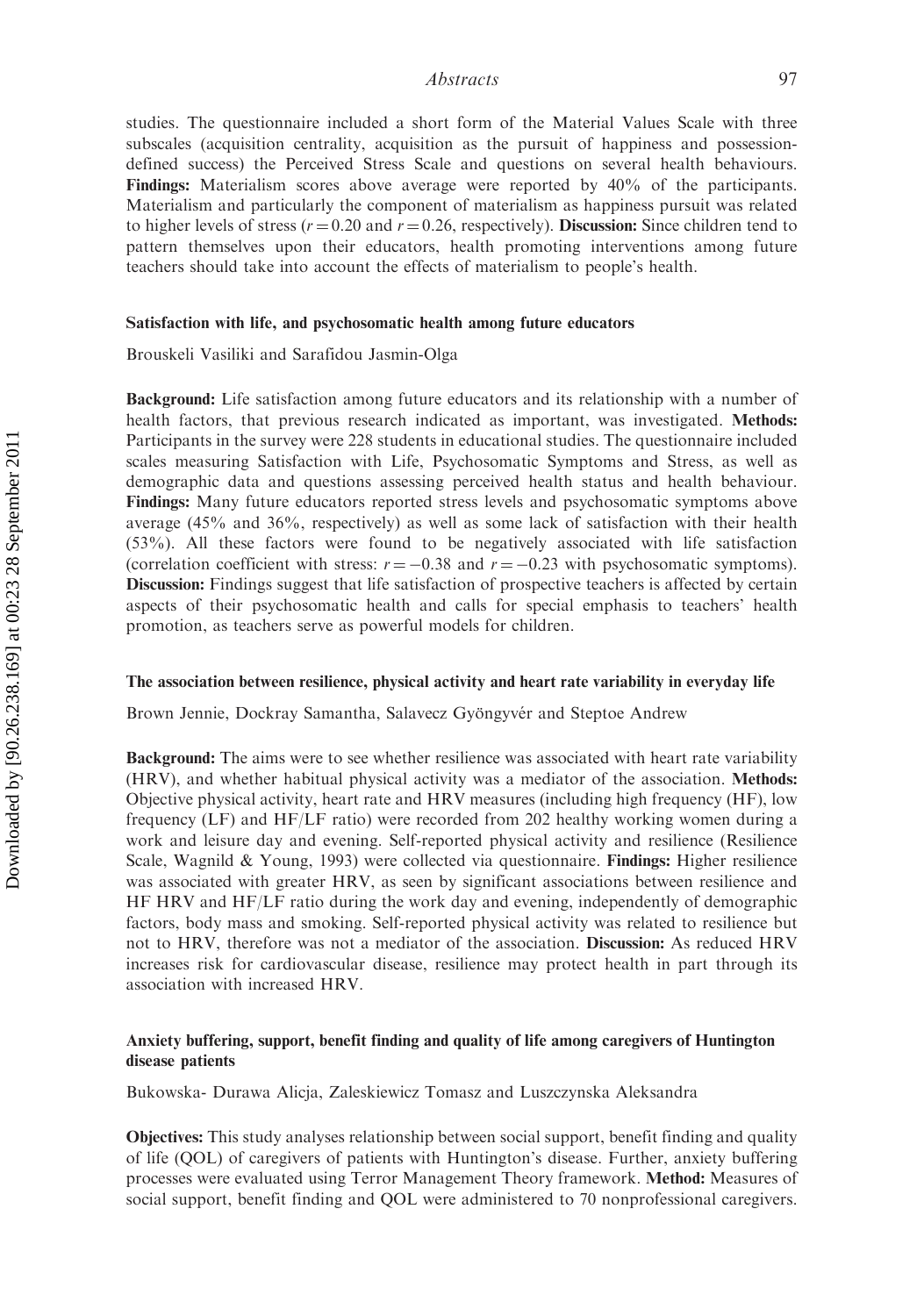Anxiety buffer was evaluated using experimental design (with a random assignment to the mortality salience and control groups). Results: The mortality salience group showed an increase  $(p<0.01)$  of worldview defence which was indicative of well-functioning anxiety buffering. Benefit finding predicted QOL aspects of caring, satisfaction with life and feelings about life  $(p<0.01)$ . Perceived instrumental and emotional support and the interaction of benefit finding and need for support predicted life satisfaction ( $p<0.01$ ). Conclusions: Finding benefit in caregiving and seeking social support improves caregivers' QOL. Well-functioning anxiety buffer may protect caregivers from a decline in QOL.

#### Driving under the influence of alcohol: Population survey

Bulotaite Laima and Astrauskiene Audrone

Facts about driving under the influence of alcohol are usually detected after motor vehicle crashes or routine drivers testing on the roads. Such data does not show us the real situation – how many drivers are driving under the influence of alcohol. The aim of this study was to evaluate drinking habits among Lithuanian adults, driving under the influence of alcohol. We analyse the data of Lithuanian adult population alcohol and drug use survey, performed in 2008 by the Drug Control Department under the Government of the Republic of Lithuania. The results showed that 14.9% of 15–64-year-old Lithuanian population were driving under the influence of alcohol at least once in his/her lifetime, 5.1% – during last 12 month, 1.4% – during last 30 days. The results revealed that driving under the influence of alcohol is related to the frequency and amount of drinking.

### Developing socio-emotional competencies of preschoolers in Romania: The efficacy of SELF KIT program

Buzgar Nicoleta Ramona, Dumulescu Daniela, Muresan Alisia and Opre Adrian

In Romania there are already clear attempts to bring rational-emotive and behavioural education (REBE) principles to the attention of educators, teachers and school counsellors. In this study we demonstrate that REBE is efficient in developing social and emotional competencies in children aged 4–6 years old, using a special REBE program – SELF KIT (Social-Emotional Learning Facilitator KIT). Preschool children  $(N = 137)$  were assessed with Platform of Child Development Evaluation (PedA) to identify the socio-emotional profile of children and after that, an 8 weeks intervention program was implemented. Using a  $3 \times 2$ design (intervention type vs. team expertise), our results, analysed with ANOVA, show that emotional and social competencies improve significantly after the program  $(p<0.05)$  and conduct disorders decreased  $(p<0.05)$ . Preliminary data collected in this pilot study represent strong arguments in supporting the viability and ecological validity of SELF KIT program.

#### A qualitative evaluation of general paediatric outpatient services: Staff and stakeholder views

Cameron Elaine, Heath Gemma, Cummins Carole, Greenfield Sheila, Pattison Helen, Kelly Deirdre and Redwood Sabi

Background: In light of 'closer to home' policy and growing demand for services, Birmingham Children's Hospital is considering a satellite clinic model for delivering paediatric outpatient services in community settings. This study explores healthcare professionals, managers and commissioners views of innovative models of health service delivery. Methods: Thirty-seven semi-structured interviews were carried out with healthcare professionals and other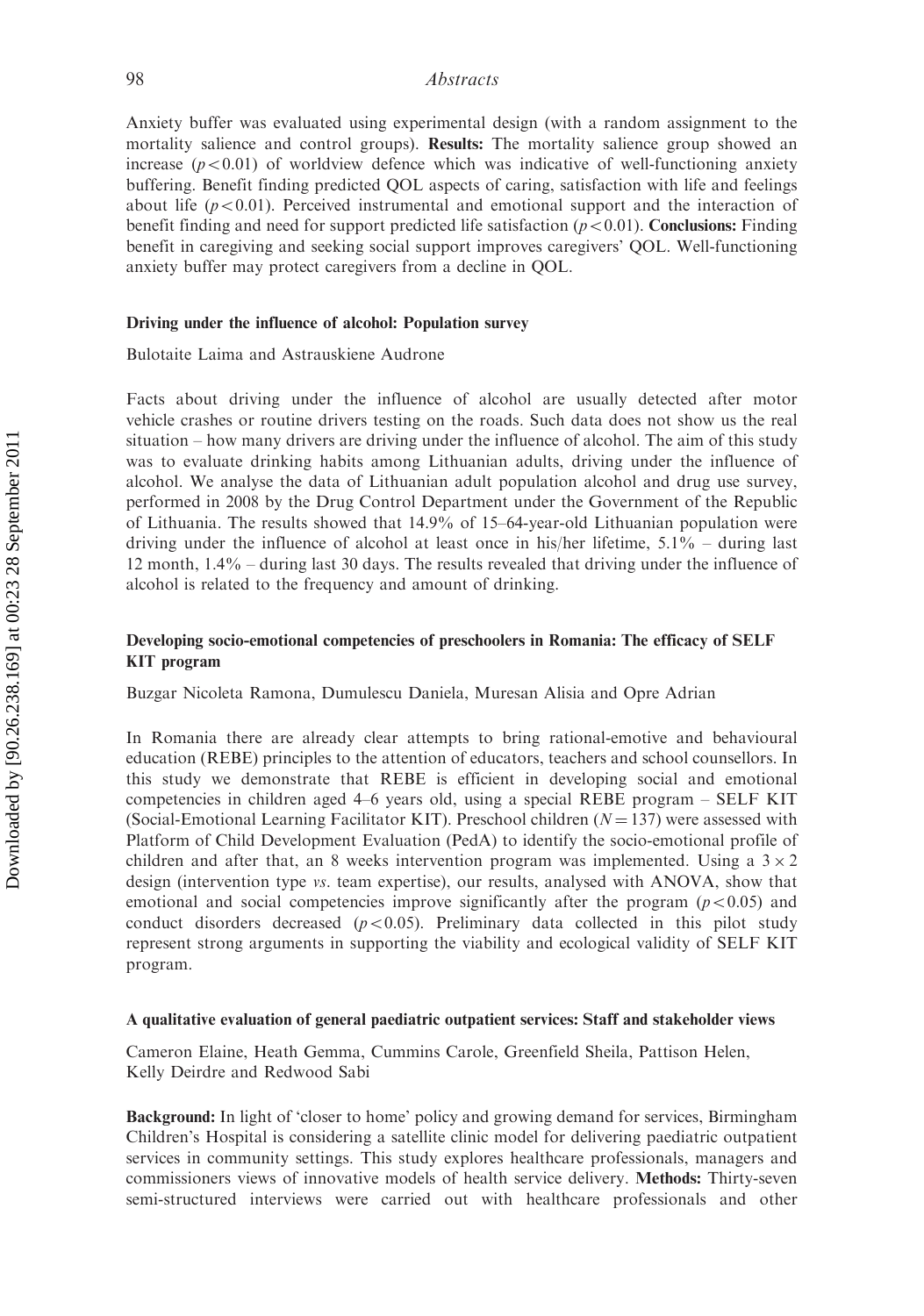stakeholders recruited from primary and secondary care. Interviews were audio recorded, transcribed and analysed using a framework method. Findings: Participants discussed perceptions of satellite clinics and the 'closer to home' policy at several levels, including the national context, service design and individual clinician-family interaction. Analysis generated the following topics: organisational issues; working practices; infrastructure; philosophy of care; health spaces; attendance and service outcomes. Discussion: Findings of this study will facilitate the design of effective closer to home services, which may impact on patient satisfaction, quality of care and access to healthcare services.

#### Partner influence on health behaviour change in patients with heart disease

Canady Brittany, Collins Charlotte, Blankenship James and Mowery Hope

Background: Health behaviour change is vital in reducing heart disease. This study examines how patients and partners view and address health behaviour change following angioplasty. Methods: This study includes questionnaire data from 56 patient–partner dyads collected at two time points (immediately following an angioplasty procedure, and at 1 month postprocedure). Questionnaires were designed to target changes related to heart–healthy behaviours. Findings: Results show positive health behaviour changes in the month following angioplasty, with lower alcohol ( $p<0.01$ ) and fat consumption ( $p<0.001$ ), and increased exercise ( $p<0.001$ ). Eighty percent of patients found their partners helpful, with most reporting that their partners spoke with them about these changes. Partners considered changes in diet and exercise most important, and were more likely to talk about these changes than alcohol reduction or smoking cessation. Discussion: Partner support appears to impact behaviour change. Including partners during health behaviour interventions may improve behaviour change outcomes.

#### Validating a theoretical framework for implementation and other behaviour change research

Cane James and Michie Susan

Background: An integrated theoretical framework of 12 domains, developed for crossdisciplinary implementation and other behaviour change research, has been applied across a wide range of clinical situations. This study tests the validity of this framework. Methods: Validity was tested by behavioural experts sorting the original 128 component constructs using closed and open sort tasks. The extent of replication was tested by Discriminant Content Validation and Fuzzy Cluster Analysis. Findings: There was good support for 12 domains (average silhouette value across domains  $>0.25$ ), with two added and two dropped. 'Beliefs about consequences' produced an additional, separate 'Reinforcement' cluster and 'Motivation and Goals' was sub-divided into 'Intention' and 'Goals', 'Knowledge' did not form a cluster and 'Nature of the Behaviour' had low validity. Discussion: The refined framework has a strengthened empirical base and provides a method for theoretically assessing non-implementation of professional and other health-related behaviours as a basis for intervention development.

### Communication and disease management: A qualitative study on coronaropathy and hypertension

Cappelletti Erika, D'Addario Marco, Sarini Marcello and Steca Patrizia

Little attention has been paid to patients' actual needs and to communication barriers that impede disease management efforts. Aim of this study was to identify patients' communication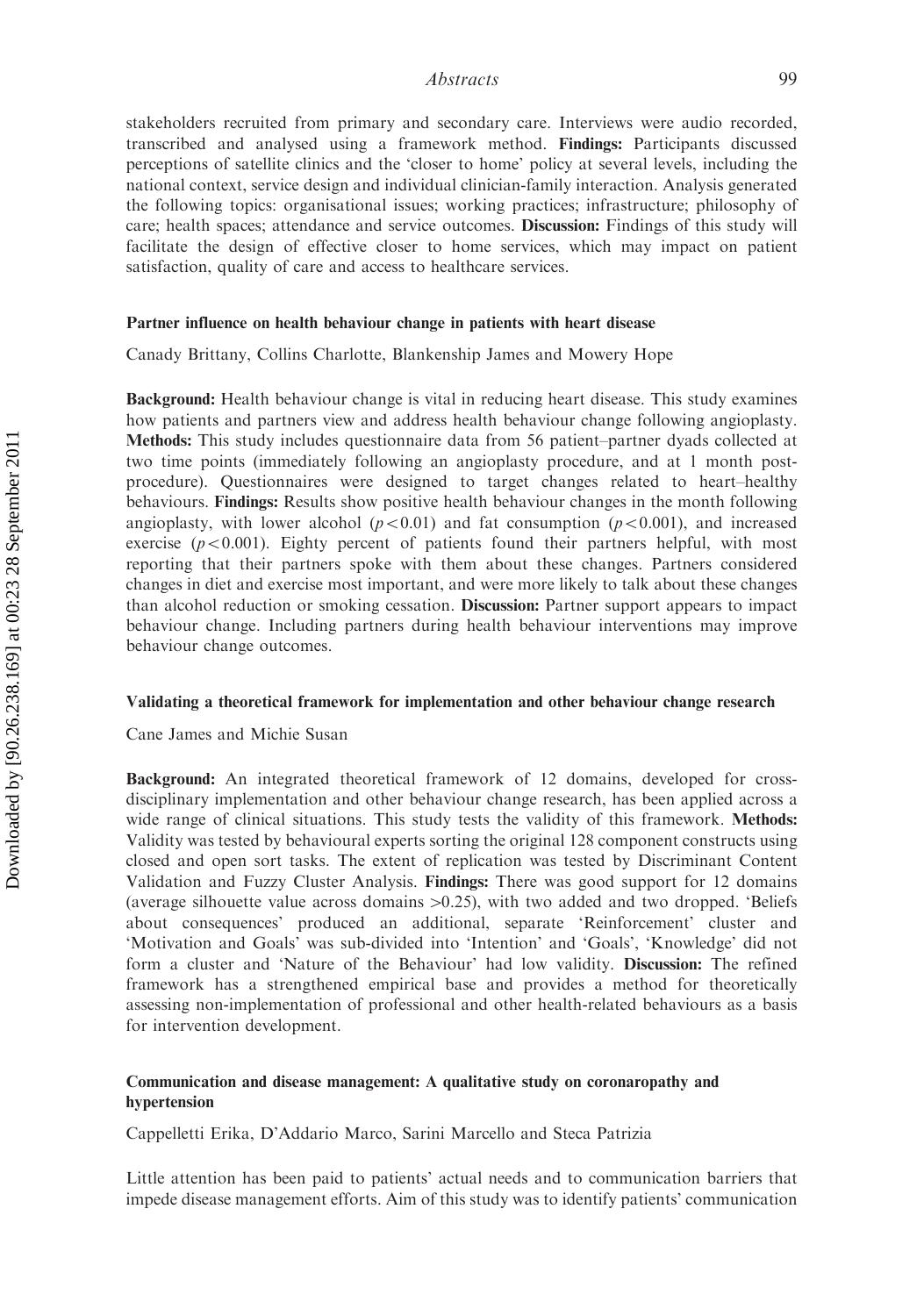needs and related issues and to compare these findings with the perception of patients' needs and communicative barriers by physicians. We focused on patients affected by coronaropathy and hypertension. Four focus groups were conducted and analysed (IPA method). Participants were 16 patients (8 for each pathology) and 11 physicians (6 cardiologists and 5 hypertension specialists). Both patients and physicians mainly focused on therapy management information and on life changes due to the disease. Differences about the search of information were detected: it is a way to support the interaction with physicians for the patients, while it is considered possibly dangerous by the physicians. The comprehension of patients' information preferences and the awareness of patients' evolving information needs could strongly improve the quality of chronic disease management.

#### The detection of domestic violence by Spanish health care workers

Carme de Castro, Montserrat Planes, Marc Sáez, Anna Bonmatí, M. Eugènia Gras and Mark Sullman

Objectives: This paper examines the extent to which health professionals identified domestic violence in their normal work in their health care district. Method: The target population included all 962 doctors, nurses and social workers in a Health Care District in the north-east of Spain. The participation rate was  $47.4\%$  ( $n = 456$ ). Data were collected through a voluntary and anonymous self-report survey. Results: Half of the participants had detected at least one case of domestic violence, while 31.7% had identified more than one. 45.1% of the sample systematically asked their patients about the possibility of domestic violence when they had psychosomatic symptoms. Nevertheless, only 23.5% had been trained for treating this problem. Conclusions: Many more health professionals must be trained so that they are able to identify domestic violence in their patients because nationally it is a common health problem.

#### Emotional regulation in students with or without disability

Caroline Desombre, Gérald Delelis, Souad Anegmar, Manel Hanafi, Véronique Christophe and Pascal Antoine

Background: As strategies of emotion regulation, cognitive reappraisal (changes that modifies the emotional impact of an emotion-eliciting situation) and expressive suppression (the inhibition of emotion-expressive behaviour) have particularly been studied. Nevertheless, an aspect has not been developed: minority status seems to be associated with the greater use of suppression (the less effective strategy). Does a disabled person generally regulate his/her emotions in this same way? Methods: Forty-eight students (24 with disability, 24 without disability) filled out the French version of Emotion Regulation Questionnaire (ERQ). **Findings:** The disabled students use more suppression  $(M = 4.28)$  than the non-disabled ones  $(M = 3.07)$ ,  $p < 0.01$ . This result is not influenced by sex, is not found for reappraisal and is furthermore greater than those of a reference population. Discussion: Being a disabled student corresponds to a minority status and can bring additional troubles during the time spent at school and university.

### Using the theory of planned behaviour to examine the effectiveness of a multi-media presentation intervention on testicular self-examination behaviour

Caroline McGilligan and Siobhan O'Neill

Objective: The effectiveness of a multi-media intervention on testicular self-examination (TSE) and male's psychosocial mediating variables based on the Theory of Planned Behaviour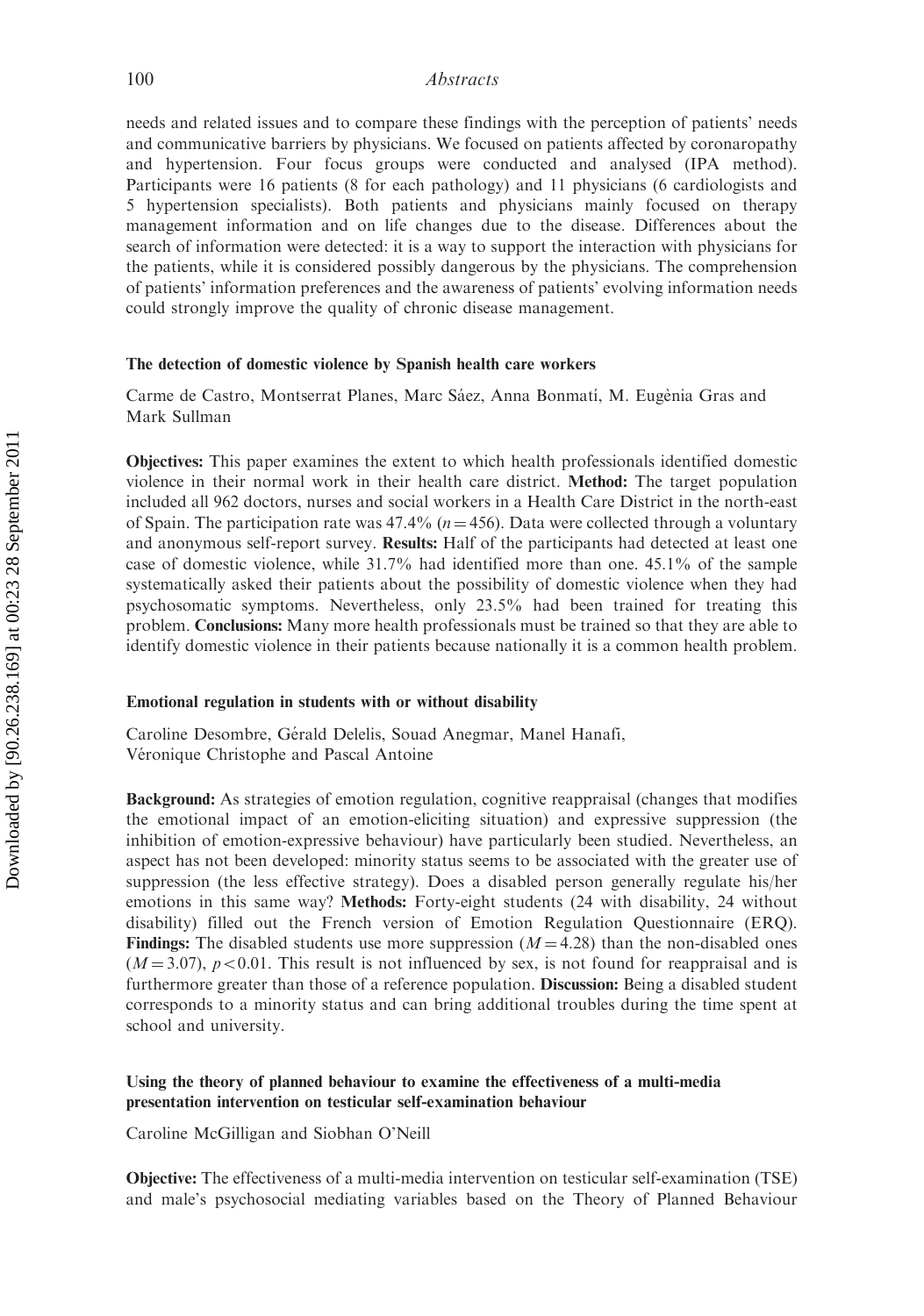(TPB), and to assess the predictive effect of mediating variables on male's intentions to perform TSE behaviour. Methods: A cluster-randomised control trial (CRCT) among four colleges of N Ireland, of whom 890 respondents were followed up at 1, 6 and 12 months. The intervention was evaluated relative to a leaflet from 'Action Cancer' and the questionnaire, only. Results: The intervention group had significantly higher scores than the leaflet and control condition. All variables mediated the effects of the intervention with the exception of PBC and instrumental attitude. Intentions to perform TSE was positively associated with instrumental and affective attitude, subjective norm, self-efficacy; moral norm and anticipated regret at baseline, and was associated with their instrumental and affective attitudes, self-efficacy, moral norm and anticipated regret at post intervention 1 month follow-up. However, affective attitude proved to be non-significant at T3 and T4. Conclusions: Findings from this study suggested that TPB is an appropriate framework for explaining the effect of psychosocial factors and a useful guideline to design the targets and key approaches for TSE interventions.

#### Stressful life events in homeless people

### Carrinho Paula and Pereira Anabela

This paper describes the stressful life events suffered by a sample of 100 homeless adults in Coimbra, Portugal. Subjects were interviewed with the List of Threatening Experiences (Brugha and Cragg, 1990) adapted in Portuguese version, supplemented by nine additional items specifically related to homelessness. Participants then rated each life event in regard to its causal contribution to their homeless situation. Findings showed that homeless people have suffered an important number of stressful events in their lives. Most of these events occurred Before (55%), or During (30%), the first homelessness episode. In regard to the perceived causality of the stressful events, we found that homeless people have multicausal view of their own problems. In fact, three categories of events were subjectively related to their current homeless condition: economic problems, breakdown of social ties and mental illnesses.

#### Are there gender differences in coping with neck pain following acute whiplash trauma?

Carstensen Tina, Frostholm Lisbeth, Oernboel Eva, Kongsted Alice, Kasch Helge, Jensen Troels and Fink Per

Background: Little is known about gender differences in coping after whiplash. The aim was to examine possible interaction of gender and coping on recovery after whiplash trauma. Methods: 740 participants completed questionnaires on collision characteristics, psychological distress and socio-demographics shortly after collision, the Coping Strategies Questionnaire at 3 months follow-up, and a VAS scale on neck pain after 12 months. Findings: No interaction between gender and coping on neck pain after 12 months was found. 'Distraction' increased the odds for neck pain for both men and women  $(OR = 1.03 \quad (95\% \quad CI: 1.01; 1.05)$ , 'reinterpreting' (OR = 1.03 (95% CI: 1.01; 1.06), 'catastrophising' (OR = 1.14 (95% CI: 1.10; 1.18) and 'praying and hoping' ( $OR = 1.10$  ( $95\%$  CI: 1.05; 1.13) for each point on these scales. Discussion: Clinically relevant influence of 'catastrophising' and 'praying and hoping' to prognosis was found, therefore we should identify patients predominantly using these strategies.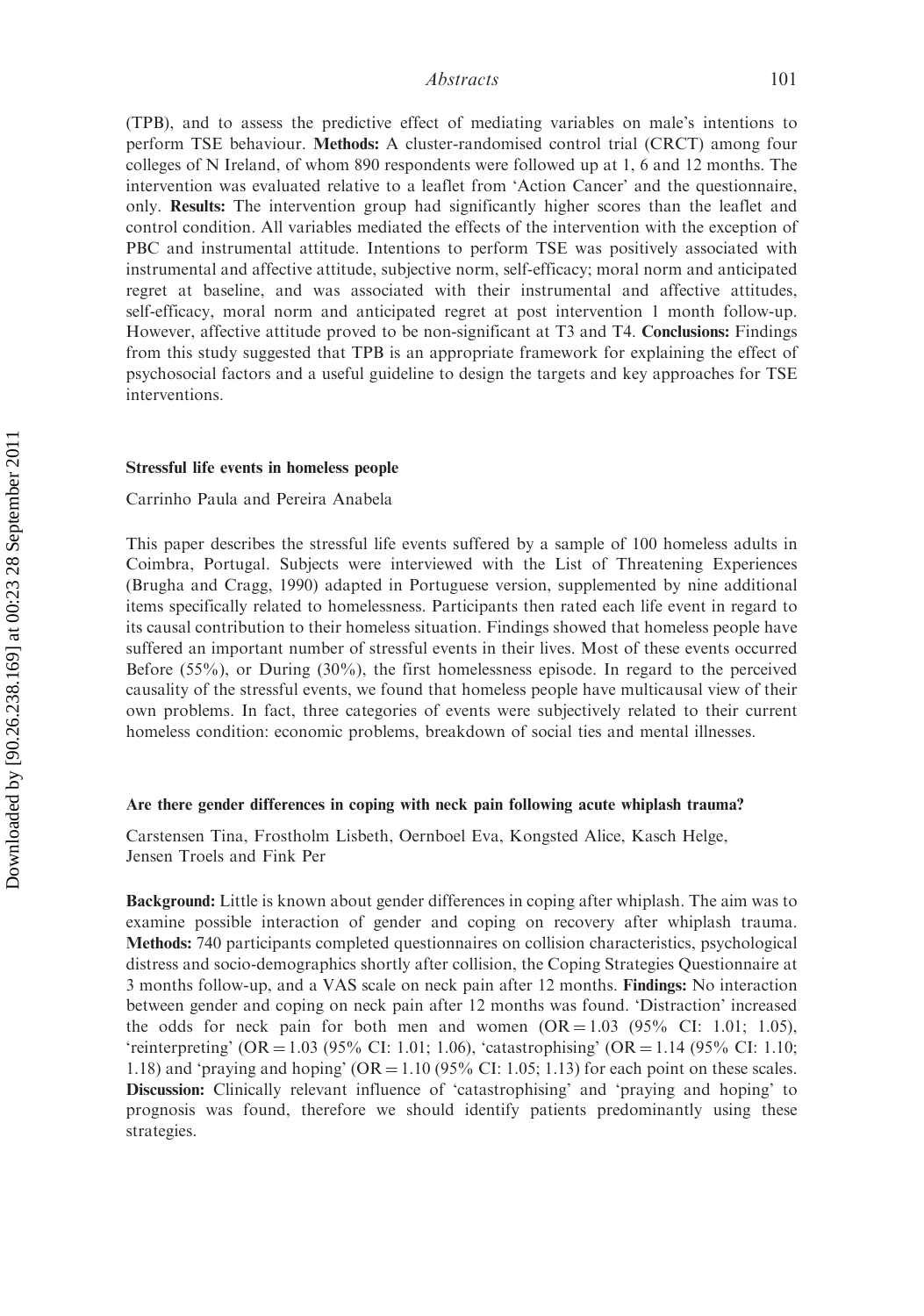### Is social support equally beneficial for working climate and health of women and men at different professional grades?

Casini Annalisa, Godin Isabelle, Clays Els and Kittel France

Aim: To examine the association between social support at work (SSW), health factors and working climate as a function of gender and professional grade. Methods: Belstress III database comprising data on 2983 workers of seven (semi-)public companies were used. Socio-demographic, working climate, mental and physical health indicators were collected. Professional grade and gender stratified logistic regressions were performed for evaluating the association between SSW and current health, stress, anxiety, bulling and mobbing. Results: SSW is always associated with health and working climate factors except for low qualified men. For women at the intermediate grade, the ORs for the association between low SSW and current health  $(1.37)$ , stress  $(1.75)$ , anxiety  $(1.56)$ , bulling  $(6.78)$  and mobbing  $(3.49)$  are the lowest compared to those of all others groups. Conclusion: SSW is beneficial for workers' health and working climate, but not at the same degree for women and men at different professional grades.

### Precocious intervention on child and family (building support relationship upon family capability of empowerment development)

Castro/Hipólito Cláudia/João

Portuguese Governmental policy, as defined by Law 281/2009, 06 October 2009, establishes the assembling of a multidisciplinary team to support children and families considered at risk (biological and social). Public and private partner entities with their professionals gather with the family, each with their own characteristics, needs and interest, aiming the creation of a Customised Family Support Plan towards the improvement of the life quality of the children and their families and the ability of the parents to cope with their reality. The goal of this research is to present the procedures and tools used in these Customised Family Support Plans, as well as to raise questions on the precocious intervention and the role of the professionals towards the achievement of the proposed goals objectives.

Keywords: precocious intervention; empowerment; family; multidisciplinary team; government

#### Emotion dysregulation in eating and sleep disorders

Emotion dysregulation has been considered a risk factor for several disorders (e.g. Aldao et al., 2010), including eating disorders (ED) and insomnia: ED patients show higher difficulties in regulating emotions and greater experience of negative emotions (e.g. Harrison et al., 2009). As regards insomnia, previous evidence indicated that poor sleep is associated to higher level of emotion instability and greater experience of negative emotions (e.g. Baglioni et al., 2010). To these issues, three studies will be presented evidencing that: (1) both ED patients and people high in eating restriction show higher use of expressive suppression than a control group; (2) both people reporting full-blown and sub-syndromal sleep disorders show higher suppression than control groups; (3) emotion suppression predicts the co-occurrence of symptoms of ED and symptoms of insomnia in nonclinical samples. The role of emotion suppression will be discussed based on these sets of data.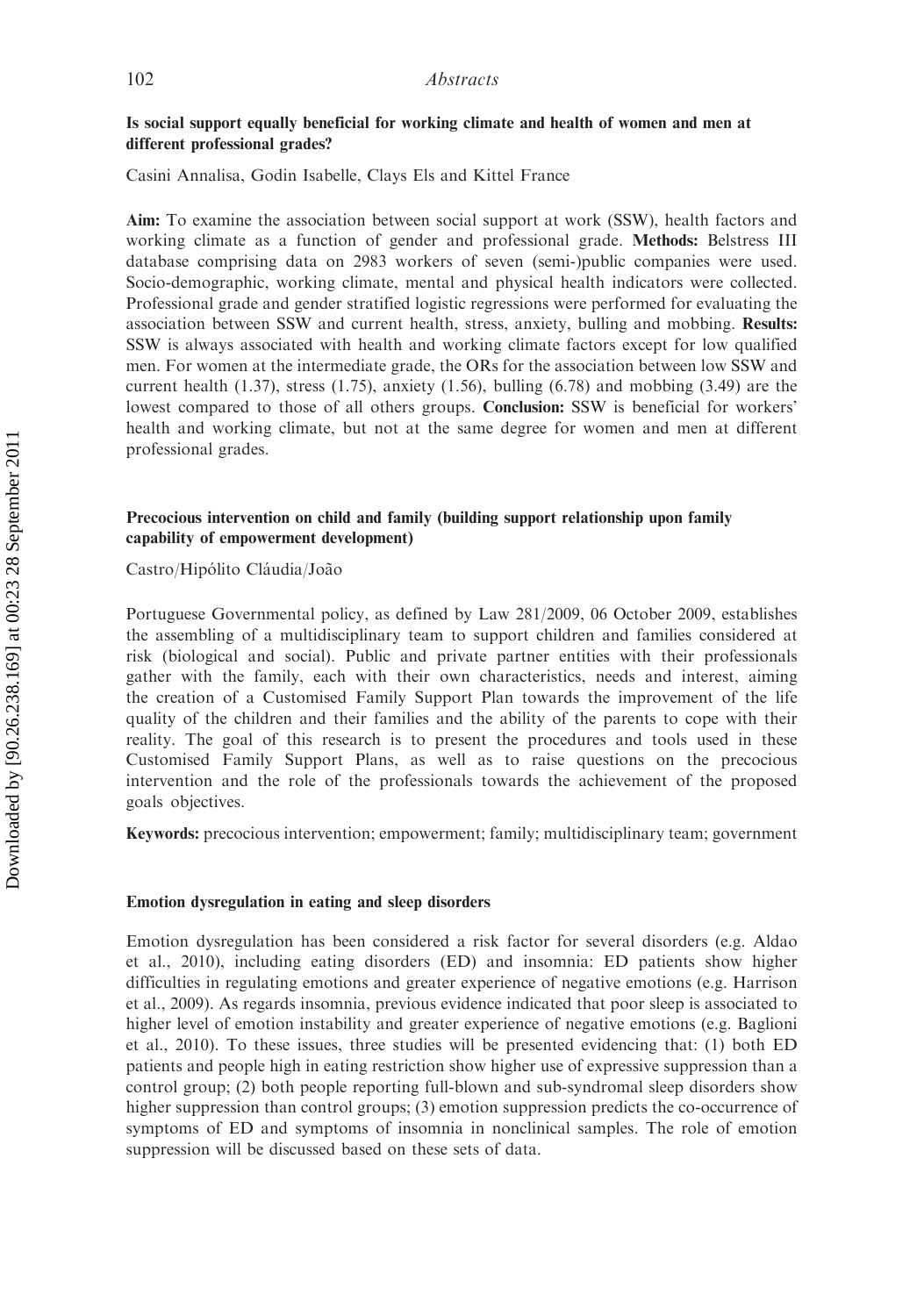Presenter: Lombardo, Caterina, Department of Psychology, University of Rome 'La Sapienza', Italy

Author: Battagliese, Gemma, Department of Psychology, University of Rome 'La Sapienza', Italy

Author: David, Monica, Department of Psychology, University of Rome 'La Sapienza', Italy Author: Baglioni, Chiara, Department of Psychiatry and Psychotherapy, Freiburg University Medical Center

Author: Riemann, Dieter, Department of Psychiatry and Psychotherapy, Freiburg University Medical Center

Author: Violani, Cristiano, Department of Psychology, University of Rome 'La Sapienza', Italy

#### The impact of cultural activities on paediatric hospitalised patients' quality of life

Catunda Carolina and Lemétayer Fabienne

This study focused at the cultural activities contribution (music, clowns, etc.) offered to children on their quality of life, during their hospital stay (at least 3 days). The Quality of Life was evaluated with the Quality of Life Systemic Inventory for Children (QLSI-C) (Missotten, Etienne & Dupuis, 2007). In this study, 39 children from 8 to 12 years old participated: 8 hospitalised with activities (Group 1); 11 hospitalised without activities (Group 2) and 20 recruited from ordinary schools (control group). All of them responded to the Children's Depression Inventory (Kovacs, 1982). Results show significant difference  $(p<0.05)$  in QLSI-C in some areas: Alimentation (between Group 2 and control group); Clothing (Group 1 and Group 2); Sport (group 1 and control group). Significant correlations  $(p<0.01)$  were also found between QLSI-C and depressive symptoms. Discussion highlighted the need to examine closely the role of cultural activities in short- and also long-term hospitalisation.

#### Social understanding and empathy: The basis for healthy classroom relationships

Cavojova Vladimira, Ballova Mikuskova Eva and Belovicova Zuzana

The aim of this study is to explore the links between social understanding and prosocial behaviour in classroom. 197 children aged 11–15 participated in this study. Two facets of social understanding were measured – theory of mind skills and empathy. School behaviour was assessed by peer-nominated questionnaire. Cluster analysis revealed four behavioural types, which significantly differed in prosocial and antisocial behaviour. Types differed also in cognitive and affective empathy and ToM skills in favour of the most 'prosocial' type. The most popular are prosocial children showing high social understanding. Children can also tolerate antisocial behaviour of their classmates, if this is compensated by helping and cooperation. Our findings showed that empathy and ToM skills can lead to better classroom relationships, and hence a healthy classroom climate. This positively affects health and wellbeing not only in school but also in children's life and is the best prevention against bullying.

### The definition of quality of life in solid organ transplantation: A psychological qualitative model

Chantal Piot-Ziegler and Iris 8A team, John David Aubert and Manuel Pascual

Quality of life has been extensively discussed in acute and chronic illnesses. However, a dynamic model grounded on the experience of patients in the course of transplantation has not been developed to our knowledge. In a qualitative longitudinal study, patients awaiting solid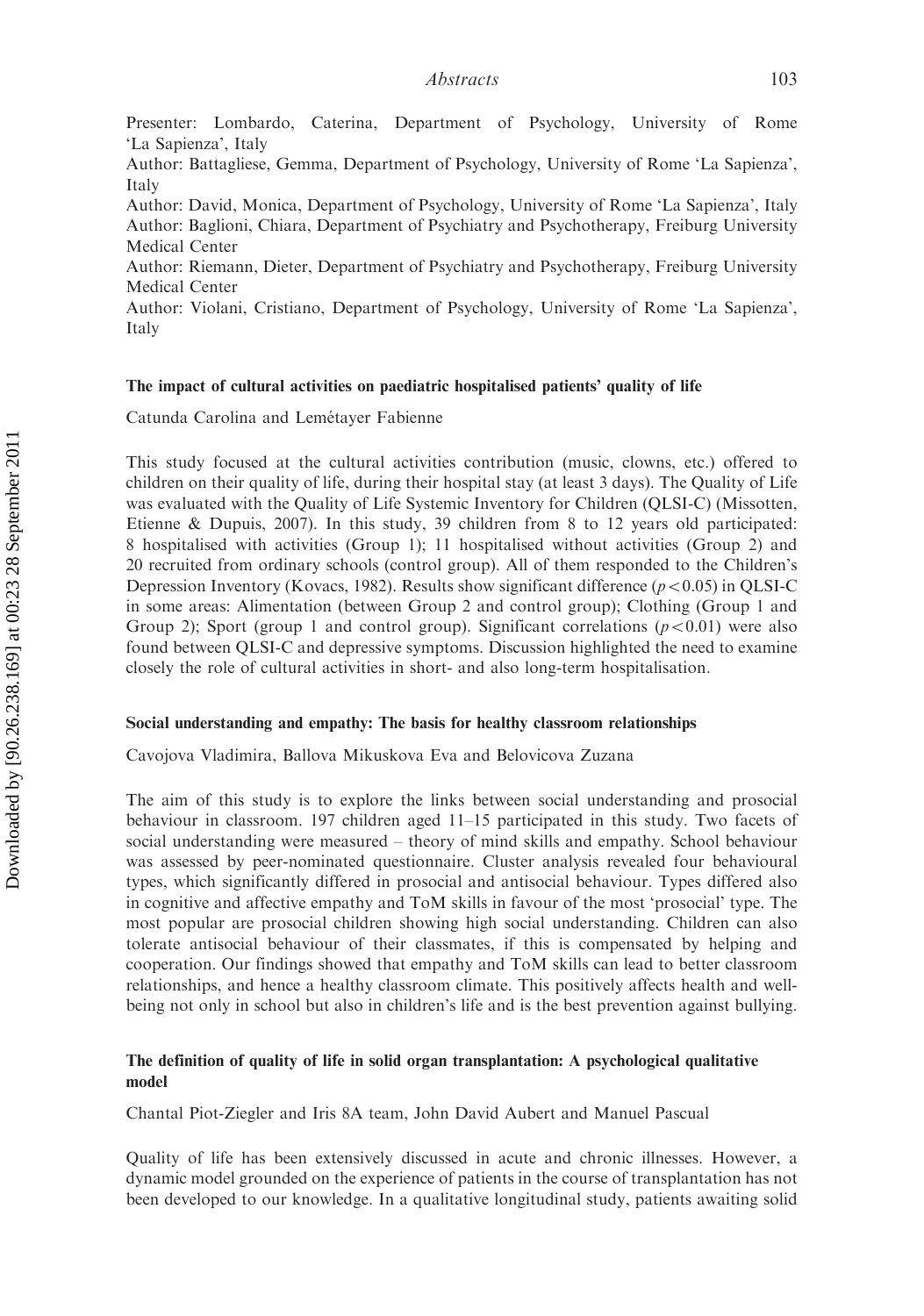organ transplantation participated in semi-structured interviews: Exploring topics pre-selected on previous research literature review. Creative interview was privileged, open to themes patients would like to discuss at different steps of the transplantation process. A qualitative thematic and reflexive analysis was performed, and a model of the dimensions constitutive of quality of life from the perspective of the patients was elaborated. Quality of life is not a stable construct in a long-lasting illness-course, but evolves with illness constraints, treatments and outcomes. Dimensions constitutive of quality of life are defined, each of them containing different sub-categories depending on the organ-related illness co-morbidities and the stage of illness course.

#### Emotional experience in patients awaiting lung transplantation: A qualitative analysis

Chantal Piot-Ziegler, Aurelia Bruegger and John David Aubert

Emotional reactions in the course of transplantation are usually explored through negative (stress) or emotional states (depression) considered as being pathological. The pretransplantation positive and negative emotions reported by the patients are comprehensively described in this analysis. Qualitative semi-structured interviews were conducted shortly after registration on the waiting list with 15 lung-awaiting patients. In a qualitative analysis, focused on emotional experience, a very rich emotional discourse was underlined. This experience is related to specific situations, stakes and existential questions. All these emotions help to describe more precisely the very intimate experience of the difficult and stressful situation while awaiting transplantation. It also helps to better understand the impact of the paradoxical situation of transplantation when a person is waiting for an organ, which will improve quality of life and survival, but which also depends on the end of another person's life.

#### Biased online interpretation of pain homophones in irritable bowel syndrome

Chapman Sarah C.E. and Martin Maryanne

Background: Biased interpretation of ambiguous information as related to pain and illness is thought to reinforce illness schemas in irritable bowel syndrome (IBS). We investigated whether a bias towards interpreting ambiguous homophones as related to illness is present in IBS. Methods: Twenty IBS participants and 33 healthy controls were presented with illness, social threat and neutral homophone primes. After 1s, primes were followed by target words which were either (1) related to the threat meaning, (2) related to the neutral meaning, (3) unrelated or (4) nonwords. Time taken to make a lexical decision regarding the target was measured. Findings: IBS participants showed greater priming than healthy controls for neutral target words presented after illness primes. There were no differences between groups on any of the other indices. Interpretation: These results suggest that neutral meanings of ambiguous illness stimuli may be facilitated at long stimulus onset asynchronies in IBS.

### A meta-analysis of the physiological, behavioural and psychological variables predicting in vitro fertilisation treatment outcome

Chapman Sarah, Purewal Satvinder and van den Akker Olga

Background: This meta-analysis analysed the effect sizes of physiological, behavioural and psychological factors influencing Live Birth (LB) after In Vitro Fertilisation (IVF) treatment. Method: A bibliographic search for publications evaluating predictors of LB after IVF was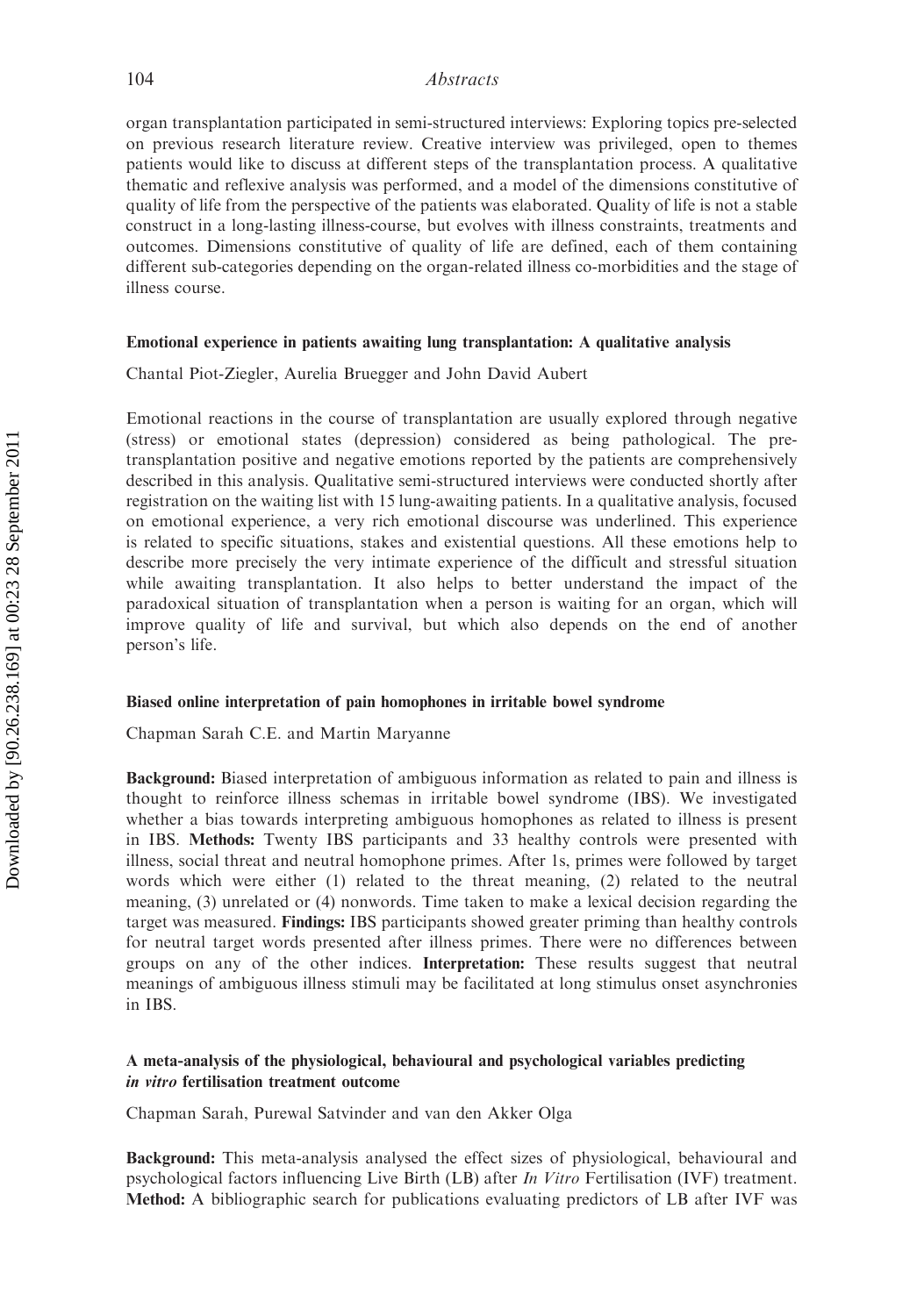undertaken using PubMed, PsycInfo, Embase and ScienceDirect. Study quality, moderator effects, study heterogeneity and the presence of publication bias were assessed. Findings: Titles and abstracts of 1231 records were screened; 438 full-text records were reviewed and 155 papers met the inclusion criteria. Physiological predictors including age, infertility indication and treatment factors predicted LB, however there was some suggestion of interaction effects. Behavioural (smoking and weight) and psychological predictors were limited by the low number of studies, however initial analysis points to complex associations. Conclusion: This review demonstrates the need for high-quality studies investigating the impact of psychological and behavioural predictors of LB after IVF, and the associations between these factors and physiological predictors.

#### Worry about appearance among adolescents exposed to a media literacy intervention

### Charzynska Edyta

This study examined the effectiveness of a media literacy intervention designed to reduce worry about appearance among late adolescents. A 2 (group: two-session media literacy intervention, control)  $\times$  3 (baseline, post-intervention, 1-month follow-up)  $\times$  2 (sex: girls, boys) mixed design was used. Four classes of 154 secondary school students were randomly assigned to either a control or an intervention condition. All participants completed the following measures: Polish adaptation of the Penn State Worry Questionnaire and the Worry Domains Questionnaire, the Eating Disorder Inventory and the experimental version of the Muscularity Attitudes Questionnaire. The intervention girls reported lower worry about the increase in body mass at follow-up ( $p<0.001$ ), but not at post-intervention ( $p=0.23$ ). For boys, the intervention group reduced worry about not being muscular enough only at posttest ( $p<0.001$ ). This study reveals the need to consider gender differences related to worry about appearance.

### Relationship between marital satisfaction and locus of control in mothers of children with attention deficit hyperactivity disorder (ADHD)

Cheraghi Mona, Holisaz Maryam and Fallahi Fatemeh

Objective: This study examines the relationships between marital satisfaction and locus of control to determine if there is any relation between variables or not. **Method:** Thirty-seven mothers of children with ADHD, (children's mean age: 8.1 years) who were chosen based on convenience sampling, participated in this study. The diagnosis of ADHD was established through clinical interviews with parents according the criteria in DSM IV-TR. They completed the Enrich Marital Satisfaction Scale and Roter's Locus of control scale. Correlational design was used to show the relationship between marital satisfaction and locus of control. **Findings:** Indicate significant correlation between mother' locus of control and their marital satisfaction. There is negative correlation between external locus of control and marital satisfaction  $(r = -0.50, \sigma = 0.01, n = 37)$ . Discussion: These results indicate that higher marital satisfaction associated with internal locus of control and lower marital satisfaction accompanied by external locus of control.

#### Road traffic injury prevention strategies: A behavioural approach

Chereches Razvan, Rus Diana, Lucacel Raluca Maria, Sirlincan Emanuela Oana and Baba Catalin Ovidiu

Traffic injuries kill over 1.2 million people each year and are the causes of 20–50 million nonfatal injuries. This study is part of an innovative pilot-project conducted in Cluj-Napoca,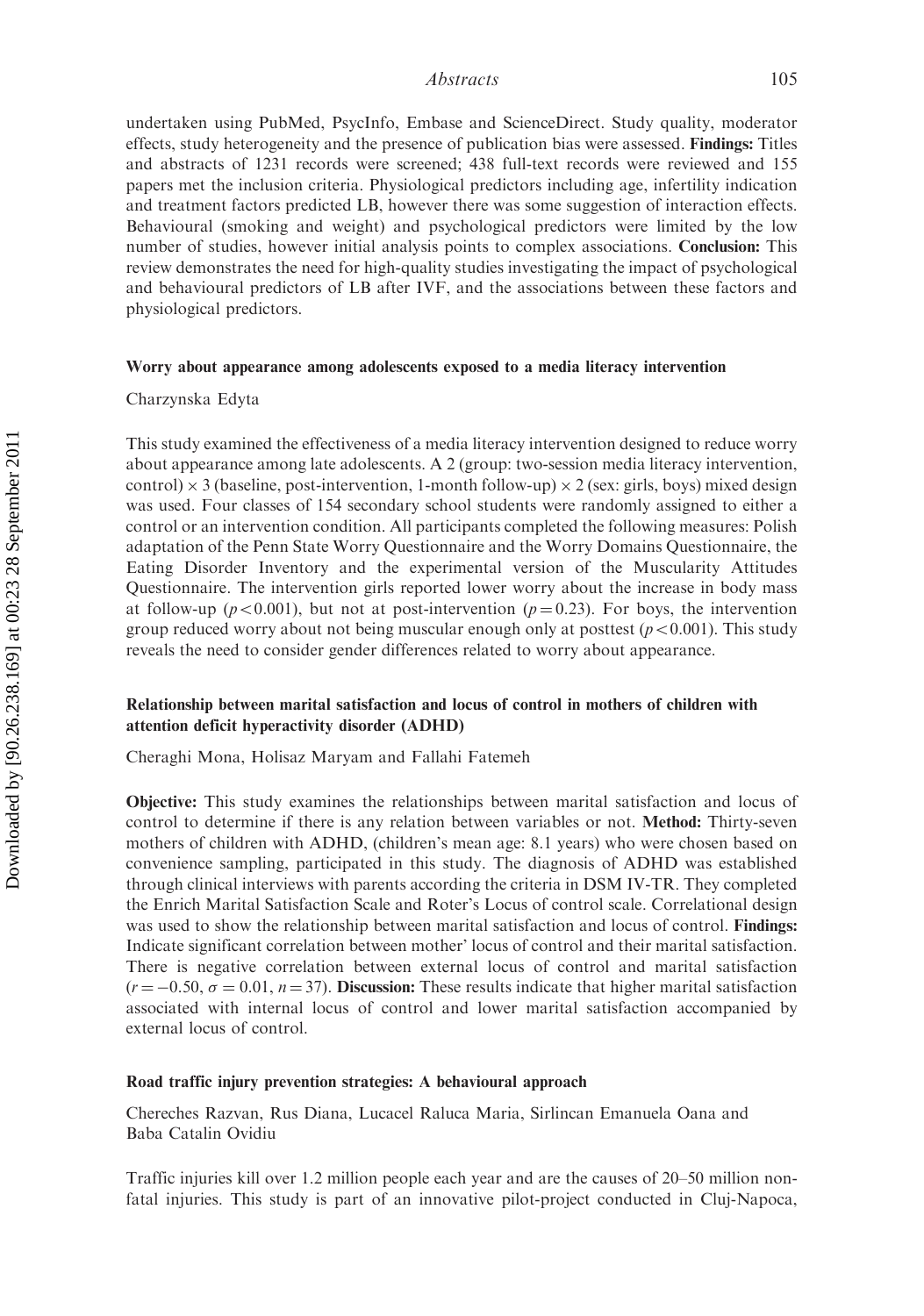Romania, that used police reports and emergency department data to draw a map of accidents using Global Information Systems technology. The purpose of our investigation was to analyse the behavioural factors that modifies the risk of road traffic crashes by taking into consideration the categories developed by Petridou  $\&$  Moustaki. Our results emphasise behaviours that increase the risk of road crashes, considering that roughly one-third of the traffic crashes occurred in normal conditions: normal weather and road conditions, daylight and dry road. Future intervention strategies on traffic injury prevention should be based on education and behaviour change in order to reduce the high number of road traffic injuries by addressing behavioural factors that interfere with traffic safety.

#### Building engagement and healthy organisations

#### Christensen Marit

The aim of this project was to develop theory and methods investigating individual and organisational health – i.e. the relationship between positive factors in the psychosocial work environment, individual well-being and organisational performance. The background was to look at how the field of positive occupational health psychology seem to offer some interesting insights as potential responses to challenges in the Nordic labour markets in the coming decades. A working model was developed and tested, including four factors: job resources, individual trait-like resources, work-related experiences and attitudes, and organisational and individual outcomes. Several Nordic quantitative studies on positive factors at work were included in the project, both cross-sectional and longitudinal studies. The results showed that different types of job resources seem to act as 'energisers' of employees and consequently as triggers of positive processes leading to employee well-being and positive individual and organisational outcomes.

#### Quality of life in patients with chronic kidney disease

Cicognani Elvira, Laghi Marinella and Mazzoni Davide

Background: In Italy, the number of patients living with chronic kidney disease, receiving dialysis treatments and kidney transplantations has increased. Chronic kidney disease can compromise daily activities, but psychosocial consequences of symptoms and treatments are not completely understood. The aim of this work is to assess QoL in relation with other psychosocial variables and treatment condition. Method: 138 Questionnaires were collected in a dialysis centre. The sample includes 104 patients in dialysis (haemodialysis and peritoneal) and 34 who received kidney transplantation. The questionnaire included the following: QoL, psychological well-being, illness representation, coping strategies and social support. Findings: Results show higher levels of QoL in patients after transplantation. Patients on the waiting-list show a better profile of QoL, whereas no relevant differences emerged based on the type of dialysis on psychosocial variables. A different pattern of psychosocial variables explains differences in QoL. Discussion: Clinical and non-clinical implications for patient management will be discussed.

### Sexual health needs among migrant adolescents: Implications for the reorganisation of health services

Cicognani Elvira, Marmocchi Paola, Strazzari Eleonora and Agostini Giorgia

Background: In Italy, local health services are facing increasing requests of counselling and intervention over sexual risk behaviours, unwanted pregnancies, STD and abortion among migrant adolescents. Aim of this study is to investigate risk factors and obstacles in the use of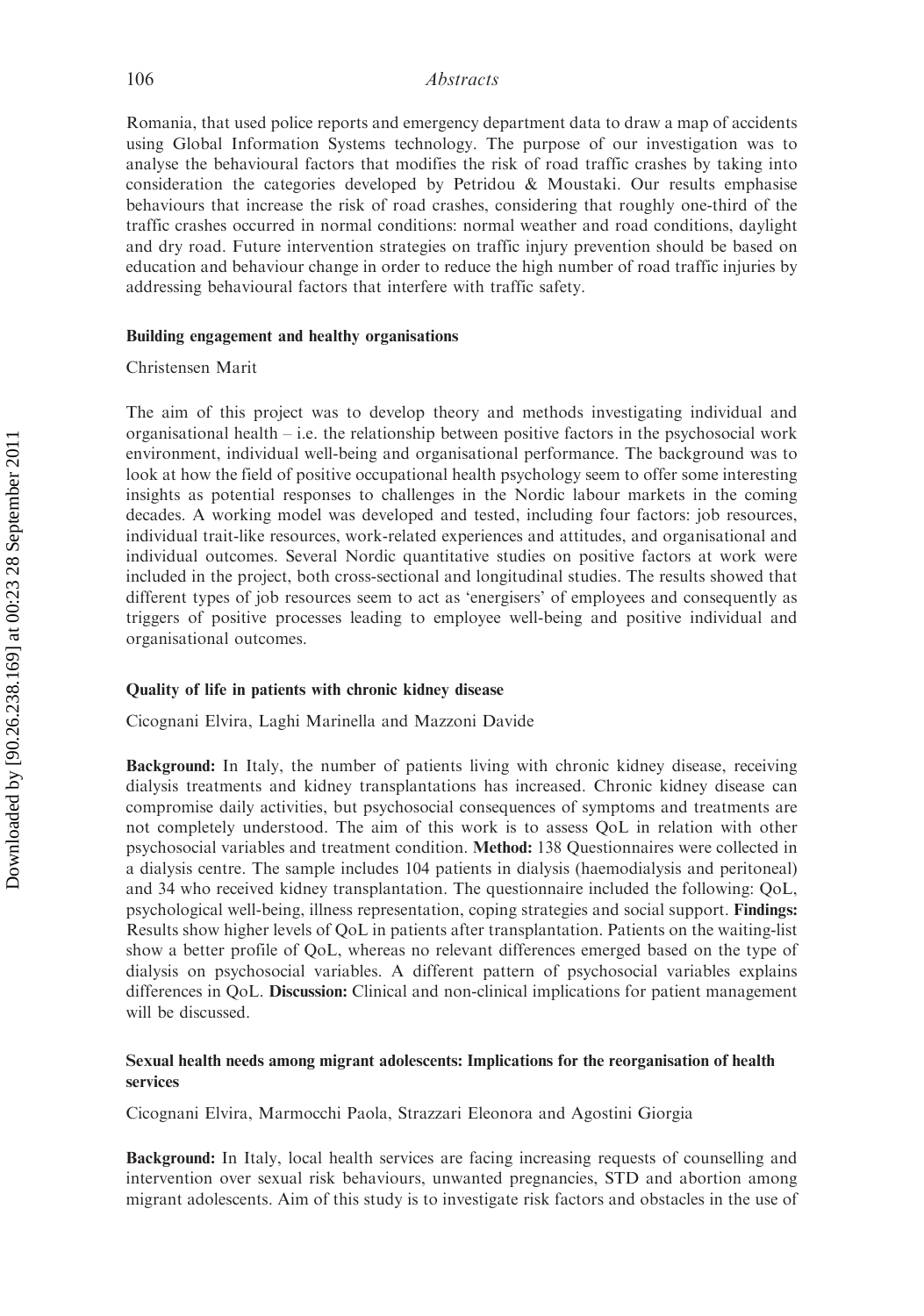preventative health services among this population in order to devise appropriate interventions. Method: An intervention programme was developed including a preliminary questionnaire study on a sample of 500 migrant adolescents (14–21-year-old) and a sample of Italian peers; interviews and focus groups with parents, health and social workers. Findings: Risk factors for this population include access to information on risk behaviours, prevention practices, health services; types of sources of information used and sexual practices associated with cultural factors. Risk and protective factors are partly culture-specific and differ according to the degree of acculturation. Discussion: We will discuss the implications for interventions by local health services for this population.

### End of life: Professional care providers' narrations

### Cipolletta Sabrina and Oprandi Nadia

The present research aims to explore the experiences of health professionals dealing with the end of life. A qualitative study involving 37 health professionals of surgical, medical, intensive care units, hospice and home services of Northern Italy was conducted using focus groups to collect data and Grounded Theory to analyse them. A lack of organisation and communication with the dying persons and their families emerged from the discussion within the four groups. A difficulty emerged in defining a good death underlying the ethical dilemmas, which involve places to die, palliative care and end-of-life decision making. Care at the end of life remains a neglected topic within the health care services with a subsequent sufferance on the part of the health professionals. It needs to be placed at the centre of research and health system organisation.

#### Neurobiology of emotional dysregulation in social anxiety

Anxiety disorders have been characterised as emotional dysregulation disorders. Social phobia (SP), in particular, has been strictly linked with other specific features like increased selffocused attention and an attentional bias towards socially negative stimuli. However, few studies correlated clinical features of the disorders with changes in neurobiological parameters. We recruited 26 subjects on a continuous from normality to SP, as assessed by Liebowitz Social Anxiety Scale. Ten subjects were above the diagnostic cut-off for the disorder. Functional connectivity and chaotic dimensions indices were measured and correlates with anxiety levels. We found a decrease in functional connectivity between amygdala and precuneus with the increase of social anxiety. Moreover, we found changes in the chaotic indices in the same two regions. Since precuneus is involved in self-mentalising and selfattribution of emotional states, we suggest these changes might represent the biological counterparts of increased self-focused attention and consequently of the emotional dysregulation.

Presenter: Gentili, Claudio, Department of Psychiatry, Neurobiology, Pharmacology and Biotechnology, University of Pisa, Pisa, Italy

Author: Cristea, Ioana, Department of Psychology, Babes-Bolyai University, Cluj-Napoca, Romania

Author: Vanello, Nicola, Department of Information Engineering, University of Pisa Author: Guazzelli, Mario, Department of Psychiatry, Neurobiology, Pharmacology and Biotechnology, University of Pisa, Pisa, Italy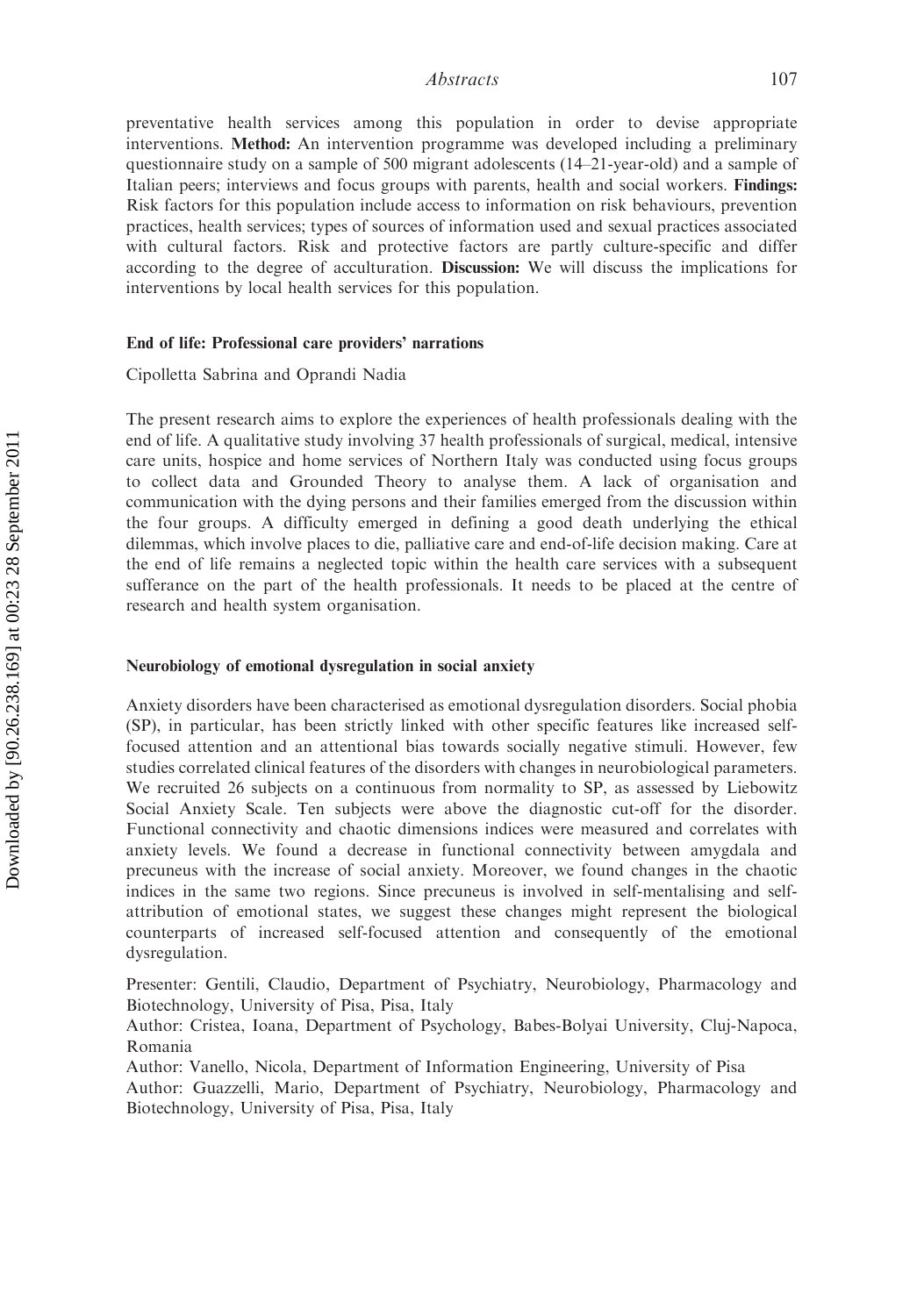### Developing an understanding of patient uncertainty in rheumatic conditions

Cleanthous Sophie, Cano Stefan, Michael Shipley, Isenberg David and Newman Stanton

Background: Patient uncertainty in chronic conditions is complex, multidimensional and poorly understood. The aim of this study was to explore patient uncertainty in two rheumatic conditions: systemic lupus erythematosus (SLE) and rheumatoid arthritis (RA). Methods: A qualitative investigation was conducted including: (i) consultation with rheumatology experts ( $n = 8$ ) and (ii) in-depth interviews with SLE ( $n = 17$ ) and RA patients  $(n = 15)$ . Interviews were recorded and transcribed verbatim. A detailed line-by-line coding of uncertainty themes was carried out to inductively develop uncertainty domains. Findings: An uncertainty conceptual framework was developed comprising five domains: symptoms and prognosis, medical management, self-management, impact and social functioning. Both experts and patients agreed on the key aspects of uncertainty in terms of content, source and the potential impact on patients' quality of life. Discussion: Future management of uncertainty should include: patient support, information and education and empirically testing their efficacy by the development of an appropriate measure to quantify uncertainty.

## Paediatric epilepsy: CBT improves health, psychological well-being and cognition

Constantinou Marios and Karekla Maria

Epilepsy is a medical diagnostic entity that is often associated with anxiety and depression; which in return are often related to a higher number of seizures. Twenty-one children (aged 8–12) diagnosed with epilepsy (a homogeneous group with temporal lobe epilepsy with simple partial seizures) underwent CBT (8 weeks). Children were medicated (no changes during treatment) and had on average 5.4 recorded seizures per month. Parent/teacher evaluations (CBCL) were used to assess their anxiety and mood every other week and a neuropsychological evaluation was administered pre-post treatment. A control group of 19 matched children did not receive CBT during the same period. The children who underwent CBT experienced 3.2 fewer seizures ( $p<0.01$ ) than their peers and had significantly lower CBCL-scores on anxiety, withdrawal, depression  $(p<0.01)$  and better neuropsychological functioning (memory, attention and executive functioning;  $p < 0.05$ ). Overall, CBT appears to significantly benefit children medically, psychologically and cognitively.

### Trauma experiences following 'person under train' incidents for train drivers

Corina Doroga and Adriana Baban

Facing adversity may elicit both negative and positive changes in the individual. The main objective of this study is to investigate both types of consequences that train drivers involved in 'person under train' incidents retrospectively experience. Secondly, we investigate how different cognitive processing strategies relate to the experienced trauma. Participants are 164 train drivers who completed measures of PTSD symptoms, The General Health Questionnaire, The Posttraumatic Growth Scale, The Bi-directional Changes in Being Scale and The Cognitive Processing of Trauma Scale. Results reveal that both positive and negative changes are prevalent in this population and they are significantly associated with higher levels of posttraumatic stress symptoms and growth. Findings indicate that greater use of adaptive cognitive processing strategies like acceptance or positive reframing predicts positive changes following trauma. Discussion focuses on the clinical relevance of changes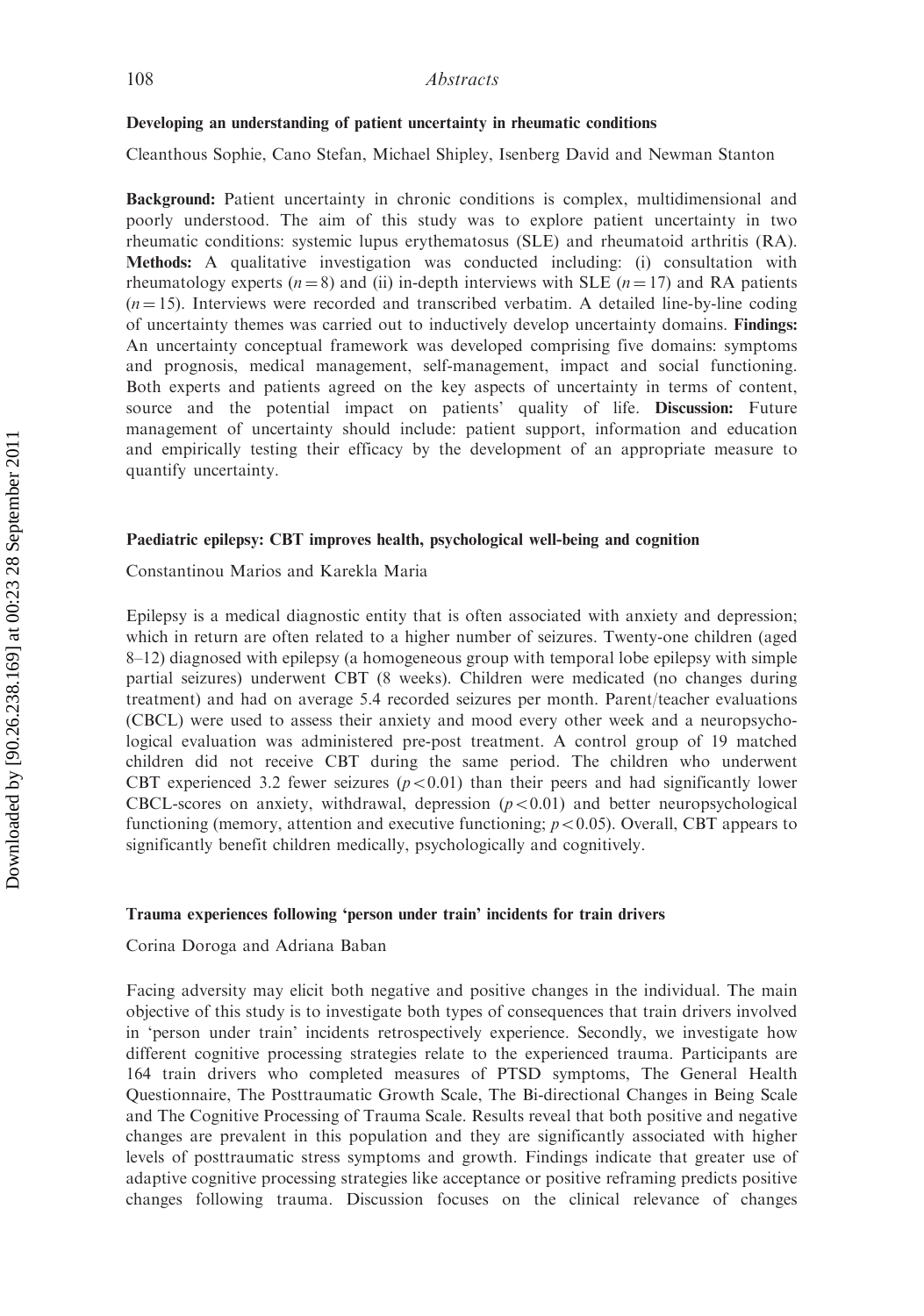following trauma and the importance of broadening the spectrum of potential reactions to adversity.

## Peace operations and posttraumatic stress disorders (PTSD)

Correia António, Hipólito João and Vasconcelos Maria de Lourdes

The posttraumatic stress disorder (PTSD) was acknowledged for the first time as psychopathological nosology in the 3rd edition of DSM-III (1980). However, still a big controversy is rolling over its aetiology and symptoms which are related to traumatic stressor exposure. The longitudinal study (Dobbs, 2009) involving military personnel who served in Iraq and Afghanistan wars was expected to prove large PTSD rates, but that did not happen. Another study (Bertelsen, 2009) has identified a substantial percentage of PTSD with previous symptoms. This study aims to assess both PTSD and its related pathology in a sample of 145 military engaged in peace operations. In order to meet this goal, we will use a questionnaire with several scales to measure the traumatic event, emotional adjustment, self-esteem, coping and social support. This study is simultaneously longitudinal and quantitative. We expect to identify both PTSD and related pathologies. Thus, this study pretends to contribute to put into practice an intervention and accompanying preventive program for the military.

#### Age at first drink and problematic drinking behaviours: A longitudinal analysis

Cosco Theodore, Morgan Karen and McGee Hannah

Background: Age at first drink (AFD) is an independent predictor of future problematic drinking behaviours. Methods: Data was collected in 2007 via face-to-face interviews  $(n = 10.364;$  response rate 62%). In 2009, participants from the 2007 sample were interviewed via telephone ( $n = 1045$ ; response rate 81%). Problematic drinking behaviour was indicated by score (>6) on the Consumption Subscale of the Alcohol Use and Disorders Identification Test (AUDIT-C). Linear regression was conducted with the 2009 AUDIT-C score, using age at first drink and 2007 AUDIT-C score as explanatory variables. Results: Age at first drink accounts for 1.4% of the variability in problematic drinking behaviours in 2009  $[F(1,$ 859) = 13.13, p = 0.0003]; problematic drinking in 2007 accounts for 42.7% [ $F(1,859) = 642.42$ ,  $p<0.00001$ . Conclusions: These results suggest that previous problematic drinking behaviours are more predictive of the longitudinal trajectory of problematic drinking than the age at first drink.

#### Perception of the elderly, institutionalised, regarding their oral health

Costa Jose, Cunha Madalena, Montero Javier, Bica Isabel, Carvalho Daniel, Castanheira Edite, Guedes João, Coimbra Sofia and Lopes Tiago

Our aim is to assess the perception of institutionalised elderly and who attend day care centres, the region of Viseu, regarding their oral health. Cross-sectional descriptive study consists of 435 institutionalised elderly in nursing homes and day centres in the municipality of Viseu (30.57%) males and 302 (69.43%) females. Present a minimum age of 57 years and maximum of 105 years, with a mean age of 80.94 years. Questionnaire perception of oral health. 55.17% of elderly people have a perception of good oral health, 27.36% have a reasonable perception of oral health and 3.79% have a perception of poor oral health. We found that men ( $x = 7030$ ) have a better perception of oral health than women  $(x=11,725)$ . These differences were statistically significant ( $z = -3329$ ,  $p = 0.008$ ).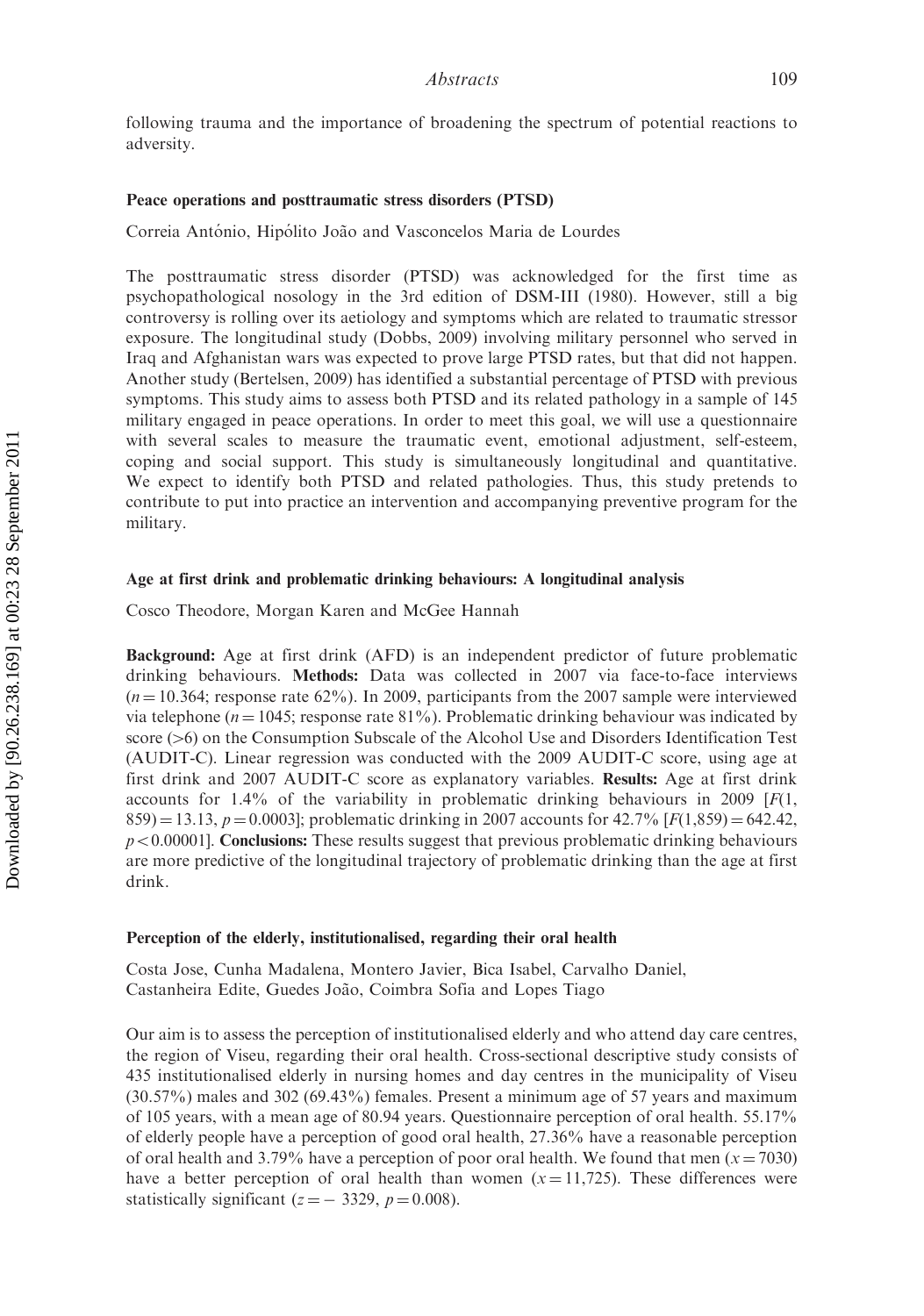# Health education during pregnancy among Portuguese women and immigrants

Coutinho Emília, Chaves Claudia, Leite da Silva Alcione, Pereira Carlos, Duarte João, Nelas Paula and Parreira Vitória

Background: Information during pregnancy contributes towards responsible parenting. The intention is to analyse the information received by pregnant Portuguese women and immigrants. Methods: Quantitative, cross-sectional descriptive and exploratory study, with a sample of 1496 mothers (423 immigrants and 1044 Portuguese women). A questionnaire was designed to gather information on the variables. Findings: More information was received by nurses (27%) than doctors (25%). 24.6% of women did not receive clarification during pregnancy. Nurses gave more information to immigrants (31.5%) than Portuguese women  $(24.9\%)$ , whereas doctors gave Portuguese women more information  $(29\%)$  than immigrants  $(16%)$ . Immigrants received less information  $(28.6%$  none) than Portuguese women  $(22.8%$ none). Immigrants considered the information received to be more useful ( $p = 0.005$ ), guiding  $(p = 0.003)$ , necessary  $(p = 0.007)$ , pertinent  $(p = 0.002)$ , specific  $(p = 0.027)$ , sufficient  $(p = 0.000)$ , pleasant  $(p = 0.009)$ , profound  $(p = 0.003)$ , clear  $(p = 0.017)$ , efficient  $(p = 0.000)$ , simple ( $p = 0.009$ ) and complete ( $p = 0.002$ ). Discussion: Although immigrant women received less information, they attributed more value to it.

# Stress management interventions decreasing anxiety and work–family conflict

Cserhati Zoltan, Adam Szilvia, Stauder Adrienne, Konkoly Thege Barna, Balogh Piroska, Purebl Gyorgy, Szekely Andras and Kopp Maria

Background: Effects of stress management interventions were investigated in workplace setting. Methods: 472 Employees from diverse background received one of the two different types of 16 h stress management interventions or 3 h lecture on stress and coping (comparison group). 302 Employees (64%) participated in the 1-year follow-up. Measures: Siegrist Effort-Reward Imbalance at work (ERI), Cohen Perceived Stress (PSS10), Spielberger Trait Anxiety Inventory (STAI-T), Carlson Work-Family Conflict, subjective health complaints (PHQ-15) and WHO Well-Being (WWB-5). Findings: Work-related stress remained unchanged in all groups. In SMI groups there was significant decrease in perceived stress ( $p<0.05$  and  $p<0.01$ ), anxiety ( $p<0.01$  and  $p<0.001$ ) and work–family conflict  $(p<0.001$ , both groups), while there was no significant change in comparison group. PHQ-15 decreased significantly in all groups, while there was no significant improvement in WWB-5. Discussion: Stress management intervention was beneficial for individual stress-related symptoms, while had no effect on work-related stress. Research supported by Hungarian Ministry of Health.

# Risk behaviour and recreative night culture versus socio-demographic context

Cunha Madalena, Ferreira Manuela and Chaves Claúdia, Students 8°CLE e 19 CLE

Several challenges related to social and demographic contexts are placed to young and adolescents during the night out. The transversal study was to assess the risk behaviour in 416 adolescents/young visienses male and female aged between 16 and 30 years, attending 4-night entertainment places that have been classified as high risk. The results revealed that: the younger and better the socio-economic level, the most serious risk behaviour; men have higher risk behaviour than women; individuals with higher qualifications have higher risk behaviour than those with lower education level; the more the money spent per night, the greater the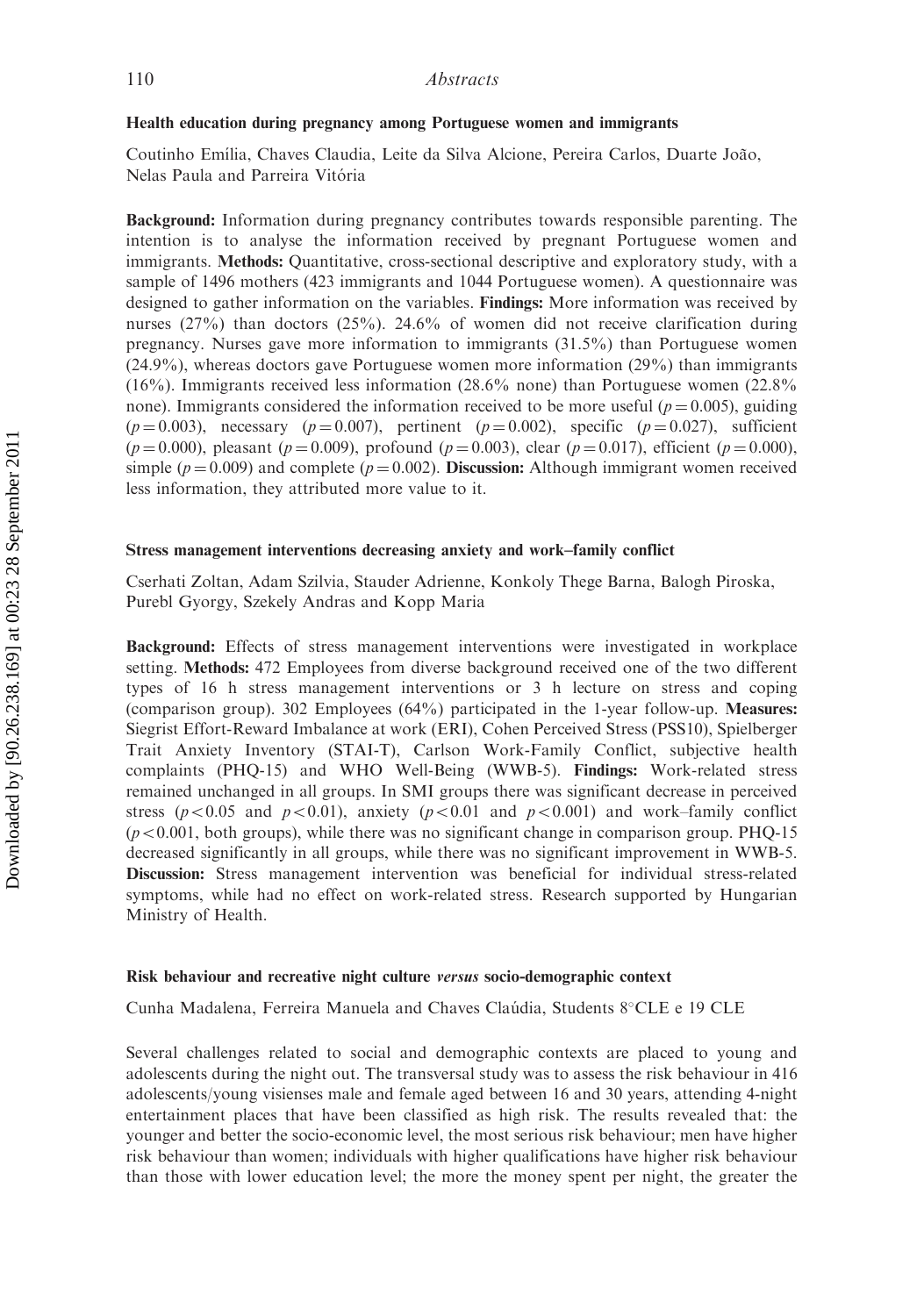tendency to adopt risky behaviours. From the results it appears that participation in the night life influences the risk behaviour of adolescents and youth.

#### Knowledge and condom use in vulnerable people

Cunha Madalena, Serrano Ana Rita, Oliveira Diana, Marques Lisete, Machado Tiago, Marques Ana, Correia Carla, Figueiredo Carla, Almeida Catarina, Baptista Isabel, Bento Manuela and Almeida Maria João

Sex with multiple partners without condom use, misuse and/or not systematic use is associated with the transmission of HIV/AIDS. Cross-sectional study on a sample of 200 participants (120 persons who exert Prostitution and 80 Homeless), 40% men and 60% women with a mean age of 36.3 years, revealed that: 70% believe that the use of condom is the most effective way to prevent HIV/AIDS transmission, only 5% considered relevant to have just one partner in order to prevent transmission. Most participants (75%) are using condoms and having casual sex, of these only 55% use condoms. About the knowledge level, 35% present deficit, 5% reasonably and 60% good knowledge. Those who have the better knowledge about HIV/AIDS are the ones that use less the condoms. Women and older participants have a better level of knowledge about modes of transmission.

#### Subtypes of adverse childhood and health risk in looked after children

Curran Emma, O'Neill Siobhan, Coman William and Cassidy Tony

Objectives: To investigate the effect of complex interactions between types and numbers of adverse childhood events and prevalence of a wider range of health risk behaviours in looked after children. Methods: A survey of 287 looked after children using the Strengths and Difficulties Questionnaire and the Resilience Scale in conjunction with records of a range of traumatic experiences. Results: Latent class analysis identified a three-class model based on the levels of experience of psychological abuse, physical abuse, sexual abuse, emotional abuse, parental substance abuse and parental mental health issues with class 1 which accounted for 48.2% of children as the strongest predictor of health risk. Conclusions: This study helps to elucidate the combined impact of trauma and provides evidence of the need for more effective screening.

## Stability of smoking behaviour amidst individual and social change: A longitudinal analysis of Irish young-adults

Currie Laura, Morgan Karen and McGee Hannah

Background: The aim of this study was to describe socio-demographic patterns of smoking and identify social and life transition contexts relating to behaviour change among young-adults. Methods: This longitudinal study re-contacted a representative sample of Irish young-adults (aged 18–37 in 2007) from SLAN 2007 ( $n = 1039$ ; 83% response rate) using a previously validated telephone interview methodology. Questions assessed smoking status, quit intentions, attitudes and socio-demographics. Results: Smoking prevalence remained relatively stable at 34% (20–29 years: 32%; 30–39 years: 35%) in 2007 and 33% (20–29 years: 33%; 30– 39 years: 32%) in 2009, despite considerable change in individual and social context. While 21% of current-smokers in 2007 ( $n = 345$ ) had quit by 2009, 9% of ex-smokers ( $n = 152$ ) had relapsed and 6% of never-smokers ( $n = 528$ ) had initiated by 2009. Conclusions: The resilience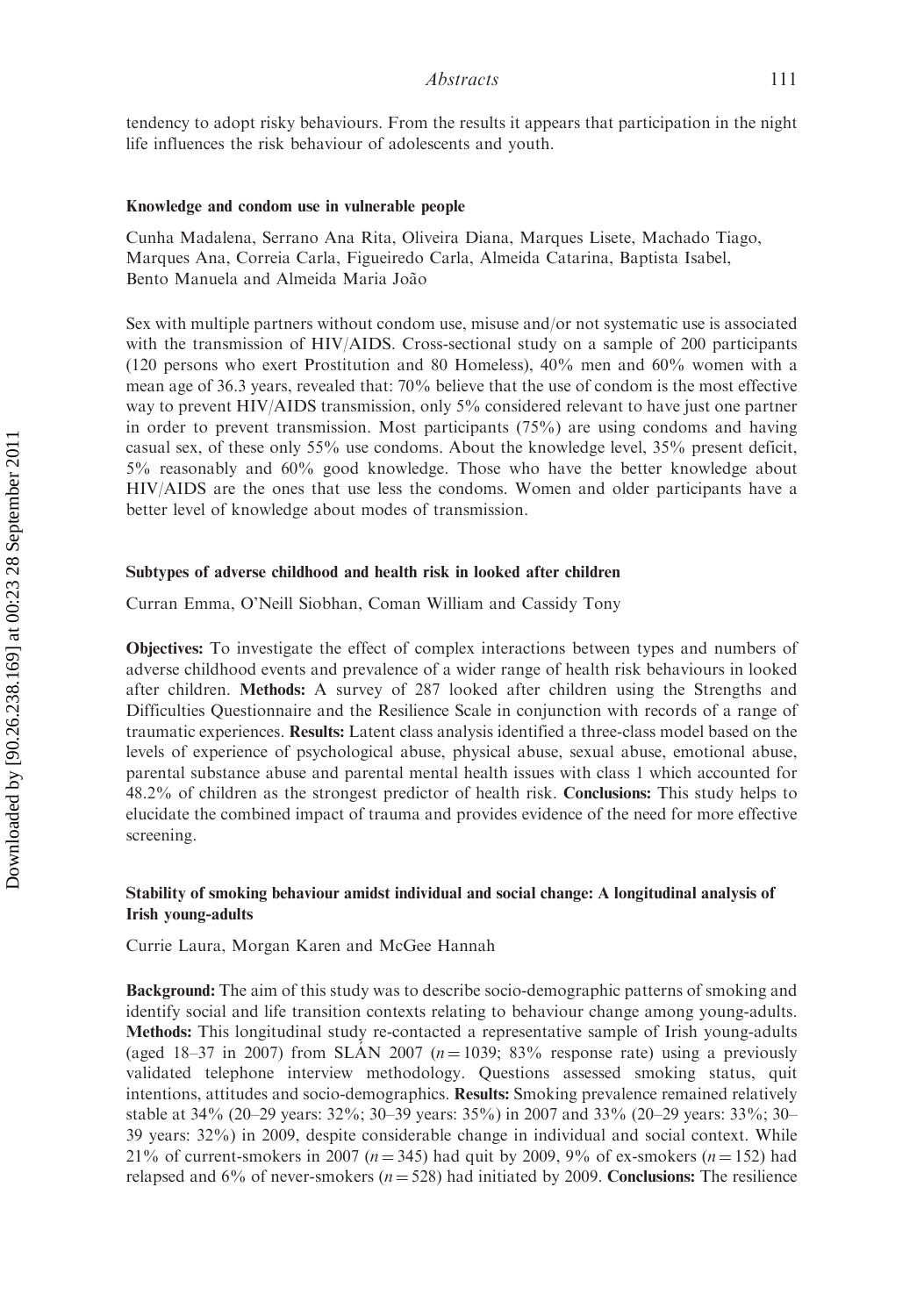of smoking behaviour by young-adulthood highlights the importance of targeting resources towards preventive interventions.

#### The relationship between stress reaction and lifestyle factors of new employees

Daijima Naoko and Mori Kazuyo

Mental health problems have recently increased among new employees in Japan. The purpose of this research was to find the relationship between stress reaction and lifestyle of new employees. Outcome measure was health check questionnaire (include psychological stress reactions, physical complaints, health behaviours and TTM). Time: April and September in 2000. The subjects were 121 new employees (100 males and 21 females) aged 19–27 of one company in Japan. The results indicated that the new employees with high psychological stress reaction were having daily life issues such as sleeplessness and quick eating. Also the new employees who had frequent physical complaints show that they had signs such as  $\pm 3$  kg change in weight within a year, walking fast, sleeplessness and snacking. The results might give the effective idea for the following intervention.

## Patterns of affect and well-being in high versus low adolescent perfectionists: Do goal orientation and achievement make a difference?

Damian Lavinia, Negru Oana and Baban Adriana

Perfectionism has been widely studied in academic contexts, as it has proven to be very prominent in evaluation situations (Frost et al., 1990). This study employs a correlational design in order to tap into the complex relations between perfectionism (as measured by the Frost Multidimensional Perfectionism Scale, Frost et al., 1990), achievement goal orientation (as measured by the Patterns of Adaptive Learning Scales, Midgley et al., 2000), achievement (as reflected by school grades), affect (as measured by the Positive and Negative Affect Schedule, Watson et al., 1988) and well-being (as measured by the Psychological Well-Being Scale, Ryff & Keyes, 1995) on a sample of adolescents ( $N = 236$ ). Results reveal different patterns for participants scoring high versus low in perfectionism with respect to affect and well-being, depending on their school achievement and goal orientation  $(p<0.05)$  (approach vs. avoidance). Important implications for educational and health research and practice are discussed.

#### Providing support to beginning university teachers

Daniela Necsoi, Daniela Porumbu and Iolanda Beldianu

This paper provides the rationale and describes the framework for a support and professional development network for beginning university teachers. The implementation and the outcomes of the support network are described too. The goal was to investigate the use of collaborative consultation in reducing occupational stress and in providing informational, emotional and practical support to 15 beginning faculty members. The impact of the support network on beginning teachers was examined using three data sources: follow-up interviews, an online survey and indicators like network's longevity and the number of the participants. The results indicated that the network provided teachers with the opportunity to clarify their thinking about complex research and educational issues and make more informed decisions about their professional practice. In addition, the network provided teachers with increased self-confidence, increased emotional support, more enthusiasm for work, increased reflection, ability to adopt a more critical perspective and improved research skills.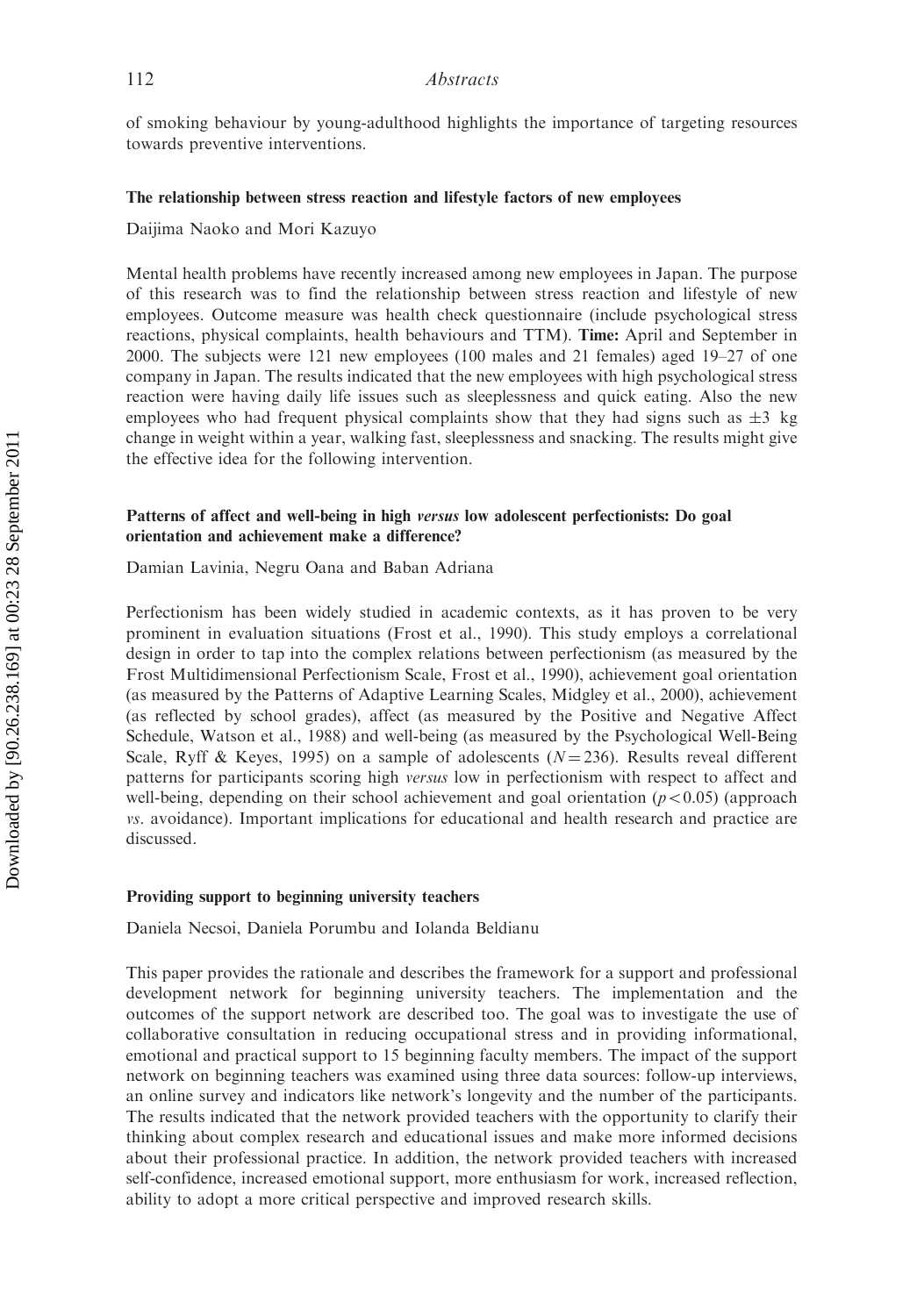## Resonance – Ingredient for a healthy life

Daniela Porumbu, Daniela Necsoi and Iolanda Beldianu

This study is a qualitative research upon 17 subjects participating in a personal development group in an NLP School called Resonance. One of the most important competence developed is self-competence, which means being in resonance with yourself. Resonance is the feeling that you have control over yourself, you are in agreement with yourself and you have control over your own destiny and are responsible for the quality of your thoughts and emotions. The basic belief of NLP is that each has very specific abilities that are unique. Living resonance helps us to discover and live these capacities. Subjects were assessed at the beginning and at the end of the program using a quality of life survey. Subjects registered a reduction in physical symptoms and a significant increase in physical and mental health. Self-competence, developed over 180 h, proved to be a prerequisite for resonance and one of the health's secrets.

## Cognitive, behavioural and social factors contribute to fatigue and psychological distress in chronic fatigue syndrome

De Gucht Veronique, den Engelsman Marielle, van der Kleij Rianne and Maes Stan

Background: The aim of this study was to assess the contribution of illness perceptions (IPs), coping and social support to fatigue, anxiety and depression in patients with chronic fatigue syndrome (CFS). Methods: 215 Members of a patient support group filled in questionnaires assessing IPs, cognitive coping (CC), behavioural responses to illness (BRIQ), social support (SS), fatigue, anxiety and depression. Results: Low personal control, perceived impact of CFS and all-or-nothing behaviour, all significantly contributed to fatigue ( $p<0.01$ ). The CC strategy 'concentration on positive things' significantly predicted the motivational fatigue component ( $p<0.001$ ). Perceived impact of CFS ( $p<0.001$ ), concentration on positive things ( $p<0.01$ ) and both degree and quality of SS ( $p<0.05$  and  $p<0.01$  resp.) significantly contributed to anxiety and depression. **Discussion:** When designing interventions, the impact of IPs, representing perceived impact and control over CFS, behavioural responses, adaptive cognitive coping strategies and social support on CFS should be taken into account.

## Relation between social support and postpartum depression in a sample of Brazilian low income women

De Lima Salum e Morais Maria, Otta Emma, Raad Bussab Vera Silvia, Almeida de Carvalho Flavia and Tania Kiehl Lucci

This study integrates a more extended research about factors associated to postpartum depression (PPD) in a sample of women living in a low income region of São Paulo City, Brazil. Our aim was to investigate the relation between social support during pregnancy and postpartum depression. 212 women in the last trimester of pregnancy attending four public Primary Care Health Services responded the MOS Social Support Scale. In the third month after delivery, they responded the Edinburgh Postnatal Depression Scale. A statistically significant negative Pearson correlation  $(-0.341; p<0.01)$  was found between the scores of the two scales, indicating that social support during pregnancy is a relevant factor associated to the risk of developing PPD. This result not only stresses the importance of psychological support during pregnancy, but also after childbirth, in order to prevent the appearance or aggravation of women's depressive state, with possible implications for their child's development.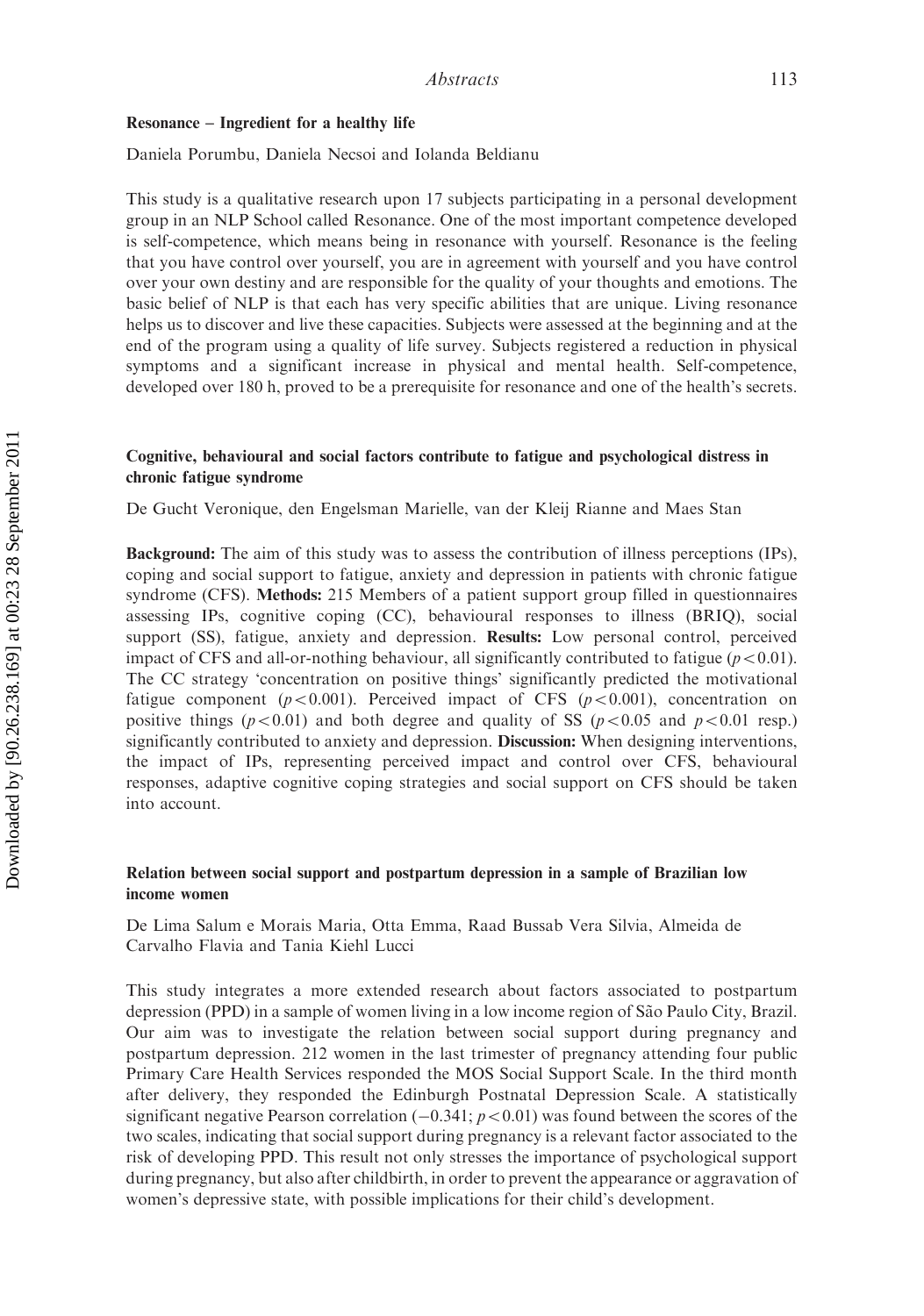# Double trouble: Restrained eaters do not eat less, and feel worse

De Witt Huberts Jessie, Evers Catharine and De Ridder Denise

While dietary restraint does not appear to reflect actual caloric restraint, it has been found to be a risk factor for eating pathology. These findings raise the question what, if not caloric restriction, dietary restraint entails. The finding that restrained eaters do not eat less than they intend to may provide an answer. Based on this disparity between the intention to restrain oneself and actual behaviour, we hypothesised that restraint does not predict food intake but eating-related guilt. This was tested in three studies ( $N = 148$ ) using unobtrusive measures of food intake; different restraint scales and different guilt measures. Results confirmed that restraint is not an indicator of actual limited food intake ( $p's > 0.25$ ), but rather a reflection of a disturbed relationship with food manifested in guilt ( $p$ 's < 0.05). This finding has important implications for the concept and definition of restraint and its consequences. These implications will be discussed.

# HAPA predictors of physical exercise initiation, adherence and withdrawal in postmenopausal women

Débora Godoy-Izquierdo Débora, Padial Ana, Vélez Mercedes, López-Chicheri Isabel, Mendoza Nicolás, Salamanca Alberto, de Teresa Carlos and Godoy Juan F.

Background: This study aimed to test the HAPA constructs in relation to exercise behaviour initiation and maintenance among postmenopausal women who were long-term regular exercisers or who wished to adhere to a supervised exercise program and did it (adhered) or did not (non-adhered). Methods: One hundred and thirty-six postmenopausal women completed a self-report on physical exercise and HAPA's protocol to evaluate psychological variables related to exercise behaviour at baseline, during and after a supervised exercise program in which the experimental group (adhered plus non-adhered women) was enrolled. Findings: Forward step logit regression analyses according to the HAPA model were conducted. Initiation of exercise behaviour was inversely predicted by outcome expectations at baseline. Short-term maintenance (adherence to the supervised program) was directly predicted by action planning at post-intervention. Relapse at 3 months follow-up was directly predicted by coping planning at post-intervention and follow-up. Discussion: Our findings support the predictive power of the HAPA model with regards to exercise behaviour adoption among middle-age women. They also provide information for planning tailored interventions to increase physical exercise among postmenopausal women.

# Relationship between nurse job satisfaction and ways of coping

# Deklava Liana

Backgrond: The research was performed to clarify, what ways of coping the nurses are choosing the most often, do there exist connections between stress coping and job satisfaction, and whether job satisfaction indices are higher for nurses who use task coping. **Methods:** Respondents were 210 nurses from five hospitals. This study uses Lazarus and Folkmans Ways of Coping Checklist, Questionnaire Job satisfaction survey. Paul E. Spector. Findings: The results reflect that most of the nurses use the emotion focused coping. Research has proved strong negative correlation between job satisfaction and emotion coping  $(r = -0.749, p = 0.01)$ and average strong positive correlation with task coping ( $r = 0.572$ ,  $p = 0.01$ ). Discussion: As the education level and the age of the respondent method increases, the stress prevention changes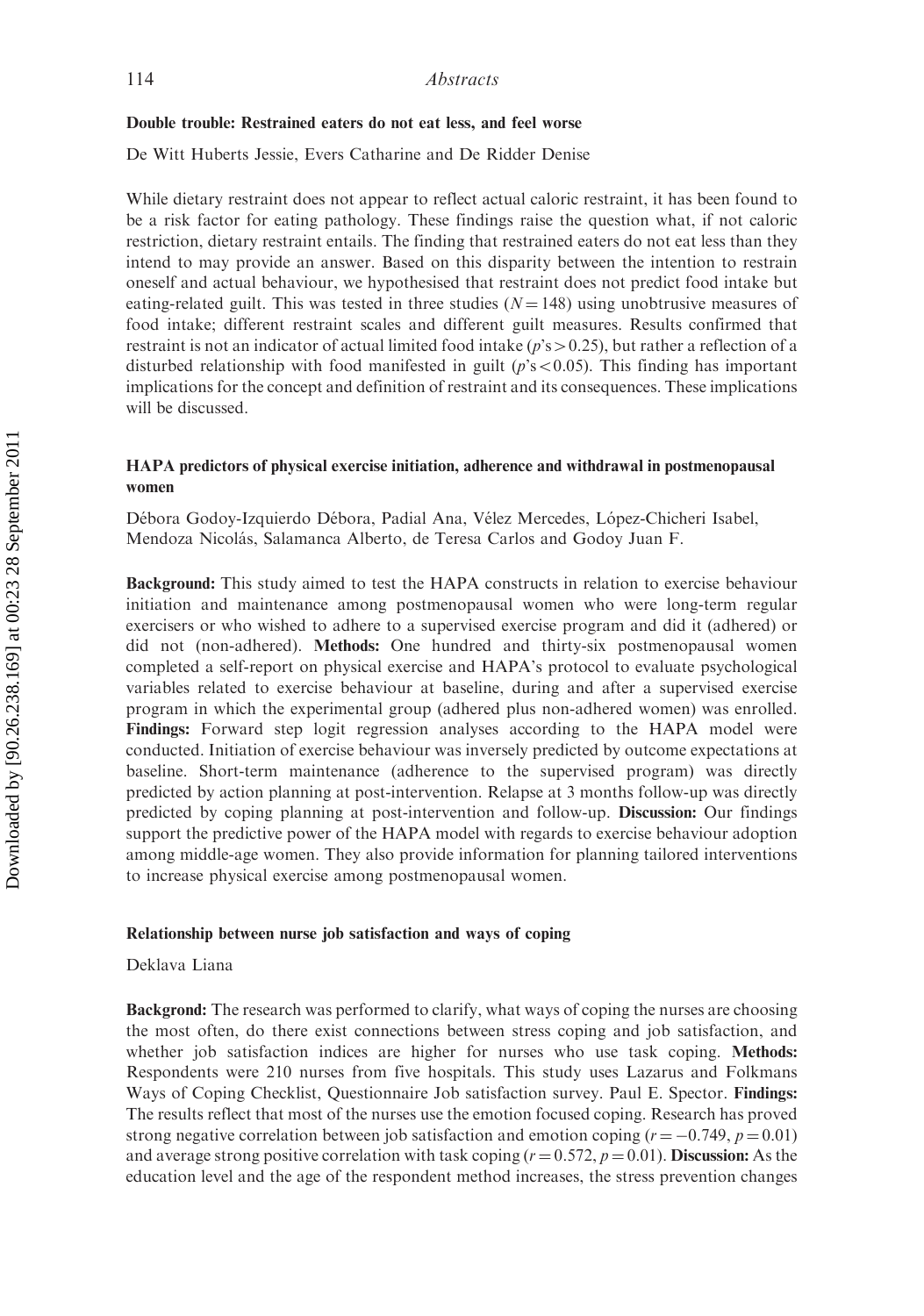from emotion-based to problem-oriented strategy. Job satisfaction levels are higher for those nurses who uses the task coping.

# Therapeutic processes and outcomes within nurse-led interventions to assist adjustment to multiple sclerosis: A qualitative perspective

Dennison Laura, Yardley Lucy, Moss-Morris Rona, Kirby Sarah and Chalder Trudie

Background: Cognitive behavioural therapy (CBT) improves psychosocial adjustment in people with multiple sclerosis (MS). However, current evidence from randomised controlled trials (RCTs) may not capture all relevant outcomes and explains little about change mechanisms. This study used qualitative methods to explore therapeutic processes. Methods: Thirty MS patients were interviewed about their experiences of CBT or Supportive Listening within an RCT. Grounded theory techniques were used to capture key themes and construct a model of therapeutic processes. Findings: Participants within both interventions described positive outcomes. These were diverse and highly individual. Two therapeutic processes appeared to drive change: (1) focusing/sharing and (2) learning/practicing strategies for living with MS. Active engagement in therapy appeared critical and factors that contributed to it were identified. Conclusion: The analysis highlights outcomes and potential change mechanisms which the RCT did not capture. It offers insight into change processes and optimal intervention delivery in this population.

## Psychopathology and resilience in an injured trauma sample with extended stays in the ICU

De Roon-Cassini Terri, Valvano Abbey, Brasel Karen and de St. Aubin Ed

Background: Individuals who experience a traumatic injury with an extended stay in the ICU are at risk of lower quality of life (QoL). The objective of this study was to determine the trauma event, ICU stay, psychological and resilience factors related to QoL in this population. Methods: Mixed-methods cross-sectional investigation of 63 injured patients using in-person interviews assessing recall of trauma event and ICU stay, anxiety, depression, PTSD, hardiness, religiousness, personal and social well-being, and QoL. Results: Average age was 44 years, 70% were male, 53% experienced a motor vehicle crash, 20% met criteria for PTSD, 10% for depression and 15% for anxiety. Overall quality of life was poor (mean  $PCS = 27$ ) and aspects of the trauma event and ICU stay correlated with psychological distress and resilience. Conclusions: Mental QoL has some expected and modifiable correlates, while psychological well-being, level of resilience and psychopathology are not related to physical QoL.

#### Participation, collaboration, empowerment and equity in holistic primary health care

DeSmet Ann, Hermans Koen and Van Audenhove Chantal

Background: Participation, collaboration, empowerment and equity are core principles in health promotion. We investigated how social service users under financial stress evaluated the application of these principles in 'patient'–professional communication. Method: 531 Current social service users aged 18–65 were interviewed (2008–2010) and rated nine communication items (e.g. equal treatment, shared decision-making, information, respect) on importance and realisation (5-pt Likert scale). Results: Most users felt respected (78%) but experienced unmet needs in equal treatment (Diff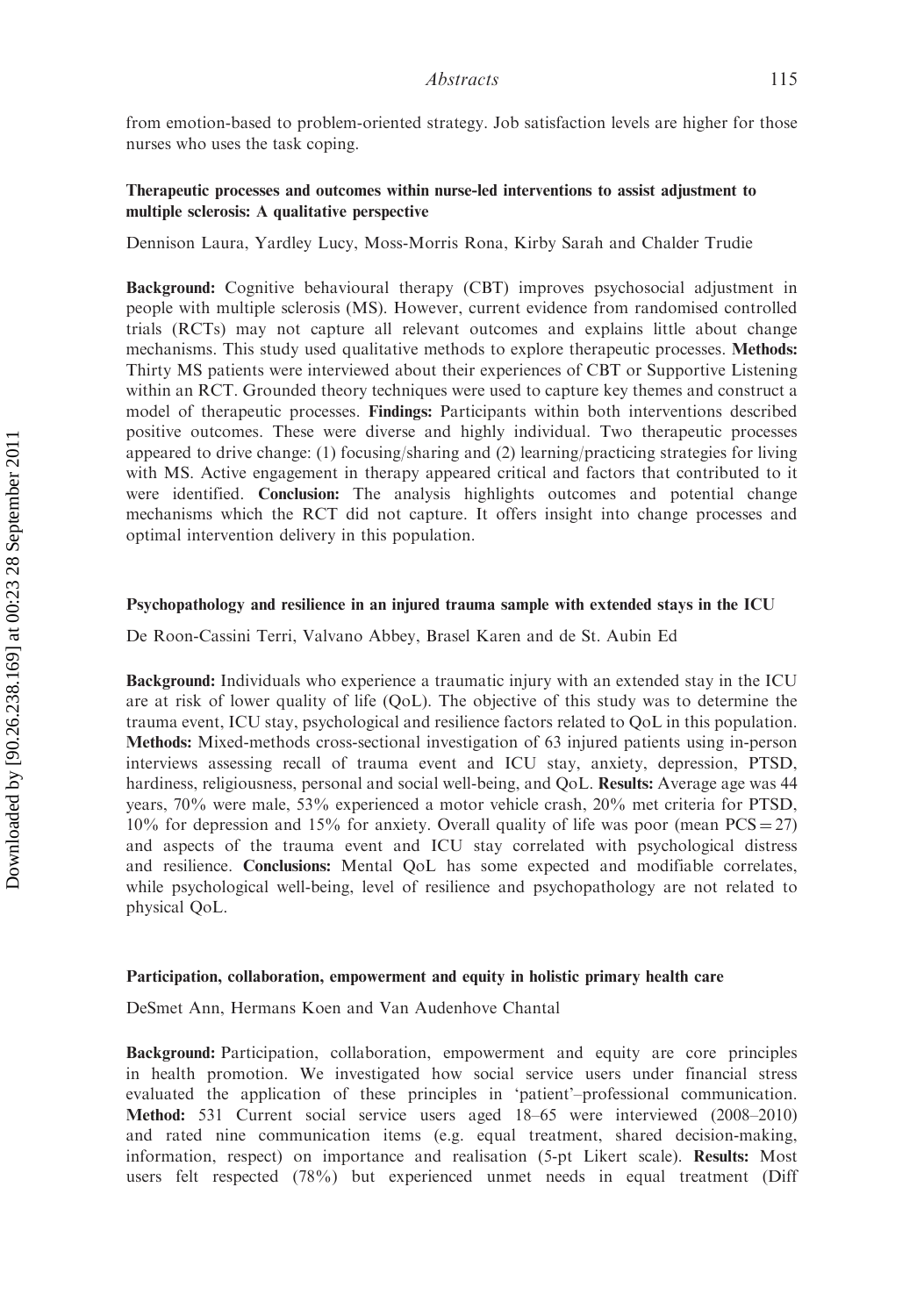pt.  $= 0.90$ ), being involved in decisions (Diff pt.  $= 0.53$ ) and receiving treatment process information (Diff pt.  $= 0.47$ ). These unmet needs related to higher treatment stigma  $(r=0.17, p=0.001)$  and were higher for those more deprived  $(r=0.19, p=0.001)$  $p<0.001$ ), more depressed (r=0.14,  $p<0.01$ ) and with poorer perceived general health  $(r = 0.12, p = 0.01)$ . Discussion: Equity and empowerment can be improved in frontline care by enhancing process information and shared decision-making, especially for the neediest.

## The importance of social community factors as buffers against depressive symptoms among social service users with chronic illness

DeSmet Ann, Hermans Koen and Van Audenhove Chantal

Background: Resilience and social support are important buffers against depression when adjusting to chronic illness and financial stress. Is their influence the same for those with chronic illness (CI) and without (WCI)? Method: 368 Social service users were interviewed using BDI-II; MOS Social Support Scale; resilience scale; social cohesion scale. Results: There are 66% CI users, 34% WCI. Of CI users, 47.5% has moderate to severe depressive symptoms, this is significantly lower for WCI users (17.4%). Forward stepwise linear regression revealed that depressive symptom severity for WCI users was influenced by 'positive social interaction', financial stress and resilience (adj.  $R^2 = 0.33$ ). For CI users, 'positive social interaction', resilience and neighbourhood cohesion were significant (adj.  $R^2 = 0.48$ ). Discussion: Besides general buffers of resilience and positive social interactions, community factors like neighbourhood cohesion are more important for CI users. Depression prevention here needs to include both community and personal factors.

# Psychological, functional and biological factors of age changes in self-perceived health of old people

Despot Lucanin Jasminka and Lucanin Damir

The aim of this study was to investigate the associations of psychological, functional, cognitive and biological factors with age changes in self-perceived health of old people. Subjects were 411 residents of 11 retirement homes in Zagreb, Croatia, 104 men, 307 women, aged 56–96 years (average 79) at baseline, ambulatory and not diagnosed with dementia. Variables were measured individually, in the institution, by trained interviewers, at baseline and at 2 years follow-up: sociodemographic, self-perceived health, functional ability, cognitive function, depression and social participation. Biochemical variables were measured from the vein blood sample, collected at baseline. Functional ability, depression and certain biochemical factors (lipoprotein levels, etc.) were significantly associated with self-perceived health. Strength of associations differed cross-sectionally and longitudinally. The implications of these findings are in better understanding of factors that contribute to survival in old age, as the most strongly associated with self-perceived health are to a certain degree modifiable.

### Social support and return to work after ischemic heart disease

Dias António, Pereira Carlos, Saraiva Regina Célia, Nunes Maria Madalena and Carvalho Maria Isabel

The work is not in the wage has become a source of psychic satisfaction, in that social support exerts influence on the psychological adjustment, particularly in heart disease. If the return to work is around 80–90%, why is a discrepancy between negative 20% and 30%? Associate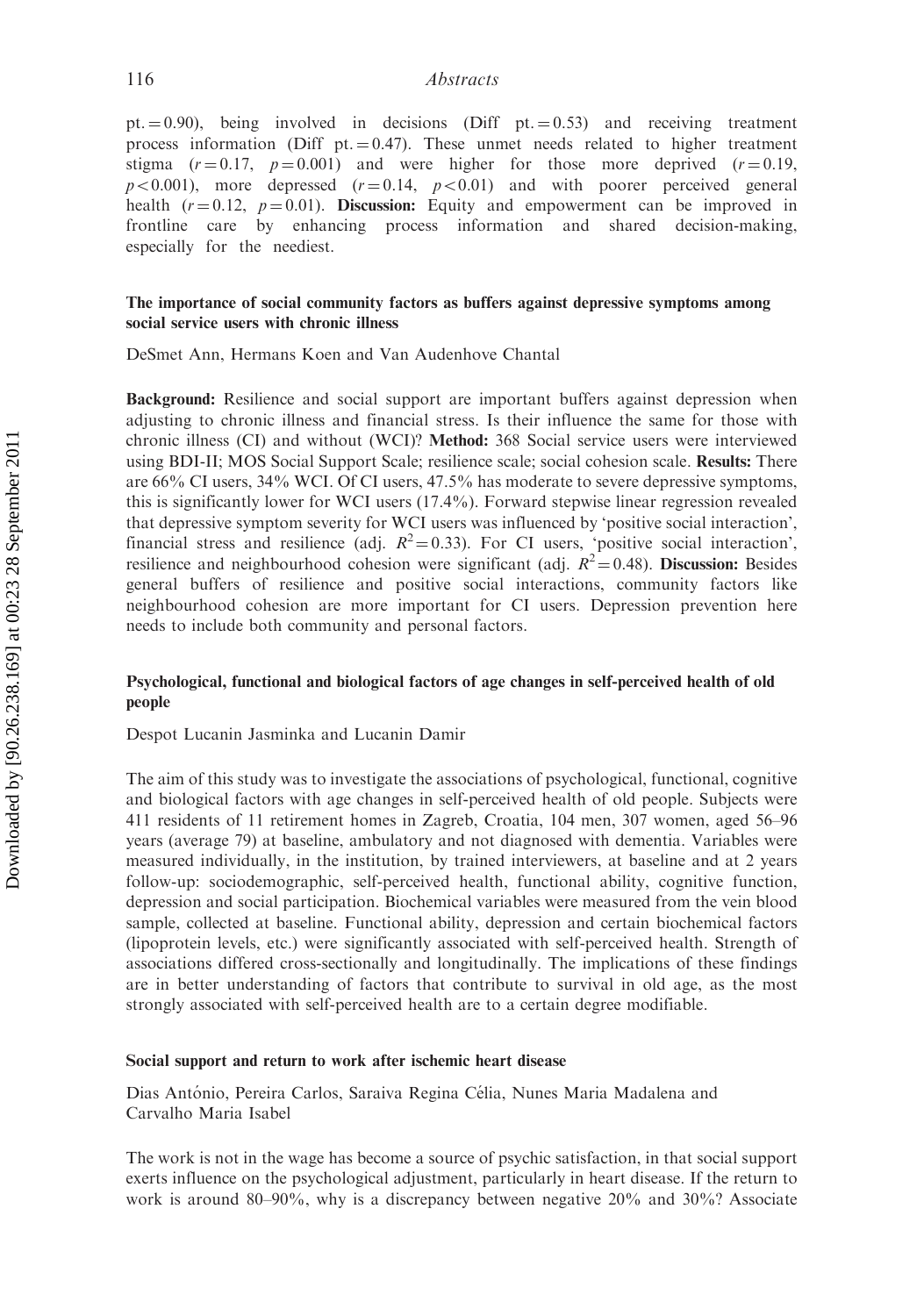returning to work after ischemic heart disease with the functionality of the family and social support was our goal. It was a quantitative and transversal study. The sample was not probabilistic, with 164 subjects with ischemic heart disease in outpatient follow-up. We used sociodemographics, Graffar scale, Apgar Family and Social Support Scale. The family functioning ( $t = 4593$ ,  $p = 0.000$ ) and social support ( $t = 3.811$ ,  $p = 0.000$ ) influence significantly the return to work. For greater success in returning to work is essential to involve the family as a concerted strategy in a rehabilitation program and a custom effective social support system.

### Impact on the life quality of informal caregivers

Dias António, Saraiva Regina Célia, Pereira Carlos, Monteiro Maria João, Costa José, Dias Ana Rita and Dias João Pedro

Informal Caregivers play an important role in caring for dependents, as their numbers increased. We intend to know the impact on Life Quality of Informal Caregivers. It was a quantitative and transversal study. The sample was not probabilistic, with 250 informal carers. We used sociodemographics, QASCI Scale (Physical impact, Emotional and Social Development) and Quality of Life. Perception of Life Quality by Informal caregivers was low with 37.6%, reasonable with 22.4% and high with 40.0%. The vulnerability to stress (0.636,  $p = 0.000$ ) and physical impact, Emotional and Social (0636,  $p = 0.000$ ) influence significantly the life quality of informal caregivers. It is crucial to any Informal Carer to ensure a support structure so as to help him bear the burdens of work. Thus, it is guaranteed to Informal Caregivers to maintain their health so they contribute to the welfare of others without endangering their own personal situation.

## Assessment of psychopathology in Portuguese referred children: Preliminary psychometric data with the ASEBA battery

Dias Pedro, Carneiro Alexandra, Lima Vânia Sousa, Machado Bárbara César, Xavier Maria Raul, Veríssimo Lurdes and Santos Sónia

The validation of instruments to specific populations is relevant to health psychology, since a well-structured assessment allows the design of enhanced interventions (Ivanova, 2007). This study aims to validate the Portuguese version of the ASEBA battery (Achenbach, 2001). In this presentation, preliminary results on the CBCL 6-18, TRF and YSR will be presented (alpha coefficients and group differences). A sample of 240 children and adolescents (6–18 years old), referred to four mental health services in Portugal was assessed with the ASEBA forms. All the ASEBA instruments show excellent alpha coefficients  $(0.86)$ . Group differences in internalising, externalising and total score were found concerning age and gender, in line with research conducted in other societies (e.g. Rescorla et al., 2007).

#### Quality of life, stigma and disclosure in HIV

### Dibb Bridget

Background: This study sought to understand the stigma experienced by people with an HIV positive diagnosis with the research questions: to what extent does stigma influence quality of life for this group and to what extent does stigma influence disclosure of the diagnosis to others? Methods: Using a cross-sectional design, 88 participants completed an electronic questionnaire. Measures included the MOS-HIV, Life Satisfaction Scale, CES Depression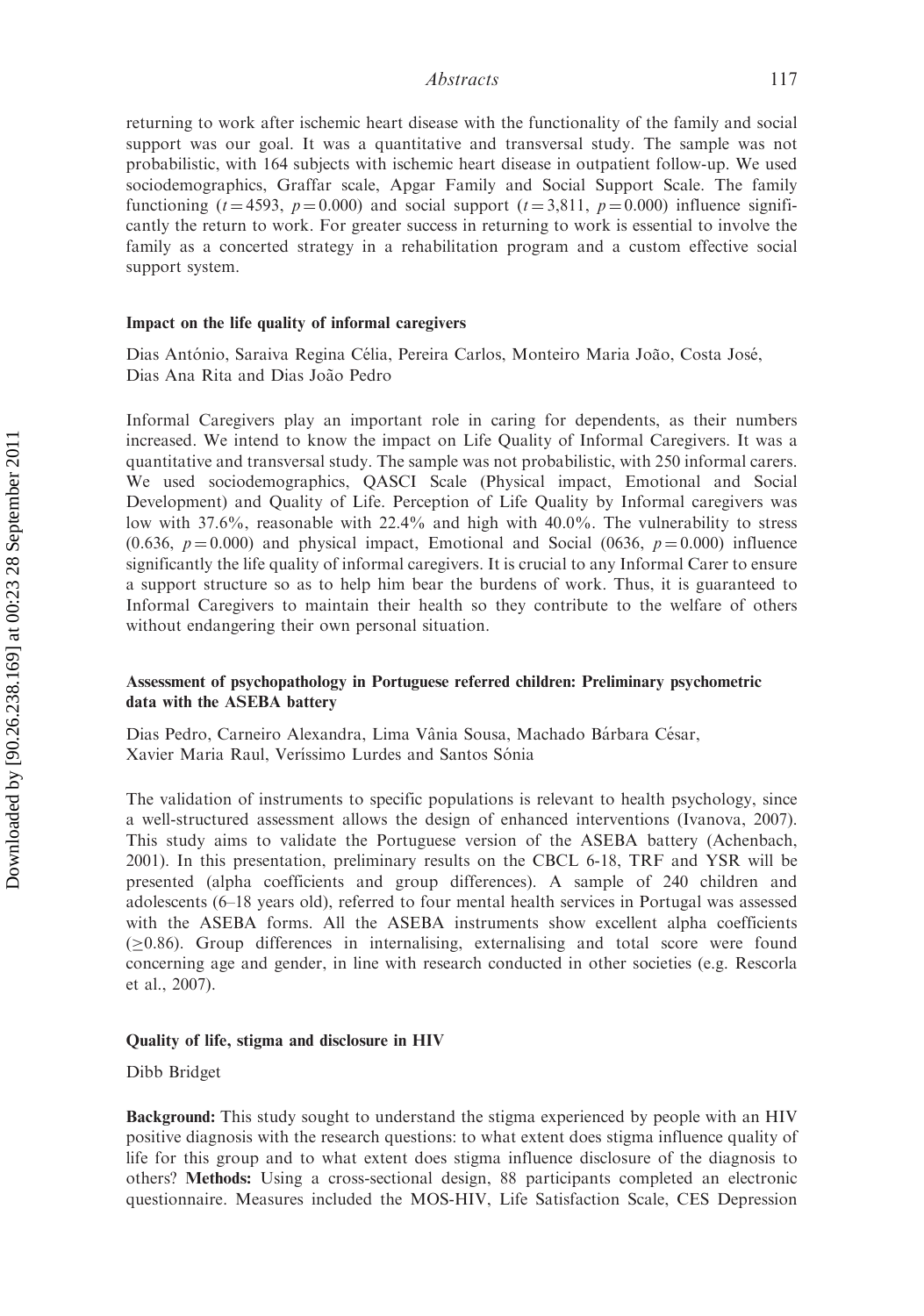Scale, stigma, Posttraumatic Growth Inventory, regret and disclosure. Findings: Regression analysis showed that perceived stigma accounted for 25% of the variance in the perceived mental health  $(F(87, 1) = 30.306 (0.000))$ , where increased stigma was associated with reduced mental health. Stigma was not associated with disclosure. Discussion: Understanding the experience of stigma in HIV is important for health psychology as it is this understanding which raises awareness and may improve the care, support and quality of life of this group.

## Adolescents' eater prototypes and their association with behaviours: A matter of foods and eating situations?

Dohnke Birte and Steinhilber Amina

Background: Adolescents have perceptions of the typical (un)healthy eating peer, but only the unhealthy prototype was found to correlate with unhealthy eating behaviour. Based on theory and empirical findings, we argue that evaluations and associations of eater prototypes vary with foods and eating situations. Methods: Prototypes and behaviours differentiated by the consumption of several foods in general and a social situation (school break) were assessed in 127 adolescents from two secondary schools. Findings: Healthy prototypes were more positive than unhealthy prototypes; healthy eaters during school break, however, less positive than healthy eaters in general. (Un)healthy prototypes were associated with (un)healthy eating behaviours during school break and in general. However, associations with eaters/eating during school break *versus* in general were stronger. **Discussion:** This supports that subtypes of the (un)healthy eating peer exist. They are characterised by foods and eating situations and influence particularly adolescents' eating in social situations.

# Attitudes towards reproductive options for childless individuals following a breast/ovarian cancer gene mutation test

Donnelly Louise, Watson Maggie, Moynihan Clare, Bancroft Elizabeth, Evans D. Gareth, Eeles Rosalind, Lavery Stuart and Ormondroyd Elizabeth

Background: Individuals with a breast/ovarian cancer [BRCA] gene mutation have the choice to test an existing foetus or embryos for the same mutation. This study explored reproductive decision making and attitudes to prenatal diagnosis and pre-implantation genetic diagnosis [PGD]. Method: Data were collected through semi-structured interviews with 25 female participants and analysed using thematic analysis. Findings: Themes included: beliefs about severity of predisposition to cancer; treatment potential for cancer risk; awareness of reproductive options; the perceived value of a life at risk of cancer for self, family members and future children and practical barriers to PGD. Discussion: Most participants would not undergo prenatal testing and subsequent termination. PGD [which includes IVF] was viewed more favourably, but with reservations. Awareness of reproductive options was poor, highlighting a need for information. There were indications that psychosocial support may be required not only during reproductive decision making but also over the longer term.

# Pilot testing of a computerised mindfulness-based cognitive therapy intervention for a chronic pain population

Dowd Haulie, Hogan Michael, McGuire Brian and Sarma Kiran

Background: This study aims to develop a computerised version of an existing mindfulnessbased cognitive therapy (MBCT) programme and to test its effectiveness in a pilot study.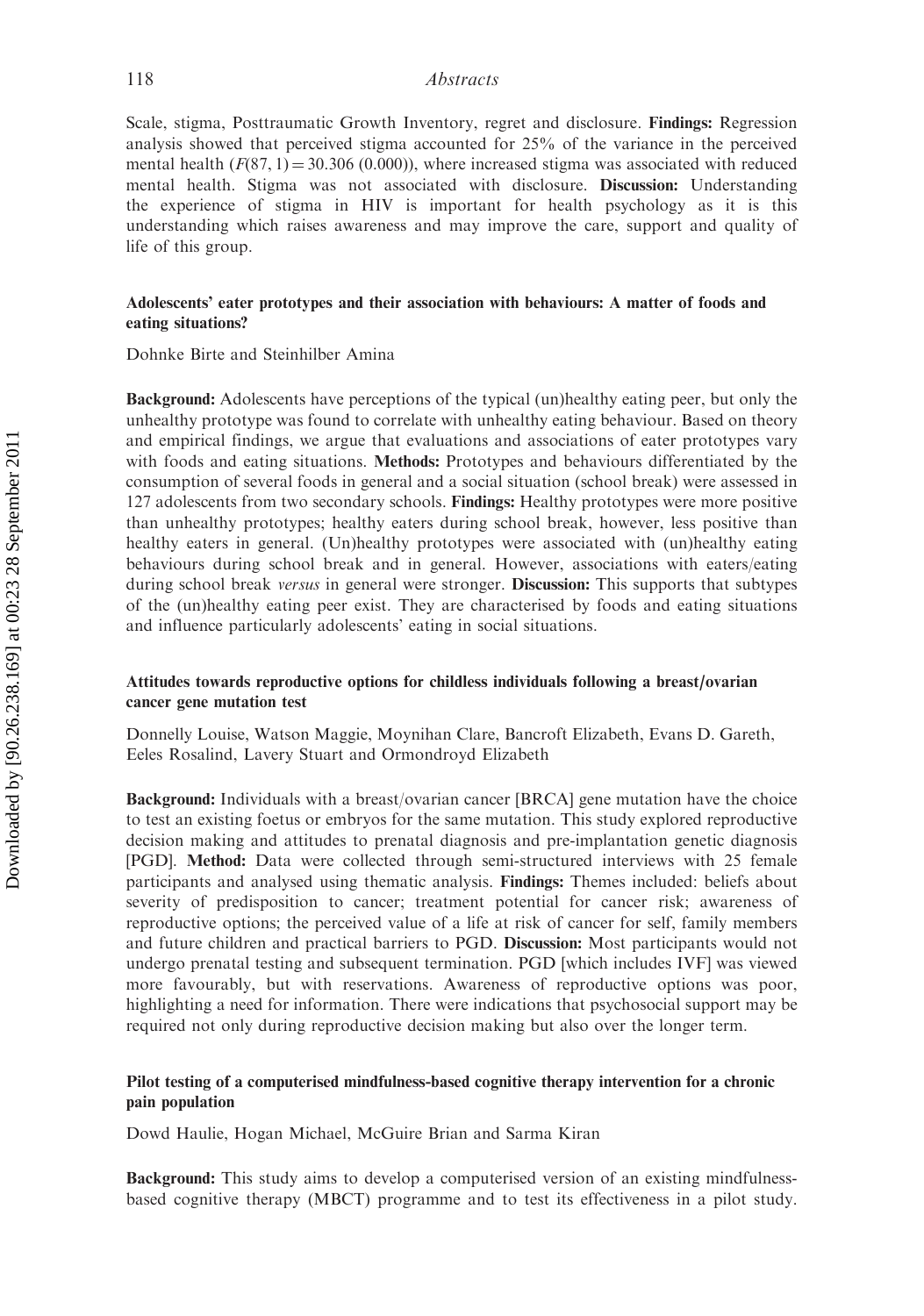Methods: In a  $2 \times 2$  mixed-design, 126 participants were randomly assigned to computerised MBCT (MIA) and psychoeducation (PM) programmes. Findings: Participants in both programmes reported significant improvement across a range of measures, including pain acceptance (CPAQ-8), pain catastrophising (PCS), pain interference, ratings of pain at its worst and pain now (BPI) and global impressions of change (PGIC). This study also found unique benefits for the MIA programme, specifically, for ratings of pain now (BPI), ability to manage emotions, deal with stressful situations and enjoy pleasant events (PGIC). Discussion: The results suggest that computerised interventions for chronic pain may be effective in bringing about improvements in variables that reflect the functioning of people with chronic pain and that the MBCT programme had some unique benefits.

# The CHARMS Study: Health professional views of sexual function assessment and counselling for coronary patients

Molly Byrne, Sally Doherty, Hannah M. McGee and Andrew W. Murphy

Background: Sexual function problems are common among coronary heart disease patients. We know very little about health professionals' beliefs or how they address these issues with their patients. Methods: A random national sample of general practitioners  $(n = 61)$  and hospital cardiac rehabilitation staff ( $n = 60$ ) in Ireland responded to a postal questionnaire, measuring beliefs, current practice and assessing needs with regard to sexual assessment and counselling for patients. Findings: Majority (70%) of the GPs reported that they rarely/never discussed sexual problems with coronary patients. Cardiac rehabilitation staff reported the lack of assessment and counselling protocols for addressing sexual health problems, with little or no onward referral system available. While all cardiac rehabilitation staff and GPs believed addressing sexual problems was important, many reported lacking awareness, knowledge and confidence in doing so. Discussion: Services in this area are poor and need to be improved. Practice guidelines, patient education resources and service provider training are required.

## Acceptance and chronic pain: A qualitative study in people with fibromyalgia

Drew Sinead and McGuire Brian

Aims: Acceptance is a valuable concept within theories of adjustment to chronic pain. Using a qualitative method, this study sought to elucidate the processes leading to acceptance of chronic pain and to offer a conceptual framework to account for these changes. Method: Interviews were carried out with five members of a Fibromyalgia Support Group and data were analysed using Grounded Theory. Results: The analysis revealed two main themes: (1) 'Stages of Personal Change' requires progressive movement through three sub-categories toward higher levels of acceptance, namely: 'finding the cure', 'changing the focus' and 'finding meaning'. (2) 'Awareness and Support', reflected the subjective importance of the level of medical and social awareness about fibromyalgia which strongly influenced an individual's ability to move through the stages of personal change toward higher acceptance. Conclusion: We provide preliminary information regarding the processes involved in achieving acceptance in chronic pain.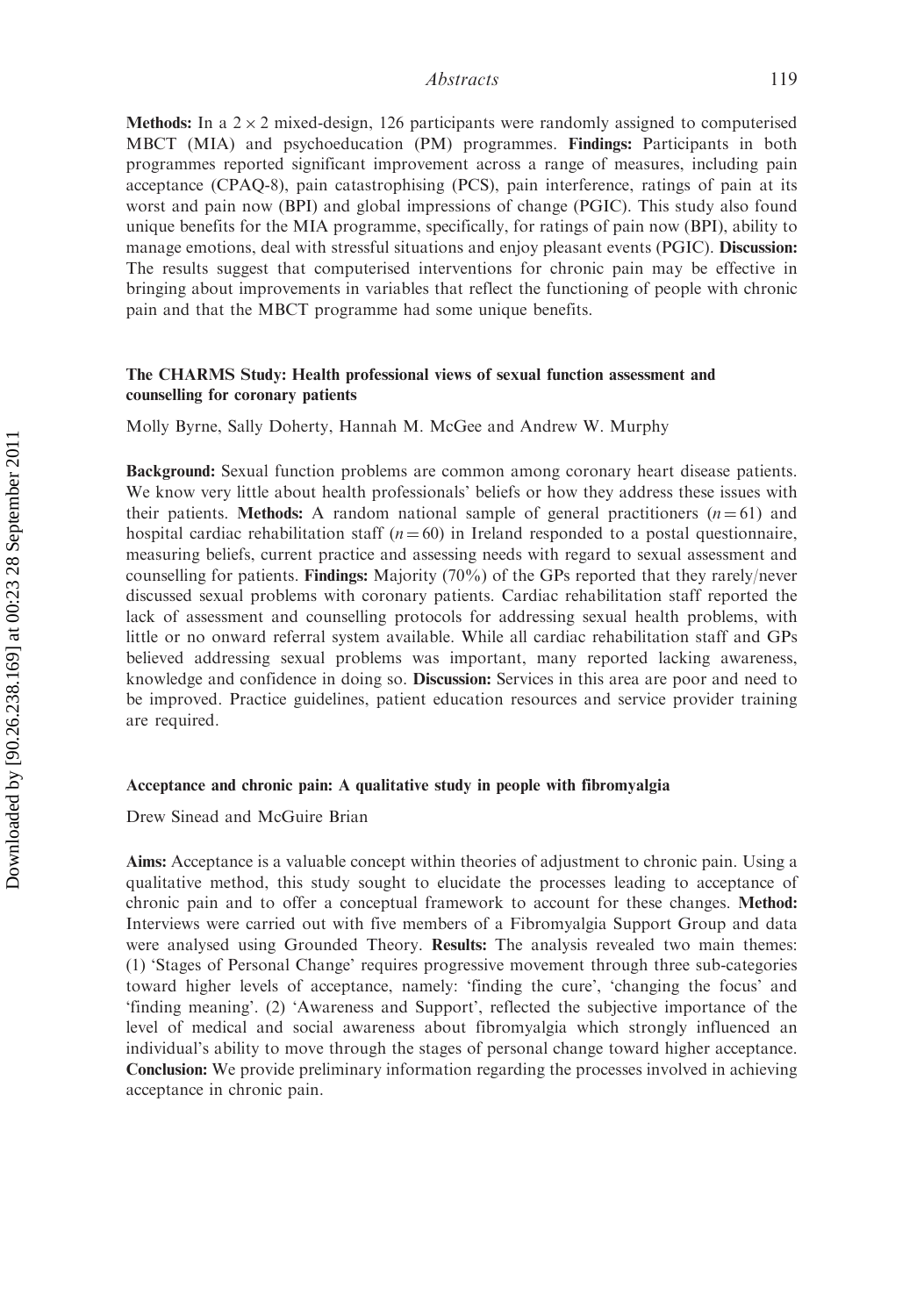# Development and evaluation of a stress management program for adolescents: Researcher and counsellor alliance

Dumont Michelle, Rousseau Nadia, Leclerc Danielle, Masse Line, Potvin Pierre and McKinnon Suzie

High and chronic stress can have a negative impact on personal well being. In order to offer a concrete tool for schools, a stress management program based on biological (Selye, 1975) and psychological (Lazarus & Folkman, 1984) stress was created. This poster presents its content, evaluation results and a portrait of its researcher–counsellor alliance. 138 adolescents were divided into experimental and control groups based on gender and perceived stress levels (PQ, Seiffge-Krenke, 2005). The program's efficiency was tested by using a questionnaire measuring the four dimensions targeted in the program and personal resources inventories. The results of the repeated measures analysis show significant improvements in the experimental group regarding perceived stress, body and thoughts. Finally, the researcher–counsellor alliance enabled the validation of the program's content with students with and without special needs.

## Terror management theory, diagnostic testing and the potential role of disembodying effects of technology

Dunne Simon, Gallagher Pamela and Matthews Anne

Following previous research with over 55s, this study investigated if unconscious existential concerns could pose a barrier to middle-aged participants' uptake of the 'CVD Risk Biochip' device (for indicating one's risk of developing Cardiovascular Disease). An experimental questionnaire derived from Terror Management Theory was used on 78 male and female participants aged 40–55. Participants' gut-level reactions towards encounters with death, heart attacks or dental pain were initially prompted. This was followed by a distraction, information regarding the device and measures of participants' attitudes and intentions to use it. Results indicated that participants aged 40–55 primed with unconscious existential anxiety (either mortality or heart attack salience) did not elicit more avoidant responses towards the device than controls ( $p>0.05$  in all cases). Unconscious existential anxiety may not constitute a barrier to use the CVD Risk Biochip for middle-aged participants due to certain disembodying effects associated with the use of such a technology.

#### Psychosocial health in children and adolescents surviving cancer

Eilertsen Mary-Elizabeth Bradley, Rannestad Toril, Killingberg Heidi, Indredavik Marit S., Reinfjell Trude and Vik Torstein

Background: To explore psychosocial health in children and adolescents surviving cancer 3 years after diagnosis compared with healthy controls, as assessed by adolescents themselves, their parents and teacher. Method: Case-control study included 50 children and adolescents diagnosed with cancer between 1 January 1993 and 2003 and treated at the Paediatric Department St. Olavs University Hospital, Trondheim, Norway. Data was collected by using the Strengths and Difficulties Questionnaire (SDQ), as well as the ASEBA questionnaire. Findings: Children surviving cancer had more emotional symptoms, higher total problem scores and poorer academic performance, than their peers. Emotional problems were consistently reported by parents, teachers and adolescents themselves, particularly in children with brain tumours and among survivors with late effects and leukaemia. Discussion: When planning long-term follow-up care, rehabilitation of children and adolescents with cancer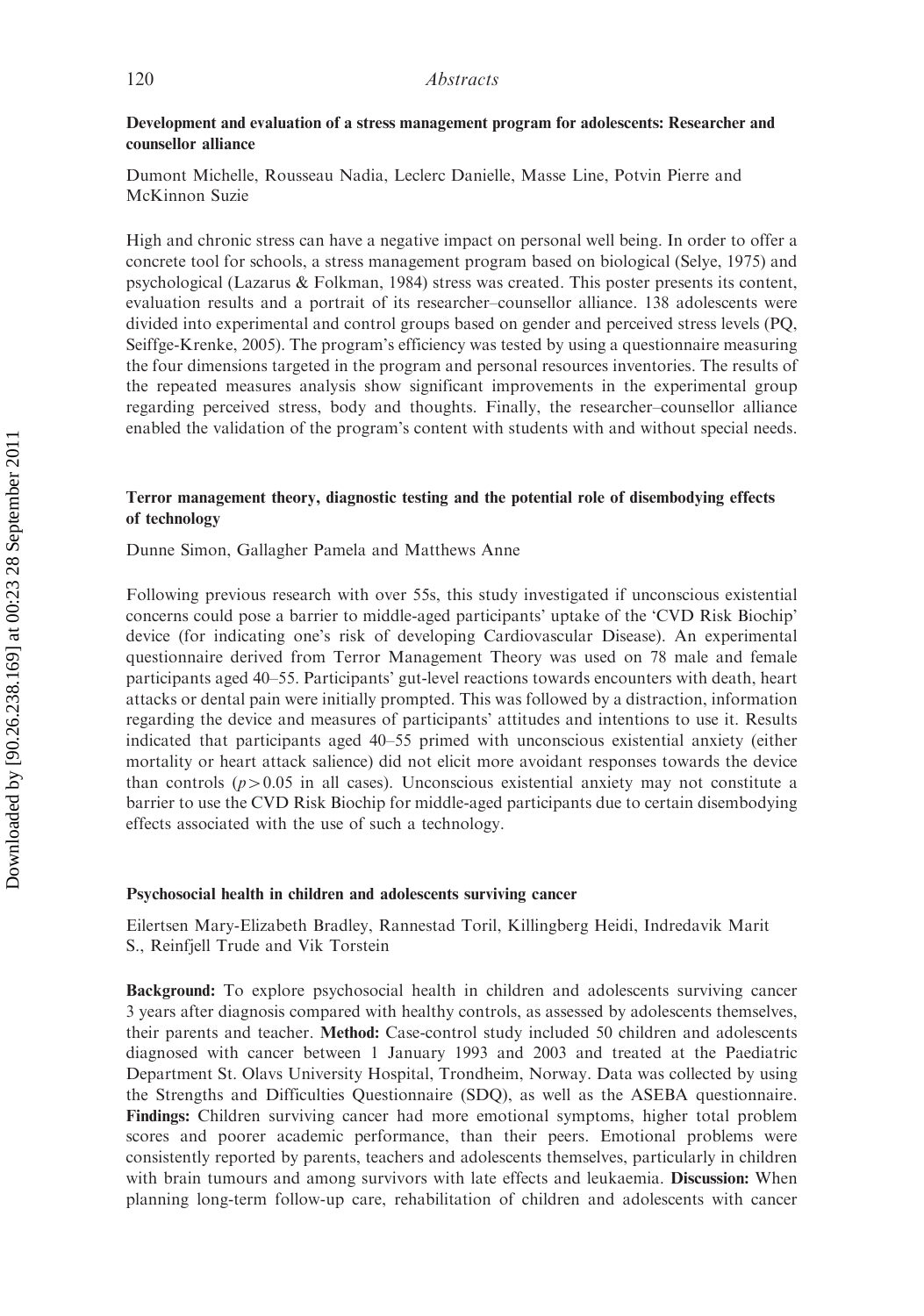should take into account their psychological health and the need to develop adequate supportive interventions and programs for long-term follow-up care.

# Coping strategies as related to quality of life in ALS

Elisabeth Spitz, Laurence Albertini and Sébastien Montel

Background: The aim of this study was to examine the coping strategies of 49 patients with amyotrophic lateral sclerosis (ALS) and their relationships with their perceived quality of life (QoL). Methods: A total of 49 subjects were given a document to fill in order to collect their demographic and medical data. Then, everyone was asked to complete a questionnaire of coping strategies, the Brief COPE, as well as a questionnaire of QoL, the SF-36. Results: The correlations analysis showed strong relationships between emotional support and SF-PF  $(p = 0.01)$  as well as SF-ERF ( $p = 0.02$ ); venting and SF-MH ( $p = 0.04$ ); positive reframing and MH ( $p = 0.03$ ); disengagement and SF-ERF ( $p = 0.03$ ). Discussion: Our study clearly demonstrated the relationships between some coping strategies and some dimensions of QoL. Indeed, we better understand the usefulness of taking care focusing on coping strategies in order to improve QoL in ALS.

## Drunk driving attitude's change in the sample of Lithuanian learners – drivers: The role of personality traits

Endriulaitiene Aukse, Marksaityte Rasa, Zardeckaite-Matulaitiene Kristina and Seibokaite Laura

Drunk driving is one of the most prevalent health risk behaviours and causes of traffic injuries in Lithuania. Authors argue that possible countermeasure for decreasing this risk might be driving education leading to attitude change. This study is intended to find out if the current driving training practices in Lithuania can change the drunk driving attitude, and how this change is related to personality. A cross-sectional survey using self-report questionnaire (with attitude towards drunk driving scale, scales of impulsivity, aggressiveness and Big five personality traits) was carried out. The total sample included 94 learners – drivers, who filled in the questionnaire at the beginning and at the end of their driving training program. Results showed that attitude towards drunk driving remained the same for 50% respondents, changed to more negative for 31% and changed to more positive for 19% of respondents. Changes were related to gender, but not related to personality traits.

## A theory-based randomised controlled trial to increase participation in influenza vaccination in the workplace

Ernsting Anna, Schwarzer Ralf, Lippke Sonia and Schneider Michael

Background: Vaccination effectively prevents seasonal influenza. However, attendance is lower than desired and should be increased. A German company implemented a theory-based intervention: Risk and resource communication should increase vaccination intention ('motivational intervention'; MI). An additional 'planning intervention' (PI) should promote participation. **Methods:** Employees were randomly assigned to two groups (MI:  $n = 1,150$ ; PI:  $n = 987$ ). Questionnaires were completed after the intervention and 4 months later. Regression and analysis of variance were conducted. Findings: Intention to participate was predicted by risk perception, outcome expectancies and self-efficacy ( $R^2 = 0.72$ ). The PI reported higher levels of planning ( $p<0.05$ ) and was more likely to get vaccinated ( $p = 0.10$ ). Discussion: Risk perception, outcome expectancies and self-efficacy influenced the intention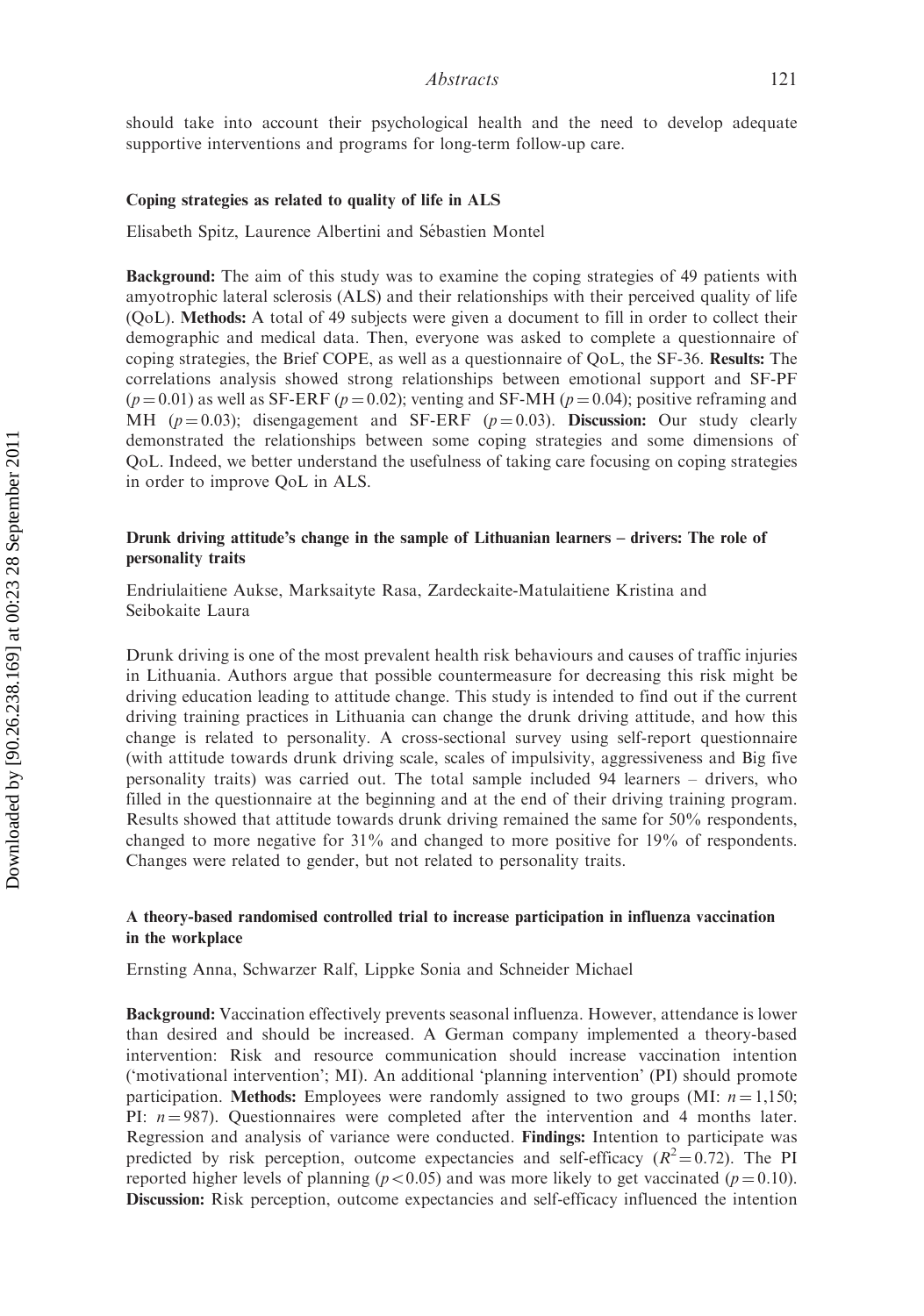to participate. Adding a planning component to the motivational intervention promoted self-regulatory competences which enhanced the translation of intentions into action. This should be considered in future vaccination campaigns.

### The problematic drinking group and the individual factors in junior high school students

Eto Kazuko and Asada Mana

Background: To elucidate the individual factors in members of the problematic drinking group in which alcohol is likely to cause health hazards in the future. Methods: A questionnaire survey consisting of 31 items related to alcohol use, family and others was conducted in 280 junior high school students. The QF Scale was used to divide students into the normal group, the drinking group and the problematic drinking group for investigation. Results: The response rate was 99.6%. The problematic drinking group accounted for 1.9% of the first-year students, 3.9% of the third-year students, 2.0% of males and 0.8% of females. The drinking and family conflicts were caused by students and their family themselves. Discussion: The problematic drinking group may have problems with family relationships.

#### Stress and coping strategies in the acute cardiovascular attack

Fabiani Deborah, Colombini Emanuele, Erenini Francesco, Cecilia Sordi and Marco Timpano Sportiello

As well known on the ground of many previous researches, there is a correlation between stressful events and cardiovascular disease. The evaluation of coping strategies adopted by patients suffering from acute myocardial attack constitutes the basic aim of the present work. A lot of indicators suggest that coping strategies are stable and unrelated from the nature of stressful events. For a sample of 30 in-patients of cardiology department, we employed two types of self-report questionnaire: the first one, set up expressly for this study, aims at assessing the stressful events and the second one is the 'Brief cope' (Carver, 1997). The same patients were re-assessed 3 months later. Our data confirm the high stress vulnerability in patients affected from acute cardiovascular disease. Moreover, coping strategies are predictive both for recovery time and relapse risk. Adopting fit coping strategies supports positively the care outcome.

# Relationship between locus of control and parenting styles in mothers of children with attention deficit hyperactivity disorder (ADHD)

Fallahi Fatemeh, Cheraghi Mona and Larijani zarrin sadaat

Objective: This study examines the relationships between locus of control and parenting style to determine if there is any relationship between variables or not. Method: Forty-one mothers of children with ADHD, (children's mean age: 8.3 years) who were chosen based on convenience sampling participated in this study. The diagnosis of child ADHD was established through clinical interviews with parents according the criteria in DSM IV-TR. They completed the Rotter Locus of control and the Baumrinds parenting styles scale. Correlational design was used as statistical method. Findings: Results indicate significant correlation between locus of control and parenting styles. There is a negative relationship between locus of control and authoritative style( $r = -0.37$ , sig 0.01  $n = 41$ ). While no relation was observed between authoritarian or permissive style and locus of control. **Conclusion:** Results indicate that the lower locus of control score reveals internal locus of control associated with authoritative style.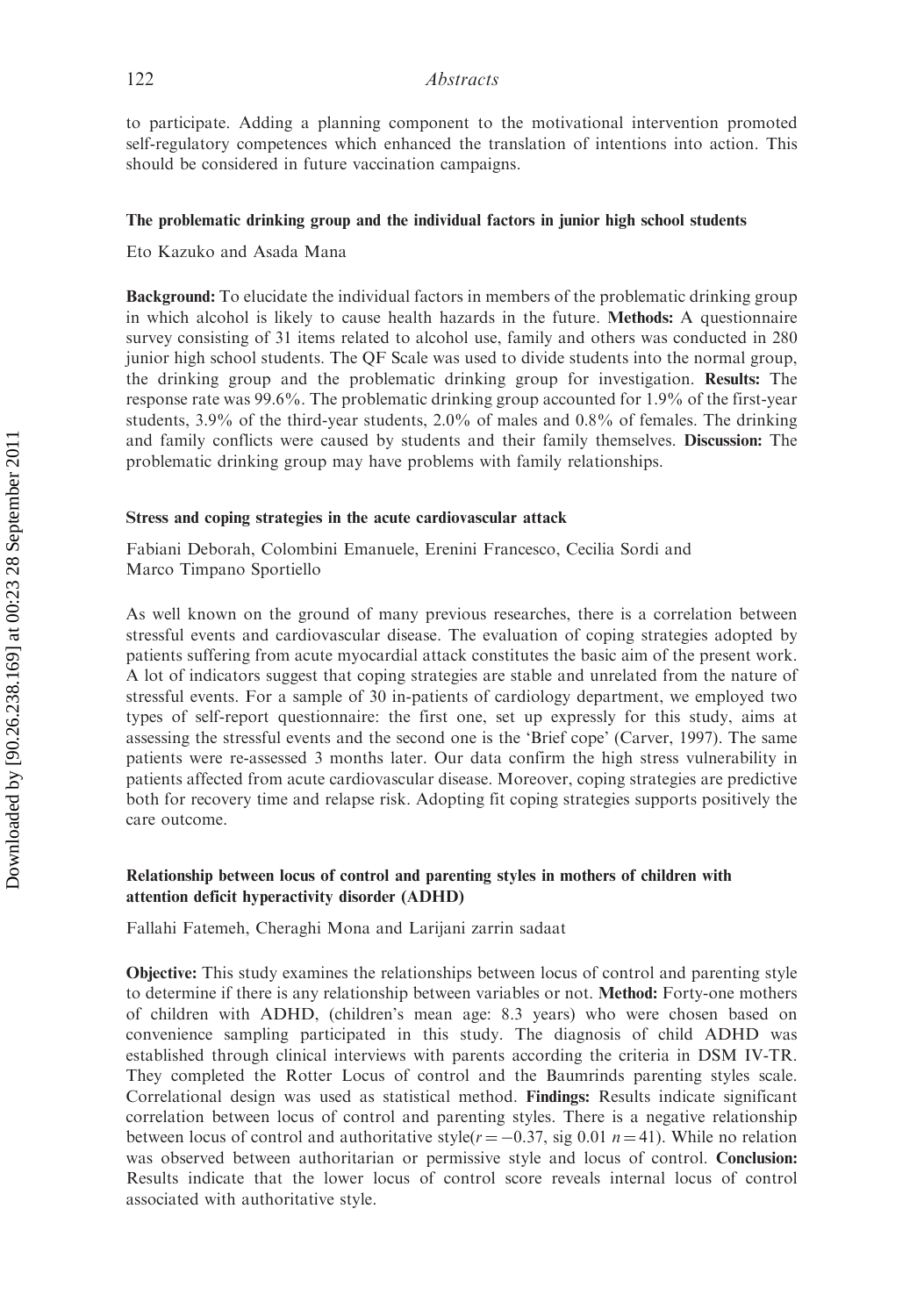# Caregiver and patient coping strategies in explanation of burden on families with chronic obstructive pulmonary (COPD) patient

Fardi Monfared Mahshid and Dehghani Mohsen

Background: Considerable amount of studies have focused on the association of caregiver coping and burden; but no or few, if any, have investigated the impact of patient's coping on burden. Thus, this study aims at examining the role of both caregivers' and patients' coping strategies in caregiving burden among families encountered with COPD. Methods: 302 dyads of inpatients and their caregivers ( $N = 604$ ) completed Dealing with Illness Inventory (Namir et al., 1987). In addition, caregivers responded to Zarit 21-item Caregiver Burden Scale (CBI). Results: Regression analyses revealed that caregiving burden was related to and predicted significantly by patient coping strategies over caregiver coping strategies. Discussion: Consistent with former studies, these results provide further support for the importance of coping strategies in perception of burden. In addition, this study gives some direction to professionals where to focus their efforts to alleviate the existing burden.

Keywords: chronic illness, burden, coping strategies, COPD

# Physical activity intervention to improve motivation, psychological and physiological well-being in 11–14-year-olds

Faulkner Susan and Rance Jaynie

Background: Physical Activity (PA) has been associated with reduced anxiety, depression and improved self esteem, cognitive function (Biddle et al 2000). Increase in childhood obesity is associated with the risk of cardiovascular disease and type2 diabetes (NICE2006). Aims: To examine the: participation in exercise, psychological and physiological well-being effect of a PA intervention on psychological and physiological well-being. Methods: 250 children aged 11–14 assigned to a 6-month, PA intervention to increase activity by 2 h a week for 18 weeks or control condition. Pre and post intervention measures of Self-Perception (Harter, 1988); Self-Efficacy (Wang and Biddle, 2001), PA Enjoyment (Kendsierski, 1999; Anxiety (Spielberger, 1973) and Depression (Faulstich, 1986). Findings: Positive effects on psychological well-being; reduction in depression and anxiety and improvements in selfesteem, concentration and motivation. **Discussion:** Increasing exercise participation in children has implications for reductions in CVD-risk, and improvements in psychological well-being and for on-going life-style changes.

# Development and implementation of a brief hospital-based intervention to improve psychosocial adjustment during cardiac rehabilitation

Fernandes Ana, McIntyre Teresa and Maciel Maria Júlia

Aims: Study tested the efficacy of a brief psychosocial intervention for acute coronary syndrome (ACS) patients to promote emotional and cognitive adjustment. The theoretical framework was Leventhal's common-sense model. Evaluations were at discharge, 1 and 2 months follow-up. Method: Participants were 121 ACS inpatients at a Portuguese hospital. Design is a randomised controlled trial with two conditions: EG  $(n=65)$ ; CG  $(n=56)$ . Instruments: Portuguese adaptations of HADS and IPQ-Brief. Intervention: Two 1 h inpatient sessions and one outpatient 20 min follow-up. Education about ACS risk factors and cardiac rehabilitation, illness representations and coping were key components. Results: ANCOVAs showed a significant group effect for emotional state at post-test (e.g. Anxiety:  $F(3,117) = 257$ , 19,  $p = 0.000$ ) and several illness cognitions (e.g. Duration:  $F(3,117) = 40.39$ ,  $p = 0.000$ ). These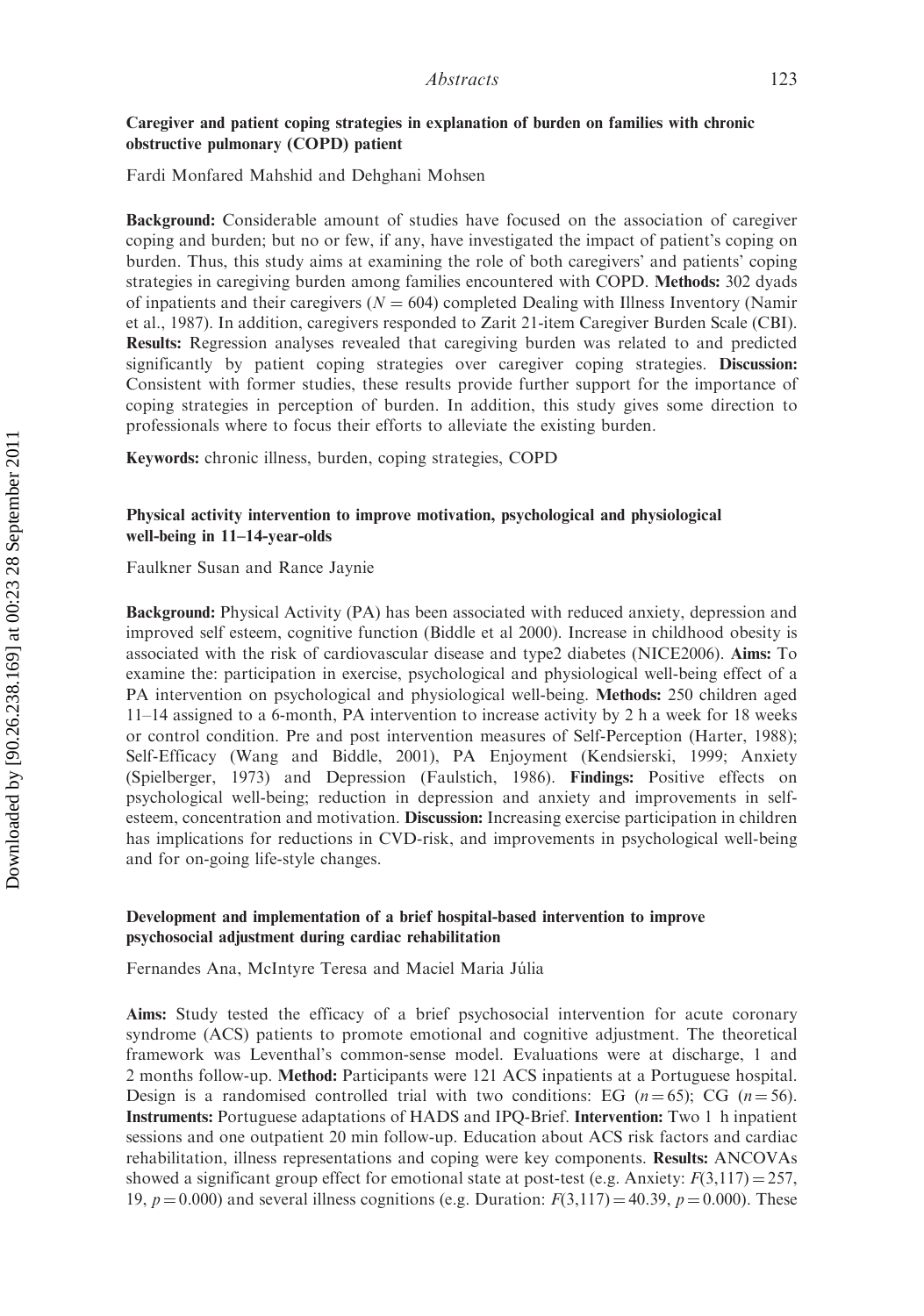benefits were maintained at follow-ups. Conclusions: Results indicate that a psychosocial theory-based intervention can be efficient in promoting well-being and adjustment during cardiac rehabilitation.

#### Occupational stress and coping strategies in nurses

Ferreira Manuela Maria, Nelas Paula, Chaves Cláudia and Albuquerque Carlos

Background: Stress influences the way individuals think, feel and behave and can cause low morale, absenteeism, turnover and a tendency to abandon the profession. We intend to evaluate the stress of obstetric nurses to determine the influence of socio-demographic, personal, professional, coping strategies and job satisfaction on stress. Methods: A quantitative, analytic-correlational study with a sample of 105 nurses. The questionnaire is composed by socio-demographic and occupational profile: Nurse Stress Index; Toulousiana Coping Scale and Work Descriptive Index. Results: The gender, time of professional exercise, shift work and be paid as a specialist or not do not influence the stress. The nurses feel moderately stressed in subscales of NSI. The older, with more professional exercise reveal more stress. Job satisfaction was not a predictor of stress, unlike the coping strategy. Conclusion: It is important to know the stress inducers to introduce changes in stressors and develop coping strategies in nurses.

#### Organisational learning in hospitals: A systematic review of the literature

Florina Spânu and Adriana Baban

Extensive literature has been published on the need for organisational learning (OL) in hospitals. However, there is little empirical support for this. We conducted a systematic review of the empirical studies investigating OL in medical settings. Our foci were: What kind of research question do these studies address? How do they define and measure OL? What kind of antecedents or consequences do they investigate? What kind of research methodology do they use? What are their major findings? We analysed 1254 abstracts which resulted after searching Ebsco, Science Direct, ISI Web of Knowledge, Springer and Proquest databases. Less than 40 papers were qualified as empirical research, conducted in hospitals, investigating learning as an organisational/group level phenomenon. Our review shows that there is little consensus on defining or measuring OL and that there is a need for empirical research investigating the relationship between OL and variables like patient safety or health professionals' well-being.

## Baby's diagnosis of congenital anomaly during the perinatal period: Determinants of parental adjustment

Fonseca Ana, Nazaré Bárbara and Canavarro Maria Cristina

Background: Given the well-known effect of an infant disability diagnosis on parental adjustment, this study aimed to explore the role of individual (demographic, medical and obstetrical) and diagnosis variables on parental psychopathological symptoms and quality of life (QoL), 1 month after diagnosis. Method: In this cross-sectional study, 75 participants whose baby had a congenital anomaly answered BSI-18 and WHOQOL-Bref. Demographic and medical data were also collected. **Results:** Women had higher levels of anxiety ( $p = 0.049$ ) and depression ( $p = 0.019$ ) and lower psychological QoL ( $p = 0.025$ ). Age was negatively associated with depression ( $p = 0.022$ ). Psychopathological history was associated with lower psychological QoL ( $p = 0.010$ ). Obstetric history and type of congenital anomaly were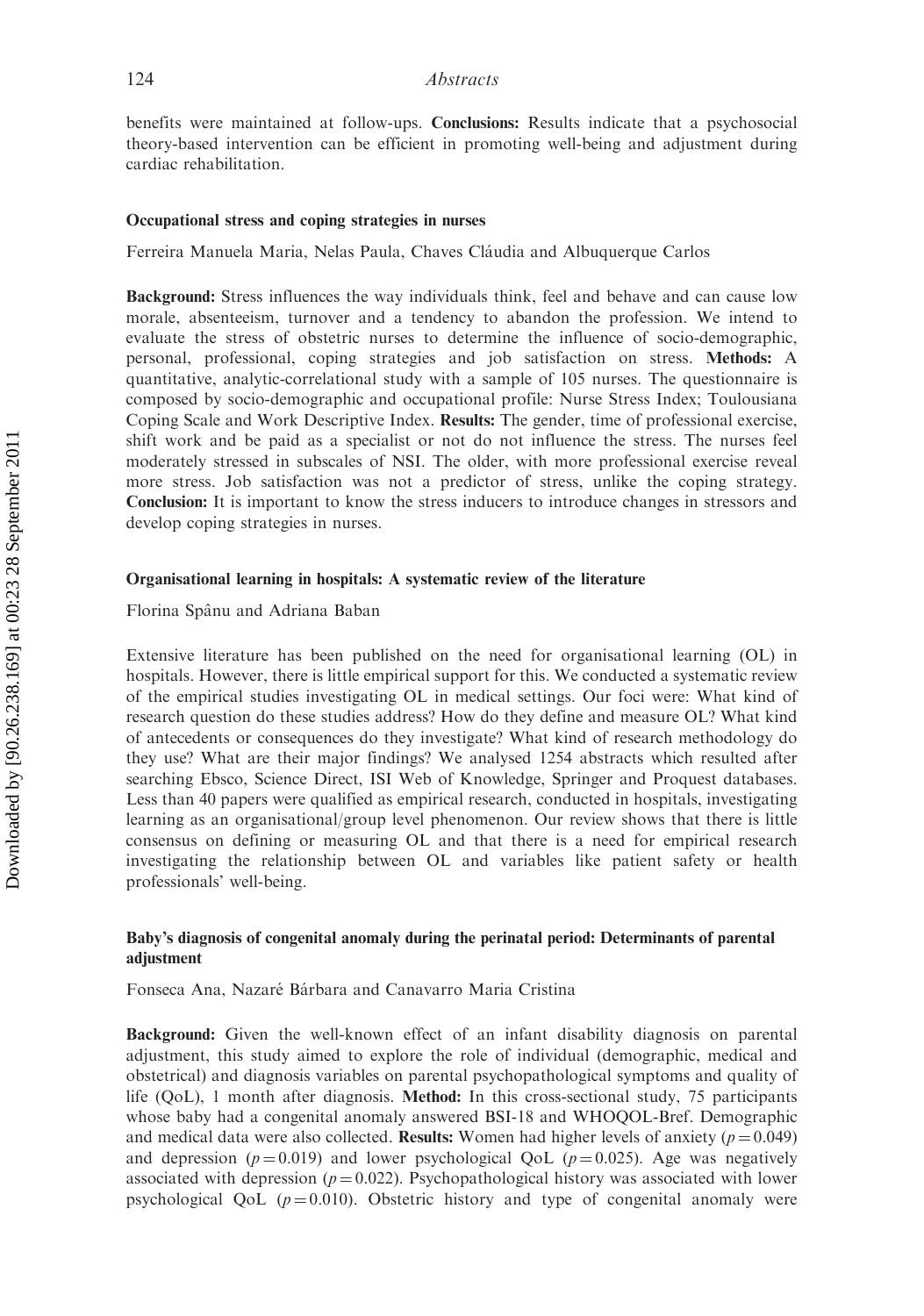unrelated to parents' adjustment, but uncertainty about diagnosis was associated with higher depression ( $p = 0.026$ ). Discussion: Results indicate a set of vulnerability factors that mental health professionals should assess and take into account, in order to foster adaptation in at-risk groups.

#### Predictors of generic and specific quality of life among paediatric cancer patients

Fonseca Marta, Missotten Pierre, Etienne Anne-Marie, Dupuis Gilles, Lemétayer Fabienne and Spitz Elisabeth

This study aims (1) to characterise generic and specific quality of life (GSQOL) of a Portuguese group of children with cancer and (2) to identify predictors of their GSQOL. Children aged from 8 to 12 years old  $(N = 40)$  completed the Quality of Life Systemic Inventory – Module Cancer (Missotten et al., 2008) and a socio-demographic questionnaire. Results show that time after diagnosis ( $\beta = -0.50$ ;  $p < 0.01$ ) and the fact of relapse or not  $(\beta = -0.26; p < 0.01)$  accounts for 17.5% of generic QOL variance. Time after diagnosis  $(\beta = -0.30; p < 0.01)$  and the fact of undergoing or not cancer treatments  $(\beta = 0.12; p < 0.05)$ explain 27.9% of specific QOL variance. Findings support that paediatric cancer patients with a more recent diagnosis, those who relapse and those that are undergoing treatments are in a more vulnerable situation regarding their QOL and therefore need more attention by doctors and caregivers.

# Hospitalisation experience and psychological well-being in the elderly: A field study in Sardinia (Italy)

Fornara Ferdinando and Cerina Veronica

The present contribution concerns a field study focusing on the hospitalisation experience, which includes an array of both cognitive and affective implications, especially for elderly. The aim of this study is to analyse and compare the effects of different spatial-physical and social-functional features of hospitals settings in influencing psycho-social-environmental responses of hospital users. The study participants ( $N = 100$ ) were elderly inpatients (i.e. above 65 years old), who were contacted in two hospitals which differ for their degree of spatialphysical humanisation. A set of measures covering the various aspects of the humanisation construct were inserted in a questionnaire filled in by the participants. Significant relationships were found among design humanisation, perceived hospital environment qualities, and other individual responses, such as satisfaction toward the hospital experience and feeling of broken home attachment. These outcomes provide empirical support to the importance of design quality for fostering health and well-being of older hospital users.

#### Internal consistency of CIVIUP-R for assessing the perceived pros and cons of using condoms

Francesc Prat, Montserrat Planes, M. Eugènia Gras, Mark J.M. Sullman and Sílvia Font-Mayolas

Objectives: The aim of this paper was to investigate internal consistency of a self-report questionnaire assessing the perceived pros and cons of using a condom with an affective heterosexual partner. Method: The sample was composed of 1502 undergraduate students (53.4% females; average age 21.2 years) from a Spanish university. The data were collected through a self-administered questionnaire using a brief story. Participants rated nine pros and nine cons of condom use on a 5 points scale. Results: A principle component analysis specifying two factors was performed. The factorial solution explained 28.53% of the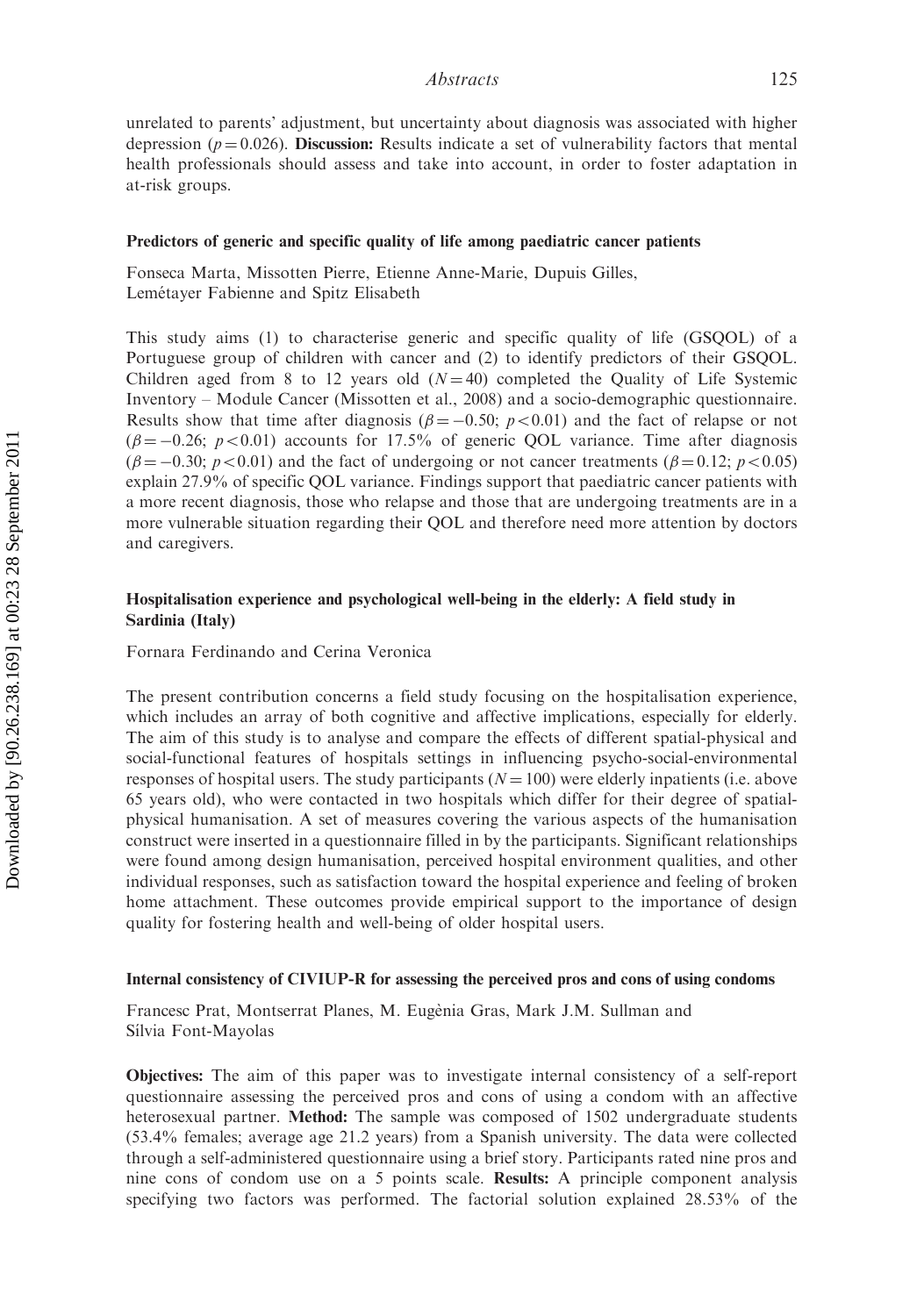variance. The internal consistencies (Cronbach's alpha) of the pros and cons scales were 0.58 and 0.72 respectively, with all the items contributing to the scale's internal consistency. Conclusions: The internal consistency of the CIVIUP-R was comparable to similar less specific instruments for assessing the pros and cons of condom use.

## Periodic prompts to increase exposure to online computer-tailored lifestyle program: Effect on re-visit rates

Francine Schneider

Objectives: Impact of internet interventions is often hindered by suboptimal exposure rates. This study attempted to optimise exposure by studying the effect of periodic prompts to achieve sustained use of the program. Methods: Participants of an online computer-tailored lifestyle program  $(N = 3448)$  were randomly assigned to two conditions; the experimental group ( $N = 1790$ ) was proactively reminded to revisit the program by an e-mail prompt after 3 months; control participants  $(N=1658)$  received no reminders. Program revisits were objectively monitored during 6 months. Results: Although periodic prompting resulted in significantly higher revisiting rates (OR = 28.92;  $p < 0.001$ ), overall program revisiting remained low. Within the experimental group 6.5% ( $N = 117$ ) of the participants revisited the program versus 0.2% ( $N=4$ ) in the control group. **Conclusions:** Despite the effect of periodic prompting, actual revisiting rates were still sub-optimal. Additional research is needed to further optimise the use of prompts by focusing on frequency, content and mode of delivery.

## Importance of symptoms control: Self-regulation in children with diabetes type 1 and asthma

Fryt Joanna and Gacek Michal

Chronic illnesses like diabetes and asthma may influence children self-regulation both in positive and negative way. Quality of symptoms control is one of the major factors responsible for that impact. We show how specific factors associated with symptoms control change selfregulatory skills (behavioural inhibition, shifting, planning, monitoring and emotional control). 138 children 8–11 years old (36 with diabetes, 31 with asthma, 36 healthy peers and 35 with ADHD) along with their parents participated in the study. The BRIEF Inventory (Gioia et al., 2000) was used to measure children's self-regulatory skills. Factors associated with symptoms control were monitored. Children with medium glycated haemoglobin level and no history of hipo- and hyperglycaemia have better self-regulation scores than healthy peers. Children with poor asthma control have worse scores than healthy peers, especially with emotion regulation, but better than children with ADHD. Implications for professional care of children with diabetes and asthma will be discussed.

### Relaxation techniques potential for reduction of alexithymic subjects reaction to stressor

Gabija Jarašiunaite and Aidas Perminas

This study aimed at assessing the potential of progressive muscle relaxation and biofeedback relaxation in reducing psychophysiological reaction to an audiovisual stressor in individuals having alexithymia. 19 men and 71 woman aged between 18 and 30 were subjects of this study. The participants were randomly assigned into three different groups. Two groups received four relaxation training sessions (progressive muscle relaxation or biofeedback relaxation) once a week, between two measurements of their reaction to an audiovisual stressor. The third group was a control group. The identification of high and low alexithymia was based on the 20-item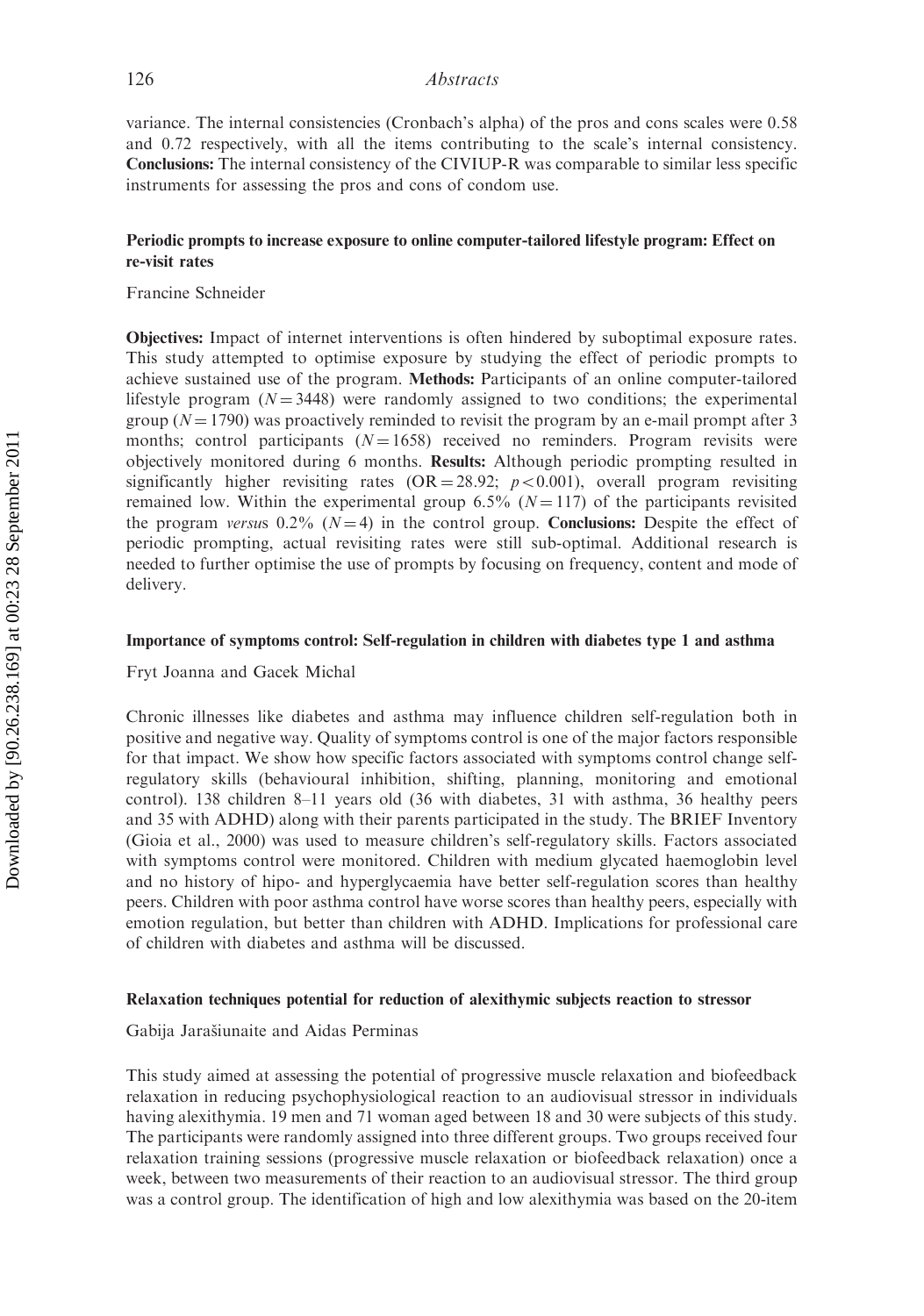Toronto Alexithymia Scale. Body temperature, skin conductance, heart rate and respiratory rate were recorded while measuring participants' reaction to the audiovisual stressor. Progressive muscle relaxation was more effective for the subjects with high alexithymia in reducing their physiological reaction to an audiovisual stressor than biofeedback relaxation.

#### The importance of success to mood change after Tai Chi classes

#### Gaitan-Sierra Carolina

This study examined the determinants of positive affect (PA) and negative affect (NA) after engagement in a health promoting activity (Tai Chi), and the effects of false feedback on expectancy, intrinsic motivation (IM), effort and mood change. Participants were assigned to receive either positive ( $N = 69$ ) or neutral feedback ( $N = 69$ ) after performing two out of four Tai Chi sessions. Baseline and follow-up measurements were collected before and after completion of each session. Positive versus neutral feedback enhanced expectancy, effort, IM and PA, but not NA. For both PA and NA, the IM was predicted less when controlling for effort. Mediation analyses revealed that the relationship between IM and NA was mediated by effort but not for PA. In conclusion, the reduction in NA is due to the affective consequences of effort when engaging in an intrinsically motivated task. The increase in PA is the consequence of feeling successful at the task.

# Why does Tai Chi improves well-being? The effects of perceived task difficulty on outcome as mediated by perceived effort and enjoyment

## Gaitan-Sierra Carolina

Studies show that Tai-Chi improves well-being: less is known about what mediates this effect. There are two possible psychological explanations. One is that people's expectations about gains from Tai-Chi produce well-being. The second one is that motivation facilitates it. This study compared the contribution of both variables on well-being. Ninety-two participants (67 females) performed four Tai-Chi classes delivered through videos and were instructed that the Tai-Chi exercises were either easy ( $N=46$ ) or difficult ( $N=46$ ) to perform. Variables assessed during this study were: expectancy, intrinsic motivation, task difficulty, perceived effort, perceived benefit and mood (PANAS scale, before and after). Compared with the 'easy' condition, 'difficult' participants perceived the exercises as more effortful, reported more benefit and increased their positive affect. Perceptions of effort and intrinsic motivation predicted positive and negative affect respectively and independently of expectancy. Motivation plays an important role when explaining the beneficial effects of Tai-Chi.

# Relationship between personality characteristics and risk behaviour among young

Gajdosova Beata, Orosova Olga and Benka Jozef

The aim was to explore the relationship between conscientiousness (Big Five), structured style (Resilience), self-regulation and smoking cigarettes and drinking among adolescents. Binary logistic regression models were conducted separately for girls and boys (501 students, mean age  $14.7 \pm 0.9;48.5\%$  males) in order to explore the simultaneous contribution of measured variables. The models revealed that for boys higher level on structured style decreased the probability of drinking ( $\beta = -0.40$ ; odds ratio = 0.67; p < 0.05). For girls higher level of structured style decreased the probability of drinking and smoking  $(\beta = -0.41;$  odds ratio = 0.66;  $p < 0.05$ ;  $\beta = 0.27$ ; odds ratio = 0.76;  $p < 0.01$ ). In addition, higher level of conscientiousness ( $\beta = 0.12$ ; odds ratio = 0.71; p < 0.05) and higher level of self-regulation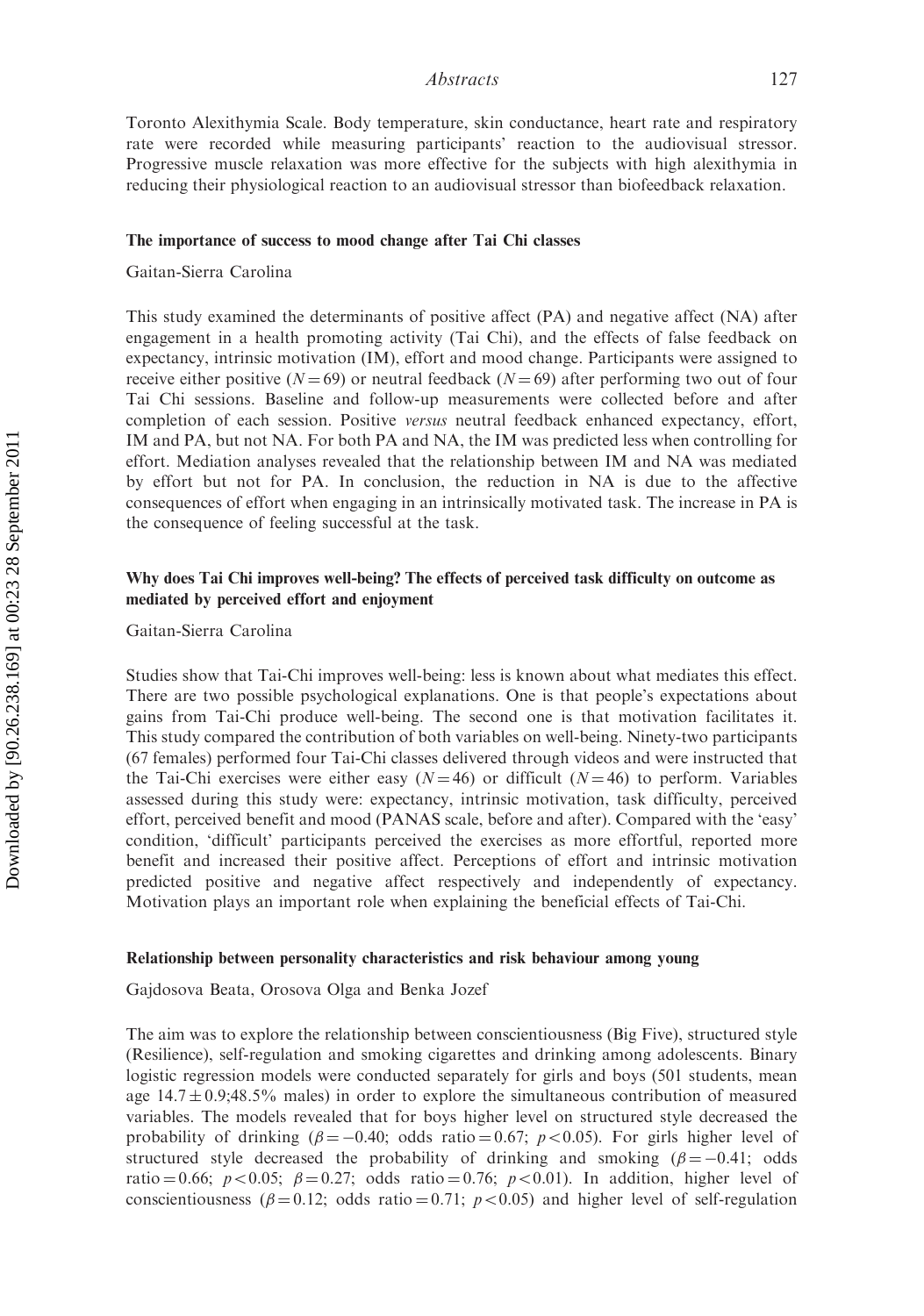$(\beta = 0.34; \text{ odds ratio} = 1.40; p < 0.05)$  increased the probability of drinking; interaction effect of these two variables is also significant ( $\beta = 0.06$ ; odds ratio = 1.06; p < 0.01). In spite of conceptual proximity of the applied constructs, the results observed among girls supported the unique predictive power of structured style, conscientiousness and self-regulation with regard of their risk and protective impacts towards smoking and drinking.

# Changes in specific cardiac beliefs and illness perceptions after participation in cardiac rehabilitation

Gallagher Jonathan, Doyle F., Wynne B., Heverin M., Al Hardan S., Pender N. and McAdam B.

Background: Belief about illness has been shown to predict behavioural and psychosocial outcomes in patients with coronary heart disease (CHD). We assessed whether cardiac beliefs or illness perceptions changed after participation in cardiac rehabilitation (CR). Methods: Patients with CHD  $(n = 139)$  completed a battery of questionnaire pre- and post-CR. Beliefs were assessed by the York Cardiac Beliefs Questionnaire (YCBQ) and the Brief-Illness Perception Questionnaire (B-IPQ). Findings: A significant reduction in inaccurate beliefs about CHD ( $p<0.001$ ), myocardial infarction ( $p<0.001$ ) and angina ( $p=0.002$ ) were seen post CR. Illness perceptions pertaining to control ( $p<0.001$ ) and understanding ( $p = 0.002$ ) were improved, whilst illness concerns  $(p<0.001)$  and the emotional impact of the condition  $(p=0.046)$  were reduced. No change was seen for illness consequences  $(p=0.612)$ , timeline  $(p=0.275)$ , treatment beliefs  $(p=0.387)$  or symptoms experienced  $(p=0.403)$ . Discussion: Cardiac rehabilitation successfully modifies specific cardiac misconceptions. Some illness perceptions were resistant to modification.

#### A review of applications of the Self-Report Habit Index to healthy eating and physical activity

Gardner Benjamin, De Bruijn Gert-Jan and Lally Phillippa

Background: Habits (i.e. learned automatic responses to contextual cues) prompt repeated behaviour and can override the influence of intentions on behaviour. The Self-Report Habit Index provides a standardised measure, permitting integration of evidence across behaviours and populations. This study reviews of the role of habit in nutrition, physical activity, active travel, looking at habit strength, correlations with behaviour and moderation of the intention-behaviour relationship. Methods: A systematic review of citations of the Self-Report Habit Index identified 21 unique datasets. Habit strength and correlations were synthesised via random effects meta-analysis and moderation tests using vote counts. Findings: Average habit strength was at the scale midpoint, and the weighted habit–behaviour correlation was medium-to-strong ( $r = 0.46$ ,  $p < 0.001$ ). Eight of the nine tests showed habits to override the intention–behaviour relationship. Discussion: Habits is an important influence on behaviour. Methods to create healthy habits and break unhealthy habits are discussed.

#### Impact of a multidisciplinary treatment on 300 patients hospitalised for chronic pain

Gay Marie-Claire, P. Vrignaud, G. Miranda, D. Le Boucq, A. Hauviller, Morel Fatio, E. De Marque and C. Boudon

Pain mobilises numerous psychological variables, which involve the interaction of cognitions (attention, interpretation of the situation), feelings (fear, anger, anxiety) and behaviours (immobilisation, avoidance). These various aspects generally have an adaptive role, but in chronic pain these mechanisms can become dysfunctional and cannot perform their initial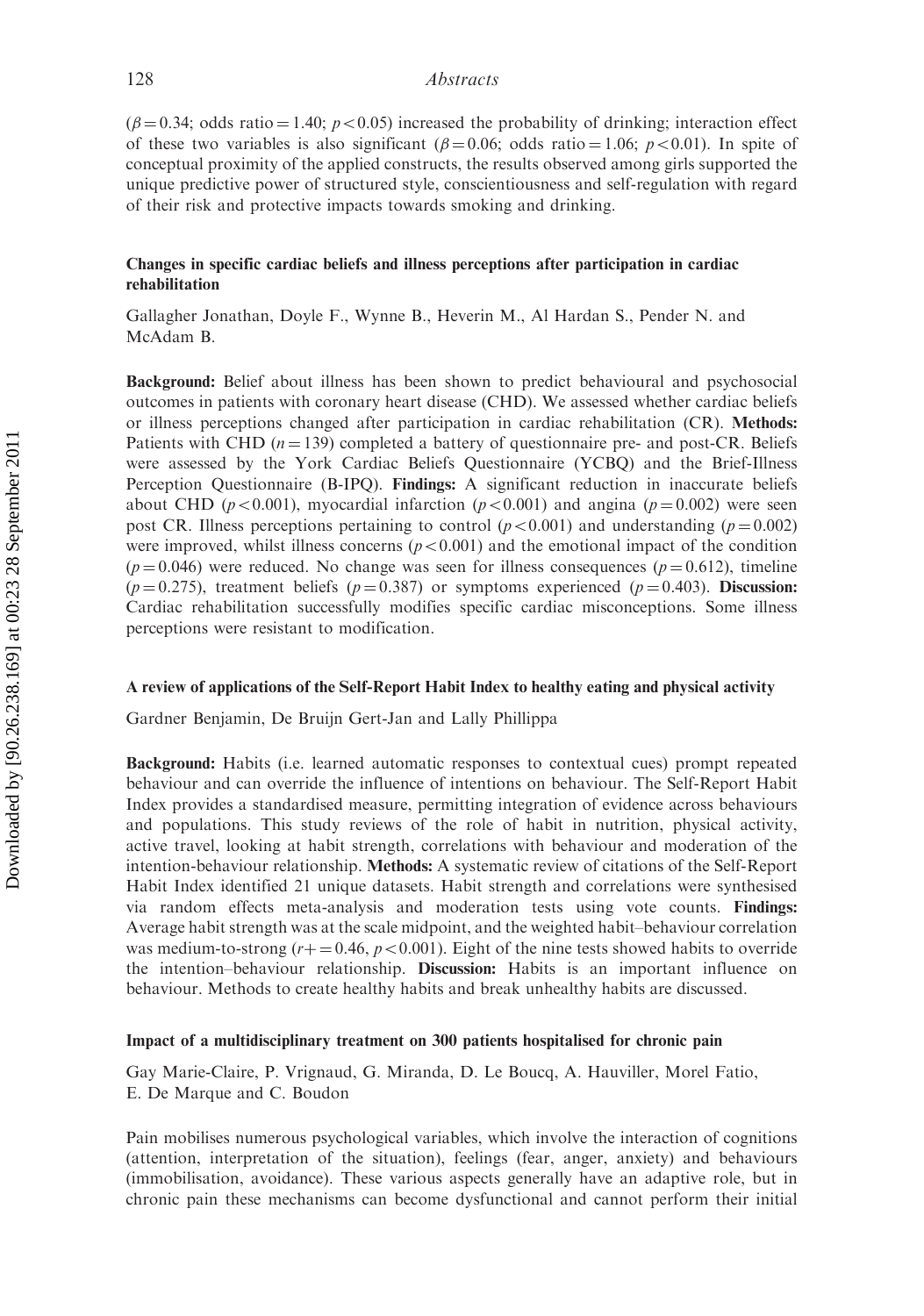function, and can even influence the appearance of psychopathologies. The Coubert Readaptation Center proposes a 3-week intensive treatment for these patients based on the collaboration of medical professionals (physicians, nurses, psychologists, physiotherapists, ergotherapeuts, etc.). They assess the physical and psychological symptoms before and at the end of hospitalisation and again at a 3- and 6-month follow-up. This research presents the pain pattern of 300 patients who came to the Center between 2007 and 2009. It especially aims at showing the general effect of the multidisciplinary treatment on alleviating pain and the weight of each specific factor (somatic, social and psychological) on the chronicisation process in the long run using Causal Pathways (Amos).

#### Why do we choose social isolation in emotional situations?

Gérald Delelis, Pascal Antoine, Justine Duda, Amandine Dumortier and Charlotte Jasicki

Background: Social avoidance and isolation are known to have detrimental effects on the individuals, social interactions and psychological as well as physical health. This study aims to present the motives evoked for these behaviours. Methods: Eighty-five participants were asked to retrieve from their memories a negative recent and real situation that leads them to socially isolate and to freely write the motives of their isolation. Findings: A literature and data-driven semantic categorisation of the motives evoked by the participants leads to a set of five large categories and 13 sub-categories including all of them. The use of these categories was also studied and varies from 2.68% to 40.21%. Discussion: Knowing the reasons why people engage – or think they engage – in social isolation behaviours will help clinical practitioners to provide quickly their patients with alternative ways to adequately cope with the stressful situations their encounter.

## Self-efficacy and self-esteem as predictors of participation in spinal cord injury

Geyh Szilvia, Nick Eva, Stirnimann Daniel, Ehrat Sabine, Michel Franz and Lude Peter

Background: The relationship of self-efficacy and self-esteem with participation was explored in people with spinal cord injury (SCI) and compared with non-SCI subjects. Methods: A cross-sectional questionnaire survey was conducted with people with SCI ( $n = 102$ ), including a hospital staff comparison group ( $n = 73$ ). Findings: Self-efficacy ( $r = 0.54$ ) and self-esteem  $(r = 0.61)$  were strong correlates of participation in people with SCI. They explained together with time since discharge and education; 48% of variance in participation in multivariate linear regression controlling for socio-demographics, lesion-related variables, pain, anxiety, depression, coping, sense of coherence and social support. The SCI group scored lower in 14 out of 15 questionnaire variables than the non-SCI group. In classificatory logistic regression self-efficacy and self-esteem did not predict membership in the SCI group. Discussion: Self-efficacy and self-esteem seemed to be compromised and strongly related to participation outcomes in people with SCI. They might represent important intervention targets to enhance participation in SCI.

# Nutritional status, acute phase response and depression in metastatic lung cancer patients: Do they correlate?

Giannousi Zoe, Gioulbasanis Ioannis, Pallis Athanasios, Mavrudis Dimitrios and Kalbakis Konstantinos

Background: Cancer-related cachexia syndrome is a complex disorder correlated with compromised quality of life and poor outcomes. The aim of this study was to examine the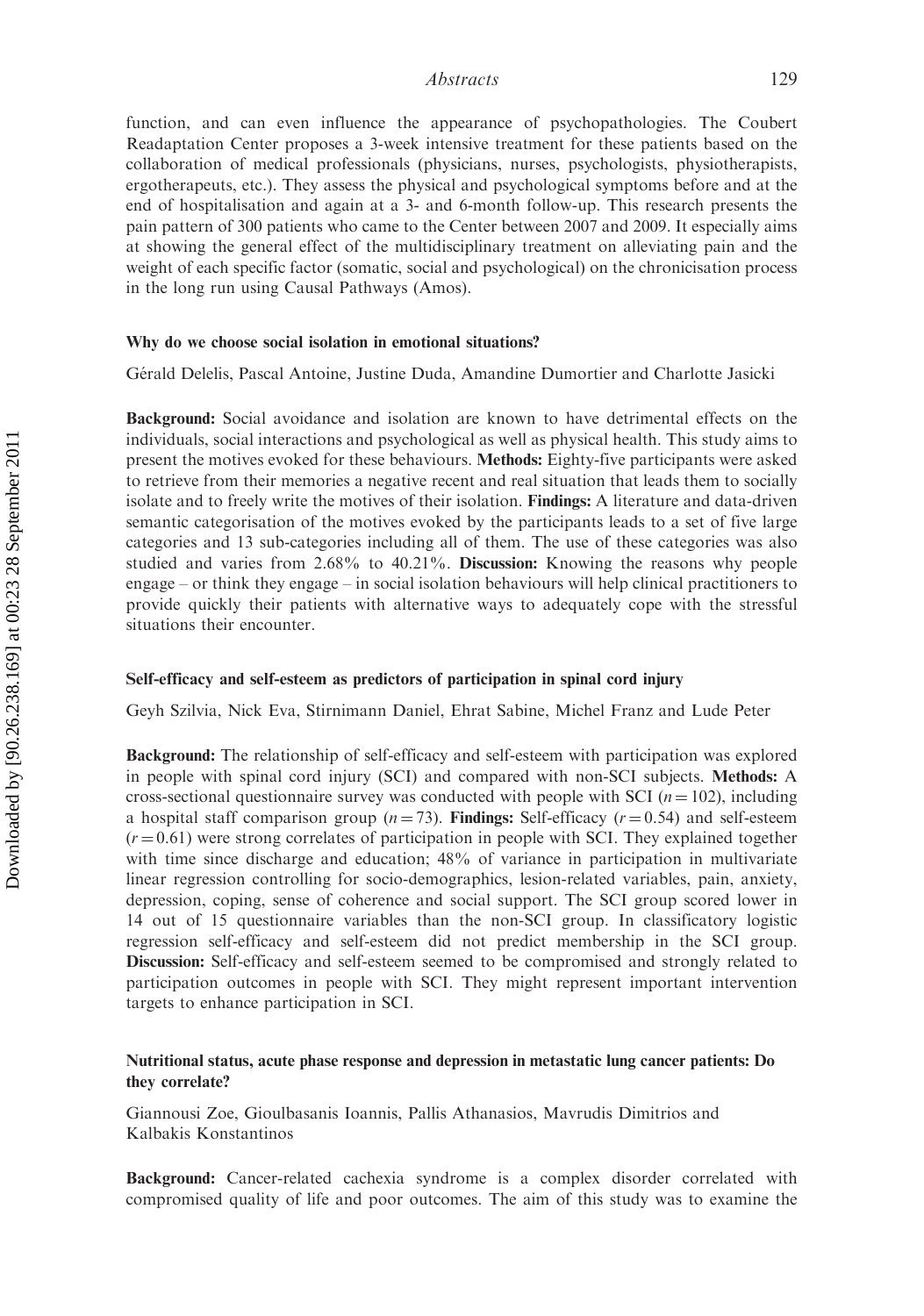relationship between nutritional status, inflammation assessment score and psychological adjustment in lung cancer patients. Methods: Mini Nutritional Assessment (MNA) and Hospital Anxiety and Depression Scale (HADS) were completed by 122 metastatic lung cancer patients. Additionally, an inflammation assessment score (GPS) was estimated for each participant, based on biochemical markers. Findings: Depression and anxiety were negatively and significantly correlated with nutritional status. Similarly, negative significant correlations were found between MNA and GPS scores, while GPS scores were positively and significantly correlated with levels of depression and anxiety. Discussion: The correlation of psychological distress and nutritional condition with higher levels of inflammatory response was confirmed in this study by providing evidence for the possible presence of a common pathophysiologic pathway between cancer-associated depression and inflammation-cachexia.

## Perceptions of breast cancer in Irish women: The role of experience in determining illness beliefs

Gibbons Andrea, Groarke AnnMarie, Curtis Ruth and Keane Anne Marie

Background: This study compared differences in illness perceptions of breast cancer in Irish women with varying personal experiences of breast cancer. Methods: Women with breast cancer ( $N = 40$ ) and women with or without a family history of breast cancer ( $N = 80$ ) completed measures of illness perceptions (IPQ-R), optimism (LOT), anxiety, depression (HADS) and positive and negative affect (PANAS). Findings: ANOVA analyses revealed that healthy women consider breast cancer to have more serious consequences ( $p<0.005$ ), more symptoms ( $p < 0.0001$ ) and a more chronic disease ( $p < 0.0001$ ) than women with breast cancer. Healthy women were also more likely to hold stronger causal beliefs relating to behaviour, e.g. diet, smoking and alcohol ( $p<0.0005$ ). Women with breast cancer were more likely to attribute breast cancer to chance or bad luck  $(p<0.01)$ . Discussion: Healthy women's inaccurate perceptions of breast cancer have direct implications for adherence to breast cancer screening.

# The time course of risk perception of novel diseases exemplified by influenza H1N1 risk perceptions

Giese Helge, Reuter Tabea and Renner Britta

How risk perceptions change during the course of a new emerging health threat has rarely been studied. Therefore, the aim of this longitudinal study was to describe the progress of cognitive and affective risk perception concerning a novel health-threat (influenza H1N1) across time. Participants evaluated numerical-cognitive (absolute and comparative likelihood, severity) and affective (threat, concern, worry) risk of influenza H1N1 infection before (October,  $N = 629$ ) and after (December,  $n = 429$ ) the 2009 peak of the influenza in Germany. Repeated measures MANOVA showed that both infection likelihood estimates increased in the course of time  $(F(1, 428) = 135.4, p < 0.001)$ , whereas the severity estimate  $(F(1, 428) = 33.6,$  $p<0.001$ ) as well as affective risk perception ( $F(1, 428) = 10.8$ ,  $p<0.01$ ) decreased. These results suggest an adaptive change of lay-perceptions in response to experienced cases of the new influenza in the social environment.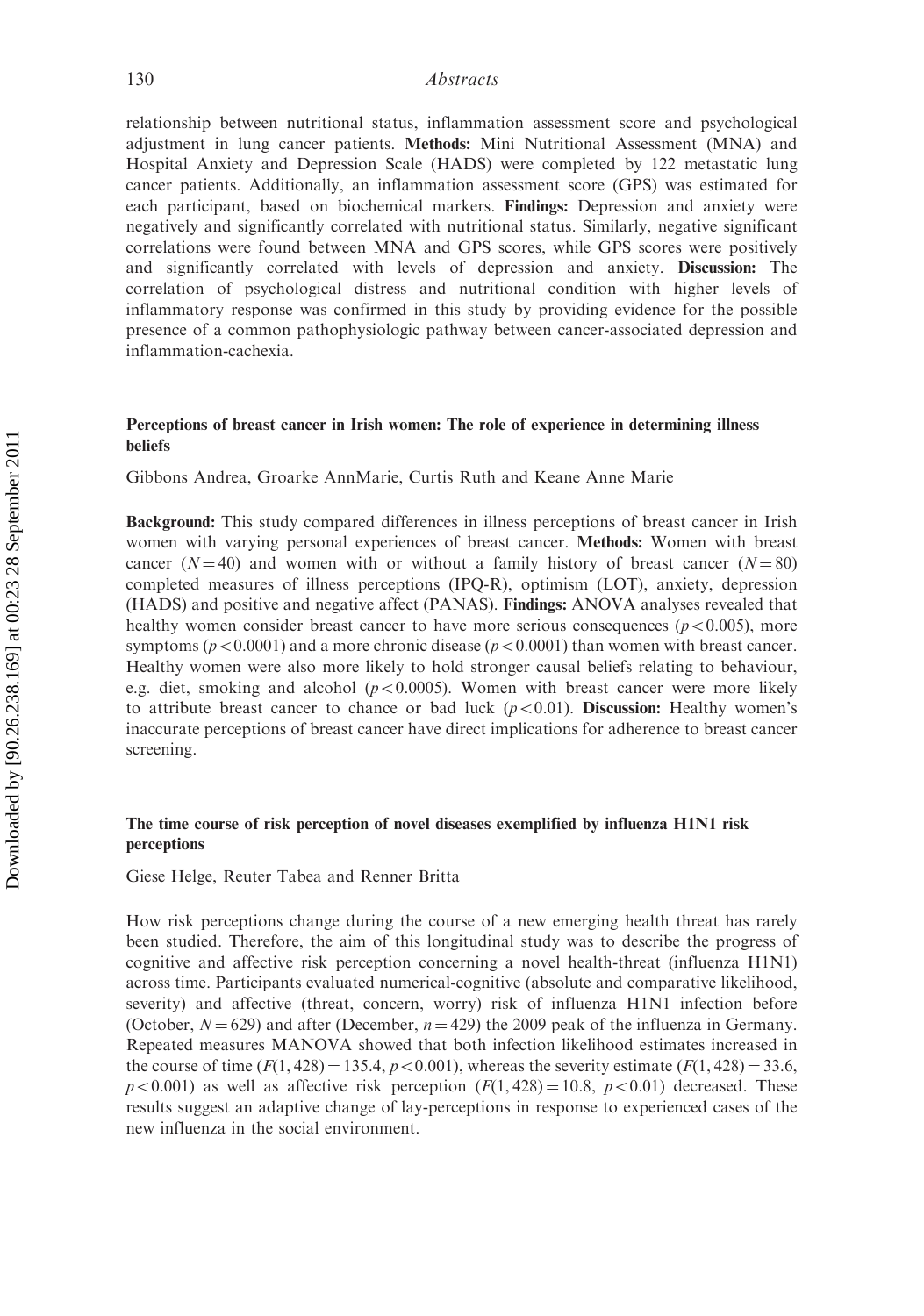# Poster/Oral Presentation Theory-based content of postnatal physical activity interventions: Coding behaviour change techniques for a systematic review

Gilinsky Alyssa, Dale Hannah and Robinson Clare

Background: Physical activity is important for health and well-being. Women are often insufficiently active postpartum. A systematic review investigated the use of theory and behaviour change techniques (BCTs) interventions in this population. Methods: Interventions were identified through databases and coded using the 40-item taxonomy of BCTs by three coders. Coders rated whether techniques were present, absent or unclear for the intervention and control condition. Findings: Ten studies were included with a median of four intervention techniques being present, taking account of the comparison condition (range  $0-11$ ). Five studies described theoretical models but gave limited information on why techniques were selected. The most prevalent techniques used were goal setting (7), barrier identification (5) and self-monitoring (4), regardless of whether theory was mentioned. Discussion: Although interventions made use of evidence-based techniques, readers might benefit from studies drawing on a wider number and range of techniques and better describing theoretical links.

### The attentional bias in specific phobias: The case of blood phobia

An impressive body of behavioural and electrophysiological investigations demonstrated that anxiety disorders are characterised by an attentional bias towards disorder-relevant stimuli, consisting in the continuous scanning of the environment for sources of potential threat and the assignment of processing priority to threat-related information. Interestingly, blood phobia stands as an exception: whereas an attentional bias towards phobia-related stimuli can be effectively highlighted during passive viewing in other specific phobics, a reliable attentional bias seems to only emerge in blood phobics either by forcing the cognitive system to distribute spatial attention between discrete stimuli or by inducing cognitiveemotional sensitisation via repeated exposure to the phobic object. Biased attention to threat represents a cognitive marker of pathological fear that might account for the maintenance of the disorder; its differential characteristics in specific phobias should be taken into account in the development of attention training protocols aimed at implicitly modifying biased attentional patterns.

Presenter: Buodo, Giulia, Department of General Psychology, University of Padua Italy Author: Sarlo, Michela, Department of General Psychology, University of Padua Italy Author: Palomba, Daniela, Department of General Psychology, University of Padua Italy

# Incorporating non-health outcomes in economic evaluations of health promotion? An exploratory discrete choice-based analysis

Goebbels Adrienne, Dellaert Benedict, Knox Stephanie, Ament Andre´, Lakerveld Jeroen, Bot Sandra, Nijpels Giel and Severens Johan

Background: It is increasingly recognised that economic evaluations fail to capture relevant outcomes of health promotion programs by not taking consumer perspectives into account. This study aimed to evaluate consumer preferences towards outcomes of health promotion (life style program) explicitly. Methods: A discrete choice experiment was conducted among participants in a life style program  $(n = 132)$  and controls  $(n = 141)$ . Individuals had to choose between hypothetical post-life style program situations varying in terms of the health and nonhealth outcomes experienced. **Results:** Health outcomes (health status and life expectancy) and non-health outcomes (clothing size, relaxation, endurance, perceived control over life style,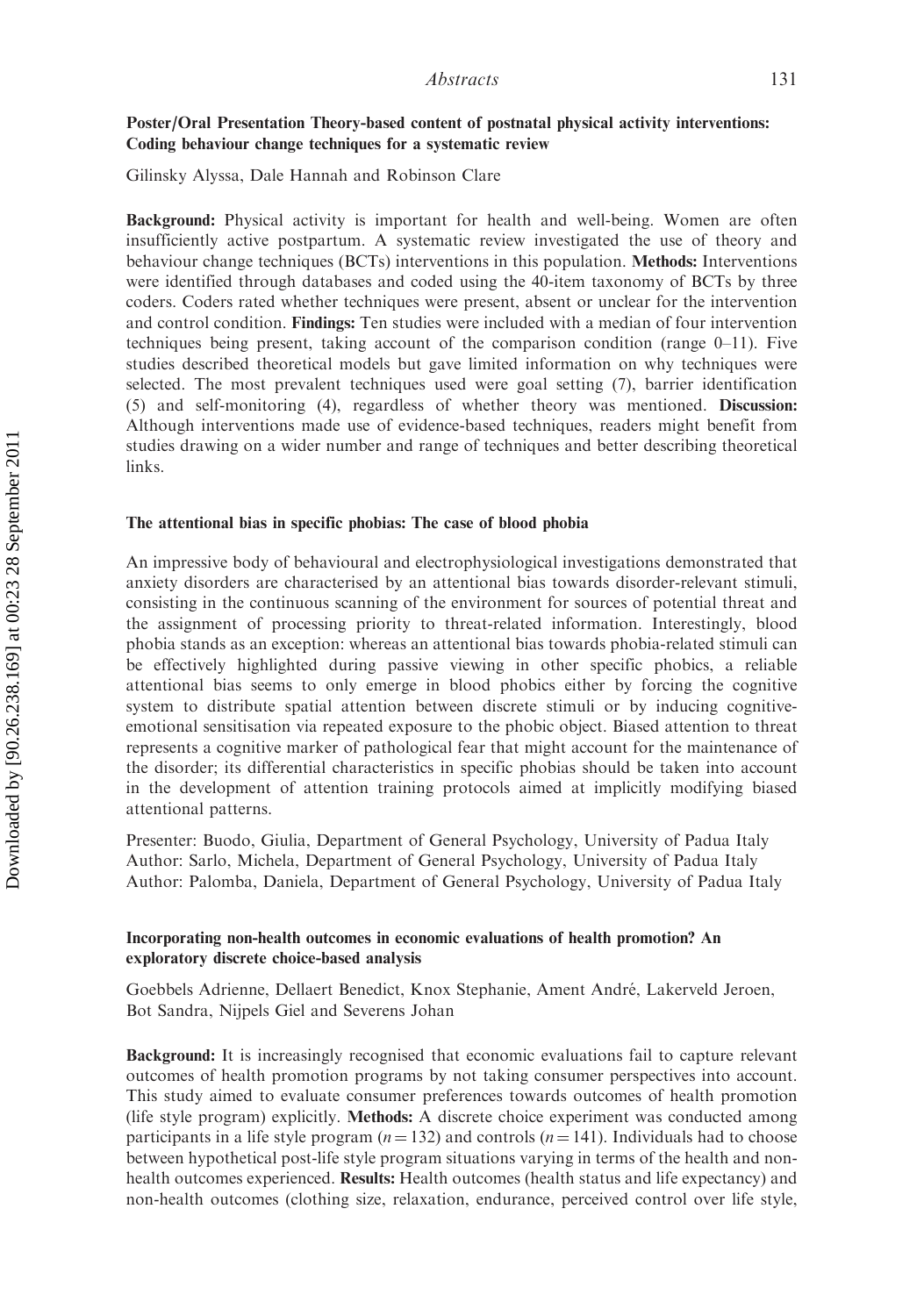income forgone and life style change of partner/children) both contributed significantly to consumer choices. But only substantial changes in any outcome influenced choice behaviour. Discussion: Besides health, non-health outcomes of health promotion programs are important to consumers. Future instruments for outcome assessment in economic evaluation of health promotion should incorporate non-health outcomes.

## Are Portuguese nurses patient-centred?

Gomes Ana, Grilo Ana, Rita Joana and Santos Margarida

Background: This study seeks to present an evaluation of role orientations in Portuguese nurses towards the interaction with patients as a central aspect of the quality of the health care process. Methods: 100 hospital nurses filled out the Patient–Practitioner Orientation Scale (PPOS), an instrument developed by Krupat et al. (2000) that measures the role orientations of the doctor– patient relationship, ranging from patient-centred to doctor or type of relationship. Findings: Total PPOS scores and sub-scales scores were lower in this sample than the scores found among Portuguese nurse students (Grilo et al., 2010). There is an important difference between scores obtained in the caring sub-scale and sharing sub-scale. Conclusions: This result calls for changes in nursing school curricula and the implementation of training in communication and caring skills. Research should identify the barriers for patient-orientation model.

## Low back pain, stress and anxiety: A study of office workers

Gonçalves Jorge, Vasconcelos Maria de Lourdes and Nunes Odete

The low back pain is a disease or syndrome that affects the lumbar spine. It reveals itself as a functional disabling pain (Harrison, 1998). It is estimated that over 80% of individuals have at least one episode of back pain throughout their lives. The aim of this study is to determine the prevalence of back pain in workers and to identify, evaluate and correlate factors that may contribute to the onset of back pain, such as stress and anxiety. The sample consists of 400 office workers aged from 18 to 65 years old. Instruments used: General Questionnaire, Toulousana Stress scale, Self-Test Anxiety Inventory (STAI). This study expects to find a strong and close relationship between back pain, stress and anxiety, thus contributing to improve the quality of life and occupational health.

## Assistant professor/research fellow

Gørill Haugan, Geir Arild Espnes, Toril Rannestad, Randi Hammervold and Helge Garåsen

Facilitating self-transcendence might be crucial for the well-being of elderly patients. Background: Self-Transcendence (ST) is considered a spiritual developmental process of maturity in adulthood, and a vital resource of well-being at the end of life. The aim of this study was to test whether there is an association between ST and well-being. Methods: Crosssectional data were obtained from 202 cognitive well-functioning nursing home patients, using Reed's ST-scale and the FACT-G Quality of life questionnaire. Findings: SEM analysis indicates significant effects from ST on WB; ST-inter and the ST-intra have statistical significant effects on social, emotional and functional well-being, which strongly affect physical well-being through the path from functional, via emotional to physical well-being. Discussion: Facilitating ST through spiritual nursing interventions can be significantly beneficial to elderly patient's well-being and functioning, both physically and emotionally.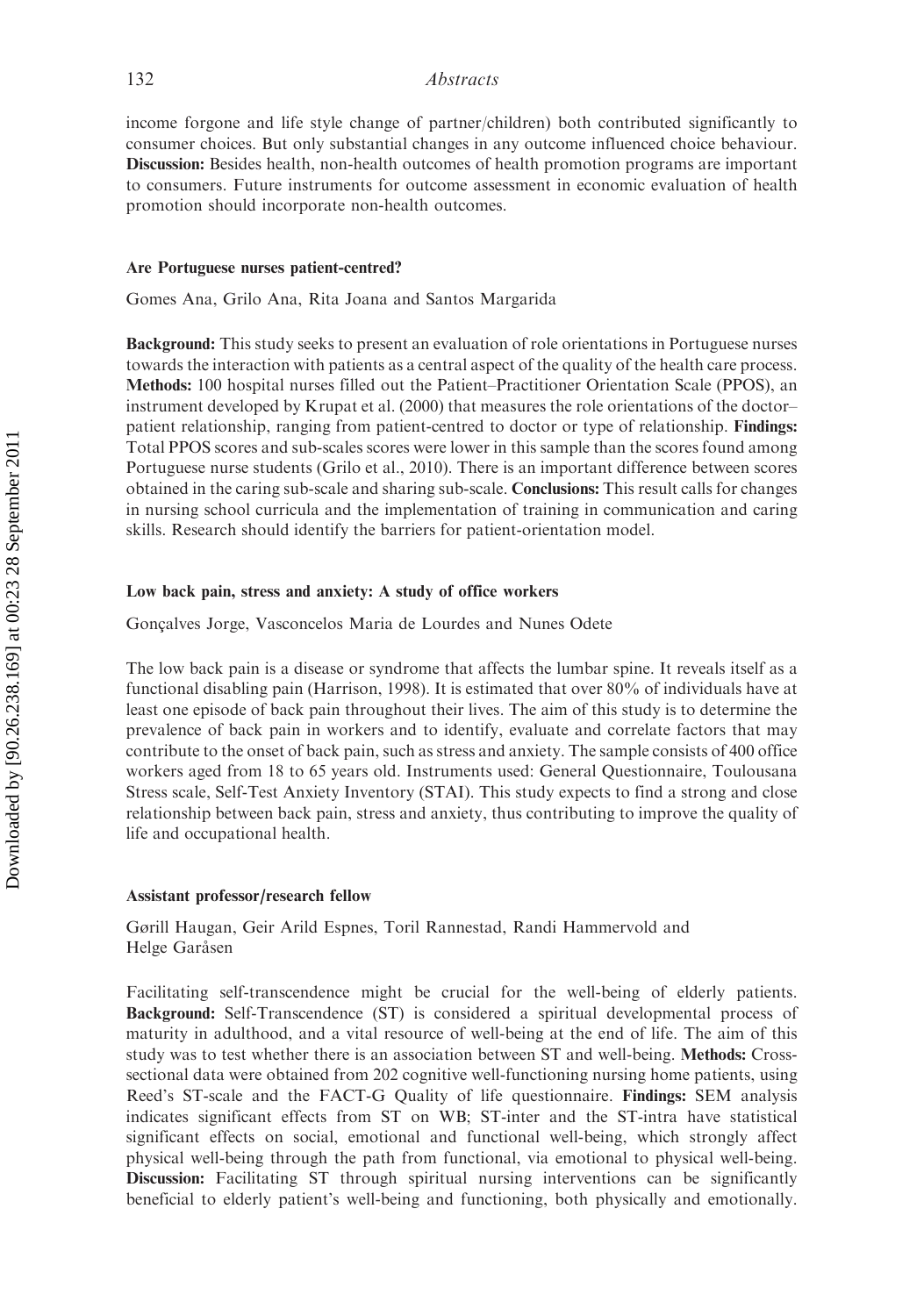This research generates new and interesting research-questions on the pathways between humans' spiritual dimension and total well-being.

#### Health-related quality of life and mood characteristics in general population

Gostautas Antanas, Gostautaite Middtun Nijole and Zekas Romualdas

Background: Health-related quality of life (QoL) as measured by the WHOQoL-100 is related to syndrome of clinical depression. The aim of this research was to investigate whether QoL correlates with intensity of specific mood characteristics (sadness and lack of energy) in general population. Methods: Statistical analysis was applied to data of 3600 participants of the QoL study Kaunas region (Lithuania). Participants of this study have completed WHOQoL-100 questionnaire and items reflecting intensity of sadness and lack of energy. Findings: Average scores of all 24 scales and 6 domains of QoL-100 in both male and female were lowered significantly ( $p<0.05$ ) in subgroups with increasing intensity of sadness and lack of energy. Discussion: The changes in normal mood spectrum have similar impact on QoL as it is reported in depressive patients. Conclusion: Health-related QoL as measured by WHOQoL-100 is related to mood characteristics in general population.

## Health-related quality of life and sleep disturbances in males and females with type 2 diabetes mellitus

Gostautas Antanas, Lasaite Lina, Liuiziene Edita and Zasytyte Egidija

Background: Studies show that type 2 diabetes (DM2) has a negative impact on health-related quality of life (HRQoL). The aim is to disclose peculiarities of HRQoL and sleep quality among males and females with DM2 and relatively healthy participants (RHP). Methods: 88 patients with DM2 (mean age  $-63.07 \pm 10.48$ ; 30 males, 58 females) and 101 RHP (mean age of  $60.31 \pm 9.91$ ; 26 males, 75 females) were investigated. The WHOQoL-BREF and Pittsburgh Sleep Quality Index (PSQI) questionnaires were used. Findings: Females with DM2 reported worse HRQoL than males in physical, psychological and environmental domains ( $p<0.05$ ), higher sleep disturbances and daytime dysfunctions  $(p<0.01)$ . HRQoL negatively correlated with the quality of sleep in males and females with DM2 ( $p<0.05$ ). Females from RHP group tended to use more sleeping medications than females with DM2 ( $p<0.01$ ). In conclusion, negative impact of DM2 on HRQoL and quality of sleep is expressed more in females than in males.

#### Regulators on urban traffic: Maintaining health and safety in a collective

Govaere Virginie

An activity analysis of regulators on urban traffic has been achieved. It seemed appropriate to consider this situation of working through the management of the unexpected by the collective. We analyse their activity trying to understand the adaptive capacities within collectives or organisation. This work was carried out by observations, interviews and questionnaire. We are interested in the activity of each, their distribution within the team. We compared strategies and costs experienced by regulators. To ensure their mission, the regulators are organised in pairs. There is no 'manual' procedure for associating a work situation to a procedure to implement, the management of the unexpected, the daily based on the expertise and experience of regulators. These experiences are constructed, adapted to each combination of situations and are collectively accepted. We seek to understand how regulators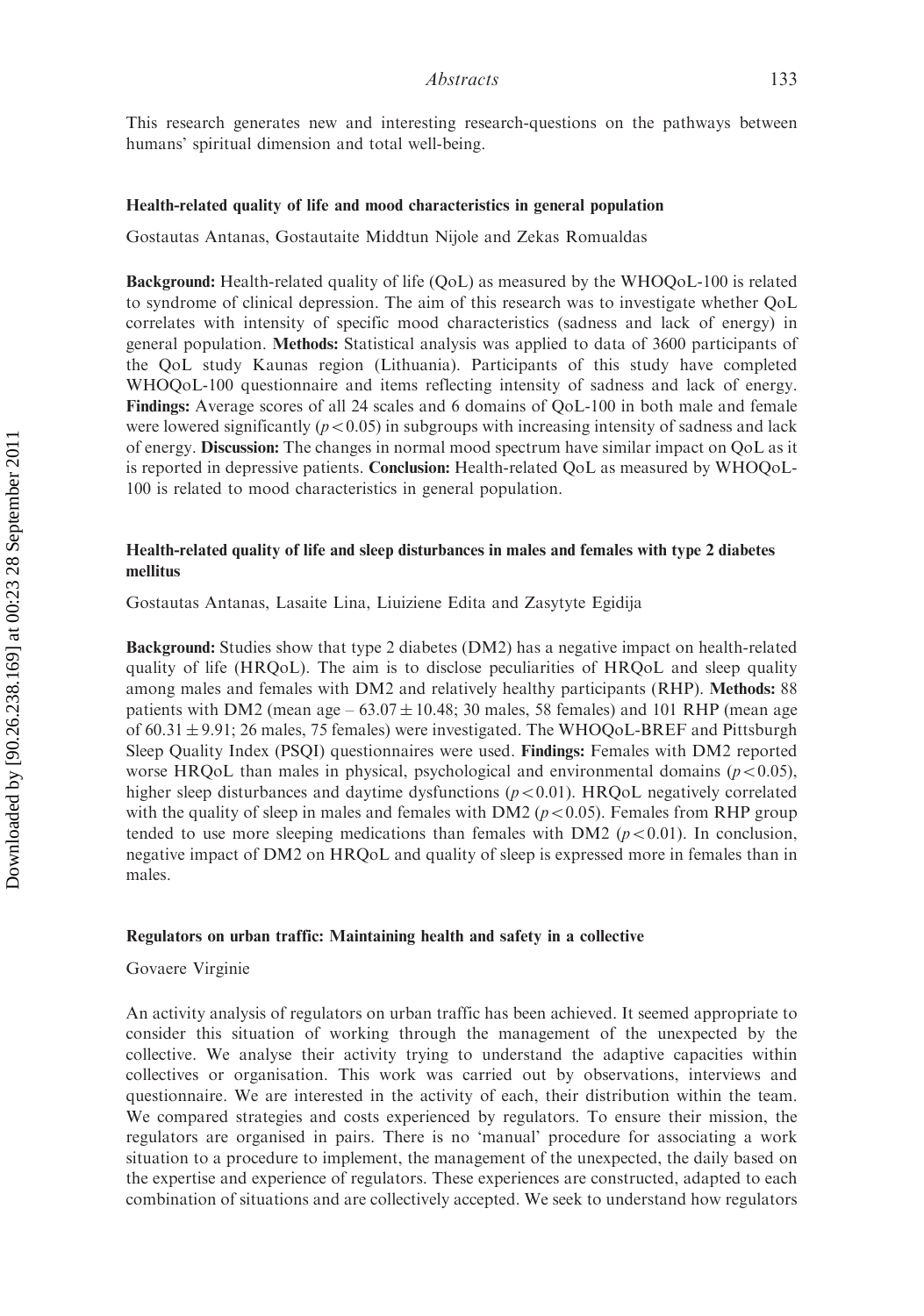are adapting to this complex activity, how regulators can maintain in terms of health and safety.

# The impact of oncologists' grief on oncologist well-being: A qualitative, exploratory pilot study

Granek Leeat, Klassen Anne, Krzyzanowska Monika, Tozer Richard and Mazzotta Paolo

Caring for critically ill and terminal patients can generate grief in oncologists and other health care professionals (HCP's). If grief is not managed, HCP's in oncology settings can experience stress and burnout, alcohol and substance abuse and clinical psychiatric distress. HCP's inability to acknowledge grief has been associated with more apprehension and anxiety talking to patients about dying and overuse of futile resuscitation technologies. The objectives of this study were to explore the grief experience of oncologists from the perspective of physicians working in the field; to examine what interventions, educational programs or strategies oncologists report as helpful in managing their grief and to identify ways to improve the grief experience of oncologists who have frequent exposure to patient death. This study took a grounded theory approach. In-depth interviews with 15–18 oncologists were conducted. Analysis and data collection were carried out concurrently using the basic grounded theory constant comparative method.

## Relationship of illness severity with health- and life-satisfaction in patients with chronic heart failure undergoing a rehabilitation program

Greco Andrea, Malfatto Gabriella, Pozzi Roberta, Monzani Dario, Villani Alessandra, Steca Patrizia and Parati Gianfranco

European guidelines for cardiovascular rehabilitation underline the importance of psychological factors in the achievement of improved clinical conditions in patients with cardiovascular disease (CVD). Nevertheless, little research has been done on psychosocial variables that may positively affect the impact of rehabilitation. Aim of this study was to investigate the possible influence of illness-representation (IR) and self-efficacy-beliefs (SE) on the impact exerted by illness severity on health- and lifesatisfaction in patients undergoing a rehabilitation program because of heart failure due to chronic CVD. This study had a cross-sectional design, and involved 116 patients (mean-age  $= 65.6$ ; SD  $= 10.0$ ; 79.3% men). Illness severity was measured, in terms of left ventricular ejection fraction (LVEF), at admission in the cardiovascular rehabilitation department, whereas psychological factors were assessed 1 week later. Results showed that the relationships among LVEF and health- and life-satisfaction were mediated by IR and cardiac-risk-factors-SE  $(\chi^2(4) = 3.32, p = n.s.)$ . Findings underlined the importance of working on IR and SE to improve health- and lifesatisfaction in patients with CVD.

### Developing physiotherapy students' communications skills: An individual training

Grilo Ana and Joyce-Moniz Luis

Background: This document seeks to present a communication skills training programme for physiotherapy students. Methods: The programme was applied to 30 physiotherapy students, in second and fourth years, and includes three individual sessions. In each session, the subjects were confronted with different scenarios representing problematic situations within the physiotherapist–patient interaction. These situations were related to specific assertive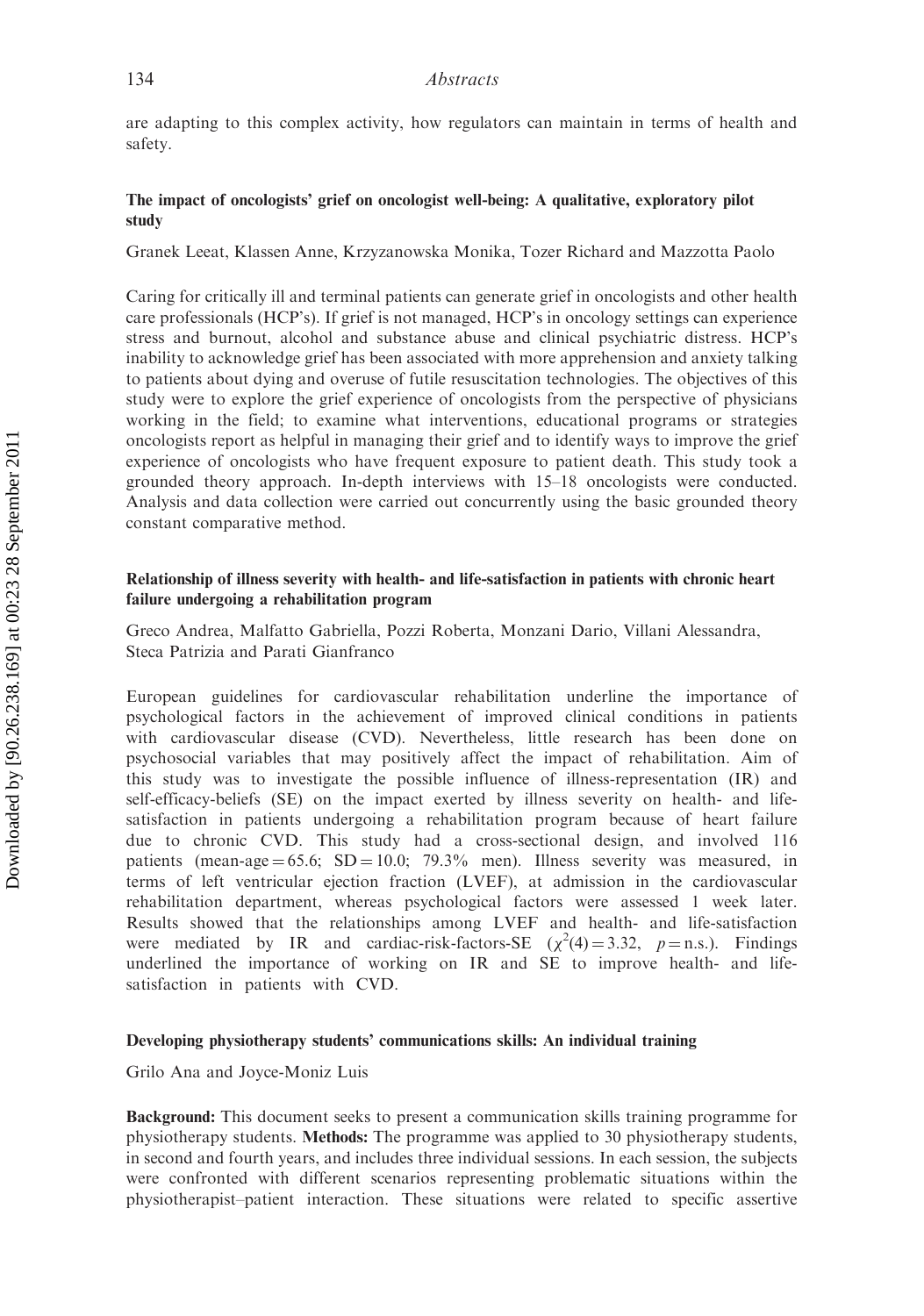communication themes. Subjects have to answer in direct speech to the simulated patient in the video. The effects of the training programme were measure in an experimental and control group. Findings: The individual sessions allowed a more effective communication in specific situations like handling emotional expression, making requests, answering questions/requests, giving criticism and receiving criticism. Students used more reflect feelings and less rigid answers. Conclusions: The results allow to state that the individual program of training provides some important leads for the promotion of communication skills among students of physiotherapy.

# Positive attitude towards illness and its relation with health locus of control among patients with depression

Gustainiene Loreta, Kaminskaite Terese and Pranckeviciene Aiste

Background: When recovering from illness, it is important not just to use the achievements of medical science, but also to help people explore their inner powers and use them in order to recover or to find the meaning of disease for ones' life. The purpose of this study was to explore the relationship between the role of the locus of health control and positive attitude towards illness in patients with depression. Methods: 140 patients (77.1% females, 22.9% males) in the rehabilitation stage after a depressive episode were assessed by the Multidimensional HLC scale (Wallston, Wallston, DeVellis, 1994) and The Silver Lining Questionnaire (Sodergren, Hyland, 2000). Findings: Positive attitude towards illness was positively related to internal locus of health control among females ( $r = 0.49$ ;  $p < 0.0001$ ) and the external locus of control among males (0.47;  $p<0.007$ ). Discussion: Further studies in this area would add to psychological well-being of patients, especially clarifying gender differences.

## Indigenous health promotion: Evaluating healthy eating healthy action programmes in small Maori communities

Hamerton Heather, Riini Denise, Mercer Christine, Morrison Laurie and McPherson Brighid

Maori, the indigenous people of Aotearoa, experience poorer health than non-Maori across multiple health measures. This paper describes a programme aimed at improving Maori health and discusses the importance of Maori ownership and control of health initiatives. A team of nurses and psychologists evaluated the effectiveness of a HEHA programme in six Maori health agencies, gathering information from managers, participants and community. Six case studies were compiled and a cross-case analysis was conducted using grounded theory. Effective interventions built on cultural values and practices were delivered by Maori closely connected to the community. Changes made by participants benefitted their families and community and demonstrated important shifts in thinking about nutrition and physical activity that could lead to more measurable change towards improved quality of life for people within communities. We concluded that 'bottom-up' approaches where communities determine their own priorities may be more sustainable than 'top-down' approaches.

# Does changing people's risk appraisals change their behaviour? A meta-analysis of the experimental evidence

Harris Peter, Sheeran Paschal and Epton Tracy

Background: The assumption that increasing risk appraisals encourages behaviour change is core to several models in health psychology. Unfortunately, previous reviews contain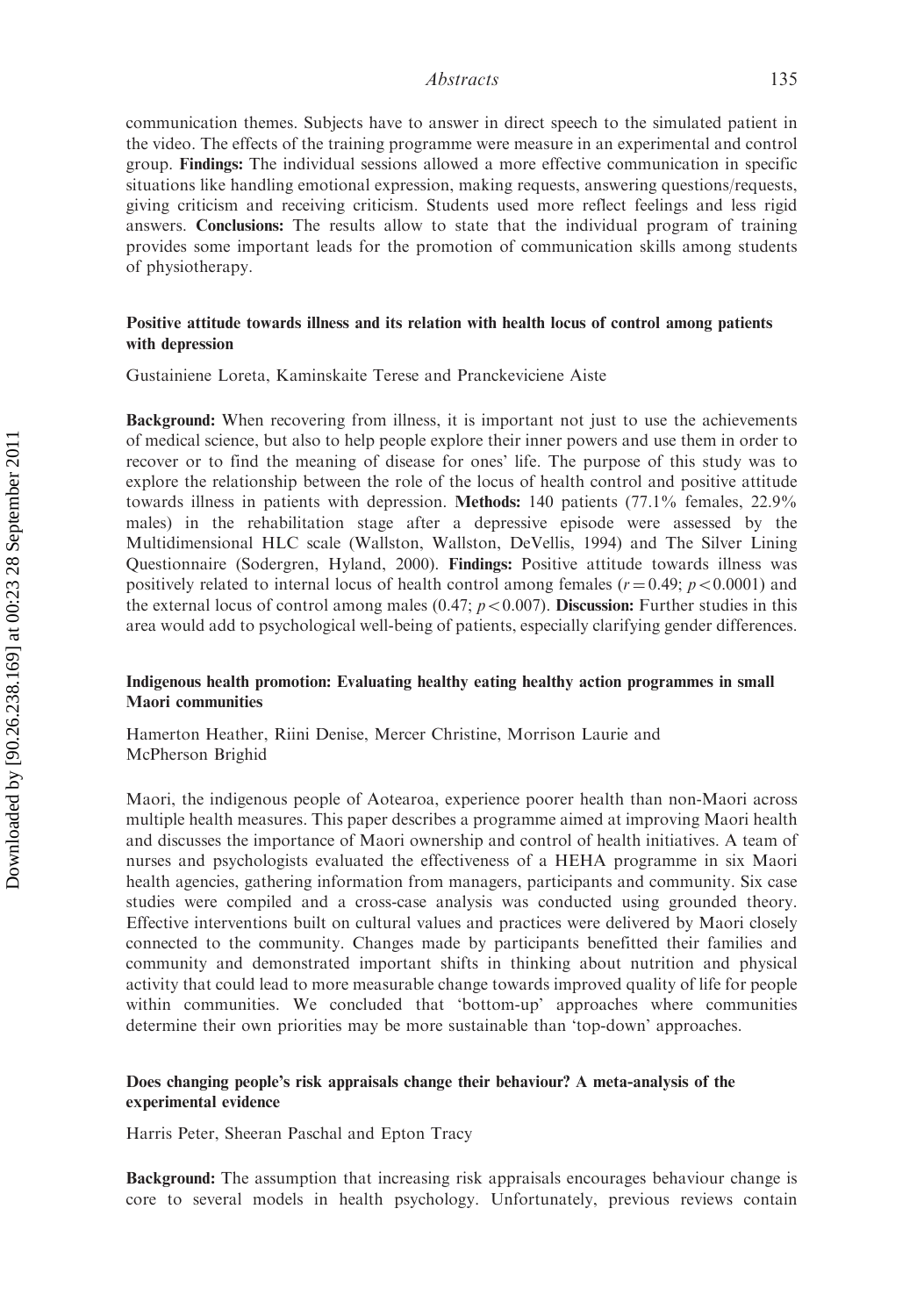correlational data and therefore do not tell us whether changing risk appraisals changes behaviour. For this, we need a review limited to relevant experimental studies. Methods: We used meta-analysis to quantify the impact of significantly changing risk appraisals (risk perceptions, anticipated and anticipatory emotions, perceived severity) on subsequent intentions and behaviour. Findings: Across 217 studies measuring intentions  $(N = 43,788)$ and 93 studies measuring behaviour  $(N = 19,983)$ , a random effects model indicated a significant overall effect of risk appraisals,  $d = 0.31$  (CI = 0.26–0.35) and  $d = 0.23$  (CI = 0.17– 0.29), respectively. Restricting the analyses to studies with power  $= 0.55$  or above (Coyne et al., 2010) changed little. Discussion: The experimental evidence indicates that increasing risk appraisals strengthens behavioural intentions and promotes behaviour change.

### The influence of social support on health and mortality

Haveman-Nies Annemien, Picavet Susan, Croezen Simone, Verschuren Monique, de Groot Lisette and van 't Veer Pieter

Cross-sectional associations between supportive social relationships and health have been established for different indicators. However, longitudinal evidence is less conclusive. Therefore, the influence of social support on health and long-term mortality is investigated by using longitudinal data. The first examination round of the Doetinchem Cohort Study (1987–1991) comprised 12,448 men and women aged 20–59 years. Three subsequent examination rounds have been completed after 6, 11 and 16 years. Mortality data were obtained from 1987 to 2008. Social support was measured by using the 16-item Social Experiences Checklist. The results demonstrated that unfavourable levels of social support were predictive for poor mental health (OR 1.60; 95%CI 1.21–2.12). Furthermore, survival analyses showed that stable low levels of social support were predictive for increased mortality risk (HR 1.57; 95%CI 1.03–2.39). The relationships found between social support and health outcomes need to be further investigated for other structural and functional indicators of social relationships.

#### The relation of the quality of friend's network with the hoplessness depression

Hermosillo de la Torre Alicia Edith, Rivera Heredia Maria Elena, Enriquez Bielma and Jose Filiberto

The objective of this study was to establish the relationship between the hopelessness theorised by Abramson, Metalsky, and Alloy (1989) and the individuals' perception about their friends' network quality. An unrepresentative sub-sample of the 93 Mexican university students aged between 18 and 25 years (54.8% females, 45.2% males) was evaluated with the Scale of Quality of Networks (ECAR, Nava 2001,  $\alpha = 0.91$ ) and with the Mexican adaptation of the Center for Epidemiological Studies Depression Scale (CES-D-R, González-Forteza, Jiménez-Tapia, Ramos-Lira & Wagner, 2008,  $\alpha = 0.93$ ). The results showed that hopelessness has a positive significant correlation with the friend's network ( $r = 0.21$ ,  $p < 0.05$ ). These finding suggest that this kind of social support cannot be a contributory factor that reduces the effects of the hopelessness. The perception to have 'good friends' does not ensure that friends disconfirm negative views and helps acquire a more adaptive one.

## Haemophilia – A psycho-clinical approach

Hogea Lavinia Maria and Rascanu Ruxandra

Purpose: This study focuses on some aspects of haemophilia, aiming to highlight the relationship between alexithymic and these constructs: body image, pain and discomfort.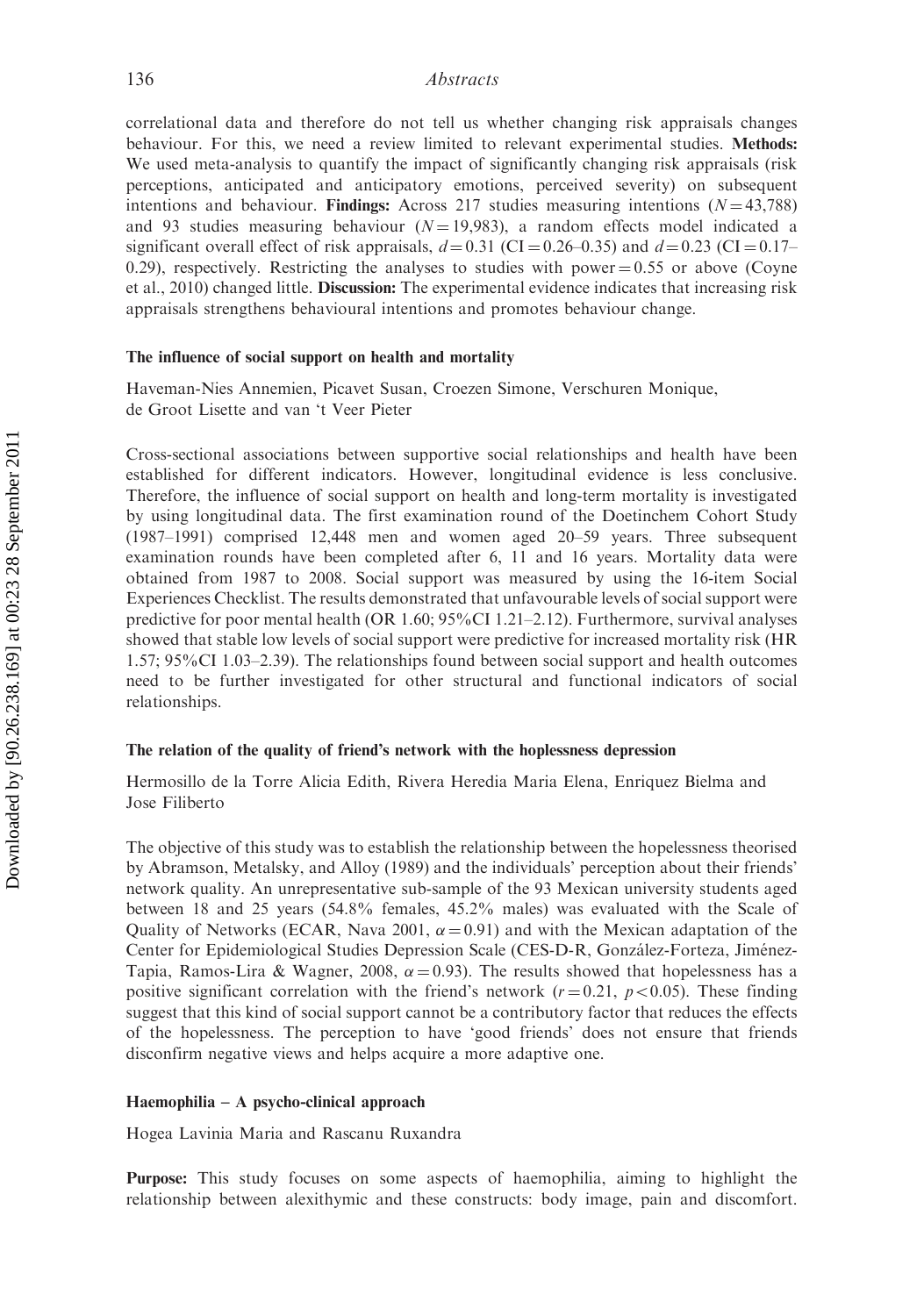Methods: The study group consisted of 32 male patients with haemophilia type A and B, aged between 14 and 27 years. Data were obtained through anamnesis questionnaire, quality of life questionnaire WHOQOL and TAS. Results: Assumptions according to which there is a relationship between both body image and alexithymic, and between alexithymic and pain, were confirmed by obtaining a significant correlation,  $p<0.05$  and  $p<0.01$ . Conclusions: Knowledge of these aspects can play a major role in addressing patient regarding adherence to treatment, attitude towards illness and the therapeutic process.

Keywords: haemophilia type A and B; alexithymic; body image

# Relationship between marital satisfaction and parenting styles in mothers of children with attention deficit hyperactivity disorder (ADHD)

Holisaz Maryam, Fallahi Fatemeh and Cheraghi Mona

Objective: This study examines the relationships between marital satisfaction and parenting styles. Method: Thirty-eight mothers of children with ADHD (children's mean age: 8 years), who were chosen based on convenience sampling participated in this study. The diagnosis of ADHD was established through clinical interviews with parents according the criteria in DSM IV-TR. They completed the Enrich Marital Satisfaction Scale and the Baumrinds parenting styles scale. Correlational design was used to show the relationship between marital satisfaction and parenting styles. Findings: Indicate significant correlation between marital satisfaction and parenting styles. There is a negative relationship between marital satisfaction and applying authoritarian parenting style  $(r = -0.40, \sigma = 0.01, n = 38)$ , whereas the relationship is positive for the authoritative style ( $r = 0.40$ ,  $\sigma = 0.01$   $n = 38$ ). Discussion: Results suggest that higher marital satisfaction is associated with applying authoritative style and lower marital satisfaction associated with applying authoritarian style.

## School-aged children's comprehension of coping with pain: Interviews based on quantitative self-reports

Horn Thomas, Lanfranchi Jean-Baptiste and Lemétayer Fabienne

A technique inspired by the Kelly's Repertory Grid could help school-aged children express the efficacy they perceive for specific coping strategies on different pains. A Correspondence Analysis applied to quantitative self-reports revealed some groupings and oppositions among strategies and pains for each of the five school-aged children. A 'mental map' was drawn to give each child a graphic representation of his/her own results, and to encourage his/her personal argumentation. Through this dialogical interaction, these children could qualify their quantitative results and explain their relation to pain. As an example: a 9 year old boy was able to describe the effects he perceived for certain strategies on certain pains. However, knowing how to explain the perceived effects still seemed uneasy. Analysing the interviews gave directions to assist children's expression of their relation to pain in terms of similarities and oppositions between coping strategies and between pains.

# Perceived blood pressure control, illness schema and illness behaviour among hypertensive patients

Hsiao Chih-Yin, Chang Chueh and Chen Chih-Dao

Background: Previous research found that there was a discrepancy between patient's subjective evaluation of blood pressure (BP) control and physician evaluation. This study aimed to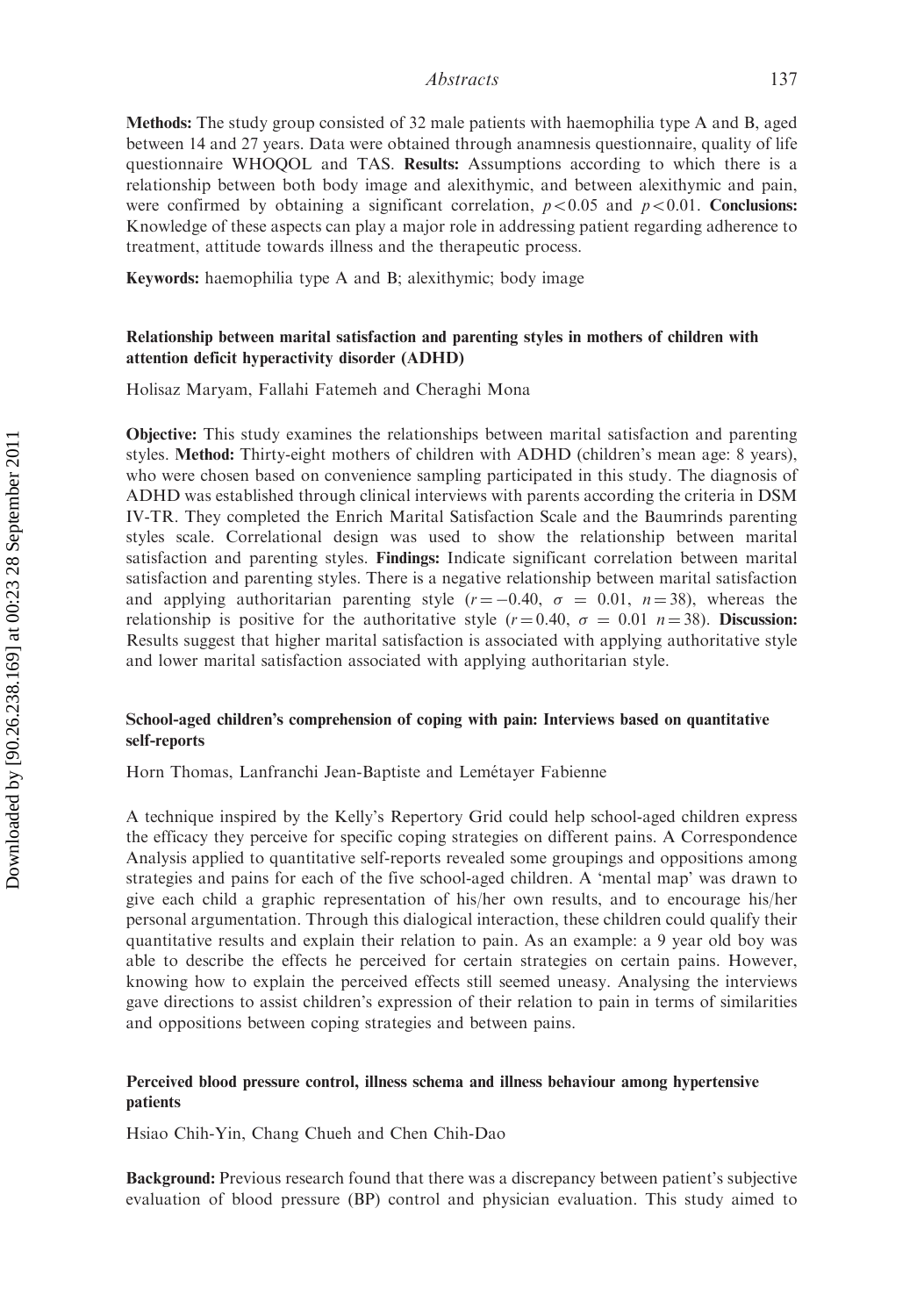investigate hypertensive patients' perception their BP control status, and its relationship with illness schema and behaviours. Methods: There were 132 hypertensive patients enrolled. Illness Perception Questionnaire (IPQ-R), medication adherence, lifestyle modification, BP control status and demographic data were administrated. Chi-Square test, t-test and logistic regression were used to examine the relationship among variables. Findings: 64.4% participants perceived their BP to be under control, but only 42.4% among them had BP under the clinical standard. Those who evaluated BP control positively had better drug adherence, less lifestyle modification and positive result in most IPQ-R subscales. Discussion: Hypertensive patients with over optimistic BP control status need more attention for their illness behaviours and real BP status.

## Multiple goals and physical activity in an overweight population

Huijg Josanne, De Regt Lisanne and Gebhardt Winnie

Background: Goal directed health-behaviours, such as physical activity (PA), can be influenced by individuals' other goals. This study explored overweight individuals' personal goals. Furthermore, it examined the perceived conflict/facilitation of these goals with PA, and by means of a prospective study, the influence of perceived intergoal conflict and facilitation on PA. Methods: At baseline, perceived intergoal conflict and facilitation were measured using Personal Projects Analysis (Little & Gee, 2007), supplemented with Theory of Planned Behaviour (TPB) measures for PA. Self-reported PA was measured at follow-up 8 weeks later. Hierarchical regression was used to analyse the data. Findings: The results provide insight into the content of overweight individuals' personal goals and the influence of perceived intergoal conflict/facilitation on the performance of PA. Discussion: The development of PA interventions to prevent chronic diseases is likely to profit from applying a perspective of multiple goal theory when designing interventions.

## Factors influencing the dissemination of physical activity interventions in primary health care: A systematic review

Huijg Josanne, Gebhardt Winnie, Crone Mathilde, Verheijden Marieke, Paulussen Theo, Middelkoop Barend, Van der Zouwe Nicolette and Martens Annette

Background: The public health impact of efficacious interventions that aimed to enhance physical activity (PA) in high-risk populations is dependent on their translation into practice, i.e. dissemination. This study explores factors influencing the dissemination of such interventions into primary health care (PHC). Methods: A systematic review of studies involving PA promotion in PHC to prevent chronic diseases yielded 40 papers. Data analyses were focused on reported influencing factors and their measurement. Findings: Reported factors related to the socio-political context, intervention strategy, organisation or adopting professional, and fitted closely with Michie et al.'s (2005) health professional behaviour change domains. Main themes were: environmental context and resources (e.g. funding), professional role and identity (e.g. prevention tasks/priorities), beliefs about capabilities (e.g. motivating patients) and beliefs about consequences (e.g. patients' changeability). Discussion: Most factors fit closely with the theoretical framework, while other factors appear to be unique (e.g. collaboration between organisations and reimbursement for organisation).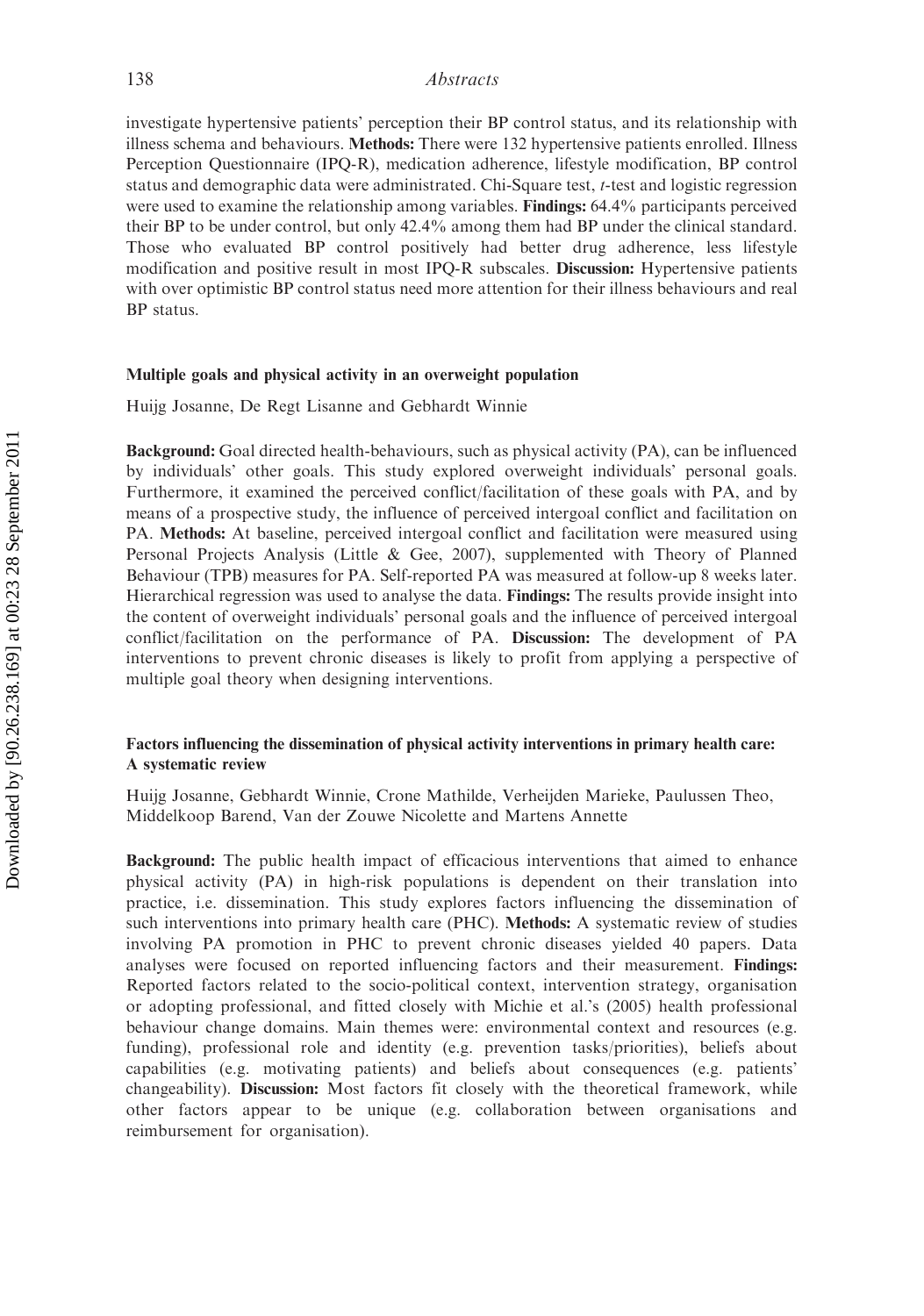# Stakeholders' perspectives on factors influencing the dissemination of physical activity interventions in primary health care

Huijg Josanne, Van der Zouwe Nicolette, Gebhardt Winnie, Crone Mathilde, Verheijden Marieke, Paulussen Theo, Middelkoop Barend and Martens Annette

Background: The public health impact of efficacious interventions that aimed to enhance physical activity (PA) in high-risk populations is dependent on their translation into practice, i.e. dissemination. This study explores factors influencing the dissemination of these interventions into primary health care (PHC) from the stakeholders' perspective. Methods: 28 semi-structured interviews were held with 10 program coordinators and 18 PHC professionals involved in five PA interventions delivered in PHC. Factors influencing dissemination (i.e. adoption, implementation and maintenance) of these interventions were addressed. Transcripts of the interviews were analysed using grounded theory principles. Findings: A multitude of factors related to the socio-political context, intervention strategy, organisation and adopting professional were perceived to influence the dissemination process. Furthermore, factors had substantial overlap with Michie et al.'s (2005) twelve health professional behaviour change domains. Discussion: The findings provide new insights with regard to the design of dissemination strategies critical to the interventions' effectiveness.

### Family planning and the counselling needs

### Ioana Lepadatu

The purpose of this study was to investigate the level of information on the concept of family planning and how the lack of information leads to urgent social problems, the major objective being to identify the different population groups' degree of knowledge of the contraceptive methods and the effects of the lack of family planning. The research, carried out with the help of interviews, questionnaires and case studies on 100 women aged between 14 and 55, reveals that the superficial knowledge of several contraceptive methods does not necessarily mean that they use them; there is a positive correlation between the level of education and the knowledge of the contraceptive methods; physical violence is usually double with the women not using contraceptives compared with those using a contraceptive. Health, family planning and contraception issues should be placed within the community's social issues, the first step in preventing abandon being birth control.

## Cultural and socioeconomic influences on the behaviour of HIV-infected patients

Iosif Marincu, Lucian Negrutiu, Ioan Iacobiciu, Ioana Todor, Adriana Neghina, Livius Tirnea and Raul Neghina

Background: Authors themselves have proposed to explore the influences of cultural and socioeconomic factors on behavioural patterns in HIV-infected patients. Methods: The study group included 62 HIV seropositive adults who answered an anonymous questionnaire with following variables: age, sex, residence, marital status, education, employment, social implication, attitudes towards the therapy, etc. Results: 20 patients were residents in urban area and 42 in rural ( $p = 0.02$ ); 10 (16.12%) patients are married, 52 (83.87%) unmarried; 4 patients have higher education, 7 patients graduated secondary education, 13 have some grades of secondary education and 38 (61.29%) have primary education. Only 12 patients are employed and 50 (80.64%) without jobs. Only 21 patients complianed in therapy and 41 had treatment interruptions ( $p = 0.03$ ). Conclusions: The knowledge about the cultural and socioeconomic influence on the behaviour of HIV-infected patients allows the development of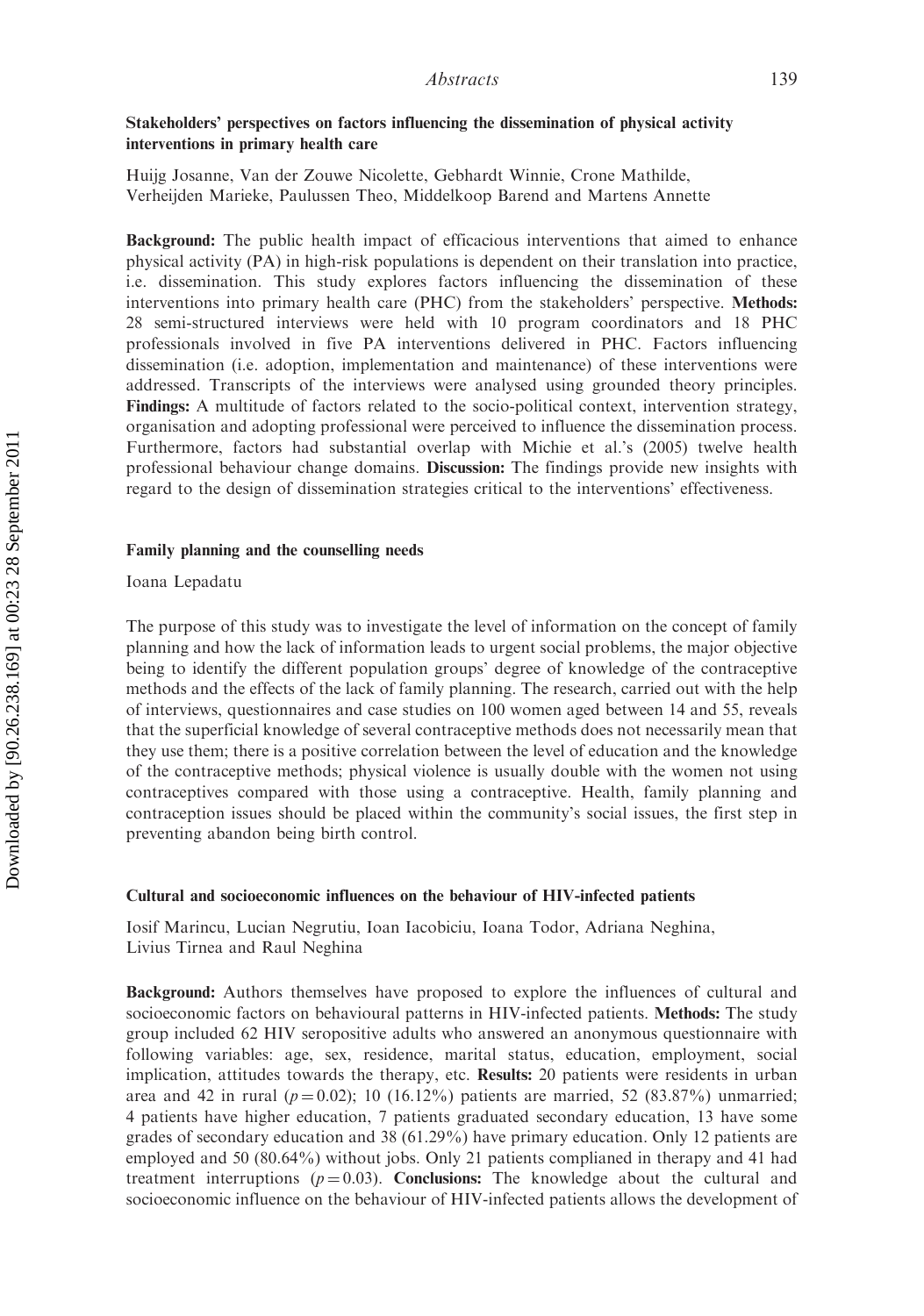educational strategies or interventions that can correct or change certain behavioural attitudes.

# The effect of giving and receiving social support on mental health of cancer and heart disease patients

Ishikawa Rie and Matsuda Yoriko

Background: Cancer and heart disease, respectively, are the first and second causes of death in Japan. Social support is thought to affect the onset and development of these lifestyle diseases. The purpose of this study was to explore the effect of receiving support and giving support on mental health of cancer and heart disease patients. Methods: A self-report questionnaire survey – subjects were consisted of three groups; 233 cancer patients group, 514 heart disease patients group and 625 normal control group. Measures: (1) Giving and Receiving Emotional/ Instrumental support Scale (2) General Health Questionnaire Result and discussion; The scores of patients' mental health were significantly lower than control group. Heart disease group demonstrated significantly lower scores on Receiving and Giving Support than other groups. In patients groups, Receiving Emotional Support showed the largest effect on mental health. We need to explore better methods of providing emotional support to these patients.

## Patient education in correction modified risks factor in comprehensive treatment patient dermatological diseases

Iskhakov Eduard, Hismatullina Zarema, Shiryaeva Renata and Shiryaeva Amina

Background: Modified risk factors such as smoking, non-compliance, law physical activity and other widespread among patients with dermatologic diseases. Methods: Comprehensive treatment with patient education was made for 42 dermatologic patients (main group), treatment without patient education was made for 50 dermatologic patients (comparative group). Findings: The results were follows: frequency of non-smoking people increased from 16.7% (before patient education) to 35.7% (during 6 months after patient education) in main group, no increase in non-smoking people in comparative group ( $p = 0.048$ ); number of non-drinking alcohol people increased from 21.4% to 42.8%, no changing in nondrinking people in comparative group ( $p = 0.035$ ). Number of people with low level physical activity decreased from 14.3% to 2.4% ( $p = 0.048$ ). No change in healthy dieting was estimated. Discussion: Patient education for dermatologic disease has positive impact on modified risk factors as the result of psychological influence on people behaviour. Difficulties with changing unhealthy dieting after patient education intervention can be explained by different reasons – low money income, dieting habits and no possibilities for healthy diet.

## Organisational civility as measured by AWLS: A comparison between social and health organisations

Iva Šolcová, Zuzana Havrdová and Vladimír Kebza

A mismatch between people and their work environment reduces their work satisfaction, whereas matches in these areas enhance work satisfaction. We worked with six areas of the work environment that are considered the most relevant to the relationships people develop with their work. Areas of Worklife Survey, AWLS, and Maslach's Burnout Inventory-General Survey MBI-GS, were employed in this study. Employees of Czech health  $(N = 91)$  and social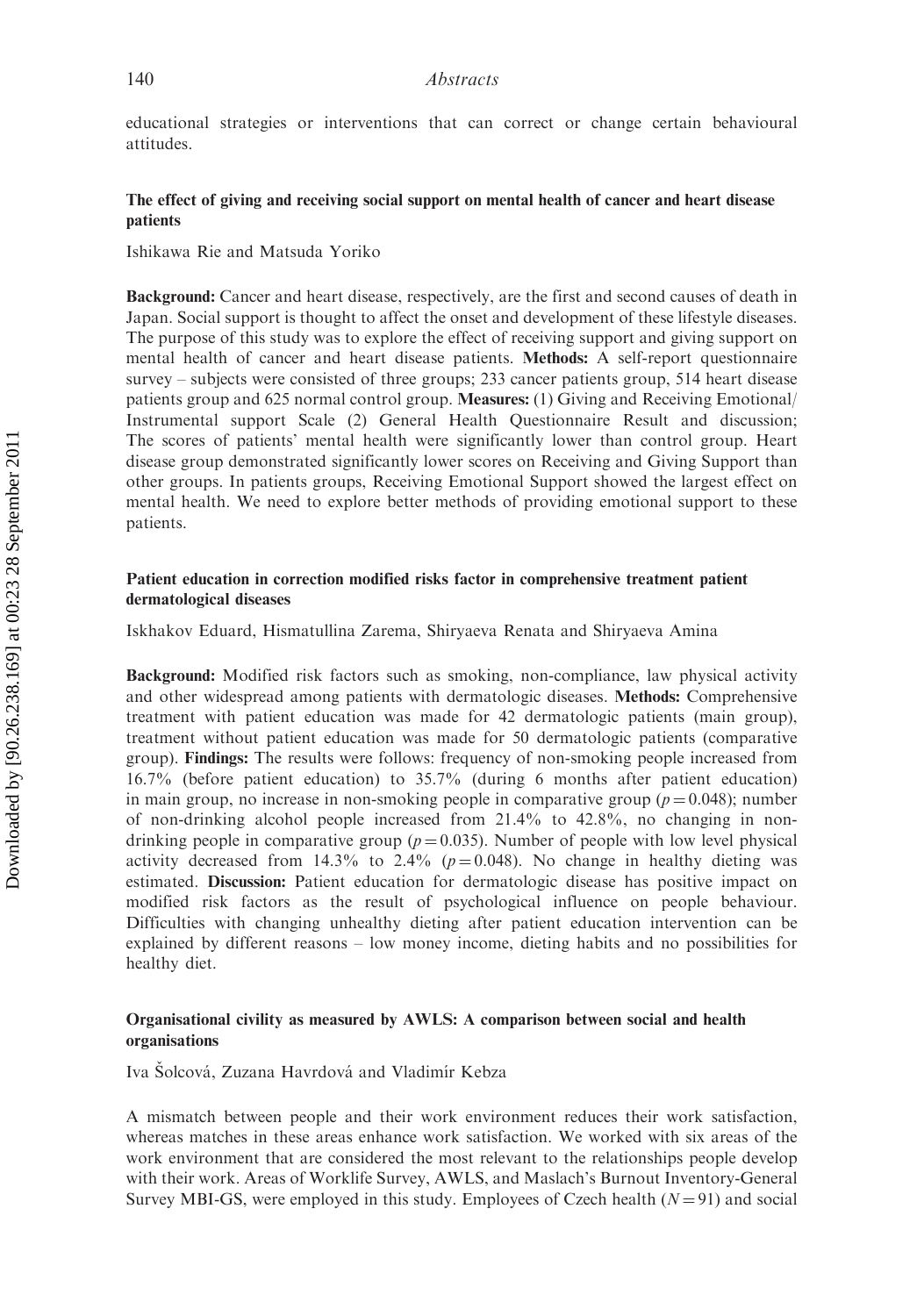institutions ( $N = 44$ ) are presented. The psychometric characteristics of the Czech versions of the AWLS and MBI-GS in this study did not markedly differ from those described in original versions or accessible translations. Interesting differences were found between workers in the social and health sectors: there is higher workload in the social workers, however, they find their organisations fairer, and there is higher consistency between the personal values and the values inherent in their organisation, in comparison with health organisations.

# The relationship between sleep and health-related biomarkers: An analysis from the English Longitudinal Study of Ageing (ELSA)

Jackowska Marta and Steptoe Andrew

Background: Short sleep and disturbed sleep are associated with physical health outcomes, but mechanisms are poorly understood. We assessed relationships with biomarkers in a representative sample of older English people. Methods: Participants were 6354 men and women aged 65.4 (SD 9.44) from ELSA. Lung function, high-density lipoprotein (HDL) cholesterol and dehydroepiandrosterone sulphate (DHEAS) were included as biomarkers. Covariates were age, wealth, smoking, body mass and limiting longstanding illness. Findings: Sleep problems were inversely associated with HDL cholesterol in women ( $p = 0.021$ ), while in men the relationship with DHEAS was significant ( $p = 0.049$ ). Women sleeping 6–7 h had higher HDL cholesterol ( $p = 0.022$ ), greater peak flow ( $P < 0.001$ ) and a greater forced expiratory volume ( $p = 0.006$ ) than those sleeping shorter or longer periods. Discussion: Both sleep quality and duration are correlated with biological profiles in older people, with different patterns among men and women.

# Coping and quality of life among gynaecologic patients

Jagla Melanie, Franke Gabriele Helga, Parchmann Olaf, Kumbier Eberhard, Zirkenbach Barbara and Salewski Christel

Objective: Aim of this study was to investigate coping mechanisms, quality of life (QoL) and psychological distress in a sample of gynaecologic patients. Method: 123 patients with gynaecological diseases were examined before surgery. The patients filled in the Essen Coping Questionnaire, the Short Form Health Survey and the Brief Symptom Inventory. Results: Overall, patients scored highest on 'Confidence in doctor's competence' and 'Active problemsolving coping' and lowest on 'Depressive coping'. There were significant differences in coping strategies compared to patients with other somatic diseases ( $N = 1434$ ). Gynaecologic patients reported a significant lower QoL than the normative sample but no psychological distress. Conclusion: Patients probably did not report psychological distress because there was no emergency treatment, all surgeries were planned. The reduced QoL can be explained by the somatic diseases. Maladaptive coping mechanisms were seldom used; confidence in medical staff was a preferred strategy. Psychological interventions for improving the QoL are necessary.

# Biofeedback relaxation potential for reduction of students with Type A behaviour pattern reaction to stressor

Jarašiunaite Gabija and Perminas Aidas

This study aimed at assessing the potential of biofeedback relaxation in reducing psychophysiological reaction to an audiovisual stressor in students having Type A behaviour pattern. Subjects of the study were 14 men and 46 women aged between 18 and 30. The participants of this study were randomly assigned to two different groups. One group received four biofeedback relaxation training sessions once a week between two measurements of their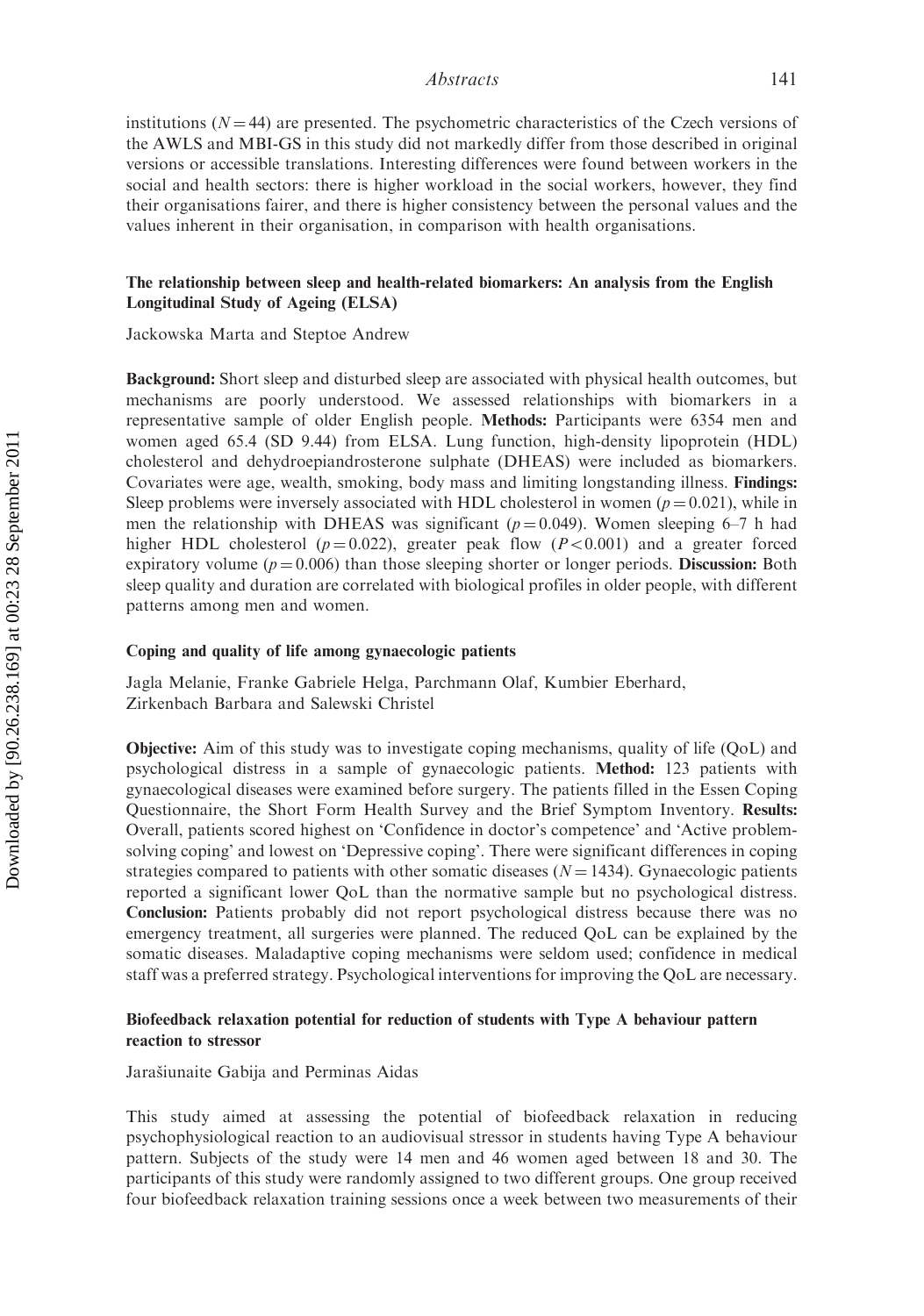reaction to the audiovisual stressor and the other was a control group. Subjects completed the Students Jenkin's Activity Survey (SJAS) to measure their degree of Type A pattern. Body temperature, skin conductance, heart rate and respiratory rate were recorded while measuring participants' reaction to the audiovisual stressor. The results of this study showed that, after the biofeedback relaxation trainings, psychophysiological reaction to the audiovisual stressor decreased for subjects having Type A behaviour pattern (skin conductance, skin temperature, respiratory rate decreased).

### Confidence and motivation on a HOPE: Self-management programme (SMP)

Jesuthasan Jana, Martin Faith, Dennis Nicola, Bourne Claire, Wallace Louise, McHattie Dave, Davies Nicola and Batehup Lynn

Background: In the UK, there are an estimated two million cancer survivors who require support to manage the long-term consequences of cancer and the enduring effects of treatments (National Cancer Support Initiative, 2009). Coventry University and Macmillan Cancer Support have developed a 6-week, group-based, self-management programme (HOPE: SMP) for breast cancer survivors. The aim of this study is to explore the benefits of attending the HOPE: SMP for breast cancer survivors. Method: We conducted three Focus Groups with 17 participants. Data were analysed using Framework Analysis. Findings: Participants reported improved confidence and motivation to initiate and/or maintain meaningful and purposeful activities. Much of the motivation was generated by the support and encouragement provided by the lay tutor who was also a breast cancer survivor and the clinical tutor. Conclusion: Improvements in quality of life, including physical and psychological aspects of well-being, improved after attending the HOPE: SMP.

### The role of optimism in total hip replacement surgery patients

Jeszenszky Csilla, Balck Friedrich, Günther Klaus-Peter, Kirschner Stephan and Lippmann Maike

Being generally relevant in medical interventions, we aimed to assess the role of optimism for patients undergoing total hip replacement (THR) surgery. The data collection of the 319 patients was carried out pre-operatively, 3 and 6 months post-operatively. We measured quality of life (EQ-5D), functionality (WOMAC) and optimism (LOT-R). Results show that patients with high optimism score higher in quality of life ( $F = 14.50$ ,  $p < 0.01$ ), the effect remaining constant over time (partial-eta-squared  $= 0.65$ ,  $p < 0.01$ ). Patients with high optimism also show better functionality 3 months after surgery  $(F = 15.94, p < 0.01)$ . It can be concluded that more optimistic patients generally have better quality of life and that more optimistic patients achieve high levels of functionality faster. Meanwhile less optimistic patients take longer to reach good outcomes. Our findings indicate that more emphasis should be put on the psychological background of patients undergoing THR surgery. Also, the influence of moderating variables has to be addressed.

## Investigating the role of perceptual norms and beliefs in fresher students' drinking behaviour

John Bev and Alwyn Tina

Background: Students are particularly at risk of excessive alcohol consumption. Studies on American campuses consistently demonstrate self-other differences in beliefs about consumption and approval of excessive drinking, leading to a flurry of 'corrective' interventions'. This research will assess the relevance of social norm perceptions in the UK. This is important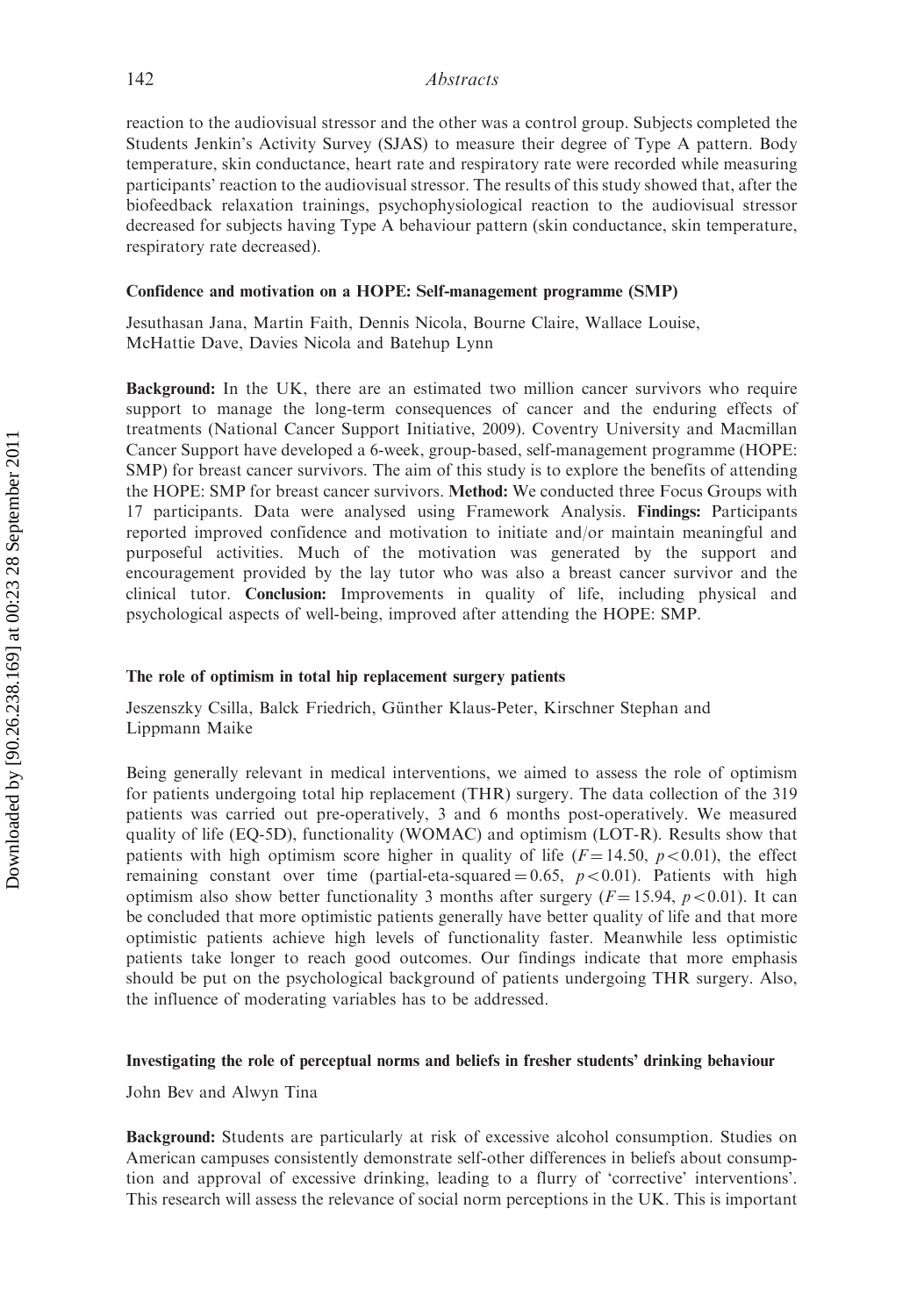for understanding the transmission of student drinking cultures, and the development of appropriate interventions. Method: 403 students completed a survey including alcohol consumption, drinking patterns, attitudes to alcohol, normative belief processes in perceptions of drinking cultures, control and efficacy beliefs. Findings: 88% were hazardous drinkers. There was clear evidence of self-other differences in appraisal of campus drinking-culture, as predicted by social norm theory, but this was not predictive of individual consumption. Discussion: These trends suggest that the interaction of social cognitive processes in student drinking-cultures need to be further investigated if effective interventions are to be developed.

# Does dance4life reach its goals? A process evaluation of a worldwide HIV and AIDs prevention program

Julia van Weert, Silvia Hermanns, Annemiek Linn and Barbara Schouten

The aim of this study is to evaluate the implementation of the dance4life school-based HIV and AIDS prevention program, by sending questionnaires to two target groups in Africa and Europe, i.e. the staff members of the local implementing partners  $(n = 36)$  and participants of the dance4life program ( $n = 485$ ) from 14 countries. As there was no existing framework to evaluate all relevant dimensions, the Pre-Im framework for process evaluation was developed. The results showed that, from a theoretical point of view, dance4life provides a robust HIV and AIDS prevention program. However, the social movement concept needs more attention. A considerable proportion of participants is not well registered, which makes it impossible to remain in contact and reach continuation and maintenance. In conclusion, the continued involvement of participants after the school program has finished challenges dance4life's main goal to establish a social youth movement around HIV and AIDS worldwide.

## Craving to smoke during cognitive stress in the laboratory: An adaptation of the Paced Auditory Serial Addition Task

Kapsou Margarita, Pavli Vasos, Gregoriou Irene, Karekla Maria and Panayiotou Georgia

Background: The Paced Auditory Serial Addition Test (PASAT) was originally developed to assess information processing capacity in patients with head trauma. PASAT-C, a modified computerised version of this test, was developed as a tool for inducing psychological distress in laboratory studies. The test includes three levels of progressive difficulty, and has been shown to be an effective stressor, as it induces effects on behavioural, cognitive and physiological arousal. Methods: This study examined the effects of a Greek version of PASAT-C on distress and craving to smoke, and psychophysiological indices in an initial sample of 17 regular college smokers in Cyprus (Mage  $=$  21.38). At baseline, and after each phase of increasing difficulty, participants completed the: QSU, PANAS, and provided ratings of subjective distress and experienced emotions. Results: Analyses of Variance indicated statistically significant increase between baseline and each level of increasing difficulty, the task in skin conductance levels, smoking cravings as measured by the QSU, as well as reported levels of irritability, frustration and difficulty in concentrating.

#### What affects asthma control? Psychosocial factors in a cross cultural context

Karekla Maria, Pilipenko Natalie and deVries Hein

Asthma control is the aim of asthma treatment. Research suggests that asthma patients have high prevalence of comorbid panic disorder (PD), which could potentially impact patients' asthma control. Patients' health beliefs play an important role in asthma illness-control and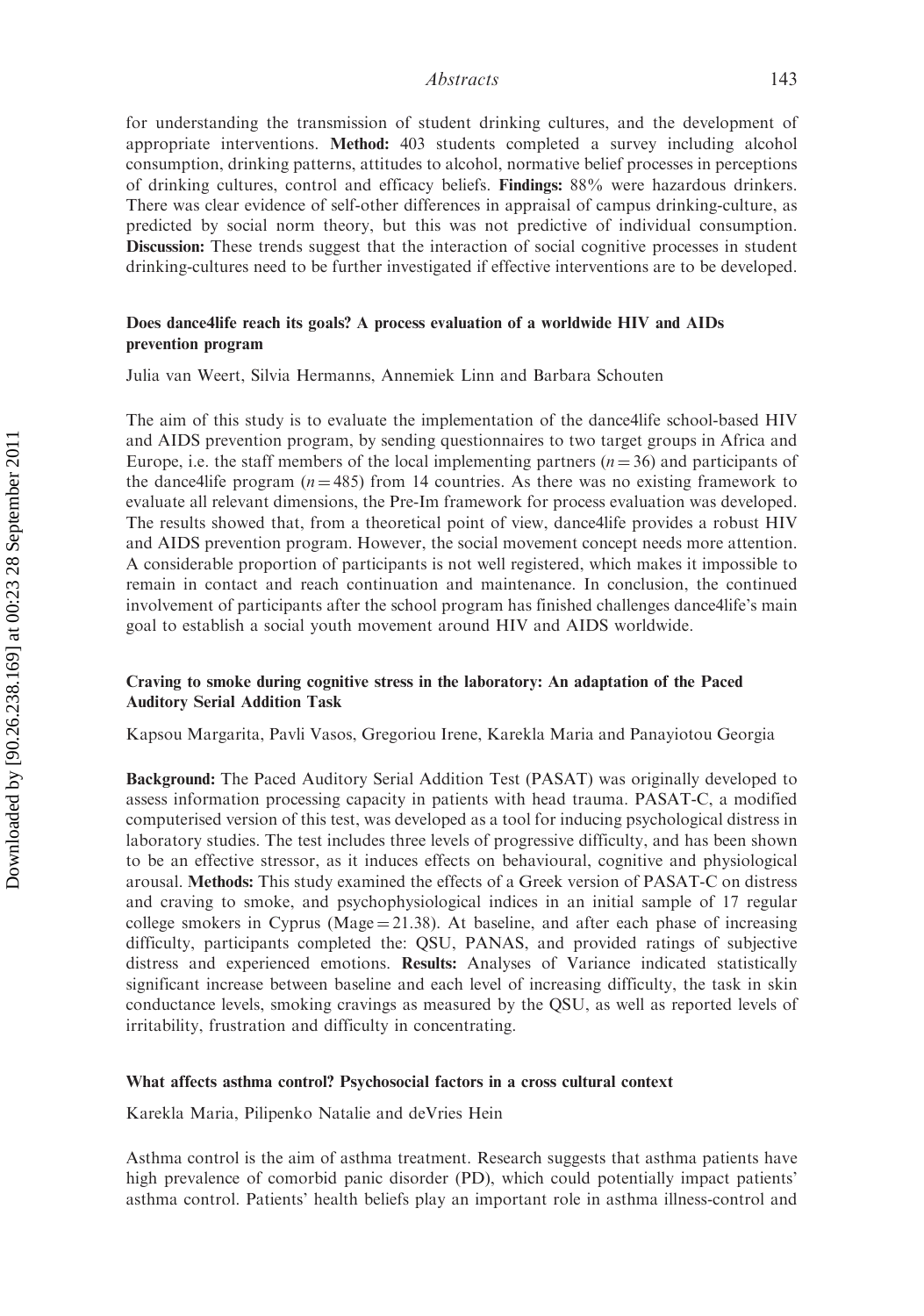understanding these may be helpful in improving patient's illness control. The aim of this study is to investigate the health beliefs implicated in asthma control in a cross-cultural sample of asthma patients  $(N = 80)$  who suffer from comorbid PD versus those who do not. Difficulties in asthma control are examined cross-culturally by comparing asthma patients in USA to those in Cyprus. The I-Change model is used to systematically examine the psychosocial factors for cross-cultural and asthma-panic disorder comorbidity comparisons. Discussion will focus on the impact of PD comorbidity upon asthma control and to provide culturally-sensitive insights into asthmatics' beliefs, which may be helpful in achieving such illness control.

## The inner picture about health by children

#### Karpenko Olga

The purpose of this report was to investigate the inner picture about health of children different ages. We proposed that knowledge of the inner picture about health of the children could help to teach them the health behaviour. 150 children from 6 to 10 years old were participants. Psychologists asked them some questions from the questionnaire 'The health behaviour concepts' by E. Nikolaeva. We have found that the health behaviour concepts of children do not depend on their real health state and the age. Children can just use the terms 'good' or 'bad' for description of the states 'ill' and 'health'. They do not know the special signs of health behaviour.

#### Self-esteem, coping and quality of life of women with breast cancer receiving chemotherapy

### Kausar Rukhsana

The present research was conducted to examine relationship between self esteem, coping and quality of life of women with breast cancer receiving chemotherapy. It was hypothesised that there is a relationship between self-esteem, coping strategies being used, and quality of life of women with breast cancer. Sample consisted of 63 female breast cancer patients receiving chemotherapy and was recruited from Institute of Nuclear Medicine and Oncology Lahore (INMOL) Hospital. Rosenberg Self-Esteem Scale (1965), Flanagan Quality of Life Scale (1970) and Coping Strategies Questionnaire (Kausar, 2000) were used for assessment. Significant positive relationship was found between self-esteem and quality of life of breast cancer patients. Religious-focused coping was used by most of the patients and there was a significant relationship of coping strategies with quality of life and patients' self-esteem. Findings highlight the significance of female breast cancer patients' coping for their selfesteem and quality of life.

## Evaluation of effectiveness of mindfulness-based cognitive therapy in reduction of psychological problems among veterans' wives with chronic PTSD due to IRAN-IRAQ war

Ameneh Sadat Kazemi\*, Maryam Sadat Kazemi and Saeed Marzbanrad; \*Assistant Professor of Islamic Azad University Tehran Medical Branch

BackGround: Various studies on the wives of the veterans with PTSD show that these wives, after some time of joint life with these veterans, experience a lot of psychological problems such as depression, anxiety and stress. The objective of this study is the evaluation of effectiveness of mindfulness-based cognitive therapy in reduction of psychological problems among veterans' wives with chronic P.T.S.D due to IRAN-IRAQ war (1980–1988). Methods: In this study, semi-experimental design pretest–posttest was done with control groups. The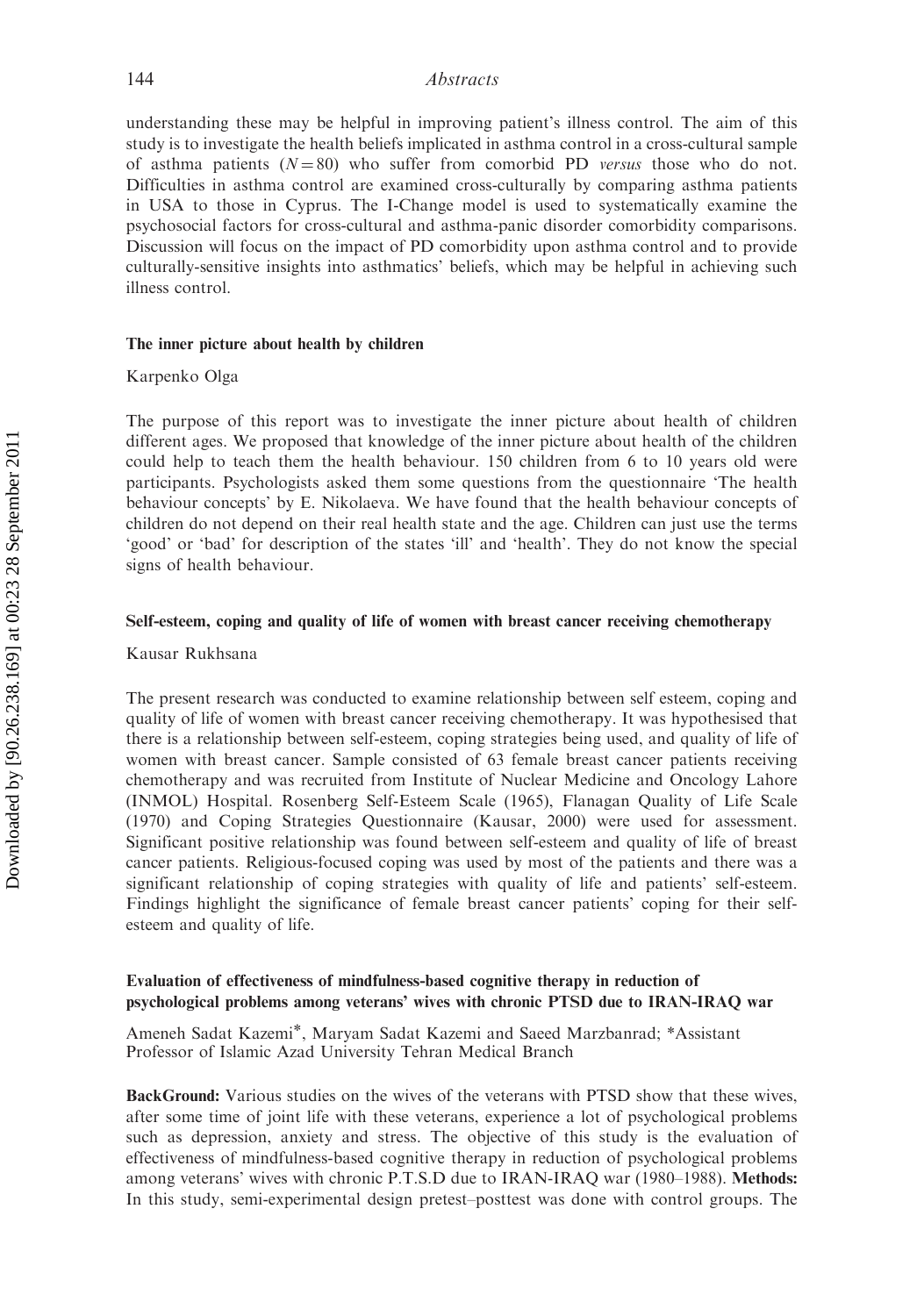statistical samples included 28 of veterans' wives with chronic P.T.S.D who had the criteria for entering this study and were selected by an object based on sampling. **Method:** The abovementioned individuals were randomly put in two groups consisting of 14 individuals including both experimental group and control group. The experimental group was trained in eight sessions of 2h and 30 min. The participants were evaluated with Depression, Anxiety, Stress Scale (DASS), Dysfunctional Attitude Scale (DAS), and Automatic Thoughts Questionnaire( $ATQ$ ).  $t$ -test has been used as the statistical method to compare the two groups. Findings: This study's findings showed that the training techniques of MBCT have been effective in reducing the symptoms of depression, anxiety, stress ( $p < 5\%$ ), dysfunctional attitudes, as well as frequency and belief of negative automatic thoughts ( $p < 5\%$ ). Discussion: Results of this study prove that the eight training MBCT sessions have been effective in the reduction of the symptoms of psychological problems of the veterans' wives with chronic PTSD.

#### Attention, distraction and the effective control of acute paediatric pain

#### Keane Jennifer

Background: This study aims to develop effective distraction-based interventions for children of different age groups experiencing both one-off and repeated acute pain. To do so, this research will investigate whether developmental differences in executive functioning are associated with children's engagement with different types of distracters in acute pain settings. Methods: Design – cross-sectional randomised control design and a longitudinal study Participants – 3 cohorts based on cognitive developmental literature (Diamond, 2002), 4–5 years,  $7-9$  years,  $11-14$  years,  $n = 90$ . Measures – Self-Reported Pain using VAS, Pain tolerance, Performance on an executive function task. Analyses – Analysis to include ANOVAs and Multiple Regressions. Expected results: Older children should engage more with distracters involving greater executive demands than younger children, and both age groups should benefit from distraction interventions matched to their executive function levels. Current stage of work: Background literature has been reviewed. Discussion: Improved distraction interventions for acute paediatric cohorts.

### Optimal development: A potential of the Czech longitudinal study

Kebza Vladimir, Kodl Miloslav and Kernova Vera

Background: The joint project of the Institute of Psychology, Brno, and of the NIPH, Prague aims for exploring the paths to optimal development using empirical data of the longitudinal studies following individuals since 1956 (Prague) and 1961 (Brno). Methods: We consider the state of present well-being as the manifestation of optimal development in a current sample of 98 individuals (Prague) and 56 individuals (Brno). Findings: The variables expressing different aspects of well-being (feeling good, life satisfaction), as well as selected health and behavioural variables have been monitored over long term, and further constructs (resilience, human strengths) are included within the new project for the 2010–2014 period. We found out, e.g. low level of neuroticism (but higher in women), higher level of self-efficacy in women, but better evaluation of self-rated health in men, etc. Discussion: We gain a larger understanding of adaptive functioning of personality during the life course.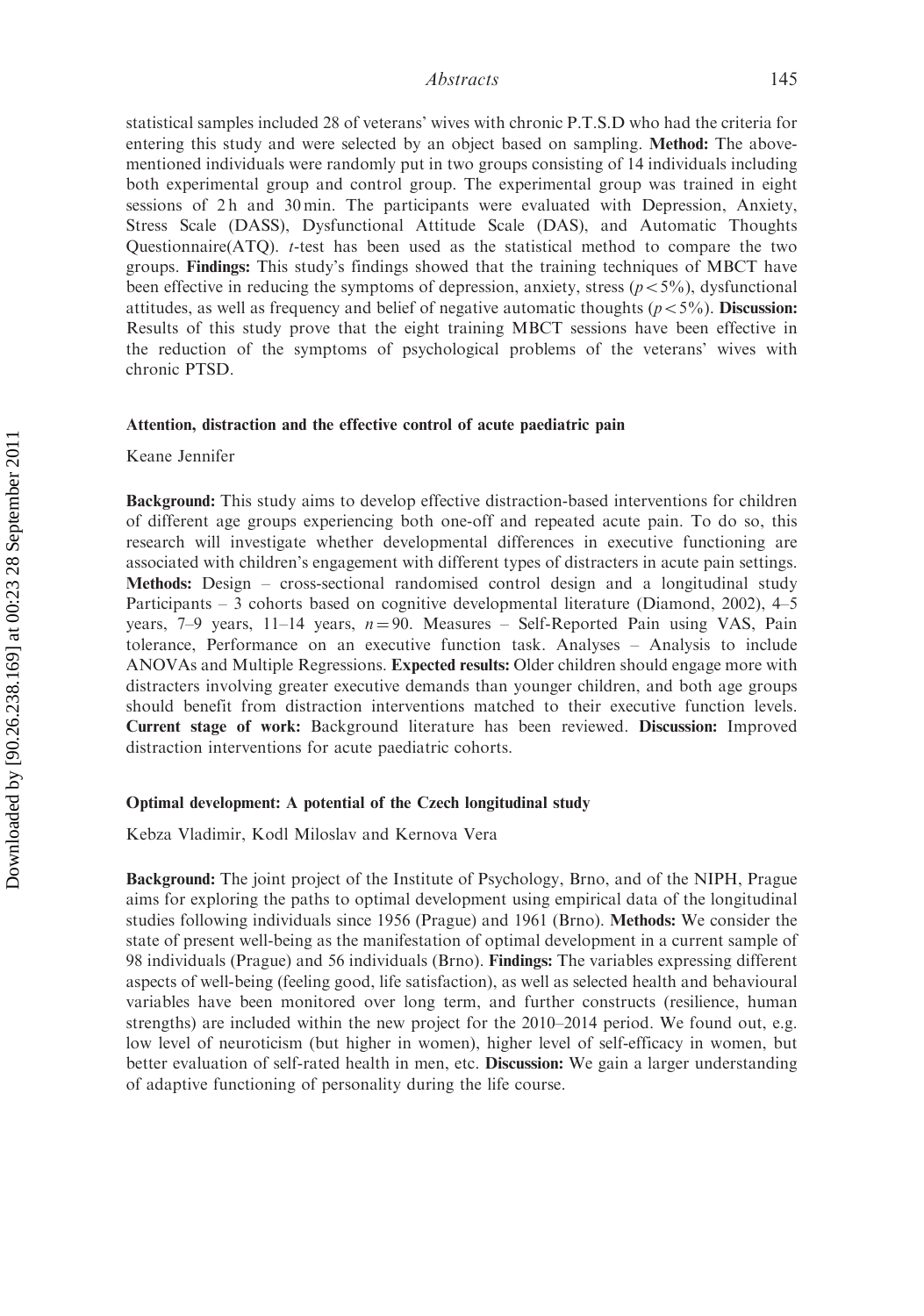#### Mood, stop rules and painful task persistence

## Ken Ceulemans

Background: Pain disorders are either characterised by persistence or avoidance behaviour. The mood-as-input model may explain these behavioural patterns. Mood-as-input considers task persistence as the result of current mood interacting with the so-called 'stop rules'. **Methods:** One hundred and twenty healthy participants (97 women; mean age  $[SD] = 21.78$ ) [3.07]) took part in this study using a 2 Mood (positive versus negative) by 2 Stop rule (performance versus enjoyment) between-subjects factorial design. Persistence on an impression formation task during which a mechanical pressure pain stimulus was administered, served as outcome measure. Findings: Unexpectedly, no mood  $\times$  stop rule interaction was found,  $F(1,116) = 0.41$ ,  $p = 0.53$ . Participants demonstrated greater persistence when adopting an enjoyment than an achievement stop rule,  $F(1,117) = 5.47$ ,  $p < 0.05$ . Discussion: Understanding the relative effects of mood and stop rules can help in designing therapies for patients whose excessive persistence or avoidance behaviour leads to chronic pain complaints.

#### Psychological immuncompetence as coping in psoriasis and thyroidism

Kerekes Zsuzsanna, Kiss Edina, Tiszberger Monika and Gati Agnes

The aim of this pilot study is to find out whether there is any coping strategy, depression level of the patients with psoriasis and thyroidism, which can play important role on coping with the chronic diseases. Methods: We used the standardised, self-reporting versions of BDI (Beck Depression Inventory) and PISI (Psychological ImmunSystem Inventory). 37 people were diagnosed with psoriasis, 57 with thyroidism and we have data from 35 control persons. Results: There was no significant difference in depression indicators. We found that in the use of self-respect; resilience; empathy; creativity are significantly higher ( $p \ge 0.05$ ) in the patient groups than in control group. Empathy and resilience is significantly  $(p > 0.05)$  higher used as a coping strategy in thyroidism patient group than in psoriasis patient group. Conclusion: Considering the results, we can improve coping strategies in these two patient groups, which may have a measurable effect on the quality of life.

## Enhanced sensitivity to fear-related avoidance, agoraphobic experiences and early representation of parental rearing behaviour at healthy young adults

Kerekes Zsuzsanna, Revesz Gyorgy, Kallai Janos and Tiszberger Monika

Background: This study examined the sensitivity of agoraphobic fears influenced by perceived parental rearing behaviour, which can play an important role in the emergence of psychosomatic illnesses and health-related behaviour, using a sample of healthy, young students. Methods: 305 students (140 women, 165 men, 22.01  $\pm$  2.00) participated in this study. Self-reported questionnaires were used: FSS and EMBU. Results: Agoraphobic fear for girls are statistically significantly more frequent. In the parent's point of view, the lack of an emotional warm father and the existence of the overprotection is the sensitising factor. In the same case of maternal behaviour, the mother's emotional attitude of acceptance, emotional warmth was positively related to the agoraphobic fears. Conclusions: The results suggest that the agoraphobic concerns are not only being discovered in clinical levels of anxiety, but are also a result of unique upbringing conditions, in healthy persons, which has a relevance in prevention of anxiety and in planning of screening processes.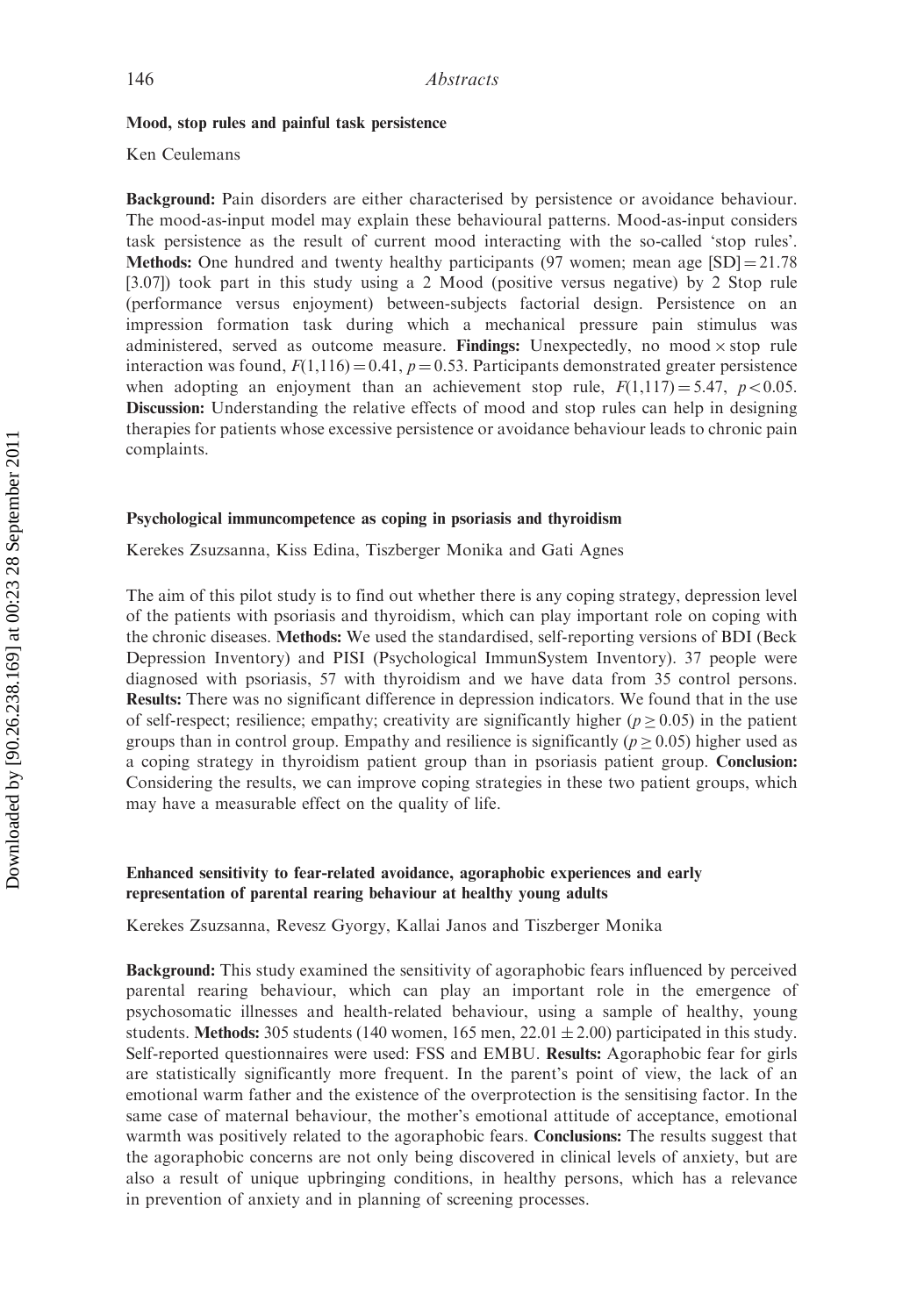## Coping strategies and social support in low-income Brazilian women with gynaecological cancer: A pilot study

Kern de Castro Elisa, Kreling Marina, Escariz Ana Cândida, Lawrenz Priscila, Both Luciane and Haas Silvia

This paper examined the relationship between coping strategies and social support in lowincome women with gynaecological cancer. Participants were 25 adult patients in treatment in a public hospital in Brazil. Instruments used were: Coping with Health Injuries and Problems and Medical Outcome Study Questionnaire. Results showed that palliative coping were correlated with patient age  $(r = 0.421, p < 0.05)$ , while instrumental coping were correlated with metastasis time  $(r = 0.436, p < 0.05)$ . Independent t-test revealed no significant differences between single and married women in social support and coping strategies. However, women without metastasis demonstrated higher material support  $(t = 2.15, p < 0.05)$  and women with metastasis presented higher levels of material support and less instrumental coping  $(t = -2.80,$  $p<0.05$ ). There were no differences between cancer levels and coping strategies or social support. It was concluded that in low-income Brazilian women, some illness characteristics may change women perceptions about social support and the use of instrumental coping strategies.

# Quality of life social disparities and roles of family and unhealthy behaviours among adolescents

Kérona Chau, Bernard Kabuth, Michèle Baumann and Nearkasen Chau

Background: Adolescents' quality of life determinants include socioeconomic characteristics and unhealthy behaviours. This study explored WHOQOL social disparities and the roles of family structure, income and unhealthy behaviours. Methods: 1556 middle-school adolescents from north-eastern France completed a self-administered questionnaire measuring WHOQOL domains and other factors. Data were analysed using multiple regression models. Findings: Significantly lower WHOQOL was found for clerk (gender-age-adjusted regression coefficient  $r$  -5.8 (SE 1.1)), manual-worker (-5.7 (1.5)), unemployed/inactive (-10.3 (1.5)) and other categories (-1.3 to 3.2), compared with manager families. Controlling for family structure and income highly reduced the r to  $-2.45$  (1.1),  $-2.3$  (1.5),  $-5.3$  (1.6) and  $-1.5$  to  $-0.89$  (NS), respectively. The disparities remained after further controlling for last-month tobacco/alcohol/ cannabis uses and lack of sports-physical activity. Similar findings were found for all physical, psychological, social relationships and environment WHOQOL domains. Discussion: WHOQOL disparities are highly explained by family structure, income and unhealthy behaviours that may be prevention targets.

#### Psychological distress in patients with Dhat syndrome in Pakistan

## Khan Nashi and Kausar Rukhsana

Dhat Syndrome also known as semen loss concern is commonly reported in the Indian sub-continent. The present research examined psychological distress in men reporting with dhat syndrome in Pakistan. Patients with Dhat Syndrome  $(N = 318)$  were recruited from private practice of health professionals. Dhat Syndrome Symptom Checklist (DSSC) and General Health Questionnaire were used for assessment. Majority of the patients were experiencing somatic complaints and anxiety. Positive relationship was found between DSSs, somatic complaints, anxiety, social dysfunctioning and depression. Perceived implications of semen loss for patients' life emerged as significant predictors of somatic complaints in patients. Anxiety in patients was predicted by DSS physical and psychological symptoms, perceived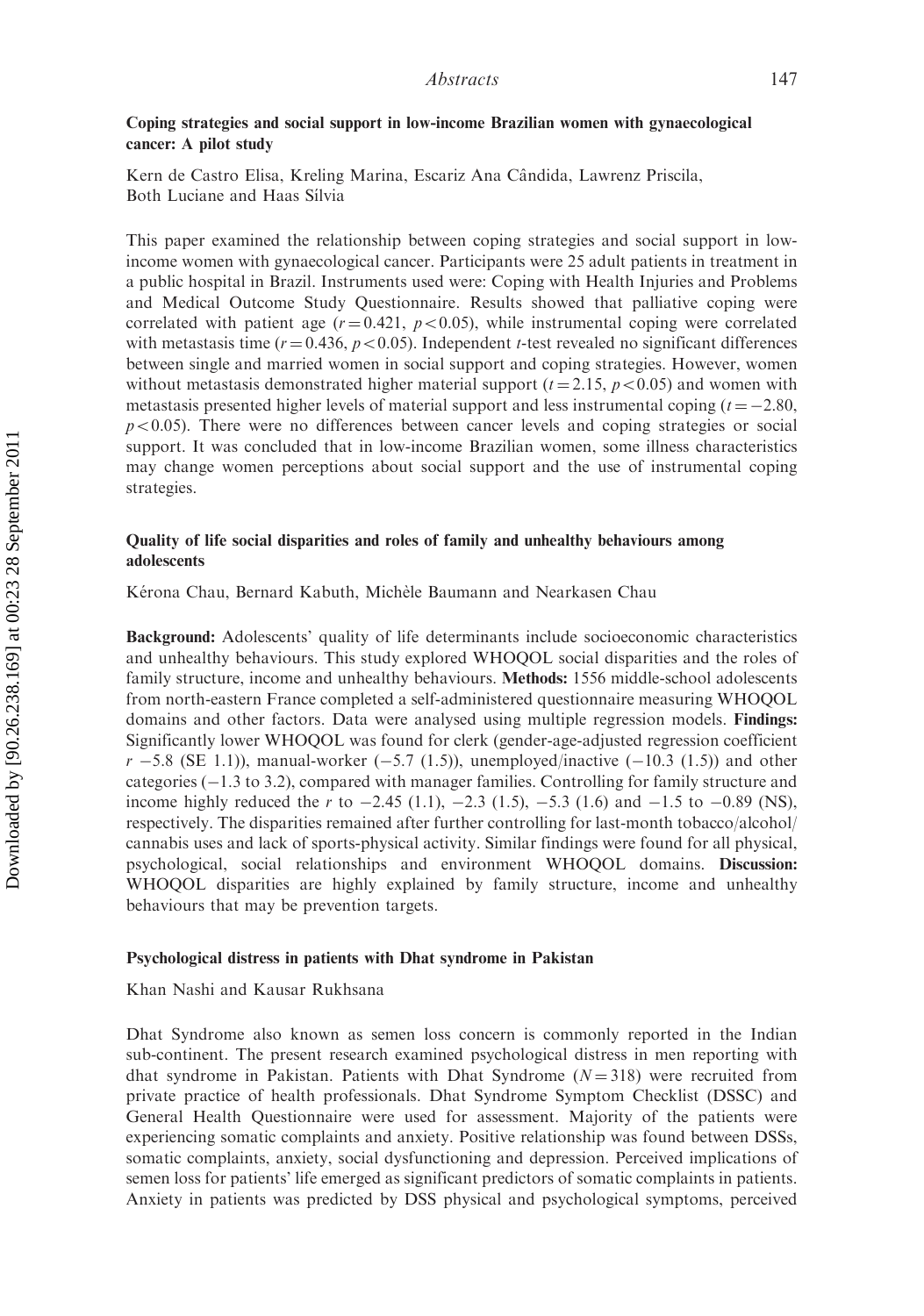implications of Dhat Syndrome for patients' life and 'discharge before urine'. Findings have very important implications for the patients, health professionals and researchers and warrant the need for counselling services for men with semen loss concern.

### Does intervening on social images of healthy eating increase vegetable consumption among young men?

Kinnunen Marja, Hankonen N., Bingham C., Jallinoja P. and Absetz P.

Background: Male lay perceptions of healthy diet link it with femininity, seeing it a threat to masculinity. An intervention targeting social images of vegetable eating was launched in two garrisons in Finland. To evaluate intervention effects, fruit and vegetable ( $F&V$ ) consumption and prototypes of Vegetable Avoider and Vegetable Chooser were measured at the beginning (T1) and at 6 months (T2) of military service ( $N = 209$  control,  $N = 234$  intervention arm). Results: The healthy prototype became less positive and F&V consumption decreased in both study arms. However, interactions showed that the negative changes were more moderate in the intervention arm  $[Fs \ge 4.25, ps < 0.01]$ , and that F&V consumption decreased least among the higher educated men in the intervention arm  $[F=(1,422)=4.05, p=0.045]$ . Conclusion: The intervention was able to decline but not to prevent the negative development in social images, and the effect on eating was only limited to those with higher education.

### Management of stress: A technology-supported mini-intervention concept

Kinnunen Marja-Liisa, Lappalainen Päivi, Lappalainen Raimo, Hoffren Henna, Kaipainen Kirsikka, Myllymäki Tero, Juuti Tanja, Mattila Elina, Happonen Antti and Korhonen Ilkka

Background: Work stress is a common problem which may lead to increased sick leaves and mental disorders. For prevention of these problems, a multidisciplinary team of psychologists, physiologists and engineers developed a concept which combines a group-based psychological mini-intervention with technologies (web portal, personal monitoring devices and mobile applications). Usefulness, acceptance and validity of the concept were then evaluated. Methods: The evaluations lasted 3 months and were carried out with three groups of workingaged participants suffering from stress  $(n = 68)$ . The participants filled in questionnaires about the concept, stress, recovery, health, burnout and working ability four times (before, during and after the evaluation, and 6 months afterwards). Findings: The concept was well-accepted and it had positive effects on burnout, health and working ability, which were maintained over the 6-month follow-up. Discussion: The technology-supported mini-intervention concept seems to be a promising, cost-efficient and accessible tool for preventing and managing stressrelated problems.

### The effects of career goals creation and trouble management skills training on job search stressors

Kitami Yuina, Abe Michiyo and Mori Kazuyo

Background: The job search stressors of university students increase seriously than before. The purpose of this study was to investigate the effects of a work goals creation and trouble management skills training on job search stressors in Japanese university students. Methods: The participants were randomly assigned to either an intervention  $(N = 14)$  or a control group  $(N = 15)$ . They responded to demographics, the state of job hunting and a Job Search Stressor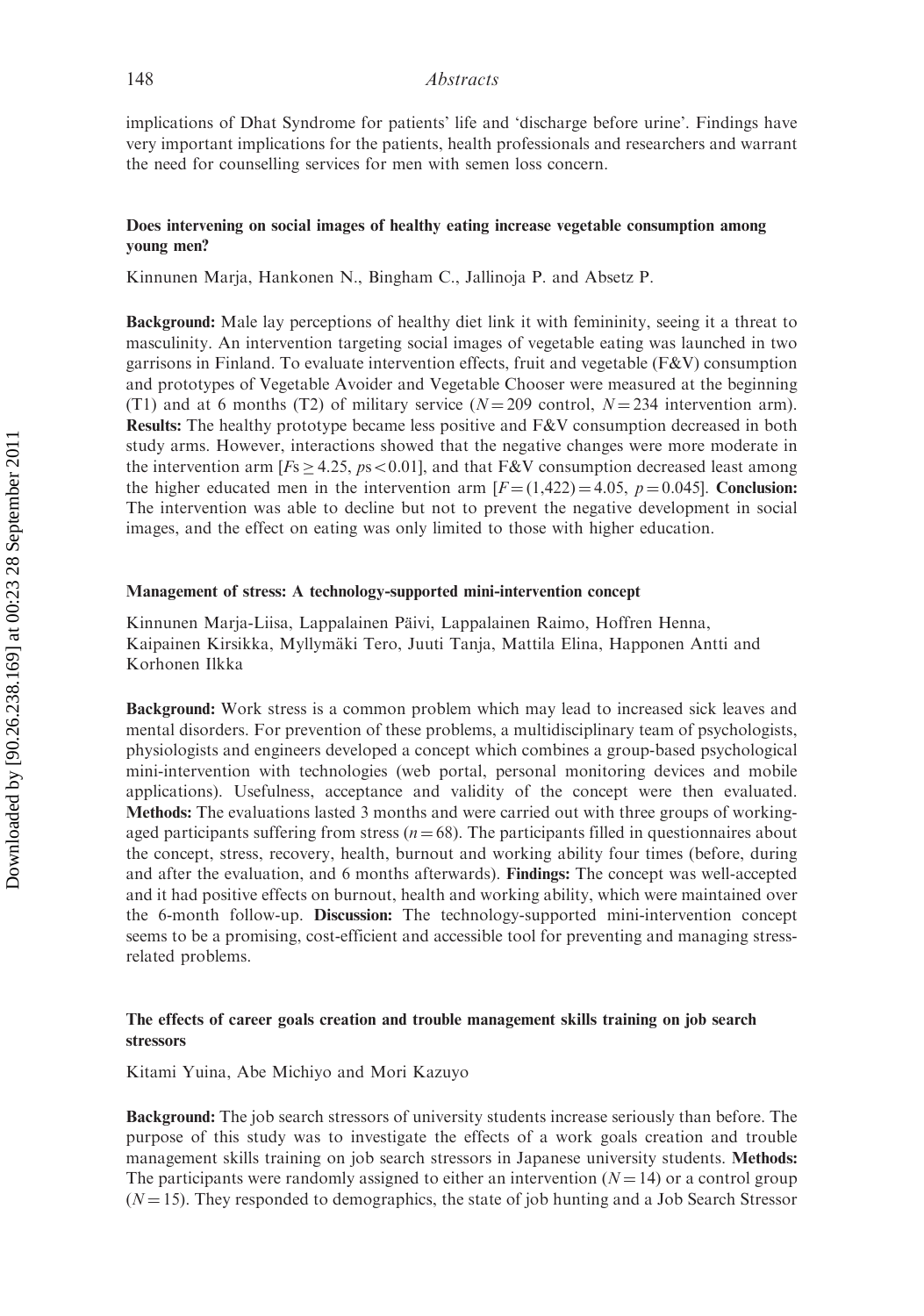Scale (Kitami et al., 2009) for two waves (pre, post). Findings: One-way ANOVA was conducted with each factors of Job Search Stressor Scale as the dependent variables. ANOVA revealed significant interaction between pre and post on the all variables. Discussion: The results showed significant favourable intervention effects for job search stressors on post-tests. These results suggest a need to provide more support for university students' mental health and to improve the quality of school life during periods of job hunting.

## Psychological distress and patient activation is associated with self efficacy in patients with arthritis

Kjersti Grønning and Aslak Steinsbekk

Background: Psychological, physical and demographic factors influence patients self efficacy beliefs. The aim of this study was to investigate which factors that was associated with self efficacy beliefs in patients with chronic inflammatory arthritis. Methods: This was a crosssectional study of 141 patients with rheumatoid arthritis, psoriatic arthritis and poly arthritis. Findings: Multivariate linear regression analyses showed that psychological distress  $(p=0.004)$ , patient activation  $(p<0.001)$ , pain  $(p=0.030)$  and higher level of education  $(p=0.033)$  was statistical significantly associated with better self efficacy beliefs, while female ( $p = 0.204$ ), being married ( $p = 0.950$ ), middle level of education (0.543), physical function ( $p = 0.942$ ), wellbeing ( $p = 0.491$ ), tiredness ( $p = 0.515$ ), disease duration ( $p = 0.802$ ) and disease activity  $(p=0.460-0.963)$  was not. Discussion: High patient activation and low psychological distress were most strongly associated with better self-efficacy beliefs. This indicates that patient educational programs aimed at improving self-efficacy should address how to deal with psychological distress.

## Motivational interviewing to promote physical activity: Do characteristics of an interview impact upon outcomes?

Knittle Keegan, Mejino Arlene, DeGucht Veronique, Hurkmans Emalie, Vliet Vlieland Thea and Maes Stan

Motivational interviewing (MI) is a counselling style which helps people explore and resolve ambivalence to change. It is unclear whether the quality of a MI predicts subsequent changes in physical activity (PA), self-efficacy (SE) or autonomous motivation (AM). 30 sedentary patients with rheumatoid arthritis filled out questionnaires assessing SE, AM and PA both 1 week before and 2 weeks after receiving an MI from a trained physical therapist. Audio from the MI sessions was recorded, and competency of MI delivery was assessed with the MI Treatment Integrity Scale. Overall, MI did not significantly increase SE, AM or PA. Adequately delivered MIs produced greater improvements in AM than inadequately delivered MIs. Asking more open questions predicted increased leisure time PA after MI. Therapist proficiency in MI delivery improved over time. MI is a skill which takes time and effort to develop. Interventions including MI should ensure that MI delivery is adequate.

#### Experience of men who have attended the birth of their child at the maternity centre

#### Kojima Rieko

Objective: First, to clarify the process of how men change to the one involved in childbearing by describing the experiences from the pregnancy period to birth. The other was to examine the importance of caring for men, which was based on descriptions given by fathers. Methods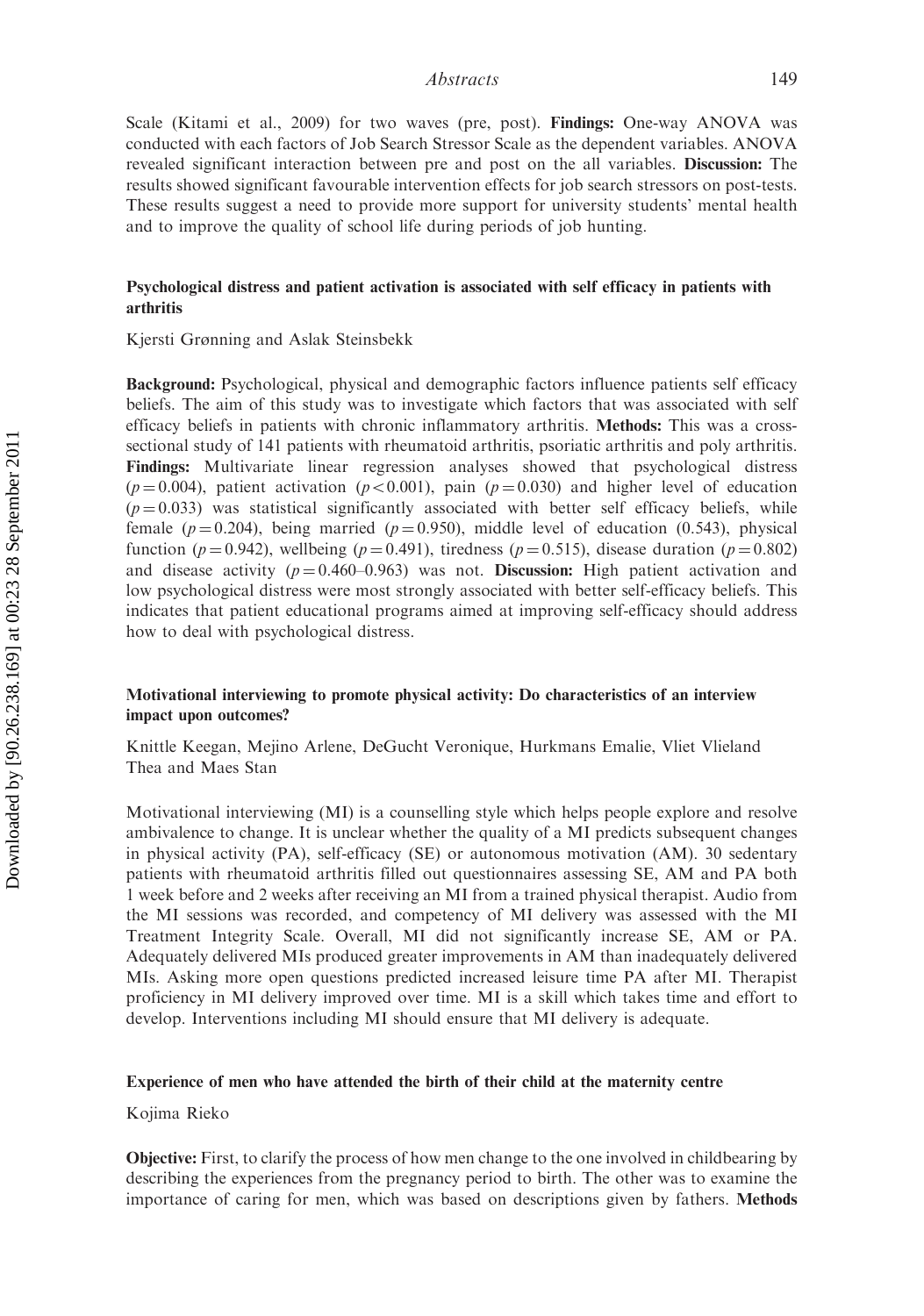qualitative studies: This study was intended for nine fathers who agreed with the purpose of study and our privacy policy. The research ethics board of the Japanese Red Cross Hokkaido College of Nursing approved this study. Results: Men whose partners were expecting a child in the maternity centre had experienced a certain process, which goes from 'the joy and anxiety of their partner's pregnancy' to 'the overcoming of the anxiety and developing a role as a partner and father in both periods of pregnancy and birth. Conclusion: Within this process, men finally acquired the idea of being one involved in childbearing.

### Biopsychosocial predictors of adherence to follow-up colposcopy in first-time patients

Kola Susanna and Walsh Jane C.

Background: The success of cervical cancer screening is largely dependent on patient adherence with treatment recommendations. The aim of this study was to identify predictors of adherence by examining biopsychosocial variables measured at colposcopy. Methods: Baseline data on psychosocial factors (demographic variables, state anxiety, pain) were collected from 141 women before colposcopy. Experiences of colcopscopy and adherence to follow-up (within 2 years) were assessed subsequently. Findings: Demographic variables were not associated with adherence. Non-attenders reported significantly greater state anxiety and pain following colposcopy than attenders. Multivariate logistic regression revealed that psychological experiences of colposcopy did not predict adherence status. However, the odds of adhering to colposcopy for patients with severe dysplasia were 3.57 times higher than for patients with normal histology, and 4.35 times higher than for patients with moderate dysplasia ( $p = 0.005$ ). Discussion: Women with dysplasia grades other than 'severe' should be targeted for follow-up recommendations and advice.

## Social support among Roma and non-Roma adolescents: Does it contribute to risky health behaviours?

Kolarcik Peter, Bobakova Daniela, Rimarova Kvetoslava, Madarasova Geckova Andrea, Reijneveld Sijmen A. and Van Dijk Jitse P.

Background: Data about the role of social support related to risky behaviour among Roma adolescents is scarce. The aim of our study was to assess social support among Roma and non-Roma adolescents and its contribution to risky health behaviours. Method: Cross-sectional study of Roma ( $N = 330$ ; mean age = 14.50; interview) and non-Roma adolescents ( $N = 722$ ; mean age = 14.86; questionnaire). Ethnic differences in social support from mother, father and significant others were assessed as their influence on health-related behaviours. Findings: Roma and non-Roma differed regarding social support, smoking and drug use. Low mother and father support and high friend support were associated with smoking (ORs 0.92–1.11), low mother and high friend support with drinking (OR's 0.92–1.13) and low father support with drug use (OR 0.92). **Conclusion:** Prevention in risky behaviour should focus mostly on adolescents with low mother support, no matter if they are Roma or non-Roma, but low support occurs more among non-Roma.

#### Lifestyles and psychosocial profiles in high-risk cardiovascular patients

Koleck Michèle, Philippon Morgann, Gay Bernard and Demeaux Jean Louis

Supporting patients with high risk of cardiovascular disease is essential. The ETHICCAR study assesses impact of therapeutic education programs for these patients. Objectives: To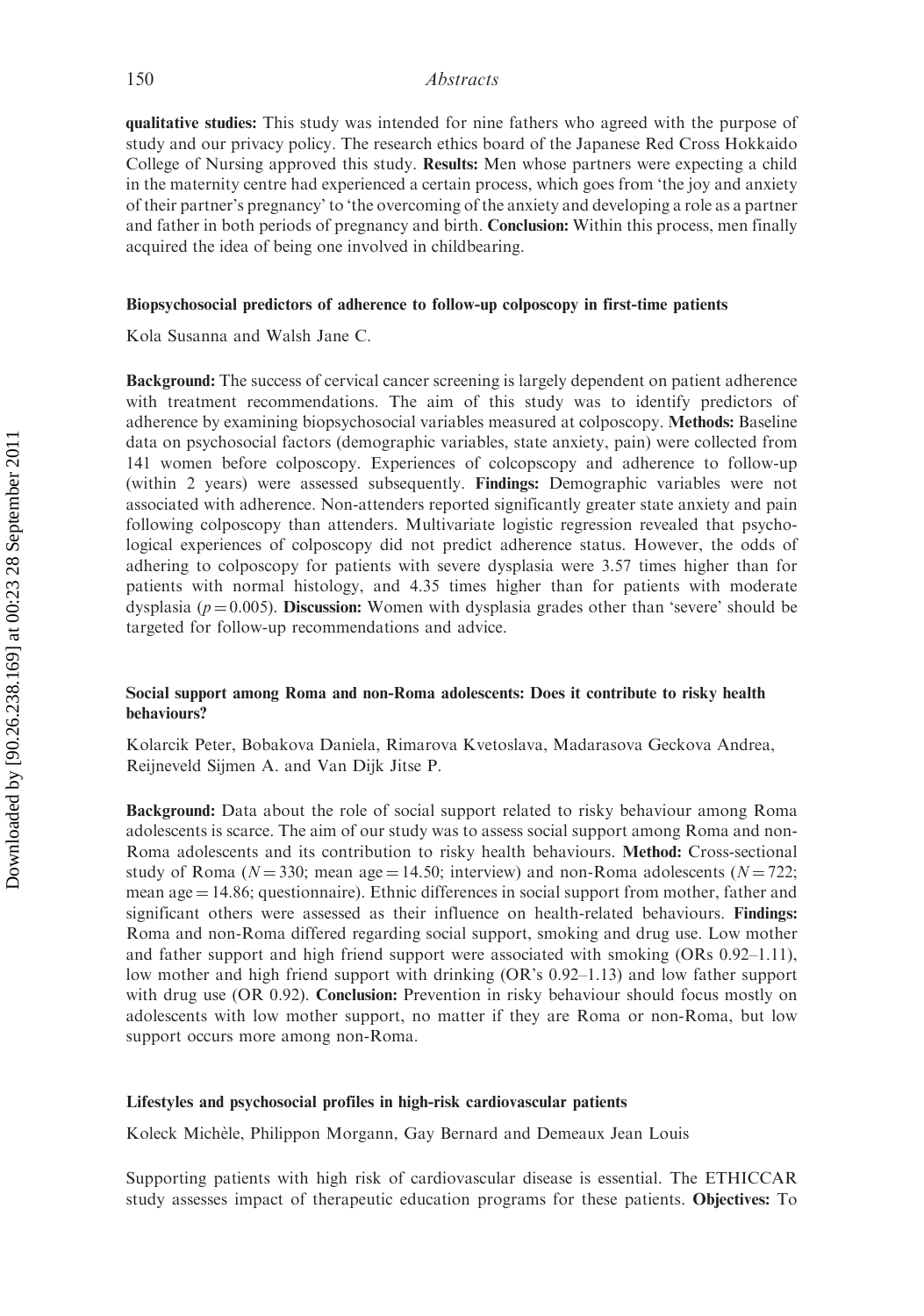analyse lifestyle and psychosocial profile in ETHICARR study and assess patient perception of risk and quality of life. Method: 130 patients completed a questionnaire assessing dietary habits, tobacco and alcohol consumption, physical activity, depression and anger (NEO-PI-R), locus of control (LCS), depressive mood (BDI), self-efficacy (HSSES) and quality of life (SF-12). Results: Cluster analyses were performed. Heterogeneity of behaviours yielded five lifestyles. Perception of cardiovascular risk is different in each lifestyle. Four psychosocial profiles were defined: two showed an internal LOC whereas two are more external with high scores of depression. Physical quality of life was not altered unlike psychological component. Conclusion: Lifestyles and psychosocial profiles are not linked in this population. Specific actions of therapeutic education may be useful for each of the psychosocial profiles.

## The symptoms of burn out syndrome and the examination of dysfunctional attitudes in medical employees

Kopasz Nora, Kerekes Zsuzsanna, Mangel Laszlo, Tiszberger Monika, Edes Tunde and Palfine Szabo Ilona

The aim of this study is to measure the stage of burn out syndrome and their influencing factors in two oncological departments (63 people), in G.E. practice (13 people) and in maternity ward (18 people). We used self-completed, anonymous questionnaires: BOQ; BOS; DAS concerning sociodemographical questions. There was no significant difference in burn out indicators. According to DAS data, the oncological department with a higher range of medical attendance statistically shows a significant difference from other departments. Maternity ward and G.E. employees present a deviation both in the DAS exterior control and in justifiable expectation subscales. In the point of DAS subscales view, both qualification and the number of children are significantly influential factors. The marital status points out significant influence to the 'claim-to-be-loved' subscale. Our preventional and interventional possibilities were built on the changes of DAS subscales results, which may have significant effect on the therapy of burn out syndrome.

## A combined planning and self-efficacy intervention to promote physical activity: Effectiveness and working mechanisms

Koring Milena, Richert Jana, Parschau Linda, Ernsting Anna and Schwarzer Ralf

Background: Many individuals are motivated to improve their physical activity levels, but often fail to act upon their intention. Interventions fostering volitional strategies like action planning, coping planning and self-efficacy beliefs can help to translate intentions into behaviour. Methods: This study examines the effectiveness and the mechanisms of a combined planning and self-efficacy intervention to promote physical activity among motivated individuals.  $N = 883$  participants were randomly assigned to the intervention or to a waiting list control condition. Findings: Multivariate analysis of variance revealed that the intervention resulted in significantly more physical activity, higher levels of action planning, coping planning and volitional self-efficacy beliefs,  $F(4, 878) = 28.37$ ,  $p < 0.01$ . Additionally, multiple mediation analysis showed that action planning, coping planning and volitional self-efficacy mediate between the intervention and physical activity. Discussion: This study shows that the intervention successfully fostered physical activity and unfolds the underlying mechanisms of the intervention's effectiveness.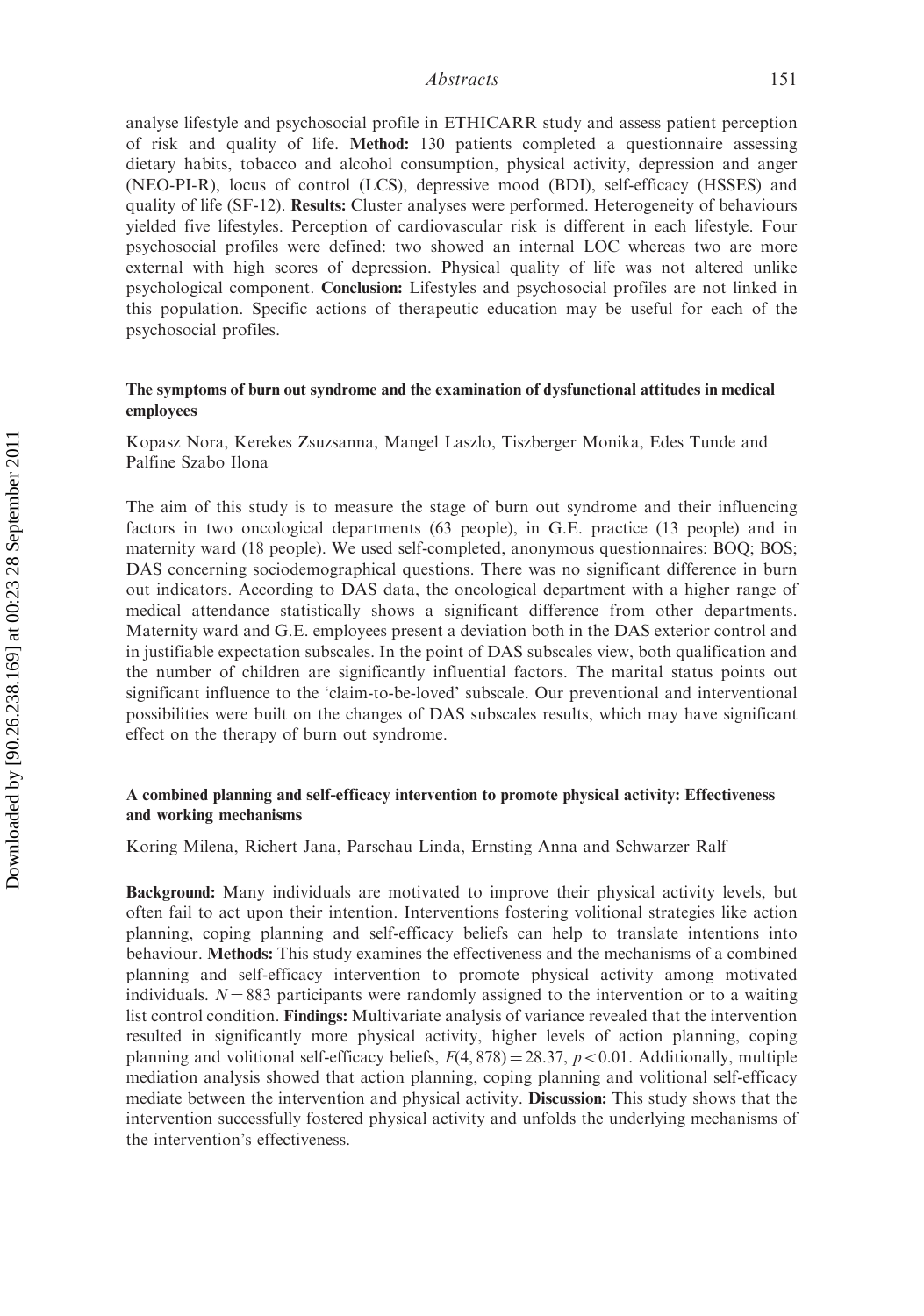### Activity and optimism as predictors of psychological well-being of adult psychology students

### Kozhukhar Galina

The main aim of this pilot study was to investigate activity and optimism as predictors of psychological health. The sample consisted of 54 adult females (aged from 24 to 49), which were having a retraining course as practical psychologists. Students completed questionnaires: Optimism Scale (AOS), Psychological Stress Measure (PSM-25), Subjective feeling (mood-scale) and Izard's differential emotions scale. The main research questions were explored by linear regression analysis. The regression results showed that activity decreased psychological stress and anxiodepressive emotions, increased the positive emotions and subjective comfort, and did not have impact on negative emotions. Optimism was the predictor of the psychological stress, negative and anxiodepressive emotions, subjective comfort, but did not effect positive emotions. Interesting result was that activity in adult students improved positive emotions, but optimism did not have any influence on them. Activity and optimism were discussed as predictors of some characteristics of psychological well-being.

#### Depression as moderator of intention–behaviour relations in physical activity

Kraemer Lena, Wagner Sebastian C., Stadler Gertraud and Bolger Niall

Objective: The gap between physical activity intentions and actual physical activity is well documented. This study investigated if depression moderates the intention-behaviour-link such that depression is associated with greater problems in intention implementation. Methods: Forty-seven undergraduate students filled out a baseline questionnaire (measuring depression with the CES-D) as well as evening diaries on 6 consecutive days (measuring behavioural intentions to be physically active). On all days, participants wore accelerometers assessing physical activity. Results: A regression of mean physical activity showed no main effect of depression,  $p = 0.11$ , but a significant main effect of mean intention,  $F(1;44) = 2.04$ ,  $p<0.05$ , as well as a significant interaction effect,  $F(1;44) = -2.21$ ,  $p<0.05$ . The interaction indicates that depressed students were less capable of transforming their behavioural intentions into action. Conclusions: Depression moderates between intentions and physical activity on the following day. Studying the interplay of depression and volitional processes is an important task for Clinical and Health Psychology.

#### Mindfulness-Based Stress Reduction (MBSR) in chronic pain management: A pilot study

Kretsch Marina, Spitz Elisabeth and Tarquinio Cyril

Background: Mindfulness-Based Stress Reduction (MBSR) is a clinical program, developed to facilitate adaptation to medical illness, which provides training in mindfulness meditation as a self-regulatory approach to stress and emotion management. Many claims have been made regarding its efficacy in medical settings. The aim of this study was to test MBSR efficacy in chronic pain management and psychological associated troubles. Methods: We measured quality of life (WHOQOL-26), depression and anxiety (HAD) before and after the 8-weeks training program and analysed qualitative participants experience with semi-structured interviews. Six women with chronic pain were included. Findings: Qualitative analyses show an effect of MBSR on the management of mild to moderate pain and daily stressors. Quantitative results did not report improvement (Wilcoxon non-parametric tests were performed). Discussion: Quantitative studies must be conducted to assess the link between MBSR, pain management and daily stressors with a larger sample.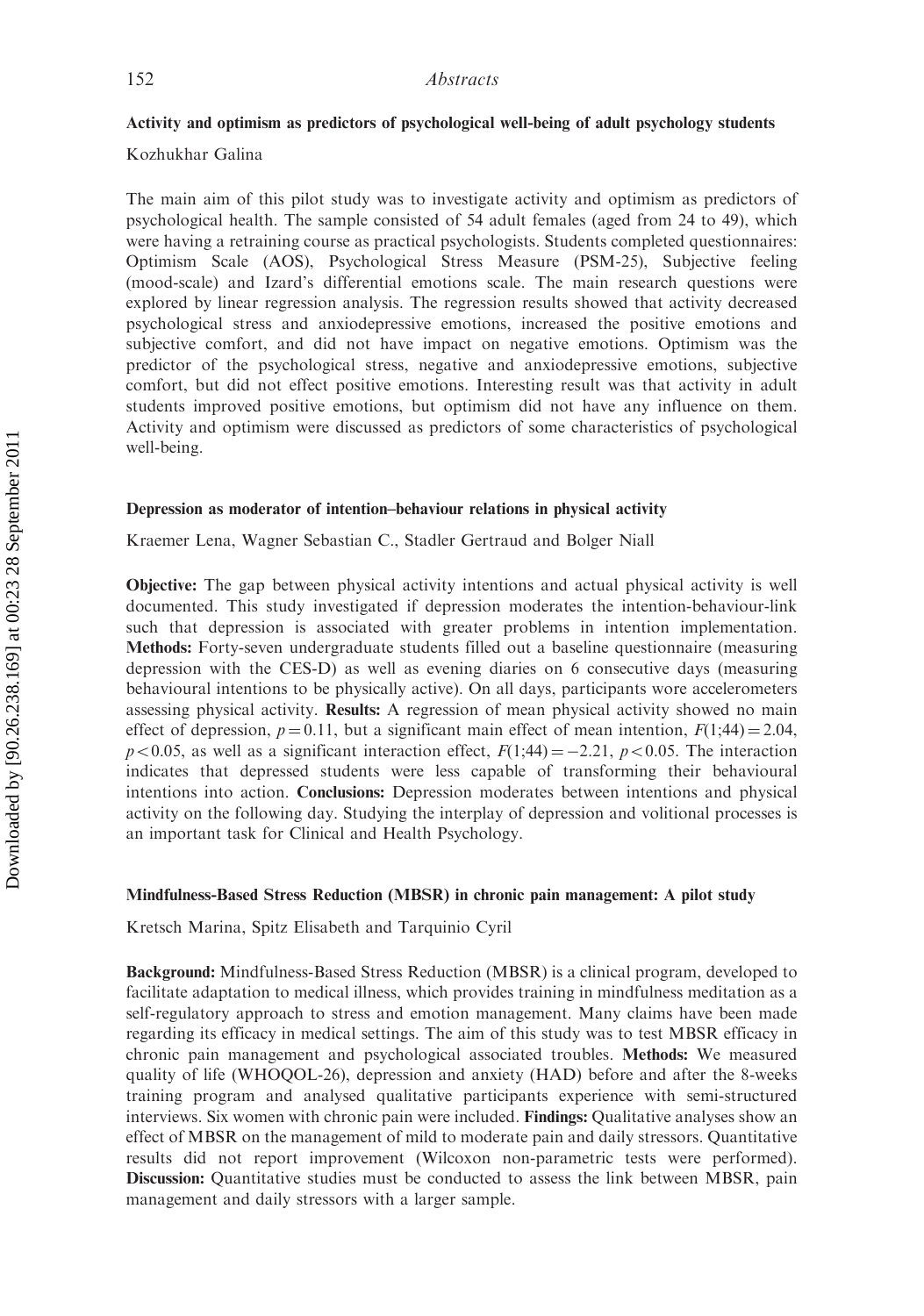### Physical activity, emotions and cognitive function in older adults

Kroemeke Aleksandra, Zajac-Gawlak Izabela and Pospiech Dariusz

Background: This study was aimed at exploring the relationship between physical activity (type, intensity, amount), positive and negative affect and cognitive function in older adults. **Methods:** 55 healthy older adults (age  $64.75 \pm 6.225$  years) had the ActiGraph GT1M accelerometer attached for 7 days to assess their physical activity. The affect was measured with the Polish version of PANAS. The cognitive function was evaluated based on Trail Making Test (TMT) and Digit Symbol Test (DST). Findings: Based on steps/day results 56.4% participants met the recommended 10,000 steps per day. Age was conversely connected with processing speed (DST) and physical activity (number of steps and frequency). Physical activity was associated only with negative emotions: results of ANOVAs proved less negative affect among high-frequency activity subjects. Discussion: According to the study medium, intensity physical activity might be more connected with the reduction of negative state rather than create the positive one.

## Boosters, anyone? The effectiveness of adding booster sessions to a self-management intervention for diabetes patients

Kroese Floor, Adriaanse Marieke and De Ridder Denise

Background: In response to frequently reported suggestions in the literature, this study was set up to investigate the effectiveness of adding booster sessions to an existing self-management intervention that focused on increasing proactive coping skills in Diabetes Type 2 patients (i.e. 'Beyond Good Intentions'). Method: Three booster sessions were added to the basis intervention program that had previously shown to be effective in improving self-management behaviours and medical outcomes. Patients  $(N = 129)$  were assessed on psychological (i.e. proactive coping skills, self-efficacy) as well as behavioural (i.e. diabetes self-care, diet and exercise) self-management outcomes. **Results:** Results showed that only about 50% of patients in fact attended more than 1 booster sessions. Furthermore, patients who did attend booster sessions did not further improve self-management behaviour, but they did remain stable compared to their outcomes after the basis intervention. The effectiveness of booster sessions will be discussed.

#### Relations between personality traits and level of experienced stress impact of prison officers

Kukanová Markéta and Vašina Lubomír

This report comes as a part of an extensive research project realised by The Centre for Complex Psychological Research of Stress in Brno. Our goal was to analyse the influence of stress on prison officers. Relations between selected personal traits and the level of experienced stress impact were examined. Participants ( $N = 188$ ) included both male ( $N = 141$ ) and female  $(N = 32)$  prison officers from 10 prison facilities all across the Czech Republic. As for methods, EPQ-R and IVE were used to identify personal traits, Scales of Stress Profile and 8SQ to assess the level of experienced stress impact. Statistically significant correlations between the level of experienced stress impact and extraversion ( $r = -0.21$ ,  $p < 0.05$ ), neuroticism ( $r = 0.39$ ,  $p < 0.05$ ), empathy  $(r=0.17, p<0.05)$  and impulsivity  $(r=0.26, p<0.05)$  were found. These results support the need for further research of personality of people who work under constant stress.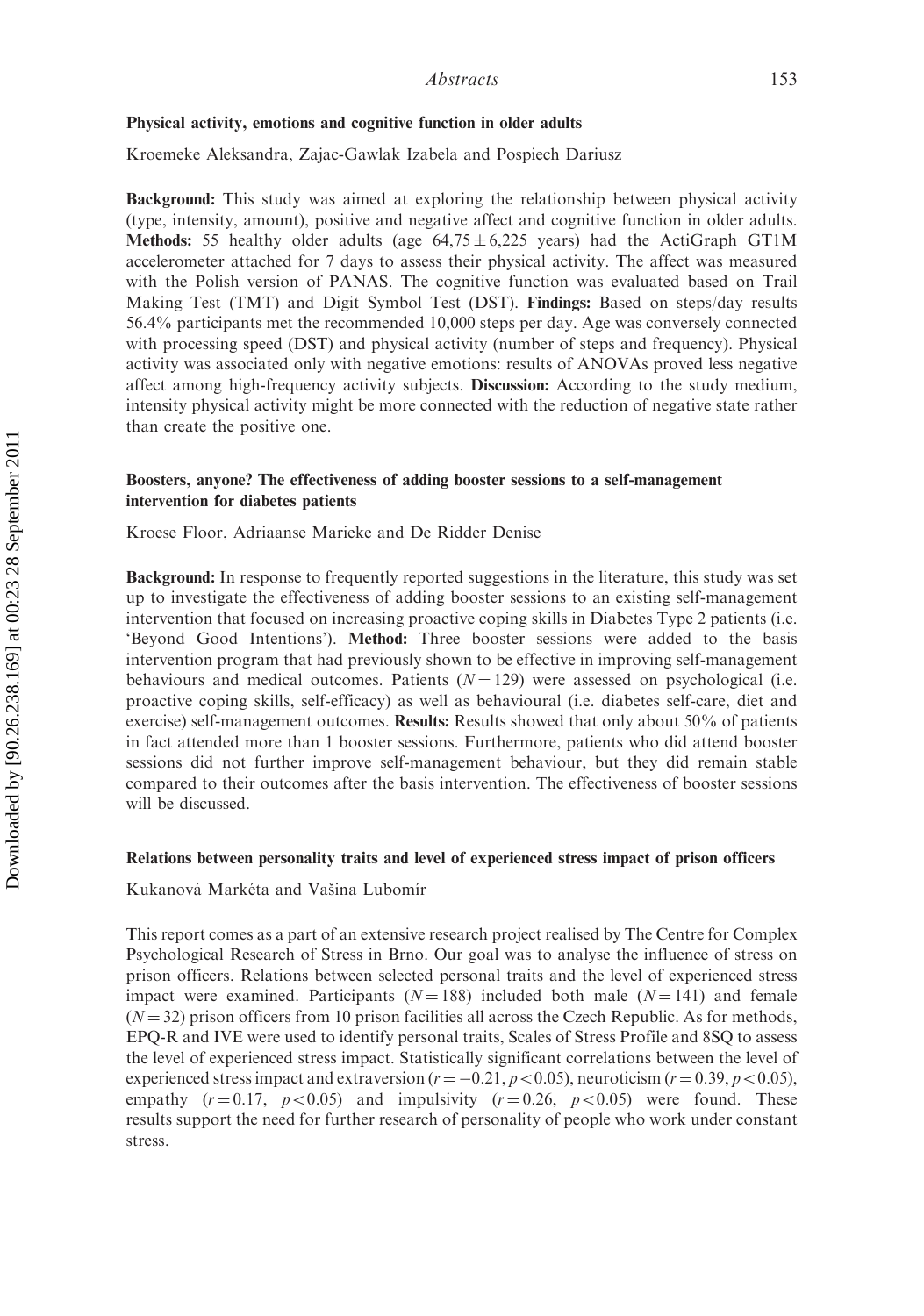# Using mindfulness to regulate emotion and enhance the learning effect

Kuo Yu-Ming, Wang Tz-Li and Lien Ya-Hui

Mindfulness maintenance of attention on the present may facilitate a healthy engagement with emotions. This study investigated the relationships among mindfulness, positive emotion, negative emotion, and the learning effect. 122 students responded to a questionnaire measuring each of the former variables after an 8-week intervention period. A significant positive relationship was found between mindfulness and positive emotions, while no statistically significant relationship found between negative emotions and the learning effect. There was also a significant positive relationship between positive emotions and the learning effect. This pattern of results suggests that positive emotion is an important mediator between mindfulness and the learning effect. These results carry two meaningful implications for the role of mindfulness. First, mindfulness is a tool to adjust physical and mental conditions, rather than learning skills. Second, previous studies showed that mindfulness can help reduce stress and anxiety. This study finds that mindfulness can also improve positive emotion.

# Stage congruence and its role in changing multiple health behaviours

Küper Carina, Fleig Lena, Wiedemann Amelie U. and Reuter Tabea

Background: The aim of this study was to examine the interrelation of physical activity and fruit and vegetable consumption regarding stages of change and stage transitions. Furthermore, the role of stage congruence (i.e. individuals reside in the same stage for two behaviours) for successful multiple behaviour change was investigated. Methods:  $N = 784$ participants filled in an online questionnaire assessing physical activity and dietary behaviour and stages of change at baseline and 4 weeks later. Findings: Multivariate analyses revealed a significant positive association between the two behaviours, their stages of change and stage transitions across behaviour domains ( $p<0.05$ ). However, an influence of stage congruence on successful multiple behaviour change was not found. Discussion: Being in the same stage for two behaviours (e.g. having the intention to change two behaviours) does not seem to interfere with changing multiple behaviours. This finding may have valuable implications for designing multiple health behaviour interventions.

# Religion and optimism: The effect of religiosity on mental health resources in senior citizens

Kvande Marianne Nilsen

The purpose of this study was to explore the effects that five dimensions of religiosity have on an optimistic view on life among senior citizens. Optimism has been showed to be a positive health resource. The results were based on a self-completion questionnaire with responses from 237 Norwegian seniors 60–76 years old. The results show that when controlling for demographics as well as long-term medical illness, the dimension of individual subjective religious experiences had a significant effect on how optimistic the respondents were  $(\beta = 0.38,$  $p<0.01$ ) ( $R^2 = 0.18$ ). Especially, since individual subjective religiosity might be detached from institutionalised religiosity, being aware of such individual resources is important for clinicians and social workers who interact with seniors in their daily life as well as in times of age-related crises such as the loss of loved ones, impairment and problems related to the transition from employment to retirement.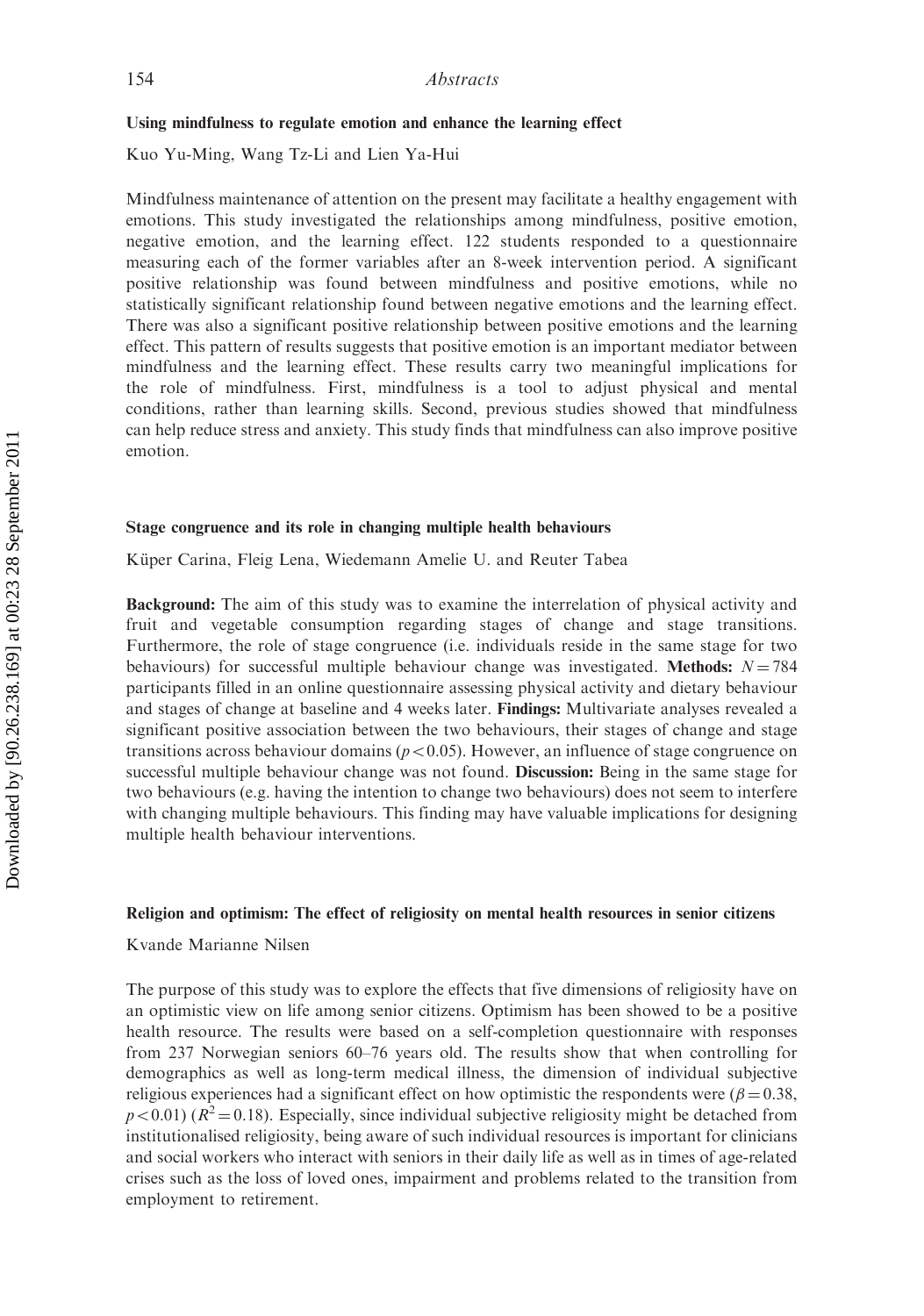## Can media campaigns effectively change behaviour? An examination of the first Irish stroke awareness campaign

L. Mellon, A. Hickey, M. Bastiansen, R. Murphy, E. Dolan, A. Gleeson, P. Houlihan, P. Gilligan, F. Doyle and D. Williams

Background: The impact of awareness campaigns is usually tested by means of population knowledge surveys. A more clinically relevant indicator of campaign efficacy is the impact of the campaign on uptake of the campaign message in terms of public behaviour. The first Irish stroke awareness campaign (Act FAST) was examined for its impact on hospital activity. Method: A screening tool was developed to audit all stroke and TIA-related admissions to two teaching hospitals for a 1 year period parallel to the campaign launch. Results: Results suggest an observable trend of increased frequency of FAST-related presentations to A&E (64% increase) and decreased time from symptom onset to  $A\&E$  attendance (63%), however these rates returned to baseline once advertising was withdrawn. Conclusion: There is evidence of initial campaign impact. However these observations subsequently decline, indicating that the desired campaign effect in terms of public behaviour is not sustained long-term.

## Exploring the experiences of end-stage renal disease and its treatment in Singaporean incident haemodialysis patients

Lai Alden Yuanhong, Loh Angela, Pala Krishnan Deby Sarojiuy and Griva Konstadina

Background: Dialysis can be very stressful with the initial months onto treatment being very critical, both in terms of adaptation as well as mortality. This qualitative study sets out to explore the lived experiences of new haemodialysis patients in Singapore. Methods: A total of 13 incident haemodialysis patients participated in semi-structured interviews. Results: Interpretative Phenomenological Analysis revealed three main themes: emotional distress, treatment related concerns and social support. Issues about illness intrusiveness, diabetes, Complementary and Alternative Medicine (CAM) usage and hope for transplant were also identified. Conclusion: New haemodialysis patients have emotional and informational needs, highlighting the need for intervention programs particular to this patient group to promote better psychosocial adjustment.

### The role of alexithymia in fibromyalgia syndrome

Lami M. Jose, Martínez M. Pilar, Miró Elena, Sánchez Ana I. and Ana Medina

Background: Fibromyalgia (FM) is characterised by widespread musculoskeletal pain and multiple tender points. Several studies suggest that alexithymia impedes the successful regulation of negative emotions and may contribute to pain experience. We investigated the role of alexithymia in FM. Methods: 74 FM patients and 74 healthy volunteers completed the following measures: Toronto Alexithymia Scale (TAS-20), Hospital Anxiety and Depression Scale, Pittsburgh Sleep Quality Index, Fatigue Scale, and Chronic Pain Self-Efficacy Scale. Findings: FM group had higher scores than healthy group in difficulty in identifying feelings (TAS-20)  $(t = 6.11; p < 0.001)$ . Significant correlations were observed between difficulty in identifying feelings and fatigue, sleep quality, anxiety and depression (r between 0.21 and 0.41,  $p<0.05$ ) and self-efficacy for coping with symptoms ( $r = -0.29$ ,  $p<0.05$ ). Discussion: Higher level of alexithymia in FM was observed. Alexithymia was associated with more psychological distress and increased fatigue and disturbed sleep. Further therapeutic work with emotions in FM patients is suggested.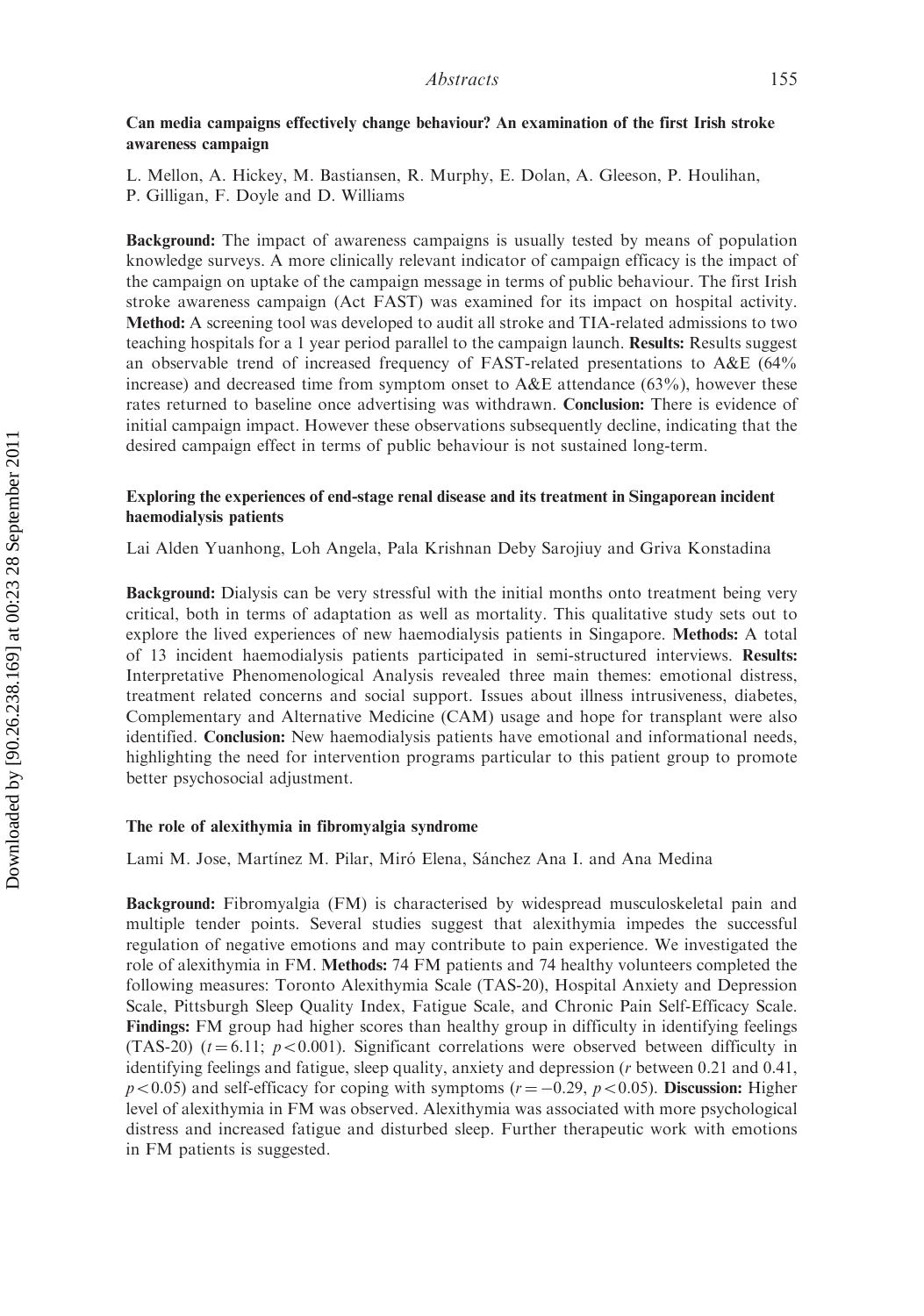### The illness attitudes as mediator between pain and emotional distress

Lami M. Jose, Martínez M. Pilar, Sánchez Ana I., Miró Elena, Diener Fabian and German Prados

Background: There is strong theoretical and empirical relationship between pain and psychological distress. However, there is little information about the cognitive factors that contribute to this relationship. We analysed the mediator role of illness attitudes. Methods: 135 healthy women completed: Attitude Illness Scales, McGill Pain Questionnaire, Beck Depression Inventory and Beck Anxiety Inventory. Findings: 21.5% of the women reported pain  $\geq$ 5 in affective-sensorial dimensions. This group showed higher scores in anxiety, depression and illness attitudes than women without pain ( $p<0.05$ ). Significant correlations were observed between pain, illness attitudes and psychological distress. Illness attitudes mediated the relationship between pain and anxiety/depression (Sobel test 2.65 and 2.81,  $p<0.01$ , respectively). Discussion: Pain may lead to an increased psychological distress indirectly as a result of dysfunctional beliefs toward illness. It is important to assess these attitudes to early identification of persons who show a higher risk to emotional distress in response to pain.

### Perceived empathy scale of physicians and nurses

Lancelot Anne, Costantini Tramoni Marie Louise and Tarquinio Cyril

Lung cancer is the first cause of death by cancer in France. An important component of care relationship between nurses/physicians and patients is empathy. To study empathy in this context, we analysed how patients perceive nurses and physicians empathy qualities. To consider this aspect, we constructed a 'Perceived Empathy Scale of Physicians and Nurses'. It is composed by two parts: one for the 'nurse's team' and the other for the 'physician's team' (both evaluated by patients). 112 patients with cancer completed the first scale's part 'nurse's team' and 116 patients the second scale's part 'physician's team'. Many statistic validation factors with Principal Component Analysis showed that the instrument had good psychometrics qualities in terms of validity and reliability. We have found a structure of six dimensions for each scale's part, but items and dimensions are different. These results show that patients are expecting different empathic qualities from nurses and physicians.

### Empathy between patients and nurses/physician's team

Lancelot Anne, Costantini Tramoni Marie Louise and Tarquinio Cyril

Lung cancer is the first cause of death by cancer in France, that is why an important component of care relationship between nurses/physicians and patients is empathy. Empathy is a multiple facets concept and after a review of literature we have decided to analyse how patients perceive nurses and physicians empathy qualities. So, we have conducted about ten non directive interviews with lung cancer patients revealed that they expected different empathic qualities from nurse and from physician. We have made a thematic contents analysis and a clinical analysis of these interviews. Results are linked to patient's professional (nurse and physician) representations. We noticed a taboo of the patients to criticise the physicians and nurses team but. Our future objective is to provide physicians and nurses an 'empathy training program' based on the results of this study, in order to improve empathic relationship between cancer patients and health professionals.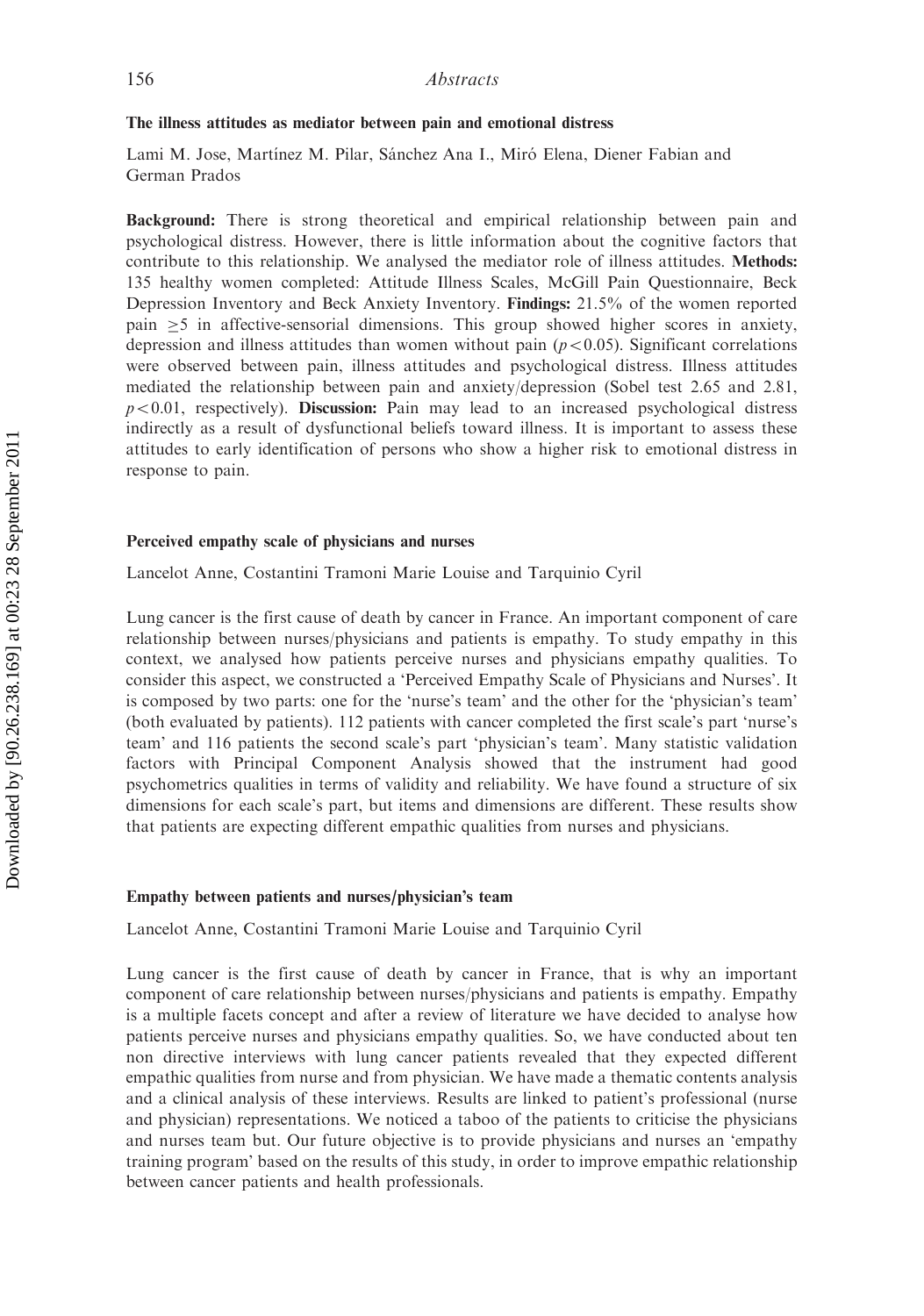### The relation between adolescents' steps per day and depressed mood: A 10-day diary study

Langguth Nadine, Gawrilow Caterina, Wagner Sebastian and Stadler Gertraud

Background: The prevalence of depressive symptoms increases with transition to adolescence, whereas adolescents' physical activity decreases at the same time. This relationship has not been studied previously among adolescents on a daily basis. This study examined short-term effects of adolescents' physical activity on depressed mood. Methods: Forty-six adolescents completed a background questionnaire, wore pedometers and kept mood diaries (POMS) over 10 consecutive days. Findings: The mixed-effects model revealed a significant main effect of steps/day on depressed mood,  $F(1, 186) = 3.91$ ,  $p < 0.05$ , suggesting that adolescents who had taken fewer steps during the day reported higher levels of depressed mood in the evening. Discussion: Based on these results, we are currently preparing a daily diary study with clinically depressed adolescents and adolescents being at high risk for depression (e.g. adolescents with ADHD) and a randomised controlled-trial evaluating the effectiveness of a physical activity intervention on adolescents' emotional well-being.

### Relationship between marital satisfaction and anxiety in mothers of children with attention deficit hyperactivity disorder (ADHD)

Larijani zarrin sadaat, Baghani Tahereh and Ajhdehfa Leila

Objective: This study examines the relationships between marital satisfaction and anxiety to determine if there is any relationship between variables or not. Method: Thirty-five mothers of children with ADHD, (children's mean age: 8.1 years) who were chosen based on convenience sampling participated in this study. The diagnosis of child ADHD was established through clinical interviews with parents according the criteria in DSM IV TR. They completed the Enrich marital satisfaction inventory and Beck Anxiety Inventory (BAI). Correlational design was used as statistical method. Findings: These results indicate significant correlation between marital satisfaction and anxiety. There is a negative relationship between marital satisfaction and anxiety ( $r = -0.61$ ,  $\sigma = 0.01$ ,  $n = 35$ ). Conclusion: Results indicate that the higher marital satisfaction is associated with lower anxiety.

## The efficacy of self-efficacy and implementation intentions interventions to increase fruit and vegetable intake

Laurence Guillaumie, Gaston Godin, Jean-Claude Manderscheid, Elisabeth Spitz and Laurent Muller

Objectives: This study tested interventions designed for people who do not eat the recommended daily fruit and vegetable intake (FVI) but have a positive intention to do so. **Methods:** Adults ( $N = 134$ ) were randomised into four groups: implementation intentions (II); self-efficacy (SE); combination of  $II + SE$  and control (C). Variables were measured at baseline, post-intervention and 12-month follow-up. Findings. At 12-month follow-up, compared to the C group, FVI increased significantly in the II group  $(+2.1$  servings/day), but not in the SE and  $II + SE$  groups. Vegetable intake (VI) increased significantly in all experimental groups, whereas fruit intake (FI) did not. Changes in FVI were mediated by changes in FI action planning and VI self-efficacy whereas changes in VI were mediated by changes in VI intention and VI self-efficacy. Discussion: II interventions appear to achieve clinically meaningful increase in FVI. Future studies should favour this approach to bridge the intention–behaviour gap for FVI.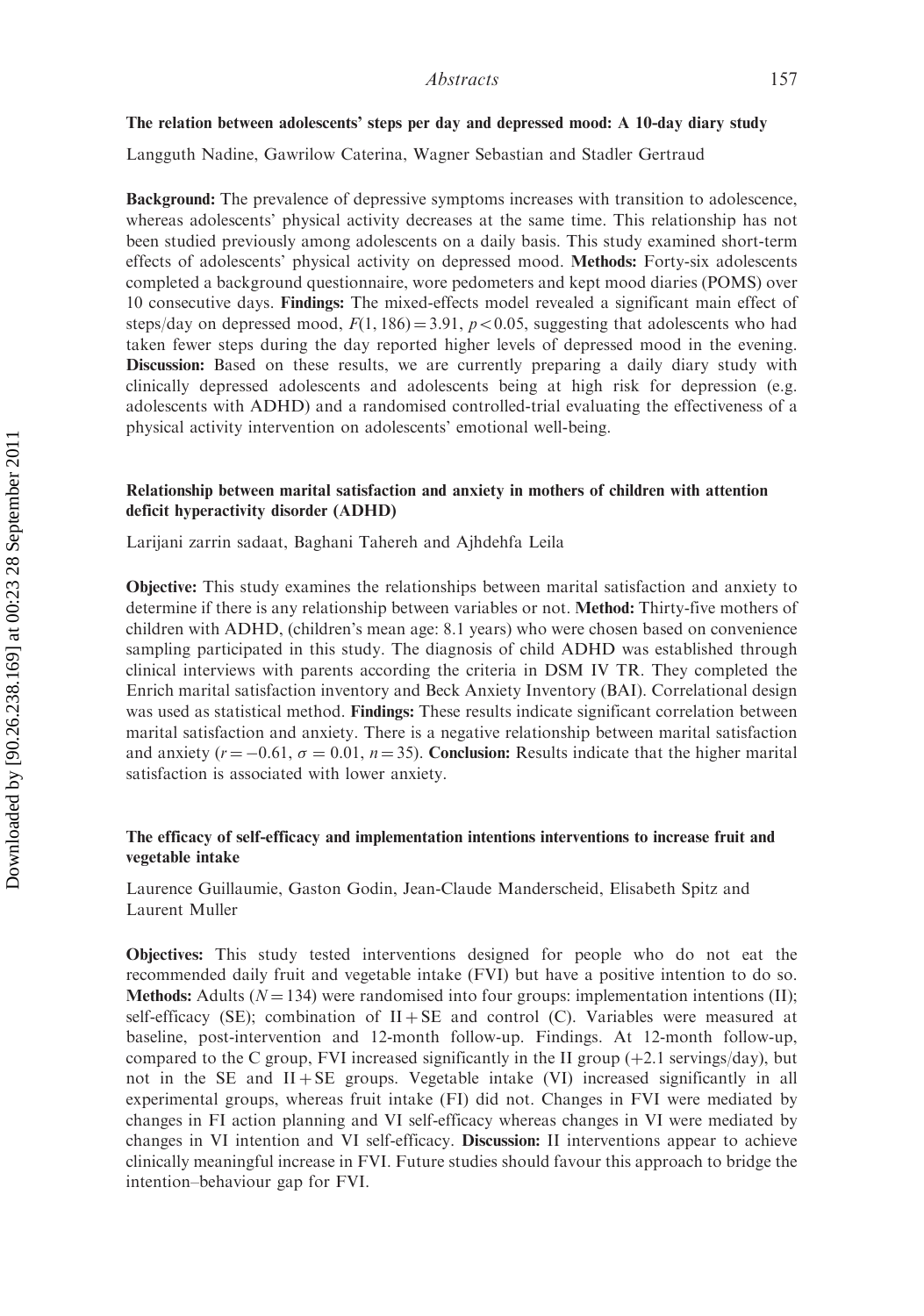## Improving lifestyles of disadvantaged women: Mixed-method evaluation of change in practitioners' practice following 'healthy conversation skills' training

Lawrence Wendy

Background: The Southampton Initiative for Health has trained community practitioners in 'healthy conversation skills' aimed at improving their reflection on practice, asking 'open discovery questions' (ODQs) and goal-setting, in order to support women in making lifestyle changes. This paper presents evidence of change in practitioners' practice following training. Methods: Pre- and post-training self-completed assessments, follow-up phone calls and observations of practice were used to measure healthy conversation skills' use. Results: We trained 163 practitioners. They asked more ODQs post-training (from 30 to 363); 67% of trainees went from asking none to asking at least one ( $\chi^2$  = 97.6; p < 0.0001). In follow-up phone calls to 140 trainees, more competency was demonstrated in asking ODQs than in supporting goal-setting. In Southampton, 69% (37/54) of observed conversations involved practitioners asking ODQs, compared with 39% (14/36) in a comparison area. Conclusion: Whilst more training in supporting goal-setting would be beneficial, the intervention is feasible and effective in increasing staff competence in asking ODQs, supporting a more empowering style of communication likely to facilitate behaviour change.

## Improving clinical performance among medical students using a mindfulness intervention

Lazaridou Asimina

Background: Mindfulness is a state of openness to novelty in which an individual actively constructs categories and distinctions. Mindfulness has the potential to improve the performance of doctors and reduce medical mistakes. **Methods:** Participants  $(n = 40)$  were randomly assigned to one of the two conditions (mindful or mindlessness). The mindfulness group ( $n = 20$ ) received three mindful instructions every day via sms and were asked to notice three new things in their clinical practice. Langer's Mindfulness questionnaire and studentburnout questionnaire were distributed to all participants before and after the intervention period. Findings: Greater mindfulness predicted better performance in clinical practice, an increase in mindfulness awareness and a decrease in feelings of burnout. Discussion: Mindful learning engages people in what they are learning and increases performance. By just noticing new things in their environment, medical students could improve performance and avoid mistakes in their clinical practice. Oral Paper

## Accuracy of hereditary breast cancer risk perception in probands following genetic counselling for BRCA1/2 testing: Differences between individual and comparative estimates and associated factors

Leblond Débora, Bredart Anne, Dolbeault Sylvie and Sultan Serge

Background: Identification of BRCA1/2 genes allowed the development of genetic testing for breast cancer predisposition. Previous studies have shown an overestimation of mutation risk. Accuracy of individual and comparative risk perception are investigated. Attention has been paid to determinants of risk perception variance. Methods: After counselling, 180 probands initiating genetic testing received self-reported questionnaires. Risk perception of predisposition was compared to objective risk estimates. General distress (HADS), test and cancer specific distress (IES) and genetic knowledge (BGKQ) were alternatively introduced in linear regression models. Results: Half of the sample had an accurate individual risk perception of predisposition associated with test specific distress. Despite a risk perceived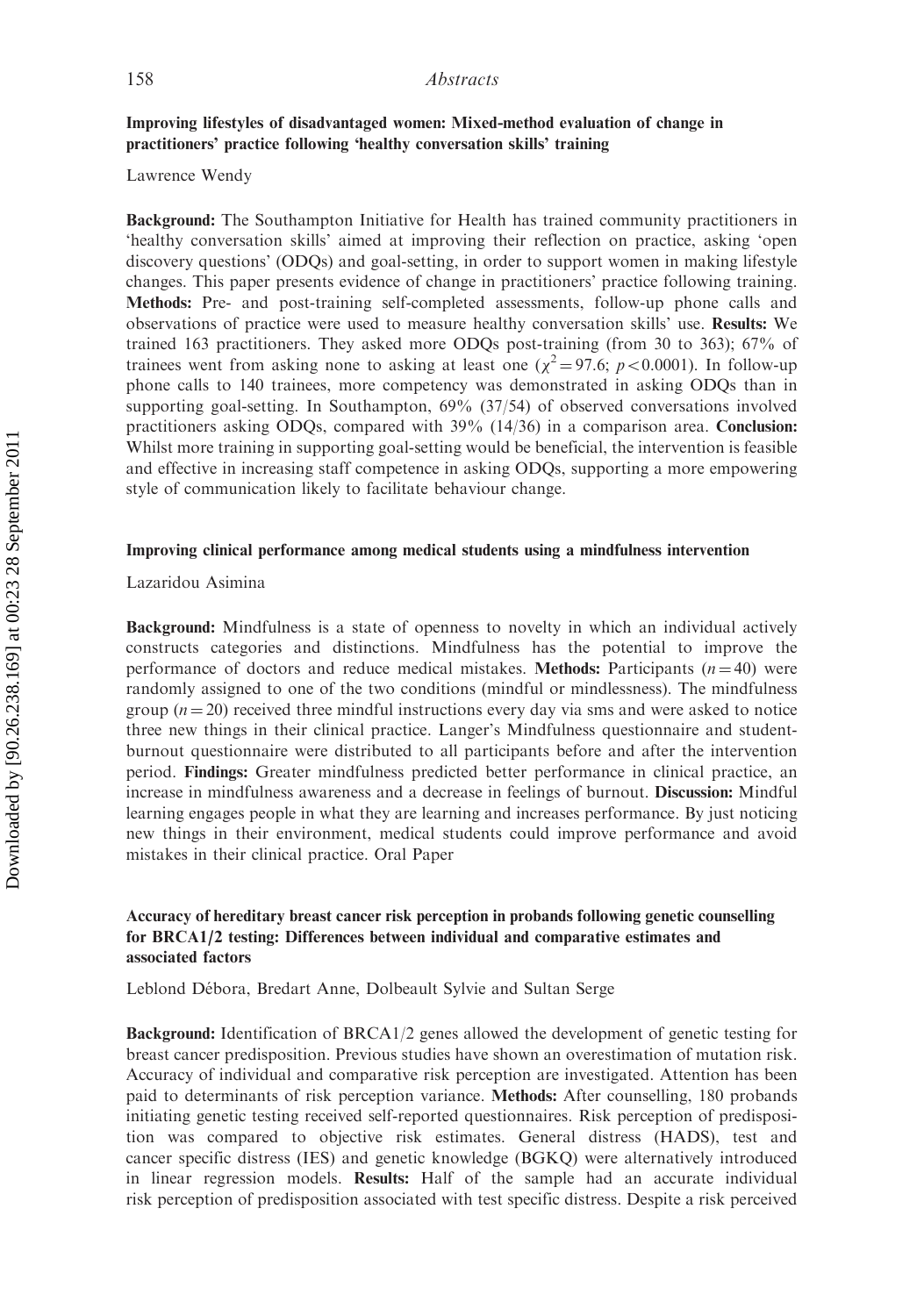to be higher than the general population, comparative risk was underestimated and associated with genetic knowledge. Discussion: In contrast to the current literature, our results do not show overestimation of genetic risk. Both cognitive and emotional factors affect risk perception accuracy. Understanding those processes is helpful in reducing inaccuracy.

## Life control mediates social gradients in health and well-being among middle-aged Australian women

#### Lee Christina

There are well-documented gradients across socioeconomic position in health and well-being, at all ages and amongst both women and men. This analysis examines the mediating role of perceived life control (measured with the Life Control Scale – Bobak et al., 1998) on this relationship, in a nationally representative sample of 10,492 Australian women aged 50–55. Using ability to manage on available income as a proxy for socioeconomic position, we found strong gradients for both the physical and the mental component scales of the SF-36. Adjusting for Life Control scores significantly attenuated these effects, supporting arguments that perceived control is one mechanism whereby relative deprivation affects well-being even in affluent societies.

## Relation of exercise to stress and quality of life

Leonidou Chrysanthi, Georgiou Dora, Karekla Maria and Panagiotou Georgia

The positive effects of exercise on health have been documented and continue to draw interest. This study examines the relation between frequency and duration of exercise and measures of quality of life and perceived stress. The sample consists of 324 Cypriot adults (18 to 65 years; Mage 44.87; Females 58.3%) selected through stratified random sampling from general population. Participants completed a packet of questionnaires, including Greek versions of the Perceived Stress Scale, the World Health Organisation's Quality of Life Questionnaire and questions regarding exercise behaviours. Results show that differences occur between groups at the extreme level, with those who exercise 5–7 times a week reporting lower perceived stress levels and higher environmental QOL than all other groups. Duration of daily exercise did not significantly influence Results: These results indicate that consistent weekly exercise, regardless of daily duration, plays a role in reducing perceived stress, but does not greatly impact perceived QOL.

#### Positive psychology and sexual health: Review and future directions

#### Lewis Linwood

Background: In this oral presentation, I outline the exploration of sex, sexuality and sexual health within the paradigm of positive psychology in order to answer the following questions: Does positive psychology give relatively short shrift to an important aspect of human experience in its study of sexuality? What are the challenges to a deeper focus on sexual health? What might an exploration of sexual health look like in positive psychological theory, methodology and practice? Findings/discussion: I suggest that a positive sexual health, focusing on maximising human potential and growth within/through sex and sexuality is possible if one examines the political and ideological values underlying concepts of 'health', 'sexual health' and 'positive sexual health'. I will discuss three different approaches to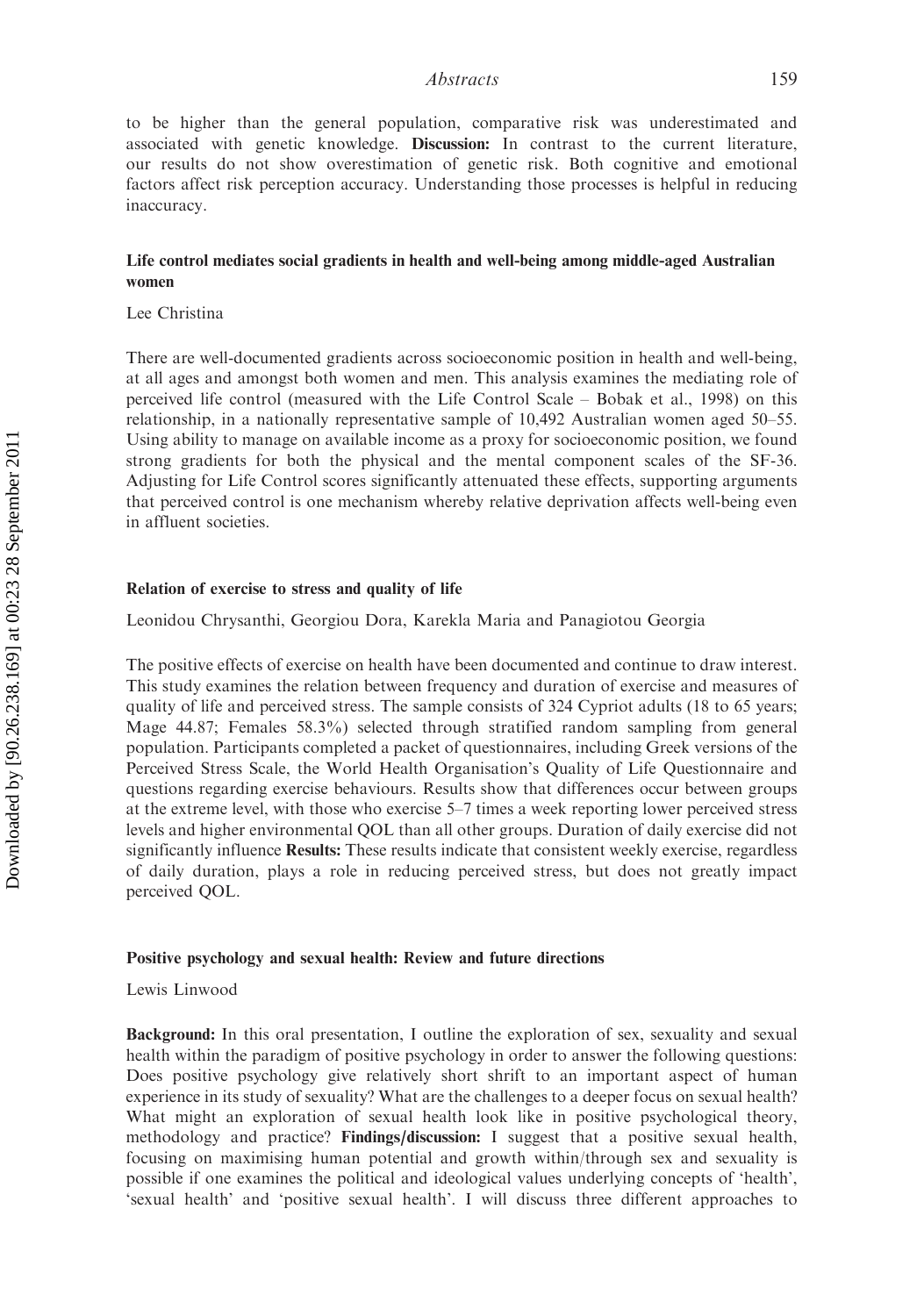maximise sexual health: preventive, hedonic and eudaemonic approaches and relate them to possible explorations in positive (health) psychology.

#### Health and safety on a logistic platform: A collective work situation

Liên Wioland

The logistic platform plays a strategic role in the management of the flows of goods. Within the framework of the prevention of risks connected to these activities, an empirical study of the organisation and the interactions between operators of various occupations working on the same platform was led. The method consisted of an analysis of the activity of these operators based on interviews, observations, formalisation of the activity in real situation. The results show that coordination and the co-activity of different occupations were not thinking upstream. Each of the occupations has its own organisation and its own rules. The priorities in the scheduling of tasks, rules and information are not systematically shared by all operators and conflicts can occur. The results showed that the accumulation of these incidents led to a disorganisation of the activity and perturbed the operators health and safety. Following our intervention, prevention measures have been proposed.

## Organisational changes in road transport: A new approach to apprehend prevention of health and safety of the drivers

Liên Wioland

The haulage companies evolve essentially to a regional activity. The objective is to study these changes and their effects on working conditions and health of drivers. The method consisted of an analysis of their activity and working conditions based on interviews and observations in real situation. The results show that transportation organisations become more complex and lead to increased mental workload and physical burden, in addition to the risks that drivers are already exposed (vibration, noise, musculoskeletal disorders or road accident). On the other hand, they show that working conditions is largely connected to the organisation of the platforms on which they are unloaded or loaded. Thus, in terms of prevention, in addition to prevention solutions typically deployed (organisation, training, equipment), a new line of thinking opens in designing that can 'act otherwise' than work situations observed.

#### Considerations on psychological aspects involved in drug allergy

Liliana Veronica Diaconescu

The experience of drug allergy (as an existential threat and implications in daily life) marks the patient's psychic. This study's aim was to analyse psychological aspects of patients with drug allergy. Method: 152 patients with drug allergy (mean age  $=$  46,8) and 60 healthy subjects (mean  $age = 44,20$ ) were administered Drug hypersensitivity questionnaire, Psychological anamnesis, Hospital Anxiety and Depression Scale, Toronto Alexithymia Scale, Perceived Stress Scale. Results: In patients (comparing with healthy subjects) the scores at anxiety and depression were higher (10,80 vs. 5,58;  $p<0.001$ , respective 6 vs. 4;  $p<0.001$ ). Total alexithymia scores were superior in patients (42,5 vs. 38,5;  $p < 0.001$ ). The scores at perceived stress scores were higher in patients (34 vs. 30,  $p < 0.001$ ). Conclusions: Somato-psychic recoil of drug allergies (revealed by the existence of high levels of anxiety and depression) may be a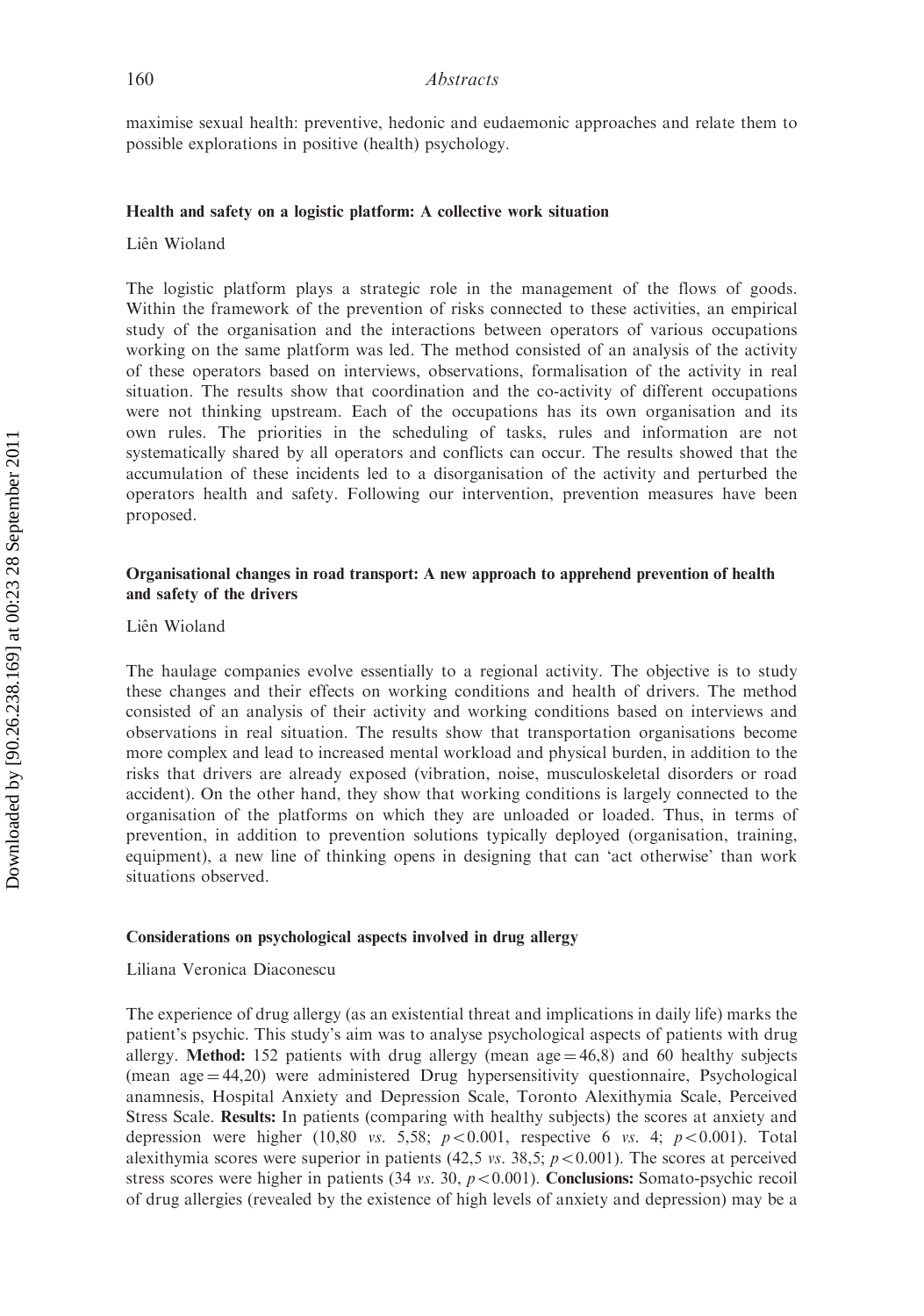contributing factor in increased reactivity to stress. Inability or limitations of drug allergic patients in the identification and description of their feelings increases their stress vulnerability.

### Contribution of emotional distress and coping strategies to the onset of physical complaints at youngsters

Liliana Veronica Diaconescu and Ovidiu Popa-Velea

The aim of this study was to assess correlations between emotional distress, coping strategies and physical complaints at undergraduate medical students. Method: 107 students (88 women, 19 men, mean  $age = 19,67$ ,  $SD = 1,57$ ) were administered Emotional Distress Profile (Opris & Macavei, 2005), Anxiety Symptom Questionnaire LWASQ (Lehrer & Woolfolk, 1982), COPE Inventory (Carver et al., 1989) and Giessen Symptom Questionnaire – GBB (Braehler et al., 2008). Results: High scores were found for emotional distress (86.9%), total anxiety (28.6%) and physical complaints (26.4%). Emotional distress was significantly correlated to anxiety  $(r=0.478, p<0.01)$ , and negatively to positive reinterpretation ( $r = -0.708$ ), active coping ( $r = -0.86$ ) and planning  $(r = -0.26)$ . These three coping mechanisms also correlated negatively to cognitive anxiety  $(r = -0.56; -$ 0.492; -0.64). GBB score correlated positively with emotional distress  $(r = 0.60)$  and negatively with active coping  $(r = -0.66)$ . Discussions: In young individuals, emotional distress can lead to physical symptoms that appear to be reduced by adopting effective coping strategies.

### The association between sense of coherence and anxiety in chronic pain patients in multidisciplinary rehabilitation

Lillefjell Monica and Ernstsen Linda

Background: This study investigated the association between sense of coherence (SOC) and anxiety in chronic musculoskeletal pain patients during multidisciplinary rehabilitation. Methods: SOC (13-item), demographics, personal characteristics, pain experience (VAS) and anxiety (HADS) were collected in 1665 patients ( $N = 1665$ ) previous to treatment (T1) and after a 12-week rehabilitation period (T2). Findings: The low SOC ( $\lt 57$ ) group (n=433) reported significant ( $p<0.001$ ) higher levels of anxiety at both T1 and T2, compared to the high SOC ( $>75$ ) group ( $n = 280$ ). Both groups reported a significant reduction in anxiety at T2. The reduction of anxiety was greatest among the low level SOC group. However, at T2, those with low SOC still reported anxiety level above the validated cutoff value  $(8)$ . Discussion: The data suggest that appropriate interventions should strengthen the level of SOC, as well as target the recourses of SOC, to the most vulnerable.

### Depression and pain experience predicts addictive drug use among chronic musculoskeletal pain patients in rehabilitation

Lillefjell Monica, Haugan Tommy and Martinussen Pål

Background: Inappropriate use of analgesic and psychotropic drugs for persons with chronic non-malignant pain have several problematic aspects. This study aimed to investigate the association between emotional distress, pain and addictive drugs use among work disabled with chronic musculoskeletal pain. Methods: Demographics, personal characteristics, anxiety and depression (HADS), pain intensity and pain experience (VAS), self reported analgesic, as well as psychotropic (hypnotics/sedatives and antidepressants) drug use, were collected in 1679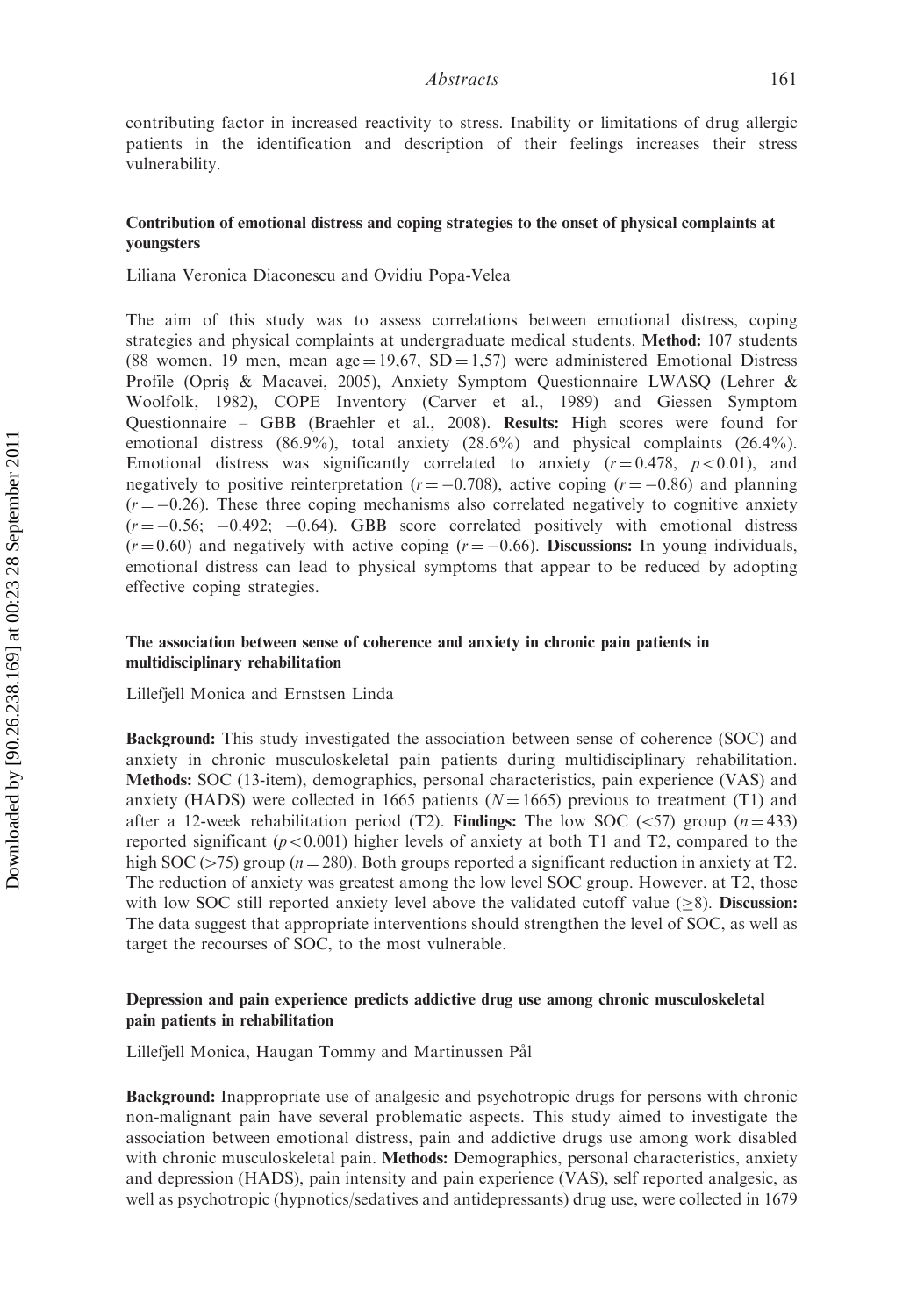patients ( $N = 1679$ ) previous to treatment and after a 12-week rehabilitation period. Findings: Depression measured at baseline when adjusted for pain, predicts analgesic drug use at the end of the rehabilitation program. Furthermore, pain experience measured at baseline, when adjusted for depression, predicts psychotropic drug use at the end of the rehabilitation program. Discussion: The results suggest that strategies for coping with emotional distress should be priority areas in rehabilitation settings to influence the consumption of addictive drug use.

### Does completing a formal assessment of quality of life improve well-being?

Llewellyn Alison and Skevington Suzanne

Background: Routine use of patient-reported outcome measures (PROMs) in current NHS assessments could plausibly affect wellbeing. Applying self-regulation theory, we conducted a pilot investigation to explore whether structuring methods of self-assessing one's own quality of life (QoL) affects mood, goal orientation and self-reported health status. Methods: Preceded by a preliminary qualitative methodological study  $(n = 10)$ , 25 participants (mean age 52) were randomly allocated to a condition which prompted them to think about their QoL and record it either by completing the WHOQOL-BREF questionnaire (structured), or by writing an account of their QoL (control). Pre-test and post-test measures were collected. Findings: There was no significant difference between conditions ( $p = 0.17$ ), or between time periods ( $p = 0.63$ ), and this was found for each individual measure  $(p>0.05)$ . Discussion: Actively structuring the selfassessment of QoL is insufficient to positively affect mood, goals or health status. Designs of future QoL interventions to promote well-being will be better informed.

## Development of a body site specific measure of physical self-concept: A content relevance study

Loitz Christina and Rodgers Wendy

Background: The influence of muscularity to physical self-concept has become increasingly important. We developed questionnaire items operationalising four aspects of physical selfconcept: muscle strength, bodyfat, muscle tone and muscle bulk, to better consider muscularity. Methods: Semantic differential scales with four response formats assessed seven body sites (e.g. abdominal area). Content relevance of all items was rated on 5-point scales by academic experts ( $N = 18$ ) and fitness professionals ( $N = 17$ ) who also provided qualitative feedback. Findings: Conceptually, academics and later fitness professionals agreed with the constructs, although modifications to the response scales were suggested along with reconsideration of specific body sites (e.g. lower leg). Discussion: Drawing on conceptual, psychometric and practical expertise develops critical foundational validity evidence for an instrument and also highlights some important domain specific conceptualisations (academic vs. fitness professional) of physical self-concept and how to describe it.

## Predicting medical students' intentions to giving health behaviour advice. A cross-cultural study

López-Roig Sofía, Pastor M<sup>a</sup> Angeles, Johnston Marie, Hart Joanne, Sánchez Salvador P. and Bencomo Juan R.

Background: We investigated the prediction of behavioural intention (BI) of giving health behaviour advice in medical students, using the Theory of Planned Behaviour,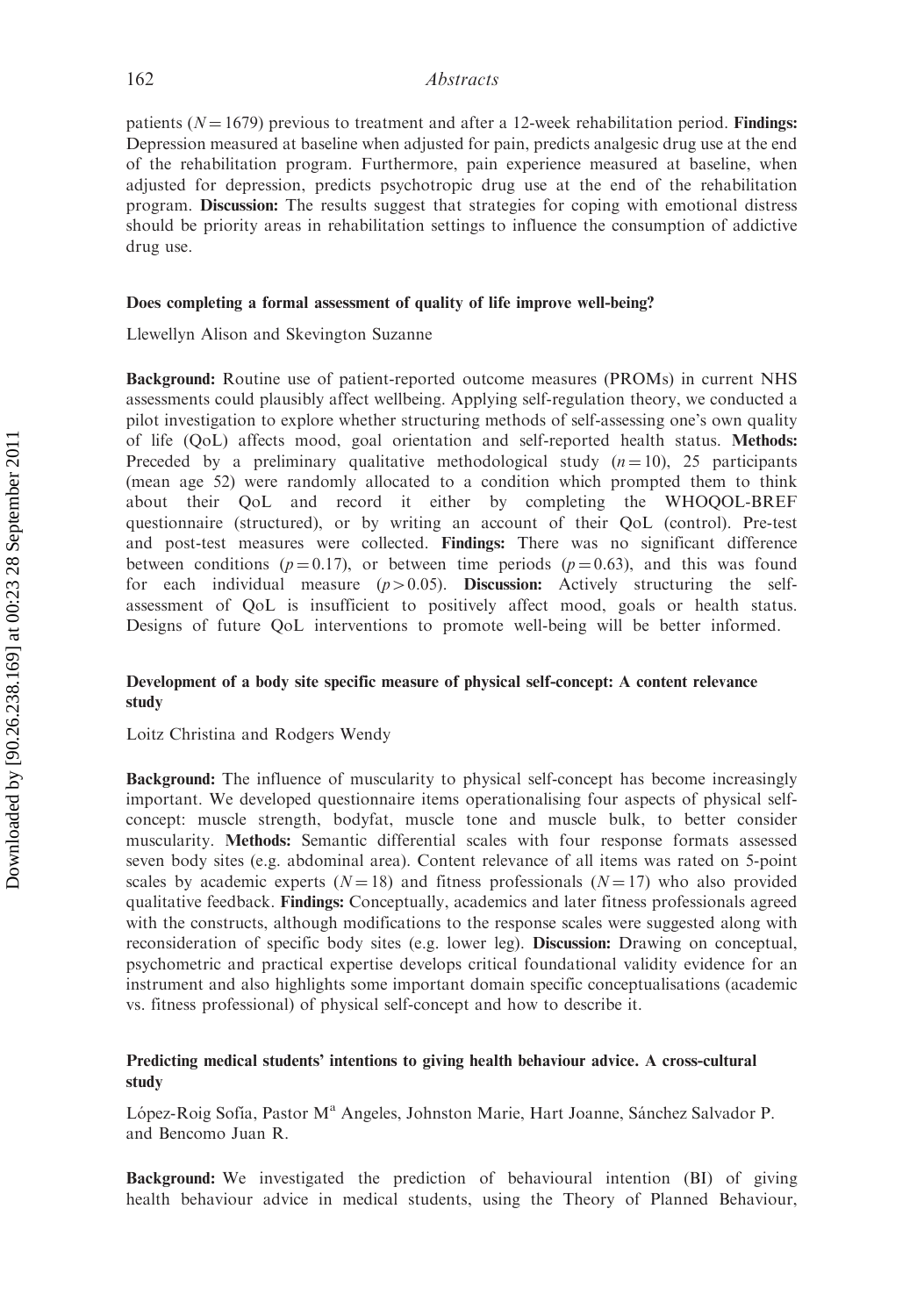and the prediction changes during medical training. Methods: Longitudinal and crosscultural study. UK and Spanish Students  $(N=376$  and 149) completed cognitions, before (T1) and after training in behavioural sciences (T2). Regression analyses were conducted with BI as dependent variable. Findings: Results were similar in both countries. The model explained 56% and 27% of variance in BI in UK and Spanish students. Explained variances were higher in T2, 62% and 59%, respectively. Attitudes and subjective norm were significant predictors but perceived behavioural control was not in T1 or T2. Discussion: Long-term strategies to maintain changes and special strategies to lead to a more realistic view of giving HBA and improve perceived behavioural control needs to be implemented. This work was supported by a Valencian Government grant (BEST/2010/131 and BEST/ 2010/132).

### What are the medical students' and educators' beliefs and attitudes towards family medicine practice?

López-Roig Sofía, Pastor M<sup>a</sup> Angeles and Rodríguez Charo

Background: Despite the importance of primary care for health systems and biopsychosocial interventions, medical students decline interest on Family Medicine (FM) as a career option. What do medical students and educators think about FM? Methods: Qualitative case study. Thematic analysis: 6 Focus groups (48 students), 19 individual interviews with educators. Findings: Among students, FM appears to be largely devaluated, being viewed as monotonous, non-technological and without intellectual challenge. Such a negative view encourages trainees' lack of identification with this medical practice. Educators hold a double discourse: primary care is undeniable important for continuity of care and best health care system but FM remains less prestigious as medical discipline. Discussion: Decisions and actions are proposed in order to construct a better reputation of the profession and to improve identification processes with FM in both institutions, Universities and Health Care System. This work was supported by a Valencian Government grant (BEST/2009/061 and BEST/2009/062).

### Predictors of risk for eating disorders among university students

Loutsiou-Ladd Anthi, Koushiou Maria, Kyranides Melina Nicole, Loizidou Kalia and Neocleous Evel

Predictors of eating disorder risk were examined in a sample of 510 Greek-speaking university students ( $N = 401$  females,  $N = 109$  males). Multiple regression analysis was used to test whether specific demographic, historical, behavioural and situational variables significantly predict symptoms of eating disorders, as measured by the Greek version of the Eating Attitudes Test (EAT-26). The regression model was significant explaining 14.4% of the total EAT variance  $(R^2 = 0.14, F(9,500) = 9.38, p < 0.001)$ . The deviation between current and ideal weight was the most significant predictor, followed by BMI. Other significant predictors included prior professional help concerning food/weight issues, eating fast food versus homecooked meals, being a freshman or being a graduate student, the student's age and gender to a lesser extent. Findings have clinical implications for early detection of young adults at an increased risk for eating disorders. Further, they can guide clinical interventions to address malleable variables that are identified as 'red flags'.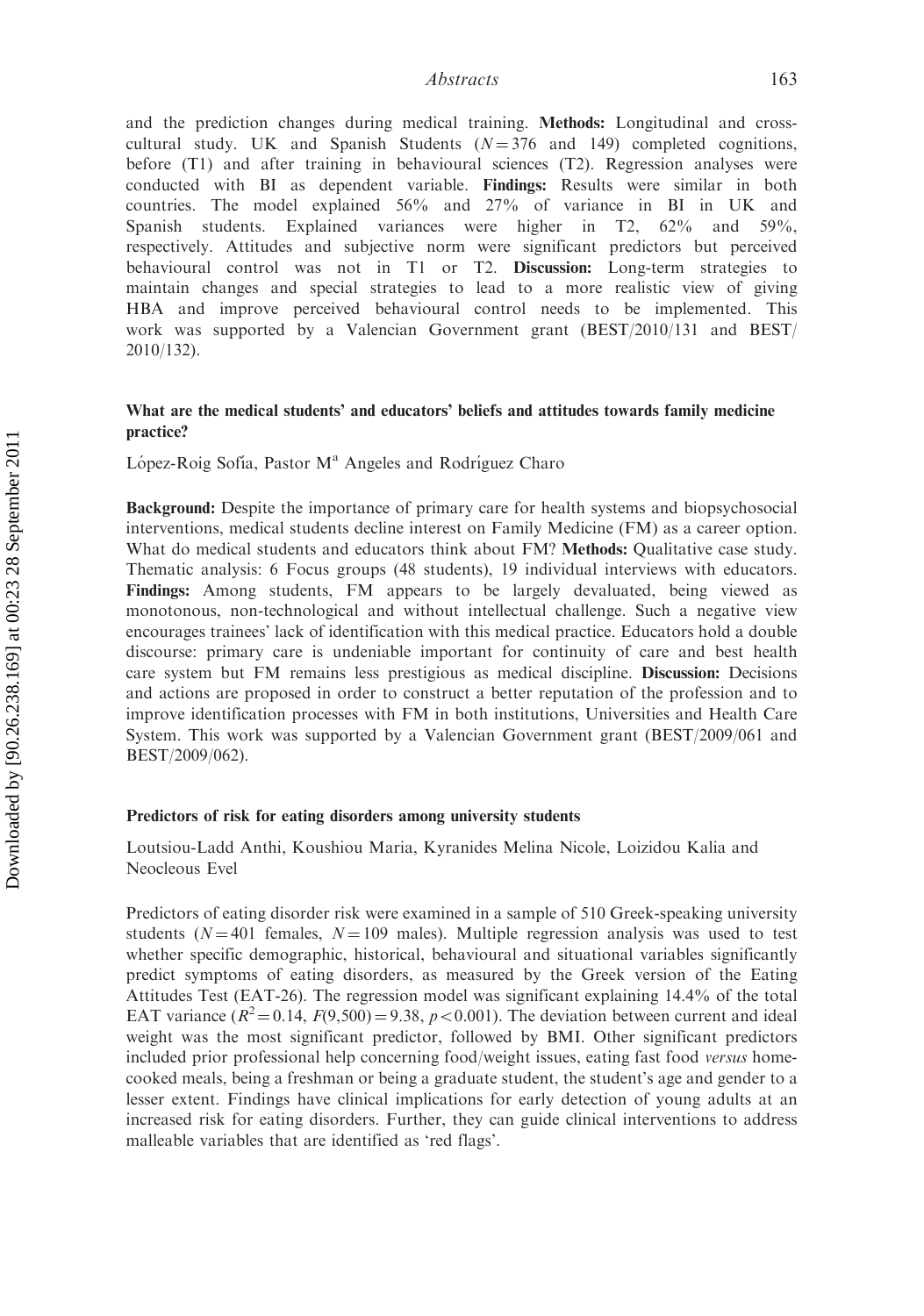### Detection of disordered eating in high-risk samples using the Greek version of EAT-26

Loutsiou-Ladd Anthi, Koushiou Maria, Kyranides Melina Nicole, Neocleous Evel and Loizidou Kalia

This study examined the psychometric features of the Greek version of one of the most widely used screening tools for eating disorders, the Eating Attitudes Test (EAT-26) (Gardner, 1993, 1997), in a high-risk sample ( $N = 659$  Greek speaking university students, Ages = 17–30 years). Cronbach's alpha for the 24 retained items of the Greek EAT was good (0.87). A confirmatory factor analysis, with principal components extraction and an oblique rotation confirmed three factors with reliability coefficients ranging from acceptable (0.71) to excellent (0.91). The three-factor model (dieting and food preoccupation, pressure by others, Bulimia) accounted for 47.14% of the variance and showed partial overlap with the original EAT factors. Results indicated that 14% of the participants were classified as high risk. The Greek version of the EAT has good psychometric properties and is a useful tool in the early detection of disordered eating in high risk populations.

#### Burnout syndrome in health professions: Is personality a significant predictor?

Lubica Banovcinova, Zuzana Skodova, Andrea Banovcinova and Juraj Holdos

Background: Empathy is considered a highly desirable personality characteristic for health professionals; distressed personality-Type D on the other hand is not only a predictor of heart diseases, but it also negatively affects the social interactions. Burnout syndrome is significantly threatening the effective practice in health professions; we were interested whether mentioned personality factors predict burnout levels. Methods: 245 nurses and nursing students participated in study (mean age  $27.14$ ;  $SD = 9.03$ ;97.1% females. Toronto Empathy Questionnaire, DS14 for Type D personality, and Burnout Measure were used. Linear regression models were employed. Findings: After controlling for the effect of age, gender and employment status; high burnout syndrome levels were positively predicted by Negative Affectivity dimension of DS14 ( $R^2$  change 28.3%), and negatively by empathy ( $R^2$  change 4.2%), total explained variance  $=$  33.9%. Discussion: While empathy seemed to be important preventive factor regarding burnout syndrome, Type D personality was found to be a significant risk factor.

#### Differences between fulfil aging and successful aging

Lucacel Raluca, Craciun Catrinel and Baban Adriana

Most of us are aware that the societies worldwide are aging. The aim of this study was to investigate de differences between old adults form urban and rural areas in fulfil aging and successful aging. Semi-structured interviews were conducted with 20 participants consisting of 10 people living in the rural area, aged 55–68, and 11 people living in the urban area, aged 55–74 years. Data were analysed using Interpretative Phenomenological Analysis. Results revealed that the majority of older adults live fulfilling lives, with only a few of them living successful lives. These differences can be explained by connections between religion and successful aging. This study reveals that it is important to focus more on the type of the coping mechanism that helps older people age successfully. By finding the right mechanism, people can age successfully.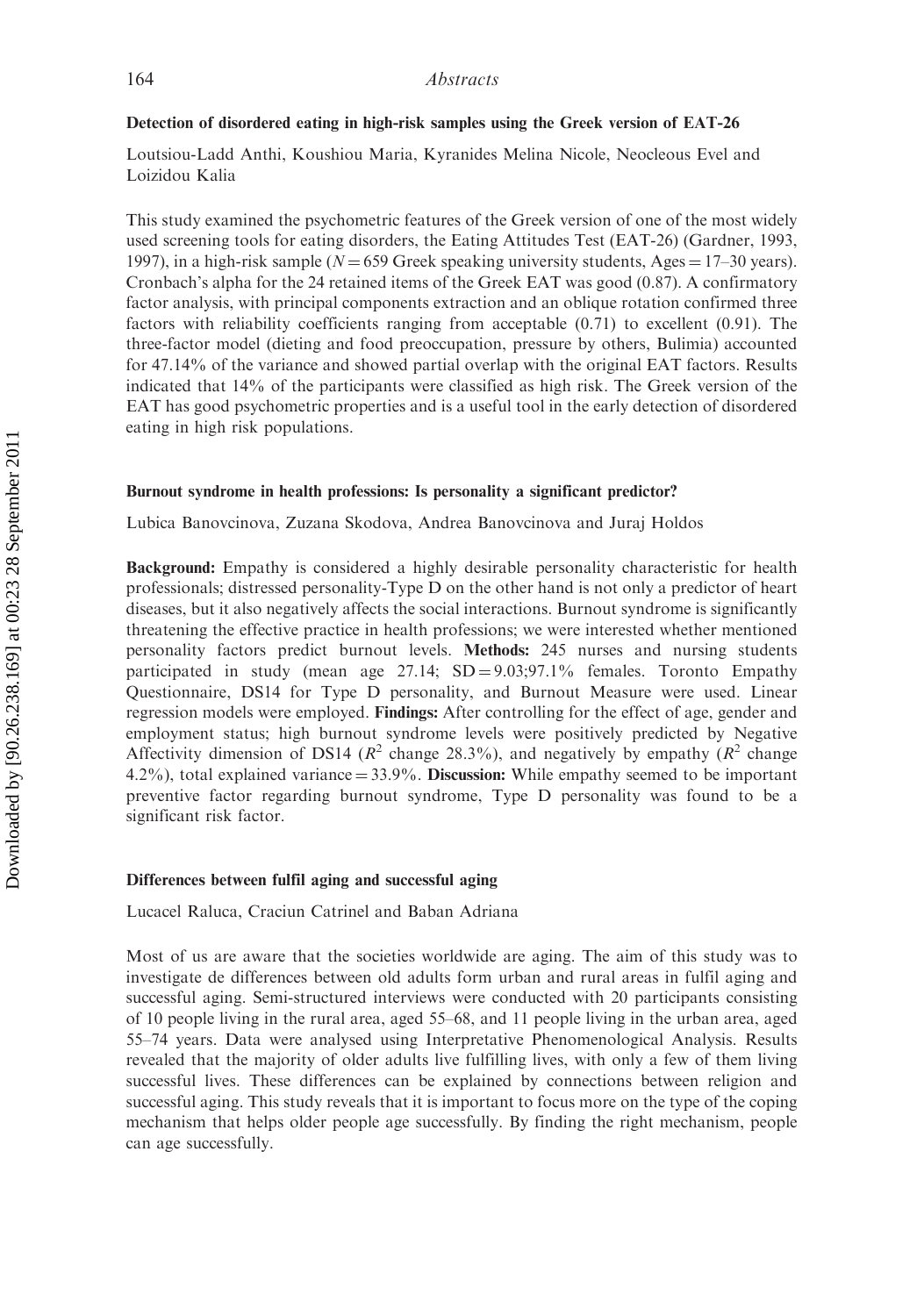## Quality of care – A Romanian health professionals' perspective

Lucia Ratiu, Florina Spanu, Mara Bria and Adriana Baban

In the last 20 years, the Romanian medical system has been exposed to several legislative and structural changes. During this period, the healthcare expenditure has been one of the lowest in the European Region. In the light of these events, the quality of care (QoC) has been a constant concern. Our research investigates health professionals' (HPs) perception of the factors influencing QoC. Doctors, residents and nurses  $(n = 16)$  participated in group and individual interviews. In order to gain an in-depth understanding of HPs perspectives on QoC, the interviews were analysed using the method of thematic analysis. Four factors influencing QoC emerged from the data: hospital resources, HPs' competencies, patients' education and management's competencies. Our research contributes to developing a deeper understanding of HPs perspective on QoC and the way they cope with barriers to providing high-quality medical services in an underfinanced health system.

#### Psychological distress in breast cancer patients

Lucidi Fabio, Chirico Andrea, Mallia Luca and D'aiuto Giuseppe

This study evaluates the age role in psychological maladjustment in breast cancer patients, considering the mediation effects of different social cognitive mechanisms upon this relationship. A sample of 125 breast cancer patients 20–74 years old were interviewed in hospital during the day before breast-cancer surgical treatment assessing: patient's psychological maladjustment, knowledge about cancer and its treatment, social support, attitudes towards cancer treatment, social norms and Self efficacy for behaviours related to coping with cancer. SEM analysis confirmed that age influences negatively the patient's knowledge, which in turn, positively affects Attitudes, Subjective Norms and Self-efficacy. Self-efficacy resulted the only socio-cognitive variable influencing, in turn, patients' psychological maladjustment, lowering their level of depression and anxiety. Both the result clarify the controversial data on relationship between age and patient's psychological maladjustment, and suggest practically to work on patient's self confidence in order to reduce their distress.

### The configuration of a therapeutic failure with children of marginalised Roma families: For effective transcultural approaches

Lurbe i Puerto Katia and Baumann Michèle

Background: Alin (born in 1993, Timisoara, Rumania) is the elder son of a Roma family settled for ten years in France, having heavy psychomotor and cognitive deficiencies. Method: Case study of Alin's psychotherapeutic trajectory. Findings. Socio-cultural representations of mental handicaps, intrafamilial relationships and personal history are interactive determinants of psychological accompaniment and healthcare provision. Mental healthcare team in charge of Alin misconceived in the relations of care: the central role played by the particular status family network attributes to the person with mental handicap and the articulation between diversity, difference and inequality in the family's experience of mental handicap and its care. Discussion: In socio-culturally diverse contexts, the quality of relations of care depends on professionals' capability to develop socio-culturally sensitive and responsive to beneficiaries' needs psychotherapeutics. Transcultural approach is not effective unless it is integrated to conventional psychological practice, and a collaborative work is settled with the concerned professionals of social work and associative sectors.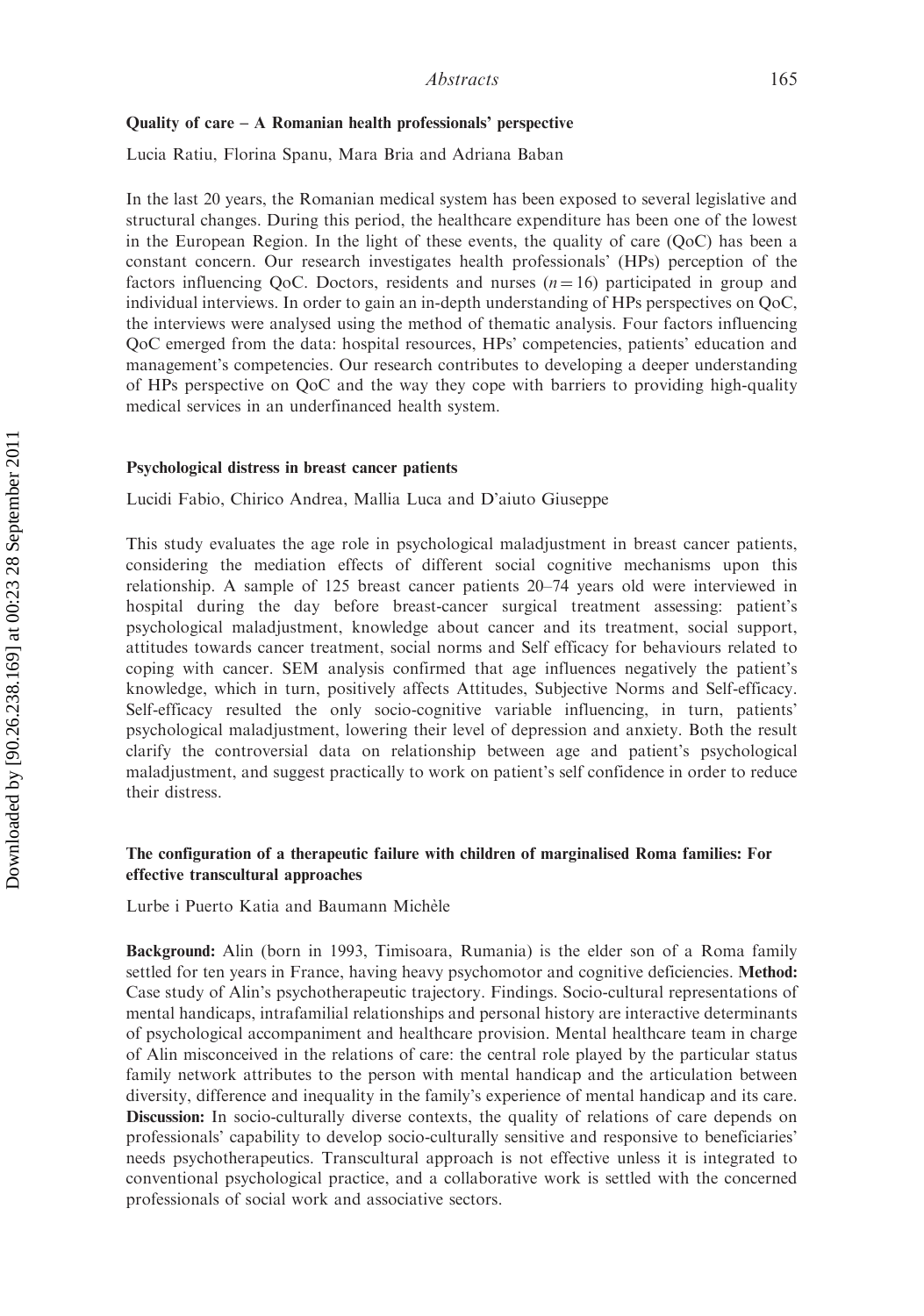# Regulation of goals and quality of life: The case of the disabled

Lydia Peter and Barbara Houbre

The goals, which are internal representations of desired states, may be oriented differently. Thus the individual can achieve a performance by a goal approach (positive valence), heading towards the intended result ('Feeling relaxed'), or avoidance goals (negative valence), avoiding the consequence undesired ('Avoid being stressed') (Emmons, 1996, 1999). The objective of this study is to observe how the valence of goals is linked to the quality of life and mental health of people with disabilities. The sample consists of 83 individuals in which nearly 63% are men. The mean age was  $43.95$  years  $(SD = 13.35)$  and half of them are active. Individuals could be carriers of a motor disability ( $n = 42$ , 50.6%), visual ( $n = 26$ , 31.3%) or auditory  $(n = 15, 18.1\%)$ . The award consisted of three separate questionnaires: the scale of personal life goals GIFS (Goal Importance and Facilitation Scale, Maes, Ter doest, & Gebhardt, 2002), the scale of quality of life (WHOQUOL-26, Leplege et al., 2000), the scale of anxietydepression HAD (Zigmond and Snaith, 1983). The observed results are contrary to expectations. Indeed, it appears that the use of goals approach is connected to deterioration in the quality of life, anxiety and depression.

#### Social cognition variables linked to the intention not to drive after drinking among offenders

Lydia Peter, Christelle Ziebel and Elisabeth Spitz

In France, in 2008, 28% of all fatalities occurred in accidents with a driver or a pedestrian with a blood alcohol concentration of at least  $0.5 g dL^{-1}$ . This research aims to understand social cognition variables linked to the intention not to drive after drinking among drivers participating in awareness training about the causes and consequences of road traffic accidents. We refer to the theory of planned behaviour by Ajzen (1991). We include descriptive norms about family and anticipated regrets. 152 offenders aged from 18 to 77 years (mean 34.81) have participated. The results show that age, control beliefs (thinking of the accident risk, not to plan the trip and the obligation not to drink), anticipated regrets and descriptive norms explain 43% of the intention not to drive after drinking, in the next 3 months. Finally, an efficient prevention requires implementing action plans which take family into account.

#### The effectiveness of a self regulation intervention in improving healthy diet at work

Maas Josje, de Ridder Denise, de Vet Emely and de Wit John

Background: Overweight is associated with increased health risk, absence from work and decreased work performance, suggesting that prevention of overweight is an important topic in the organisational context. This study investigated the effectiveness of an intervention at improving self regulatory skills, such as goal setting and planning, to improve diet at work. **Methods:** Employees  $(N = 80)$  were randomly allocated to one of the two conditions (intervention/control) before completing measures at baseline and follow-ups at 10 weeks and 9 months. Measures tapped psychological, behavioural and physiological indicators of diet and health. Results: Compared to the control group, participants in the intervention group showed favourable outcomes on psychological (e.g. higher self-efficacy in changing diet) and behavioural measures (e.g. reduced snacking habit). No short-term physiological effects were found. Discussion: The results indicate that the self-regulation intervention is effective in improving healthy eating at work.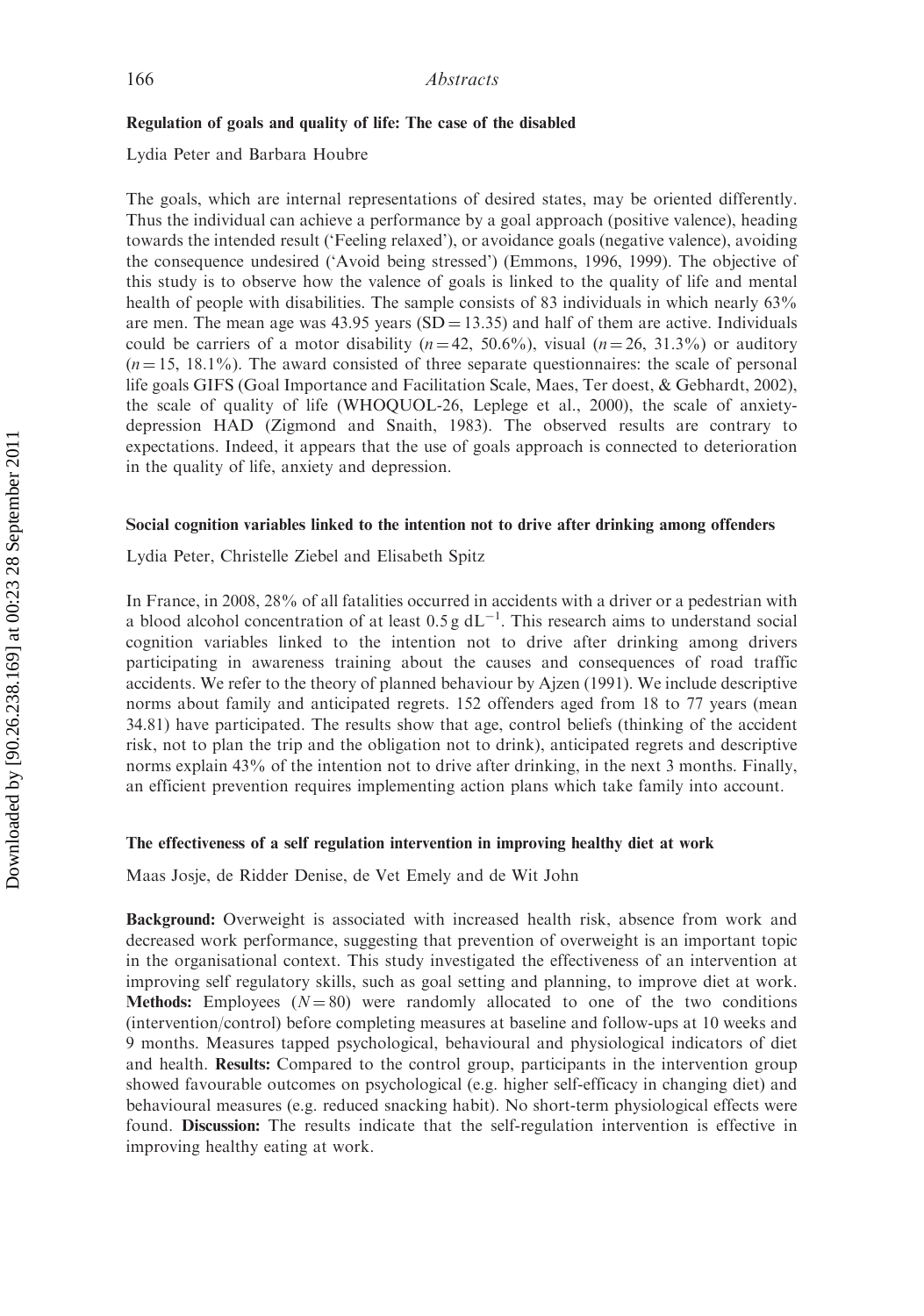# Characteristics of sources of exercise self-efficacy among the Japanese elderly people

Maeba Kosuke and Takenaka Koji

Background: The purpose of this study was to classify the patterns sources of exercise selfefficacy among the Japanese elderly people using cluster analysis. Methods: 858 subjects (men: 449, women: 409) aged 60 years and above responded to a set of measurements, including descriptive variables, exercise self-efficacy and its sources and the stages of change. Results: The patterns of sources of self-efficacy can be classified into four clusters: (1) 'Having access to all sources', (2) 'Lacking all sources', (3) 'Lacking other-related sources', and (4) 'Lacking self-related sources'. Subjects classified as 'Having access to all sources' had higher exercise self-efficacy and were high percentages of people in maintenance stage. Subjects classified as 'Lacking all sources' showed a contrasting tendency. Subjects classified as 'Lacking other-related sources' or 'Lacking self-related sources' showed a similar tendency with each other. Discussion: Future intervention studies should consider the characteristics of sources of self-efficacy in individual subjects.

### Bad habits in oral hygiene on campus: To change or not to change: That's the question!

Maia Aˆngela, Azevedo Vanessa, Ferreira Ana Sara and Samorinha Catarina

Oral health behaviours are fundamental for health, but few studies have been focused on them, particularly on university students. This study aims to describe students' oral hygiene behaviours, perceptions about campus facilities concerning oral hygiene, and readiness to change oral behaviours. Participants were 403 college students from University of Minho, attending different courses; 70.5% were female. The mean age was  $22.74$  (SD = 4.74). The percentage of students that self-report absence of daily oral care was 61.5. The majority of students (88.6%) have meals on campus, however only 20.7% practiced oral health behaviours. Only 10.4% evaluated campus' conditions to promote oral hygiene as 'good' or 'very good'. If conditions improved, 40.4% would think about changing their behaviours and 29% would effectively change them. These results reveal the urgency to improve oral hygiene habits on campus and encourage the development of health promotion programmes.

## A comparison study between official records and self-reports: Implications to health research on childhood adversity

Maia Angela and Pinto Ricardo

Background: Evidence of a relationship between experiences of maltreatment and later health outcomes has been based on cross-sectional studies using retrospective self-reports. However, many researchers view retrospective self-reports skeptically. This study compared experiences of maltreatment and other childhood adversities, identified in children through official records with self-reports obtained in late adolescence. Method: Participants included 131 youths who had been confirmed as victims of maltreatment prior to age 13 by Child Protective Services. Results: Emotional and physical neglect were the most prevalent experiences found in the official records: 80% and 86%, respectively. However, when were assessed through self-report, only 51% of participants reported emotional neglect and 36% reported physical neglect. Only a small number of self-reports were consistent with official records (17%). Conclusions: The results of the relationship between self-report of maltreatment and later health outcomes should be approached with caution when retrospective reports or official data are used alone.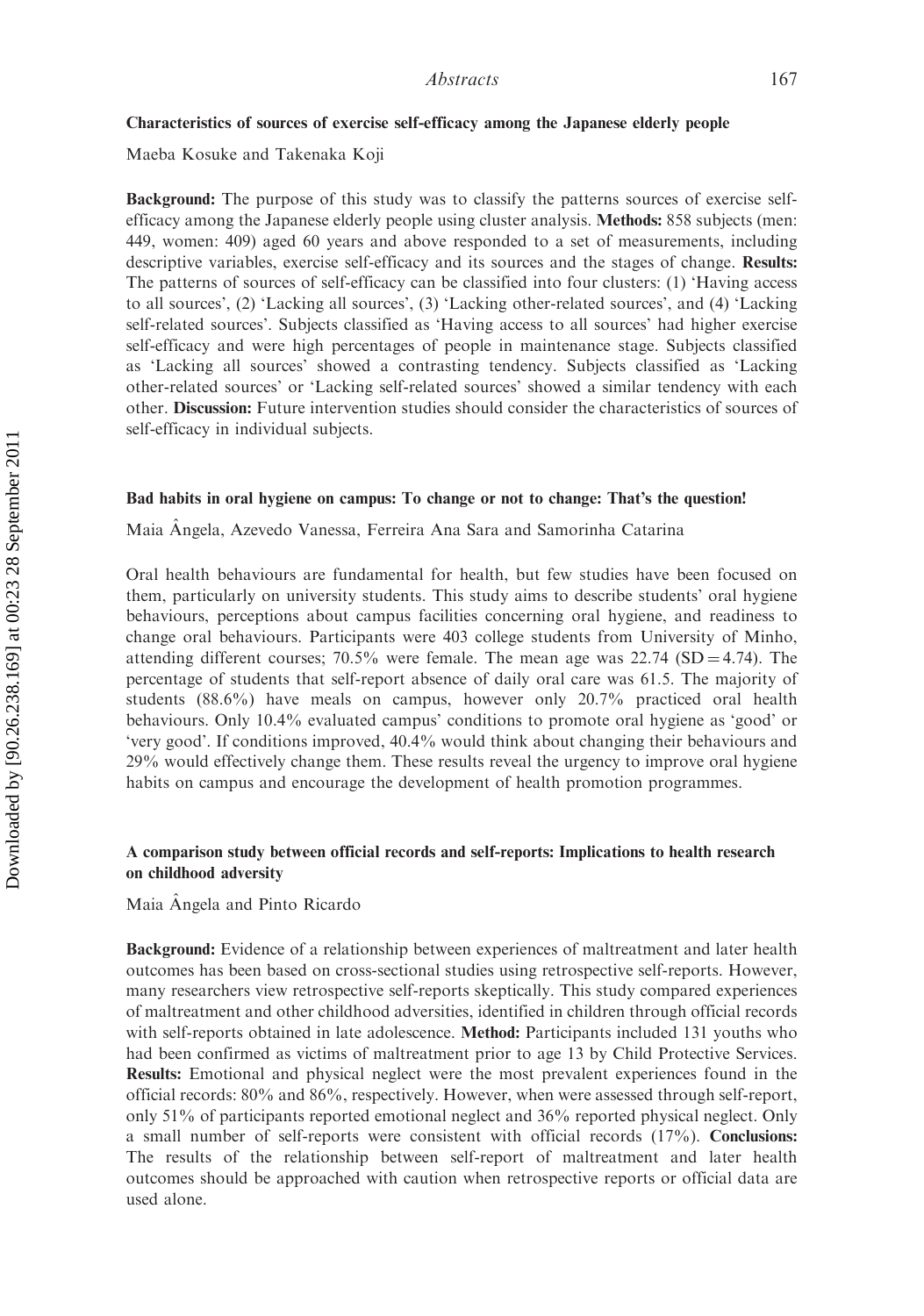## Patients' expectations of total hip arthroplasty in a German sample

Maike Lippmann, Csilla Jeszenszky, Stephan Kirschner, Klaus-Peter Günther and Friedrich Balck

Measuring outcome expectations and their fulfilment of total hip arthroplasty (THA) patients is gaining more international importance lately. Our purpose was to provide a German survey and to find out the significance of fulfilment of expectations in a German sample. We translated the Hospital for Special Surgery Total Hip Replacement Expectations Survey (THR Survey, Mancuso, 2008) and used it pre-operatively and 6 months post-operatively. Simultaneously we measured functionality with the WOMAC arthritis index at both points of time. We collected data of 193 THA patients (mean age 59.7,  $SD = 12.2$ ). Our results show that patients with a higher number of pre-operative expectations turned out to have better functioning 6 months after surgery. Similarly, the patients with better post-operative functioning had their expectations almost completely  $(>91\%)$  fulfilled. We conclude that expectations might also be a good indicator of outcome in the German sample with a strong link to functionality.

# Sense of integrity, the current anxiety and fastidiousness after taking exam of candidates for university study

Malá Dana

The goal of research was to determine the level of anxiety and fastidiousness and their relationship to the coherence of candidates for university studies immediately after completing the written entrance exam. We used the STAI and SOC – Sense of Cohesion (Antonovsky, 1987). The sample consisted of 303 candidates, including 264 women and 39 men. Age range of applicants was from 17.5 to 23.6 years. We observed a negative significant relationship between current anxiety and sense of integrity ( $r = -0.37$ ,  $p < 0.01$ ). Strong negative significant relationship was found between anxiety as personality characteristics and a sense of integrity  $(r = -0.56, p < 0.01)$ . Presented results prove that the more increased degree of personal integrity was, the lower was the current level of anxiety and fastidiousness as personality characteristics in applicants for university study (like in Daniel, Bratská, & Sarmany Schuller, 2000).

## The effectiveness of financial incentives for smoking cessation during pregnancy: Is it in being paid or the extra aid?

Mantzari Eleni, Vogt Florian and Marteau Theresa

Background: Financial incentives appear to be effective in promoting smoking cessation in pregnancy. The mechanisms by which they operate are however poorly understood. This study examines how such financial incentives work, by exploring pregnant women's experiences of trying to stop smoking. Methods: Pregnant smokers  $(n=36)$ , 20  $(n=20)$  of whom were participating in an incentive scheme for smoking cessation and 16  $(n = 16)$  were not, were interviewed about their (i) motivation for quitting smoking and (ii) the factors that influenced their quitting efforts. All women were offered NHS Stop-Smoking treatment. Framework analysis was used to analyse the interviews. Findings: Women in the two groups reported similar reasons for wanting to quit smoking. However, they described dissimilar experiences of the Stop-Smoking Services, which they perceived to have differentially influenced their quit attempts. Incentivised women reported using the services more than non-incentivised women and described the motivating experience of being monitored and receiving feedback on their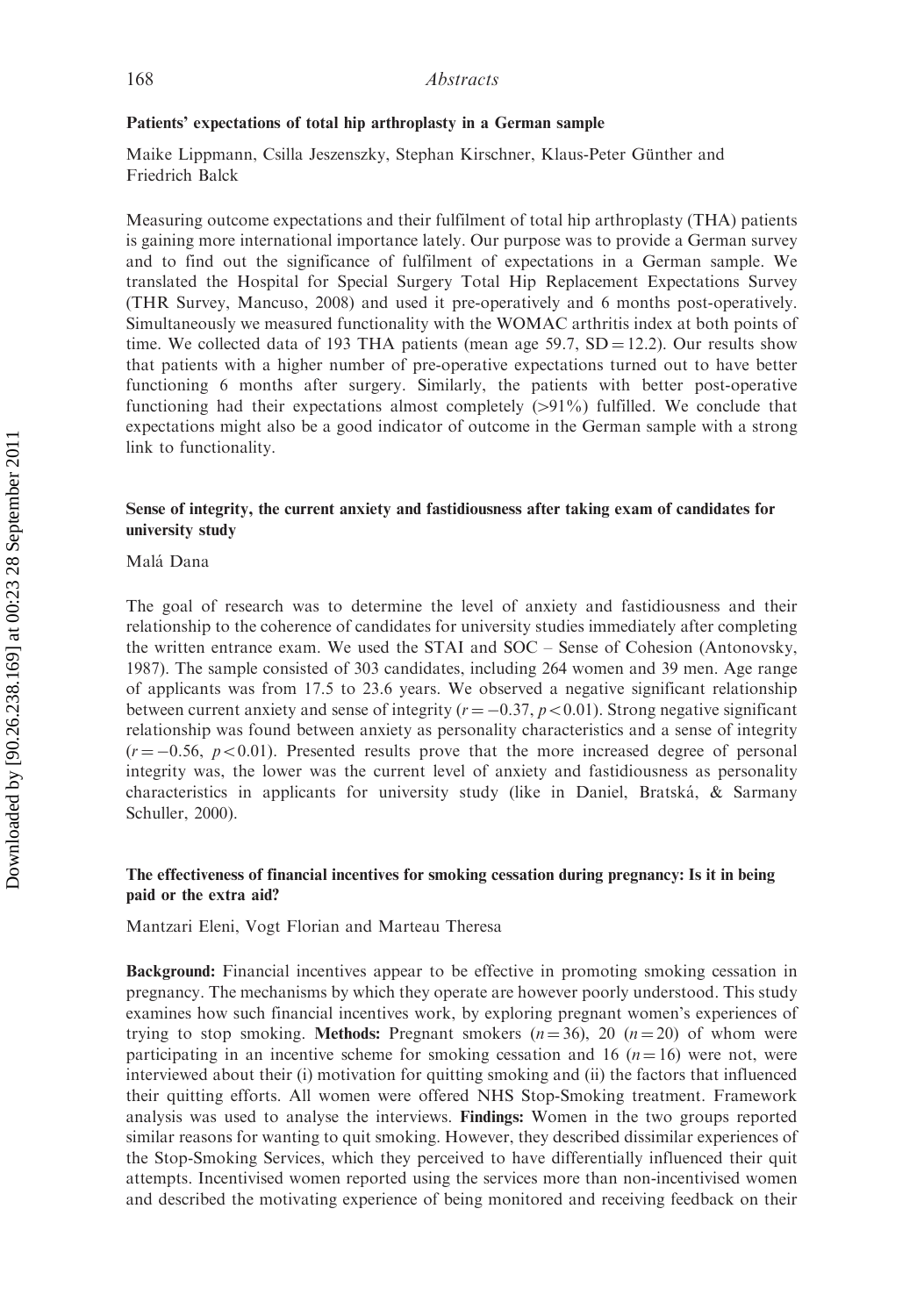progress. Non-incentivised women reported problems receiving the appropriate Nicotine-Replacement Therapy, which they described as having inhibited their cessation efforts. Conclusion: Women who were paid to stop smoking reported greater engagement with the Stop-Smoking Services, from whom they described receiving more help in quitting than non-incentivised women. This suggests the importance of robust evaluations that disentangle the provision of support from financial incentives.

### Sport motivation and eating disorders: Longitudinal study among teenage girls

Marjorie Maugendre and Elisabeth Spitz

Background: Sport is often close to well-being but it can be associated with behaviour disorders. Indeed, eating disorders are often described in the sport and among girls. Objective: showing how sport motivation (Vallerand, 1999) and achievement goals (Elliot, 1997) influence eating disorders. Method: Thirty-seven girls aged on average 17 years old. They do sport more than 8 h per week. They have responded a questionnaire 20 months apart. A modelling under PLS has been realised. Finding: Performance goals at T1 ( $\beta = -0.51$ ) and T2 ( $\beta$  = 0.50) time, mastery goals at T2 time ( $\beta$  = 0.48) and a-motivation at T1 ( $\beta$  = 0.33) and T2 ( $\beta$  = 0.38) time play directly role in development of eating disorders. Discussion: Teenage girls who persist 20 months later in the desire to be better than others in their sport have more probability to develop eating disorders. Moreover, those who want improve their competence have more eating disorders.

## Validation of the Acceptance and Action Questionnaire in a clinical and non-clinical population in Cyprus

The first study investigates the validation and factor structure of the adapted Greek AAQ-II among a clinical ( $N = 75$ ) and a non-clinical sample ( $N = 177$ ) in Cyprus. Cronbach alphas were at 0.84, suggesting internal consistency of the measure. Confirmatory factor analysis tested for the dimensionality of AAQ. Acceptable fit statistics were obtained for a unidimensional structure with items loading onto a single factor and intercorrelations between errors that account for positive versus negative wording of the items. Furthermore, AAQ-II was found to be significantly correlated with the Beck Depression Inventory-II  $(r = 0.75)$ , White Bear Suppression Inventory  $(r = 0.54)$  and the Mindful Attention Awareness Scale  $(r = 0.43)$ . Overall, the AAQ-II appears to be a valid measure to be used with Greek-speaking populations. Issues regarding translation, cultural adaptation and reception of measures by different cultures to the ones the measure was originally created will be discussed.

Presenter: Karekla, Maria, University of Cyprus Author: Michaelides, Michalis, University of Cyprus

#### Coping and experiential avoidance: Unique or overlapping constructs?

The third study examined associations between coping as measured by the Brief COPE and experiential avoidance, as measured by the AAQ-II and the role of both constructs in predicting psychological distress and well-being. Specifically, associations between experiential avoidance and other types of coping were examined, and factor analysis addressed the question of whether experiential avoidance is part of coping or a related but independent construct. Results showed that experiential avoidance loads on the same factor as other emotion-focused and avoidant types of coping. The higher people are in experiential avoidance, the more they tend to utilise these types of coping strategies. Both experiential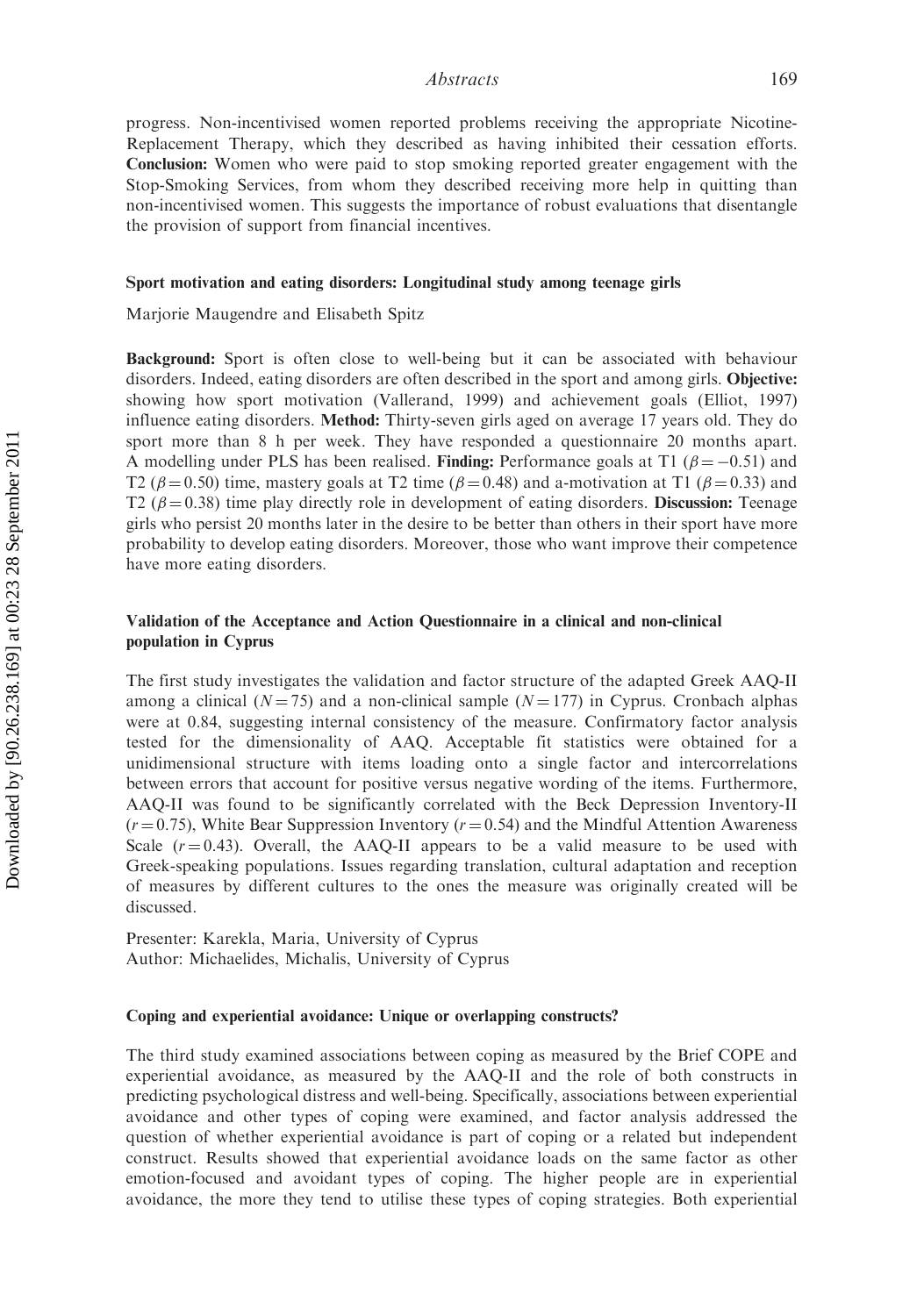avoidance and coping predicted psychological distress and well-being, with most variance explained by coping but some additional variance explained by experiential avoidance. ANOVAS also showed gender differences in experiential avoidance and coping approaches. Results are discussed in light of previous relevant findings and future treatment relevant implications.

Presenter: Karekla, Maria, University of Cyprus Author: Panayiotou, Georgia, University of Cyprus

### Perceived stress, support, coping and health among university personnel: The role of experiential avoidance

The fourth study investigated the relationship between experiential avoidance as measured by the AAQ-II, perceived stress as measured by the PSS-10, social support as measured by the SSQ and coping as measured by the Brief COPE as related to physical and health problems measured by the PHQ-15 in a university sample  $(N = 112)$ . Analyses indicated significant correlations between perceived stress and overall health  $(r = 0.46)$ , and experiential avoidance and perceived stress  $(r = -0.65)$ . Further analyses showed there are significant correlations between experiential avoidance and perceived social support received, reported recent health problems, coping (e.g. positive reframing, denial, behavioural disengagement, etc). Regression analyses, however, failed to result in significant interactions between these factors and other factors such as gender, marital status and age. Results are discussed in terms of previous research findings, the role of psychological flexibility within the workplace and occupational intervention design.

Presenter: Karayianni, Eleni, University of Cyprus Author: Panayiotou, Georgia, University of Cyprus

## Measuring the treatment effectiveness of CBT and ACT in work related stress: A comparison study

Workplace stress has been associated with various problems such as fatigue, lowered motivation and poor peer relations. Unless effectively targeted, these issues might lead to longer term costs such as lowered productivity and absenteeism. This study aimed to compare program effectiveness in a university sample. Program development and evaluation was planned following a needs assessment. A self-selected sample of university staff were randomly assigned to either an ACT-based psychoeducational group or a CBT control group. The groups were held on a weekly basis for a period of 6 weeks. It was anticipated that both interventions would show improvement on generalised measures such as work performance, emotional and physical well-being. However, we expected ACT to be more effective in enhancing psychological flexibility. Participants were assessed pre-intervention, postintervention and at 3 month follow-up. Implications for health psychology include effective prevention and intervention programs to better manage stress in workforce.

Presenter: Charalambous, Elena, University of Cyprus Author: Stavrinaki, Maria, University of Cyprus Author: Koumi, Elena, University of Cyprus Author: Miltiadou, Elena, University of Cyprus Author: Karayianni, Eleni, University of Cyprus Author: Karekla, Maria, University of Cyprus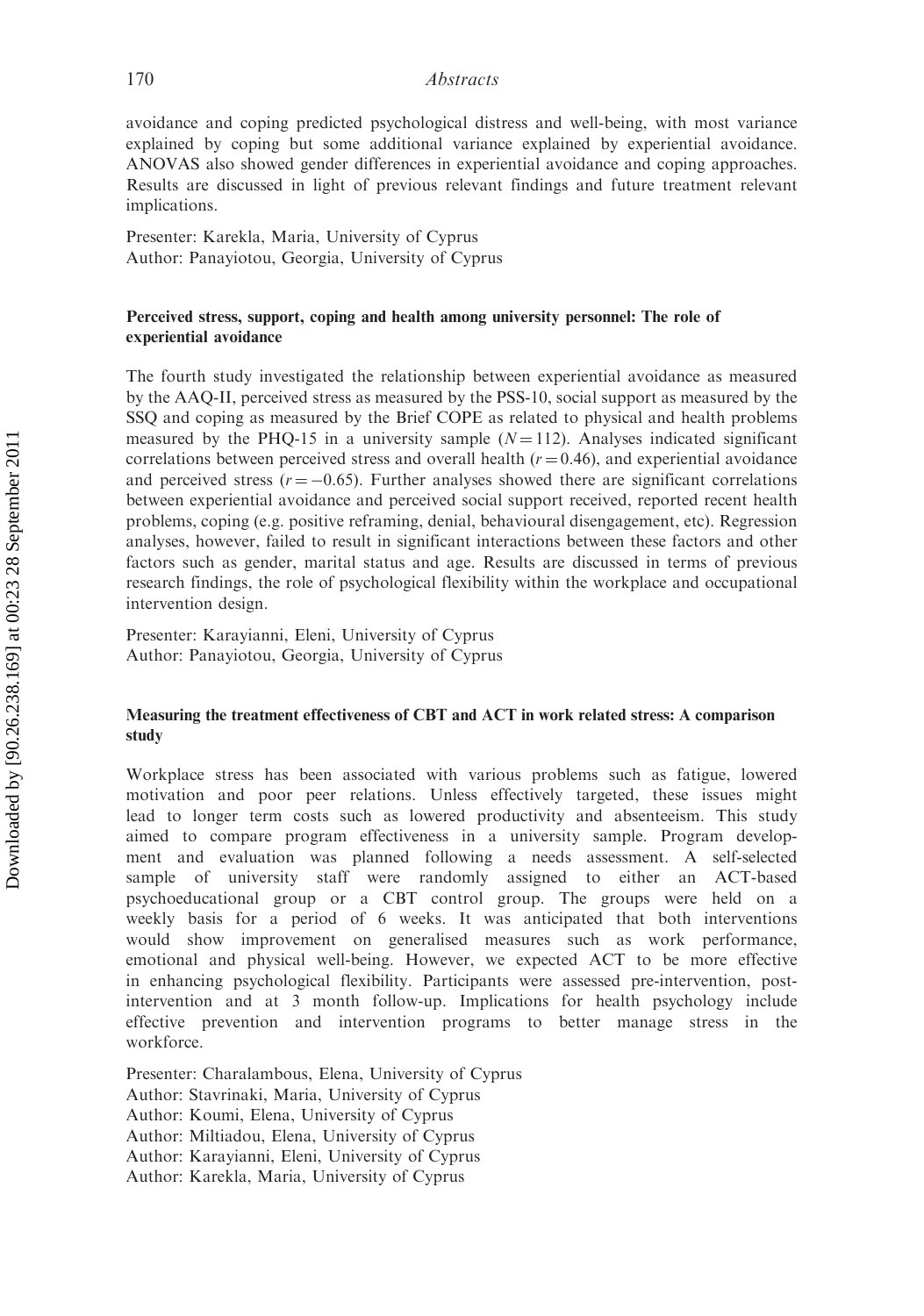## Working with the oncology patient: Impact of psychotherapy on therapist

Marques, Maia & Ribeiro Helena and Angela & Eugéni

This poster presents a study aiming to shed light on the impact that working with cancer patients has on therapists. The focus is both on the benefits of therapy and on the potentially disturbing effects of this work, including Post-Traumatic Stress Disorder symptoms. Therapists with at least 2 years of experience participate in this study. Prevalence of Post-Traumatic Stress Disorder symptoms and Posttraumatic Growth are evaluated. Moreover, we are using a semi-structured interview focused on the therapist's experience that will be analysed by grounded analysis. We expect that therapist's narratives highlighted both the positive psychological change of working with cancer patients and the disruptions on self-safety and other-esteem. At the moment interviews to the therapists are being done, this study pretends to provide a richer understanding of the impacts of working in this field and therefore be able to empower therapist's practice with the development of guidelines.

## Is less really more? Involving or not involving tumour patients in medical decisions: A patients' perspective

Martine Hoffmann, Sophie Recchia and Dieter Ferring

Throughout the western industrialised countries, shared decision-making is gaining increasing attention in the area of health policy as well as in the field of oncology. However, little is known about the current practice in Siberia and its impact on patient outcomes so far. This study thus aimed at (a) exploring patients' level of satisfaction with information giving and treatment involvement and (b) identifying key psychosocial and disease-related determinants interrelated with the decision-making process. The sample comprised 172 in-patients treated for different types of cancer. Cross-tap analyses showed that in 70% of the reported cases, medical decision-making was in line with patients' wishes: thereof 40% of the respondents preferred a paternalistic style and 30% opted for a shared-decision-making approach. Of those patients who were dissatisfied with medical decision-making, 80% wished a higher degree of involvement. Implications of these findings for the development and use of decision support tools are discussed.

#### FSS\_PAIN: A measure of perceived formal social support for autonomy in pain

Matos Marta, Bernardes Sónia and Pereira Sabina

Background: The effects of perceived social support (PSS) on pain-related functional autonomy are inconsistent, suggesting the moderating role of an often neglected function of PSS – the promotion of autonomy/dependence. Therefore, we aimed to develop a measure of older adults' PSS for autonomy in pain, in formal settings. Methods: 151 participants  $(Mage = 75.4)$  attending different settings (e.g. nursing homes, day-care centres) completed the FSS PAIN, along with other measures of PSS (SSS-MOS; Sherboune & Stewart, 1991) and pain experiences (BPI; Cleeland, 1989). Findings: The FSS\_PAIN shows a two-fold structure: (1) Promoting autonomy ( $\alpha = 0.84$ ); (2) Promoting dependence ( $\alpha = 0.88$ ). It has good validity, discriminating the PSS of adults attending different settings or having different pain experiences  $(p<0.03)$ , e.g. pain severity predicts perceived promotion of dependence  $(R^2 = 0.14)$ , but only for adults with chronic (vs. acute) pain. Discussion: FSS PAIN is a sound tool, highlighting the role of autonomy promotion on pain-related functional autonomy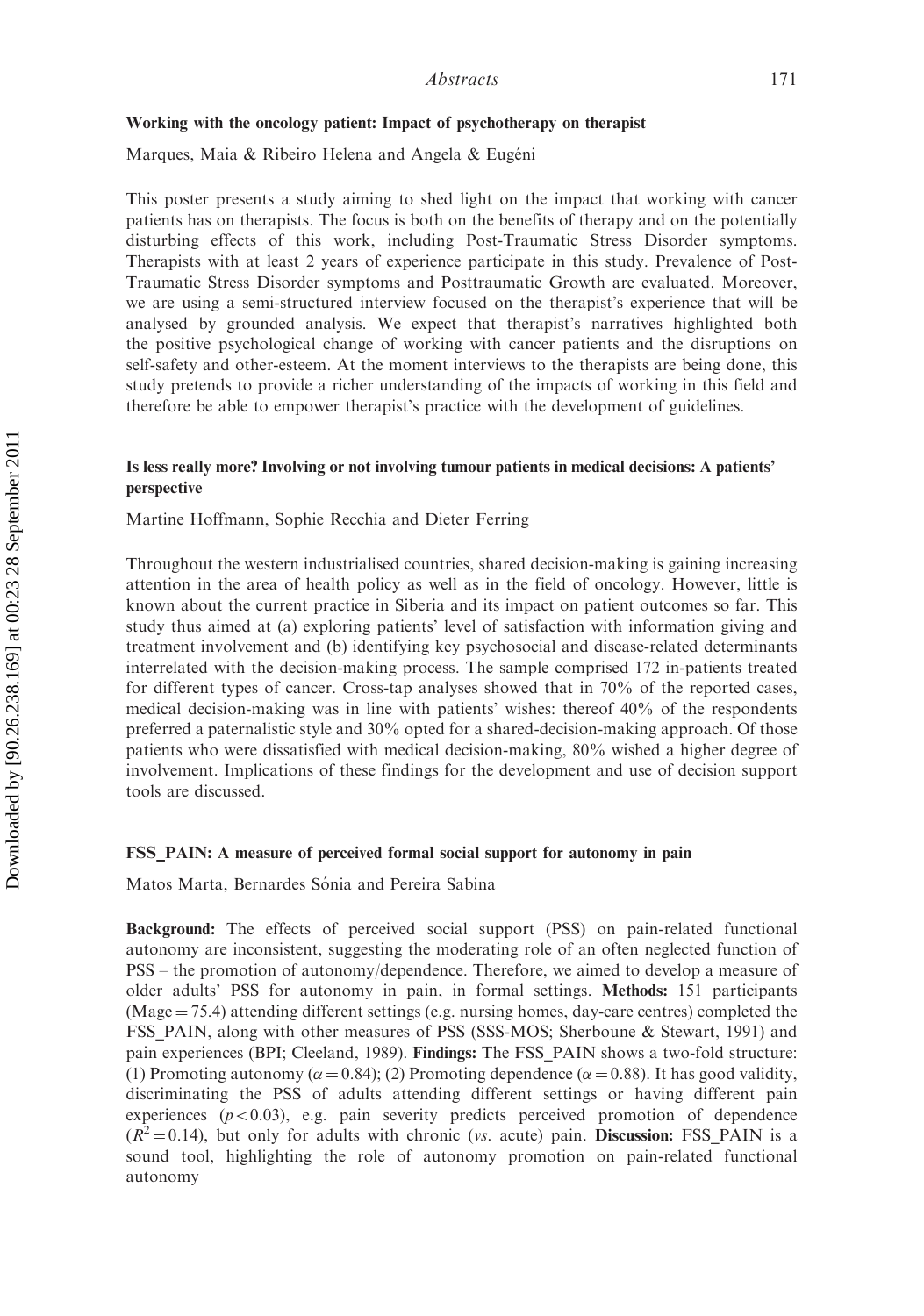### Health in the context of women in prison: Old problems and new concerns

Matos Raquel, Barbosa Mariana, Salgueiro Gabriela and Campos Luísa

Several studies were developed in order to understand life trajectories and prison experiences of women inmates (e.g. Fonseca & Matos, 2009; Matos, 2008; Matos et al., 2010). As health has been pointed out as a traditional problem of female imprisonment, in this paper we make a specific analysis of health issues that emerged in the mentioned investigations. First, research data were collected through the analysis of the case files of 49 young and 175 foreign women detained in Portuguese prisons and were submitted to statistical treatment. Then, qualitative data were collected through in-depth interviewing with women inmates and the qualitative material that emerged from the interviews was analysed under grounded theory principles. Results show that although at a first glance health seems no longer to be a problem, for its significance in the context of female imprisonment some health-related issues must be of major concern: drugs, victimisation and medication.

### Developing a computer delivered, theory-based intervention for guideline implementation in general practice

McDermott Lisa

Background: This study aimed to develop theory-informed, computer-delivered interventions to promote the implementation of guidelines in general practice. The interventions aimed to promote guideline adherence for antibiotic prescribing in respiratory tract infections, and recommendations for secondary stroke prevention. Methods: Face-to-face interviews with 33 general practitioners (GPs) were conducted. Computer prompts were developed using aspects of social cognitive theory and clinical guidelines. Prompts were presented to GPs and modified based on interview feedback. Inductive thematic analysis identified factors involved in the decision to use the prompts. Findings: GPs reported being more likely to use the prompts if they were perceived as offering support and choice, but less likely to use them if perceived as a method of enforcement. Discussion: Acceptability and satisfaction with computer-delivered prompts to follow guidelines may be increased by working with practitioners to ensure that the prompts will be perceived as valuable tools that can support GPs' practice.

### Identifying belief-based targets for the promotion of testicular self-examination

McGilligan Caroline and O'Neill Siobhan

Testicular cancer (TC) is the most common form of cancer among young males (17–35 year old). Testicular self examination (TSE) is the only independent way of detecting the disease earlier. With the exception of Brubaker and Wickersham (1990), no further studies have identified the underlying beliefs associated with TSE behaviour using the theory of planned behaviour (TPB). This study elicits salient beliefs about TSE behaviour. A random sample of 50 adult males from the University of Ulster, Northern Ireland, participated in the elicitation study. Seven attitudinal, five normative and nine control beliefs were found. Findings revealed that the current beliefs among university males were comparable to the beliefs elicited from college males in Brubaker and Wickersham's (1990) study. Public health efforts to promote TSE should focus on the attitudinal, normative and control beliefs underlying the TPB.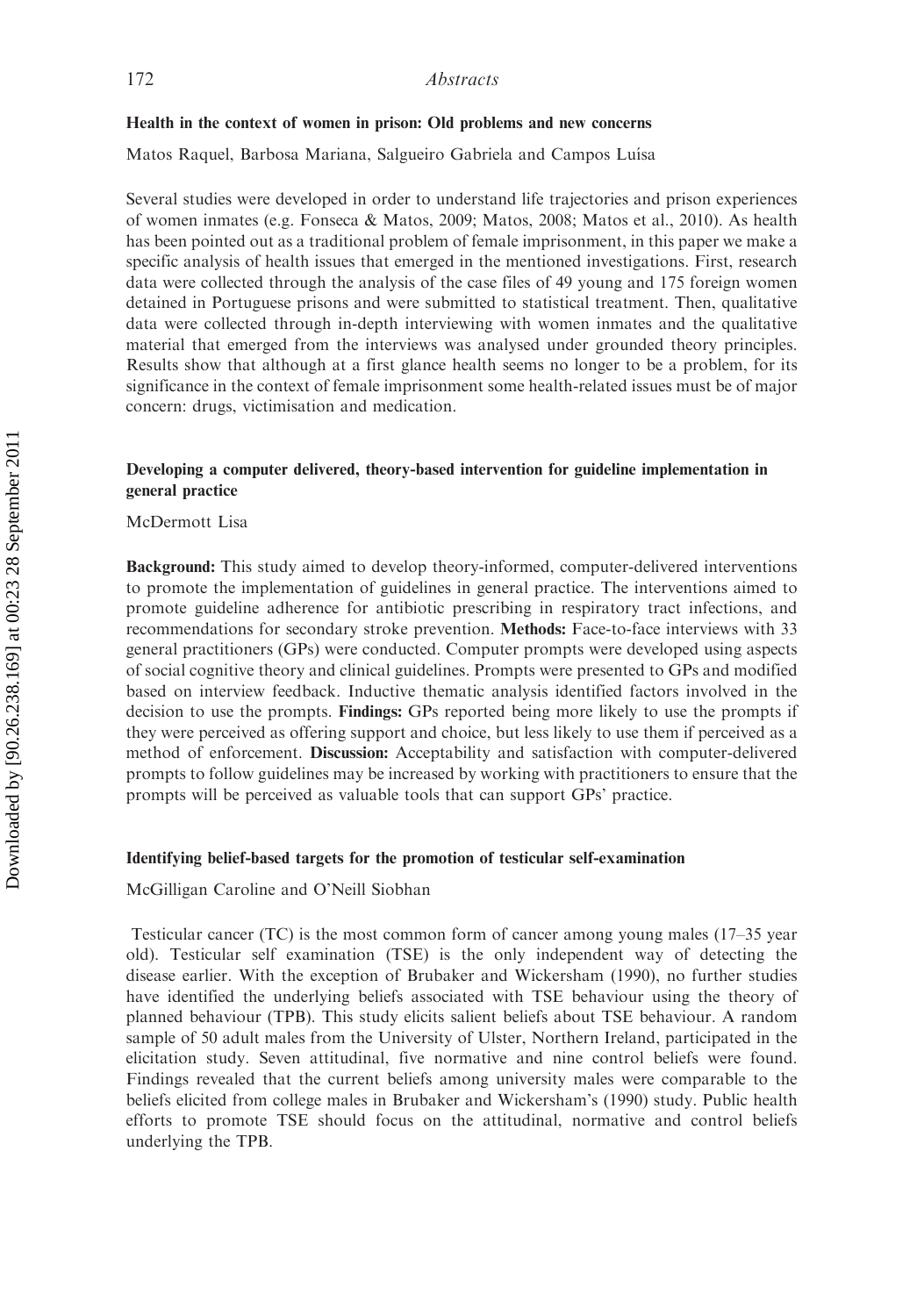#### Chronic pain in Ireland: Prevalence, impact, economic cost and predictors

McGuire Brian, Raftery Miriam, Murphy Andrew, Sarma Kiran, Normand Charles, Ryan Padhraig and De la Harpe Davida

Aims: To determine the prevalence of chronic pain in Ireland; the 1-year persistence of pain; incidence of new pain; the economic cost of chronic pain; predictors of pain onset, pain chronicity and pain-related disability. Method: 3136 people were surveyed about sociodemographic variables, physical and psychological well being, depressive symptoms, the presence of pain, pain severity, pain-related disability and illness perceptions. Results: Responses ( $n = 1204$ ) indicated prevalence of chronic pain was 35.5% ( $n = 428$ ) and 59.9% still had pain at 1 year. Illness cognitions predicted persistence of pain. New chronic pain was reported by 12.7% at follow-up, new pain at follow-up was predicted by poor self-reported physical QoL at baseline. The economic cost of chronic pain was estimated at  $\epsilon$ 4.76 billion per year, or 2.55% of Irish GDP in 2008. Conclusion: Chronic pain is a prevalent and expensive health problem in Ireland and psychological factors appear to influence the course of chronic pain.

#### The association between receipt of informal care and health in older people

McKee Kevin and Dahlberg Lena

Background: Older people as care-receivers are under-researched. We examined the health and well-being of older people with differing levels of care need and receipt. Methods: Community resident older people ( $N = 1250$ ) from a single UK metropolitan area were randomly recruited, and completed a questionnaire on social exclusion via interview. Participants were categorised into one of the four groups: receiving informal care; receiving informal support; no receipt of informal care/support despite need and no receipt of informal care/support, no need. Findings: Associations ( $p<0.001$ ) between group membership and health status ( $F = 75.7$ ), functional status ( $F = 159.1$ ), well-being ( $F = 29.5$ ) and loneliness ( $F = 28.9$ ) indicated the 'receiving care' and 'no receipt of care/support despite need' groups had the poorest health profiles. Logistic regression determined primary predictors of group membership. Discussion: A significant group of older people receives no informal care/support despite frailty. Research is needed to determine why some older people do not receive informal care appropriate to their needs.

#### Intrinsic motivation explains older adults' active participation in a television exercise program

Meis Jessie, Kremers Stef and Bouman Martine

Background: The goal of this study was to explore which underlying motivations were associated with actively participating in a television exercise program called 'The Netherlands on the Move!-television' (NOM-tv). Methods: The current cross-sectional study was carried out among 1349 viewers of NOM-tv. The respondents completed the Intrinsic Motivation Inventory (IMI), assessing their levels of intrinsic motivation towards participating in the NOM-tv exercises. Findings: The results show that three factors were highly relevant for frequent participation (compared to occasional participation): enjoying the NOM-tv exercises  $(OR = 1.38, CI: 1.11-1.70)$ , feeling competent to perform this activity  $(OR = 1.55, CI: 1.11-1.70)$ 1.29–1.86) and willingness to put effort into the exercises  $(OR = 1.65, CI: 1.32-2.07)$ . In addition, frequent participants had a lower BMI, a higher educational level, viewed NOM-tv more often and were more active in their daily lives, in comparison to occasional participants. Discussion: We recommend future physical activity interventions to aim at encouraging people's intrinsic motivation towards exercise.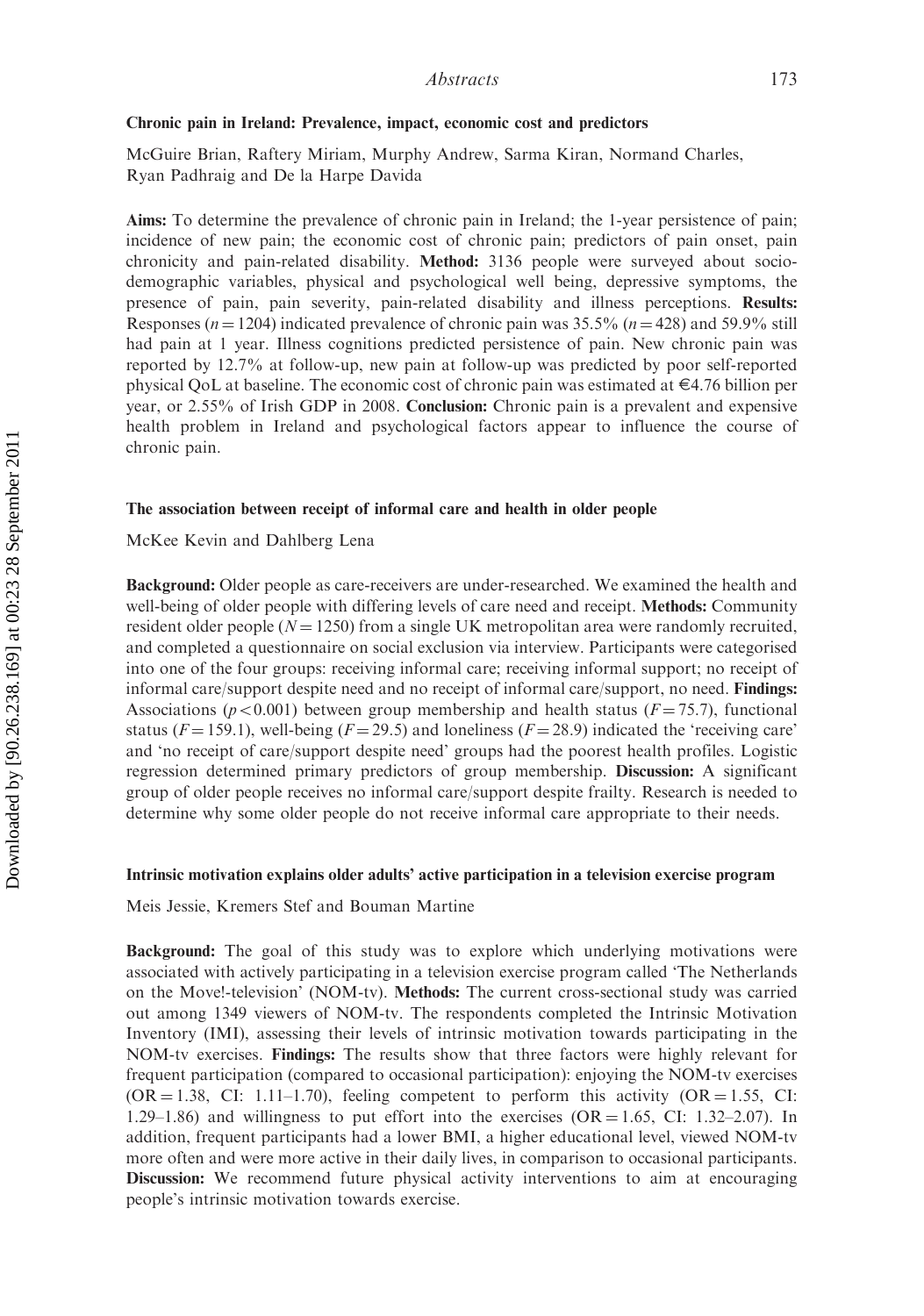## Understanding non-compliance with smoke-free polices in public places in Albania: A case of weak social deterrents?

Melonashi Erika, Eiser J. Richard, Rodafinos Angelos and Lazuras Lambros

Background: The implementation of smoking bans in Albania has been quite difficult, especially because of the high smoking rates. The aim of this study was to utilise the general theory of deterrence (GTD) to understand non-compliance with smoke-free policies in public places. Participants were 333 university student smokers (Mage =  $21.2$  years). Measures: A self-report questionnaire was administered to assess variables from the GTD, attitudes and norms. Results: Smokers reported high noncompliance rates, strong social norms but weak attitude towards non-compliance with smoke-free policies. Furthermore, non-compliance was predicted by weak legal, moral and social deterrents. Discussion: The findings suggest that although Albanian smokers were negative towards noncompliance, they still violate smokefree policies in public settings, mainly as a result of weak legal and social deterrents. From a practical perspective, strengthening the barriers to noncompliance is particularly important (e.g. campaigns, frequent controls, fines, etc.).

### Environmental stress, place identification related to the urban setting as antecedents of pro-environmental behaviours: An experimental study

Meloni Antonella, Fornara Ferdinando and Carrus Giuseppe

Models and constructs referring to the domain of health psychology may be highly useful as theoretical frameworks for predicting pro-environmental behaviours, nonetheless, such references have been substantially overlooked in the domain of environmental psychology. This study investigates the specific role of environmental stress and place identification at the level of urban setting on the intention to pursue pro-environmental behaviours in that setting. For this purpose, an experiment was carried out in a controlled setting  $(N = 80)$  where local identity (made salient by means of a scenario) and environmental stress (induced by the exposition to urban traffic) were manipulated (a 2-by-2 factorial design, i.e. 20 Ss for each condition) and self-reported pro-environmental intentions and self-efficacy were measured. Results show that the salience of local identity affects pro-environmental intentions, whereas the exposition to urban stress can activate such intentions when individuals perceive their selfefficacy as adequate.

#### Body dissatisfaction as a risk factor of eating disturbances

Meshkova Tatiana, Kelina Marina and Nikolaeva Nataliya

Body dissatisfaction is an important risk factor of eating disturbances (ED). Researches on this topic in Russia were not carried out. 181 school girls and students (mean age  $= 18.4$ ) from Moscow nonclinical population were tested by Eating Attitude Test (EAT-26) and Body Appreciation Scale (BAS). EAT-26 focuses on eating behaviour problems (dieting, bulimic behaviour, weight preoccupation). BAS reflects aspects of positive body image. The occurrence of eating behaviour problems (EAT-26 scores above 20) is equal to 7.2%. Among girls from magnet school with profound study of German language, there was 21.4% risk of ED. Spearman rank correlations have shown negative relationship between EAT-26 and BAS ( $R = -0.41$ ,  $p < 0.0001$ ). Body dissatisfaction is associated mostly with dieting behaviour. Body dissatisfaction is the risk factor of developing ED among girls and college women, especially in the prestige schools.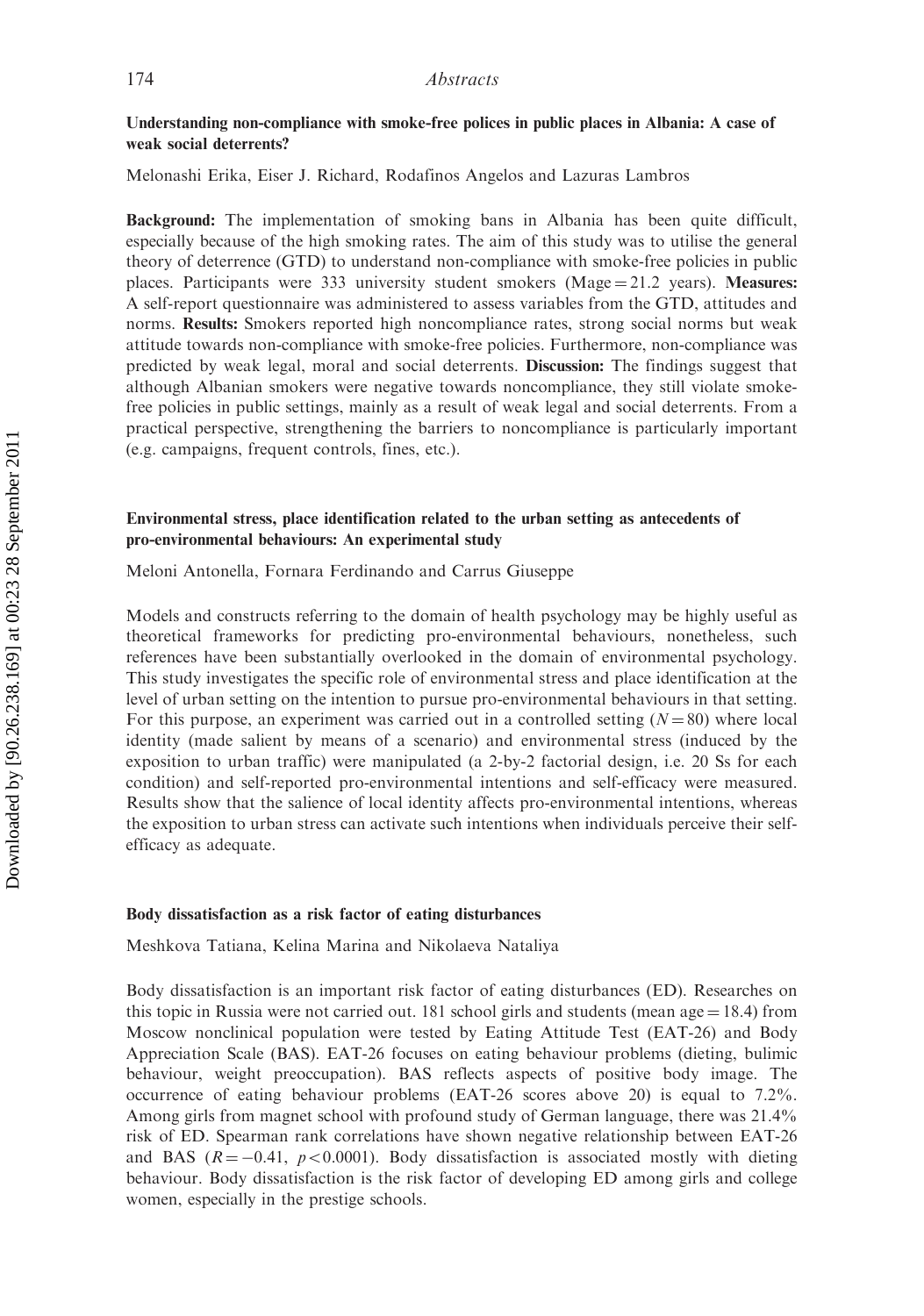### Attitudes and needs of kidney patients and health care professionals regarding self-management: A qualitative analysis

Meuleman Yvette and Van Dijk Sandra

Background: Little is known about self-management in kidney patients. This study examined needs and attitudes of kidney patients and health care professionals regarding selfmanagement. Method: A purposive sample of 48 patients and professionals from four hospitals attended eight semi-structured focus group interviews. Transcripts were independently analysed by two researchers according to the Grounded Theory and afterwards compared to the Self-regulation Theory. Findings: The identified main themes corresponded with the Self-regulation Theory. For example, patients and professionals reported the importance of concrete and intrinsic goals to reduce salt intake, the burden of managing multiple lifestyle restrictions and the desire for control by self-monitoring blood pressure and dietary intake. Furthermore, almost all patients, but very few professionals, reported the need for additional practical information and for involving partners. Discussion: Self-regulation Theory provides a useful framework for building self-management interventions to improve health care, based on the needs of kidney patients and professionals.

#### Antecedents of sexual prejudice among adolescents

Mevissen Fraukje E.F., Bos Arjan E.R., Pryor John B., Haas de Katie, Empelen Van Pepijn and Kok Gerjo

Background: Sexual prejudice is widespread among adolescents and can have detrimental consequences for (mental) health of homosexual youngsters. Previous studies described the influence of several demographic and personality factors on stigmatisation of homosexuals. However, the relative importance of these antecedents is unknown. Methods: Pupils from different educational levels ( $N = 737$ ; M = 15.8 years, SD = 1.43) filled out a questionnaire, containing validated measures of relevant antecedents of sexual prejudice (e.g. gender, masculinity) and other antecedents that so far received limited research attention (affective responses, normative beliefs). Results: Hierarchical regression analysis showed that negative behavioural responses towards homosexuals were predicted by gender, religion, masculinity, social norms, cognitive and affective attitudes towards homosexuals and contact with homosexuals. This model explained 64% of the variance. **Conclusion:** An integrated model of sexual prejudice will be presented and implications for a school-based curriculum to reduce sexual prejudice among adolescents will be discussed.

## Psychosocial determinants of utilisation of professional supportive care services by cancer patients

Michel Morin, Stephanie Blois, Magali Mahieuxe and Florence Duffaud

Objective: This study aims at examining utilisation of supportive care services and its correlates among French cancer patients. Methods: 222 patients have completed a questionnaire about utilisation of supportive care, social support, coping and mood states. Analyses were conducted to test the association between utilisation of supportive services, clinical, socio-demographic and psychosocial characteristics. Results: 67% of respondents reported accessing one or more of the support services. Support services users were significantly more likely to be female, younger, to have breast cancer and to have undergone a surgery than the non-users. Perceived availability of material support and support-seeking coping were significantly tied to social workers services utilisation. Support-seeking coping,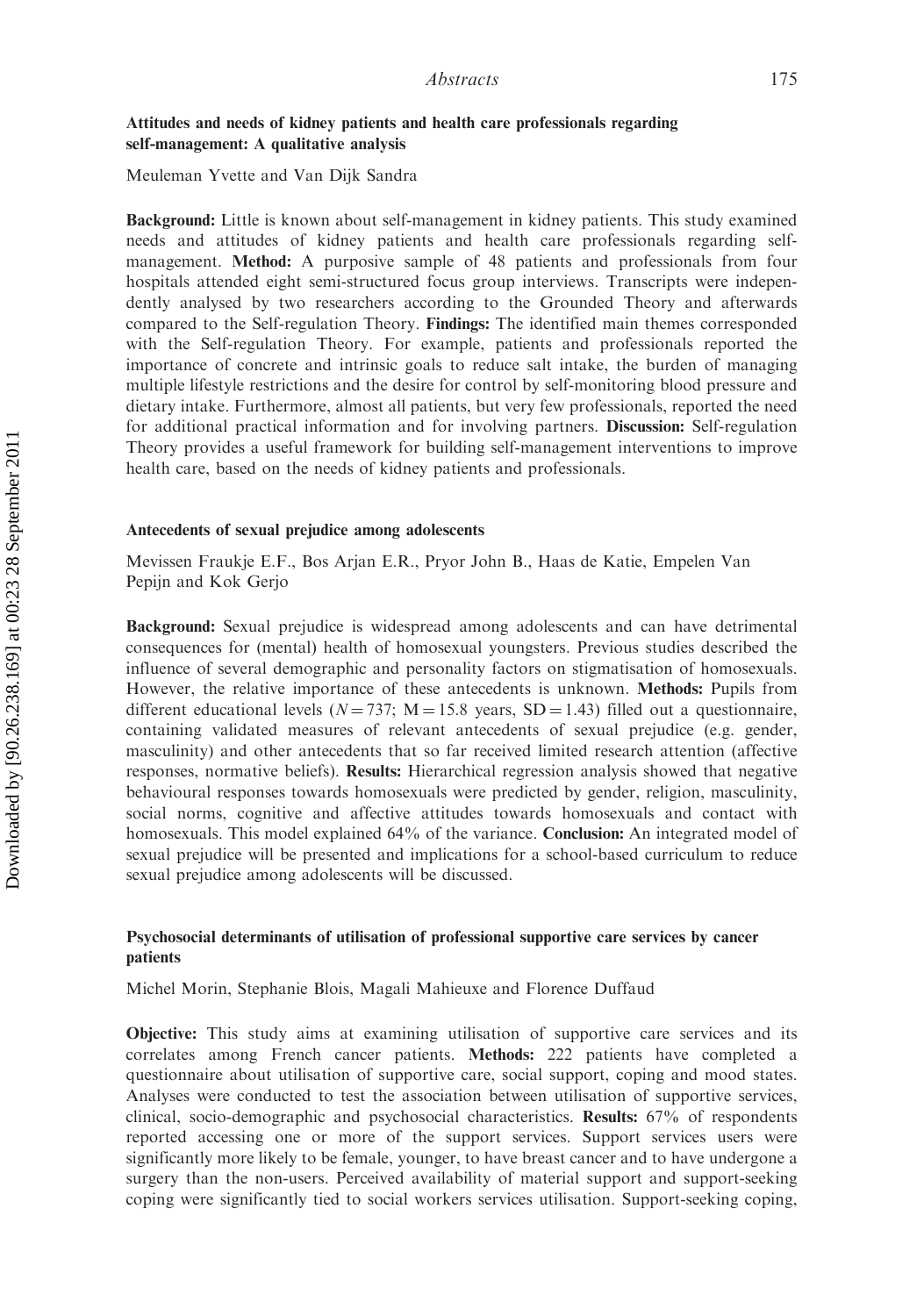negative coping, anxiety, confusion and fatigue were also associated to psychological support utilisation. Conclusions: This research can give a better understanding of psychosocial processes which determine the use of supportive care services. It should also contribute to improve information with reluctant patients.

#### Norm activation and organ donation

### Mohs Anja and Hübner Mohs

Activation of descriptive and injunctive norms is a successful concept to positively influence behaviour, e.g. eco-friendly behaviour. However, its impact on organ donation behaviour remains unclear while there is evidence for a positive impact of persuasive family-egoistic messages as well as fear-reducing information material. The present experimental study  $(N = 239)$  combined persuasive communication, information and norm activation resulting in a  $2 \times 2 \times 2$  design for descriptive, injunctive and family-egoistic norm. Against expectation, with one exception the intervention failed to show any significant impact of the experimental conditions on organ donation attitude and behaviour. Only for the attitude variable a significant three-way interaction between the different conditions was observed. Interestingly, the control group receiving only the information material and answering the questionnaire showed highest positive attitude towards organ donation. Results are discussed against the background of limitations in applying the theory of norm activation.

#### Awareness of sexually transmitted diseases and condom use in university students in Hawaii

### Mori Kazuyo

Background: The patients of STDs are at high risk to get HIV, but these infections are often asymptomatic and that is why we need to educate young people in order to decrease the STD disease rate of a high risk age group. The purpose of this project is to learn what university students think about STDs and condom use. Methods: A total of 234 University students agreed to participate the survey in Jan. 2008. The Questionnaire on Awareness of Sexually Transmitted Diseases (Amazaki, Shimizu 2007), questions about demographics and two open end questions asking about the impressions of STDs and sexual behaviour were used. Findings: It was found that the use of birth control pills by female and protective sexual intention factor influenced on recent condom use. Discussion: Results from this study will be useful information to compose effective health education program for young adults about STDs and safe and healthy sexual behaviour

## What makes Internet-based health behaviour interventions effective? Evaluation of 'gut instincts'

Morrison Leanne, Yardley Lucy, Michie Susan and Moss-Morris Rona

Background: This research aims to identify the effects of two design features, self-management and tailoring, on the impact of an Internet intervention, 'gut instincts'. This abstract presents preliminary analyses of a cohort forming part of an ongoing randomised study (completion date: April 2011). Methods: 353 participants were randomised to one of the three contentmatched versions of an intervention providing advice for managing mild bowel problems (information only, self-management or self-management with tailoring). Personal control, illness coherence and emotional representations (IPQ-R subscales) were measured at baseline and intervention completion. Findings: Findings based on 118 completers indicate that participants showed improved emotional representations over time  $(p<0.001)$ , but showed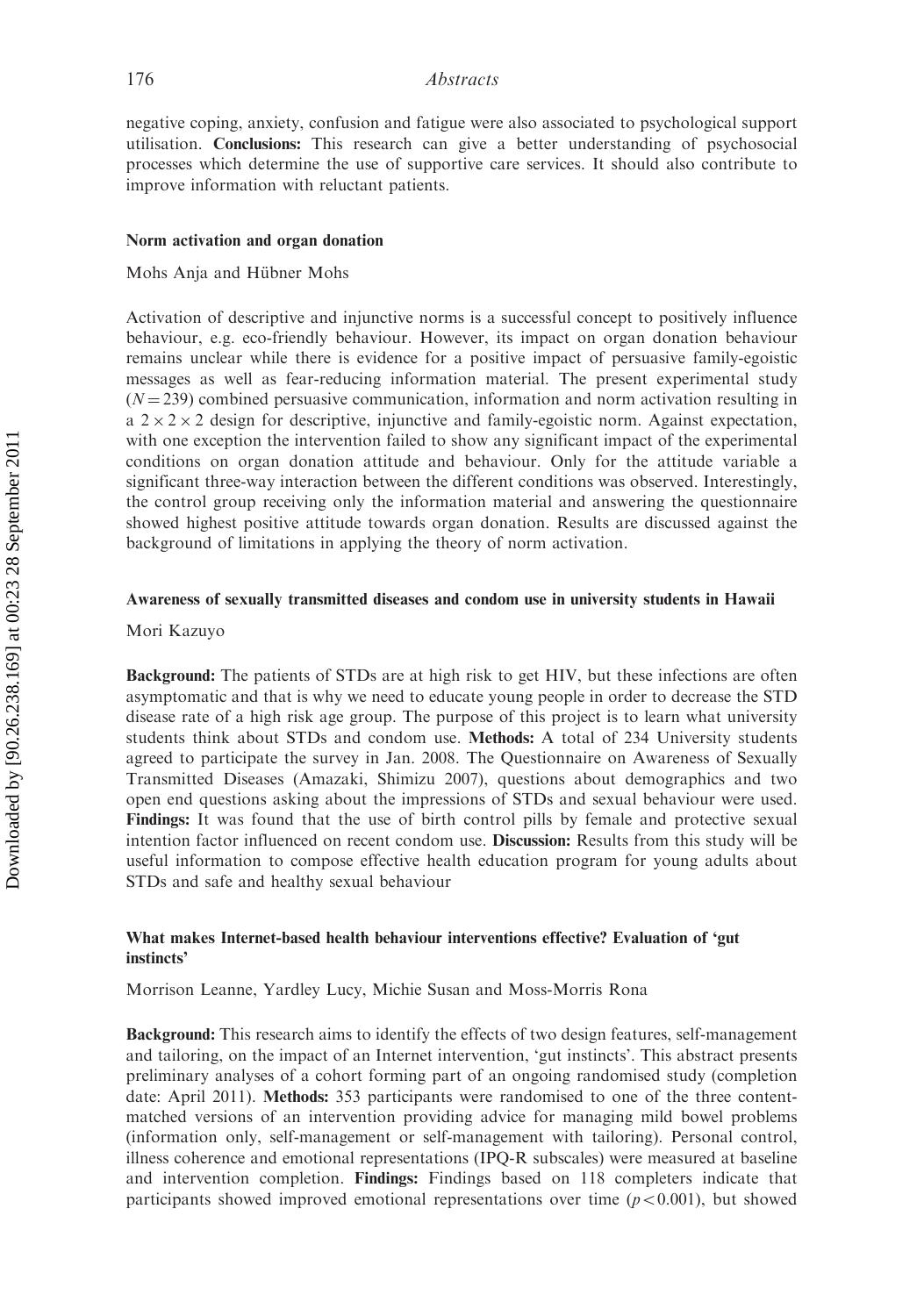less personal understanding of their bowel problems ( $p<0.01$ ) and believed that they were less controllable ( $p<0.001$ ). There were no significant differences between conditions. **Discussion:** Early findings suggest that providing tailored or self-management components may not increase intervention impact.

### Physical activity engagement for type 2 diabetes control – Can we predict who is at risk of non-performance?

Murray Nikki and Chater Angel

Background: Physical activity is vital to diabetes management as it can improve glycaemic control. Can we predict those participants who decide to not engage in physical activity for their diabetes control? Method: This diabetes outpatient study  $(n = 345)$  measured Diabetes Self-Care Activities, Theory of Planned Behaviour, Self-Efficacy, Health Value, Happiness, Positive and Negative Affect, Behavioural Importance and 6 Diabetes Status items, on physical activity engagement. Findings: The TPB was a significant model ( $p<0.001$ ), with intention ( $p<0.001$ ) and subjective norm ( $p<0.05$ ) being significant predictors. Good diabetes self care, happiness and behavioural importance were all also significant predictors of physical activity. Diabetes Status variables were not found to be significant  $(p>0.05)$ . Discussion: Future research should investigate the indirect effects of these variables in increasing physical activity engagement in diabetes cohorts and suggestions are made for the creation of a 'Diabetes Status Checklist'.

## Primary prevention in health in adolescence: Evaluation of a life skills Program

Murta Sheila Giardini, Borges Francimara Azevedo, Ribeiro Danilo Cruvinel, Rocha Eliana Porto, Menezes Jordana Calil Lopes and Prado Mariana de Moraes

This paper describes the process and results reached in a life skills program for 18 Brazilian adolescents, from a non-clinical sample, with 12–14 years old. Sixteen group sessions were done, based on a psycho-educational approach and group techniques. The process evaluation included diary measures of consumer satisfaction, practice of skills trained in the course of the intervention and support provided by the group. The process evaluation demonstrated that the participants felt satisfied with the program; practiced social skills, cognitive skills and stress management skills learned during the intervention; and demonstrated a sense of confidence in the group intervention. Follow-up interviews one year after the intervention conducted with the adolescents and their parents shown that the behavioural changes were maintained. The results suggest positive results from the intervention, but experimental studies will be necessary for robust conclusions on the effectiveness of this program.

#### Life skills promotion in a dating violence preventive program for Brazilian adolescents

Murta Sheila Giardini, Santos Bruna Roberta Pereira, Rodrigues Ísis de Oliveira, Nobre Larissa de Almeira, Miranda Ana Aparecida Vilela, Araújo Ivy Fonseca de and Franco Claudio Teodoro Peixoto

The practice of life skills reported by adolescents participants from a dating violence preventive program at school will be described in this paper. Twenty-seven female and male adolescents, between 14 and 19 years old, participated from a group intervention, composed by seven psychoeducational sessions, cognitive behavioural oriented, which approached the themes: dating violence, decision taking, assertiveness, emotions management, problems resolution and sexual and reproductive rights. Strategies to increase adherence and motivation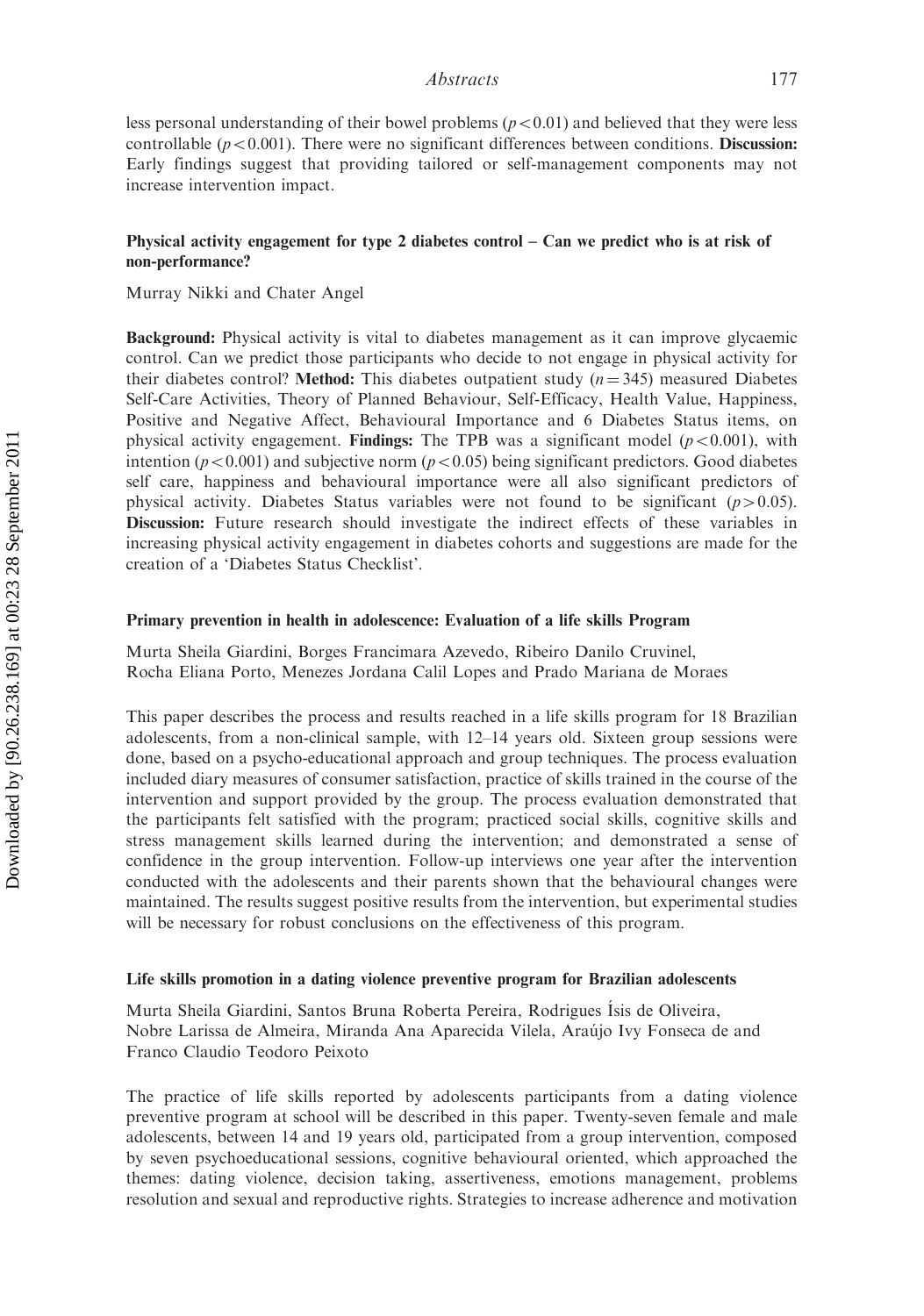were adopted in each session. The participants were instructed to write, in the beginning of each session, what they have practiced during the week about the skills discussed in the former sessions. These reports were categorised by content analysis and pointed the following categories of practice: decision taking, communication, self knowledge, empathy, critical thinking, problem solution, emotion management and dissemination for friends and family. It is concluded that the intervention promoted the practice of life skills in social and affective relationships.

#### Psychosocial technologies for mental health prevention: A review

Murta Sheila and Abreu Samia

Objective: To describe the Brazilian literature related to the use of psychosocial technologies for mental health prevention. Method: Systematic review of the literature, with papers related to (a) the use of psychosocial technologies, (b) for primary prevention and mental health promotion, (c) in Psychology journals, (d) on the Scielo database and (e) that the focus on prevention was assumed by the author. Data were analysed by frequency counting. Results: It was identified in 16 papers in 13 journals. The programs were implemented in schools (29.4%), hospitals (17.6%) and primary care programs (17.6%), promoting social skills (35%) and life skills (20%), mostly with children and adolescents (46%). The studies designs were preexperimental  $(63.6\%)$ , experimental  $(27.3\%)$  and quasi-experimental  $(9.1\%)$ , with qualitative measures, without follow-up in 81.3%. Discussion: The Brazilian production on the subject is still incipient, hindering the programs dissemination and implementation of preventive politics in psychology.

## Cognitive styles of 16–18-year-old students with academic difficulties enrolled in adult education

Nadia Rousseau, Michelle Dumont, France Beaumier, Danielle Leclerc, Line Massé, Suzie McKinnon and Karen Tetreault

Earning a high school diploma is a challenge for most students with special needs (Rousseau, 2009). To do so, many 16–18-year-old adolescents turn to adult education. What is known about their learning needs? To answer this question, 100 students completed a questionnaire identifying their cognitive style (EVAC, Flessas  $\&$  Lussier, 2007) and participated in a focus group on learning conditions that improve their academic achievement. The results show that students once enrolled in special education classes have significantly lower scores than their peers from regular classes for the following subscales: simultaneous style, linguistic competencies, receptive competencies and expressive competencies. These results lead us to believe that enrolment in special education classes could contribute in the development of a dominant cognitive style that could disadvantage academic and psychosocial adaptation as well as integration into the workplace. The results will be discussed from a psychopedagogical standpoint.

#### Design and progress of a study on two intensive smoking cessation methods in cardiac patients

Nadine Berndt, Lilian Lechner, Mudde Aart, De Vries Hein and Bolman Catherine

Background and Study Goal: Smoking cessation in cardiac patients improves prognosis more than any other treatment. This study aims at testing the (cost-) effectiveness of two intensive smoking cessation counselling methods combined with nicotine replacement therapy. The two intervention groups are compared against each other and a control group receiving usual care.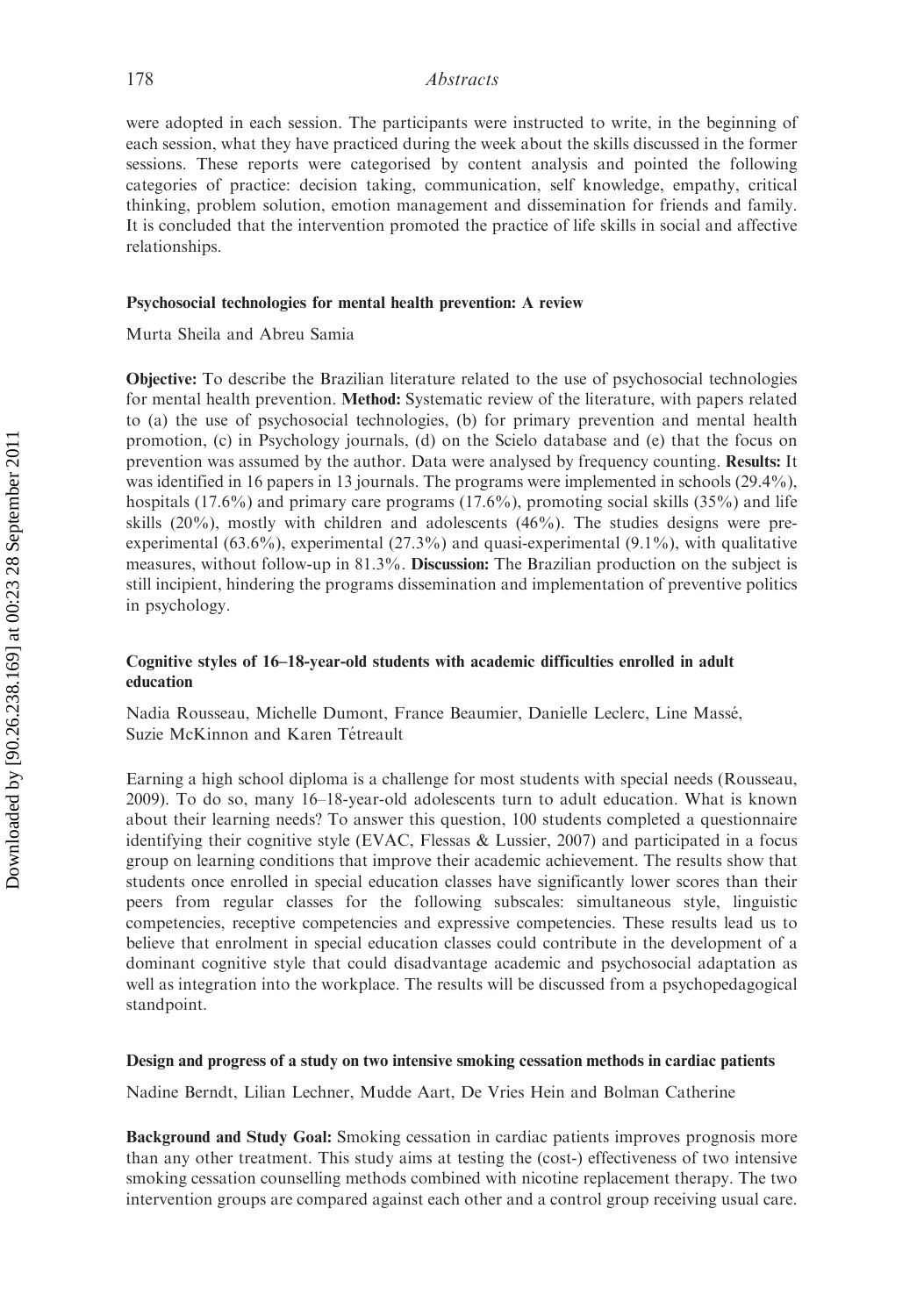Methods: In eight hospital cardiac wards, 681 cardiac patients who smoked prior to admission will be recruited (227 per group). An experimental cross-over design with a baseline and two follow-up measurements is used. The primary outcome measure (continued abstinence) is selfreported and biochemically validated. The feasibility of the interventions in practice is also studied to detect conditions for large-scale dissemination. Preliminary findings: Since the start of the study, 532 cardiac patients have been recruited. Patients are predominantly male with a mean age of 56 years. Discussion: Inclusion rate is lower than planned. The interventions have the potential to reduce smoking rates and co-morbidity among cardiac patients.

## Quality of life enjoyment and satisfaction among HIV positive and individuals with AIDS in South Africa

## Naidoo Pamela

The study sought to ascertain the quality of life enjoyment/satisfaction (QLES) (defined by physical health, feelings, work, household duties, schoolwork, leisure, social relations and overall satisfaction of life) of individuals with HIV/AIDs. The results from this quantitative study are from baseline measures. This predominantly female sample (76%) comprised 119 HIV infected adult participants with a mean age of 31.6 years  $(SD = 7.9)$ . The results obtained using the QLESQ were: overall satisfaction and social relations: above average (62% and 63% respectively) and physical functioning and leisure activities: average (52% and 54% respectively). Despite the fact that the majority of the sample was diagnosed with the clinical syndrome AIDS (63%), the overall satisfaction was high. This may be explained by access to ARVs. This study supports the hypothesis that good social support and access to health resources may serve as buffers or may moderate adverse conditions during the HIV/AIDS disease course.

## Perceived stress and coping strategies in headache (migraine and tension-type headache) patients

### Najam Najma

The investigation aimed to identify perceived stress and coping strategies in headache (migraine and tension) patients. Gender differences were also explored. The sample consisted of 40 headache patients (20 Migraine, 20 Tension), taken from two hospitals of Rawalpindi, Pakistan. Perceived stress was measured using the Perceived Stress Scale, Perception of Pain using culturally adapted McGill Pain Questionnaire, and Coping Strategies using the Brief Cope Scale. Results indicate a highly significant correlation between the perceived stress and coping (active and avoidant) strategies. Significant gender differences were also seen with females reporting higher stress as compared to males. Implications for treatment are discussed in the light of findings

#### The relation between appearance teasing and body image dissatisfaction in preadolescence

#### Nanu Eugenia and Baban Adriana

The aim of this study is to identify relevant factors that contribute to body image dissatisfaction in preadolescence, by exploring the relation between peer teasing, the centrality of appearance in one's sense of self and body image dissatisfaction. Participants (81 girls and 73 boys, between 10 and 12 years old, completed 'POTS' (Thompson, Cattarin, Fowler & Fisher, 1995),'CMAS' (Clark & Tiggemann, 2007) and PASPPC (Harter, 1985). Results showed that factors examined varied in importance depending on gender and BMI. Teasing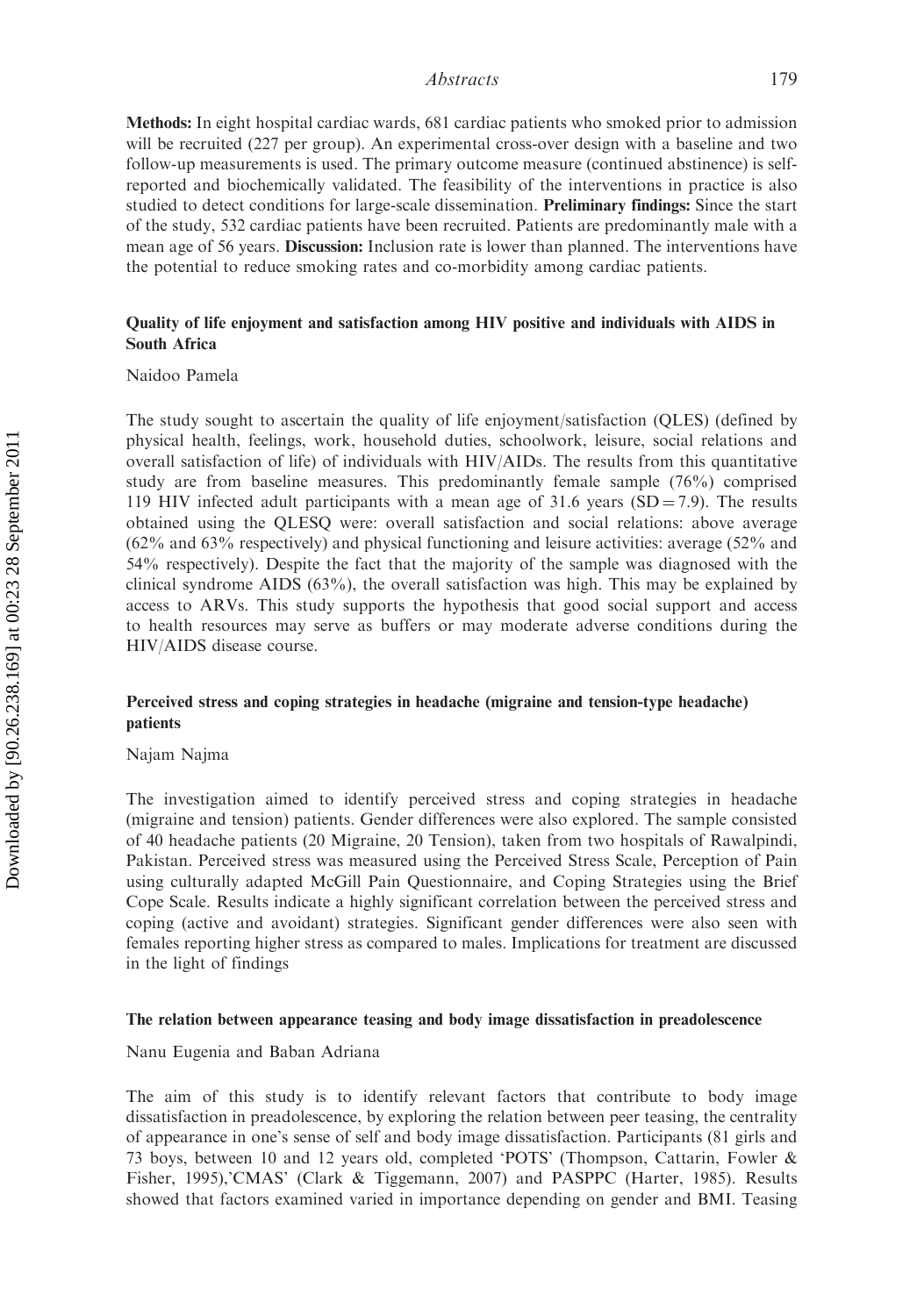contributed to the association between increasing BMI and body image dissatisfaction, in the context of high scores in appearance cognitive schema. The impact but not the frequency of teasing was related to body image dissatisfaction. Gender differences revealed that, the impact of teasing was higher for girls compared to boys. The present research findings give us further perspective in exploring peer influence in the development of body image dissatisfaction.

### Is the amniocentesis decision different when couples perceive it to be shared with the geneticist?

Nazaré Bárbara, Fonseca Ana and Canavarro Maria Cristina

Background: The influence of geneticists in the amniocentesis decision is seen as significant by numerous couples. This study compared couples who perceived this decision to be shared with the geneticist to those who did not. **Methods:** 210 couples answered analogical scales regarding the amniocentesis decision. The groups were compared using student's t and chi-square tests. Findings: Women perceiving the decision as shared with the geneticist assessed the risk of foetal anomaly as higher ( $p = 0.05$ ) and felt less informed on amniocentesis ( $p = 0.031$ ). No differences were found regarding amniocentesis uptake, difficulty of the decision, confidence on the decision, perceived usefulness and reliability of amniocentesis, and men's perceptions of information level and risk of foetal anomaly. Discussion: The role of geneticists seems to be especially relevant when women have less information on amniocentesis and think their baby is at risk. These perceptions should be assessed in prenatal appointments.

# Beyond medical risk: Individual perceptions as predictors of amniocentesis uptake in couples sharing the decision

Nazaré Bárbara, Fonseca Ana and Canavarro Maria Cristina

Background: Studies show that medical risk not to be the best predictor of amniocentesis uptake. The present investigation explored the influence of individual perceptions in couples sharing the amniocentesis decision. Methods: 210 couples provided sociodemographic and clinical data, and answered analogical scales regarding the amniocentesis decision. A logistic regression was performed in order to assess their association with amniocentesis uptake. Maternal age and indication for testing were controlled for. Findings: Significant predictors found included men's perception of amniocentesis reliability ( $\beta$  = 0.040), women's perception of amniocentesis usefulness ( $\beta = 0.048$ ) and women's willingness to terminate the pregnancy in case of foetal anomaly  $(\beta = 0.043)$ , but not men's or women's risk perception. Neither maternal age nor indication for testing predicted amniocentesis uptake. Discussion: The amniocentesis decision is considered to be difficult by some couples. In order to support this decision-making process, health professionals should acknowledge the main influences in amniocentesis uptake.

## Grief following termination of pregnancy for foetal anomaly: Who is at risk for maladaptive reactions?

Nazaré Bárbara, Fonseca Ana and Canavarro Maria Cristina

Background: Research on grief following termination of pregnancy for foetal anomaly (TOPFA) is scarce. This study aimed to identify individual and clinical influences on adaptation to this event. Methods: 23 men and 27 women (data collection ongoing) with the history of TOPFA provided sociodemographic and clinical data, and answered the Perinatal Grief Scale. Multiple regressions were run in order to identify predictors for the three grief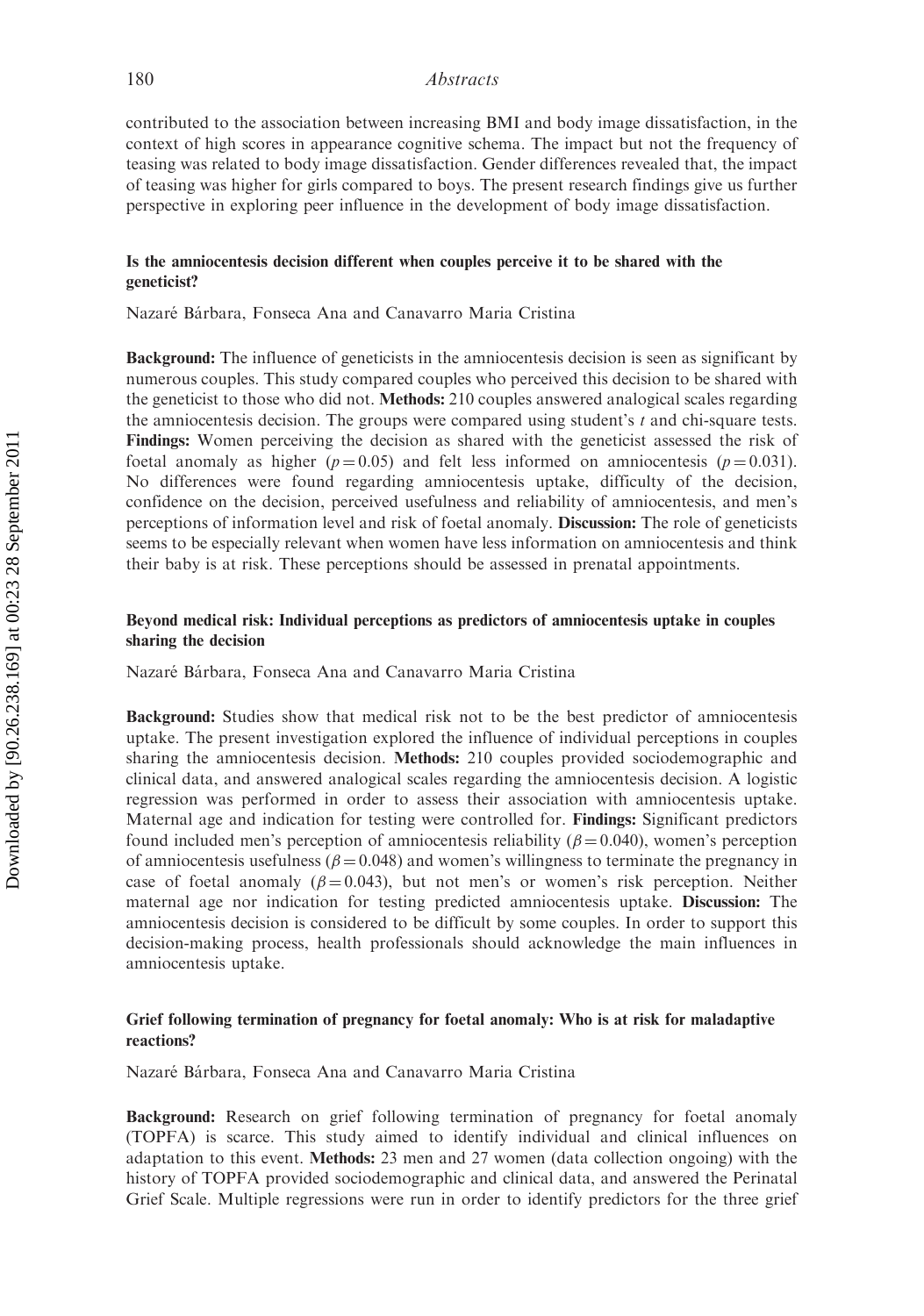dimensions (Despair, Active Grief and Difficulty Coping). Gender and time since TOFTA were controlled for. Findings: Previous pregnancy loss was a significant predictor of Despair  $(\beta = 0.378)$ , Active Grief ( $\beta = 0.398$ ) and Difficulty Coping ( $\beta = 0.377$ ). Grief was independent of having children both before and after TOPFA, time since loss and gender. Discussion: Pregnancy loss previous to TOPFA is a risk factor for maladaptive reactions following this event. Special clinical attention should be given to couples dealing with recurrent pregnancy losses.

# A study of job burnout among university teachers

Necsoi Daniela, Beldianu Iolanda and Porumbu Daniela

Burnout has been identified as a significant issue among those professionals involved in high levels of personal interaction, such as nurses and teachers. The purpose of this research was to identify the level of job burnout among 70 Romanian university teachers. Maslach Burnout Inventory – Educator's Survey was used to collect data from respondents. Data analysis revealed that university teachers possessed an average score on the three sub-scales: emotional exhaustion, depersonalisation and personal accomplishment. The results indicated that women have a high level of emotional exhaustion and a low level of personal accomplishment and are found to be significantly different on these two scales from their male counters. Variables like age, academic title or job tenure do not produce significant differences among subgroups of teachers.

#### Burnout and personality

Necsoi Daniela, Porumbu Daniela, Beldianu Iolanda, Lepadatu Ioana and Raulea Ciprian

This study investigated the relationship between burnout and personality. Burnout is measured with the Maslach Burnout Inventory (emotional exhaustion, depersonalisation and personal accomplishments), and personality is captured with the Eysenck Personality Inventory (neuroticism, extroversion), Type A Personality Inventory (type A personality), Multidimensional Locus of Control Inventory (locus of control). Regression analysis controlling for demographic and job-related characteristics, based on 70 Romanian university teachers, indicated that emotional exhaustion is positively related to neuroticism and negatively related to extroversion. Personal accomplishments are negatively related to neuroticism. Type A personality and locus of control does not influence significantly the burnout level. Implications of the results are discussed. Ways to cope with stress were also suggested to help alleviate teacher burnout.

# The Theory of Planned Behaviour applied in physical exercise: Differences between people who do regular physical exercise and those who do not do regular physical exercise

Neipp Marie-Carmen, Leon Eva, Quiles Yolanda and Rodriguez-Marín Jesus

The purpose of this study was to explore the differences in the prediction capacity of the Theory of Planned Behaviour (TPB) between people who practise physical exercise and people who do not practise. In this study two structural equation modelling were used to test a traditional model of TPB in two groups of people. The first group was formed by 554 people who practised physical exercise and the second group was formed by 332 who did not practise. Results confirmed differences between two groups of people in the prediction capacity of TPB model. In the first group, subjective norm and perceived behavioural control had a significant impact on intention and explained 63.6% of the variance in intention. In the second group all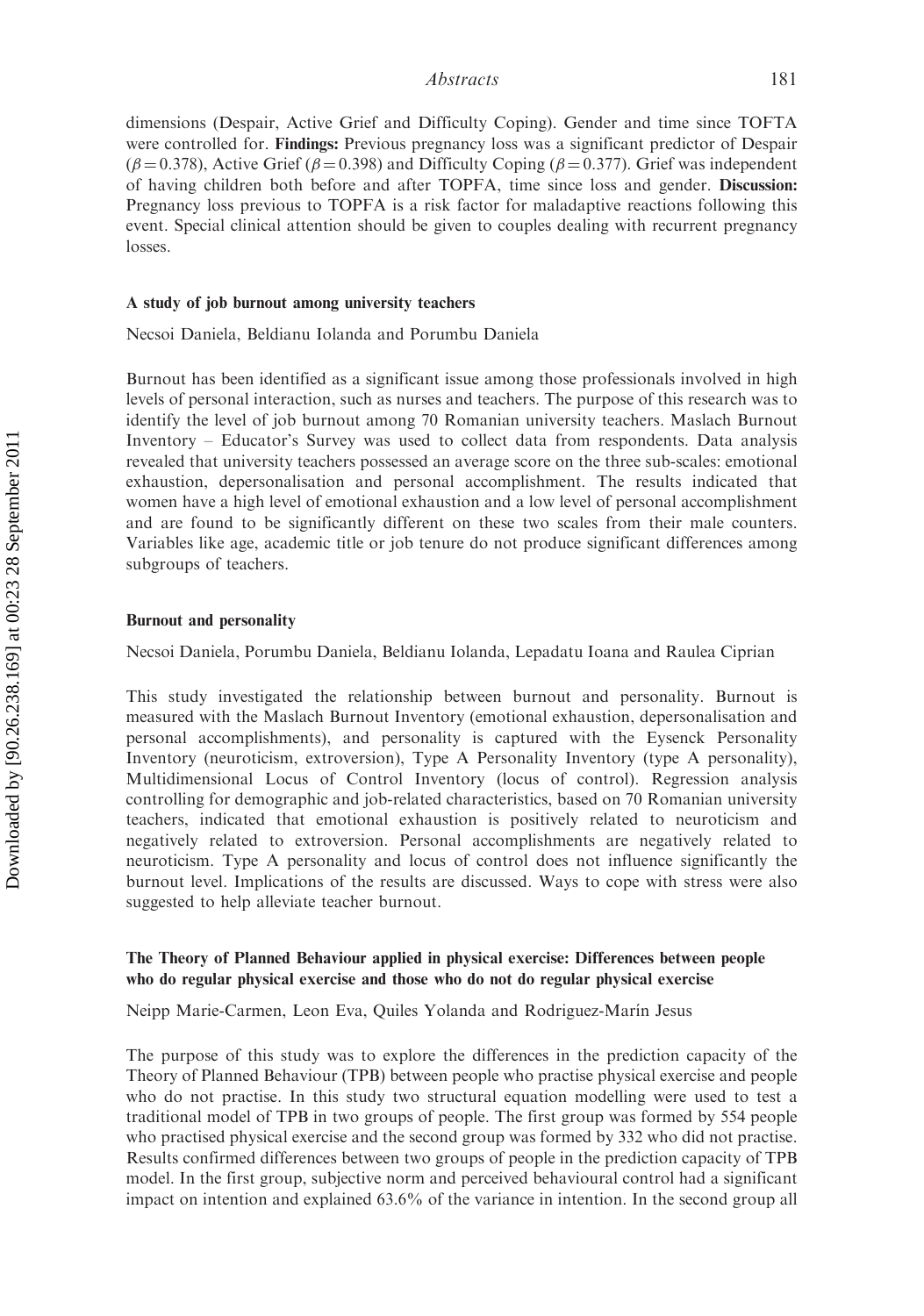variables had a significant impact on intention and explained 51.4% of the variance in intention. Conclusions: Perceived behavioural control was the strongest predictor of intention to practise physical exercise.

## Development and validation of a questionnaire of Theory of Planned Behaviour in physical exercise

Neipp Marie-Carmen, Tirado Sonia, Quiles Yolanda and Rodriguez-Marín Jesús

The Theory of Planned Behaviour (TPB) is one of the main theoretical models in the study of the different variables, which influence in the practise of physical activity. The aim of this study was to develop a questionnaire based on TPB in physical activity context providing evidence for the validity of the obtained measures. The instrumental project included three independent studies. The first study entailed the construction and qualitative assessment of the items. In the second study, the analysis of factorial structure was performed by means of exploratory measures, and it showed that the reliability of measures was adequate. The third study provided evidence on the dimensionality of the scale. The confirmatory factorial analysis guaranteed the stability of factorial structure proposed by the TPB and provided evidence for the internal validity of the inventory. Moreover, this study provided evidence of its external validity.

### The relation between school resources and their management to adolescents' physical activity (PA)

Neter Efrat, Sophi Zvili and Sharon Cohen

Objectives: Examine association between school resources and management, the latter a novel concept, and adolescents' PA inside and outside school. Methods: Cross-sectional selfadministered survey of 100 boys and girls, aged 12–15. Dependent variables included PA on school grounds and outside school. Independent variables included school resources (active recess, sports courts and elective sport activities) and the management of the resources (competitive activities and sports courts' managements). Results: PCA of after-school activities yielded three factors: boys ( $\alpha = 0.76$ ), girls ( $\alpha = 0.63$ ) and gender-neutral ( $\alpha = 0.77$ ). A significant correlation was found between boys' PA and school resources ( $r = 0.20$ ,  $p < 0.05$ ) and the management of the resources ( $r = 0.35$ ,  $p < 0.05$ ). Non-significant correlation was found between girls' and neutral PA to school resources, and a negative significant correlation was found between girls' and neutral physical activities to resources' management. Both resources and their management contribute in predicting PA. Discussion: School predicts PA and can be a promising avenue for intervention. School is associated differentially with PA among girls and boys. Limitations are discussed (cross sectional design, N, gender bias in resources).

## 'Just having the craic'? A qualitative exploration of Irish student problematic and binge drinking culture

Ni Chaolain Sinead and Moane Dr. Geraldine

Irish student problematic and binge drinking patterns and behaviours represent a pervasive issue of increasing concern in Ireland. This study, part of a larger research project, aims to provide a more in-depth understanding of students' own reasoning as to their drinking and phenomenology of these patterns. More specifically, this study aims to examine why problematic levels and patterns of consumption are maintained despite experience of negative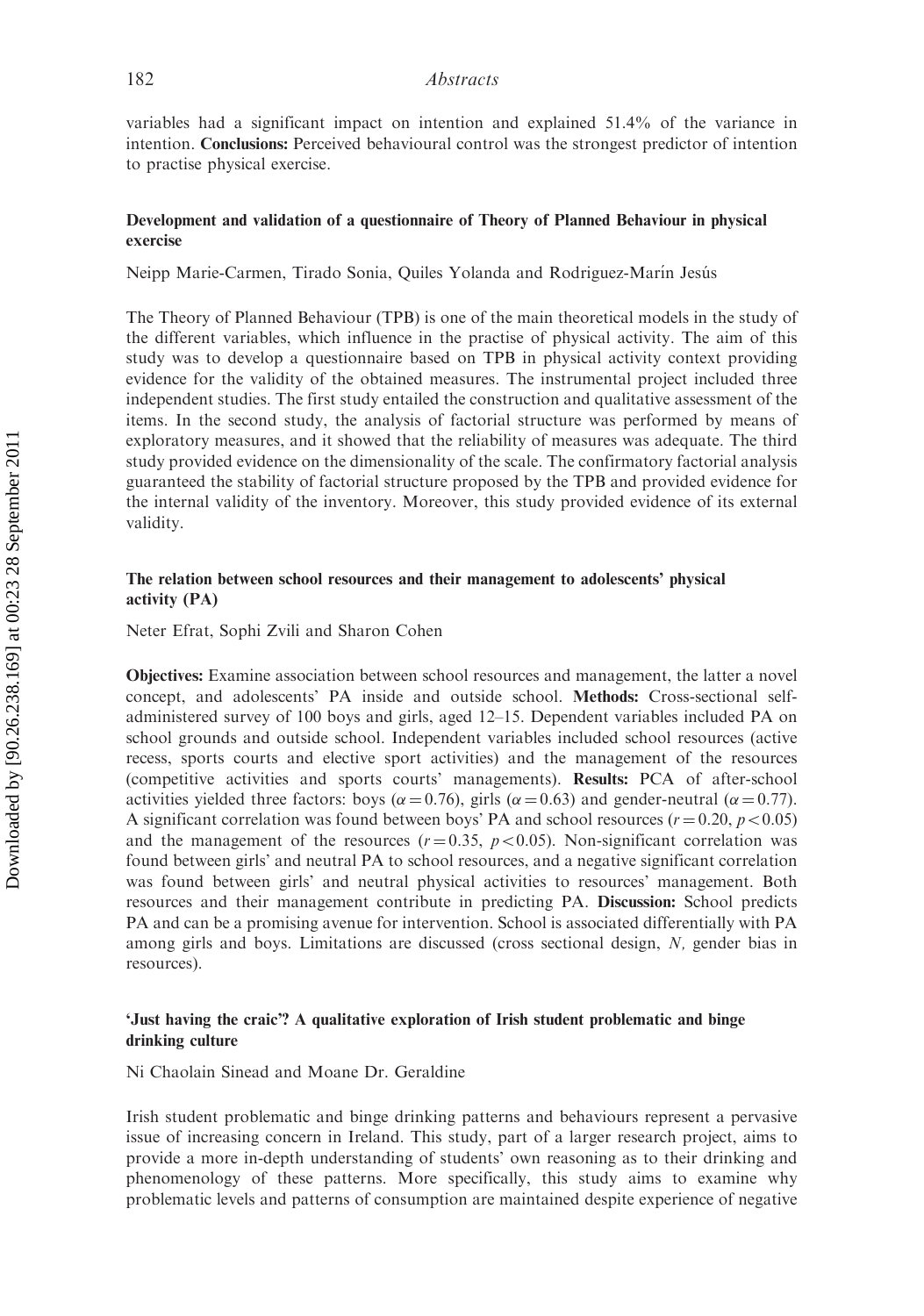consequences. Semi-structured interviews were conducted with 12 Irish undergraduate students. Thematic analysis of data revealed several key themes including the role of selfesteem and beliefs about the self, participants' belief and expectation that they would change (however, with little awareness of how this would be achieved) and the lack of credibility of public discourse and policy relating to binge drinking in Ireland. This highlights the lack of understanding of the issue and the need, therefore, for a more in-depth understanding of the factors involved.

### Coping with hard educational load by young and elder students

# Nikolaeva Elena and Kotova Svetlana

The purpose of this report was to compare the psychophysiological mechanisms of adaptation to the hard educational load of different ages' students. We have used reaction time tasks (simple and complex variants), variability of cardio rhythm record, Strelau Temperament Inventory (STI), coping-strategies test and Ego defences test (Plutchik et al., 1979). 593 students were participants (from 20 till 50 years old, just women). All of them were studying at the pedagogical faculty of the university. We showed that young students adapt to the hard educational load with changing their vegetative system regulation (sympathetic system activation). But elder students adapt to the hard educational loads changing their coping strategies and Ego defences mechanisms. We propose that student's different ages need different educational program.

## Negative emotion and illness perception predict low CD4 counts and high viral load

Norcini Pala Andrea and Steca Patrizia

Background: Recent studies have found that negative emotions promote a faster progression of HIV. Illness perception influences emotions, compliance and consequently illness progression. Method: Cross-sectional data were gathered via Internet. Participants were 146 people with HIV (gender:  $84.2\%$  M,  $15.1\%$  F; mean age  $= 40.22$ , DS  $= 9.27$ ). Self-report questionnaires were administered: Illness Perception Questionnaire and Positive and Negative Affects Scale. Results: High viral load was predicted by negative emotions ( $\beta = 0.31$ ,  $p<0.001$ ), worry about the illness ( $\beta=0.22$ ,  $p=0.016$ ), and the perceived influence of illness on emotions ( $\beta$ =0.36, p<0.001). Low CD4 counts were predicted by negative emotions  $(\beta = -0.20, p = 0.024)$  and perceived illness's duration  $(\beta = -0.18, p = 0.042)$ . Conclusion: Negative emotions predict HIV progression, suggesting that psychological interventions focused on emotions may help HIV-positive persons' illness management and health.

#### Diabetes-specific quality of life in Finland

Nuutinen Helena, Ilanne-Parikka Pirjo, Aalto Anna-Mari and Tuomisto Martti

Background: Quality of life of persons with diabetes in Finland was explored by using the diabetes-specific ADDQoL19-measure. Methods: The data was collected from the medication reimbursement register of the Social Insurance Institution (284 persons with diabetes type one, 196 persons with diabetes type two). Findings: In many countries, the ADDQoL has shown the most negative weighted impact of diabetes on the domain freedom to eat as you wish. In Finland, the most negative weighted impact was assessed on the domain feelings about the future (among women and men with T1D and women with T2D). Among men with T2D, the most negative weighted impact was assessed on sex life. Discussion: The ADDQoL19 shows individual, culturally different impacts of diabetes on quality of life. Together with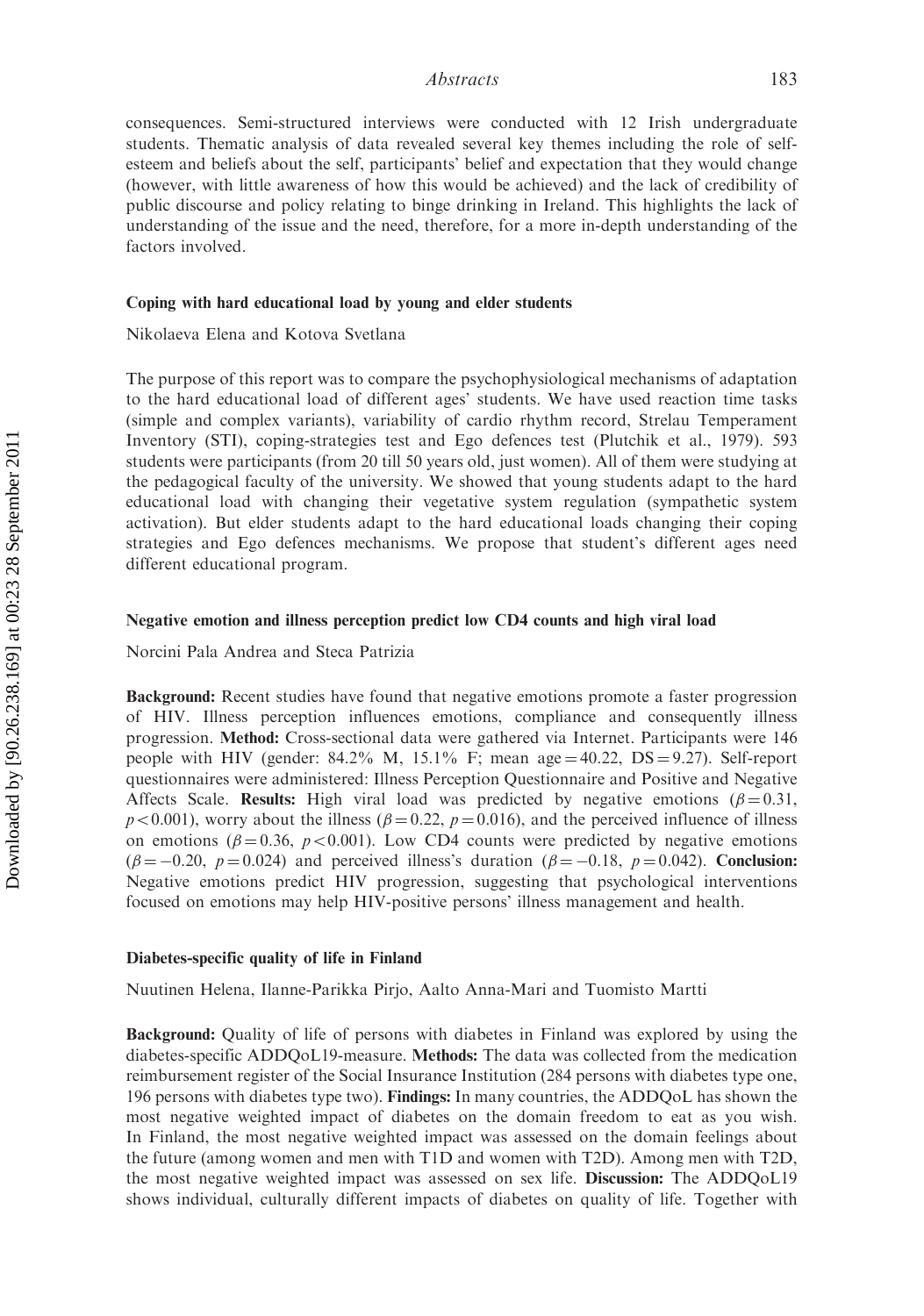improving the medical care, it is important to notice the need for psychosocial support in coping with self-care and feelings including worries about the progressing illness.

## Universal prevention (SFP10-14) for high risk adolescents and their parents. Does it work?

Okulicz-Kozaryn Katarzyna and Borucka Anna

Background: This study's aim was to analyse usefulness of the universal prevention program (SFP10-14) for families with an adolescent child at high risk for mental/ behavioural problems development. Methods: The functioning, during SFP10-14 sessions, of families  $(n = 261)$ without any particular risk factors (35%) was compared with the functioning of high risk families (65%). Findings: The SFP10-14 reception (in general – very positive) was similar for high and low risk families. Parents and youth appreciated especially family sessions. For parents, the big advantage was the opportunity to meet with other parents. The presence of more deprived peers, diminished youth satisfaction. Trainers reported significant problems in work with high-risk youth but, at the same time, they observed significant positive changes in their families. Discussion: Not only Polish experiences with SFP10-14 indicate the usefulness of universal prevention programs for high risk families, but also they are not stigmatised but provided with adequate support.

## Changes in fatigue and functioning among cancer patients following an inpatient rehabilitation program

Oldervoll Line, Bertheussen Gro, Reidunsdatter Randi, Sandmæl Jon Arne and Kaasa Stein

Background: Reduced functioning are common among cancer patients (CP). The aims were to assess short and long-term changes in fatigue, emotional- (EF), physical functioning (PF) following an inpatient rehabilitation program (IPR). Methods: CP aged 18–67 years were eligible for inclusion. A pre-post test design was used. The IPR consisted of physical exercise and education using a cognitive approach. Endpoints were assessed by a cancer specific questionnaire (EORTC QLQ-C30). Assessment took place at the primary stay (T1), at followup stay (T2) and 7 months after the follow-up stay (T3). Mixed linear models were used to analyse the changes between T1, T2 and T3. Findings: 164 patients were admitted and completed the assessments. Fatigue decreased ( $p \le 0.001$ ) and PF and EF increased ( $p \le 0.001$ ) significantly from T1 to T2, and all levels were maintained at T3. Discussion: Future randomised trials are needed to confirm the positive results.

#### Comparative optimism and its impacts on health-promoting behaviours

#### Omori Mika

Comparative optimism has been known as bias with which individuals are more likely to perceive chances of misfortune of their own are smaller than those of others (Weinstein, 1982, 1987). This study was designed to examine comparative optimism and its relations to healthrelated behaviours. An on-line survey was conducted with 1500 adults in Japan. Comparative optimism was assessed for 22 health problems such as infectious disease and daily health problems. Health-promoting behaviours were evaluated for six domains. Average scores of comparative optimism ranged from  $1.91(SD = 1.53)$  for substance abuse to 4.03 (SD = 1.32) for tooth decay, implied that individuals tended to estimate that they are less vulnerable to less prevalent problems. Significant negative correlations were found between health-promoting behaviours and the overall comparative optimism  $(r = -0.05$  through  $r = -0.19$ ). The results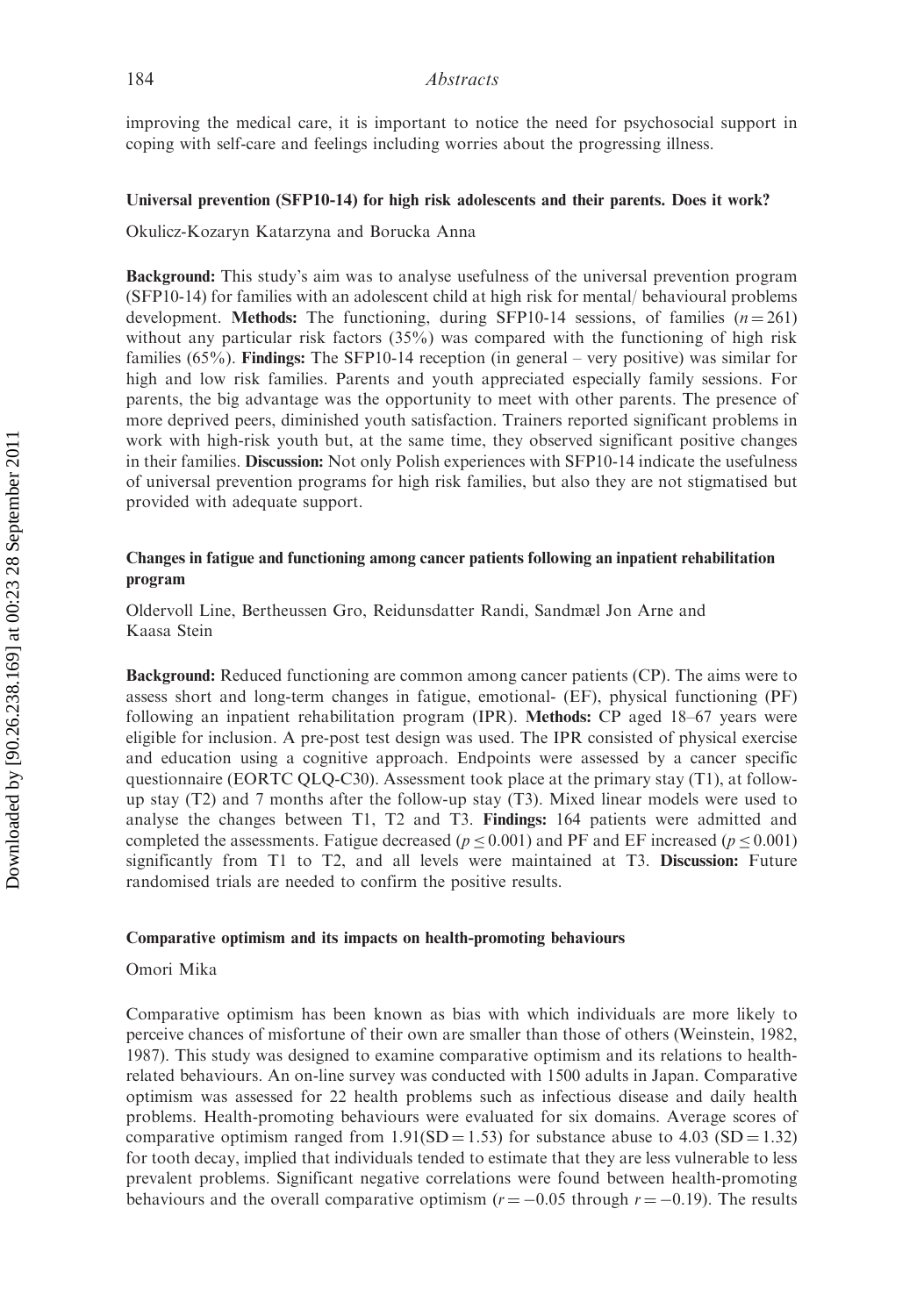suggested the need to include comparative optimism in the model of health-promoting behaviours.

## Gender, sense of coherence, social skills and problem alcoholic drinking among Slovak university students

Orosova Olga, Sebena Rene, Benka Jozef, Macikova Sleskova Maria and Gajdosova Beata

Background: The associations between gender, sense of coherence, social skills and problem alcohol drinking among university students were explored. This study is a part of the Cross-National Student Health Survey. Methods: Data collection was carried out among 813 university students (mean age  $21.1$ ,  $SD \pm 1.8$ ; 63.8% females). The Sense of Coherence Scale (SOC-13) and The Social Skills Subscale (TSIS) were used. The problem drinking was assessed by the CAGE test and dichotomised for the purposes of binary logistic regression. Findings: Male gender (OR = 0.32; 95%CI 0.22–0.45), lower level of SOC (OR = 0.93; 95%CI 0.90– 0.95) and higher level of social skills  $(OR = 1.05; 95\% \text{ CI} 1.02-1.09)$  were associated with problem alcohol drinking. Discussion: Significant associations were found between gender, SOC, social skills and problem alcohol drinking. Whether intervention aimed at improving SOC and life skills among university students can effectively reduce problem alcohol drinking constitutes an important topic for further research.

# Breaking bad news: Analysing the impact of simulations in teaching medical staff how to deliver bad news to patients and family

## Otoiu George

This paper describes a gaming simulation exercise used in a training session on breaking bad news. In building this game we focused on three learning objectives: the legal procedures and demands the medical staff has to follow in the case of a patient's death, delivering the best practices in breaking bad news and the importance of taking into account and being aware of your own feelings when being faced with the task of breaking bad news. The first two learning objectives were included because the gaming simulation was used as a support for better understanding the theoretical aspects presented in the training session, and it gave the participants an opportunity to apply the knew knowledge and the information they received. The third learning objective was included because having to perform such a task always involves great exposure to such strong emotions, and this has a wearying effect on the person involved.

#### Stressful life events at patients suffering from Graves disease

Ovidiu Popa – Velea, Ioana Paunescu, Alexandra Tambu and Liliana Diaconescu

This study aimed to assess at patients at the beginning of clinical evolution of Graves' disease, the distribution of negative life events, global stress load and their ability to cope with stressful situations. Method: 49 participants with emerging Graves disease (11 men, 38 women, mean age 48,2) were administered Holmes–Rahe Stress Scale (1967) and Stress Self-Analysis Test (Columbia). Results: 45% of the subjects presented a major life crisis (over 300p. at Holmes– Rahe Stress Scale), with 'change in financial state' being the most frequent negative life event. 93% of the subjects had a high vulnerability to frustration and 83% had traits compatible with A-personality type. Only 14% obtained a good coping scorer, whereas 45% were under the critical coping threshold. Conclusions: Positive symptoms correlated to a combination of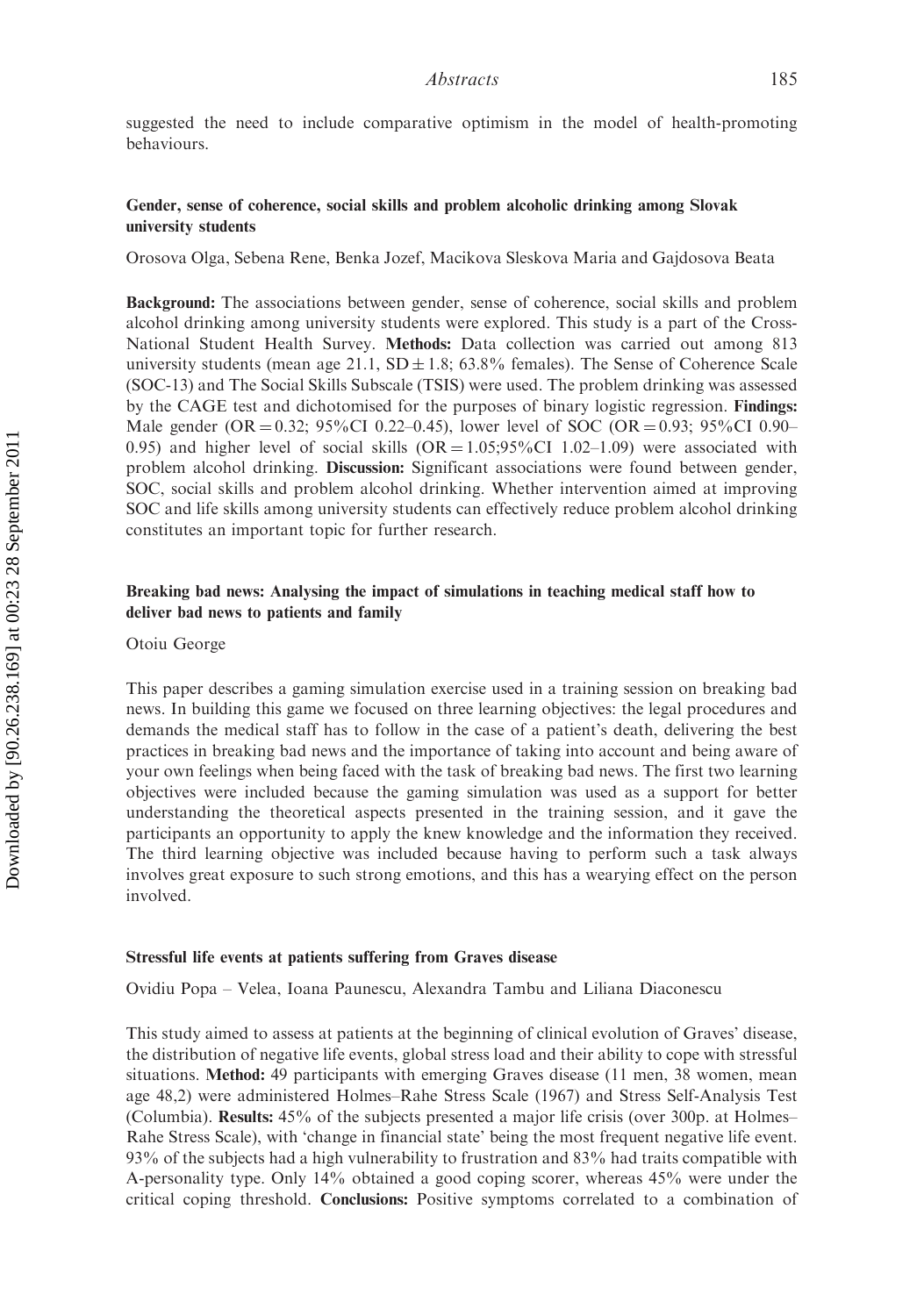negative life events, low efficiency of coping resources and predisposing personality traits, arguing in favour of a mixed causal model of this disease.

# Impact of care satisfaction and perceived empathy on psychiatric morbidity and adherence at cancer patients

Ovidiu Popa-Velea and Simona Teodora Cercel

The objective of this study was to assess the strength of associations between care satisfaction and perceived empathy with psychiatric morbidity and adherence at cancer patients. Method: 60 patients with digestive cancers (stage 2 or 3) (34 women and 26 men, mean age  $=$  46,12) were tested for depression (CES-D), anxiety (Cattell), latent agressiveness (Anger-In Scale) and adherence (MARS), in relation to care satisfaction (VSQ) and perceived empathy (Jefferson). Analysis of variance (ANOVA) was used to measure the amplitude of associations between abovementioned variables. Findings: Satisfaction with care was inversely associated with scores of anxiety (all components)  $(F = 13.09, p < 0.001)$ , depression  $(F = 13.96,$  $p<0.0001$ ), latent aggressiveness ( $F = 7.95$ ,  $p<0.007$ ) and positively with adherence, especially at women. Empathy had comparatively a lower importance, being associated only to ergic tension at men  $(F = 4.32, p < 0.04)$  Discussion: This study highlights the importance of care satisfaction for diminishing incidence of psychiatric morbidity and increasing adherence at cancer patients.

## Positive impact of appropriate doctor–patient nonverbal communication in chronic somatic diseases

Ovidiu Popa-Velea and Tudor Borjog

Background: The aim of this study was to evaluate the impact of doctor–patient nonverbal communication on anxiety, perceived empathy, satisfaction with care and adherence. Method: 76 chronic patients (43 men, 33 women, mean age  $=$  49.59) were tested for anxiety (Cattell), satisfaction with care (VSQ), perception of empathy (Jefferson) and intention to adhere (MARS), following repeated contacts (1–3 months) with their caring physician. Appropriateness of physician's nonverbal communication was assessed using a scale compiled of nonverbal elements reportedly correlated with patient's satisfaction. Findings: Data collected were interpreted using analysis of variance (ANOVA). Results showed a significant association, for older patients (above 50), between appropriate nonverbal communication and satisfaction ( $F = 7.58$ ,  $p < 0.01$ ) and intention to adhere ( $F = 4.47$ ,  $p < 0.04$ ). Women associated low perceived empathy with latent anxiety  $(F = 5.68, p < 0.03)$  and insecurity  $(F = 4.48,$  $p<0.05$ ). Discussion: This study complements other literature data showing that nonverbal communication is important for increasing patient satisfaction and adherence.

### Peer social comparison, social support and family pressure for losing weight and eating disorders

Pamies Lidia, Quiles Yolanda and Quiles Maria Jose

The aim of this study was to assess the relation between social support, peer social comparison and family pressure for losing weight and eating disorders. The sample size was 2142 adolescents which were randomly selected from secondary schools in Alicante (Spain) (52.8% girls and 47.2% boys), between 12 and 18 years old. Participants completed the following questionnaires: Eating Attitudes Test-40 (Garner & Garfinkel, 1989), Social Support Scale for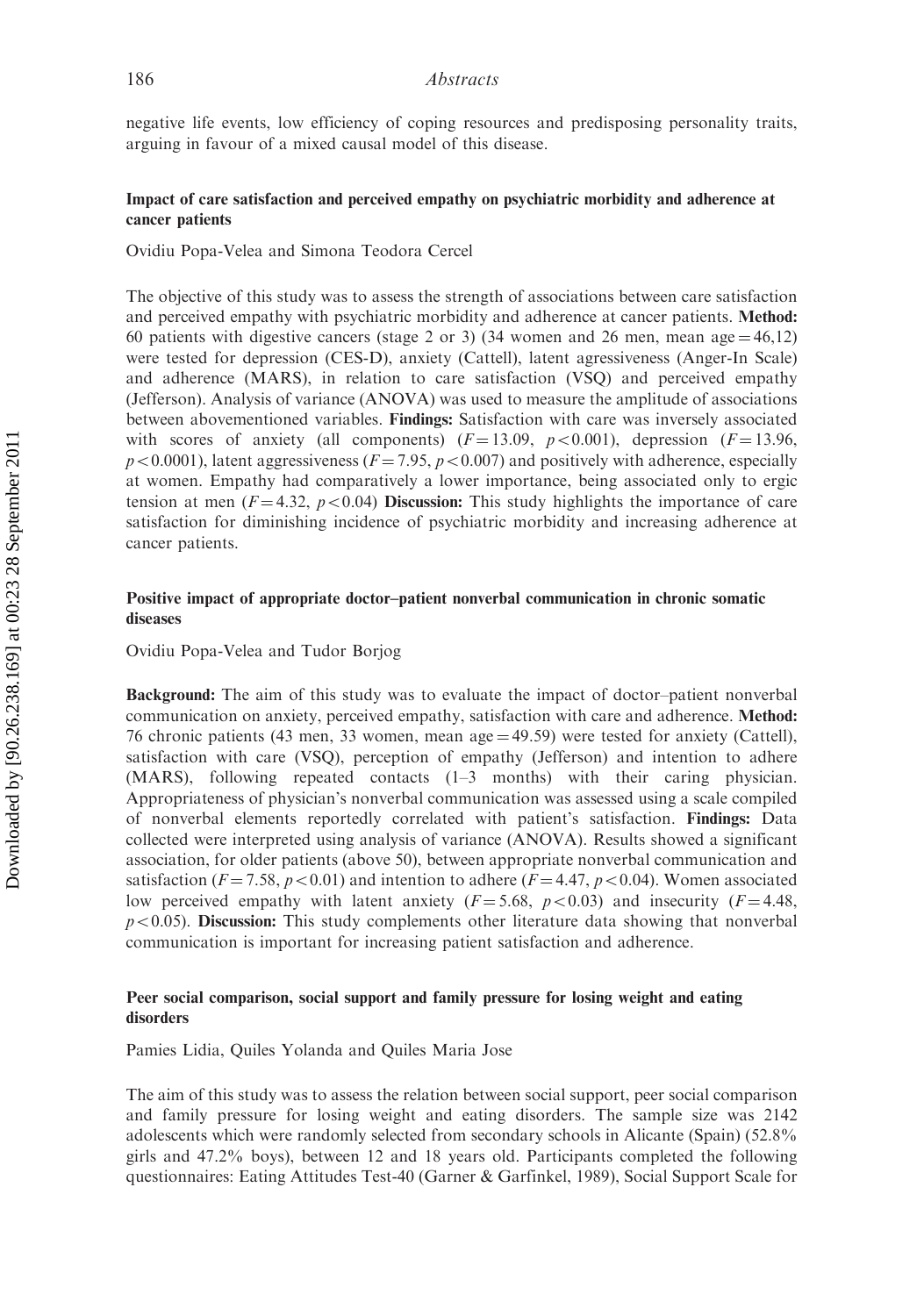Children (Harter, 1985), ad-hoc questionnaire for Satisfaction with Social Support; ad-hoc questionnaire about the influence of relatives for losing weight and The Dieting Competitiveness Scale (Huon, Piira, Hayne, & Strong, 2002). Results: In boys, the 18% of the variance of the risk for developing an eating disorder was explained by the influence of the relatives for losing weight in positive, and the affective peer comparison and social support from classmates in negative. In girls, the 29% of the variance of the risk for developing an eating disorder was explained of the relatives for losing weight and neutral peer comparison in positive. And the social support from father and mother in negative. Discussion: These results highlight these psycho-social factors in development of eating disorders separately in males and females.

### Attitudes of residents, patients and caregivers to house calls: better than sliced bread!

Panda Mukta and Cunningham Christopher J.L.

Background: Housecalls help residents' knowledge of patients and their environments and develop physician/patient relationship. To achieve above and foster patient connectedness and humanism training we instituted a housecall program. We explored the reaction of patients and caregivers to the program. Methods: One halfday weekly 1 faculty, 2 residents, and nurse do 2 housecalls. Qualitative and quantitative data are gathered from patients, caregivers and residents regarding reactions to visit, knowledge of medical conditions, medical care, safety guidelines and general comments. Findings: 47 patients and 22 caregivers participated. Quantitative and qualitative responses indicated improved physician communication. Specific care optimisation outcomes identified. Residents indicated positive reactions and receptivity to continuation. 51% patients indicated housecall led to positive learning experience and none suggested need to change any aspect of care. Conclusions: Patients, caregivers and physicians have positive housecall experiences. Housecalls enhance physician role in patient and caregiver education, physician/patient relationship and improve communication.

### Examining physician reflections and reactions to housecalls

Panda Mukta and Cunningham Christopher J.L.

Background: Housecalls provide trainees with vital knowledge of patients in their home environments and offer mechanisms to develop and maintain physician/patient relationship. Little is known about physician reactions to housecalls. We followed residents through a housecall program. Each resident dictated reflections guided by structured questions following each visit. Methods: One halfday weekly, 1 faculty, 2 medicine residents and a nurse made two visits. This study examines the qualitative reflections of residents. Findings: Qualitative data from 27 residents following 35 separate visits was analysed using content analysis process facilitated by QDADataMiner/WordStat software. Responses addressed perceptions of patient deficit, sources for improving function, of support, observed strengths/weaknesses of patient/caregiver relationship, coping strategies, personal concerns, general lessons and other reflections. Discussions: The qualitative responses provide vital information regarding physician reactions to housecall experience and support incorporating housecalls in training to enhance the physician role in patient/caregiver education, relationship and improved communication.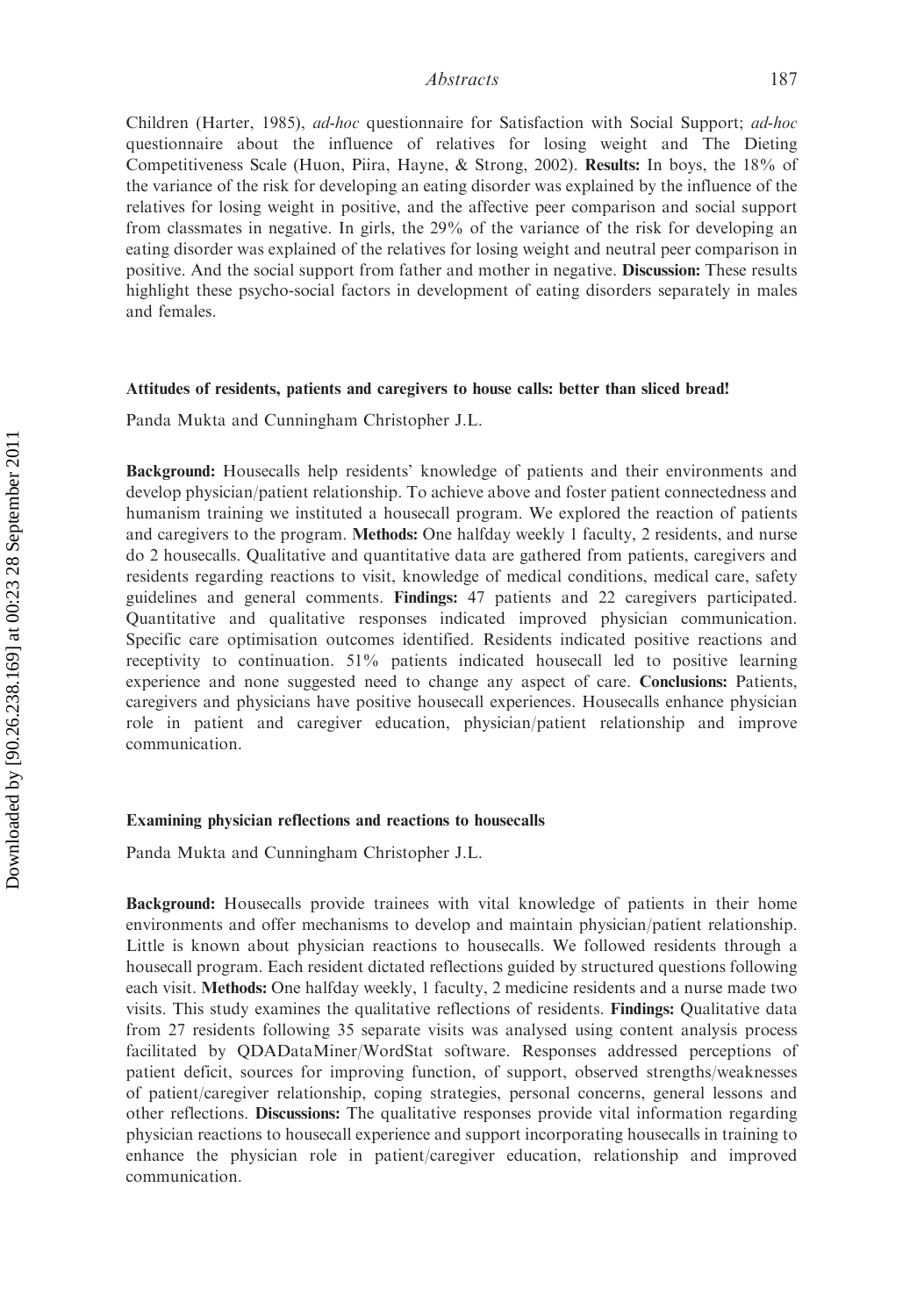# Are stage transitions associated with changes in psychological variables? Stage-specific findings from physical activity

Parschau Linda, Richert Jana, Koring Milena, Lippke Sonia and Schwarzer Ralf

This study examines the associations between changes in psychological variables and transitions between the stages of the Health Action Process Approach. In a web-based study on physical activity, a sample of 660 adults completed two questionnaires (baseline and on average 20 days later). Standardised residual change scores were calculated to assess change in psychological variables. Discriminant function analyses revealed that progression from preintention was predicted by increases in motivational  $(F(1,284) = 7.09; p<0.01)$  and volitional self-efficacy  $(F(1,284) = 4.52; p < 0.05)$ ; regression from intention was predicted by decreases in planning (F(1,187) = 3.63;  $p < 0.10$ ); progression from intention was predicted by increases in volitional self-efficacy  $(F(1,193) = 3.67; p < 0.10)$  and planning  $(F(1,193) = 3.16;$  $p<0.10$ ); regression from action was predicted by decreases in motivational self-efficacy  $(F = 1,103) = 2.94$ ;  $p < 0.10$ ). Results demonstrate that changes in psychological constructs are associated with stage transitions. Stage-matched interventions promoting physical activity should focus on improving the specific variables to enable successful stage progression and stage maintenance.

# The impact of exposure to suffering of distant people on health perceptions: The role of empathy, evaluations of threat and emotions

Paschali Antonia, Karademas Evangelos, Mitsopoulou Efi and Tsaggarakis Valentinos

In this experimental study we examined the relation of changes in perceptions about personal health to the exposure to distant persons' suffering, as well as the role of emotions, threat and empathy in this relationship. Participants exposed to images of human affliction  $(N=47)$  differed post-experiment in the ways they perceived personal health aspects from participants exposed to relaxing images  $(N = 47)$ . Changes in health-perceptions were associated with empathy and emotions. Certain emotions mediated the relation between empathy or threat and changes in health perceptions. These findings imply that health perceptions are shaped in a constant dialogue with the broader world representations. In this rather complicated process several factors appear to be involved, including empathy and emotions.

## Neuropsychological assessment and rehabilitation in adults with normal pressure hydrocephalus

Passos Maria Margarida, Vasconcelos Maria de Lourdes and Hipólito João

Normal pressure hydrocephalus (NPH) in adults is a less known clinical entity, which is manifested by a framework of progressive dementia, alterations of the march and incontinence of sphincters – the so-called triad of Hakim (Cambier et al., 2003). This symptom there is usually from 65 years of age (Vázquez-Baquero et al., 2001). Surgical treatment involves the placement of a shunt cerebrospinal fluid, which can reverse the symptoms. The purpose of this study is to understand the damage caused by NPH in brain structures that lead to the onset of symptoms and reversal of symptoms by neuropsychological assessment. The sample consists of 40 subjects hospitalised at the Hospital Center of Lisbon. They use the battery of Luria's Neuropsychological Investigation (Luria, 1973). This study, qualitative and experimental nature, intended to demonstrate the relevance of neuropsychological assessment in accordance with the theoretical model of Luria and the adequacy of the object of study.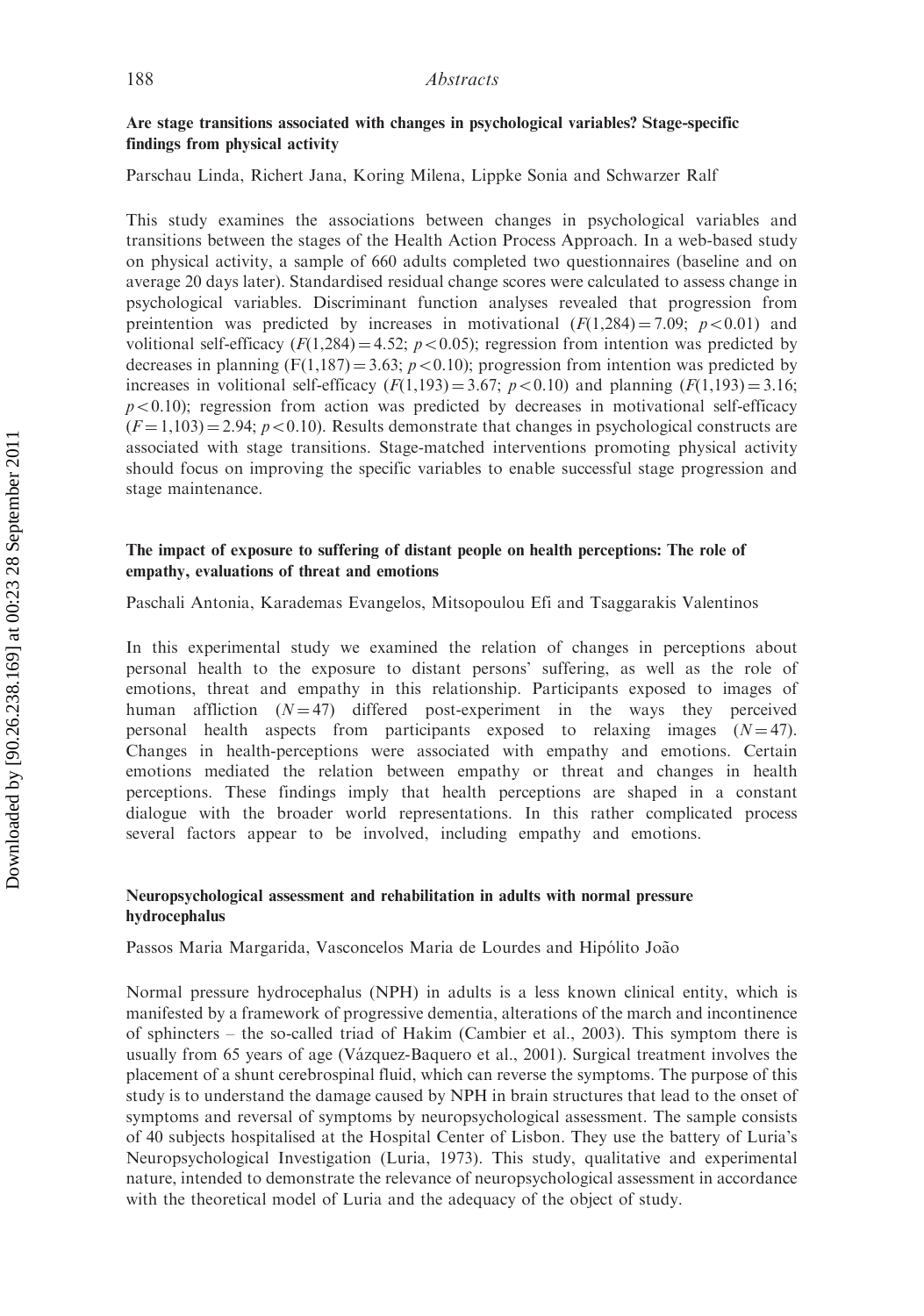# Do general practitioners' cognitions about Fibromyalgia predict their clinical patient management?

Pastor M<sup>a</sup> Angeles, López-Roig Sofía, Johnston Marie, Gracia Rafael and Daza Pablo

Background: Fibromyalgia (FM) is a prevalent chronic pain condition in primary care with high ambiguity. We explored the predictive power of the general practitioners' (GPs) perceived clinical self-efficacy (CSE) and FM mental representation (MR) about their clinical patient management. Methods: Cross-sectional study with 208 GPs (women: 64.4%). Measures: Cognitions: An 'ad-hoc' CSE scale and the IPQ-Revised. Patient management: an 'ad-hoc' questionnaire about clinical behaviour and satisfaction: Sociodemographic and Professional variables. Analysis: Multiple regression. Findings: MR, together with professional experience, explained from 6% (for 'Patients Referrals' and 'Total Prescriptions') to 12% of variance for 'Referral for Comorbity' and 'Referral for Treatment'. The proportion of variance explained for CSE ranged from 46% for the satisfaction with the FM patients interpersonal management to 62% for the total satisfaction. Discussion: MR was connected to GPs' clinical behaviour and CSE to satisfaction with their management. This work was supported by a Valencian Government grant (BEST/2010/132 and BEST/2010/131).

#### Short- and long-term prediction of health status in primary care fibromyalgia patients

Pastor M<sup>a</sup> Angeles, Pons Nieves, Lledó Ana, Lopez-Roig Sofía and Tomás Olga

Background: Our aim is to determine predictors of health status impact in Fibromyalgia patients attended primary care. Methods: Longitudinal measurements (first visit, after 6 and 12 months). Participants: 118 Fibromyalgia women. Variables and Instruments: Health Status Impact (Badía y Alonso, 1994); Symptoms: Pain Intensity (Numerical Rating Scale); Secondary Symptoms (ad hoc); Locus of Control (Pastor et al., 1990); Self-Efficacy (Martín-Aragón et al., 1998); Perceived Health Competence (Pastor et al., 2009) and Coping (Pastor et al., 2004). Results: Self-efficacy and active and passive coping were significant predictors of Health Status at T2 (range:  $R^2 = 21\%$  for 'Sleep and Rest';  $R^2 = 44\%$  for 'Household Management'). However, Locus of Control and passive coping were the main predictors in T3 (range:  $R^2 = 19\%$  for 'Mobility';  $R^2 = 51\%$  for 'Intellectual Activity') Conclusion: Beliefs and coping were longitudinal predictors for the majority of health status factors, changing from competence at T2 to loss of control and passive coping at T3.

#### Measuring women's experience of a dance aerobics class: A pilot study

### Patel Cynthia

Given that much of the research on women and physical exercise has used experimental methods we constructed a measure using Semantic Differential scaling to examine women's experience of an aerobics dance class. We piloted the instrument on a group of 27 women after a dance class. They indicated levels of agreement with bipolar adjectives relating to four dimensions of this exercise modality: 'General Atmosphere', 'Instructor', 'Music' and 'Choreography'. They also rated a list of perceived benefits and answered an open-ended question about additional benefits. The most affirming responses related to the role of the Instructor in their positive experience of the class. The women rated mental and physical benefits as much more important than the social benefits. The results highlight the key role of the instructor in dance aerobics and apart from two problematic items the semantic differential shows promise in measuring women's exercise experience.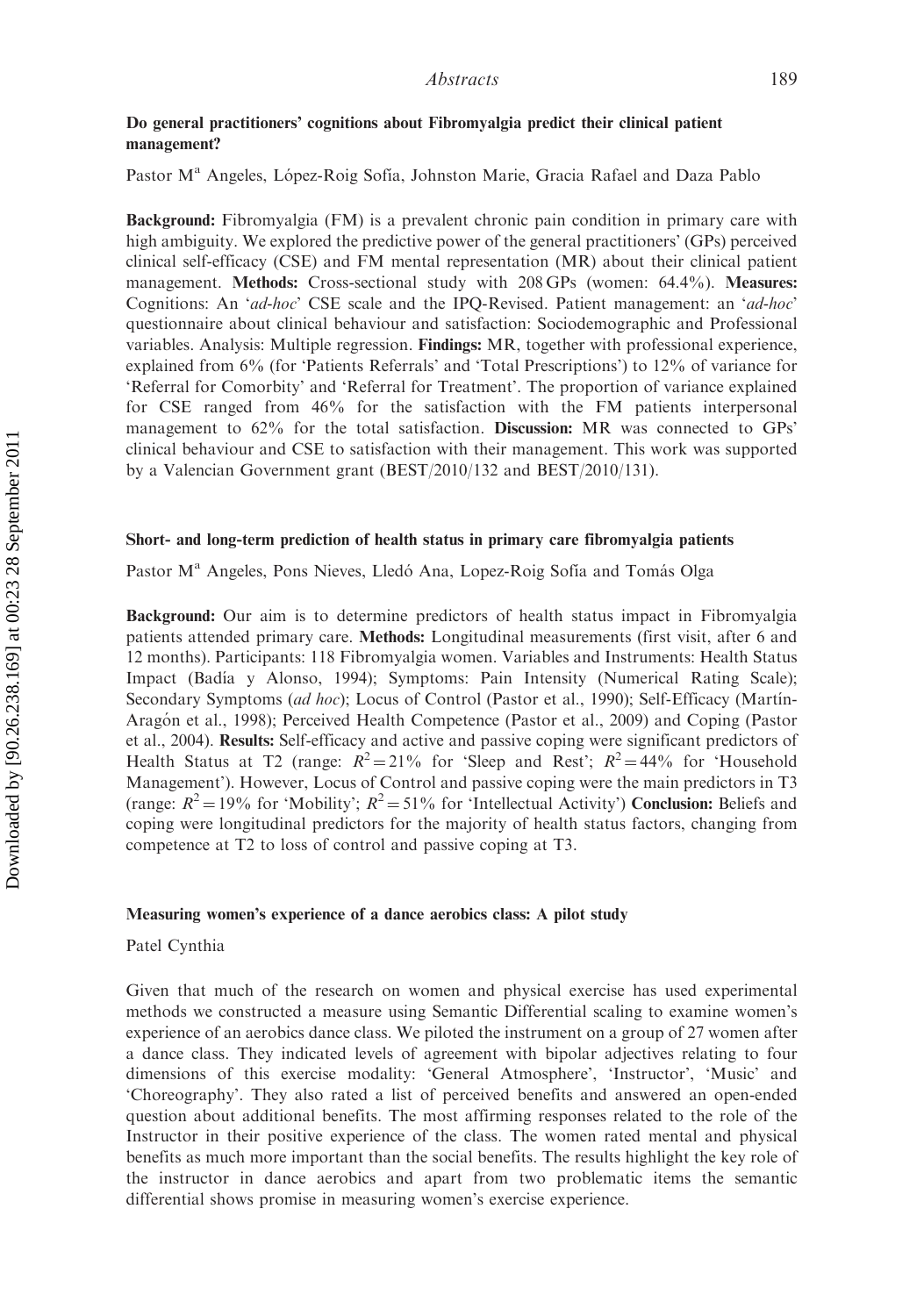### Psychometric characteristics of the Barriers Against Safer Sex Behaviour Scale in Mozambican women with HIV-risk

Patrão Ana Luísa, McIntyre Teresa and Veiga-Costa Eleonora

Background: This study examined the psychometric characteristics of the Portuguese version of the Barriers Against Safer Sex Behaviour Scale (BASSB) (Veiga-Costa, McIntyre, & Hobfoll, 2002), in Mozambican context. The BASSB is a 9-item scale with four scales. **Method:** 173 women (Mage = 24.7;  $Dp = 5.55$ ) were recruited from a gynaecological service of a Mozambican Hospital based on predefined sexual risk criteria. Findings: The BASSB scale scores presented good internal consistency reliability for the scales Risk Perception (0.80), Negative Attitudes towards Safe Sex (0.71), and Negative Perception of Partner's Attitude (0.98). Lower reliability was found for Communication Self-efficacy (0.51) due to lower variance in these items. The exploratory principal components factor analysis yielded four factors, explaining 81% of the variance. Discussion: The BASSB shows good psychometric characteristics in this sample and results supported its multidimensionality. These results suggest that the BASSB can be a useful tool in HIV research among Mozambican women.

## Psychometric characteristics of the HIV Knowledge Questionnaire (HIV-KQ) in Mozambican women at risk for HIV/AIDS

Patrão Ana Luísa, McIntyre Teresa, Veiga-Costa Eleonora and Matediana Eduardo

Background: This study examined the psychometric characteristics of the Portuguese version of the HIV Knowledge Questionnaire -HIV-KQ (Veiga-Costa, McIntyre, & Hobfoll, 2002), in Mozambican context. The 14-item HIV-KQ assesses knowledge about HIV transmission and prevention. The scores are computed by adding the correct responses. Method: As part of a larger study on HIV prevention, 173 women (Mage = 24.7; Dp = 5.55) were recruited from a gynaecological unit of a Mozambican Hospital based on predefined sexual risk criteria. The HIV-KQ was administered in the baseline evaluation. Results: The HIV-KQ scores presented good internal consistency reliability (Cronbach  $\alpha = 0.82$ ). The exploratory principal components factor analysis yielded two factors, explaining 43.5% of the variance: HIV transmission (Cronbach  $\alpha = 0.80$ ) and HIV prevention (Cronbach  $\alpha = 0.62$ ). Discussion: The results show good psychometric characteristics in this sample and suggest that the HIV-KQ can serve as a useful tool for HIV prevention research among Mozambican women.

### Satisfaction with social support in adolescents: Analysis after formative intervention

Paula Nelas, Carlos Silva, Manuela Ferreira, João Duarte and Cláudia Chaves

Background: Both social networks and perceived social support have a major role in the development of adolescents. The purpose of this study was to test the effectiveness of a formative intervention about social support in perceived of the same in adolescents. Methods: A quantitative, descriptive and correlational study in a sample of 840 adolescents (441 males and 399 females, average age of 14.44 years). The questionnaire includes a survey for sample characterisation and ESSS (Ribeiro, 1999). Findings: There are the girls, younger adolescents, those living in urban areas and that do not practice the religion are most satisfied. The training intervention have an effect on satisfaction with friendships  $(p=0.004)$  and satisfaction with family  $(p=0.000)$ . **Discussion:** The results suggest that it important to get teenagers to reflect on the importance of support networks.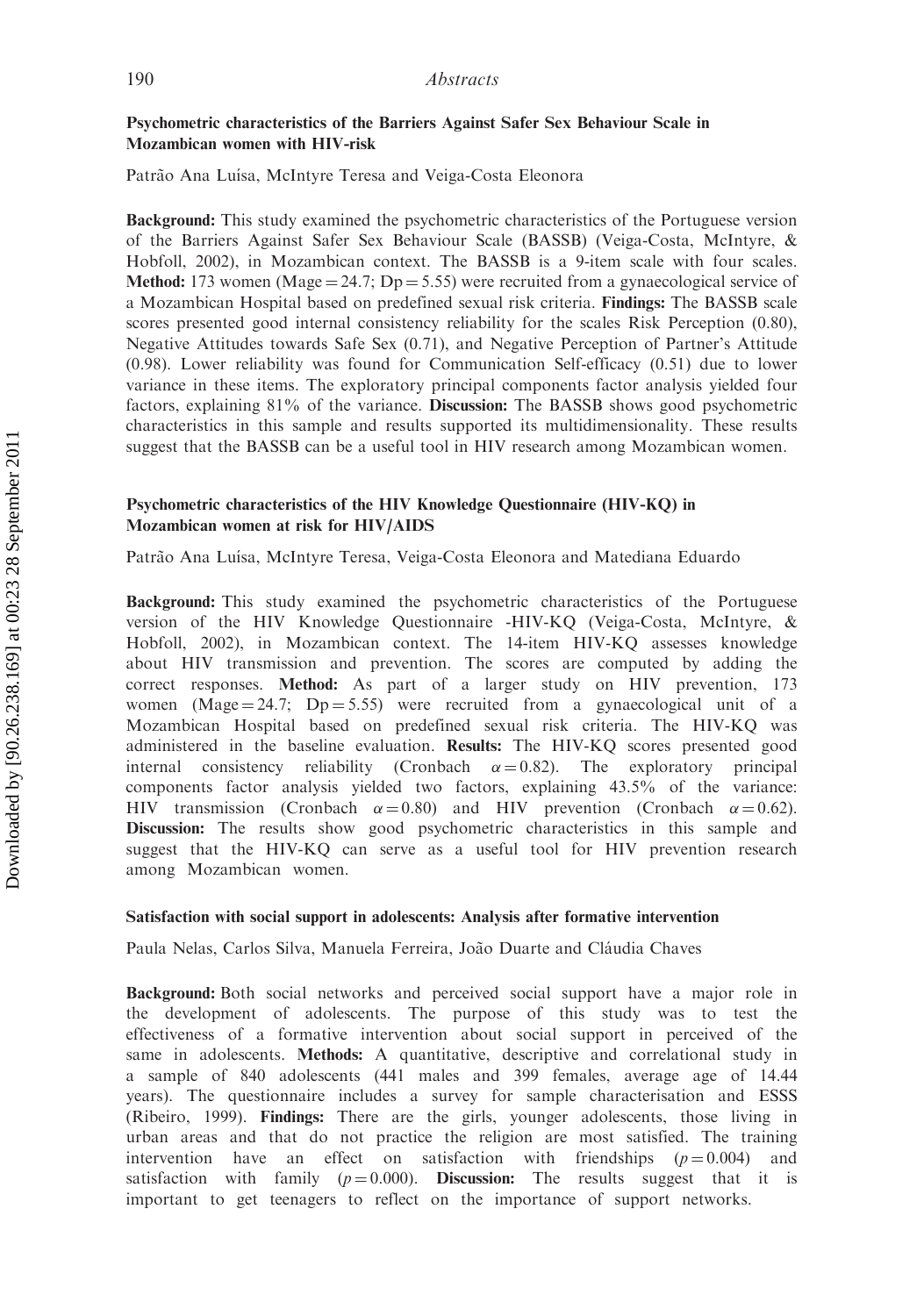### Knowledge of adolescents on family planning: The impact of training intervention

Paula Nelas, Carlos Silva, Manuela Ferreira, João Duarte and Cláudia Chaves

Background: The teenager's knowledge about contraceptive methods would promote their sexual and reproductive health, since the precocity of sexual relations is a reality. The purpose of this study was to test the effectiveness of a training intervention on family planning among adolescents. Methods: A quantitative, experimental field, a sample of 90 adolescents (48 in the control group and 42 experimental, average age 14.2 years). The questionnaire included sample characterisation and scale CPF (Nelas, Silva, Ferreira, Duarte, & Chaves, 2010). Findings: The found results reveal the importance of training intervention on the acquisition of knowledge about family planning when compared with the experimental control group  $(t = -6.564, p = 0.000)$ . Discussion: Approaching the sexuality theme within family planning requires the use of active methodologies using competency training in pedagogical model.

### Sensation seeking behaviour and cigarette smoking among Chilean youth: Examining three models of influence

Paula Repetto, Eliana Guic, Lilian Ferrer, Yerko Molina and Sebastian Sanhueza

Background: In this study we examined three models that have been proposed to explain the relationship between sensation seeking and cigarette use. These models are, youth higher on sensation seeking may: underestimate the risks of cigarette use, affiliate with peer who smoke cigarettes or have a positive attitude towards smoking. Methods: Participants included 687 Chilean youth (mean age: 16,47) part of a longitudinal study of cigarette smoking. The self-administered questionnaire measured: current smoking, Short Impulsive Sensation Seeking Scale, risks and benefits associated with smoking and affiliation to peers who smoke. We used SEM and regression analyses. Results: Sensation seeking predicted current smoking, and was mediated by affiliation with peers who smoke and perceived benefits of smoking on mood. There was no influence through perceived risks. Further analyses focus on gender differences and levels of sensation seeking. Discussion: Our findings suggest that sensation seeking directly and indirectly associated with cigarette smoking.

#### Predictions of changes in QoL of women's with somatic disorders and major depression

Pauliukeviciute Klaudija and Gostautas Antanas

Outpatient treatment of depression is related to positive changes of quality of life (QoL). The aim of this study was to assess the importance of condition of clinical depression and health status, in line of socio-demographic factors, for prediction of plausible changes in the individual's QoL. 64 women out of 155 initially screened in outpatient mental health department were investigated trice by using WHOQOL-100 questionnaire. Results of this study showed that recovery after one year of treatment of depression is more significant predictive factor both for short-term and long-term positive changes in the QoL than socio-demographic factors or other indicators of clinical and health conditions. Our results confirm that indicators of QoL reflect the recovery process of women with depression during the three years of outpatient treatment of depression. The question that remains is how positive changes in mental health are related to acceptance of somatic conditions.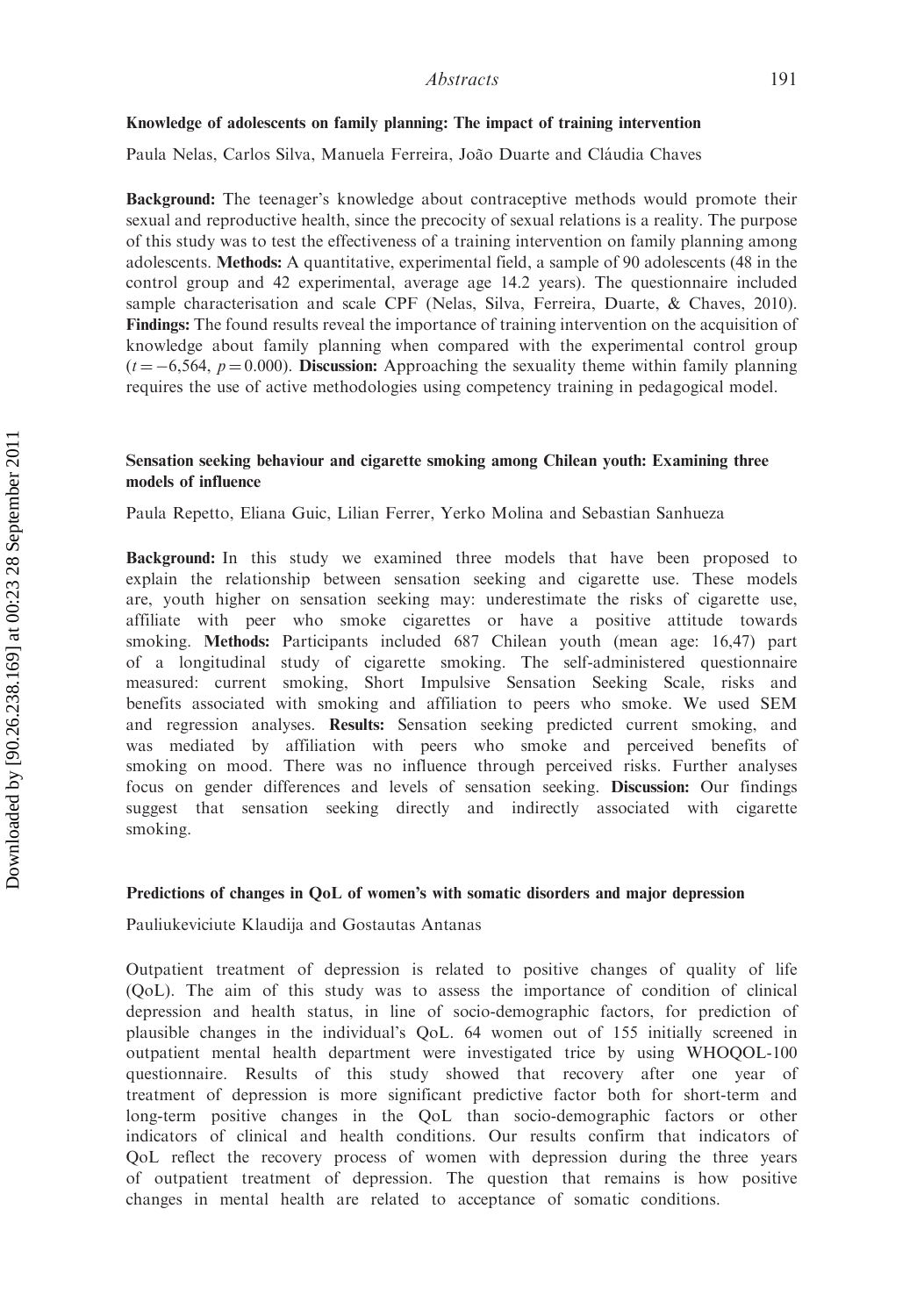## Promoting physical activity among the over fifties using tailored advices

Peels Denise, Bolman Catherine, van Stralen Maartjes, de Vries Hein, Golsteijn Rianne, Mudde Aart and Lechner Lilian

Background: The proven effective Active Plus interventions to stimulate physical activity (PA) among persons aged over 50 are adjusted and translated into web-based versions. The aim of this project is to study the (cost-) effectiveness of the delivery channel (web-based or print delivered) and the influence of adding environmental information to a tailored PA intervention. Methods: Different intervention conditions will be evaluated in a clustered RCT ( $N = 250$  for each of the four conditions with an additional control group) using linear and logistic regression analyses. Main outcome measures are changes in (social-cognitive determinants of) PA, measured at baseline, 3, 6 and 12 months). Expected results: The alterations are expected to increase the intervention effects. Current stage of work: Data collection has started in 2010 and will endure to 2012. Short-term results will be presented. Discussion: Different intervention conditions are expected to have different cost-effectiveness ratios depending on the population (age, SES).

## Cancer patients' experience of fatigue and its management: A qualitative study

Pertl Maria, Hevey David, Collier Sonya and Donohoe Gary

Cancer-related fatigue (CRF) is the most common and distressing side-effect of cancer treatment. This study explored patients' experiences of CRF and its treatment. Participants in a quantitative study on the impact and management of CRF were given the opportunity to leave free-text comments after completing a structured questionnaire. Of 153 fatigued cancer patients and survivors who took part in this study, 70 left additional comments which were analysed using thematic analysis. Distress in response to fatigue, its medical management, and the lack of understanding from others were common themes. Participants felt unprepared for fatigue and felt it was dismissed or overlooked by doctors. Frustration regarding the 'expectation to be well' post-treatment was common. Doctors should be encouraged to monitor CRF post-treatment and to advise about specific management strategies on an ongoing basis. Research should investigate how CRF is discussed in clinical practice and assess doctors' knowledge of fatigue management guidelines.

### Internal resources in spinal cord injury: A systematic literature review

Peter Claudio, Müller Rachel, Cieza Alarcos and Geyh Szilvia

Background: The purpose of this study was to gain a systematic overview of the role that internal resources play in the adjustment process of persons with spinal cord injury (SCI). Methods: A systematic literature review was performed. The literature search was conducted in the databases Pubmed, PsycINFO, SSCI, ERIC, Embase and CINAHL. The assessed variables, measurement instruments and study results were extracted and summarised. The methodological quality of the identified papers was evaluated. Findings: 83 mainly crosssectional studies were identified. Internal resources were categorised into seven groups: self-efficacy, self-esteem, sense of coherence, spirituality, optimism, intellect and other personality characteristics. Self-efficacy and self-esteem were most frequently examined and associated with indicators of positive adjustment, e.g. high well-being, no depression. Discussion: The consideration of internal resources in empirical studies of SCI with a higher level of evidence could contribute to enhance optimal interdisciplinary rehabilitation care for the affected persons.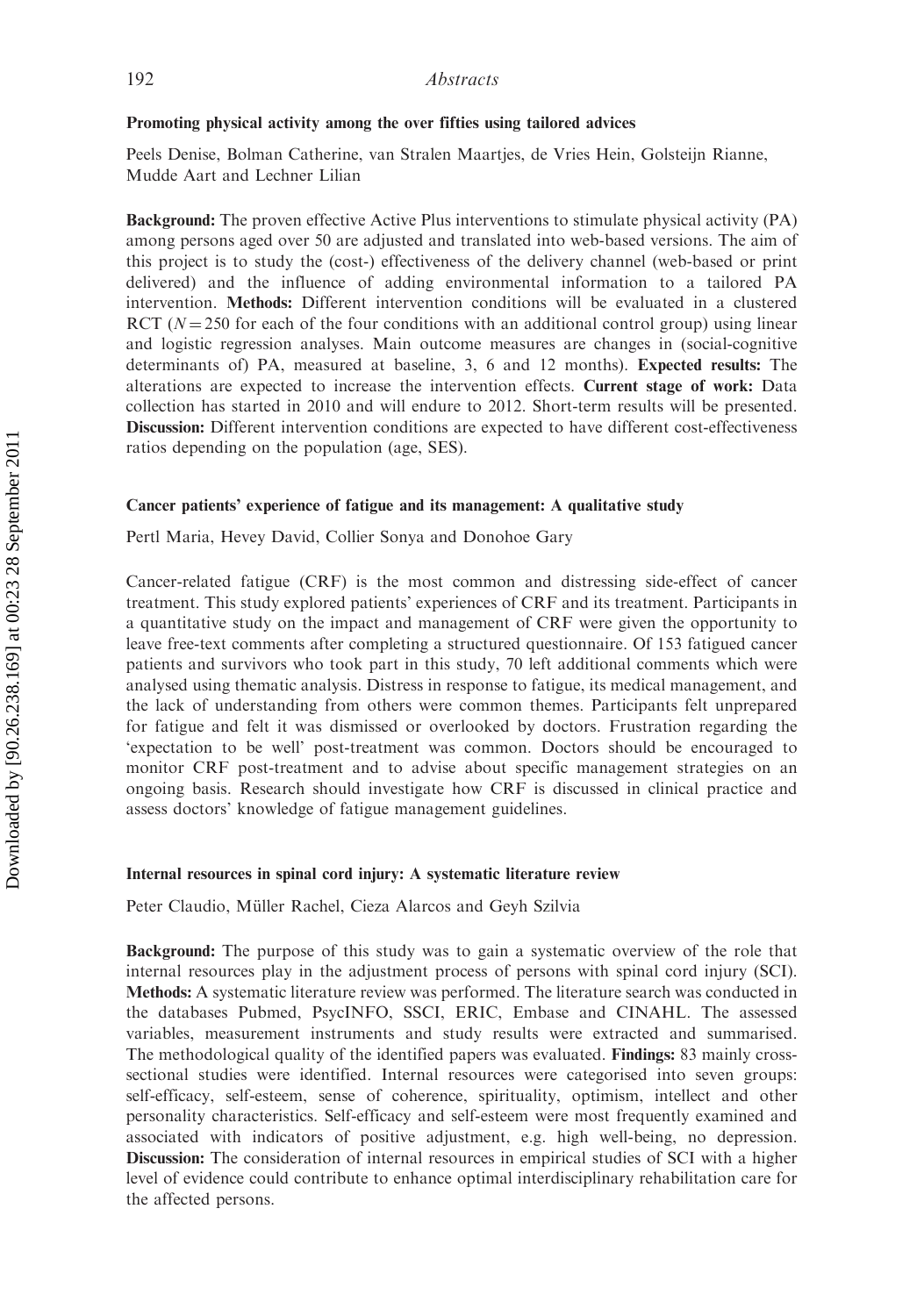# Medical trainees' beliefs and attitudes about medically unexplained symptoms (MUS): A qualitative study

Peters Sarah, Shattock Lucy, Anderson Kate, Caldwell Kimberley and Williamson Holly

Background: Doctors often find patients with MUS frustrating to manage and some hold negative attitudes towards these patients. It is unknown when these negative attitudes arise, hence this study aimed to examine the beliefs that medical trainees hold about MUS. Methods: Semi-structured audiotaped interviews were conducted with a purposive sample of 40 medical undergraduates. An iterative approach was used to develop conceptual categories and data generation continued until thematic saturation was achieved. Findings: Trainees' limited understanding of MUS was gained through personal experience, the media and clinical observation. They particularly struggled with the concept of 'diagnosis by exclusion'. Many welcomed formal training but some already held negative views towards MUS patients which could be a barrier to further learning. Discussion: Current medical training fails to equip doctors to manage MUS. An opportunity exists for health psychologists to be involved in developing training to help medical trainees engage with MUS patients.

# Characteristics of teenage alcohol consumption in Croatia

Petrak Olivera, Rukavina Melita, Pukljak Iricanin Zrinka, Kostovic Srzentic Mirna, Perkovic Lada and Orešcanin Verica

Background: Alcohol consumption is widely represented in Croatian culture and is also a growing phenomenon among teenagers. Objectives: to determine the characteristics of alcohol consumption by college students. Methods: 100 Nursing school students were examined about alcohol adversity and various aspects of its consumption. Results: 90% of students had repeatedly consumed alcoholic beverages. Time of the first intake was from 11 years  $(17.2\%)$ , to 15 (28.3%), boys beginning significantly earlier. 42% of students were drunk once or more times in the last month. 55% of students think it is OK to get drunk on weekends, and they began drinking earlier than those who think this is not right ( $t = 3.55$ ,  $p = 0.001$ ). Correlation between knowledge and consumption is positive, low and significant  $(r = 0.04, p = 0.041)$ . Discussion: Anti-alcohol campaigns should try to change attitudes towards alcohol consumption, not only give information about alcohol adversity.

### Women's experience of physical disability – Self-knowledge, disability identity and philosophy of life

Pilecka Wladyslawa Stachel Malgorzata

Background: Persistent negative stereotypes about disability have a serious effect on psychosocial situation of women who are born with or acquire functional limitations. The study of disability experiences, personal and self-focused, is a new area in health and rehabilitation psychology. Methods: 40 women, who experienced disability after 17 years of age and have lived with it for ever 2 years participated in the study. The qualitative (narrative interviews) and quantitative methods (scales to measure: self-concept, attitudes towards the disease, system of values) were used. Findings: The cluster analysis allows to distinguish 3 groups of women: with a positive disability identity, with an unformed and unstable disability identity and with a negative disability identity. The process of identity formation is determined by: a degree of impairment, age of onset, age of women and their SES. Discussion: Implications for promoting human resilience and posttraumatic growth will be discussed.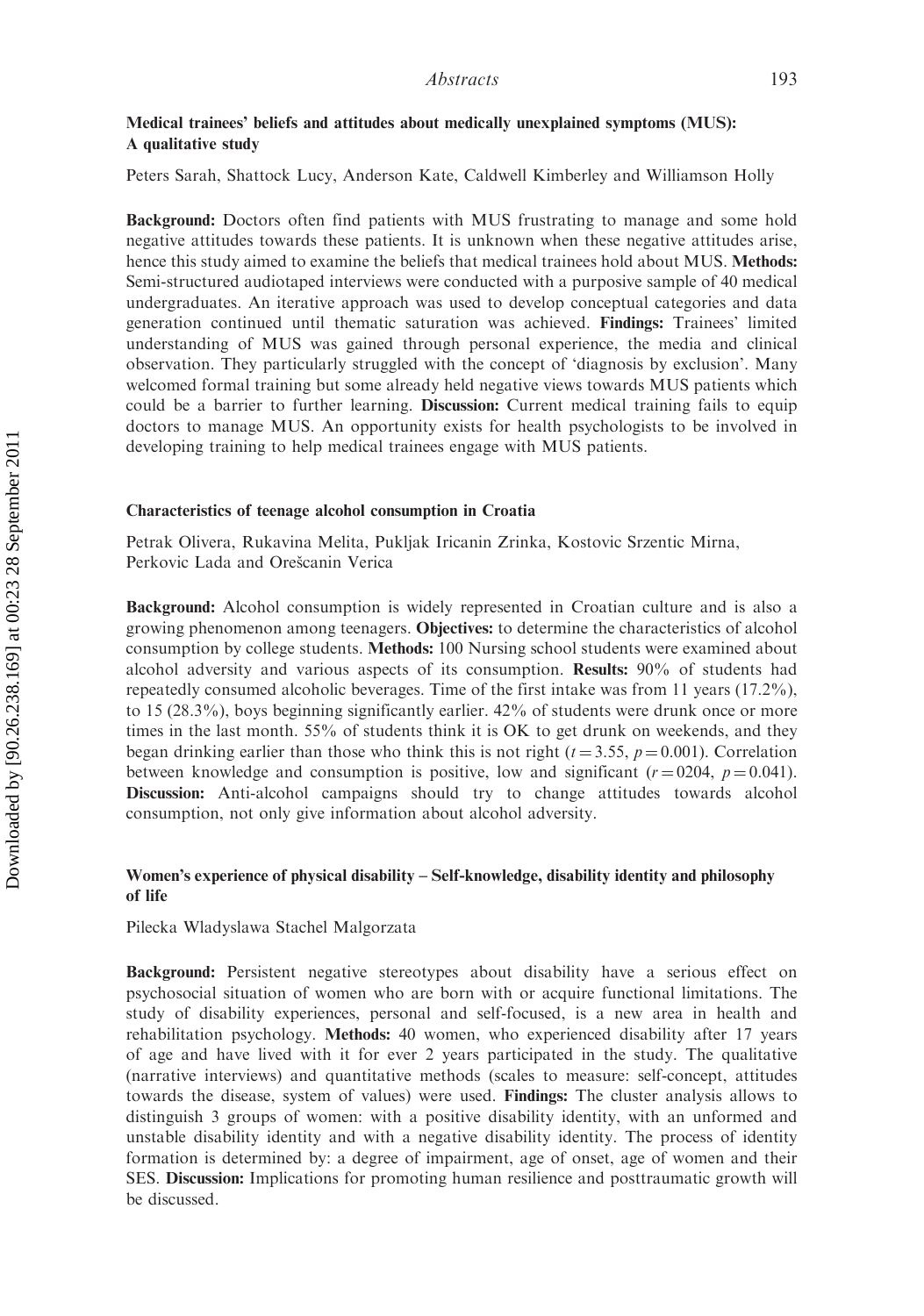# An interview study on surgeons' experiences of serious patient complications and medical errors

Pinto Anna

Background: This study aims to explore how serious patient complications (including medical errors) may affect surgeons, how they cope with their impact and how they wish to be supported. Methods: 20 semi-structured individual interviews have been conducted with consultant and trainee surgeons on their experiences of serious patient complications. The interviews have been recorded and analysed using grounded theory. Findings: Arising themes have been organised under the following overarching dimensions: the emotional burden of complications, the weight of attributions, personality, experience and institutional culture in surgeons' reactions, coping mechanisms, challenges in communicating with patients/families about complications and preferences for support. Conclusions: Our findings suggest that surgeons are affected by serious complications personally and professionally, more so when these are attributed to an error, and they employ specific coping strategies to deal with the associated stress. Findings are discussed in the light of stress and coping theory and directions for future research are suggested.

### Motivations and expectations for aesthetic plastic surgery

Pires Paula, Pestana Cruz José, Hipólito João and Pires Monica

The motivations and expectations for aesthetic plastic surgery can have an important role in the postoperative level of satisfaction. The absence of instruments specifically designed to measure this motivations and expectations has driven to the necessity to elaborate a Questionnaire of Motivations and Expectations for Plastic and Aesthetic Surgery. This Questionnaire intends to help doctors and patients to clarify their choices and increase the level of satisfaction. There were made semi-structured interviews to plastic surgery patients followed by a classic contents analysis (qualitative and quantitative). It stands out two categories for the category motivation: physical and psychological motivations, and for expectations, the expectations regarding the physical effects of surgery, expectations regarding the psychological effects of surgery and the aspirations. The results reveal that psychological motivations are significantly higher (56%) and concerning to expectations, the aspirations with 41%. Subsequent research is likely provide important information on postoperative levels of satisfaction.

## Emotional adjustment during pregnancy: Predictive factors for depression in a Portuguese sample of pregnant adolescents

Pires Raquel, Arau´jo-Pedrosa Anabela, Carvalho Paula and Canavarro Maria Cristina

Background: Research suggests that the adjustment of pregnant adolescents depends largely on their life contexts and on the available support. This study aimed to identify predictors of depressive symptoms in a Portuguese sample of pregnant adolescents. Methods: In this crosssectional study ( $N = 489$ ), regression models were built to understand the contribution of individual, relational and social variables (Semi-structured interview; EMBU) to predict depressive symptoms (Edinburgh Postnatal Depression Scale) during pregnancy. Findings: On average, pregnant adolescents were not clinically depressed. However, 35% showed clinically relevant symptoms. In the final model  $(F(3) = 16.677, p < 0.001)$ , these symptoms were predicted by obstetric complications ( $\beta = 0.137$ ), quality of relationship with friends ( $\beta = -0.136$ ) and father's rejection ( $\beta = 0.291$ ). Discussion: Adolescent pregnancy should not be regarded as a universally adverse event. However, the proportion of depressed adolescents underlines the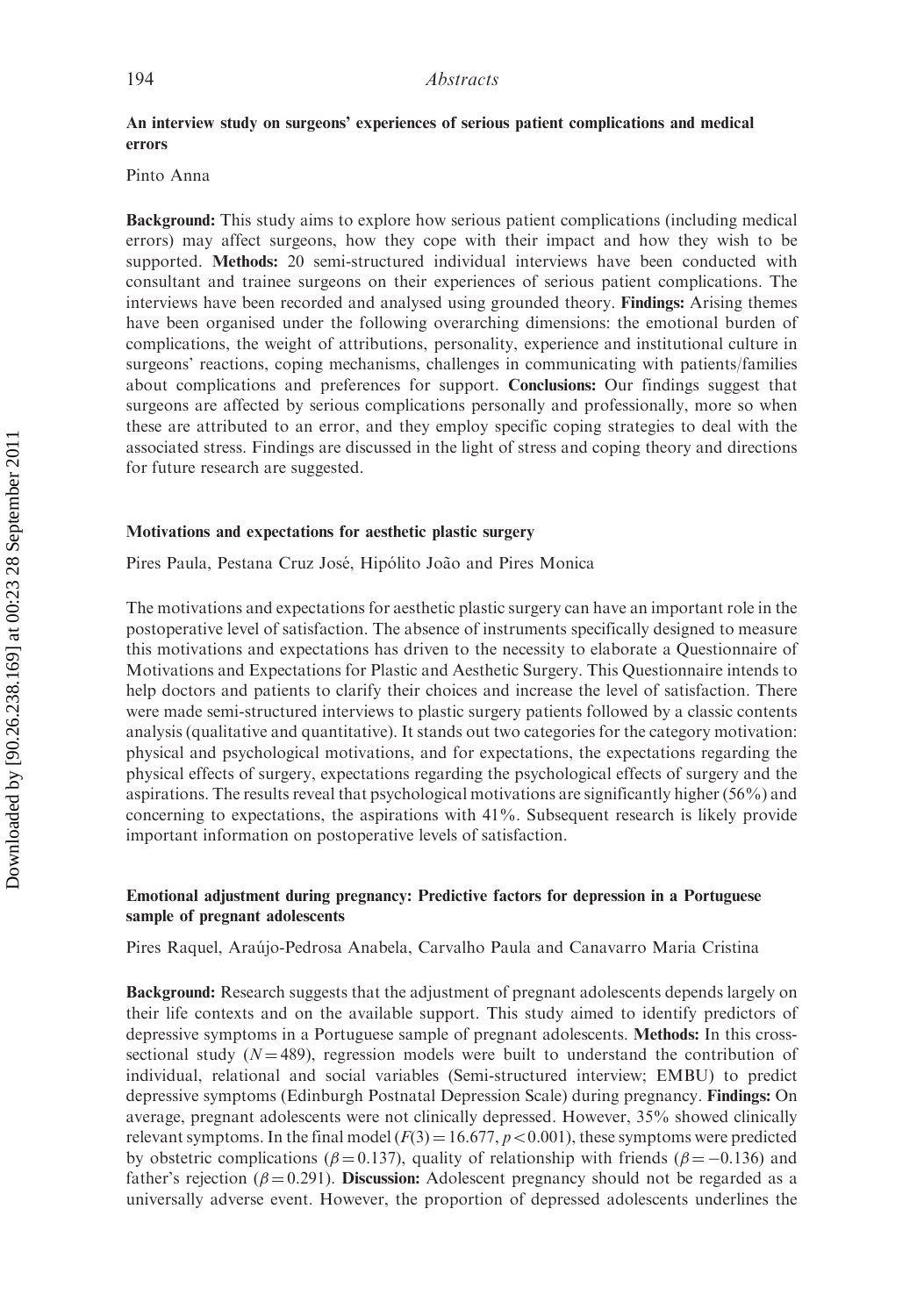importance of interventions aiming relational aspects, beyond medical ones. Multidisciplinary and multilevel efforts should foster the quality of adolescents' interactions with family and friends.

### Preventing adolescent pregnancy: Ecological contexts of sexual behaviours in Portuguese adolescents

Pires Raquel, Arau´jo-Pedrosa Anabela, Carvalho Paula and Canavarro Maria Cristina

Background: As Portugal has one of the highest European adolescent pregnancy rates, this study aimed to identify predictors of adolescents' sexual behaviours consensually associated with its occurrence. Methods: In this cross-sectional study  $(N = 694)$ , multiple and logistic regression models were built to understand the contribution of individual, relational and social variables (Semi-structured interview; EMBU) to predict age at first sexual intercourse and contraceptive use. Findings: Earlier first sexual intercourse was predicted by lower education and lower menarcheal and mother's age  $(F(3) = 32.529, p < 0.001)$ . In turn, earlier first sexual intercourse, less contraceptive information, school dropout and lower mother rejection increased the risk for non-contraceptive use  $(\chi^2(9) = 167.906, p < 0.001)$ . Relationship's length and boyfriend's educational status also emerged as predictors  $(\chi^2(11) = 135.066, p < 0.001)$ . Discussion: Multidisciplinary efforts at individual, family and community levels should not only provide information on contraception and sexuality, but also comprehensive interventions on school attendance, relationships and affection, given its importance predicting sexual behaviours associated with adolescent pregnancy.

#### Applying the demand-control model to informal caregiving of multiple sclerosis patients

Pisanti Renato and Crispo Caterina

Background: Research has consistently shown that providing informal care for a multiple sclerosis patient can have an important impact on the emotional well-being of informal caregivers. Aims: We applied Karasek's demand-control model of job strain to extend previous work examining the psychological impact of informal caregiving in Multiple Sclerosis. Methods: The study population consisted of 231 Italian caregivers of multiple sclerosis patients recruited by convenience sampling. The predictor variables were caregiver demand and control. The dependent variables were the caregiver's distress variables (anxiety, depression and somatic complaints) measured by SCL90. Findings: The JDC model dimensions explained important parts of the variance in each of the outcome measures (19% to 23%), beyond that accounted for by demographic variable. Demands resulted as the most important predictor. Discussion: The study shows the importance of evaluating the burden in caregivers of multiple sclerosis patients with implications for their quality of life and provision of care.

# Measuring health-related quality of life in onychomycosis: the development of the Nail Disease Quality of Life (NDQoL)

Pisanti Renato, Filograna Stefania and Cantoresi Franca

Background: The impact of onychomycosis on an individual is significant. It affects quality of life including physical and social functioning and emotional health. Given the burden of disease in some patients, instruments which can measure the burden of onychomycosis would be valuable for both clinical care and research purposes. The main goal of this research is to develop a questionnaire-disease specific to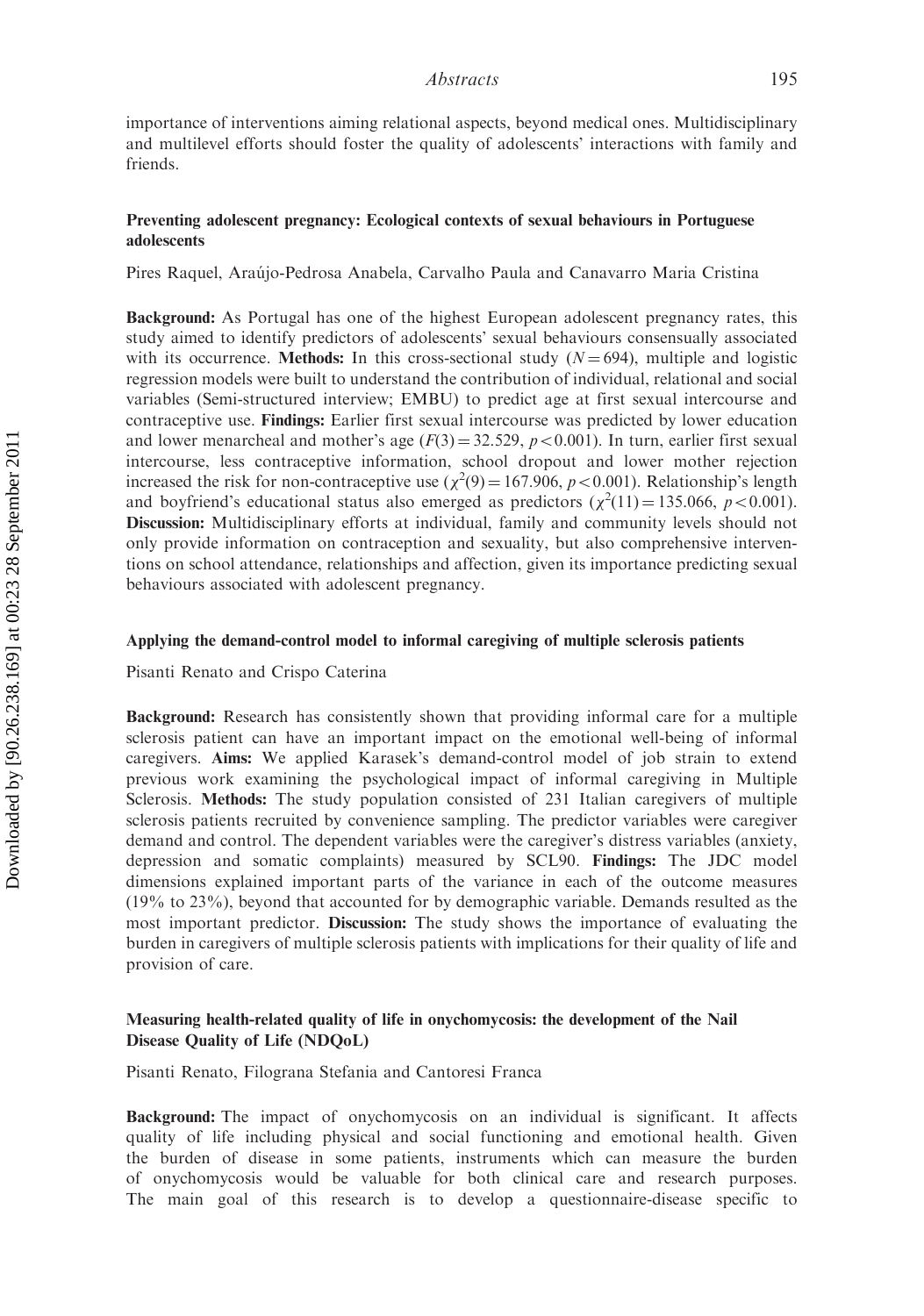assess the impact of onychomycosis on patient's quality of life. Methods: A literature review was conducted to generate the initial item pool. An expert panel, made up by dermatologists and psychologists, examined the content validity. Three focus group with patients and 7 individual patient interview were conducted to refine the questionnaire. Results: The final 53-item scale covered four areas of health-related quality of life: symptoms, social functioning, emotional well-being and treatment. Conclusion: The application value of this scale remains to be investigated by a large quantitative research, including patients coming from different regions and cultural backgrounds.

# Assessing psychological distress in patients with skin diseases: A confirmatory factor analysis of the Italian version of Hospital Anxiety Depression Scale

Pisanti Renato, Filograna Stefania, Cantoresi Franca and Sorgi Paola

Background: The Hospital Anxiety and Depression Scale (HADS) is a widely used screening instrument for detecting anxiety or depression in the medical out-patient clinic for nonpsychiatric patients There is evidence in the literature supporting unidimensional, two-factor and three-factor conceptualisations of the HADS. Methods: We assess the adequacy of the factor structure of the HADS for one-factor, two-factor and three-factor solutions using structural equations modelling, in a sample of 321 dermatological patients (Female =  $55\%$ ; Mean age = 43; ds = 17,2). Findings: The original two-factor solution was the best explanation of the sample data  $(\chi^2/d.f. = 2.82; CFI = 0.91; RMSEA = 0.075)$ . However, as in previous studies, item 7 loaded better on depression component than anxiety. Discussion: The results are discussed from both clinical and theoretical points of view.

# Socio-economic gradient shifts in health-related behaviour among Slovak adolescents between 1998 and 2006

Pitel Lukas, Madarasova Geckova Andrea, van Dijk Jitse P. and Reijneveld Sijmen A.

Background: We aimed to assess whether a shift in socio-economic gradients of health-related behaviours has occurred in Slovak adolescents in recent years. Methods: Data were collected in 1998 ( $N = 2616$ ; 14.9  $\pm$  0.6 years) and in 2006 ( $N = 1081$ ; 14.3  $\pm$  0.6 years). Odds ratios of socio-economic differences in smoking, alcohol consumption and physical inactivity in each cohort and their interactions were calculated for each gender separately. Findings: Higher odds of smoking in the low socio-economic group compared to the high socio-economic group in 1998 diminished among boys (odds ratio for interaction time  $\times$  group 0.54) in 2006 but became apparent among girls (interaction odds ratio 1.96). Physical inactivity decreased among both genders and in all socio-economic groups. Conclusion: During the same period, socio-economic differences in health-related behaviour have developed in a different way among boys and among girls. Girls from low socio-economic group should be targeted by specific prevention programs because of the increase in substance use among them.

### 'Express nothing' as a tendency of emotion regulation in a group of diseased adults

Polackova Solcova Iva, Solcova Iva, Stuchlikova Iva, Mazehoova Yvona, Vinokhodova Alla and Sery Michal

Emotions are cardinal psychics and psychological phenomena closely connected with health. According to the recent research, expression of emotions is connected with health while its suppression is often viewed as an unhealthy strategy of emotion regulation. Our study deals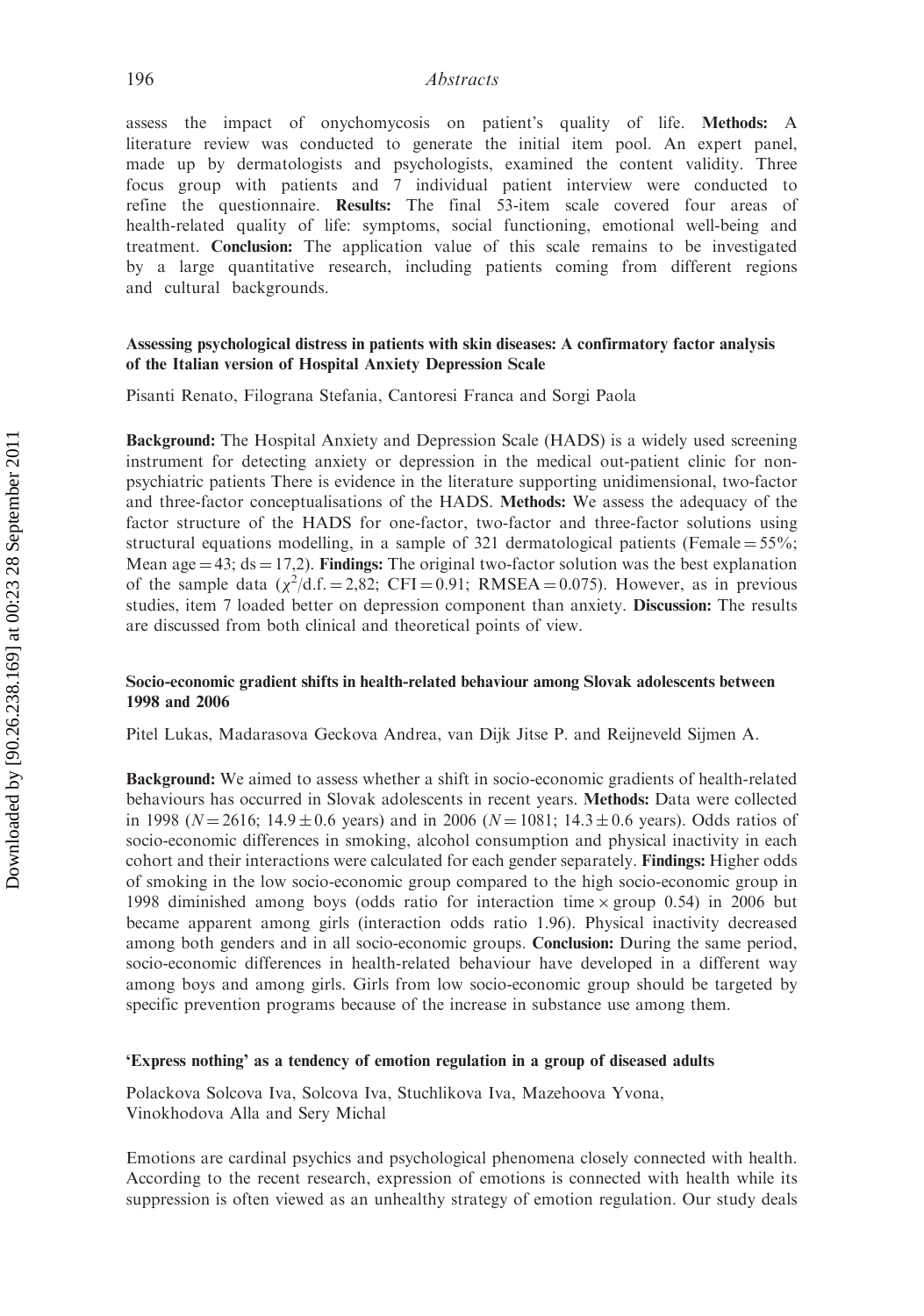with the frequency of experienced emotions and with the emotion regulation. The sample  $(N = 394)$  comprised three groups: pupils and students, healthy adults and diseased adults; the inventory covered 79 emotions (32 with positive valence). Respondents reported retrospectively how often they felt given emotions and in which way they regulated these emotions. Results show that participants tend to express their emotions most often adequately – in a way they really feel them. However, analyses revealed significant differences in the emotion inhibition. Diseased adults neutralise emotions distinctively more often than healthy adults and suppress almost one quarter of the emotions listed (e.g. self-pity, desolateness, desperation, uneasiness, etc.).

# Emotion frequency and emotion regulation under conditions of isolation and confinement

Polackova Solcova Iva, Solcova Iva, Stuchlikova Iva, Mazehoova Yvona, Vinokhodova Alla and Sery Michal

Under conditions a small group is isolated for a long period of time it is important to keep the emotional level of social relations 'healthy' in order to maintain a cooperative and productive atmosphere. Even people with otherwise an optimal affective disposition may demonstrate changes when meeting the stressful challenges of living 'cut off' from the world. Adequate expressions of positive as well as negative emotions can be functional. In our study the changes and the stabilities in the personal emotional frequency and the emotion regulation strategy during the first 7 months of simulated flight to Mars (project Mars500) were investigated. Self-reported affective experience (Matthews, Jones, & Chamberlain, 1990) and emotion regulation strategy were recorded and analysed. Our findings indicate that the positive affectivity outweighs the negative one. Although crewmembers experienced strong emotions with negative valence (fear, anger), quite often their emotion regulation strategy was usually other than the suppression.

#### Energy intake and expenditure practices among overweight Romanian adolescents

Popescu Ana Maria and Baban Adriana

As the prevalence of obesity has rapidly increased worldwide, being overweight is now a major public health concern. Weight gain occurs when energy intake is larger than energy expenditure; however the implied psycho-social factors and the underlying personal mechanisms are not fully understood yet. To address this, we used the national representative data from the 'HBSC' where overweight/obesity was operationalised by self-reported body mass index (HBSC 2006  $N = 4600$ ; HBSC 2010  $N = 4800$ ). The aim of this study was to determine the change in specific patterns of eating behaviours and physical activity practices of overweight Romanian adolescents in 2006 and 2010. As results are discussed in the context of the socio-economic changes of the country, our findings have a significant importance when considering the development of educational programs that target lifestyle optimisation through health-related attitude and behaviour change and the prevention of overweight and obesity in children and adolescents

## Family environment and peer relations among Romanian adolescents engaged in risk behaviours

Popescu Ana Maria, Baban Adriana and Cosma Alina

Experimentation with smoking and drinking increases dramatically during adolescence, 15% of girls and 25% of boys report initiating smoking before the age of 13 (HBSC 2006); and 8%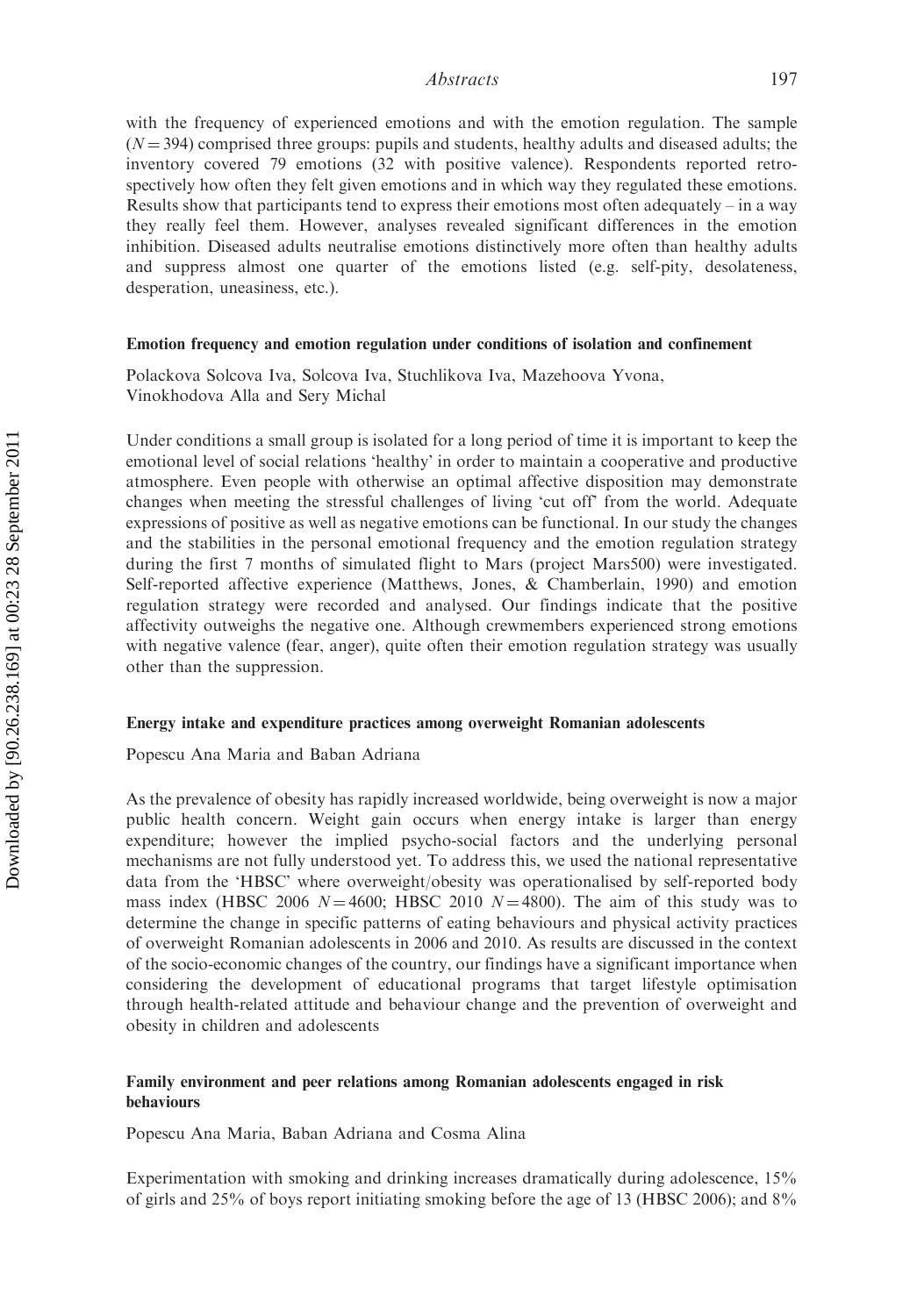of girls and 21 % of boys report alcohol consumption before the age of 13 (HBSC 2006). A variety of factors have been found to be associated with adolescent smoking and drinking. The aim of this study was to assess the parent and peer influences on Romanian adolescent substance use. Participants aged 11–15 years took part in the national HBSC 2010 survey  $(N = 4800)$ . Family structure, family communication, peer relations and self-reported frequency and quantity of substance use were examined. Separate analyses were conducted for smoking and drinking controlling for sex and age. Our findings impact prevention programmes for adolescent smoking and alcohol consumption and interventions aimed at reducing substance use by delineating subpopulations and influencing factors.

# Gender differences and associated factors of weight control practices among Romanian adolescents

Popescu Ana Maria, Cosma Alina and Baban Adriana

The prevalence of obesity has rapidly increased worldwide and adolescents' weight control strategies strongly predict future obesity and eating disorders and pose major health risks. According to media influences and the specific culture, females are more at risk of engaging in extreme and unhealthy weight modification strategies. The aim of this study was to examine the effect of gender, age and BMI on the weight control practices of Romanian children and adolescents. The participants aged 11–15 took part in the HBSC 2010 survey ( $N = 4800$ ). Sex, age, BMI, perceived body image, body satisfaction and engaged dietary practices (skipping meals, smoking, taking dieting medication, fasting and induced vomiting) were examined. As results delineate vulnerable subpopulations, our findings have an increased importance for adolescent health interventions regarding weight issues and state how educational programmes should target particular subgroups according to the identified predictors of unhealthy and extreme weight control practices.

#### Gratitude towards God, physical and mental health in late life

Pourjali Fariba and Zarnaghash Maryam

The main purpose of this study was identifying relationship between Gratitude towards God and physical and mental health in late life. In addition, an effort was made to test for gender differences in this process. In this regard, 125 (65 female, 60 male) aged 65–78 years old completed the Gratitude towards God scale (Emmons et al., 2003) and mental health check list (MHC) which assesses physical and mental health. By using Pearson correlation analysis, it was found that the older people who feel more grateful to God have better physical and mental health and also the analyses indicated that the potentially positive properties of Gratitude towards God is different between older women and older men. The findings were discussed in the light of literature.

Keywords: Gratitude towards God; physical health; mental health; gender differences

# Emotional intelligence and self-efficacy as predictors of occupational stress among nurses in Iranian hospitals

Pourjali Fariba, Zarnaghash Maryam and Forghany Noshin

The main purpose of this study was to identify the interactive and relative effects of emotional intelligence and self-efficacy on occupational stress of hospital nurses.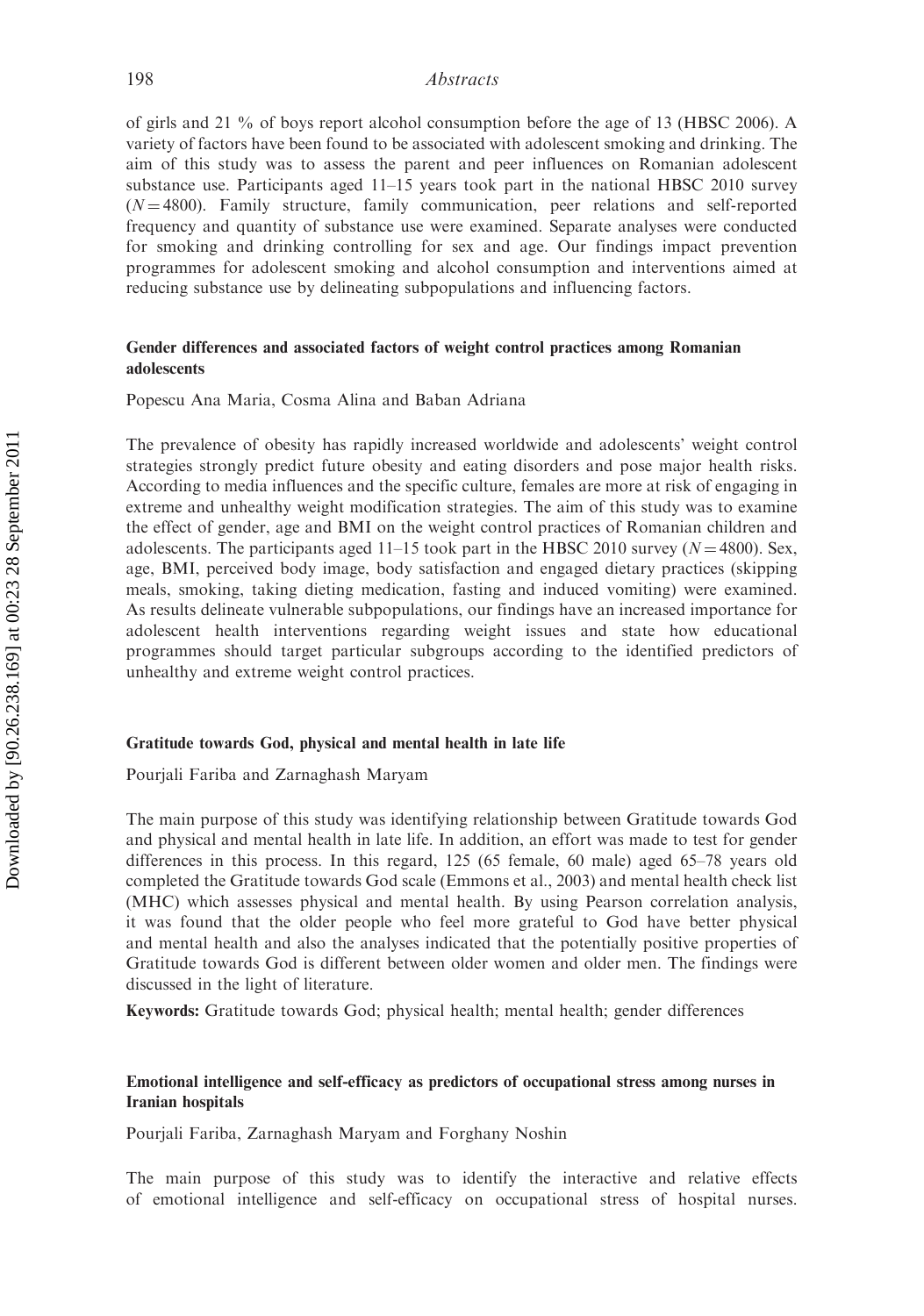In this regard, 150 nurses were selected by using random cluster sampling. The measurement tools were Emotional intelligence Scale (EIS), General perceived selfefficacy scale (GSE) and The Nursing Stress Scale (NSS). Analysis of the data by using of Pearson correlation and multiple regression procedure indicated that the two independent variables, when taken together, were effective in predicting occupational stress. The findings were discussed in the light of literature.

# Relations between social support at work, health and engagement in a group of university professors

Pozo-Muñoz Carmen, Alonso-Morillejo Enrique, Bretones-Nieto Blanca and Martos-Mendez Maria Jose

In the organisational context, the previous research confirms that social support promotes health of workers. This study, which involved 146 teaching staff from a Spanish University, completing a questionnaire on-line, aims to identify the relationship between health, job satisfaction, engagement and social support and to illuminate the impact of social support on the health. Generally, teaching staff rate their health positively  $(X = 3.89)$ , are satisfied with their occupation ( $X = 3.17$ ), and are developing an 'engaged' attitude ( $X = 3.90$ ), according to the results obtained. There are significant positive correlations between health and job satisfaction ( $r = 0.38$ ,  $p \le 0.01$ ) and engagement ( $r = 0.52$ ;  $p \le 0.01$ ) and social support from peers ( $r = 0.28$ ,  $p \le 0.01$ ) and superiors ( $r = 0.21$ ;  $p \le 0.05$ ). The engagement, job satisfaction and professional level, represent the variables that best predicted (40.1%) the perceived health. From the Occupational Health Psychology, it is important to identify the contextual factors that minimise the psychosocial impact of work in unhealthy organisational environments

#### Psychosocial factors involved in the adherence to treatment in patients with epilepsy

Pozo-Muñoz Carmen, Alonso-Morillejo Enrique, Martos-Mendez Maria Jose, Bretones-Nieto Blanca and Serrano-Castro Pedro

The purpose of this work is based on determining the degree of adherence to treatment in a group of patients with epilepsy and to examining clinical factors (type of epilepsy: refractory vs. controlled) and psychosocial factors involved in the behaviour of compliance, health and wellbeing. This study consists of a sample of 112 epileptic patients. It was used a questionnaire composed of various scales in which are collected demographic and clinical variables, treatment characteristics, level of adherence, reasons for non-compliance, social support, health and wellbeing. Analysis shows differences between the patients with refractory epilepsy and those with controlled epilepsy in several variables. The best predictors of treatment failure are forgotten (t=3.74, p=0.000), the cost (t=3.25, p=0.002) and side effects (t=2.93,  $p = 0.005$ ). Knowledge of factors related to therapeutic failure and its relationship to health and well-being may encourage action plan to improve the quality of life of these patients.

## Psychosocial consequences of childhood cancer, social support and health in parents of affected children

Pozo-Muñoz Carmen, Bretones-Nieto Blanca, Martos-Mendez Maria Jose and Alonso-Morillejo Enrique

Previous research confirms the modulator role of social support on health. Regarding the psychosocial impact of childhood cancer, the aim of this study is to examine the effect of social support on the health of parents of affected children. Thus, 51 parents, linked to an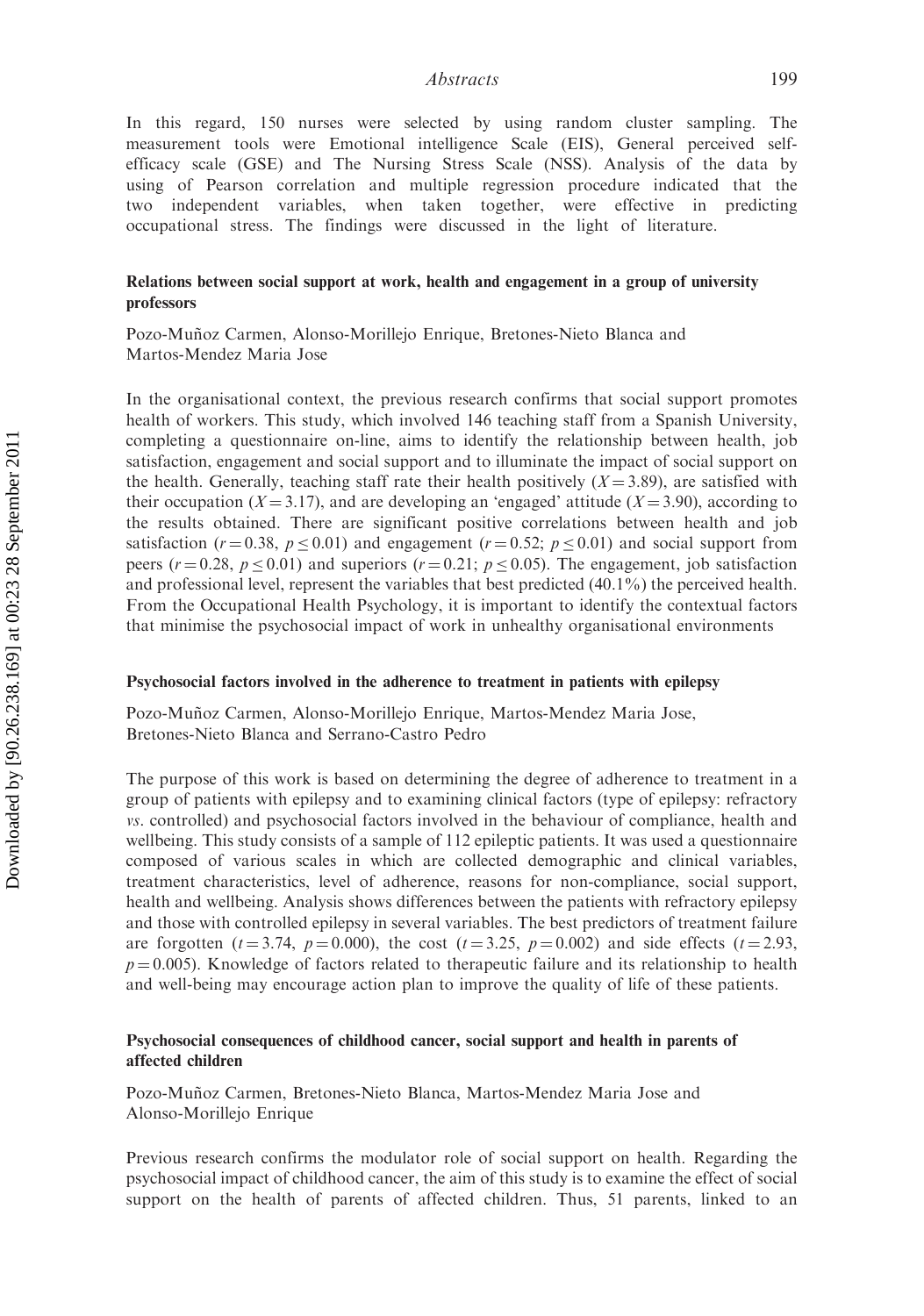association of parents of children with cancer, completed a semi structured interview. Generally, the parents exhibit symptoms  $(X = 2.41)$ , but parents who perceive less support from their partner show less wellness ( $p<0.05$ ), and this also holds for the help received from the grandparents ( $p<0.01$ ) and siblings ( $p<0.01$ ). Those who receive support from their parents rate their health more positively ( $p<0.05$ ). The influence of the partner ( $p<0.01$ ) and siblings  $(p<0.01)$  minimises the stress. Parents who are more satisfied with social support show more wellness ( $p<0.01$ ). From the Health Psychology, it is relevant to investigate social support as a strategy for coping with the psychosocial effects of childhood cancer on parents.

### Relationship between daily spiritual experience and wellness in adulthood

Pranckeviciene Aiste, Žardeckaite-Matulaitiene Kristina and Gustainiene Loreta

Background: There is substantial literature that relates spirituality to a better mental and physical health. Lithuania is a post-Soviet country, where several generations grew up within the context of suppressed religiousness. So a question arises: Is the spirituality-health (wellness) relationship valid in Lithuanian context? Methods: 400 Lithuanian adults, 168 (42%) males and 232 (58%) females, mean age 40.6, participated in this study and completed Five Factor Wellness Inventory (5F-WEL, Myers, Sweeney, 2005) and The Daily Spiritual Experience Scale (DSES, Underwood, Teresi, 2002). Results: Spirituality was significantly related to a healthy lifestyle both in males and females. Even when with age some decrease in wellness was observed, adults with higher spirituality scores till reported higher scores of wellness. However, multiple regression analysis revealed that age and spirituality explained for only about 13% of variance. Conclusion: Spirituality has a significant positive but weak impact on health-oriented lifestyle during adulthood.

#### Pros and cons of condom use and stage of change, according to the transtheoretical model

Prat Francesc, Planes Montserrat, Gras M. Eugènia, Sullman Mark and Gómez Ana Belén

Objectives: This paper examines the relationship between two constructs from the transtheoretical model, decisional balance and stage of change and consistent condom use with a heterosexual partner. Method: Participants were 619 sexually active undergraduate Spanish students (35.1% males; mean age  $=$  20.31). Data were collected through a voluntary and anonymous self-report survey. Results: The pros and cons of using condoms and the combined decisional balance were significantly related to the stages of change for condom use, as the transtheoretical theory predicts. Moreover, the pros were more strongly related to the stages of change than the cons. Conclusions: Campaigns for the prevention of HIV infection, and other STDs should maximise people's perceptions of the advantages of condom use rather than highlighting the cons of not using a condom.

#### Modelling cognitive parameters in cost-effectiveness analyses of behavioural interventions

Prenger Rilana, Pieterse Marcel, Braakman-Jansen Louise, van der Palen Job and Seydel Erwin

Background: Cost-effectiveness-analyses of behavioural interventions typically use objective behavioural data. However, delayed effects may occur after follow-up, which can bias the results. The aim of this study is to model cognitive parameters into a cost-effectiveness-model of a behavioural intervention to include future behavioural change. Methods: The costeffectiveness-analysis of the SMOKE-study was replicated and included future behavioural change by modelling the stage-of-change-algorithm (Transtheoretical Model), adjusted for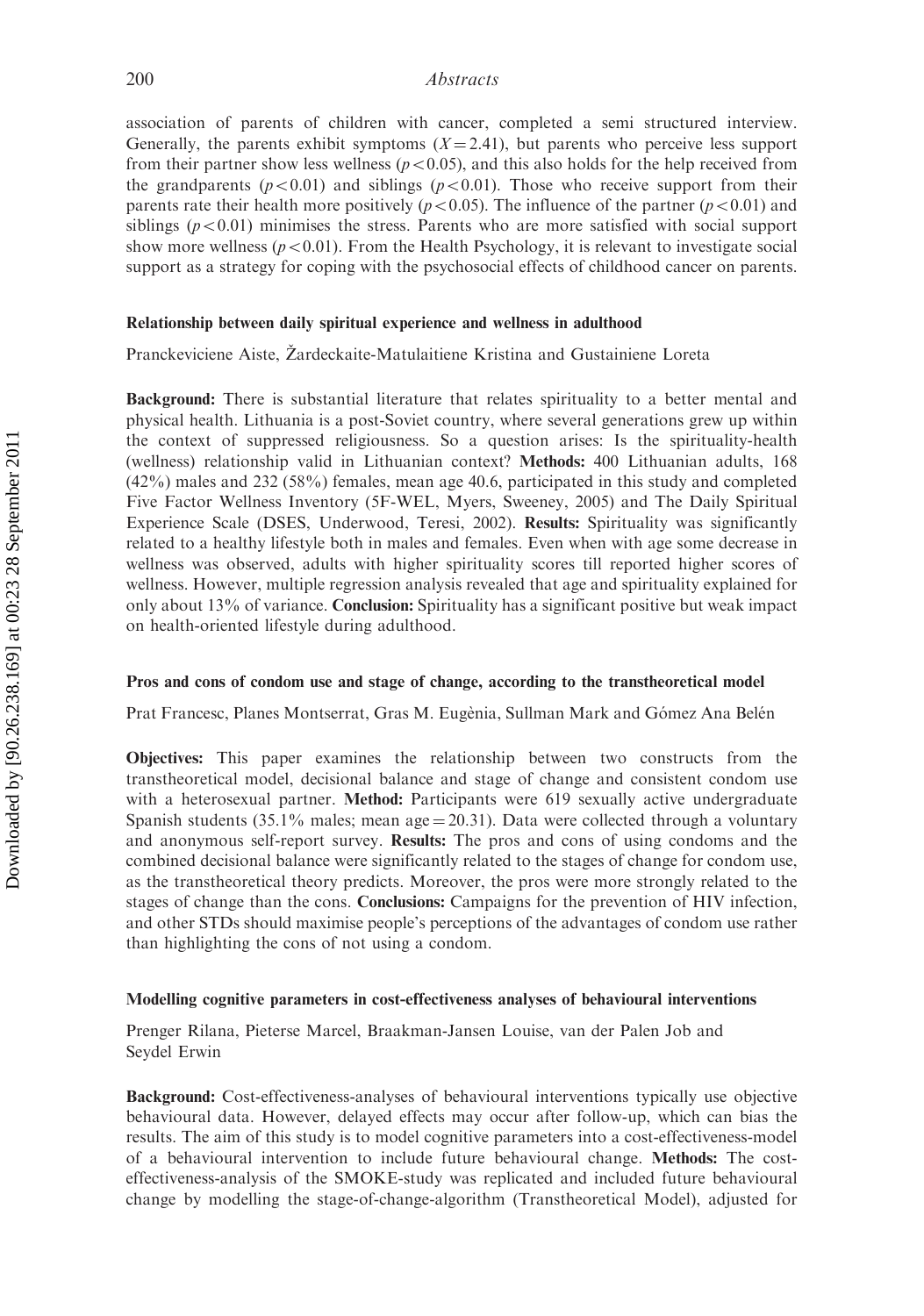relapse. Findings: In the first 12 months, the more intensive intervention (SST) dominated the less intensive intervention (LMIS) in 54% of the cases. By modelling cognitive parameters to a future second year of follow-up, the SST dominated in 74.3%. Discussion: This study showed that modelling of future behavioural change led to a favourable shift in results. Future studies should explore whether other theoretical constructs may be used to model delayed intervention effects as well, and whether this procedure can be applied to other health behaviours.

### Predictive factors of family meal frequency in adolescents

Prior Amie-Louise, Limbert Caroline and Smith Alyson

Benefits of family meals include improved diet quality, family interaction and well-being; however factors predicting frequency of family meals have not been identified. This research aimed to explore adolescent perceptions and experiences of family meals and identify factors that relate to and predict frequency of family meals. A focus group involving seven adolescents aged 13–14 years was analysed thematically. Key themes identified aided development of a Family Meals Questionnaire (FMQ), which was completed by 76 adolescents aged 13–14 years. Factor analysis identified three factors from the FMQ; Factor 1: 'Family interaction and routine', Factor 2: 'Enjoyment of Mealtimes', Factor 3: 'Food type and meal content'. Factor 1:  $(1, 46) = 21.865$ ,  $p < 0.05$  and Factor 3:  $F(1, 46) = 9.534$ ,  $p < 0.05$  were significantly predictive of family meal frequency in females but not males. These findings may contribute to interventions aimed at increasing frequency of family meals.

## Condom use predictors in South African undergraduates: an application of the Theory of Planned Behaviour

Protogerou Cleo, Flisher Alan and Wild Lauren

Given the limited data and ongoing debate, this study aimed to determine the applicability of the Theory of Planned Behaviour (TPB: Ajzen, 1991) in the study of condom use in South African university undergraduates, whilst taking into consideration the impact of past behaviour and relationship status (RS). We measured predictor variables at Time 1 ( $N = 389$ ) and actual condom use at Time 2, a month later  $(N = 343)$ . Confirming our expectations, we found the TPB to be able to predict up to 35% of intended condom use variance, with attitudes being the strongest predictors  $(\beta = 0.42, p < 0.001)$ . The model was able to correlate with Time 2 behaviour. Additionally, past condom use and RS independently predicted intended and actual Time 2 condom use. With data consonant to that found in the West, we argue in favour of using the TPB in South-African contexts, whilst accounting for habit and RS.

#### Coping with pain in patients with osteoarthritis

Pukljak Iricanin Zrinka, Perkovic Lada, Petrak Olivera, Rukavina Melita and Kostovic Srzentic Mirna

Background: Strategies used to cope with chronic pain are very important for the adjustment to the illness and its effects. Objectives: To measure pain coping strategies in patients with osteoarthritis (OA); to investigate relations between their coping strategies, pain intensity, depression and anxiety. Methods: 50 OA patients completed The Coping Strategies Questionnaire, Visual Analogue Scale, Becks Depression Inventory and Spielberger State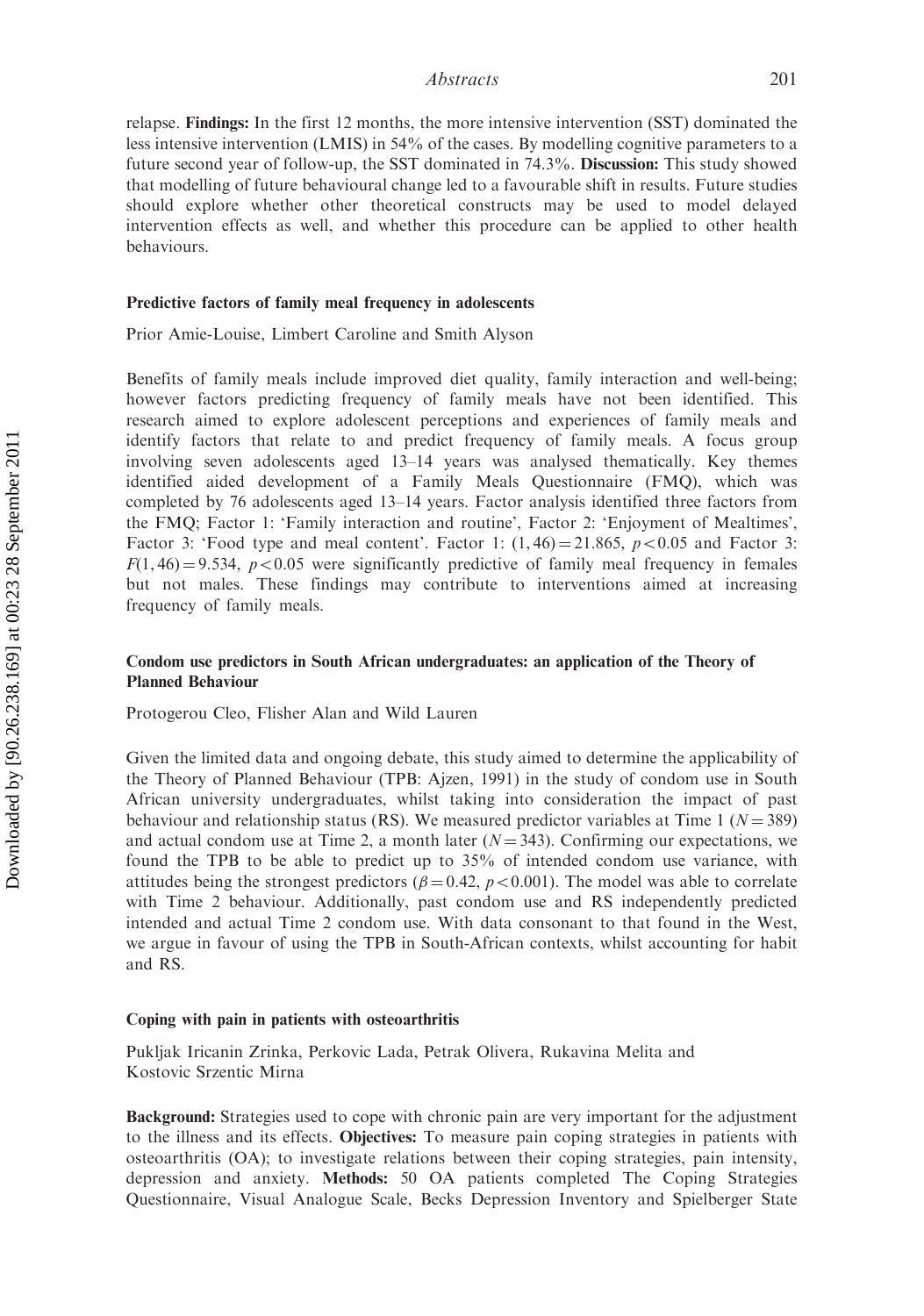Anxiety Inventory. Findings: The most frequently used strategy is increasing activity level while reinterpreting is most rarely used. Patients with higher pain intensity are more anxious and depressed, and they use catastrophising, increasing pain behaviour and praying/hoping more frequently. Catastrophising is significant predictor for anxiety, explaining 38% of variance. Catastrophising, increasing activity level and reinterpreting are significant predictors for depression, explaining 66% of variance. Discussion: The results contribute to understanding of coping with pain and to the explaining of development of anxiety and depression in OA patients.

### The inventory of dentistry fears: Development and psychometrical properties

Quiles Maria Jose, Méndez Javier, Hidalgo Maria Dolores, Pamies Lidia and Quiles Yolanda

The purpose of this work was to design and develop a new inventory, suitable for children from 7 to 11 years-old, to assess the main children's fears related with dental stressors and procedures: The Inventory of Dentistry Fears (IDF). Children rated the event presented in each item using a 3-point Likert-scale according to the fear that generated each situation. Results: We assessed 2559 children, from 7 to 11 years old. Factor solution was conformed by two factors which explained the 40% of the variance. The internal consistency was 0.93. Finally, the IDF showed a good temporal stability, 0.85, and an adequate concurrent and divergent validity. Conclusions: The IDF is a new instrument, with adequate psychometrical properties, which can be useful in the assessment of children's fears related to dental treatments. It can be applied in a short time and can be appropriate to identify children that would require a psychological preparation to cope with these events

### The blood inventory fears: A new instrument to access children's fears in medical settings

Quiles Maria Jose, Mendez Javier, Hidalgo Maria Dolores, Quiles Yolanda and Pamies Lidia

The purpose of this work was to design and develop a new inventory, suitable for children from 7 to 11 years old, to assess the main children's fears related to blood: The Inventory of Blood Fears (IBF). The IBF was designed to identify children who exhibit the most intense fears, which can receive psychological preparation for medical procedures. Children rated the event presented in each item using a 3-point Likert scale according to the fear that generates each situation. Results: Factor solution was formed by an only one factor which grouped the 16 items. The internal consistency, evaluated with the Cronbach's alpha was 0.88. Finally, the IBF showed a good test-retest reliability, 0.80, and an adequate concurrent and divergent validity. Conclusions: The IBF is a new instrument, with adequate psychometrical properties, which can be applied in a short time and can be appropriate in medical settings.

### Meaningfulness of work in Chilean teachers: Analysis from the Job Demands-Resources model

Quiñones Marcela, De Witte Hans and Van den Broeck Anja

This paper aims to test the role of meaningfulness of work from the perspective of the Job Demands-Resources model. Specifically, we test whether meaningfulness can act as a personal resource, moderating the energetic relationship between job demands (i.e. time pressure, role ambiguity and student aggression) and burnout. Hierarchical regression analyses in a sample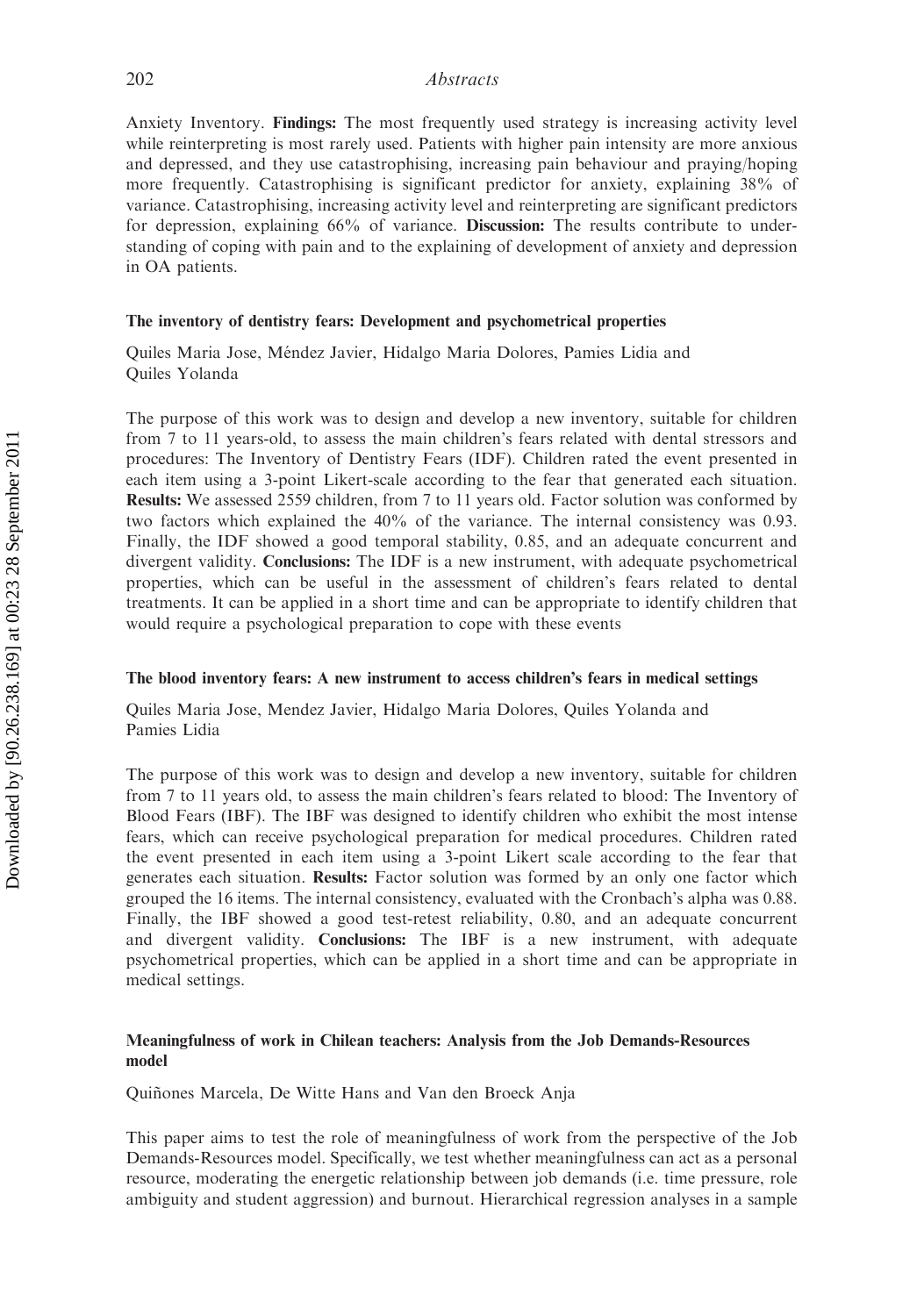of Chilean teachers ( $N = 519$ ) show that meaningfulness was the most important predictor of emotional exhaustion ( $\beta = -0.240$ ,  $p > 0.05$ ), depersonalisation ( $\beta = -0.295$ ,  $p > 0.05$ ) and personal accomplishment ( $\beta = 0.504$ ,  $p > 0.05$ ). However, interactions effects between job demands and meaningfulness were not supported. Although the buffer hypothesis was not confirmed, this study highlights the relevance of finding meaning at work for well-being and optimal functioning.

#### The role of social support for self-efficacy and exercise behaviour

Rackow Pamela, Scholz Urte and Hornung Rainer

Drawing on the enabling-hypothesis (Benight  $\&$  Bandura, 2004) this study set out to test whether social support promoted self-efficacy, which in turn promoted exercise behaviour in a group exercising with a companion compared to a group exercising alone. Participants were randomly assigned to an experimental  $(n = 99; \text{ female} = 66.7\%, \text{ age: } M = 34.09, SD = 10.89)$ and control group ( $n = 75$ ; female  $= 69.3\%$ , age:  $M = 34.37$ , SD  $= 11.29$ ). The experimental intervention comprised regularly exercising together with an exercise-companion for 2 months. Exercise behaviour, social support and self-efficacy were assessed three times. A comparison between the experimental and control group showed that the positive effect of social support on self-efficacy and in turn on physical exercise was confirmed only for the experimental group. Results provide evidence that for people exercising with an exercise companion social support is associated with self-efficacy and hence enables exercising indirectly.

#### Socioeconomic conditions are associated with number of pain sites in women

Rannestad Toril and Skjeldestad Finn Egil

Background: Women in deprived socioeconomic situations run a high pain risk. Although number of pain sites (NPS) is considered a better parameter in pain assessment, little is known regarding the relationship between socioeconomic conditions and NPS in women. Methods: Cross-sectional study comprising long-term gynaecological cancer survivors  $(n = 160)$  and women selected at random from the general population  $(n = 493)$ . Socioeconomic conditions were measured by Socioeconomic Condition Index (SCI). NPS was recorded using a body outline diagram indicating where the respondents experienced pain. Co-morbidity was also assessed. Findings. There were only minor differences in SCI scores between women with 0, 1–2 or 3 NPS, but women with the lowest SCI scores reported more often 4–7 NPS  $(p<0.001)$ . The result remained significant after adjusting for co-morbidity. Discussion: Women with the lowest SCI have the highest NPS. Improving the socioeconomic conditions for unprivileged women may have a greater impact on their health than medical intervention.

#### Using the Cry of Pain model to understand the motives given for adolescent self-harm

Rasmussen Susan and O'Connor Rory

The present study investigated (1) whether the reasons given for adolescent self-harm differed according to how long ago the self-harming behaviour occurred, and (2) whether motives (Cry of pain vs. cry for help) given at baseline were able to predict repetition of self-harm over a 6 month period. 988 pupils aged 15–16 years completed a questionnaire at two time-points 6 months apart. Regression analysis highlighted that adolescents who had most recently selfharmed (less than a month) were significantly more likely to endorse cry of pain reasons than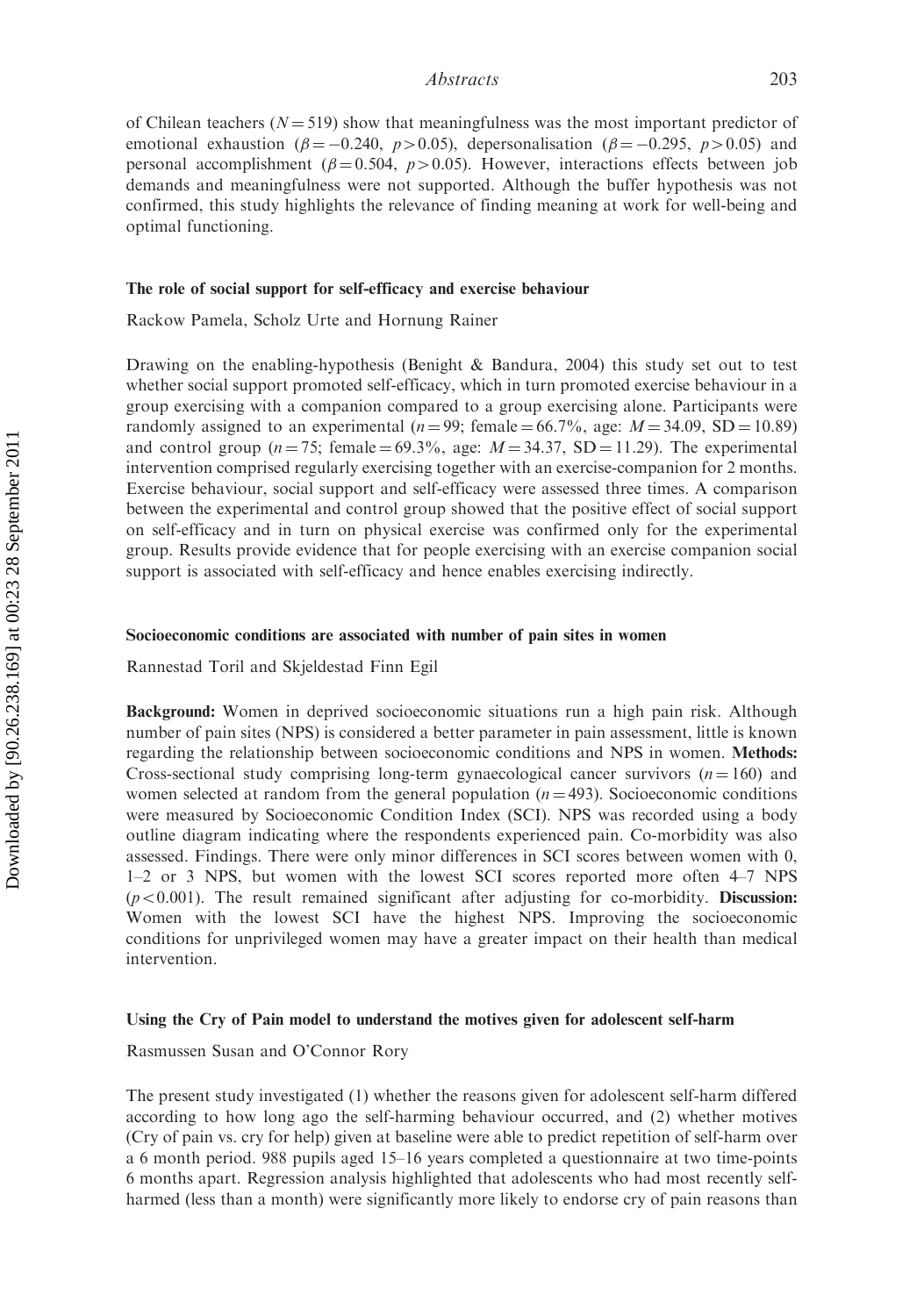adolescents who had last self-harmed more than a month ago. Regression analysis also revealed that pupils who had endorsed cry for help reasons at T1 were significantly less likely to repeat self-harm at T2, whilst pupils who endorsed cry of pain reasons at T1 were significantly more likely to repeat self-harm at T2.

## Development of a health education campaign for healthcare professionals of patients with anorexia nervosa

Rees-Davies Laura, John Bev and Faulkner Susan

Background: In an earlier stage of this study, anorexia nervosa patients' accounts of treatment confirm that health professionals' lack of knowledge and ability to diagnose their disorder impacts negatively on therapeutic relationships and treatment outcomes. Aim: To develop a health education campaign to increase awareness in health professionals of patients who may have anorexia nervosa. Method: Interviews, 2 focussed tasks, and 6 focus groups (informed by theoretical frameworks for attitude change (Azjen, 1991; Petty & Cacioppo, 1986) were conducted with 36 health professionals (practising or in-training). Data were analysed using Thematic Framework Analysis and Grounded Theory. Results: Eight categories emerged including: 'effective education medium'; 'effective slogans'; 'referral advice' and 'communicating with the patient with anorexia nervosa'. A series of six posters were developed. Discussion: Consultation with health professionals is an appropriate way of designing health education campaigns for health professionals; effectiveness will be tested in the next stage of research.

# Giving a voice to service users with anorexia in Wales: Recommendations for policy and practice

Rees-Davies Laura, Limbert Caroline and John Bev

Background: This study was commissioned by the All Wales Eating Disorder Special Interest Group to explore Service Users' treatment expectations and satisfaction prior to the implementation of a new tiered service, in relation to factors such as therapeutic alliance, treatment self efficacy, engaging in treatment and motivation to change. Method: Interviews with seven female adult Service Users with Anorexia Nervosa regarding their experience of one NHS Healthcare System analysed using Framework Analysis. Results: Analysis revealed fourteen themes; this presentation focussing on four themes: 'Expectations of the Welsh Healthcare Service'; 'Satisfaction with the Welsh Healthcare Service'; 'What could improve the Welsh Healthcare Service?' and 'Dissatisfaction with the Welsh Healthcare Service for Anorexia Nervosa?'. Discussion: The service user perspective on the previous Welsh Eating Disorder Service is discussed. This can be applied to other services in order to enhance service delivery and inform future research of service users with anorexia nervosa.

## Online and real life victimisation and adolescents' psychosocial problems: What is the cause and what is the consequence?

Regina van den Eijnden, Ad Vermulst, Antonius van Rooij, Ron Scholte and Dike van de Mheen

Background: The aim of this study was to examine the reciprocal relationship between adolescents' psychosocial problems and both online and real life victimisation and to test the moderating role of online aggression. Methods: A longitudinal design with three annual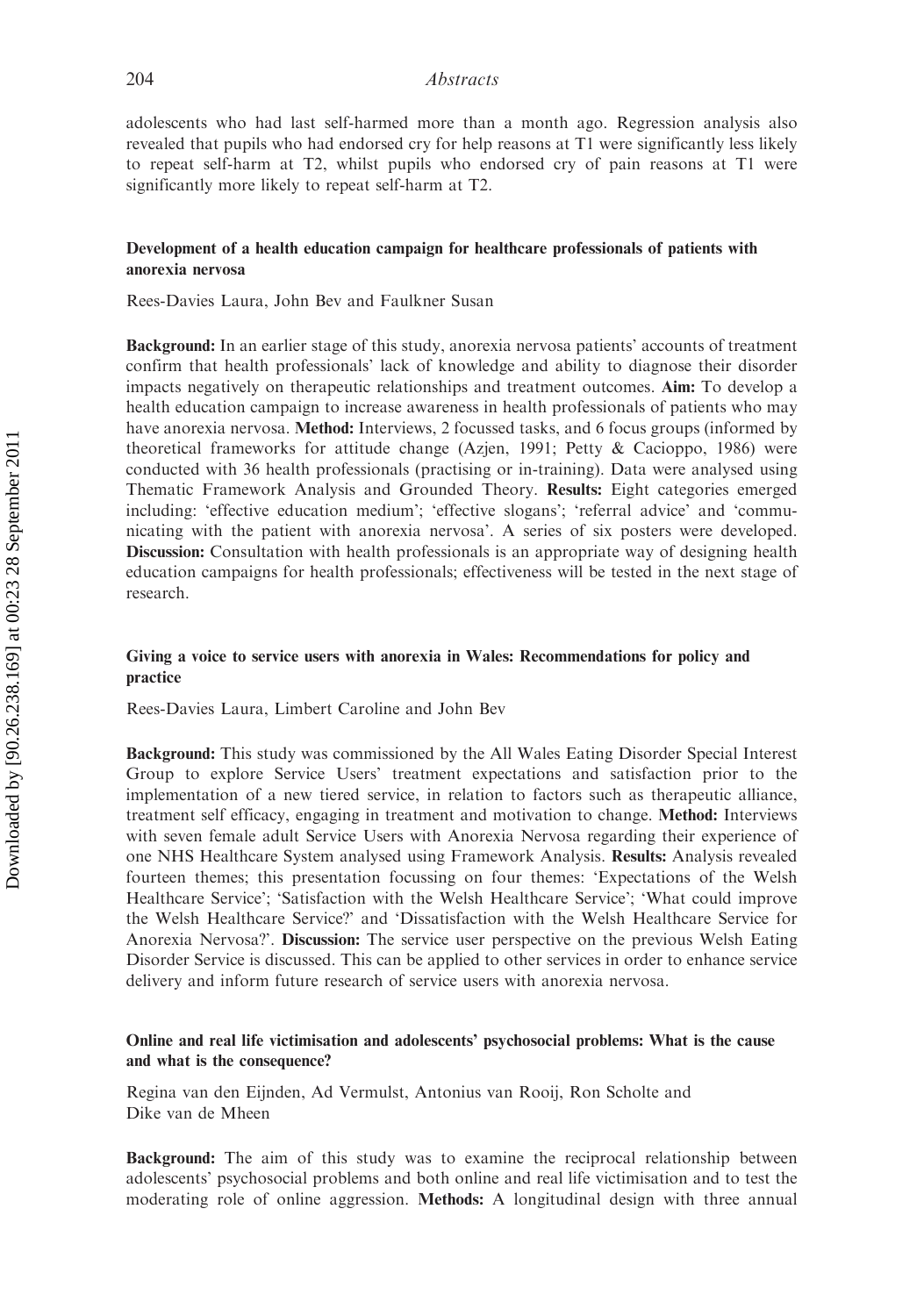measurements among a sample of 831 Dutch adolescents aged 11–15 years. Results: The longitudinal findings suggest that loneliness and social anxiety predict an increase in online and real-life victimisation. Moreover, real-life victimisation predicted an increase in social anxiety, whereas no evidence was found for a pathway from online victimisation to psychosocial problems. Engagement in online aggression increased the risk of online victimisation among adolescents who experience psychosocial problems. Finally, online and real-life victimisation are mutually reinforcing phenomena. Discussion: Prevention programs should take into account that adolescents with psychosocial problems constitute an important risk group for online and real life victimisation, and that they should be advised to abstain from online aggression.

### Participation in leisure time physical activities as a health promoting factor in rheumatoid arthritis

Reinseth Lillian, Uhlig Till, Kjeken Ingvild, Skomsvoll Johan, Koksvik Hege and Espnes Geir Arild

Background: The purpose of this study was to examine leisure time physical activities (LTPA) and the association with self-efficacy in females with rheumatoid arthritis (RA)  $(N = 238)$ . Methods: Their participation in LTPA was measured by the Interest Checklist and efficacybeliefs by the Arthritis self-efficacy scales (ASES). LTPA were classified as active and less active according to how many LTPA they performed. Findings: The participants had reduced their participation in LTPA by almost one-third during the last year. Multivariate analyses demonstrated that a high level of LTPA were independently related to less fatigue (OR 0.98,  $p = 0.004$ ), positive self-efficacy in coping with RA functions (OR 1.03,  $p = 0.015$ ) and higher employment level (OR 0.42,  $p = 0.039$ ). Discussion: Health psychologists and other health professionals should encourage people with RA to participate in LTPA as participation in a high amount of LTPA is related to less fatigue, higher efficacy beliefs and higher employment level.

### Anxiety and coping strategies in infertile women undergoing ART treatments

Reis Salome´, Xavier Maria Raul, Rodrigues Nina, Coelho Rui and Montenegro Nuno

Infertility has been defined by The World Health Organisation (WHO) as the inability to conceive despite regular intercourse, sustained for a period exceeding 12 months without any contraceptive methods. The lifetime prevalence of infertility in representative populationbased studies from industrialised countries is 17–28%, and on average, 56% of individuals affected seek medical advice. Infertility and its treatment are low-control, chronic stressors with severe long-lasting negative social and psychological consequences. The main objective of this study is to analyse the psychological impact, on levels of state-trait anxiety and coping strategies, in women who, once confronted with the diagnosis of infertility, propose to carry out ART, for the first time or repeatedly. Study participants comprised of 89 women divided into two groups (women who are to start ART for the first time, and women who are pursuing ART repeatedly). Participants completed the Ways of Coping Questionnaire (WOC) and the State-Trait Anxiety Inventory – Form Y (STAI-Y). Results showed that women who are pursuing ART for the first time show higher levels of state anxiety, compared to the group of women who repeatedly carry out ART. The use of coping strategies is higher in the group of women who repeatedly carry out ART. Psychological intervention implications based on these findings and future research directions are discussed.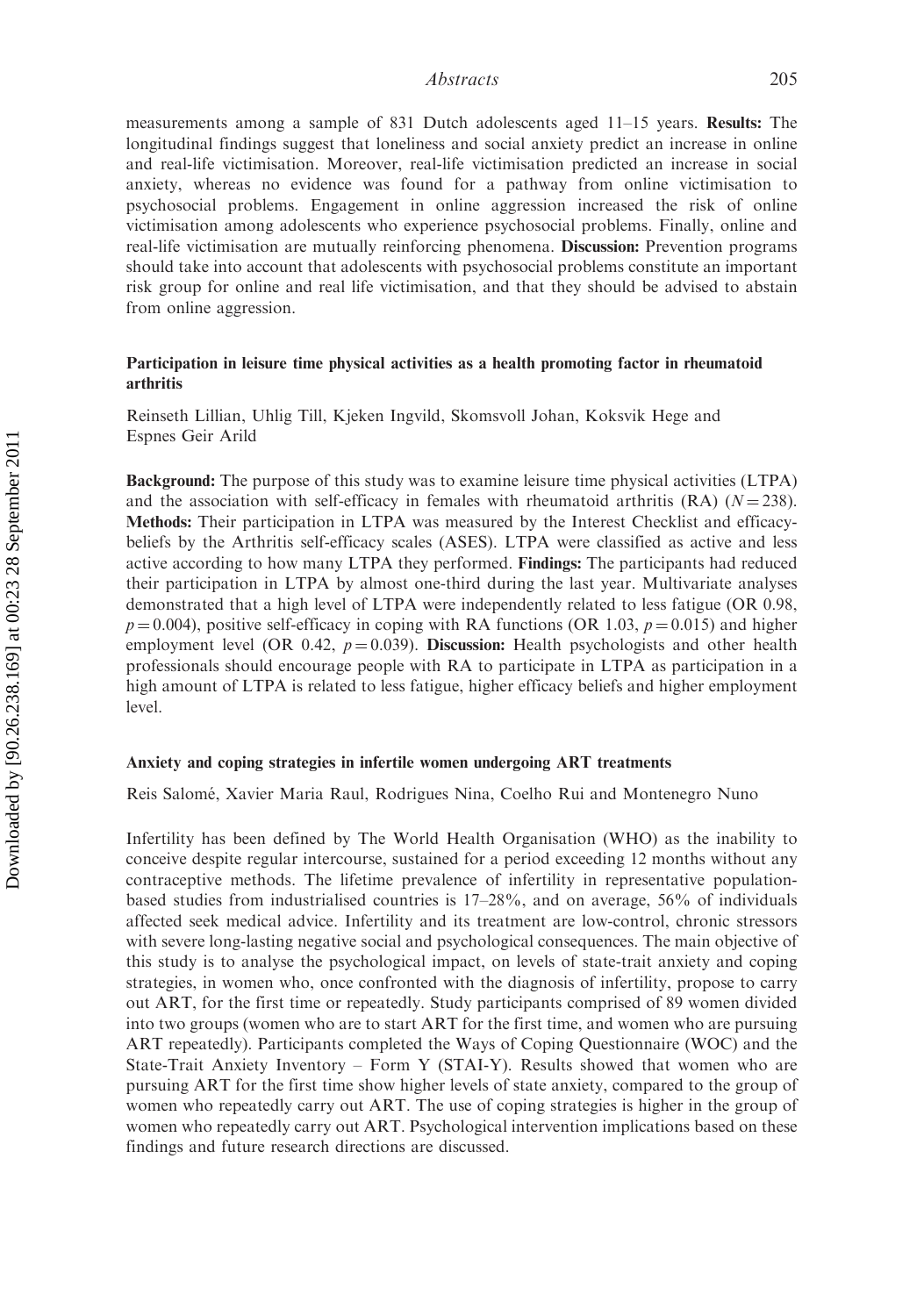## Alexithymia, sensation seeking and substance use in young people with different substance use

Remaschi Laura, Tinti Barbara, Petrini Fausto and Meringolo Patrizia

Aim: Our contribution, coming from studies about youth lifestyles and substance use, analyses the relation among substance use, alexithymia and sensation seeking. Methods: Participants were 215, subdivided in three groups: substance users in treatment in Public Services for Addiction, substance users not in touch with PSA and non-users. Instruments. Questionnaire about lifestyles, leisure time and substance use, 20-item Toronto Alexithymia Scale, Sensation Seeking Scale-V. Results: Users' group in touch with PSA shows significant differences in alexithymia and sensation seeking (particularly in subscales Dis, TAS and ES compared with other groups and in EOT and BS compared with non-users). Users' group not in touch with PSA shows significant differences with non-users in sensation seeking, and in subscales ES, TAS and Dis. A weak but significant correlation between DIF and Dis and between alexithymia and BS emerges. Conclusion: Knowledge of young users' personality features can help to plan better interventions for prevention.

### In-depth study of a complex intervention targeting loneliness among elderly Dutch people

Rianne de Vlaming, Annemien Haveman-Nies, Canan Ziylan and Reint Jan Renes

Background: Healthy Ageing is a complex intervention aimed at reducing the prevalence of loneliness among elderly Dutch people by improving social engagement and network quality. This qualitative study aims to assess how the intervention has been received by the priority group. **Methods:** In-depth semi-structured interviews were held in the priority group  $(n = 17)$ . The ability of the communication materials to attract attention and to motivate the priority group was discussed. Results: Most interviewees were not familiar either with the total program or with the individual intervention components. Content acceptability depended on individual construal of the language used, agreement with the written text and personal relevance of the content. Personal traits and intrinsic motivation determined interest in the theme 'healthy ageing' and attention to communication materials. Discussion: This study contributes to understanding the effectiveness of complex multi-component interventions. Furthermore, it delivers valuable information to improve the applicability and effectiveness of such interventions.

#### Health literacy scale of loneliness: An early indicator in loneliness prevention

Rianne de Vlaming, Annemien Haveman-Nies, Inge Oude Groeniger, Eveline Hooft van Huysduynen, Lisette de Groot and Pieter van 't Veer

Background: To assess short-term outcomes of interventions directing loneliness prevention among elderly people, a health literacy indicator is developed, consisting of behavioural determinants. Methods: Scale development consisted of four steps: defining concepts, developing items, evaluating constructs and reducing items. The scale was pre-tested among 303 elderly people. Principle component analysis and reliability analysis were used to affirm the underlying scale structure and to test the internal consistency of the constructs. Linear regression analyses were done to test the relationship between loneliness and health literacy. Results: The four-factor solution accounted for 56% of the total variance. The scale included 22 items. Factors were labelled: motivation, self-efficacy, perceived social support and subjective norm. Cronbach's  $\alpha$  was >0.7 for each construct. The adjusted regression model explained 41% of the variance of loneliness. Discussion: A health literacy indicator for loneliness can contribute to the development of theory-based intervention activities and to evaluate short-term outcomes.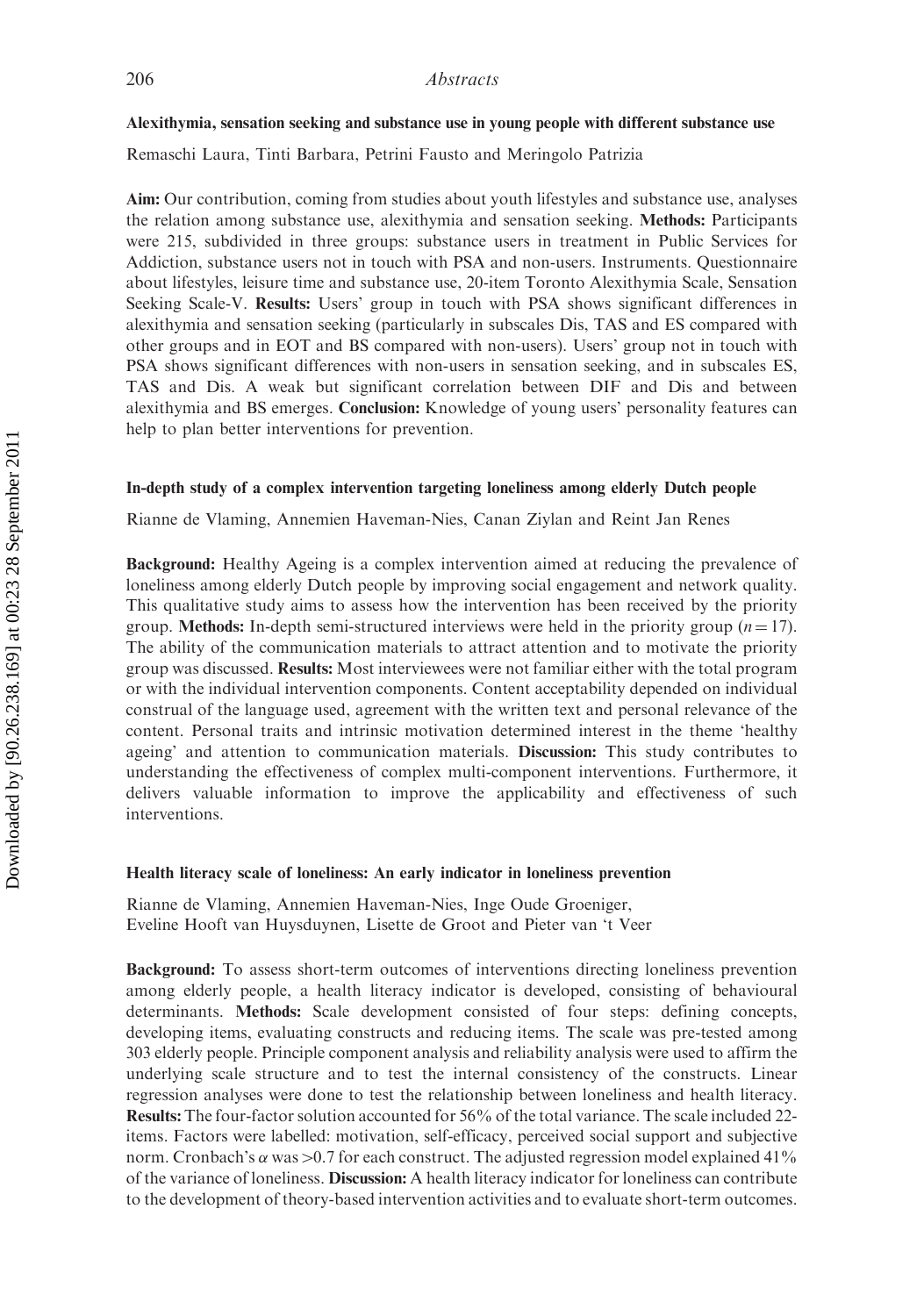# Cognitive-behavioural strategies to promote physical activity and dietary changes – A critical appraisal of recent clinical recommendations

Rieckmann Nina, Davidson Karina W. and Mueller-Nordhorn Jacqueline

Background: Interventions utilising cognitive-behavioural strategies to promote health behaviours are heterogeneous, and often combine multiple strategies with other interventions. Nevertheless, the 2010 American Heart Association scientific statement 'Interventions to Promote Physical Activity and Dietary Lifestyle Changes for Cardiovascular Risk Factor Reduction in Adults' (Artinian Circulation 2010) features 'Class 1/Grade A'-recommendations for several isolated cognitive-behavioural strategies. We re-appraised the evidence for these recommendations. Methods: All cited references for four recommended strategies (goal setting, goal-progress feedback, self-monitoring, self-efficacy enhancement) were reviewed. Findings: Out of 41 cited RCTs, none tested an isolated cognitive-behavioural strategy against an adequate control or other intervention group; all were multi-component. Four RCTs were cited for post-hoc correlation analyses. No meta-analysis or systematic review established the efficacy of one of the four strategies. Discussion: Disseminating clinical recommendations on health-behaviour-promoting strategies to clinical professionals is desirable. Yet, the evidence for recommending isolated cognitive-behavioural strategies appears insufficient.

# Correlates of human papillomavirus vaccination uptake among female vocational school students in Berlin, Germany

Rieckmann Nina, Holmberg Christine, Mueller-Nordhorn Jacqueline and Blödt Susanne

Background: Vaccination against human papillomavirus (HPV) for the prevention of cervical cancer remains controversial. Vaccine uptake rates are low in most countries. We analysed correlates of HPV vaccination uptake in 18–20-year-old women in Berlin, who had been eligible for reimbursed vaccination since 2007. Methods: A survey was conducted among vocational school students assessing HPV vaccination, socioeconomic status, sexual history, and HPV knowledge (transmission, risk, health consequences). Findings: Of 129 18–20-yearold female participants, 86 (66.7%) reported having received vaccination, 78 (60.5%) had received all three shots. Those with no/incomplete vaccination were more likely to have a migration background ( $p = 0.05$ ), and no past and present sexual partners ( $p = 0.01$ ). Knowledge scores were poor among both vaccinated and unvaccinated (Mvacc = 2.4, SD = 1.9; Munvacc = 2.7, SD = 2.0,  $p = 0.34$ ; possible range 0–11). Discussion: Education about HPV should be improved; migrant teenagers should be especially targeted.

### Changes in war-related distress in Croatia 1996–2004

Ringdal Gerd Inger and Ringdal Kristen

Objectives: To compare war experiences and war-related distress in Croatia in 1996 with results from 2004 by means of representative sample surveys. Methods: 2202 face-to-face interviews were completed in 1996 and 1250 in 2004. We developed summated scales to measure war experiences and war-related distress. A multilevel analysis distinguished between effect of individual war experiences and contextual effects related to the communities' exposure to the war. Results: We found stability in reported symptoms between 1996 and 2004. The effect of the war experiences scale on war-related distress showed no statistical significant change over time, while we expected a weakening of the relationship. We found no contextual effect of community war exposures on war-related distress, contrary to our hypothesis. In conclusion war related symptoms do not seem to decay over time and contextual effects of community war exposures on war-related distress seem to be marginal.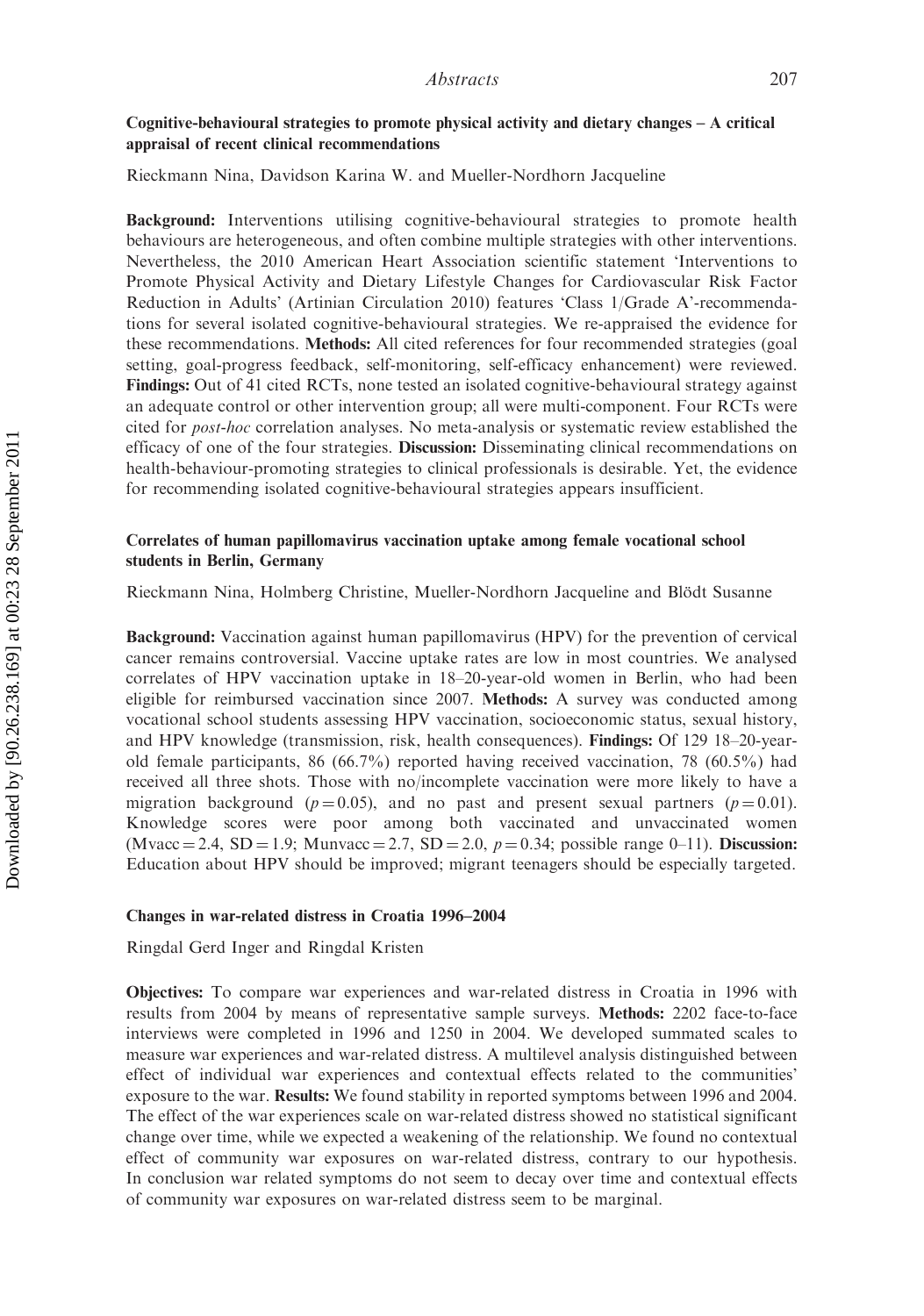#### The effect of different learning methods on medical students' attitudes

Rita Joana, Grilo Ana, Santos Margarida and Ferreira Catarina

Background: This study seeks to present an evaluation of role orientations in different medical schools in Portugal. **Methods:** The sample comprised medical students from the first and fifth year from three different Medical Schools in Portugal. The students filled out the Patient-Practitioner Orientation Scale (PPOS), an instrument that measures the role orientations of the doctor–patient relationship. Findings: The results confirm previous research (French, 2008) who found that, in first years total PPOS scores and subscales (Sharing and Caring) scores were lower in Portuguese students than the scores found among medical students in the United States and Brazil. The differences between first and fifth years in the PPOS mean scores are analysed. Total PPOS scores and sub-scales are compared between three medical schools. Conclusion: These results point that different medical schools curricula should influence attitudes of the future physicians. This calls for changes in medical education methods.

#### Depressive syptomatology explained by affective, social and family resources

Rivera-Heredia Maria Elena, Martínez-Servín Lizeth Guadalupe, Martínez-Ruiz Diana Tamara, Obregón-Velasco Nydia, Cervantes-Pacheco Ericka Ivonne and Escutia-Valdez Diana Paulina

In order to understand what is happening with adolescent's emotional life, this research explains depressive symptomatology taking into account their personal and family resources, and the experience of migration in their family. The sample included 360 adolescents (50.6% women and 49.4% men; mean age = 13.5, SD = 0.68) from 10 different regions of Michoacan, Mexico. The instruments were CES-D-R ( $\alpha$  = 0.93), Affective resources scale ( $\alpha = 0.82$ ), Social resources scale ( $\alpha = 0.77$ ) and Family Resources Scale (0.81), they were applied in the classroom, with the agreement of the participants. A linear regression analysis was used. The main result was that 42% of variance of Depressive Symptomatology is explained by Gender, Self-control, Difficulties to deal with sadness, Difficulties to deal with anger, Inability to ask for help to the social support network, Expression in the family, and Migration of the mother. The affective, social and family resources should be straightened to promote well-being in adolescents.

## Change in self-efficacy during and following pulmonary rehabilitation and relationship to exercise intentions

Rodgers Wendy, Holm Siri, Vogan Norah, Selzler Anne-Marie, Haennel Robert, Wong Eric and Stickland Michael

Background: Adherence to exercise-based rehabilitation is notoriously poor. Exercise selfefficacy has been demonstrated to predict adherence to rehabilitation. Little research has examined its influence on post-rehabilitation exercise adherence. Methods: Using a repeated measures design, task, coping and scheduling self-efficacy for exercise were assessed at baseline, end of rehabilitation and 6 months post-rehabilitation in 57 pulmonary patients. Findings: Exercise self-efficacy changed little over the course of rehabilitation and only scheduling self-efficacy weakly predicted intentions for exercise either in or outside the rehabilitation program. Exercise self-efficacy dropped significantly  $(p<0.0001)$  from program end to the 6-month follow-up. Furthermore,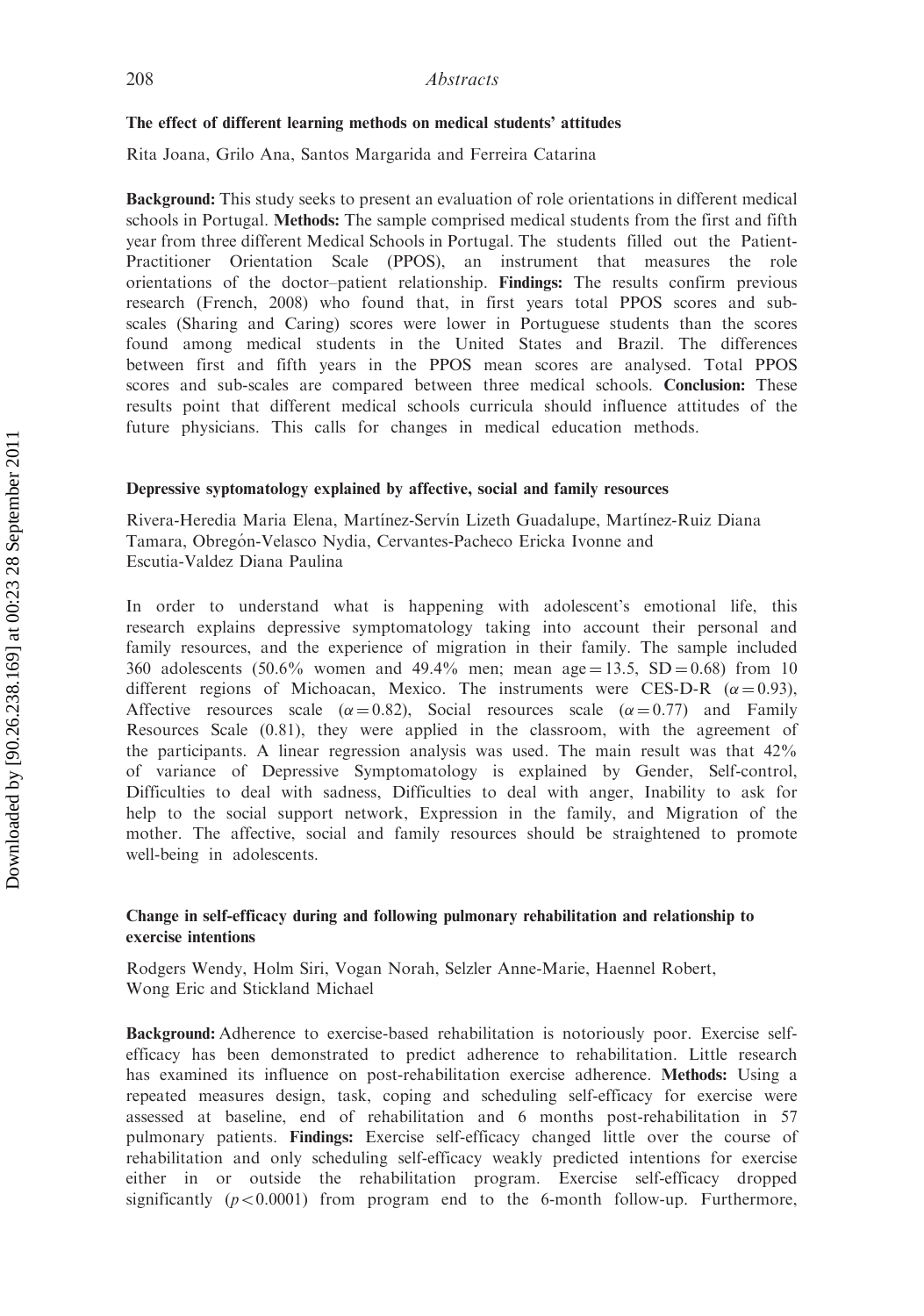post-rehabilitation exercise was predicted only by task self-efficacy. Discussion: Pulmonary rehabilitation patients show good self-efficacy immediately following rehabilitation, but within 6 months levels drop below baseline and adherence is related to perceptions of basic exercise capability. This finding suggests that after rehabilitation, patients require additional support to sustain exercise confidence.

#### Women experiences of induced legal abortion in Portugal – An exploratory study

Rodrigues Nina, Xavier Maria and Reis Salome

Taking into consideration the recent liberalisation of abortion in Portugal, and in spite of its incidence rates, research is still limited. The aim of this qualitative study was to explore women's experiences of induced legal abortion: dimensions of the decision process, evaluation of the abortion process and previous contraceptive habits. Seven women aged 21–30 years were interviewed immediately after follow-up visit (approximately 15 days after first visit). Content analysis was used. The following themes were identified: Contraception, reaction to pregnancy, decision-making process, partner involvement, 'the abortion', opinion related to decision. Professional and financial problems, being too young and insecure partnership influenced the women's decision to have an abortion. All women had used contraception in the past but had stopped because of side effects or misconceptions. One conclusion drawn from our study is that health professionals need to be aware of women's complex and varied experiences with abortion and abortion decision.

#### Prenatal screening: Are the pregnant women well informed?

Rodrigues Nuno, Veiga Elisa, Rosmaninho Adosinda and Lopes Emanuela

Prenatal Screening: Are the pregnant women well informed? Nuno Rodrigues.\* Elisa Veiga\* Adosinda Rosmaninho\*\* Emanuela Lopes\*\* \* Catholic University of Porto – Faculty of Education and Psychology Human Development Centre \*\* Responsible for Prenatal Diagnosis Centre of Hospital Centre of Alto Ave \*\*\* Department of Psychiatry. Background: This study is important for the future investigations 'so that we can give to the couple information and knowledge to enable them to make informed decisions and to allow an intervention if desired' (Marteau, 1995, p. 1226). Objectives and Methods: In order to explore the women's experience who did prenatal screening and understanding the impact resulting from the phenomenon called 'false positive', we have conducted structured interviews with seven women. Findings: Emotional experience is characterised by feelings of anxiety, anguish and sadness, some women did neither understand the given information about the importance of amniocentesis, nor know how to interpret amniocentesis Results: In the communication of results, we verified the existence of emotional support provided by different health professionals that cause feelings in the pregnant women, such as proximity, tranquillity and coldness. Discussion: It is relevant explore deeply how women understand the information given by health professionals, because this exploratory study suggests that a big amount of information is not fully understood.

#### Using self-determined motivation in predicting health reason practitioners of healthy exercise

Rodríguez-Marín Jesús, Cervelló Eduardo and Moreno Jose Antonio

This study's objective was to check the prediction of health/fitness reasons for doing physical exercise using psychological mediators and self-determined motivation. The study sample consisted of 524 (236 women and 288 men) practitioners of physical and sports activities are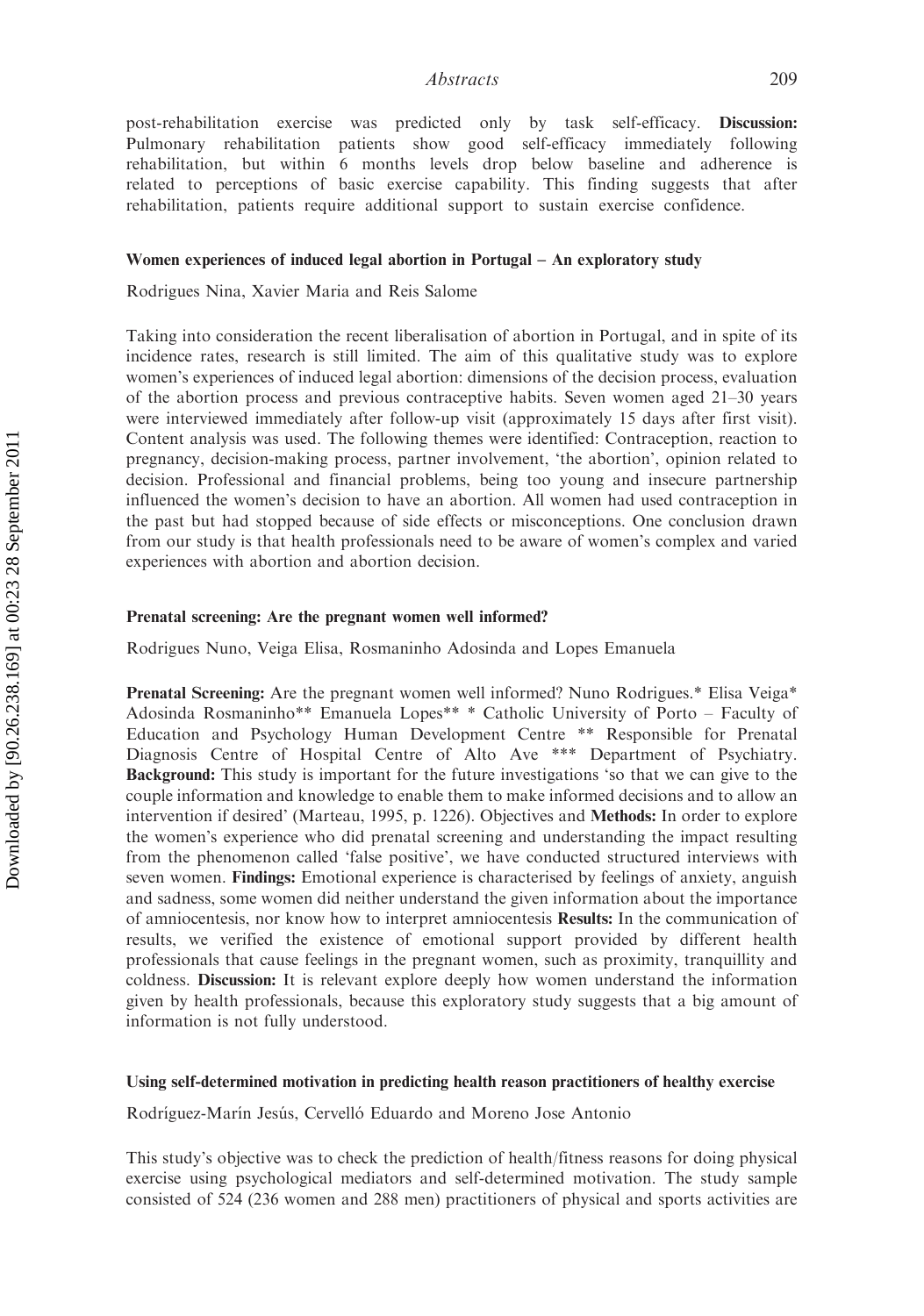not competitive, aged 18–77 years  $(M = 28.75, SD = 12.99)$ . Psychological mediators were measured (BPNES), self-determined motivation (BREQ-2) and health reasons (MPAM-R). After the structural equation analysis with basic psychological needs, self-determined motivation and the health reason as latent factors, it was determined that satisfaction of the needs for competence and relatedness positively predicted self-determined motivation, and the latter, in turn, also positively predicted the health reason. Results shown that the sport coach's ability to satisfy these needs will strengthen exercisers' self-determined motivation, and encourage them to continue to do exercise and follow sport programmes for health reasons.

Keywords: self-determination, psychological mediators, factorial validity, health, fitness

#### Quality of the social work services for the victims of human trafficking in Romania

Roman Claudiu, Goian Cosmin and Vintila Mona

Background: The existence of some services of assistance in Romania is certain, the way in which these services respect the governmental standards of quality, is unknown. Aim: Highlighting the perception of beneficiaries, victims of human trafficking, with reference to the quality of the social services existing in Romania. Methods: Measuring through a quantitative questionnaire of the degree of social satisfaction for the victims of human trafficking regarding the services offered to them, in the assistance institutions from Romania, public or private. Number of victims questioned: 150. Results: 80% of the beneficiaries of social services declared themselves satisfied with the services offer to them. 55% received several forms of support in the frame of the centre: material, psychologic, medical, educational and juridic. Discussions: Social work services are present and appreciated from the point of view of the beneficiaries, but from the specialist' point of view there is still much to be done.

### Anxiety, depression and stress in habitual wine drinkers and abstainers

Romano Bellkiss, Hojaij Elaine, Pacheco Barbara, Prado Gabriela and Da Luz Protasio

Researches demonstrate protection of moderate alcohol consumption on the development of coronary heart disease and cardiovascular morbidity. It is suggested that moderate wine consumption contributes to emotional well-being, relieving stress (related to fat deposits in artery walls). This study evaluated/ compared levels of anxiety, depression and stress of wine drinkers  $\times$  abstainers. Methods: 126 male volunteers, aged between 50 and 70: Group A (67) consumers of one/two glasses of red wine, four to six times/week, at least for 5 years); Group B(59 abstinents for at least 5 years). Instruments: Beck Inventories (Anxiety/Depression), Lipp Inventory Symptoms Stress. Results: Group A: 88% minimal anxiety, 89% minimal symptoms of depression, 10% symptoms of stress. Group B: 91% minimal symptoms of anxiety, 88% minimal symptoms of depression, 24% symptoms of stress. Results are not statistically significant. Conclusions: Consuming wine did not affect either emotional state or control of stress symptoms. May be drinkers have their own protective factors to cardiovascular disease.

### Quality of life of habitual wine drinkers  $\times$  abstainers

Romano Bellkiss, Hojaij Elaine, Pacheco Barbara, Prado Gabriela and Da Luz Protasio

Researches demonstrate protection of moderate alcohol consumption on the development of coronary heart disease/cardiovascular morbidity. It is suggested that moderate wine consumption contributes to emotional well-being, relieving stress (related to fat deposits in artery walls). It is hypothesised that drinkers have better quality of life (QOL).The aim was to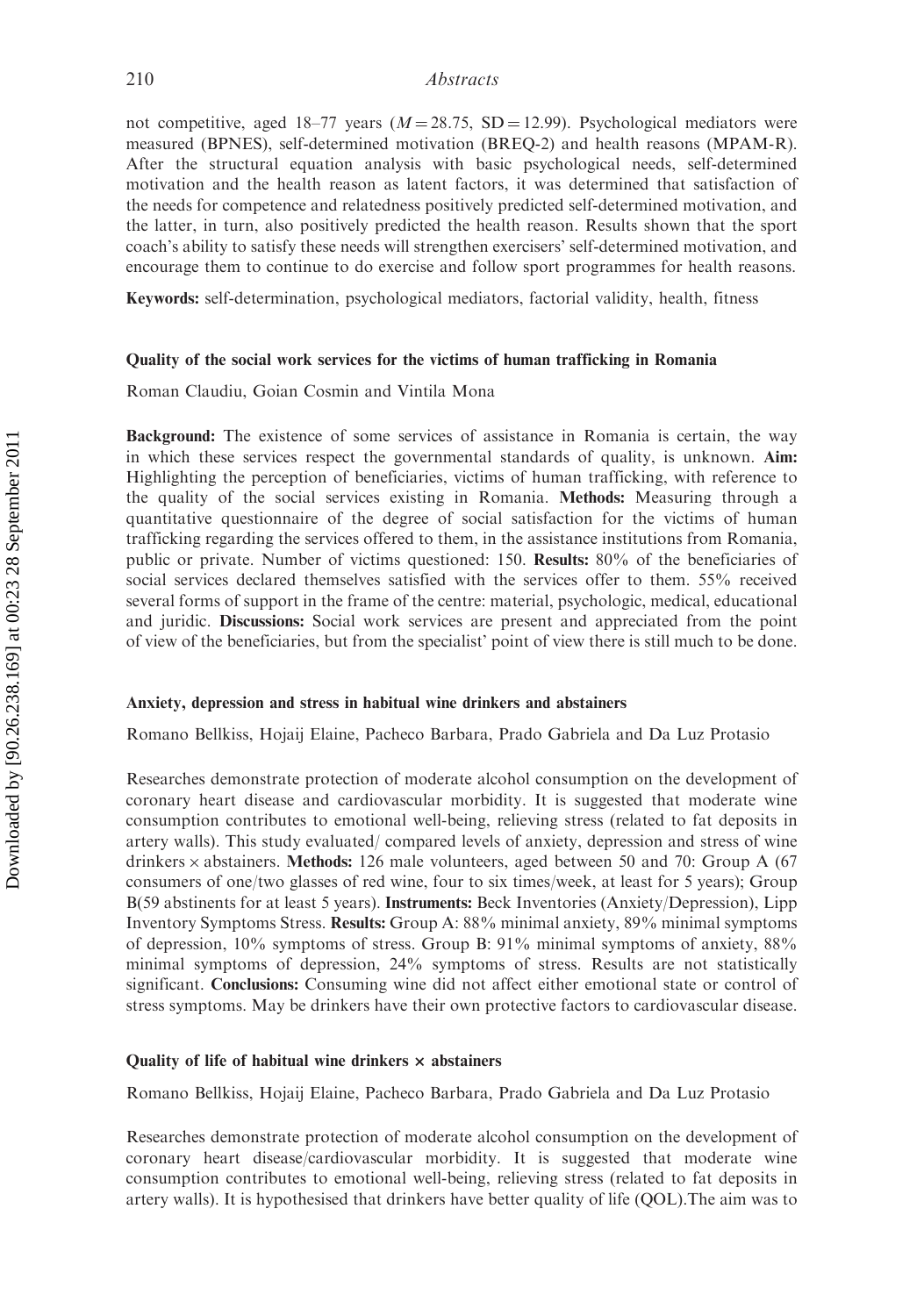evaluate/compare wine drinkers and abstainers QOL. Methods: 126 male volunteers, aged between 50 and 70: Group A (67 consumers of one/two glasses of red wine, four to six times/ week, for at least 5 years), Group B (59 abstinents for at least 5 years). Instruments: SF-36 and WHOQOL-bref. Results: SF-36 showed statistical differences ( $p = 0.045$ ) in the mental health dimension, better evaluated by Group B. WHOQOL-bref showed difference between groups in the physical domain ( $p = 0.023$ ), with better self-evaluation by Group B. Still, both have positive perception of QOL. Conclusions: abstainers tended to consider their QOL better in relation to drinkers in the physical and psychological/mental.

#### Personality characteristics of habitual wine drinkers  $\times$  abstainers

Romano Bellkiss, Hojaij Elaine, Pacheco Barbara, Prado Gabriela and Da Luz Protasio

The aim of this study was to evaluate/compare wine drinkers and abstainers personality characteristics. Methods: 126 male volunteers, aged between 50 and 70: Group A (67 consumers of one/two glasses of red wine, four to six times a week, for at least 5 years), Group B (59 abstinent for at least 5 years). Instrument: Comrey Personality Scales. Results: significant difference between groups ( $p = 0.049$ ) was on Orderliness vs. Lack of Compulsion subscale; approximately 70% of drinkers were assessed with lack of compulsion (ranging from regular to extreme), higher than abstainers. Both groups were equal: conformists in relation to society  $\times$  rebels; a lot of resistance/energy  $\times$  demotivated; quiet/optimistic  $\times$  who have mood swings. Many believe in honesty/good will of the people, are outgoing, sensitive and selfcentred. Conclusions: Drinkers were more likely to disorganisation. Association between these characteristics and wine consumption could not be done.

### Quality of life and smoking after lung cancer diagnosis

Rowland Christine, Eiser Christine, Rowe Richard and Danson Sarah

Background: Given the established links between smoking and lung cancer (LC), patients who smoke may feel guilty or pessimistic about their outcomes. This may compromise adherence with medical advice. Our aims are to compare quality of life (QoL), and illness experiences of LC patients depending on smoking history. Methods: Clinical data and measures of QoL (EORTC-QLQ-C30+LC13) and illness perceptions (Brief IPQ) were returned for 100 newly diagnosed patients (Mean age: 68 years; 57% males). 26% were current smokers, 66% former smokers and 8% never smoked. Findings: There was a significant effect of smoking-status on QoL subscales physical-function  $(F(2, 95) = 3.85, p = 0.025)$  and social-function  $(F(2, 95) = 4.30, p = 0.016)$ . *Post-hoc* Tukey's HSD show that never-smokers had significantly higher physical ( $p = 0.046$ ) and social ( $p = 0.020$ ) functioning than former-smokers. There was no significant effect of smoking-status on illness perceptions. Discussion: These findings have implications for care-planning in LC patients. Results are discussed in relation to smokingcessation advice for patients and their families.

#### Study of relation between computer games and general health on students in Iran

# Sabet Mehrdad

Aim: Study of relation between computer games and general health is main objective of the present study. Methodology: The research is correlation type. A number of 379 students (7–11 years) were selected from among schoolchildren who were studying at primary schools of Tehran in 2010–11 School Year. Students also were asked to specify computer games with answering YES or NO. Research tool was General Health Questionnaire (GHQ). Logistic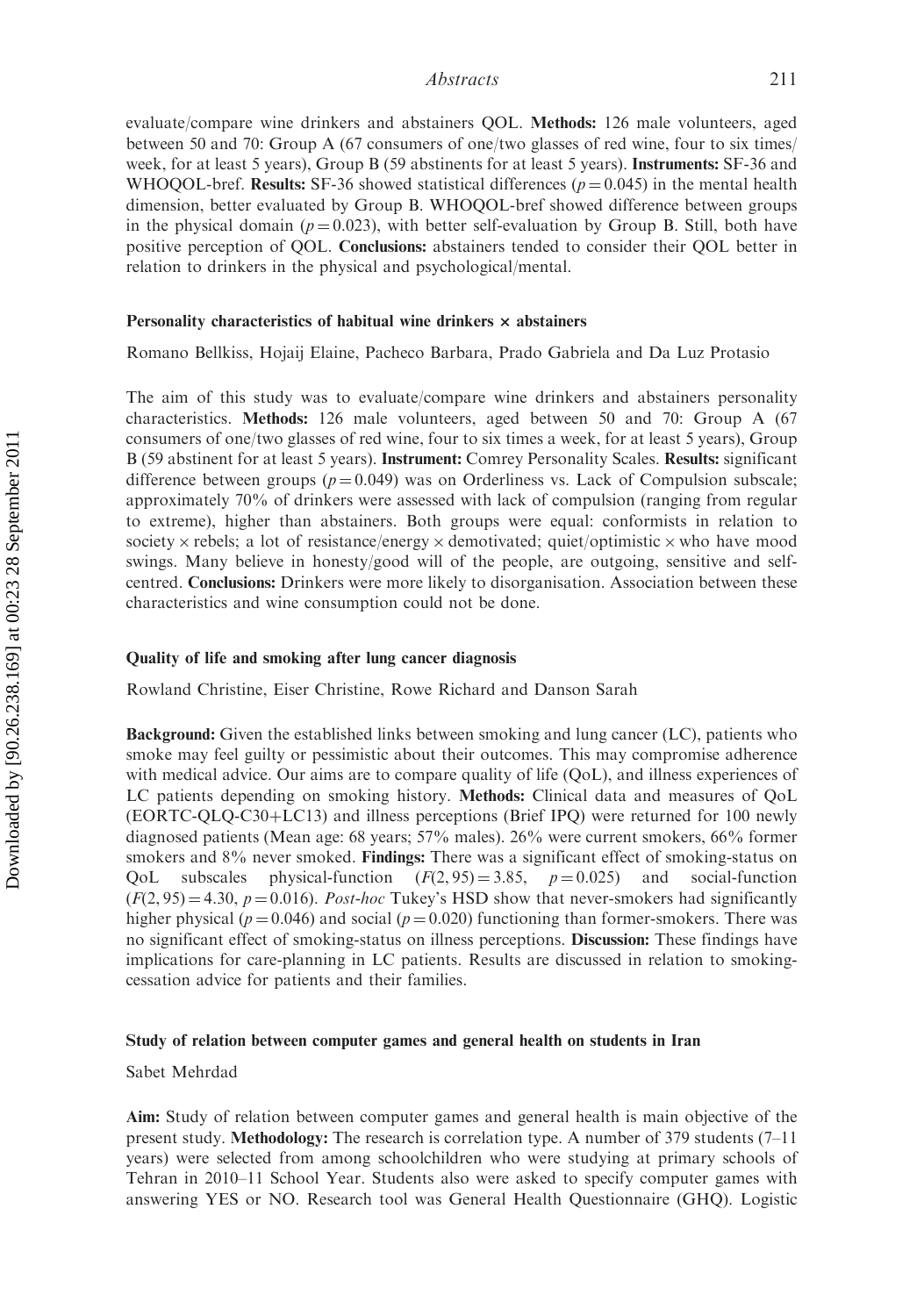regression method was used for analysis of data. Findings: The results showed that among general health components, variables of physical health, anxiety and sleep disorder have not any meaningful relation with computer games. The relation of depression and negativism has a reverse relation with computer games. Conclusion: With the increase of depression and negativism, probability of computer games is reduced. The positivism relation with computer games is direct and positivism will increase probability of computer games.

Keywords: general health, computer games

#### The dynamics of perfectionism in self-management of chronic illness: A theoretical account

Saboonchi Fredrik, Björling Gunilla, Andreassen Sissel and Fossum Bjöörn

Perfectionism denotes a tendency toward rigidly high goal settings and a preoccupation with failure. Acquiring a chronic disease often leads to an altered outlook of future expectations and goals. Self-management of a chronic illness involves a process of acquiring and applying new behaviours and skills, as well as goal adjustment, and social and emotional adaptations. Self-regulatory capacities of the individual become crucial in this process. A theoretical model of the influences of perfectionism on self-regulation and self-management is presented. Perfectionism asserts adverse influences on the self-regulatory process, which in turn functions as a mediator between self-management process and outcomes. Failurefocused appraisal and rigid adherence to high goal settings are presented as the main adverse dynamics in this model. The support for a sense of self-acceptance through validation of healthy core values, identifying attainable pathways and goals, strengthening goal adjustment and enhancing self-efficacy are presented as essential in self-management support.

## Worries about sexual intimacy adversely influence changes in subjective health for patients with IBD

Saboonchi Fredrik and Jäghult Susanna

The chronicity and the unpredictable course of Inflammatory Bowel Diseases (IBD) subject the patient to a considerable amount of distress. The patients' worries and concerns have been viewed as essentialities in their health-related quality of life and subjective health. Potential negative influences on changes in the subjective health may thus hamper the adjustment to the disease. A latent growth curve analysis (LGC) was conducted on self-reported data generated by a sample of IBD patients ( $n = 197$ ) on three occasions, baseline, after 1 month and after 6 months. The main adverse influence on the slope of the change in subjective health was the worries about sexual intimacy ( $\beta = -0.60$ ,  $p < 001$ ). The results indicate that theses worries may prospectively impede a successful adjustment to the disease in short term  $(< 6$  months), whereby a need to address this potentially sensitive issue in both clinical and research settings is articulated.

#### Mental and physical health in a sample of Romanian people living in Spain

Sánchez-López Maria del Pilar and Brabete Andreea Catalina

Background: We propose to assess the influence on mental health and physical health (physical ailments and self perceived health) as a result of the migration process. Methods: We analyse the relationship between the 12-item GHQ (mental health) and physical health. All instruments were adapted to the Romanian language following the International Test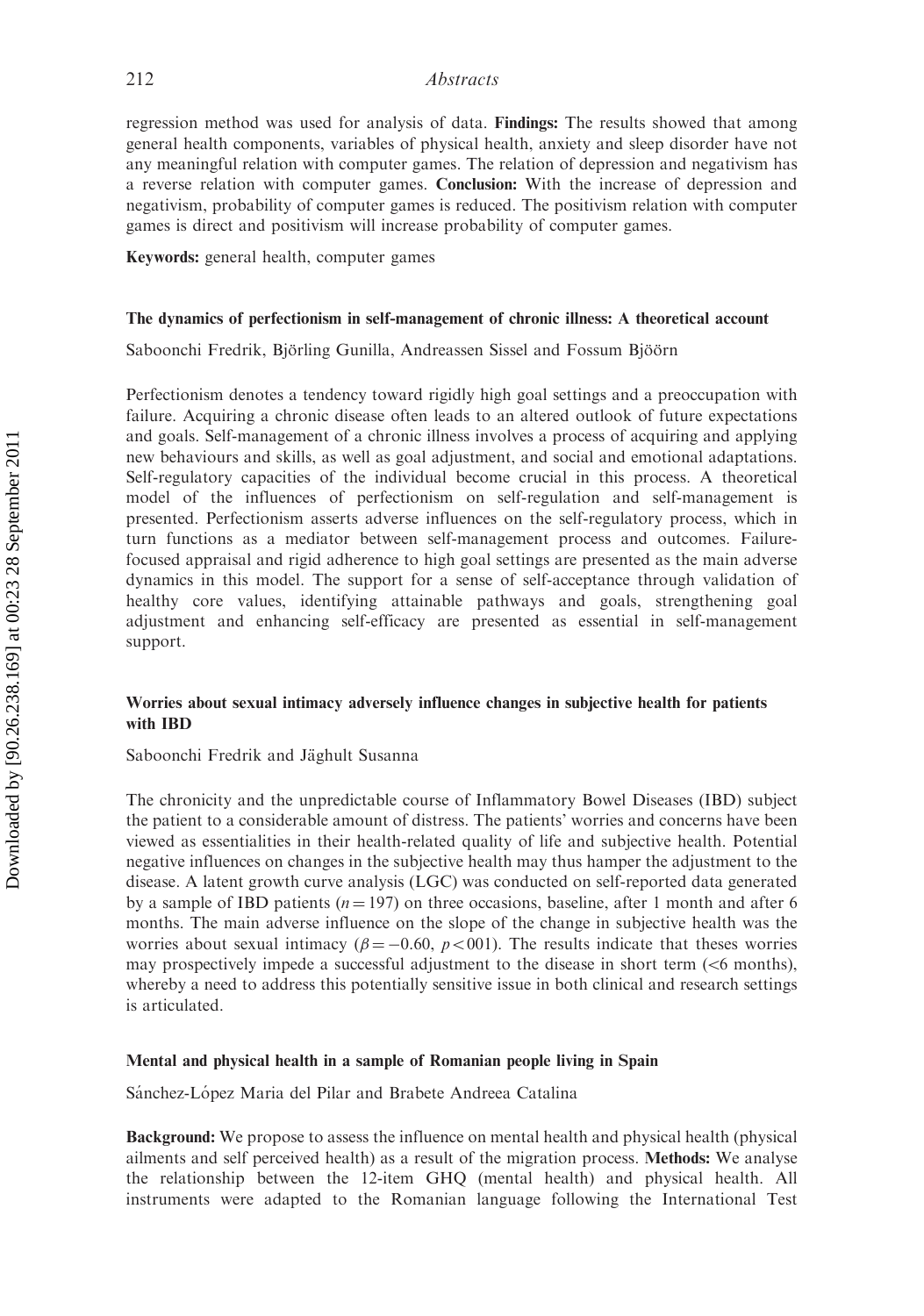Commission Guidelines for Translating and Adapting Tests. Participants: 123 Romanian people (72 women and 51 men). Methods: We used Pearson's correlations to study the relationship between the variables of this study. Results: There is a direct relationship between mental health and physical ailments. There are no statistically significant correlations between mental health and self perceived health, but there is a tendency: less mental health correlates with less self perceived health.

# Why do depressive individuals show poor exercise behaviour? Studying social-cognitive mechanism regarding behaviour change

Sarah Pomp and Lena Fleig

Introduction: Depression is among the leading causes of disability and related to poor exercise behaviour. Depression is negatively associated with positive outcome expectancies and positive experiences concerning exercise. Expectancies influence experiences. This study investigated the psychological mechanisms (i.e. expectancies and experiences) through which depressive symptoms affect exercise behaviour. Method: 187 rehabilitation patients completed a questionnaire during their rehabilitation and six weeks later. At T1 depressive symptoms and expectancies and at T2 experiences and behaviour were assessed. A multiple step mediation analysis was conducted. Findings: The effect from depressive symptoms through expectancies and experiences on behaviour was significant ( $p<0.01$ ), as well as the effect through experience only  $(p<0.05)$ . Depressive symptoms were negatively related to expectancies. Expectancies predicted experiences which were in turn associated with behaviour. Conclusion: Exercise interventions for depressed individuals should focus on positive expectancies and positive experiences concerning exercise and consider the interplay of these social-cognitive variables.

#### Impact of fear appeals on intention to take driving risks among young male drivers in Ireland

Sarma Kiran, Carey Rachel, Cashman Eoin, Aoife O Sullivan and Bogue John

Three experiments were conducted to examine the impact of exposure to fear appeals on intention to take driving risks. The objectives were to ascertain the effect of personality, message type and self-efficacy on the risk intentions. Participants were young males aged 18–24 with a full or 'provisional' driving license. Study 1: Two groups of participants were exposed to either death-related or neutral driving facts. In Study 2, participants were exposed to a fear  $\pm$  High controllability, fear  $\pm$  Low controllability, or no-fear condition. Finally, Study 3 was a part-replication of Study 1 and 2, but with an on-line sample of 'boy-racers'. In Study 1, participants who were exposed to death-related facts reported higher intentions to take driving risks than those exposed to neutral information. Impulsiveness was found to be a significant contributor to risky driving intentions. Study 2 and Study 3 are due for completion in April 2011.

## Comprehensive diagnosis of smoking behaviour facilitates the decision for an intervention strategy to stop smoking

#### Schoberberger Rudolf

The choice of smoking cessation method should be tailored on the type of smoker. According to circumstances, self-help, outpatient or inpatient therapy should be the first-line intervention. In this context also different health professionals (e.g. psychologists, physicians, pharmacists) will be the primary point of contact. Experiences are based on representative survey data, an Austrian multicentre study and smokers who participated in inpatient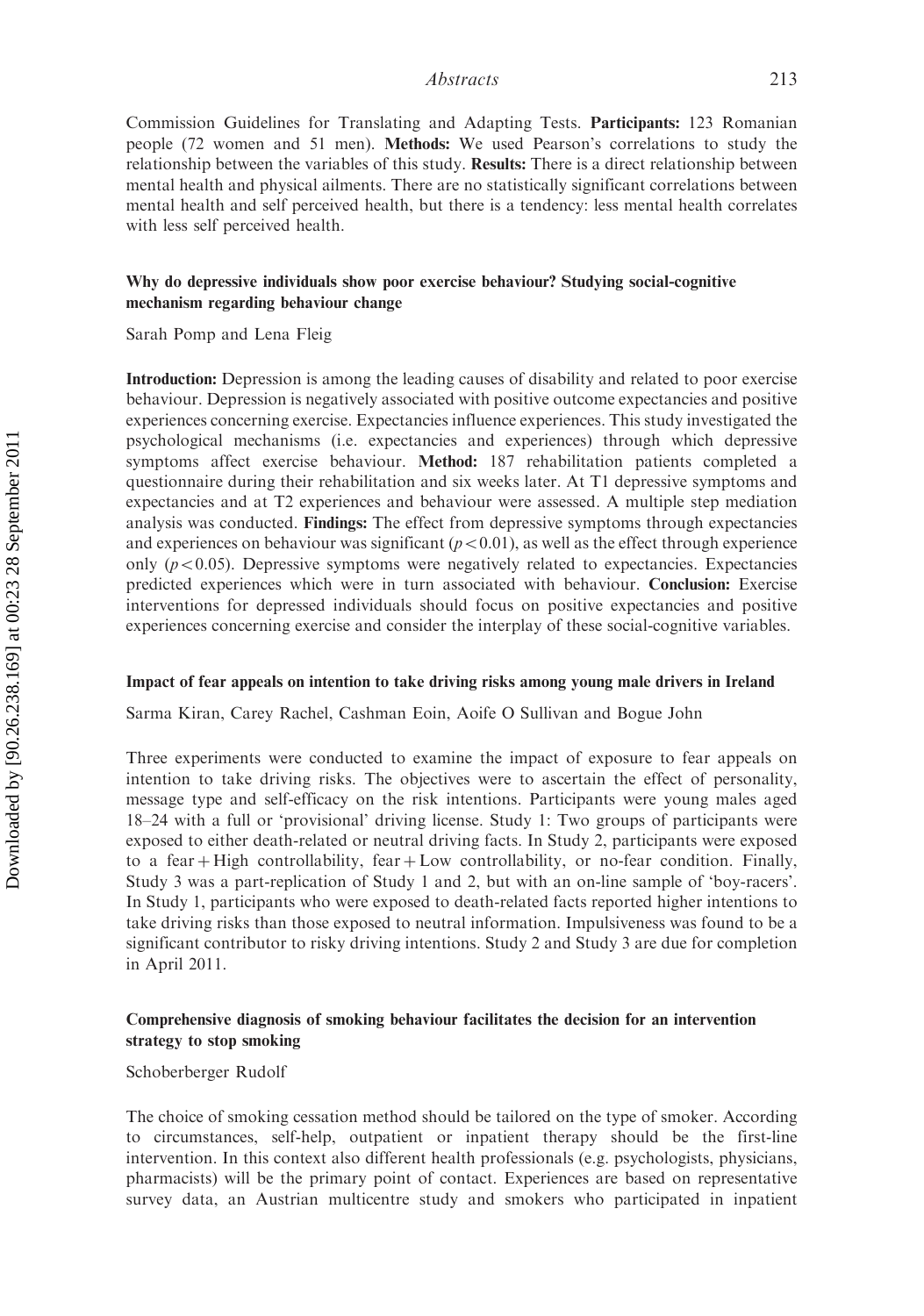smoking cessation therapy. About 55% of Austrian smokers are at least in the contemplation phase and have the wish to change their smoking behaviour. Nearly 80% of them have clear signs of nicotine dependence. Some smokers are heavy nicotine dependent and have a lot of barriers to stop although they suffer from tobacco-associated diseases. 'Healthy' smokers with low degree of nicotine dependence will be successful with self-help methods. The stronger the nicotine dependence is pronounced, the more intense the therapy should be.

### Sleep disturbances in a 125 IBD patients sample: influence of anxiety and depression

Schoenenberger Sandrine, Banovic Ingrid, Gilibert Daniel, Jebrane Ahmed and Cosnes Jacques

The incidence of anxiety and depression in Inflammatory Bowel Disease patients on the one hand, and, the presence of sleep disorders in the other hand are often reported. The objective was to assess the effect of depression (HAD-D), anxiety (HAD-A) and activity of the disease (assessed by a physician elsewhere) on sleep disorders (insomnia: ISI; daytime sleepiness: ESS) for 125 IBD outpatients. Results showed that depressive, anxious or patients with an active disease suffered more from insomnia. Multiple regressions showed that 7% part of ISI variance were explained by activity of the disease ( $\beta = 0.27$ ,  $p = 0.001$ ), 25% by depression  $(\beta = 0.50, p < 0.00001)$  and 26% by anxiety  $(\beta = 0.51, p < 0.00001)$ . Insomnia is more attributable to anxiety and depression than to disease activity. In order to improve IBD patients' management, further research must take account a more complex combination of psychosocial stressors, medication, inflammation to explain the relation between inflammation, psychological suffering and insomnia.

### Engaging adolescents in a social movement around HIV-prevention: Which factors should we focus on?

Schouten Barbara, Vlug Martijn, Hermanns Silvia, Spijker Esmee and van Weert Julia

The aim of this study was to identify factors underlying youngsters' involvement with dance4life, a global organisation around HIV/AIDS prevention that wants to establish a social youth movement of one million youngsters by 2014. The Youth Engagement Framework was used as a theoretical base for this study. 67 youngsters participated in this study, 21 of them were still active for dance4life's social movement at the start of this study, 46 were not. 23 youngsters were interviewed, 44 youngsters took part in subsequent online or face-to-face focus groups. Results show that youngsters, who are still involved in dance4life's social movement, are more intrinsically motivated about HIV/AIDS prevention, receive more social support from parents and friends, and are stimulated more by dance4life to remain part of their movement than youngsters who are no longer active. Hence, to stimulate youngsters' involvement in social movements around HIV/AIDS prevention, these factors should be enhanced.

## Programme (in)completion of a web-based tailoring lifestyle intervention, using a sequential and a simultaneous strategy

Schulz Daniela, Schneider Francine, de Vries Hein, van Osch Liesbeth, van Nierop Peter and Kremers Stef

Background: Unhealthy lifestyle behaviours often co-occur and are related to (chronic) diseases. We studied the predictive value of person characteristics and five lifestyle behaviours on (in)completion rates of two computer-tailoring strategies: a sequential (SeqS) and a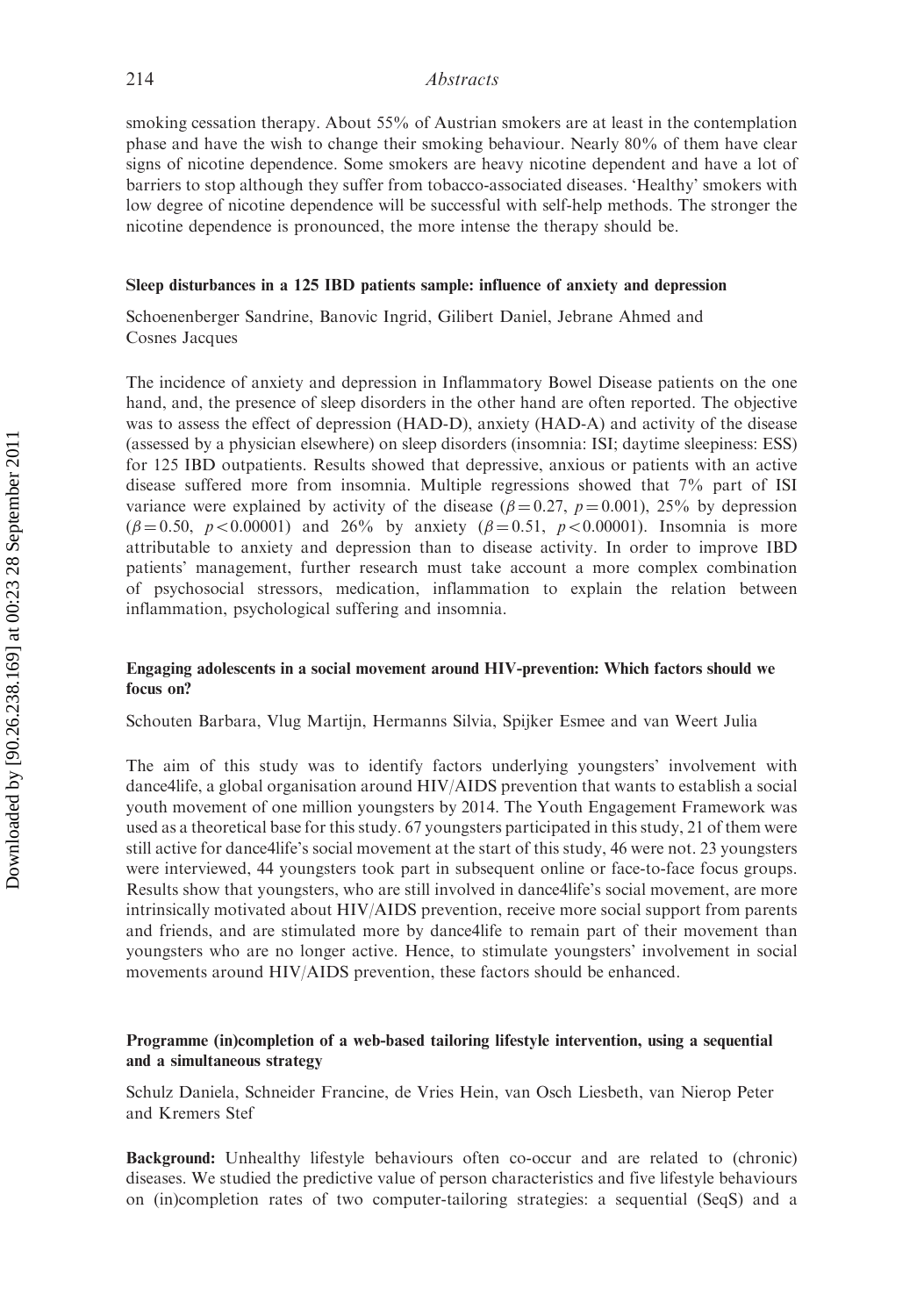simultaneous strategy (SimS). Methods: In a longitudinal study among 3474 adults, first a health risk appraisal, including feedback regarding (non)adherence to the five health guidelines, was offered. Second, personal advice on psychosocial determinants was provided, based on random assignment to SeqS or SimS. Findings: Discontinuation (SeqS: 69.0%; SimS: 80.7%) was predicted by a lower age  $(OR = 1.04; p < 0.001)$  and an unhealthy lifestyle (OR = 0.71;  $p < 0.001$ ). Once respondents did not adhere to at least two guidelines, people receiving the SimS were more inclined to break off than people receiving the SeqS. Discussion: Drop-out rates were high. Duration and information overload might be possible reasons for the higher drop-out in the SimS. In the future, prolonged use of computer-tailored interventions should be studied.

### Community-based health promotion for socially deprived elderly: A needs assessment

Schulz Inga-Marie and Faltermaier Toni

As the population structure is facing long-lasting changes, active and healthy aging becomes essential. In health promotion, however, the needs of elderly and especially socially deprived elderly have rarely been addressed. In this study health-related needs of socially disadvantaged independently-living elderly within the setting of an urban district are explored to develop adequate health promotion approaches for this target group. Health as mental and social wellbeing and its relation to social networks, social support resources and social integration were emphasised. Seven intensive qualitative interviews were conducted and analysed thematically. Results indicate that health-related needs are highly heterogeneous; in particular, participants' social resources, social integration and their coping with social isolation vary considerably. However, elderly have skills and life experiences that community-based, low-threshold and outreach interventions can be based on to reach and to empower the elderly to activate their social resources and meet their diverse needs.

### Effective strategies for prevention of school bullying: Teachers' and social workers' views

Schwarz Frederike and Faltermaier Toni

Background: The aim of this study is to examine teachers' and school social workers' views on bullying in schools, to explore their ideas about causes and nature of school bullying, and especially regarding strategies for its prevention. Methods: Thirteen qualitative semi-structured interviews with school social workers and teachers were conducted at different schools. The data were transcribed and analysed thematically. Findings: Teachers, social workers and other school staff and their commitment towards and knowledge of school bullying are essential to make prevention efforts effective. Of particular relevance are internal and external support, networking of educators, and inter-professional cooperation. Sustainable and long-lasting strategies should also involve the students' parents. Discussion: Bullying prevention can improve conditions for learning and working, and for the health of everyone involved. Despite many publications and programmes there is a high demand for information, qualifications and training on prevention of school bullying among teachers and social workers.

### Emotion processing and social participation following stroke

Scott Clare, Phillips Louise, Johnston Marie, MacLeod Mary-Joan and Whyte Maggie

Background: Following stroke individuals show restrictions in social participation and difficulties in emotion processing (emotion perception, emotion regulation and depression).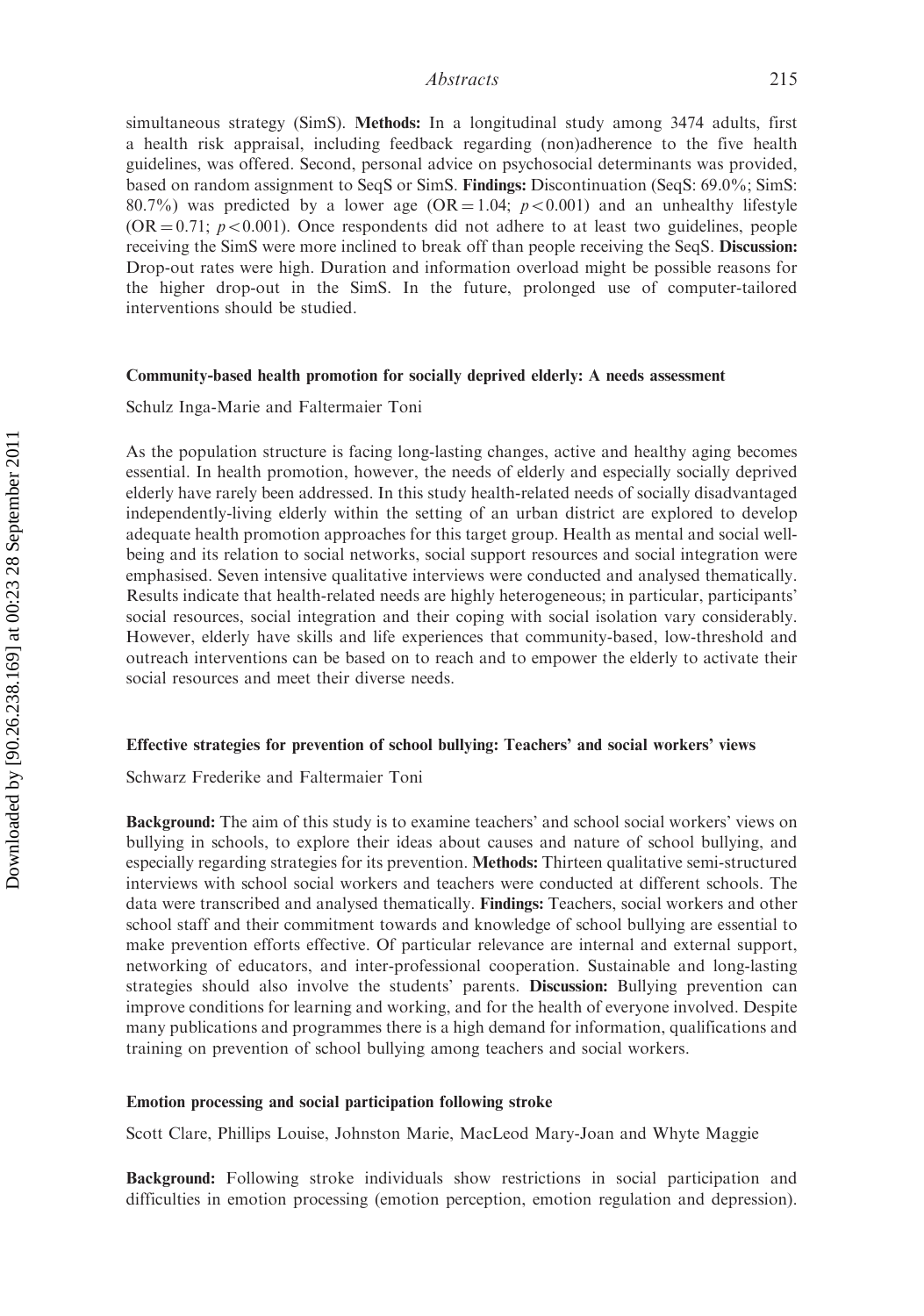This research examined whether difficulties in emotion processing predict social participation restrictions (SPR) or vice versa following stroke. Method: 48 patients completed measures of SPR (SIP, WHOQOL-BREF) and emotion processing, at 2 and 18 months post stroke. Multiple regression was used for analyses. Results: Emotion processing ability significantly predicted SPR but was no longer significant once Activity Limitation (AL) was controlled for. SPR significantly predicted emotion regulation and depression  $(\beta = 0.417, p < 0.01$  and  $\beta$  = 0.387, p < 0.01) independently of AL. Discussion: While emotion processing predicts later SPR, this could be explained by AL. However, low levels of SP early after stroke predicts later emotion processing difficulties.

#### Breaking bad news in chronical diseases: An interview study of patients and physicians

Sébastien Montel, Marie-Lou Costantini, Nathalie Thilly, Anne-Christine Rat, Anne Lancelot, Laurence Wagner, Francis Guillemin, Laurent Muller and Elisabeth Spitz

Background: Research on the breaking bad news mainly focused on cancer disease. Few studies investigated this issue in other chronical diseases. We are exploring factors influencing the breaking bad news process in different chronical diseases. Methods: Patients and physicians concerned by different chronical diseases are interviewed. Patients/physicians are considered eligible if they received/broke bad news in the few months preceding the interview. A semi-structured interview is conducting by psychologists. The main issues tackled are: needs, emotions, cognitions, behaviour/attitude before, during and after the breaking. IPA will be used as data analysis. Current stage of work: We are proceeding to do the interviews of both patients and physicians. We will display the first results of this study during the EHP meeting. Conclusions: These qualitative data should help us to respond to the needs of the patients as well as those of the physicians who have to break bad news daily.

# Are depressive symptoms, perceived stress and binge drinking associated with marihjana use among university students?

Sebena Rene, Orosova Olga and Gajdosova Beata

Background: The aim of this study was to investigate an existence of the relationship between binge drinking, depressive symptoms, perceived stress and marihjana use among university students. Methods: The sample consisted of 813 Slovak university students (1st–4th year; mean age  $21.1 \pm 1.8$ ; 63.8% female). Binary logistic regression was performed to assess the impact of depressive symptoms, perceived stress and binge drinking on the student's marijuana use. Findings: The result indicated that male gender and binge drinking were positively associated with marijuana use. Depressive symptoms were negatively associated with marijuana use. Finally perceived stress was not found to be associated with marijuana use. Discussion: Our findings confirm that males and binge drinkers may be at a higher risk for marijuana use. On the other hand, depressive symptoms were negatively associated with marijuana use among university students.

# Persons living with HIV/AIDS beginning antiretroviral therapy: Cognitive-behavioural intervention to treatment adherence

Seidl Eliane Maria Fleury

Background: Adherence difficulties to the antiretroviral treatment set challenges to health professionals. The study aimed to describe a cognitive-behavioural intervention to patients beginning antiretroviral therapy and analyse the intervention effects on adherence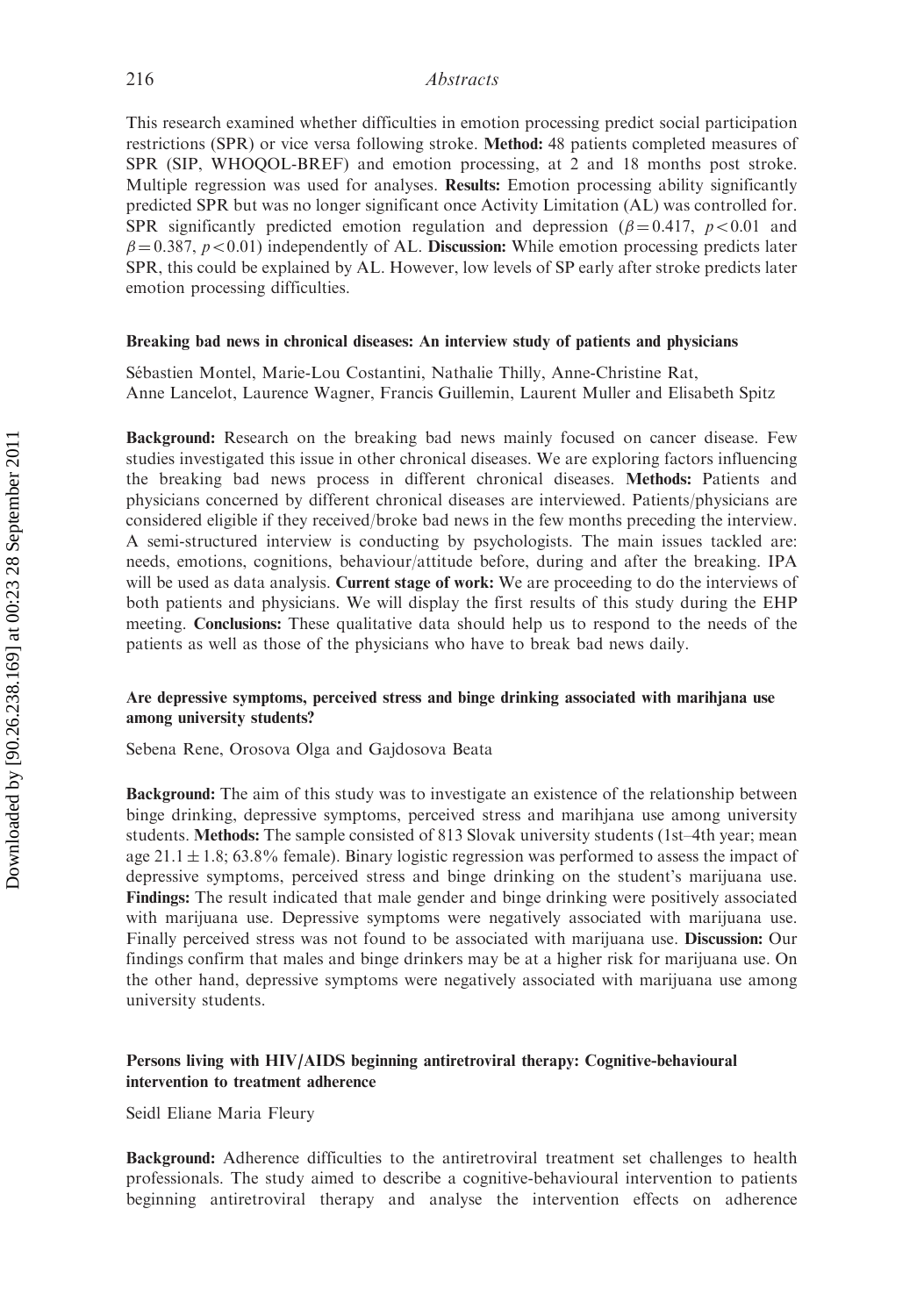behaviour. Methods: Quasi-experimental design, with baseline evaluation and another one six months after the intervention. Ten patients participated, six of them men, ranging from 36 to 55 years. The instruments included semi-structured interview and a self-efficacy scale for treatment adherence on HIV/AIDS. The individual intervention included techniques such as self-monitoring adherence, problem solving and cognitive restructuring of beliefs about the disease and the antiretroviral treatment. Findings: Eight participants reported full adherence (ingestion higher than 95% of the doses) and an increase of self-efficacy scores. The immunological and virological indicators in the follow-up were compatible to satisfactory adherence. Discussion: The intervention favoured patient's adherence, with the development of self-efficacy and coping abilities, probably preventing treatment difficulties in the future.

#### Evaluating effects of health education workshops to prevent HIV infection in young offenders

Seidl Eliane Maria Fleury, Lima Iara, Souza Adriano Silva Sampaio, Fagundes Kayan Almeida, Ramos Gabriela Ribeiro and Ramos Ana Luiza Canêdo

Background: The objective was to evaluate the understanding of HIV/AIDS issues and beliefs on safe sex practices of imprisoned adolescents in young offenders' institutions before and after taking part in health education workshops. Methods: Quasi-experimental design. Thirty-two adolescents participated, 17 of them were women, ranging from 15 to 20 years. A questionnaire was answered before and 30 days after the workshop. The workshops were divided by gender, six hours long, using participative pedagogical methods. Paired Student's t-test was used for data analysis. Findings: Thirty participants mentioned sexual debut and 28 (93%) admitted irregular condom use. Boys and girls increased scores on HIV understanding and attested more positive attitudes and beliefs on safe sex practices after the workshop, but the scores' average difference reached statistical significance only for boys concerning beliefs ( $p<0.01$ ). Discussion: Due to the vulnerability of imprisoned adolescents, continuous and longer interventions using other pedagogical methods are recommended.

# Association between decisional balance on weight loss and occupations in Japanese middle-aged and older women

Seino Junko, Eto Kazuko, Ishikawa Rie and Ai Inoue

Background: The change of lifestyles of recent years leads to lifestyle-related diseases. The obesity of middle-aged and older women is also acknowledged as a problem. The purpose of this study is to clarify the association between decisional balance on weight loss and the occupation in middle-aged and older women. Methods: A questionnaire survey was conducted in 1397 women 35 years of age or older. The SPSS 17.0 J was used to investigate the frequency distribution and the analysis. **Results:** The response rate was 81.5%. The mean age was 50.8 years (SD, 11.08). The occupations are below: 361 of nursing job (33.1%), 280 of full-time housewife (25.6%) and 369 of the others (33.8&). The nursing job's DBS for middle-aged and older women is significantly low at 0.1% level than the others. Discussion: Due to nursing staff's acknowledgment of weight loss without excessive expectation, the profit point is low.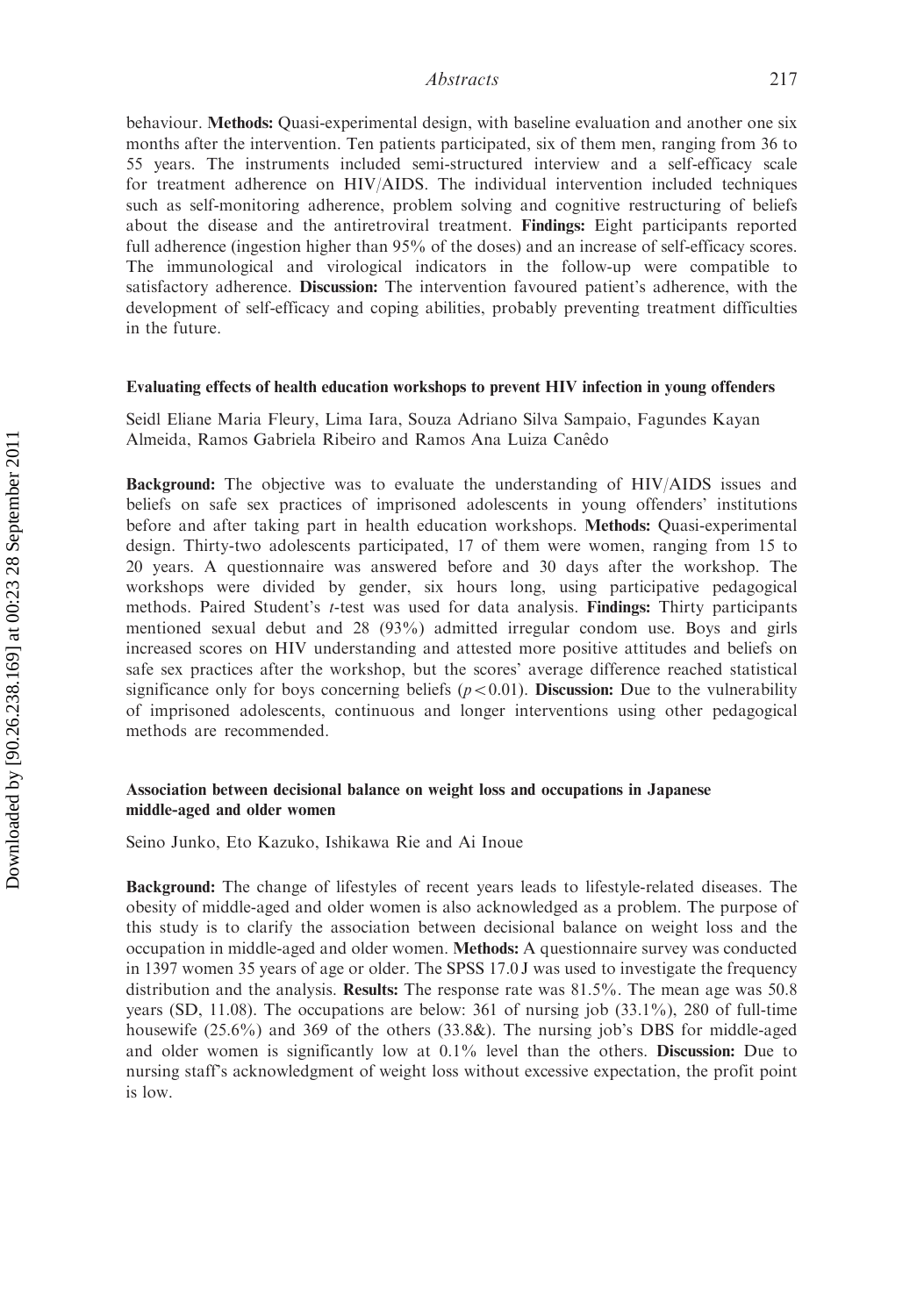# An exercise-based implementation intention intervention in pulmonary rehabilitation patients

Selzler Anne-Marie, Rodgers Wendy, Haennel Robert, Holm Siri, Vogan Norah, McKillop Ashley, Wong Eric and Stickland Michael

Background: There is a substantial need to increase exercise adherence in rehabilitation settings. Implementation intentions are if–then statements that aid in translating intentions into behaviours, although the effects of such an intervention have not been widely examined in exercise-based rehabilitation. Methods: The effect of an implementation intention intervention on exercise behaviour was assessed in 41 pulmonary rehabilitation patients using a repeated measures design: baseline, 8 weeks, 6 months post-rehabilitation. Findings: Compared to the control group, a significant interaction showed patients in the intervention showed increased exercise behaviour at higher intensities during rehabilitation  $(p<0.05)$ . There was no significant difference between the groups at the 6-month follow-up. Discussion: An implementation intentions intervention effectively translated exercise intentions into behaviours in pulmonary rehabilitation patients, but the effect did not persist 6 months after rehabilitation. This finding highlights the need for sustained support following rehabilitation.

# Relationship between emotional labour and job satisfaction in teachers

Sener Emine, Tabak Ruhi Selcuk, Sarlak Kader and Unsal Murat

To define and analyse the emotional labour and job satisfaction of teachers, who work in education sector which is one of the prominent service sectors, and to realise required organisation are essential for the effectiveness of both the manpower planning and the institution. Hence, this descriptive study was carried out to define the teachers' emotional labour and its relations with their job-satisfaction. The study group consisted of 98 teachers working in the schools in Karaculha District of Fethiye. 'Scale for Emotional Labour in Teachers', 'Job Satisfaction Scale' and 'Personal Information Form' were used as the data collection tools. Teachers' mean age is 33 years, and 89.8 % of them had no training for emotion regulation. Positive correlation was estimated between Emotional Labour and Job Satisfaction. Moreover, the employment of the strategies such as 'natural role play' and 'deep role play' is found to be effective in job satisfaction of teachers.

# Living and coping with Parkinson's disease: An interpretative phenomenological analysis

Shaw Rachel and Sein Kim

Background: We know little about how Parkinson's disease (PD) patients develop strategies for coping with and making sense of their condition. This study explored three individuals' experiences of living with PD. Method: An idiographic approach was taken. Data were collected by semi-structured interview and lived experience descriptions, which were analysed using Interpretative Phenomenological Analysis. Findings: Two key themes demonstrate shared ways of making sense of a life with PD: the mind-body split illustrates how previously pre-reflective movement becomes a conscious effort; and individual defence mechanisms emphasises the idiosyncrasies in participants' ways of coping with PD and the challenges faced by the dominance of stoicism in UK culture. Discussion: Western models of coping are challenged; a sense of agency, set against physical challenges of mundane activities, demonstrates patients' will to maintain an active life. Services need to respect individuals' personal histories, their relationships and living arrangements as well as physical needs.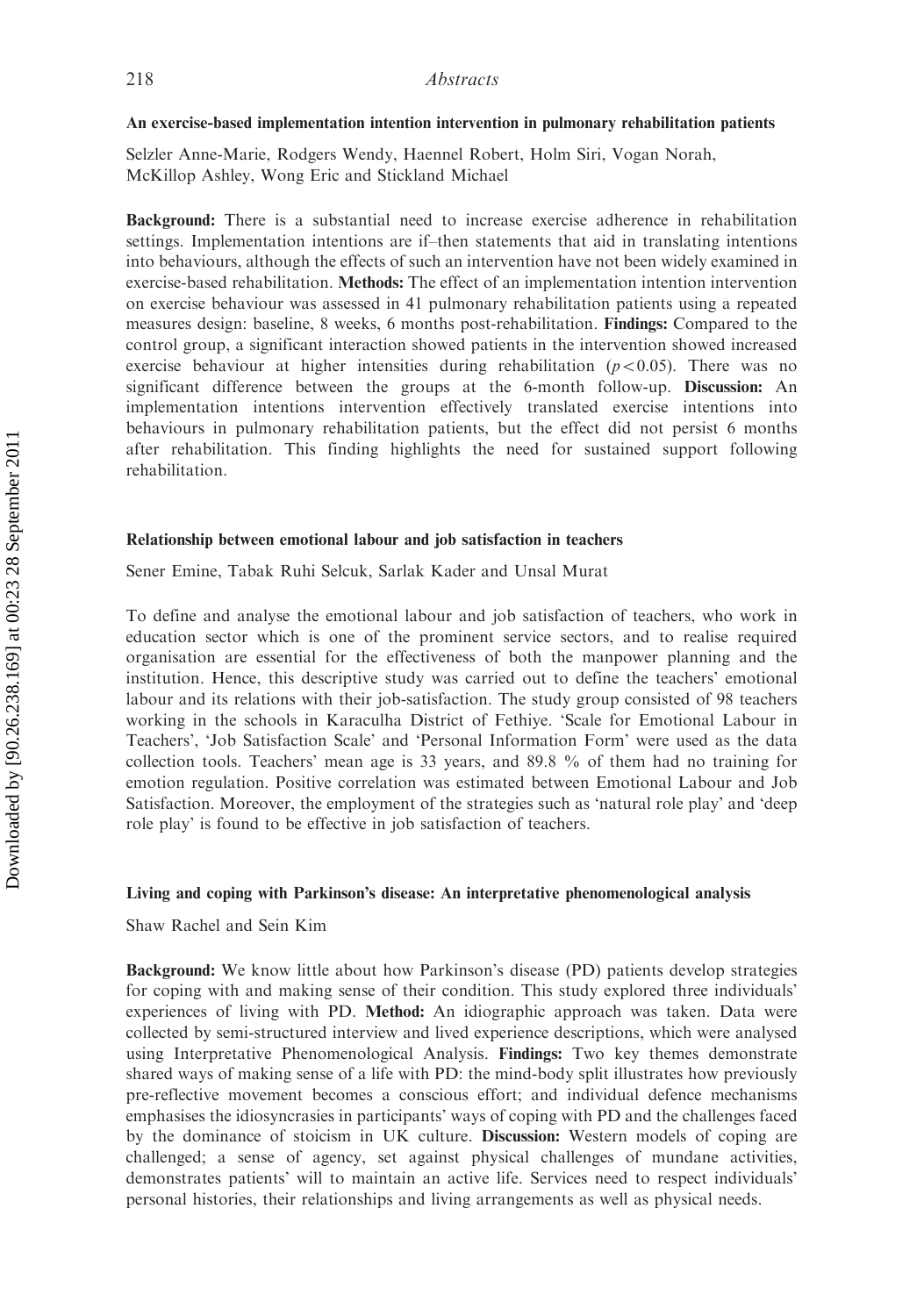### Substance use in adolescence: The role of emotional and social competences on risk behaviours

Simões Celeste, Matos Margarida Gaspar and Aventura Social Equipa

Background: The aim of the present work is to analyse the role of emotional and social competences on risk behaviour, namely alcohol and illicit drugs use, in a population of Portuguese adolescents. Methods: The sample included 3494 adolescents, mean age 15 years old (46% boys). Pupils attended 135 public schools from all Portugal. Data collection was held within the Health Behaviour in School aged Children survey. The questionnaire included questions about substance use, and personal and social competencies. Findings: Results showed that some of personal and social competencies – cooperation and communication, empathy, problem solving, self-awareness, self-efficacy and goals and aspirations are associated to the different types of substance use. Adolescents that have higher levels of these competences present lower level of substance use. Gender analysis presents different patterns that will be exposed in detail. Discussion: Implications for prevention field in different contexts (namely health and road safety) are discussed.

#### Evaluating the impact of physical and social activity on health and well-being of older adults

Simpson Liz, Gallagher Alison and Casey Fionnuala

Objectives: To determine the difference between older adults health and well-being when they engage with physical activities (e.g. walking, aerobics) compared to social/sedentary activities (e.g. painting, computer skills training). Methods: Questionnaires gathered data on cognitive function, depression, self-esteem, quality of life, happiness, physical activity and anthropometric measures. Thirty-nine community dwelling adults over the age of 50 years (mean age 68.3 (SD 7.73) years; range 51–85 years), 20 of whom were males, who were all members of University of Third Age (U3A) took part in this study. Results: Student's t-tests found self-esteem and quality of life were higher in those who attended physical activity classes. Physical activity data was converted to METS, those meeting or above the recommended guidelines had better scores on measures of depression, quality of life and happiness determined by one-way ANOVA ( $p<0.001$ ). Conclusions: Engaging with physical activity was associated with better psychological well-being.

# Longitudinal view of the psychological correlates and antecedents of subjectively assessed psychosomatic problems

Slezackova Alena, Blatny Marek, Millova Katarina and Jelinek Martin

Background: This study deals with the psychological predictors in adolescence and correlates of psychosomatic symptoms in middle age. The Brno Longitudinal Study on Life-Span Development, running from 1961, focuses on stability and changes of personality, life experience, personality coherence and health. Methods: The sample consisted of 70 participants (29 men and 41 woman aged from 41 to 44 years) who participated in this study. We used EPI at their 16 and SOC, NEO, TCI and Health Inventory at middle age. Findings: Results show psychological predictors of psychosomatic problems in adolescence. The most significant predictor was extraversion  $(-0.318; p<0.05)$  at their age of 16. At respondents' middle age were found correlations between psychosomatic symptoms and extraversion  $(-0.267; p<0.05)$ , neuroticism  $(0.431; p<0.01)$ , sense of coherence  $(-0.361; p<0.01)$  and selfdirectedness  $(-0.352; p<0.01)$ . Discussion: The results of this unique study show importance of psychological antecedents for the extent of psychosomatic symptoms in the adulthood.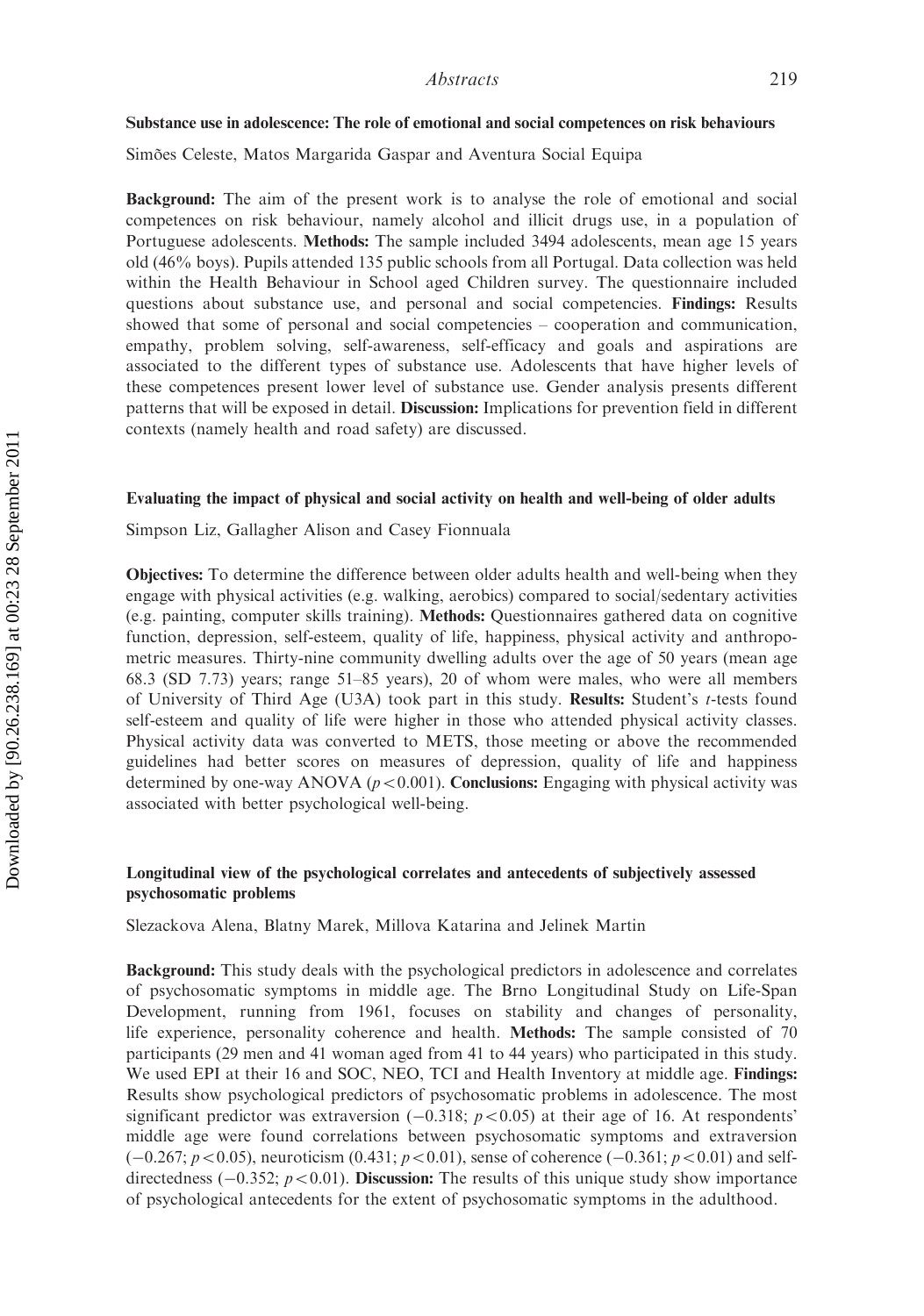# Reach and effect of a web-based multiple tailored smoking cessation intervention: Influence of recruitment strategy

Smit Eline Suzanne, Hoving Ciska, Cox Vincent Cornelis Maria and de Vries Hein

Background: We investigated the influence of two different recruitment strategies on the reach and effect of a web-based multiple tailored smoking cessation programme. Methods: Dutch adult smokers were recruited via mass media and general practices. Differences demographic characteristics, retention and reported quit attempts and abstinence were assessed two days after quit date and after 6 weeks. Findings: General practice respondents  $(N = 409)$  were significantly lower educated, less addicted, more motivated to quit and to maintain nonsmoking, more often female and more often suffering from cardiovascular or respiratory diseases than mass media respondents  $(N = 1154)$ . General practice respondents showed significantly higher retention rates and more often reported making quit attempts and abstinence, which appeared to be caused by the recruitment strategies attracting different types of smokers. Discussion: The choice for recruitment via general practices or mass media determined the number and type of smokers recruited and thus influenced the intervention's public health impact.

# Effectiveness of a web-based multiple-tailored smoking cessation programme and tailored counselling by practice nurses

Smit Eline Suzanne, Hoving Ciska and de Vries Hein

Background: We investigated the effectiveness of a web-based multiple-tailored smoking cessation intervention and tailored counselling by practice nurses amongst Dutch smokers. Methods: Eighty practice nurses recruited adult smoking patients motivated to quit smoking during a one-year recruitment period. After giving informed consent, smokers  $(N = 408)$  were assigned to (1) web-based tailoring and counselling; (2) web-based tailoring only or to (3) care as usual. After 6 and 12 months, the effect of the intervention on 24 h point prevalence abstinence, 7-day point prevalence abstinence and prolonged abstinence was assessed using logistic regression analyses. Findings: No significant differences were found when comparing the three groups regarding abstinence measures at follow-ups. Discussion: Neither of the two interventions resulted in significantly higher abstinence rates than care as usual. However, usual care interventions were heterogeneous and often quite extensive programmes, potentially explaining the results.

#### A collaborative approach to designing an intervention for patients with atrial fibrillation

Smith Danielle E., Pattison Helen M., Borg Xuereb Christian, Lip Gregory Y.H. and Lane Deirdre

Background: Patients diagnosed with atrial fibrillation (AF) have an increased risk of stroke, and need to adhere to treatment and lifestyle recommendations to reduce likelihood of adverse events. AF patients are often highly symptomatic relying on subjective indicators to manage their illness. Method: Intervention design comprised two parallel processes: (1) targeting theoretical constructs within the common sense model and (2) piloting intervention materials, using expert patient panels (2 focus groups with 6 patients), individual patient interviews ( $n = 6$ ) and expert cardiologist feedback. Findings: Each component of the intervention was adapted and moderated following patient and cardiologist feedback, e.g. presentation of risk information. The final intervention comprises DVD (including patient narratives), worksheets, patient education booklet and a self-monitoring diary. It is currently being evaluated in a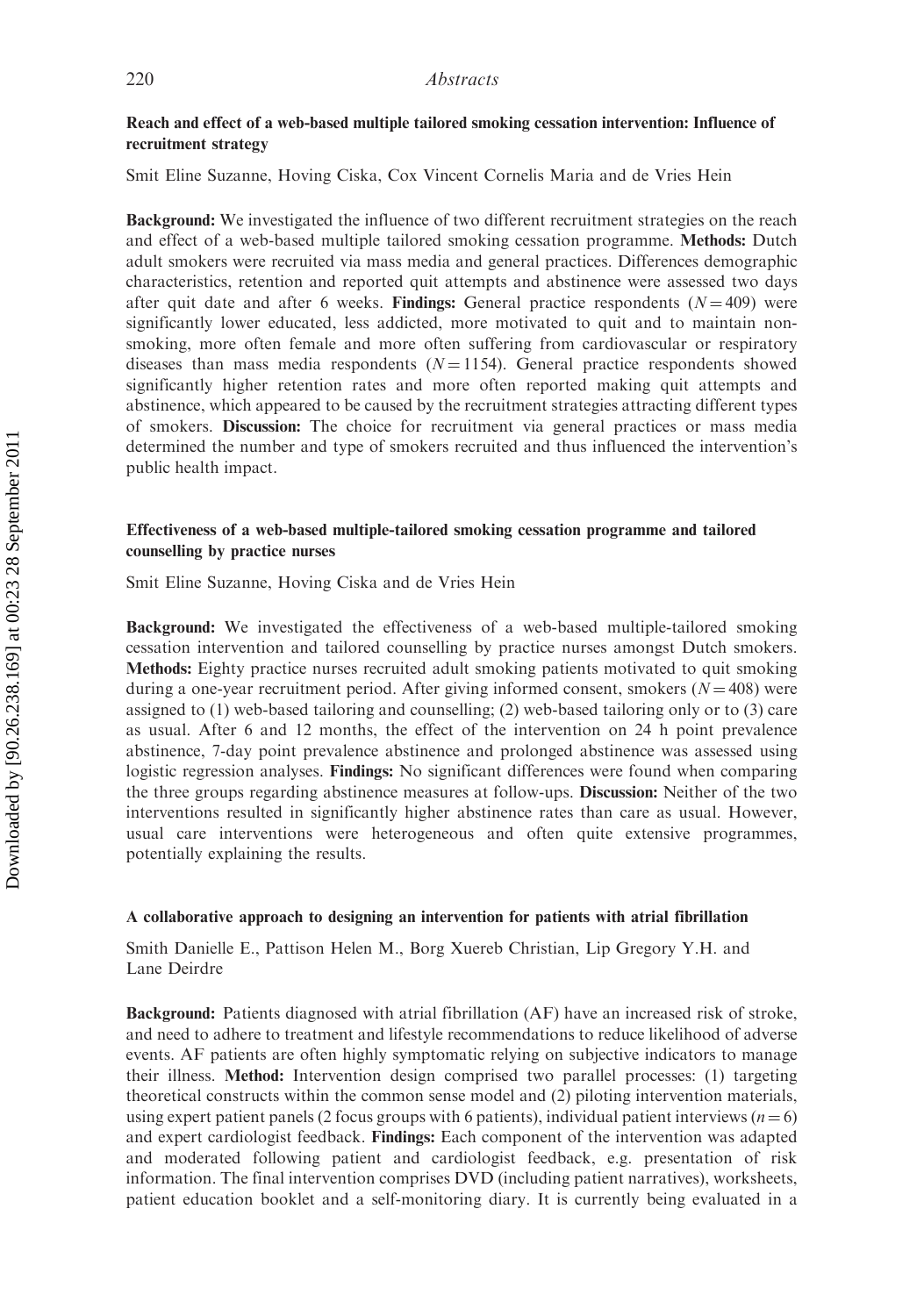randomised control trial [ISRCTN93952605]. Discussion: Health psychologists play an intrinsic role in this collaborative process, whereby intervention development evolves through theoretical and pragmatic piloting.

## It's all in your mind: Impact of illness representations and motivations on diabetes self-care

Sophie Recchia, Georges Steffgen, Martine Hoffmann and Elisabeth Spitz

Based on the common sense model of self-regulation and the self-determination theory, the objectives of the present study are twofold: Firstly, to analyse the impact of illness representations and motivations on diabetes self-care. Secondly, to explore whether the predicted effects are maintained over time. The study sample is composed of 261 type 1 diabetics who filled in a questionnaire composed of self-rated HbA1c values, the Summary of Diabetes Self-Care Activities Revised (SDSCA-R), the Brief Illness Perception Questionnaire Revised (BIPQ-R) and the Treatment Self-Regulation Questionnaire (TSRQ). Six months later, the same patients were contacted with a participation rate of 46%. Results show that patients having a high degree of control over their diabetes and being more autonomously motivated have a better glycaemic control (HbA1c), as well as better self-care behaviours 6 months later. Interventions comprising patients' illness representations and motivations are discussed.

## The impact of exposure to continuous missile attacks on diabetes self-management and glycaemic control

Soskolne Varda, Dekel Rachel and Vinker Shlomo

Background: The effects of exposure to extreme chronic stress on diabetic patients' health have rarely been studied. Aims: To examine the impact of a 10-years exposure to missile attacks on diabetes self-management and glycaemic control. Methods: A comparative study of type 2 diabetes patients (216 from exposed region, 190 from non-exposed region), interviewed in 2010. Measures: background variables, depression, diabetes self-management, PTSD. Glycaemic control (HbA1c) values (last 3 years) were retrieved from medical records. Findings: Patients residing in the exposed region, compared to those from non-exposed region, reported higher levels of PTSD ( $p<0.001$ ), similar levels of depression, poorer self-management (e.g. lower frequency of exercise, sugar monitoring,  $p<0.01$ ) and poorer glycaemic control ( $p=0.06$  in 2008, but n.s. in following years). PTSD levels were significantly related to self-management behaviours, but not to glycaemic control. **Discussion:** Exposure to extreme chronic stress affects diabetes health behaviours. The impact on physiological markers requires additional research.

### Moderators of change in the planning-saturated fat intake relationship in obese adults

Soureti Anastasia, Hurling Robert, Cobain Mark, van Mechelen Willem and Chin A. Paw Mai

Background: To examine the mediating effects of planning on the intention–behaviour relationship and the moderating effects of age, self-efficacy and intentions in this relationship. Methods: This study was conducted over a 5 week period among 571 obese adults (mean  $age = 46.9$  years,  $BMI = 35.7)$ . Intentions, action self-efficacy, maintenance self-efficacy, planning and saturated fat intake were measured by self-report. The moderated mediation hypothesis was tested using multiple regression analysis. Results: Planning mediated the intention–behaviour relationship for both perceived as well as percentage saturated fat intake. Age, self-efficacy and intentions were moderators of this relationship. Younger individuals, high intenders and people with higher levels of maintenance self-efficacy at higher levels of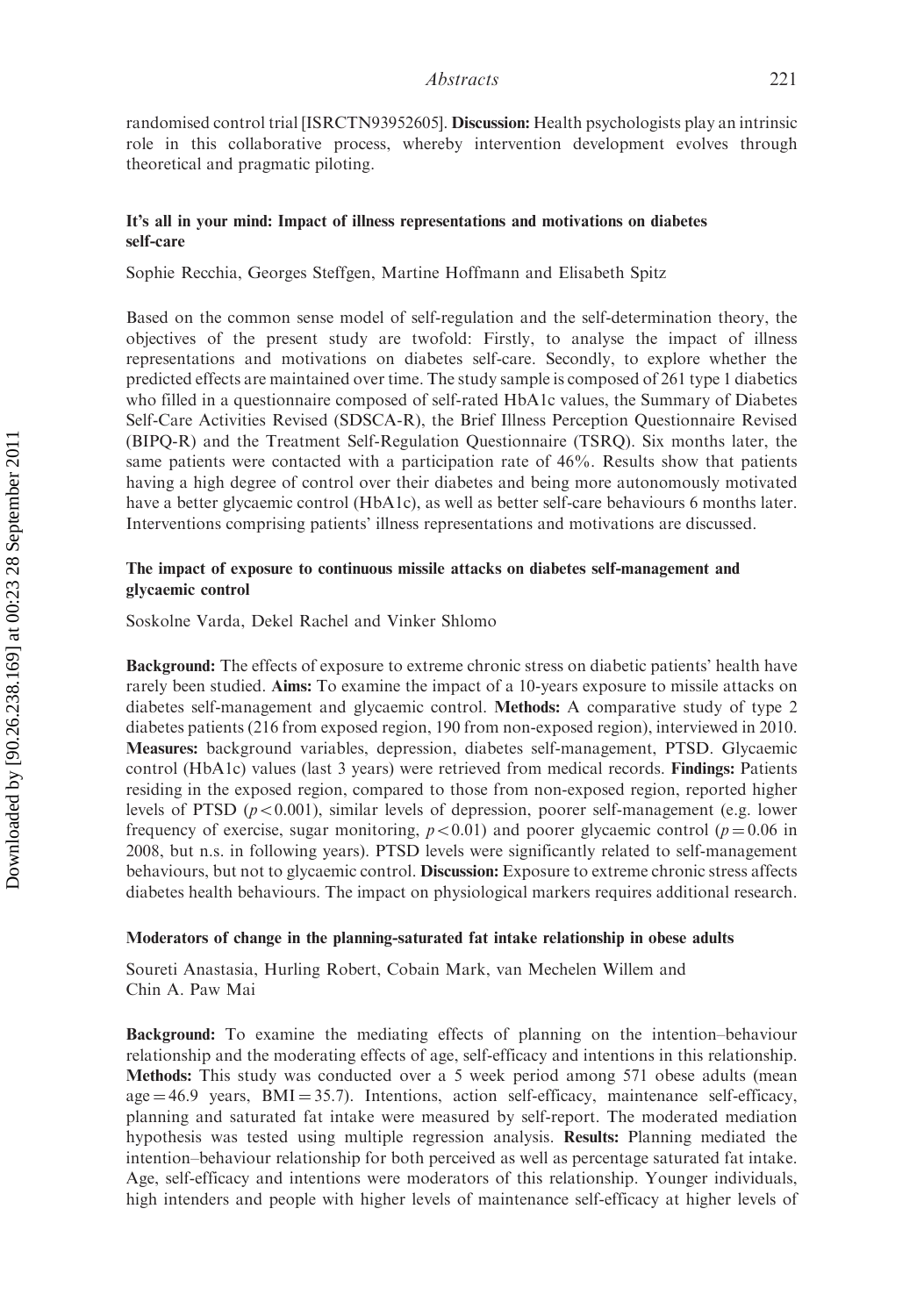planning showed greater reductions in their perceived saturated fat intake. Discussion: For successful behaviour, change knowledge of mediators and moderators is needed. Future interventions targeting planning to change saturated fat intake should be guided by people's intentions, age and self-efficacy levels.

#### Single parent family and adoption: Experiences, motivation and family function

Spathari Anastasia and Loumakou Maria

The single parent family who adopts children is a growing phenomenon abroad in comparison with Greece where it has just started to occur. Our objectives are to explore the experiences, motivations and family function of six Greek single parent families as well as their special characteristics of their personality and temperament. The methodological approach of this research is the multiple case study and the interviews are semi-structured whereas the analysis of the data collection is based on categories from the six single adoptive mothers' answers. Furthermore, the depiction and analysis of the family resilience, cohesion and flexibility towards stress factors is achieved through a questionnaire based on weighed scales (Self Efficacy Scale & Family Cohesion Scale) in relation with the demographic components of age, education and social-economic status. The analysis reveals that those families are exclusively women, highly educated with social support which empowered them to their willingness and decision of becoming single adoptive mothers.

# Classroom outcomes of a multifocused prevention program for high risk preschoolers: Results from a multiple baseline study

Stefan Catrinel Alice, Repede Giorgiana, Poenaru Raluca, Tion Diana, Sut Veronica and Miclea Mircea

Age-appropriate social-emotional development in preschoolers constitutes a relevant protective factor against early onset conduct problems. The main objective of this study was to test the efficacy of a multifocused prevention program for children exhibiting deficient social-emotional development. We used a non-concurrent multiple baseline design  $(n = 4)$ , and data were collected using observation for four classroom behaviours: compliance, frustration tolerance, problem-solving and play cooperation. The results indicated that consistent improvements in the targeted behaviours were found in the maintenance phase of the intervention, while immediate postintervention changes could be attributed to either age or carry-over effects. This study is relevant for understanding the intervention mechanisms involved in preventive intervention's effects on high risk children, which seems to be somewhat different from those reported for clinically referred children. Also, these results emphasise the importance of providing high risk children with extensive teach and practice sequences for consolidating targeted behaviours.

#### Women responsiveness to HPV vaccination brochures: a qualitative study

Stefania Deac, Iulia Oltean, Corina Zaharia and Adriana Baban

Romania has the highest rate of mortality due to cervical cancer in Europe. Health education and information campaign can play an important role in reducing it. The aim of this study is to assess the women responsiveness to printed information about the cervical screening and HPV virus and vaccine. 8 focus groups and 16 individual semi-structured interviews were carried out. Thematic analyse was used in order to interpret the results. The findings show that the opportunity to receive new information is well received by women; they have a positive perception regarding the Pap smear in contrast with the fact that most of them were broadly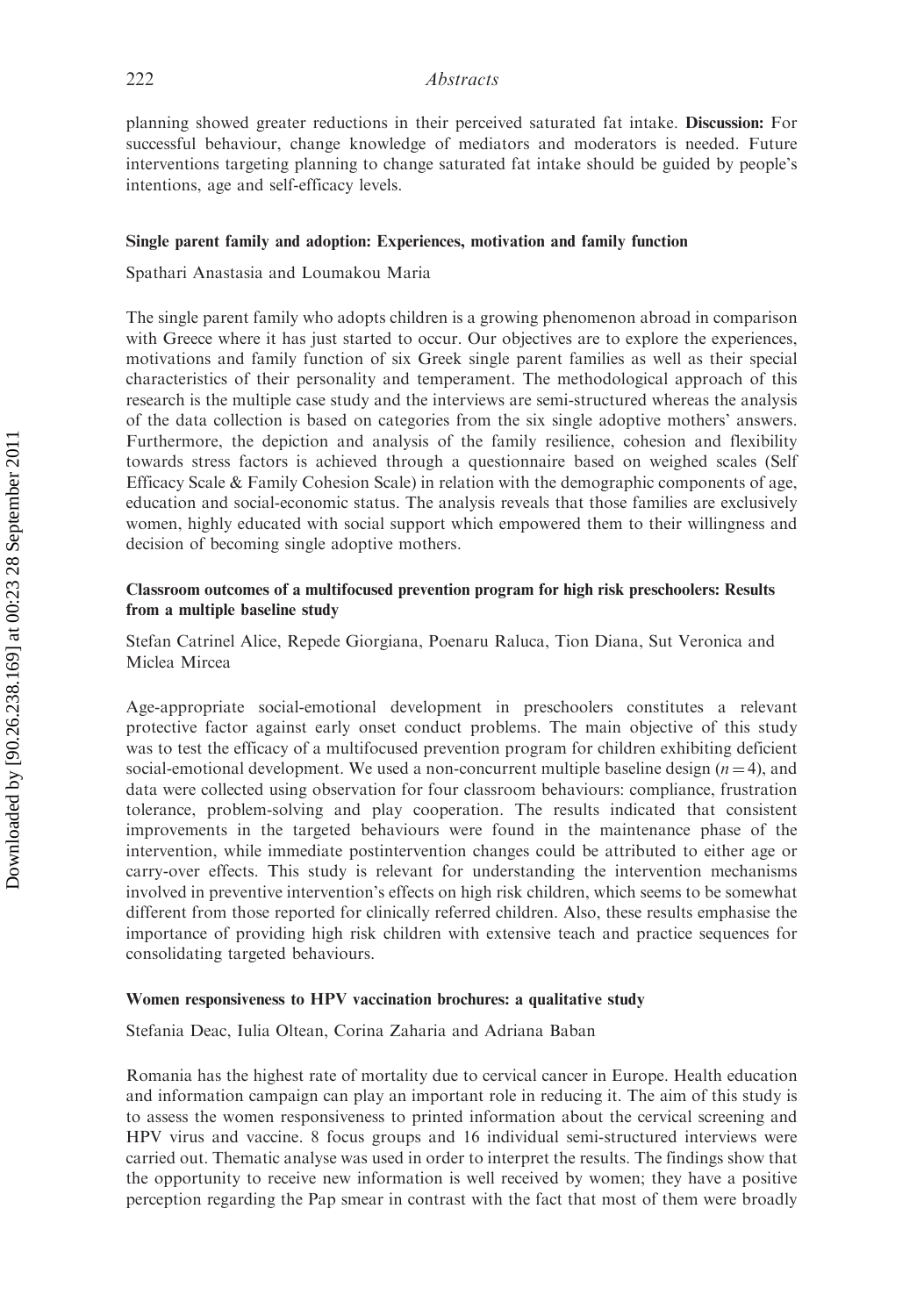against the HPV vaccine for themselves and for their children. In order the campaign vaccine to be accepted, information provision is likely to be a key in ensuring parents understanding the rationale for vaccination at a young age.

# Prototypes explain gender differences in dieting behaviour. Do boys eat less healthy because healthy food is uncool?!?!

Steinhilber Amina and Dohnke Birte

Background: Diet quality, in particular for boys, declines from childhood to adolescence (RKI, 2003-2006). The present study analysed gender differences in eating behaviour based on the Prototype/Willingness Model. Previous research has already shown (Gerrits et al., 2009) that adolescents have clear images of eater prototypes which are associated with eating behaviour. Both gender differences in prototype perception as well as in eating behaviour were expected: Girls' diet quality and prototype perception being more favourable. It was hypothesised that perception of healthy and unhealthy eater prototypes mediate the gender difference in eating behaviour. Methods: 184 students filled out a questionnaire regarding eating behaviour and eater prototype perception. Prototype perception was assessed by asking participants to freely list characteristics ( $N = 88$ ) as well as by an evaluation on a global scale ( $N = 184$ ). Findings: The results confirm the expectations stated above. Discussion: The importance of gender differences in interventions on healthy eating is discussed.

### Self-rated health, mood disorders and quality of life amongst Parkinson's disease patients

Sufliarska Radka, Nagyova Iveta, Krokavcova Martina, Rosenberger Jaroslav, Gdovinova Zuzana, Groothoff J.W. and Van Dijk J.P.

Background: Depression and self-rated health are predictors of health-related quality of life (HRQOL). We aimed to explore how mood disorders are associated with HRQOL in PD patients with good and poor self-rated health (SRH). Methods: The sample consisted of 124 patients dichotomised into good SRH ( $N = 79$ ; 51.9% female) and poor SRH ( $N = 45$ ; 37.8% female). Disease severity was measured with the Unified Parkinson Disease Rating Scale, HRQOL with the Parkinson's Disease Questionnaire-39, mood disorders with the Hospital Anxiety and Depression Scale. Data were analysed using multiple linear regression. Results: In patients with good SRH, age, gender, education, disease duration and disease severity explained 66% of the variance of HRQOL, of which mood disorders explained 13%. In patients with poor SRH, the model explained 52%, 21% of which was explained by mood disorders. Conclusions: Mood disorders might play a significant role in worsening HRQOL, which subsequently might influence global self-ratings on health.

#### Ethnic diversity and child and adolescent mental health

Svirydzenka Nadzeya, Dogra Nisha and Vostanis Panos

Background: This paper aims to provide reliable evidence on mental health needs of young people from Indian ethnic minority background in the UK as current research on the subject is limited and remains largely inconclusive, thus failing to appropriately guide policy and practice. Methods: Extensive survey examined the prevalence rate of mental health problems (SDQ) and service needs of adolescents of Indian descent (Mage =  $13.74$ , SD =  $0.66$ ; N =  $557$ ) while controlling for a range of other factors like the socio-economic status. Findings: Preliminary analysis showed that, comparable to the prevalence rates in the ethnic majority population, 10% of Indian adolescents were at threat of having or developing mental health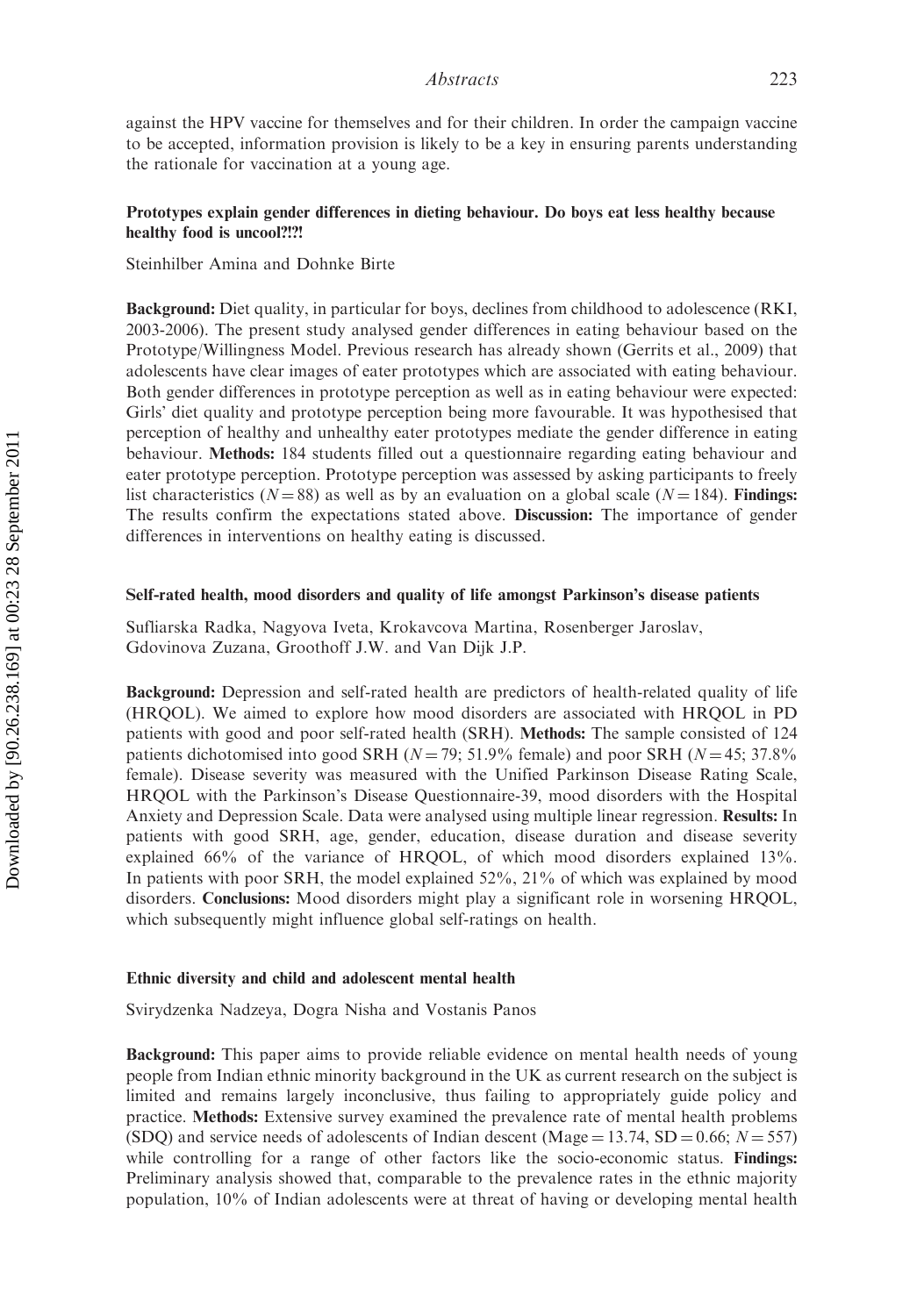problems. Discussion: This paper shows that ethnic background alone may not serve as a reliable benchmark for developing appropriate mental health policy and services. This paper further suggests new strategies of including ethnicity in health research for evidence-based improvement of both.

#### Relations between candidate nurses' health locus of control and health behaviours

Tabak Ruhi Selcuk and Sarlak Kader

As a psycho-social behaviour determinant, health locus of control (HLC) plays an important role in adopting and maintenance of health behaviours. Candidate nurses are expected to be aware of their health locus of control, especially as the role models of healthy lifestyles. Hence, this descriptive study was carried out to define the candidate nurses' HLC levels and their relations with certain health behaviours in terms of health promotion. Nursing students (608) in two different Schools of Health Sciences were included in this study. The B form of the Multidimensional Health Locus of Control Scale (Wallston, Wallston, & DeVellis) was used as the data collection tool. Significant differences were estimated in HLC levels by gender and schools. Candidate nurses who received information about HLC were found to have significantly higher Internal HLC scores and lower Chance HLC scores. Positive correlations were estimated between IHCL and healthy nutrition, exercise and non-smoking habits.

#### Burnout among teachers. An application of job demands-job resources (JD-JR) model

Taddei Stefano, Caria Mariella, Contena Bastianina, Venditti Francesca and Venturini Eva

Background: The JD-JR model is used to study the processes involved in teachers' burnout. Recent researches highlight the role of JD and JR respectively on burnout and work engagement and underline the importance of JR for adaptation of the subject in his work environment. This research intends to investigate the relationship between (a) physical and psychological JD, and the three dimensions of burnout; (b) JR as social support, task autonomy, decision-making and the work engagement. Methods: It was administrated to 215 teachers a questionnaire consisting of Job Content Questionnaire, Maslach Burnout Inventory-General Survey, Utrecht Work Engagement Scale. The data were subjected to descriptive and multivariate analysis. Findings: The results allow to underline a relationship between JD and emotional exhaustion ( $r = 0.45$ ;  $p \le 0.001$ ), and between JR, personal accomplishment ( $r = 0.20$ ;  $p \le 0.001$ ) and work engagement ( $r = 0.24$ ;  $p \le 0.001$ ). Discussion: The results provide suggestions for prevention programs to burnout.

#### Supporting children using play in Japanese hospitals

Takahashi Ryo, Inoue Yukiko, Yamamoto Keiko, Toshiko Kazama and Osada Hisao

Supporting children in hospitals using play was investigated. Nurses  $(n = 4)$  conducted eight types of play: drawing, puzzles, ball play, reading, handicraft, clay, blocks, and colouring, with infants ( $n = 10$ ) and their parents (mothers: 9, fathers: 1) in hospitals in Japan. A total of 13 cases were examined from the following perspectives: the reason for choosing the play, effects of play on children, the condition of children and children's reactions. The results indicated the following. Nurses chose the type of play after considering the developmental stage and the medical condition of the children. From the perspective of nurses, children enjoyed themselves and concentrated, although some children had negative reactions. Some parents responded that they had a good time, whereas others responded that it was boring. It is suggested that the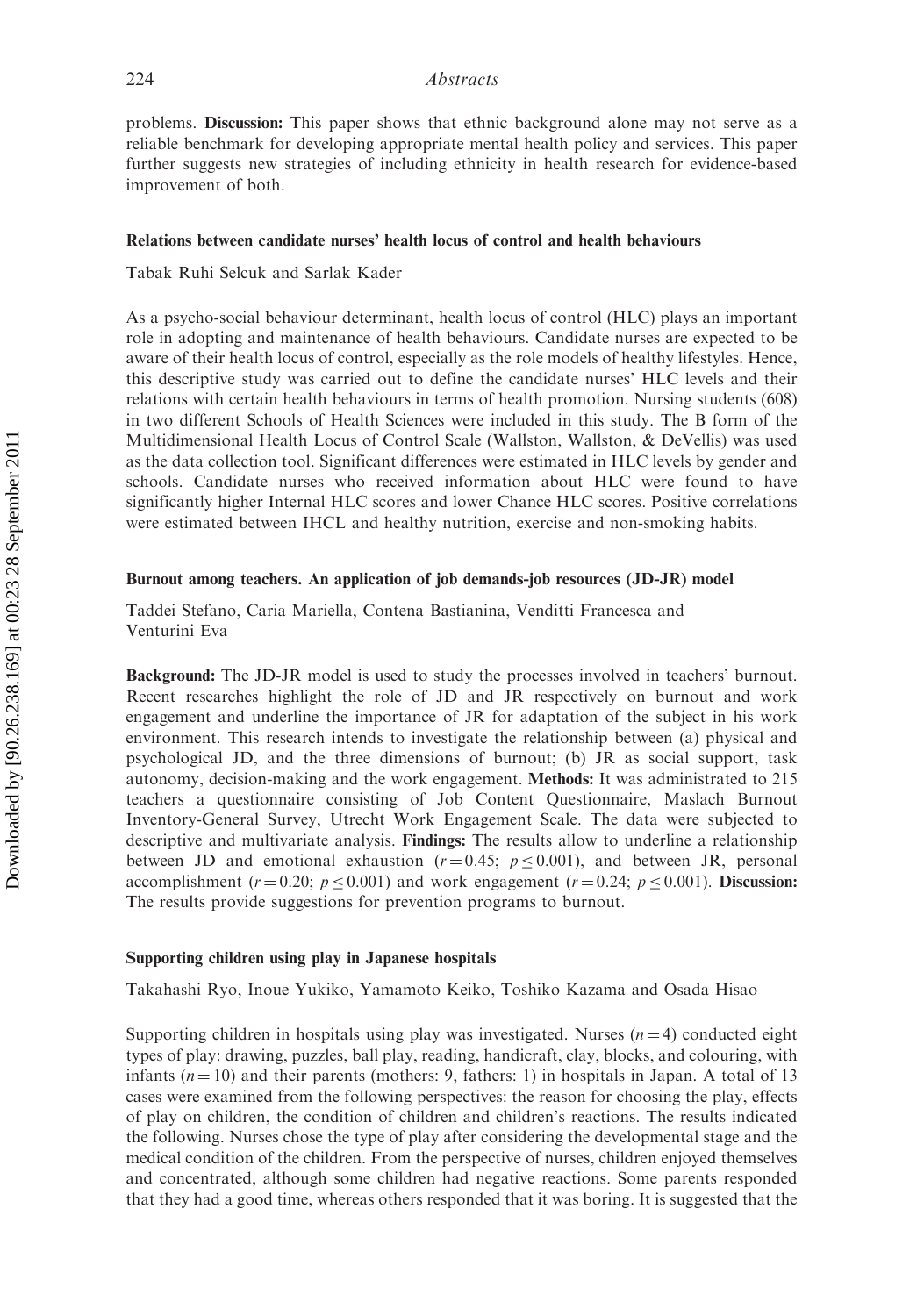type of play should be chosen after considering the characteristics and the spontaneity of the children.

### It is not distress what makes you eat, but the way you deal with it

Taut Diana and Baban Adriana

Background: The relationship between emotions and eating is subject to mounting research, but little it is known about the mechanisms that modulate this relationship. Objective: To compare the effect of different emotional regulation strategies (ERS) on eating behaviour after induction of fear. Method: We set an experimental design  $(N = 165)$ , with type of ERS instruction (suppression of emotional expression, reappraisal or no instruction while watching a fear-inducing movie) as between-subject measure, and amount of cookies and chips eaten as an outcome measure. Results show that after fear induction, it was the ERS employed by the participants that had a significant effect on food consumption,  $F(4, 322) = 2.76$ ,  $p < 0.02$ , not the emotion itself. Participants who used reappraisal ate significantly less chips and chocolate compared to participants in the other two groups. Discussion: Results show that the way we deal with negative emotions might be more relevant for explaining eating that the distress itself.

#### The health of grandchildren in relation to perceived social support from grandparents

Tavel Peter, Kolarcik Peter, Madarasova Geckova Andrea and Sandora Jan

Social support is important for mental health of adolescents. The aim of the research was to analyse mutual contacts of grandparents with their grandchildren and to show how grandchildren benefit from this contact and from the perceived social support. The sample consisted of 1992 Slovak adolescents  $(n = 1992, \text{ mean age } 16 \text{ years}, 54\% \text{ females}).$ Respondents were asked to fill out a questionnaire of perceived social support, scales of vitality and mental health (RAND-36), Antonovsky sense of coherence scale, loneliness scale and scale of feeling. Hierarchical linear model was used for analyses. Even the results of the analysis were subtle, based on the presence of non-linear interactions, we concluded that if there is any influence of the social support given by grandparents, then this influence on the mental health and wellbeing of adolescents (vitality, mental health, sense of integration, emotional state) is of positive nature.

# How older people of different age perceive and experience the unavoidable fact of their own death

# Tavel Peter and Sandora Jan

The study analyses existential cognition (Terror Management Theory) of Czech seniors (12M/35F) and its influence on mental health. Data were gathered by the means of semistructured interviews, divided into four focus groups and analysed using IPA. The analyses showed that the notion of death activates defence mechanisms. With increasing age, death becomes present and actual. Between 50 and 59 years, the attitudes toward death are strongly polarised. Very distinct defence mechanisms were observed by participants between 60 and 69 years. A very pronounced fear of being dependent on the help of others at the end of one's life appears. Between 70 and 79 years, the death is a reality and a part of life. Recapitulation and evaluation of previous life plays a significant role. An explicit desire to die appears by some respondents over 80, as a way out of a life, the quality of which is significantly lowered by limitations and pain.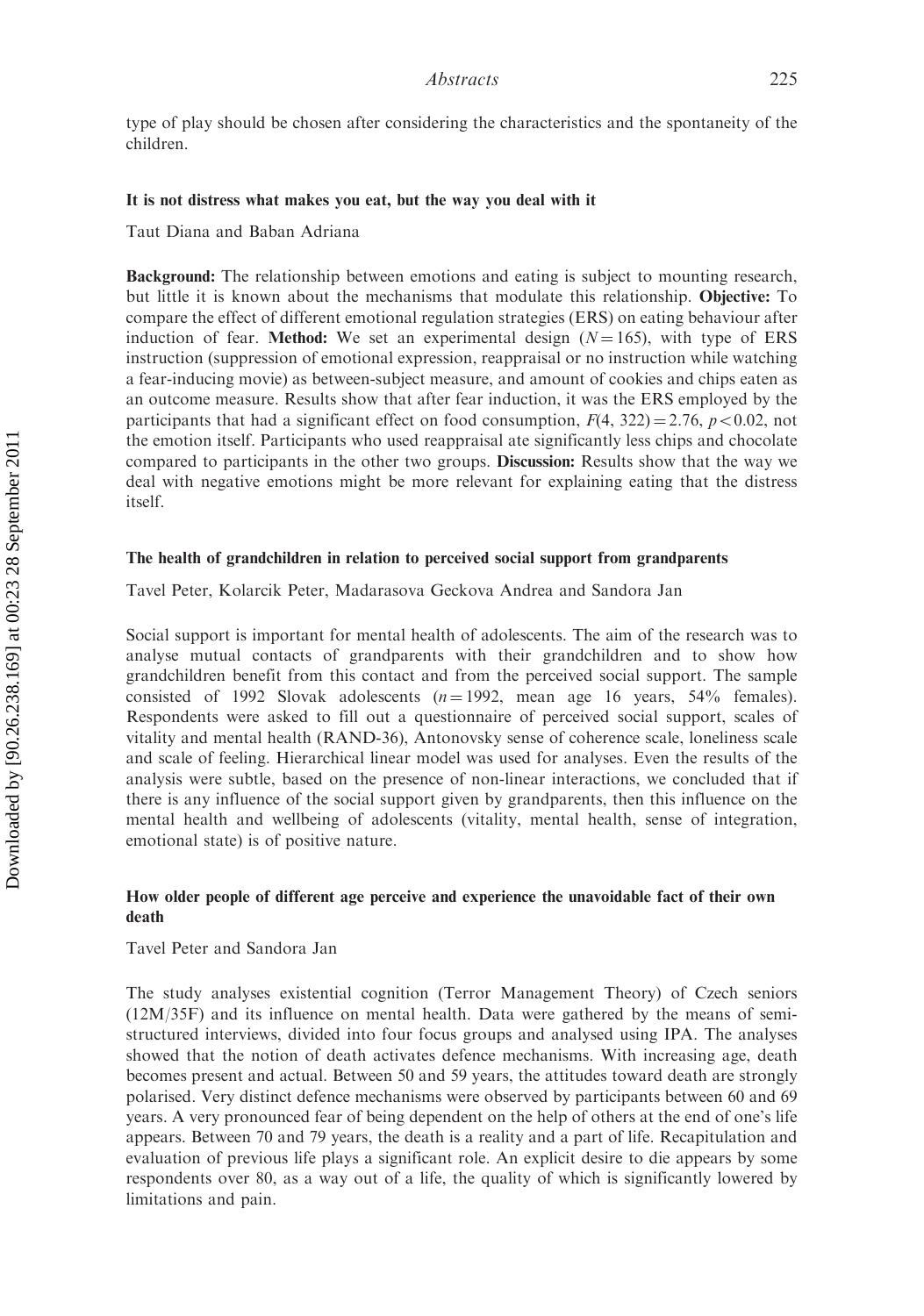# Anxiety and depression in women with fibromyalgia

Terol cantero M<sup>a</sup>Carmen, Sanz Baños Yolanda, Bernabé Castaño Miguel, Martín-Aragón Maite, Pastor Mira M<sup>a</sup>Angeles and Cabrera Perona Victor

Introduction: In the field of health, psychology is a challenge to identify psychosocial variables that cause anxiety and depression responses of different intensity in women with fibromyalgia. Objectives: Evaluating the clinical, sociodemographic and psychosocial variables among women with fibromyalgia treated in hospitals and in associations. Method: 139 women with fibromyalgia were interviewed. The average age of  $51.14$  (SD = 9.5) years, most were married (75.4%). We use demographic and clinical variables Questionnaire (ad hoc), Stress and Coping Assessment Scale (EAE, Terol et al., 1999, CEA, Rodríguez Marín et al, 1992), Social Comparison Orientation Scale (Buunk et al., 2005), Social Comparison Illness (Terol et al., 2007), Anxiety and Depression Scale (HAD; Terol et al., 2007). Results: Anxiety and depression predictors for hospital sample were different coping strategies like as desiderative thoughts, religiosity or positive thoughts. Anxiety and depression predictors for self-help group were downward identification or upward contrast. Discussion: The relevance of social comparison strategies as predictors of emotional profile in women with fibromyalgia who are involved in self-help groups comparing to women attended the hospital specialised care is checked.

# Smoking is okay, if I compensate for the negative health effects

Theda Radtke, Urte Scholz, Roger Keller and Rainer Hornung

Background: Compensatory health beliefs (CHBs) are defined as beliefs that unhealthy behaviours like smoking can be compensated for by engaging in healthy behaviours like exercise. These beliefs are thus likely to thwart health behaviour change in individuals. Thus, the aim was to investigate whether smoking-specific CHBs add to the prediction of intention formation within the Health Action Process Approach (HAPA). Methods: 224 adolescent smokers completed measures of CHBs and the HAPA at two points of measurement. Data were analysed by structural equation modelling. Findings: Smoking-specific CHBs were significantly negatively correlated with HAPA-specific variables like self-efficacy. Moreover, the CHBs were significantly negatively related to the intention to stop smoking over and above HAPA-specific predictors, but unrelated to smoking behaviour. Overall, 49% of variance in the intention to stop smoking was explained. Discussion: Smoking-specific CHBs seem to be relevant barriers, especially in regards to intention formation within the HAPA.

# The effectiveness of psychological interventions for adults with skin conditions: A meta-analysis

Thompson Andrew, Lavda Anastasia and Webb Thomas

Background: The role played by psychological factors in skin conditions is acknowledged. Clinical guidelines indicate the need for interventions, yet the effectiveness of psychosocial interventions has not been evaluated. Methods: A meta-analysis was conducted. Database searches identified 4319 records. Studies were included if participants were allocated to either a psychological intervention or comparison condition. Twenty-one studies were included with data being extracted according to a predetermined protocol. Findings: Across different outcome measures, psychological interventions had a medium-sized effect on skin conditions  $(g=0.53, p<0.001, 95%$  CI: 0.34 to 0.71). In relation to specific outcome measures, interventions had a small effect on skin severity, a medium-to-large effect on itch/scratch and a medium-sized effect on psychosocial outcomes. Discussion: Psychological interventions are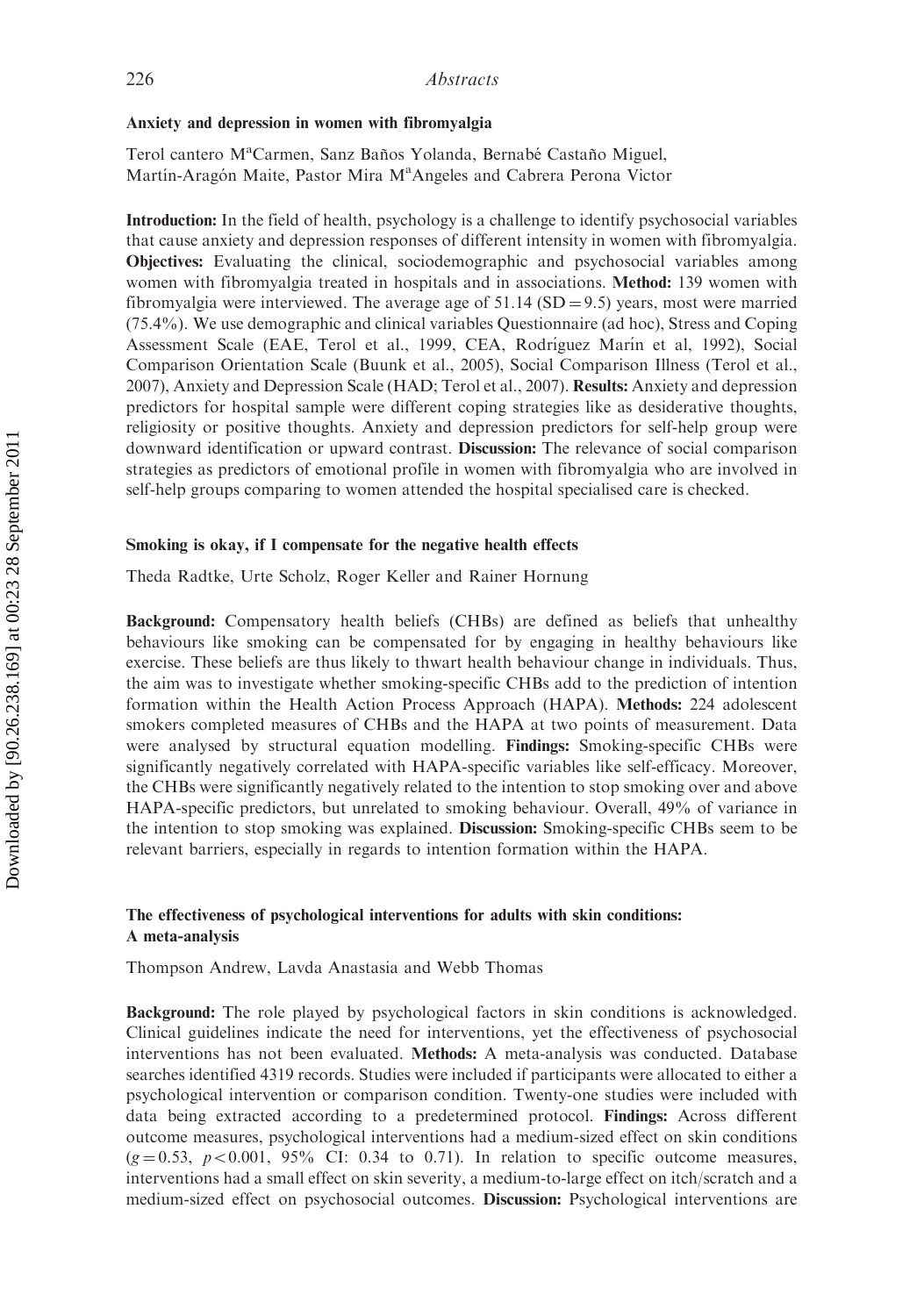beneficial in skin conditions. The range of interventions available is limited. Self-help and formal psychotherapies require further development and evaluation.

#### Women living with limb prostheses: Accounts of naturalistic adjustment

Thompson Andrew, Newell Robert and Clarke Sally, The Appearance Research Collabor (ARC)

Background: Little is known about the experience of living with prosthesis particularly in women, with prior qualitative studies tending to be with males. Methods: In-depth semistructured interviews were conducted with six women aged 29–67 with limb prostheses, and analysed using an interpretative form of thematic analysis. Findings: Participants' mostly described adaptation to loss or absence of a limb in positive terms, rarely describing high levels of distress. Emphasis was placed on taking a positive mental attitude, which involving confronting difficulties (including the negative reactions of others) and asserting independence. Discussion: The findings add to emerging evidence regarding the importance of understanding naturalistic active coping strategies. Such coping strategies differed subtly from those described by male participants in previous studies. The findings reinforce the importance of promoting both active coping in people with visible difference and education and attitude change in the general public.

## Coping strategies in patients after treatment for functioning or non-functioning pituitary adenomas

Tiemensma Jitske, Kaptein Adrian A., Pereira Alberto M., Smit Johannes W.A., Romijn Johannes A. and Biermasz Nienke R.

Coping strategies may affect quality of life (QoL), which is decreased in patients after treatment for pituitary tumours. We included patients treated for Cushing's disease  $(n = 42)$ , for acromegaly  $(n = 80)$ , and for NFMA  $(n = 61)$ . These patients were compared with three reference populations: an a-select sample from the Dutch population  $(n = 712)$ , patients with chronic pain  $(n = 59)$  and patients receiving primary care psychology services  $(n = 525)$ . Coping strategies were assessed by the Utrecht Coping List. Compared to the a-select sample, patients with pituitary adenomas reported less active coping, sought less social support, and reported more avoidant coping. In contrast, patients treated for pituitary adenomas reported somewhat better coping strategies than patients with chronic pain and those with psychological disease. Patients treated for pituitary adenomas display different and less effective coping strategies compared with healthy controls. A targeted intervention might help to stimulate patients to use more effective coping strategies. This might improve their QoL.

### Perceived quality of life change in pulmonary rehabilitation patients over 6 months

Todosijczuk Ivan and Rodgers Wendy

Background: A key goal of pulmonary rehabilitation is enhancing quality of life (QOL). How QOL improvements are sustained following rehabilitation is not well understood. Some aspects of QOL should change following rehabilitation if effective disease management strategies were learned. Methods: A repeated measures design (pre, post, 6 month) assessed exercise capacity and changes in disease specific QOL (St. George's Respiratory Questionnaire) in 103 pulmonary rehabilitation patients. Findings: Sixty-two patients completed questionnaires all three times. Fifty-three also completed the final fitness test. Patients averaged 91% attendance during rehabilitation. QOL scores improved 10% on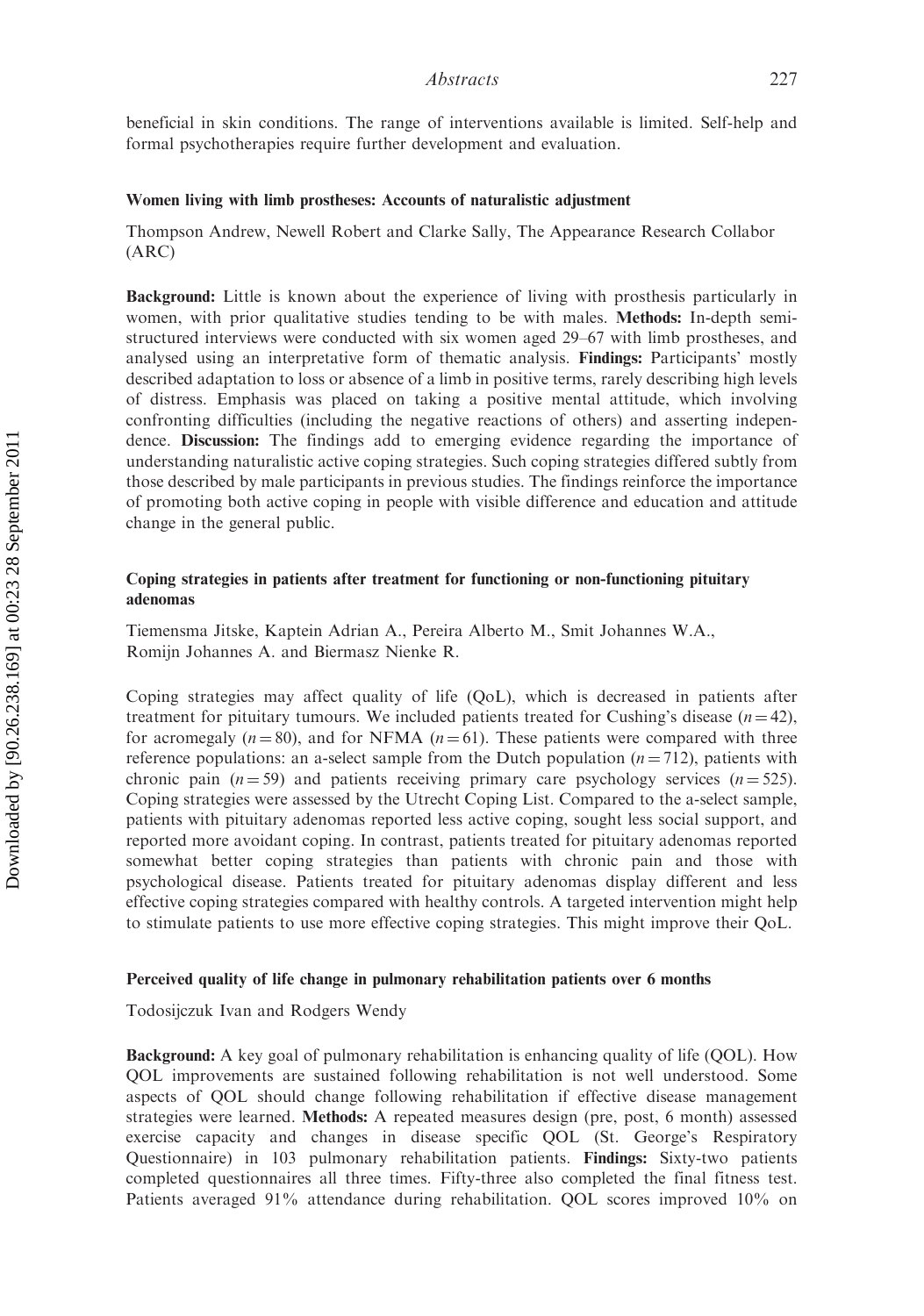average. Symptoms and activities subscales changed primarily post-rehabilitation whereas the impacts subscale changed consistently over 6 months. Fitness increased over the program but declined after 6 months. Discussion: Identifying factors associated with change in QOL is a priority for developing effective rehabilitation programs. Disease management strategies appear to be particularly effective influencing the day-to-day impact of respiratory disease.

#### Men's health and work: how do men perceive health in relation to their work and self-concept?

## Toni Faltermaier

Although there is not much research on men's health, we do know that they have high prevalence in serious diseases, frequently show risk behaviours and do not invest much in health behaviour. What are the reasons for men's high health risks and what role has men's gender role? In a salutogenic and lay representational perspective, this paper analyses qualitative data on men's representations of health, perceptions of work stress, health risks and resources. Primary data are used from a qualitative study using semi-structured interviews with 30 middle-aged men in management positions, secondary data from a qualitativebiographical interview study on 30 young and middle-aged men in manual and non-manual occupations. Results of analyses using a 'grounded theory' approach indicate that men's personal meaning of work is essential for their perception of health risks and their intentions to health actions. Results are discussed in relation to men's gender role and self-concept.

### A mind-body technique for symptoms related to fibromyalgia and chronic fatigue syndrome

Toussaint Loren, Abboud Lana, Whipple Mary, Vincent Ann and Wahner-Roedler Dietlind

Background: Fibromyalgia and chronic fatigue syndrome (CFS) are debilitating disorders. The purpose of this study was to examine the efficacy of a novel mind-body approach (Amygdala Retraining) to improve symptoms of these disorders. Methods: Design: Single-blind, randomised, controlled trial. **Participants:** 21 fibromyalgia and/or CFS patients. Intervention: Randomisation to standard-care (1.5-day multidisciplinary program) or Amygdala Retraining (2.5 h training-course, home-study DVD) with standard-care. Follow-up: bimonthly phone-calls for 3 months. Outcome measures: Short Form-36, Measure Yourself Medical Outcome Profile, Multidimensional Fatigue Inventory, Epworth Sleepiness Scale, Fibromyalgia Impact Questionnaire. Statistical analysis: One way analysis of variance (ANOVA), mixed model repeated measures ANOVA, chi-square. Findings: Analyses showed statistically significant improvements in physical health, energy, pain, symptom distress, and fatigue in patients who received Amygdala Retraining compared to standardcare. Discussion: These data provides reason for optimism regarding the efficacy of mind-body approaches to help patients cope with symptoms of fibromyalgia and CFS.

# Experience of emotional distress: Neuroticism and subjective perception of negative emotions

Trnka Radek, Balcar Karel and Kuška Martin

Experience of emotional distress is significantly influenced by subjective perception of different negative emotions as well as personality traits. This study aims to explore interrelations of neuroticism and subjective assessments of 10 different negative emotions – disgust, anger, sadness, fear, contempt, hate, disappointment, jealousy, envy and guilt. 187 adults (102 females; 85 males) completed 'Strategies of coping – SVF 78' inventory (Janke  $\&$ Erdmann, 2003) and Eysenck Personality Scales (Eysenck & Eysenck, 1991). Further, they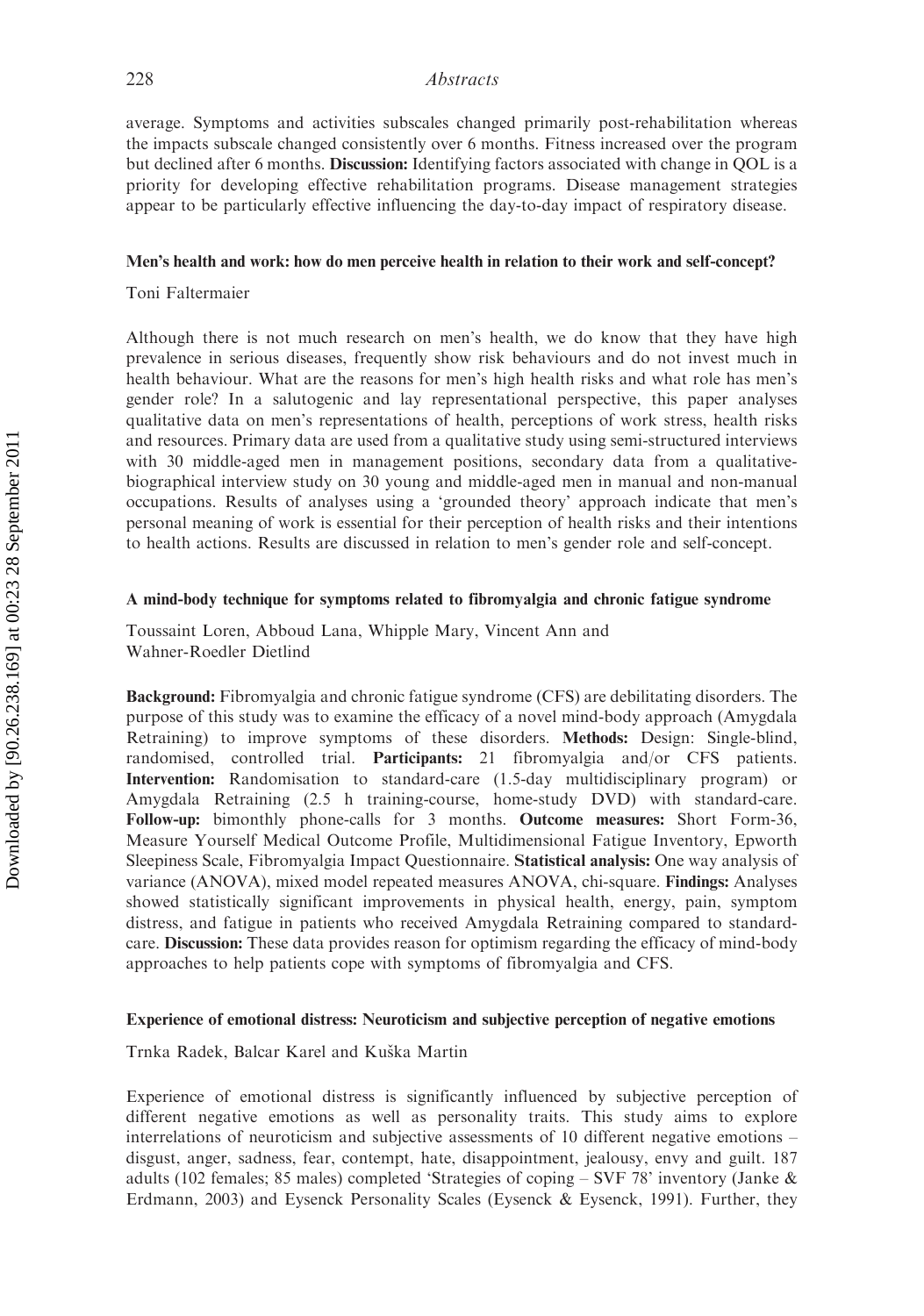assessed valence of each of 10 given negative emotions on 10 cm scales. Generally, neuroticism was negatively correlated with valence  $(r = -0.231; p < 0.01)$ . In other words, high N-persons assessed negative emotions as more negative than low N-persons. Males generally assessed negative emotions more positively than females  $(r = -0.360; p < 0.01)$ . Yielded results may help in future clinical work with neurotics.

#### A contextual approach in testing the Job-Demand-Control-Support Model among operators

### Truchot Didier

Background: In line with critics arguing for context specificity in occupational stress research and with authors who pointed out the need to develop more specific measures for specific occupational groups we examined how the Demand-Control-Support model applied in a well-defined occupational group with a specific measure. Methods: In accordance with recommendations of context-specificity in occupational stress research, we first conducted semi-structured interviews with 20 operators to identify their specific experienced sources of job demands, control, and support in order to develop a specific measurement scale. We then had 146 operators respond to the scale established from this analysis, along with the MBI-GS (to assess burnout) and demographic characteristics. Results: Factorial analyses revealed 3 latent factors: job demands, organisational climate (i.e. control + supervisor support), and support from colleagues. Hierarchical regression analyses support the value of augmenting the components of the DCS model with situation-specific stressors.

# Influence of self-esteem on coping in adolescents: Age and gender differences

Tuma Pavel, Millová Katarína, Jankovská Markéta, Šašinka Cenek and Tyrlík Mojmír

The study deals with age and gender differences in usage of coping strategies and self-esteem in adolescence. Participants were divided in younger (12–15 years;  $N = 275$ ) and older (16–19 years;  $N = 166$ ) group. Brief COPE was used to identify coping strategies and SLCS-R scale to identify self-esteem. Between-subject test showed that younger adolescents more often used denial ( $F = 12.856$ ,  $p < 0.01$ ). Older chose more often humour ( $F = 4.222$ ,  $p < 0.05$ ). In younger group were more frequent feelings of self-incompetence ( $F = 3.865$ ,  $p < 0.05$ ) and self-rejection  $(F = 15.578, p < 0.01)$ . Girls used more emotional  $(F = 30.755, p < 0.01)$  and instrumental support  $(F = 12.140, p < 0.01)$ . Boys chose more often humour  $(F = 24.929, p < 0.01)$ . Correlation and regression analysis showed that the self-competence is positively related to adaptive strategies and negatively related to maladaptive strategies. Self-incompetence was positively associated with maladaptive coping. Age was important in the relationship between self-esteem and coping, especially in maladaptive strategies. The results show the dynamic changes in coping and self-esteem during adolescence.

#### Suicide prevention in law enforcement

Turc Darius, Turc Mirela and Androsiac Eugen

The main purposes of Employee Assistance Programs (EAP) in law enforcement are early detection of dysfunctional psychological potential, monitoring and counselling the personnel who have such problems. The aim of this paper is to present the Early Warning and Psychological Intervention System, a model of suicide prevention in law enforcement, based on a similar tool (Early Warning System), utilised in USA. A case study will also be presented. This system is designed for psychologists, to identify and monitor the officers who might have job difficulties (maladaptive behaviours) or personal problems (life events, financial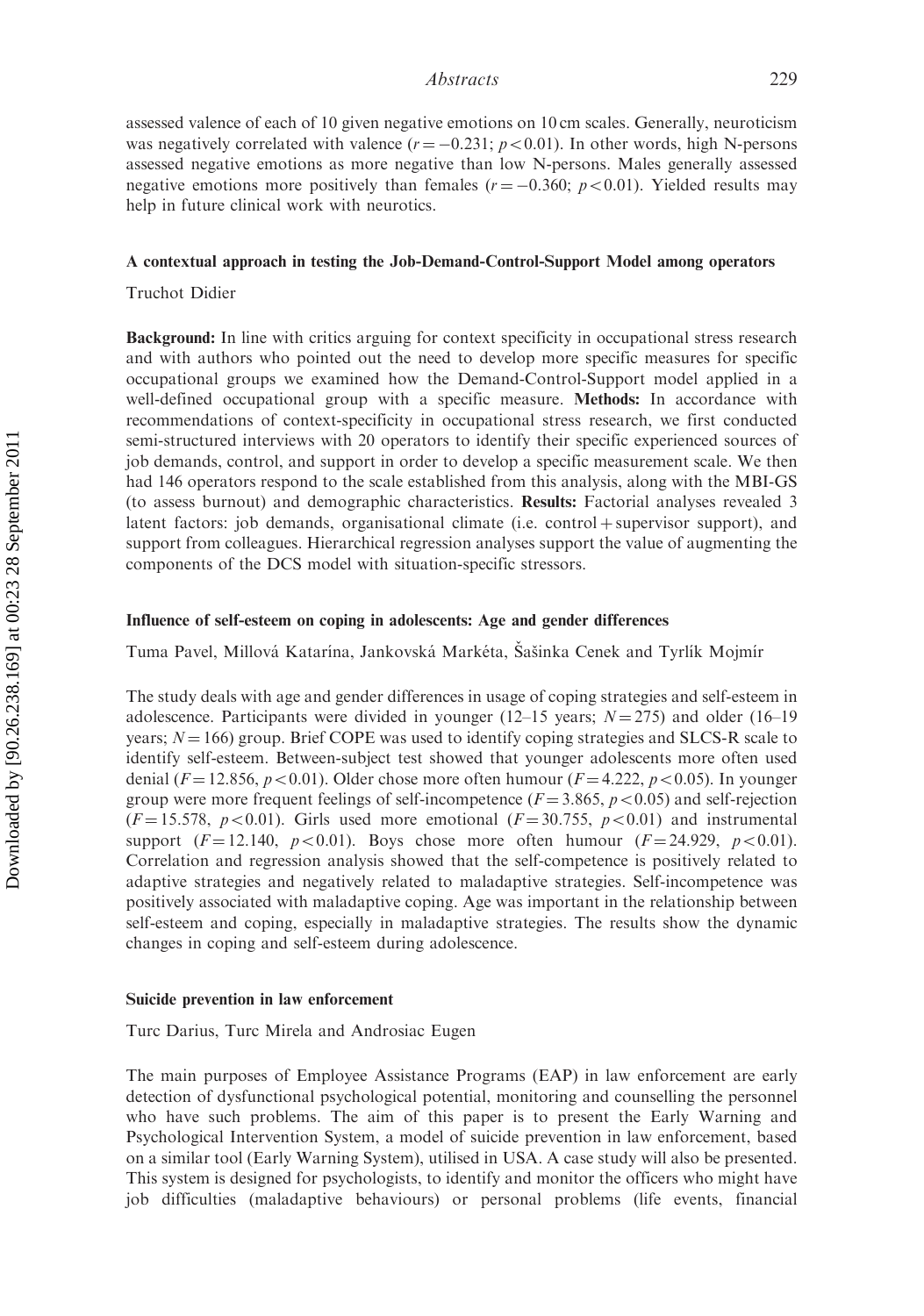difficulties, health diseases, etc.) and to provide them with the appropriate counselling or training. As an early response, the psychologists can intervenes before such an officer is in an irreversible situation (a suicide act) and to providing psychological assistance. We believe that it can be an effective management tool, needed to raise standards of performance in EAP.

#### Life story narratives and post-trauma adjustment in survivors of traumatic injury

Valvano Abbey, DeRoon-Cassini Terri, de St. Aubin Ed and Brasel Karen

Background: This study was conducted to determine thematic differences within the life story narratives of individuals demonstrating resilient versus distressed post-trauma trajectories and to determine how emergent themes related to psychological outcomes. Methods: A mixedmethods, cross-sectional investigation utilising in-person interviews was conducted with individuals 6 months to 10 years post-trauma. Participants had extended stays in the surgical ICU at a level 1 trauma centre. Measures included the Life Story Interview (analysis based on grounded theory) and seven quantitative measures evaluating psychosocial health. Findings: Sixty-three participants completed the study. Average time since injury was 1897 days, average ICU stay was 20.3 days, 20% met criteria for PTSD, 10% for depression and 15% for anxiety. Quality of life for this sample was low. Thematic differences were found between resilient versus distressed individuals, and particular themes correlated significantly with psychosocial outcomes. Discussion: Findings suggest life story differences related to psychological distress and health.

# Effects of interpersonal communication and campaign exposure on cannabis use, TPB variables and social norms

Van den Putte Bas, De Bruijn Gert-Jan and Monshouwer Karin

Background: Most studies on the effects of health campaign exposure ignore that people also discuss the health topic. Methods: Two-wave longitudinal study among 601 adolescents measuring cannabis use, anti-cannabis campaign exposure, interpersonal communication about cannabis, theory of planned behaviour variables, and injunctive and descriptive norms. **Findings:** Cannabis use is not influenced by campaign exposure ( $\beta = +0.02$ ), is significantly increased by conversations with close friends ( $\beta = +0.23$ ) and siblings ( $\beta = +0.13$ ), and significantly decreased by conversations with parents ( $\beta = -0.09$ ). Peers ( $\beta = +0.04$ ) and teachers  $(\beta = -0.01)$  have no significant influence. Adding interaction effect between frequency and valence indicates that effects of conversation on cannabis use depend on valence (e.g. interaction effect for friends is -0.24). Similar results as for use are found for intention, attitude, self-efficacy, subjective, injunctive and descriptive norms. Discussion: An important objective of anti-cannabis campaigns should be to stimulate adolescents who are negative about cannabis to participate in discussions about cannabis use.

# Self-management support needs of chronically ill through the course of illness and the course of life

Van Houtum Lieke, Rijken Mieke, Heijmans Monique and Groenewegen Peter

Background: Starting from several psychological and social theories, this study aims to explore the needs for self-management support of people with chronic conditions through the course of illness and across different phases of life. Method: Data from 2500 chronically ill, collected in 2009–2011, will be analysed cross-sectionally and longitudinally. Main measures are perceived self-management tasks, related support needs, and perceived proactive structured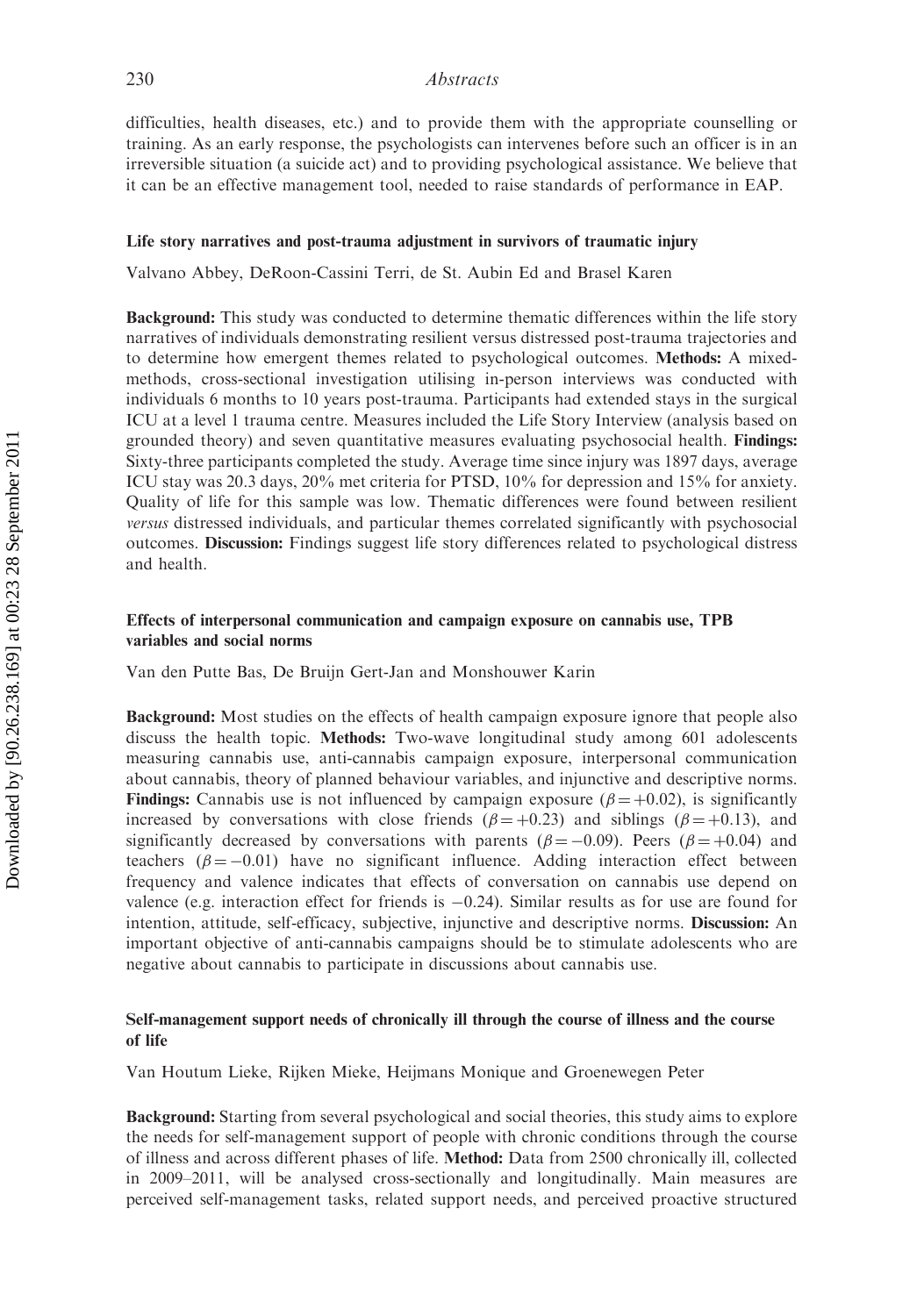chronic care (PACIC). Expected results: We expect the perception of self-management and the related support needs to differ between people differing in disease type, illness stage and phase of life, and to change over time. Current stage of work: Development of a comprehensive theoretical model. Discussion: Support for self-management should be tailored to the specific needs of people with chronic conditions. This requires a thorough insight into these needs. Results of this study can be used to improve recognition of the needs for self-management support in clinical practice.

#### Young athletes living in an elite sport centre: Associations with athletic identity and well-being

van Hove Pepijn, Verkooijen Kirsten and Dik Giel

Background: A narrow focus on sport performance in elite sport centres (CTOs) may encourage its residents to develop strong and exclusive athletic identities which may affect well-being. This study investigated whether CTO athletes differ from non-CTO athletes in athletic identity and well-being. Methods: Self-reported data were collected among athletes living in a CTO and elite athletes not living in a CTO  $(N=61)$  and  $N=63$  respectively, age range: 16–30). Measures included the WHO Quality of Life instrument (WHOQOL-BREF), the Athlete Burnout Questionnaire (ABQ; Raedeke & Smith, 2001), and the Athlete Identity Measurement Scale (AIMS; Brewer & Cornelius, 2001). Findings: CTO athletes reported lower psychosocial well-being and a higher reduced sense of accomplishment. They also reported a marginally stronger athletic identity, but this appeared unrelated to well-being or sense of accomplishment. Discussion: Further research is needed to unravel the impact of the environment on identity and well-being.

# Drinking behaviour, the Prototype/Willingness Model and differentiation of five drinker prototypes

van Lettow Britt, de Vries Hein, Burdorf Alex and van Empelen Pepijn

Background: We combined the Prototype/Willingness Model and Theory of Planned Behaviour (TPB) to study drinking behaviour among young adults, focusing on different drinker prototypes (heavy drinkers, moderate drinkers, abstainers, drunk and tipsy persons). Method: An online prospective study among 444 Dutch adults (aged 18–25) measured TPB constructs, willingness, intention, and prototype favourability and similarity for drinker prototypes (time 1), and past month binge drinking and drunkenness (time 2). Logistic and linear regressions were performed. Results: Binge drinking was explained by age, intention, willingness, perceived behavioural control, and abstainer and heavy drinker similarity. Descriptive norms, intention, and heavy drinker and abstainer similarity explained drunkenness. Also, abstainer similarity and similarity and favourability of drunk prototypes explained intentions and willingness over TPB. Tipsy prototype similarity explained intentions only. Discussion: The Prototype/Willingness Model adds to the TPB in explaining drinking behaviour among adults. Prototype similarity directly predicts behaviour. Differentiating alcohol prototypes is relevant.

# Characterisation of drinker images and respondents and mechanisms of favourability, similarity and vividness

van Lettow Britt, Vermunt Jeroen, de Vries Hein, Burdorf Alex and van Empelen Pepijn

Background: We studied differences in alcohol image evaluation (abstainer, moderate, tipsy, heavy drinker and drunk), (2) subgroup differences (education, gender, drinking behaviour) and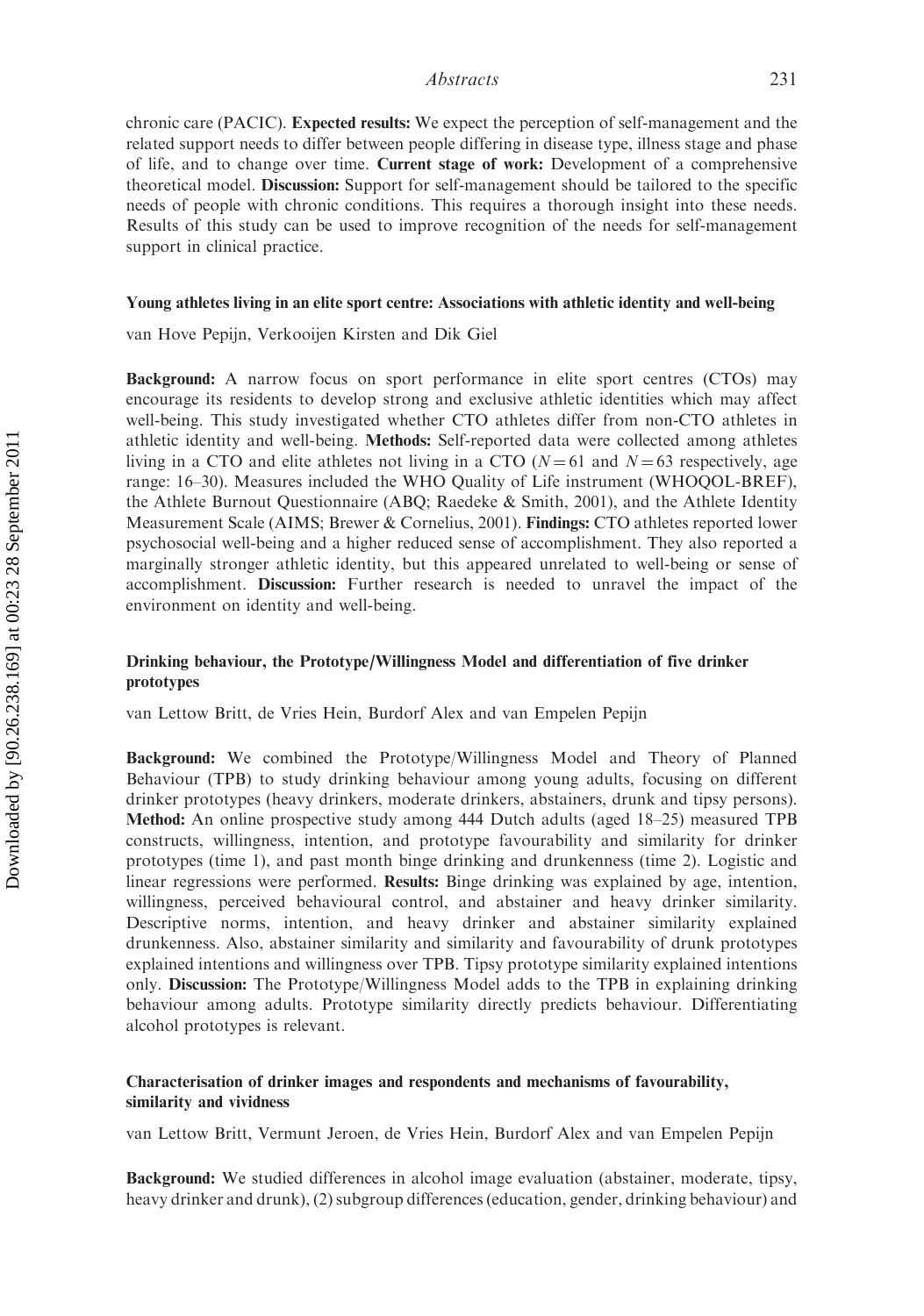(3) image characteristics. Methods: 152 adults (18–25 years old) evaluated the alcohol images on favourability, similarity and vividness. Open responses regarded image characteristics. ANOVA examined within-person and between-subgroup evaluation differences. Latent class analyses (LCA) differentiated between image characteristics. Findings: Characteristics distinguished between images (LCA). Ordering of evaluation followed similar patterns: moderate drinkers were characterised most positively, favourably and vivid, the reverse for drunk images. All images were imaginable. Evaluation mechanisms differed per subgroup: Binge drinkers alone favoured and resembled heavy drinkers. The tipsy image differentiated subgroups most, especially bingers. Discussion: Vividness findings contradict adolescence research. Tipsy images seem important, but have rarely been studied. Image evaluation differences explain differences in subpopulations and characteristics explain desirability. The results can inform interventions targeting alcohol intake among adults.

# The changes in consistency of attitude towards drugs from the aspect of the primary prevention programme length of drug addictions

#### Verešová Marcela

The research starting point was approach of mediators to drugs use (Hansen et al., 1996) with the emphasis on the strongest mediate factor of drugs use- attitude towards drugs. The research objective was to experimentally verify the assumption of consistency increase tied to threecomponent structure of drugs attitude (measured by Questionnaire of drugs attitude, Varmuža, 1994) due to application the prevention programme which was based on combination the informational, affective and social skills training approach, with 180 university students (five experimental groups). We have noticed a various progress within the particular groups of consistency/inconsistency of drugs attitude, while progress trend leads from linked system of deviations with prevailing of inconsistent antidrug attitude to drugs towards a comparable representation of consistent antidrug attitude and inconsistent attitude with prevailing the antidrug attitude in two components (after 5 months) up to systematic set up of deviations with a significant representation in the antidrug attitude group (after 10 months).

# Does empathy alone account for prosocial behaviour in school?

Veresova Marcela, Cavojova Vladimira, Belovicova Zuzana, Ballova Mikuskova Eva and Romanova Martina

Empathy is usually considered as a core element in prosocial behaviour. The aim of this paper is to explore how empathy relates to prosocial behaviour of preadolescent children. 197 children aged 11–15 participated in this study. Empathy was measured by three questionnaires – BES (Jolliffe, Farrington, 2006), ES (Caruso & Mayer, 1998) and IRI (Davis, 1983), then the composite score for empathy was calculated. Prosocial and antisocial behaviour was assessed by peer-nominated questionnaire. Results showed negative correlation between empathy and questions measuring antisocial behaviour and positive correlation between empathy and prosocial behaviour. There was no relationship between children's empathy and their popularity among peers. Empathy is in the focus of attention of health psychology and our results confirm the assumptions between high relevance of empathy for prosocial behaviour, thus contribute to the body of evidence that best prevention against violence and bullying is promoting empathy and sensitivity to others.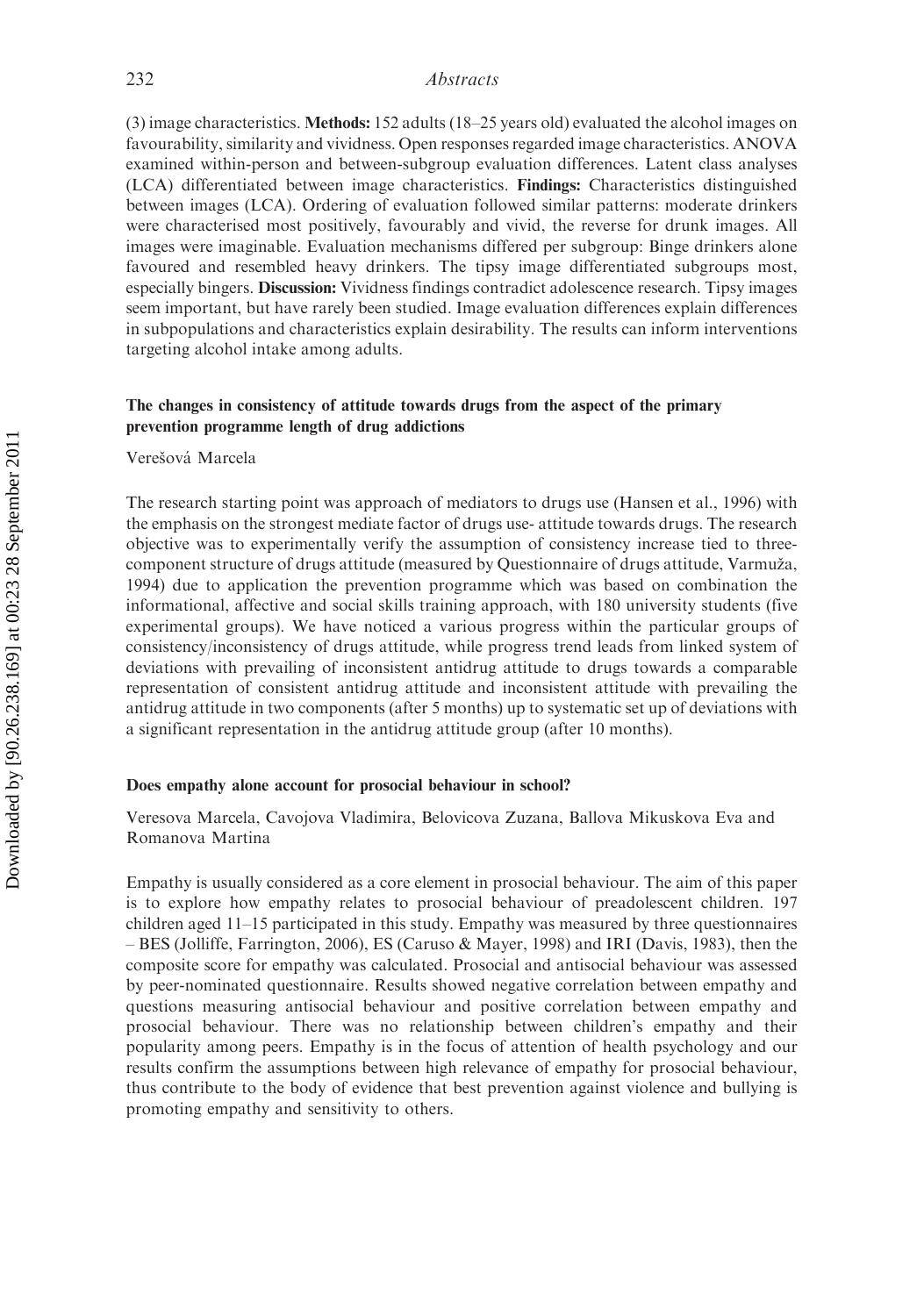# Proactive coping and self-efficacy of drug users and abstainers in adolescence

Verešová Marcela and Malá Dana

The research objective was to point to difference in a proactive coping and self-efficacy of drug users comparing with abstainers and to their relationship. We have used GSES (Schwarzer, Jerusalem, 1993) and PCI (Greenglass et al., 2001). Research sample consisted of 132 adolescents, including 53 abstainers and 79 drug users (alcohol, marijuana use). We have found out that abstainers have a significantly higher self-efficacy ( $t = 8.524$ ,  $p < 0.001$ ) and prefer more significant proactive coping  $(t = 10.548; p < 0.001)$  in comparing with drug users. We have also observed a significant positive relationship between proactive coping and self-efficacy with respondents in both groups ( $r = 0.836$ ,  $p < 0.001$ ). High score of proactive coping and self-efficacy dominate with people who realise their own abilities and possibilities to solve the problems successfully, the problems which they accept as challenges to be active (Greenglass et al.), while this group of people was significantly represented by abstainers in our research sample.

#### Cultural differences in the effect of health-hardiness on perceived health

Verhoeven Chris and Brammer Laura

Aim: To investigate cultural differences in the effect of health-hardiness on perceived health between native Dutch and two ethnical groups living in the Netherlands. Method: 93 native-Dutch, 78 Turkish-Dutch and 25 Chinese-Dutch participants filled out a Dutch online questionnaire. Perceived health is measured by the RAND-36 and health-hardiness by the RHHI-24. Results: Results confirm that health-hardiness has a positive effect on perceived health ( $R^2$  change 15%) with a total explained variance of 39.2% controlling for demographics and health complaints and diagnosis. For the native-Dutch, internal locus of control and health value has an effect on perceived health mediated by perceived health competence. For the Turkish only health value has a predictive value. No significant predictors were found for the Chinese. Conclusion: There are cultural differences in how perceived health is influenced by health-hardiness. This shows a need for specific interventions to improve health for different cultural groups.

#### Students' exercise behaviour, social comparison style and self-identity

Verkooijen Kirsten and De Bruijn Gert-Jan

Background: Exercise identity and exercise behaviour are positively correlated. The association may depend, however, on how people perceive and compare their own behaviour to others. Thus, social comparison style may serve as a moderator in the identity–behaviour relationship. **Methods:** Data were gathered in undergraduate students  $(n=412, \text{ mean age} = 21.5, 73.4\%$ female) using self-administered questionnaires. Hierarchical regression on self-identity was performed with as subsequent steps: (1) age, gender, BMI, (2) exercise behaviour, (3) social comparison style and (4) exercise behaviour \* social comparison. Findings: The data showed a main effect of social comparison ( $\beta$  = 0.41) besides an effect of exercise behaviour ( $\beta$  = 0.23). Downward comparison was associated with stronger self-identity than upward comparison, which was associated with stronger self-identity than lateral comparison. No interaction effect was found. Discussion: Social comparison seems important in maintaining a strong exercise identity. Further research is needed to translate this into health promotion opportunities.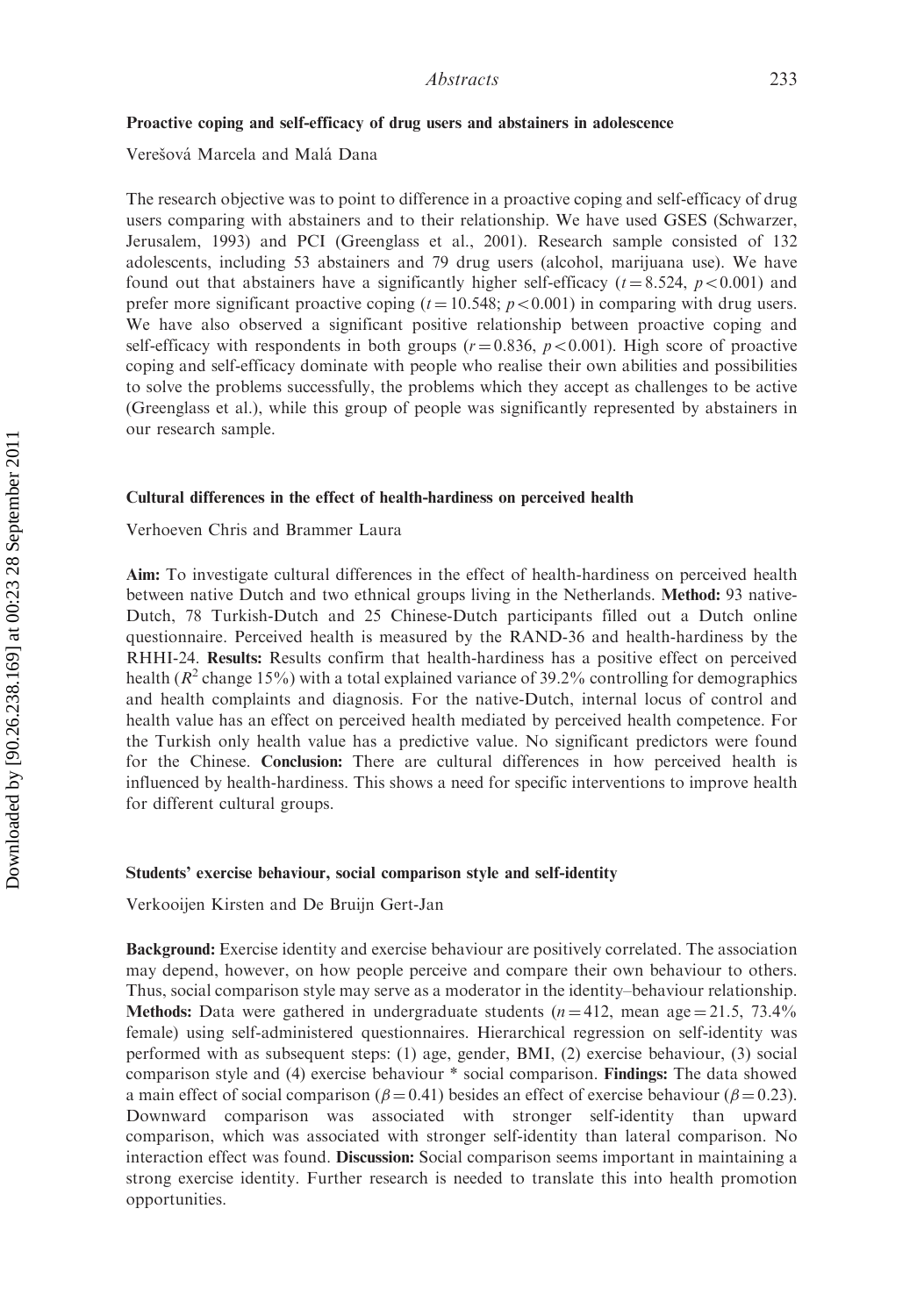# Child chronic illness and family resilience

Villani Murielle, Montel Sebastien and Burgener Catherine

Background: Numerous Anglo-Saxon studies have established that chronic illness is a sufficiently significant risk to allow the introduction of the concept of family resilience and have set hypotheses relating to the emergence of such resilience. Methods: Using John Rolland's integrative psychosocial model about families, illness and disability, we describe and explain the construct of resilience among 30 French families with children suffering from severe chronic illness. Standardised and projective tests (FACES IV, Family Apperception Test, Family Relationship Index, Draw-a-Family), genogram and also a clinical approach are used. Results: We will present the first results of this study at the EHPS meeting. Discussion: The ultimate goal of this research would be to help and create perspectives for psychologists and social workers, in order to put in place prevention and protection measures to support families raising a child suffering from a chronic disease.

Keywords: resilience; family; children; chronic illness

### Sexual-affective behaviour at partners of patients diagnosed with type 1 diabetes

Vintila Mona, Goian Cosmin and Istrat Daliana

Background: Diabetes influences the patient and his lifestyle, representing a major stressor for a couple. Methods: This study aims to identify the psychological effects of diabetes mellitus on the sexual-affective behaviour and relationship parameters. It investigated 72 subjects, who were evaluated using Multidimensional Relationship Questionnaire and the Questionnaire for interappreciation of sexual-affective needs and attitudes. Findings: The partners of ill persons manifest sexual-affective behaviour in a lower extent than those with a partner diagnosed with type I diabetes mellitus  $t(70) = 0.240$ ,  $p = 00$ ,  $p < 0.01$ . In terms of couple relationship significant differences were obtained regarding intimate relationship satisfaction, higher levels being obtained by healthy persons' partners  $t(70) = 0.845$ ,  $p = 0.00$ ,  $p < 0.01$ , also regarding respect  $t(70) = 0.417$ ,  $p = 0.03$ ,  $p < 0.05$ . While internal control of the relationship  $t(70) = 0.539$ ,  $p = 0.00$ ,  $p < 0.01$  presented higher rates for the partners of people with diabetes. Discussion: Diabetes mellitus is a condition that affects the diagnosed person, his partner and their relationship.

#### The family of origin as cause for sexual disorder in women: Case presentation

Vintila Mona, Goian Cosmin and Istrat Daliana

Background: Hypoactive Sexual Desire Disorder (33%) is a common condition in women that frequently coexists with inhibited arousal. Methods: A case study will be presented from a systemic approach: individual, biological, psychosocial, factors related to couple relationship and to family of origin. Findings: The client, L.P., 36 years of age is in a stable relationship for over 2 years. She presents no medical condition and is under no medical treatment that could explain her complains. She admits that this has happened to her also in previous relationships after a very good sex life at the beginning of each of them. The problem cause was found to be in the antisexual beliefs learned in the family of origin. Treatment occurred by using a combination of structural and strategic techniques in couple therapy and individual sessions. Discussion: The client presented favourable conditions for treatment and the results were good without medical therapy.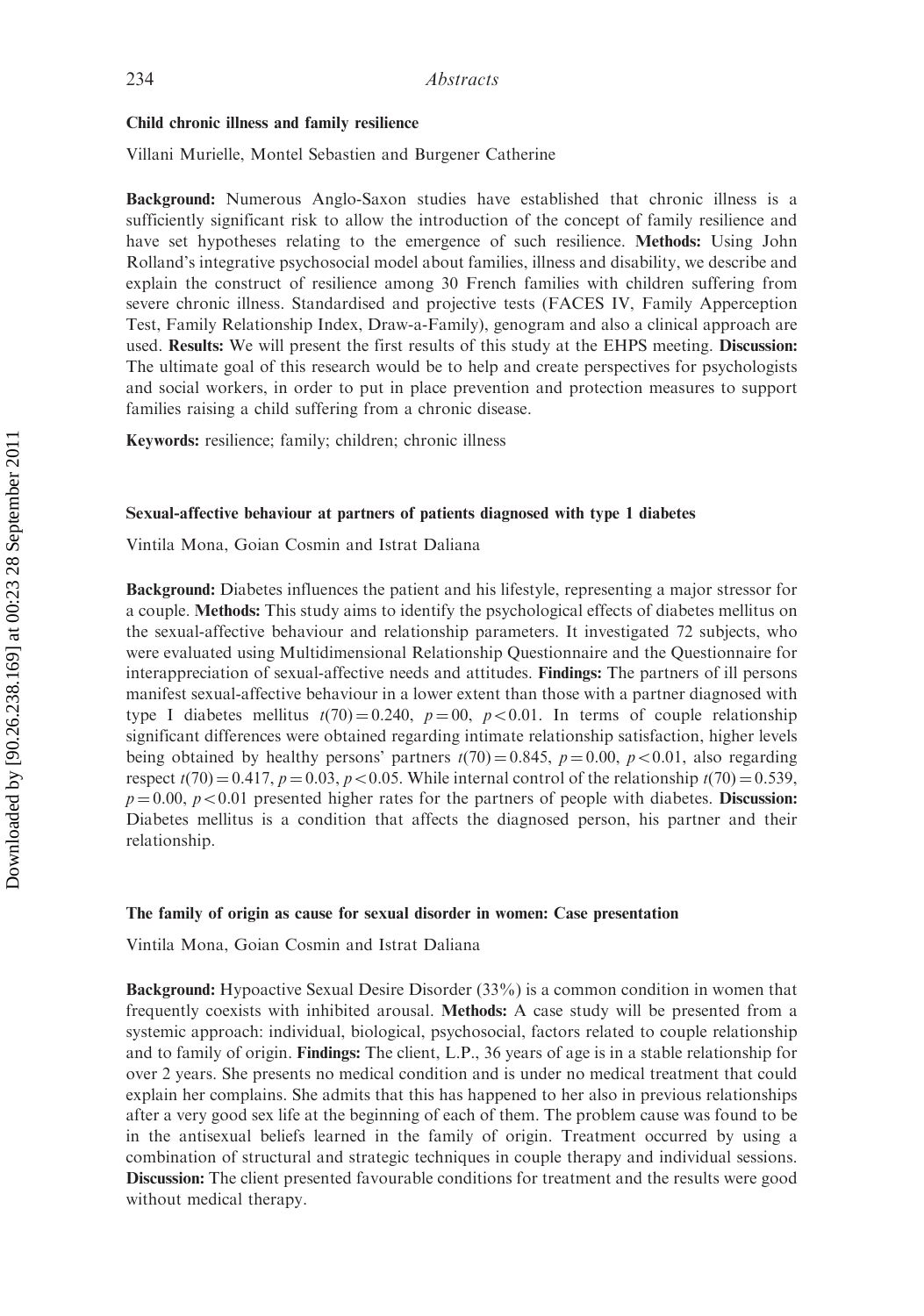#### Breast cancer as influencing factor of coping strategies and couple relationship

Vintila Mona, Pantelie Rodica and Istrat Daliana

Background: Breast cancer remains impressive through its high frequency and serious evolution. Methods: Our aim was to analyse differences between women with cancer and healthy women, regarding coping manners and couple relationship. We investigated 30 women with breast cancer who underwent surgery and 30 healthy women. The multidimensional relationship questionnaire and COPE questionnaire were used. Findings: In terms of coping strategies ill women obtained significantly lower rates for active coping  $t(58) = -2.287$ ,  $p < 0.05$  and higher levels of search for socio-instrumental support  $t(51)=2.452$ ,  $p<0.05$ , search for socio-emotional support,  $t(51) = -2.991$ ,  $p<0.01$ , and orientation toward religion  $t(58) = -2.682$ ,  $p<0.05$ . Regarding couple relationship: ill women have higher scores of depression related to intimate relationship  $t(58) = -5.562$ ,  $p < 0.01$ , fear of relationship  $t(57) = 4.578$ ,  $p < 0.01$ , also lower scores for relational satisfaction  $t(58) = -7.175$ ,  $p < 0.01$  and internal control of the relationship  $t(52) = 5.978$ ,  $p < 0.05$ . Discussion: Breast cancer is a disease that affects a large number of women both on somatic and psycho-relational level.

# Design and methods of a targeted diabetes prevention programme for Hindustani Surinamese (dh!aan)

Vlaar Linda, Nierkens Vera, van Valkengoed Irene, Nicolaou Mary, Middelkoop Barend and Stronks Karien

Background: Despite the high prevalence of diabetes, preventive interventions for the Hindustani are lacking. Our aim is to evaluate the effectiveness of a targeted lifestyle intervention. Methods: In total, 546 people aged 18–60, screened with prediabetes, were invited for a randomised controlled trial. The intervention performed by dieticians and consisted of a dietary counselling using Motivational Interviewing, a family session, cooking classes and a supervised physical activity programme. The intervention was culturally targeted using surface (colours, language) and deep structure (address family influences) adaptations. The control group received generic lifestyle advice. The measurements at baseline, 1 and 2 years include an OGTT, a physical examination and an interview. Findings: Motivating this group seems a challenge for the dieticians, but the experiences are positive. First results are expected this year. Discussion: This trial will provide valuable information on the effectiveness of a targeted lifestyle intervention among the Hindustani Surinamese.

# Effects of depression on anticipated and occurred barriers to physical activity: A daily diary study

Wagner Sebastian C., Kraemer Lena, Langguth Nadine, Gawrilow Caterina and Stadler Gertraud

Objective: The present longitudinal study investigated the effects of depression on barriers to physical activity. In particular, the study tested how depression affected participants' anticipation and the actual occurrence of barriers. Methods: At baseline, depression scores were attained for 47 undergraduate students using the CES–D. In evening diaries, participants reported anticipated and occurred barriers to physical activity on six consecutive days. **Results:** Lagged regression analysis revealed that depression predicted the daily number of anticipated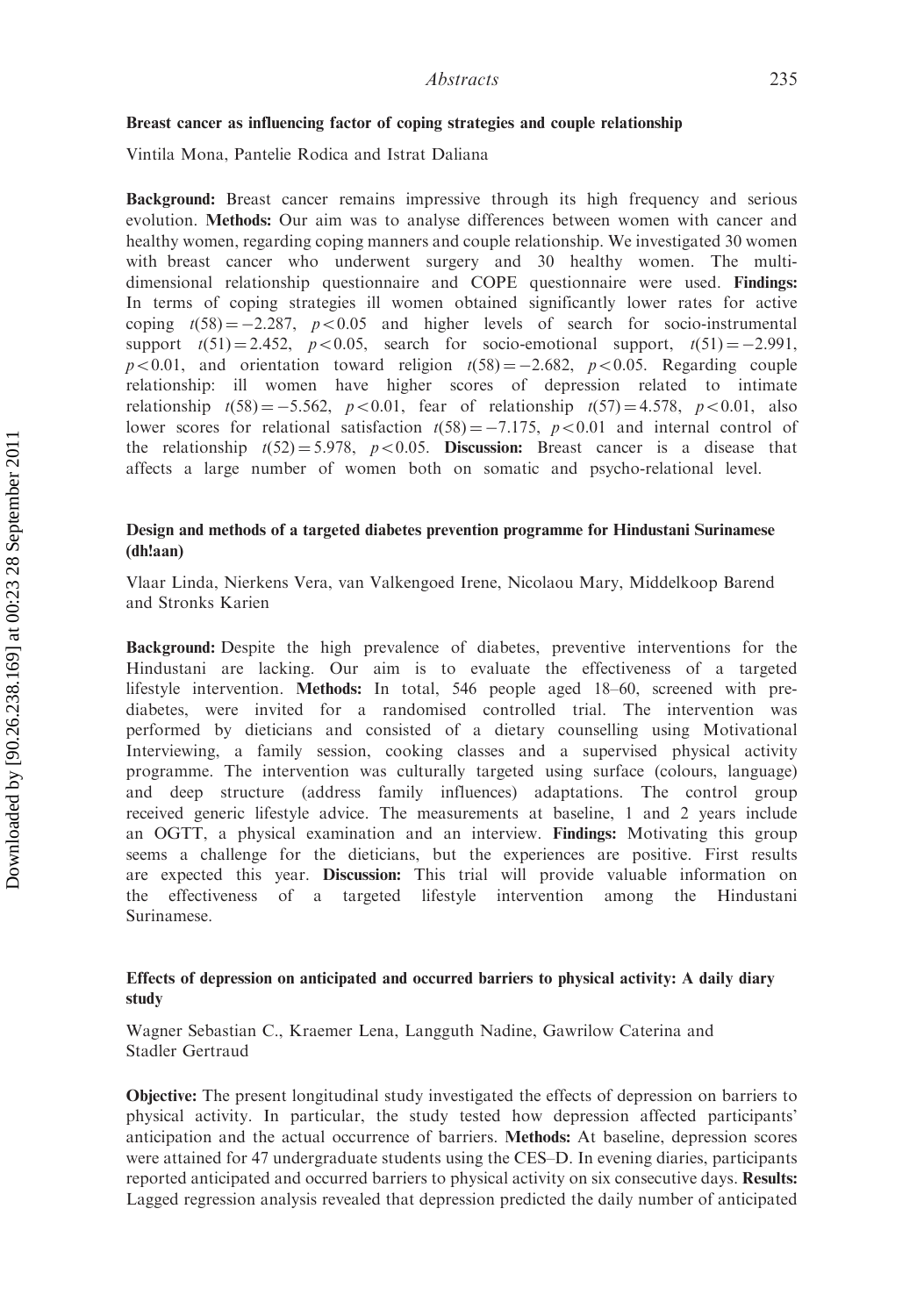barriers ( $\beta = 0.20$ ,  $p < 0.01$ ), but not the daily number of occurred barriers ( $\beta = 0.07$ ,  $p = 0.21$ ). Conclusions: This study showed that depressed participants anticipated more barriers to physical activity in everyday life than non-depressed participants, while all participants reported the same number of occurred barriers. The results are in line with clinical studies demonstrating pessimistic future perception among depressed patients, and highlight the importance of taking depression into account when investigating the determinants of physical activity.

# Time preference and adherence: Does sensitivity to delayed rewards predict preventive medicine use?

Walker Sarah and Green James

Many health behaviours require a choice between immediate and future consequences. Measures of this time preference predict many poor health behaviours, but the relationship between sensitivity to delayed outcomes and the use of preventive medicines is less clear. Using personalised adherence measures, we sought to test whether delay discounting, impulsivity and future orientation predicted adherence to preventive medicines. 123 participants completed measures of delay discounting, impulsivity, future orientation and personalised measures of adherence via an online survey. Greater levels of future orientation predicted greater adherence to preventive medicines  $(r=0.53)$ , and higher impulsivity predicted poorer adherence to vitamin supplements  $(r = 0.38)$ . Placing a lower value on the future and a greater emphasis on the present may lead to lower medicines adherence. Strategies that promote immediate benefits or reduce perceived distance to delayed outcomes may increase adherence.

# An exploratory study into the reconnection with the body (post-traumatic growth) following cancer diagnosis

### Walsh Deirdre

The aim of this study was to explore the experiences of five individuals post cancer diagnosis and treatment, to ascertain how 'the role of the body' affected PTG, and how the body facilitated the reconnection with the body. Interpretative phenomenological analysis (IPA) was the method used throughout. The participants tracked their bodies from a weakened state to where the body was 'brought back into context'. This synthesis of the old and new body created a 'battle survivor'. Throughout the patients' treatment, different aspects were given tangible roles, e.g. 'the alienation of the body', the hospital as 'the other', and 'childlike cancer patients'. Towards the end of the participants' physical trauma, the theme of 'universal oneness' was prominent. This theme encompassed the body as part of 'the circle of life' and 'nothingness and letting go'. Ultimately, this study highlights the role of the body throughout physical illness and illness adjustment.

### Predicting intention to uptake H1N1 influenza vaccine in a university sample

Walsh Jane, Claire Byrne, Susie Kola and Kiran Sarma

Background: Global pandemic H1N1 has been associated with high symptom severity among young adults. The present research sought to examine factors affecting the uptake of the H1N1 vaccine using the Health Belief Model (HBM) and Theory of Planned Behaviour (TPB) as a framework during a period of time when the virus was classified by the WHO as being in the pandemic phase Method: A sample of 201 university students completed a questionnaire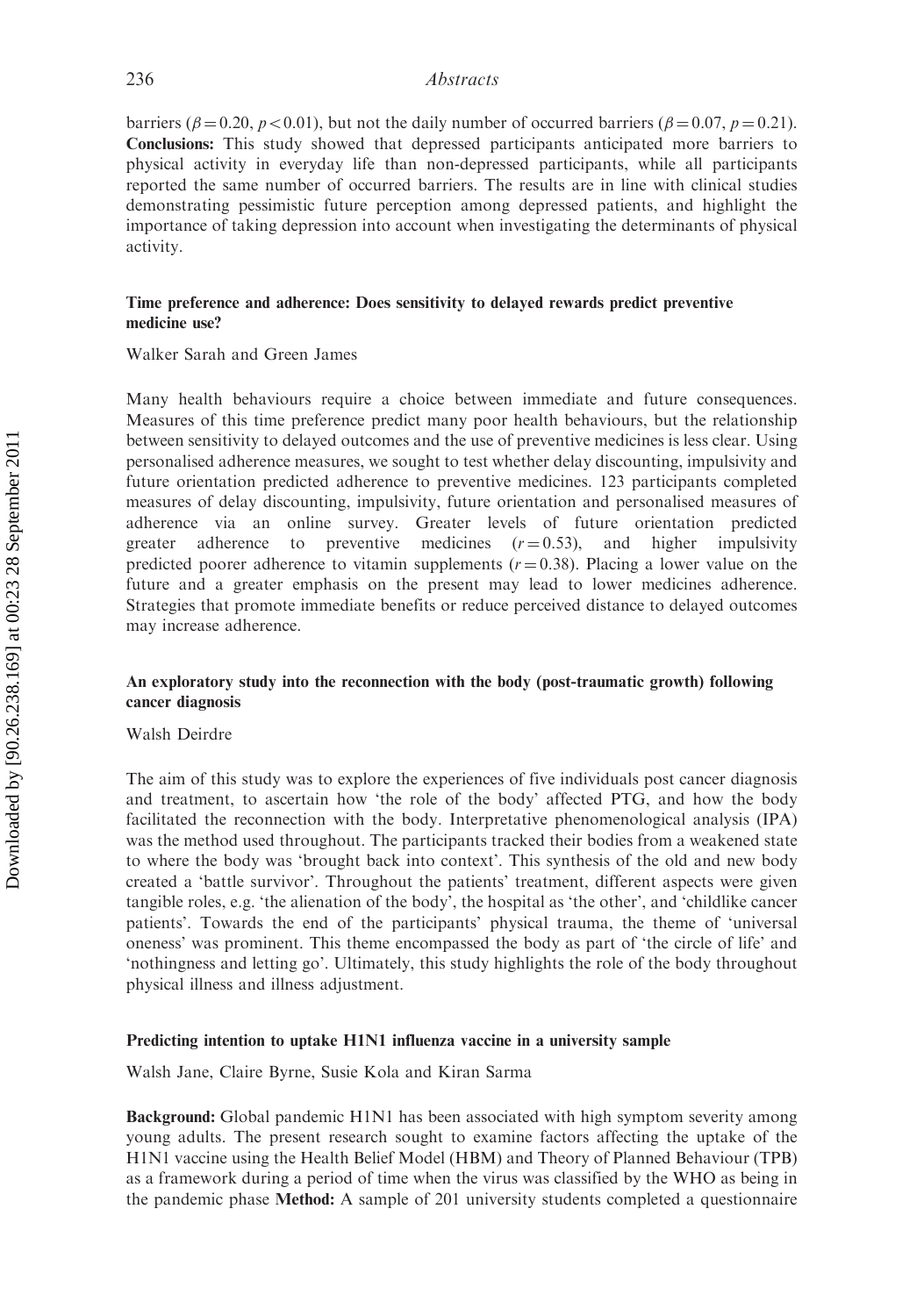battery comprised of health, belief/attitudes, and behavioural intention measures. Findings: 63.5% of respondents indicated intention to be immunised. Logistic regression was performed with intention to vaccinate (yes/no) as criterion and only attitudes (Wald = 16.6,  $p < 0.0005$ 1.89) and barriers (Wald = 7.68,  $p < 0.01$ ), emerged as significant predictors of intention to vaccinate. Discussion: The implication for health practitioners is that behavioural intent may be open to influence where psycho-education can create pro-vaccine attitudes and beliefs.

# The efficacy of a web-based educational intervention in promoting acceptability of the HPV vaccine

Walsh Jane

Background: Research has shown a lack of knowledge and uptake of the HPV vaccine among students. The research tested a web-based educational intervention on knowledge, intention and uptake of vaccination against HPV. Methods: This study was designed to evaluate a webbased intervention to improve knowledge about HPV and intention to vaccinate in a sample of 161 students. A 3 (baseline, post-intervention, one-month follow-up)  $\times$  3 (cervical cancer, cervical cancer and STI, control) prospective mixed design was employed. Findings: ANOVAs showed significant increases in knowledge and understanding of risk factors in the short term the cervical-cancer focused intervention ( $p<0.05$ ). No changes in intention or uptake were observed from baseline in either condition. Discussion: The use of a web-based intervention was effective in improving knowledge of HPV risk factors in a college sample. This did not translate into positive intentions or uptake. Implications of these findings are discussed.

#### Social support for medication adherence in old age – A double edged sword?

Warner Lisa Marie, Schüz Benjamin, Ziegelmann Jochen P., Wurm Susanne and Schwarzer Ralf

Background: In older adults with multiple illnesses, medication regimens become increasingly demanding and can result in suboptimal adherence. We examine general social support, medication-specific social support and social conflict to identify possible mechanisms that operate in predicting adherence. Methods: Observational study with two measurement points, 6 months apart, with 309 multimorbid adults (ages  $65+$ ). Adherence was regressed on general support, medication-specific support and social conflict while controlling for baseline adherence and covariates (sex, age, education, number of medicines, attitudes towards medicines and health status). Findings: Medication-specific support was the only, however negative predictor of adherence. Social conflict moderated this relation: Only in participants with high social conflict, medication-specific support was detrimental for adherence  $(OR = 0.42, p < 0.05)$ . Discussion: These findings illustrate the need for a more refined analysis of various social factors that might enhance or compromise health behaviours in old age such as medication adherence.

## Illness representations and psychological morbidity in non-cardiac chest pain patients attending an emergency department

Webster Rosie, Norman Paul, Thompson Andrew and Goodacre Steve

Background: Acute chest pain accounts for a quarter of all emergency medical hospital admissions. However, approximately half are diagnosed with non-cardiac chest pain (NCCP). These patients have poor psychological outcomes, despite excellent long-term cardiac survival. This study applies the Common Sense Model (CSM) of illness representations to this issue.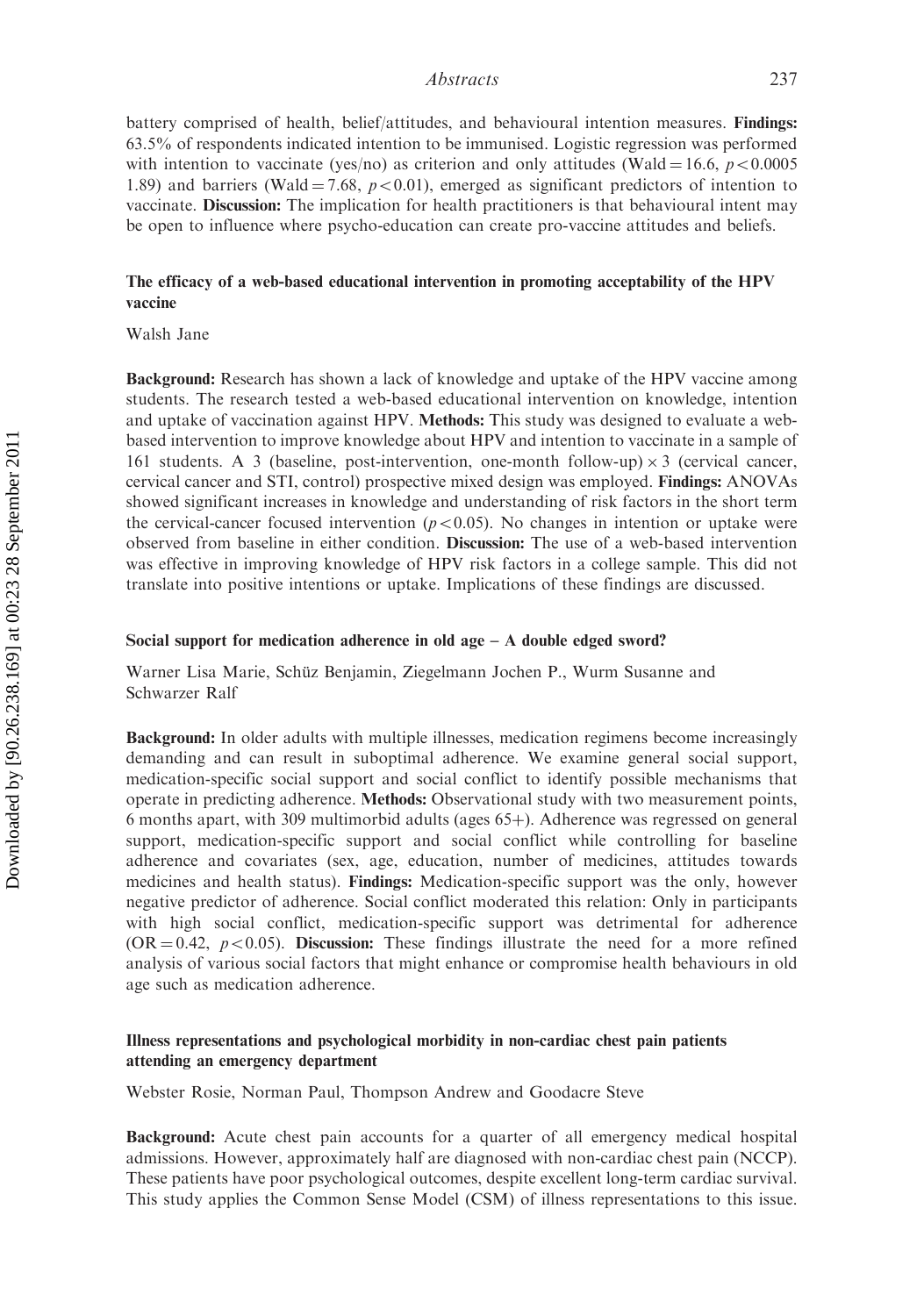Methods: 79 patients attending an emergency department with NCCP completed measures of illness representations (IPQ-R), health anxiety (HAI), and anxiety and depression (HADS). Findings: Illness representations and health anxiety explained significant amounts of variance in anxiety (57%) and depression (49%). Health anxiety and perceived psychological causes emerged as the most important predictors of anxiety and depression. Discussion: The CSM provides a strong theoretical framework for understanding the psychological reactions of NCCP patients. The results suggest that anxiety reduction and stress management interventions may be particularly appropriate for this group of patients.

#### Why whole blood donors do not donate: Reasons of no-show behaviour investigated

Wevers Anne, Veldhuizen Ingrid, De Kort Wim, Van Baaren Rick and Wigboldus Daniel

Background: In the Netherlands 50% of invited whole blood donors do not show-up to donate. This study determined the reasons of no-show behaviour. Methods: No-show reasons were recorded during one month among 4.901 invited whole-blood donors. Additionally, structured telephone interviews were held with 90 randomly selected no-show donors. An interview schedule was used, with closed and open-ended questions about satisfaction with the invitation system, reasons for not showing and physical reactions. Findings: Most common reasons for no-show were: medical  $(31.5\%)$ , like influenza; time constraints  $(23.6\%)$ ; holiday/ sports/hobby (9.5%). Interviews revealed that donors are satisfied with the invitation system. No-show donors, women or adolescents, experience more physical reactions but did not mention this explicitly as no-show reason. Discussion: Donors explicitly mention general reasons for not donating. However, it seems that negative donation experiences indirectly lower the show-rate as well.

# Psychosocial influences determining Australians' sun safe practices: Testing an extended theory of planned behaviour

White Katherine, Young Ross, Leske Stuart and Hawkes Anna

Background: This research investigated the sun protection intentions and behaviours of adult Australians in a high risk skin cancer area, using an extended theory of planned behaviour (TPB) incorporating the additional social influences of group and image norms. Methods: The study comprised a quantitative, prospective examination of the attitudinal, normative and control influences predicting adults' sun protection decisions. A questionnaire was completed at two time points by 400 Australian adults across metropolitan, regional, and coastal areas of Australia. Findings: The proposed structural equation model for sun protective behaviour fitted the data well and highlighted the role of attitudes, control factors, and group norm as the major determinants of people's intentions. Discussion: The TPB served as an informative framework for understanding adults' sun protection decision-making, with the findings reinforcing the notion that group-based strategies are likely to be a useful target for sun safe interventions.

# 2-Year follow-up of a multidisciplinary cognitive-behavioural intervention program for obese adult

Wiebke Goehner, Martina Schlatterer, Harald Seelig and Reinhard Fuchs

Background: We evaluated the effects of a multidisciplinary group intervention on psychological factors, physical exercise, diet, and weight. Methods: 316 persons with obesity followed public calls to participate in the intervention program or comparison group.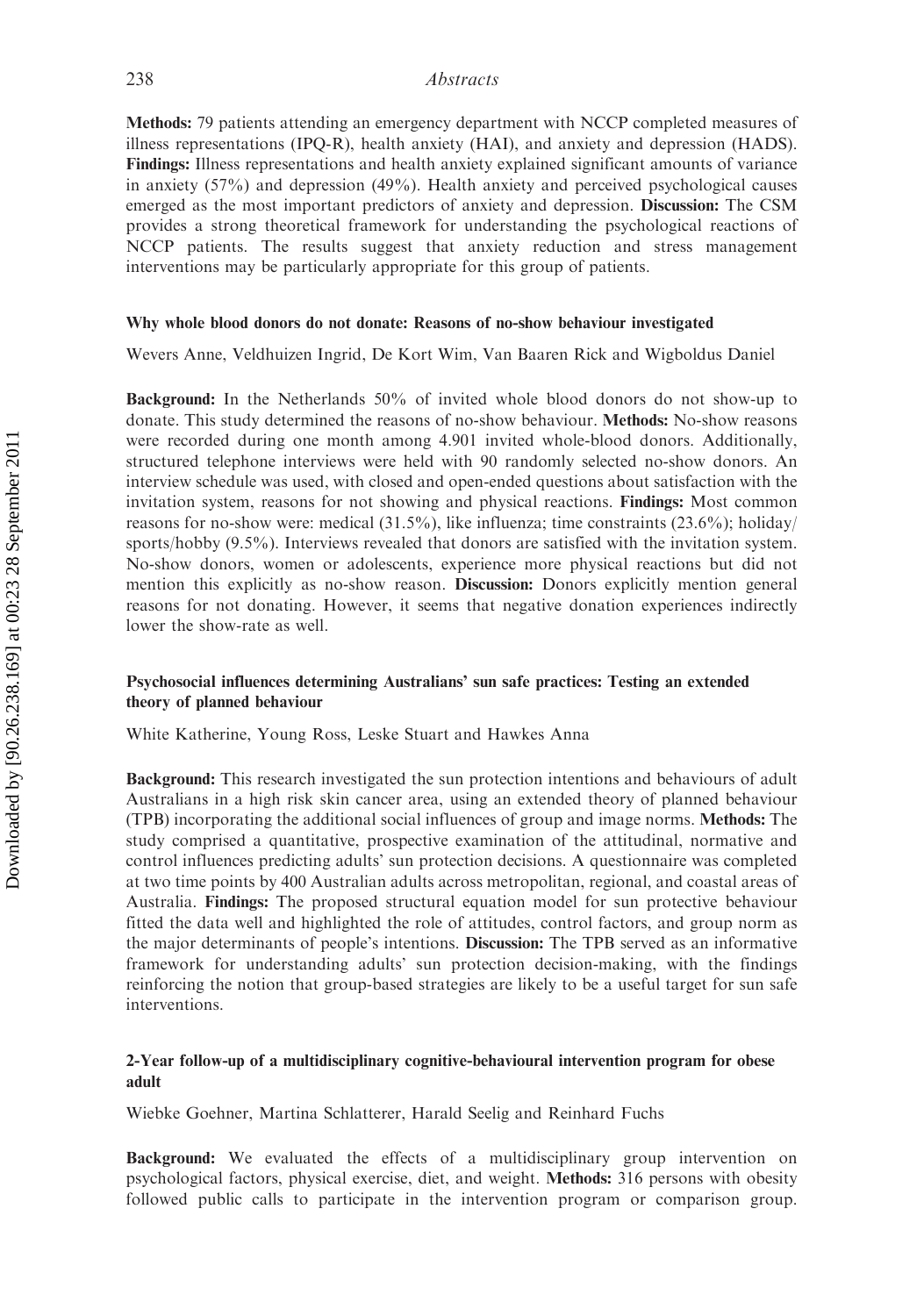Questionnaires were completed at Baseline, 6, 12 and 24 months follow-up; included were psychological variables of the MoVo process model, behavioural variables, and weight. Findings: At 24 months follow up, the IG lost of 5.57% weight (CG: 1.12%; t1-t4,  $p < 0.01$ ). Results yielded significant interaction terms indicating a substantial effect of the intervention on food choice and the level of physical exercise  $(p<0.01)$ . The IG showed significantly enhanced self-efficacy, stronger goal intentions, and more detailed implementation intentions than the CG at follow ups. Discussion: Findings confirm that the intervention program has the potential to evoke enduring changes in cognitions, level of physical exercise and healthy eating behaviour, resulting in substantial weight loss.

# Psycho-social determinants of occupational burnout and subjective health amongst nurses

#### Wilczek-Ruzyczka Ewa

Background: This study is aimed at establishing which determinants and to what extent they affect occupational burnout in subjective health. Methods: The research involved 250 nurses aged between 22 and 54 with an average of 12 years work experience. The following research methods were used: Burnout Inventory (Maslach Ch.), Effort – Reward Imbalance (Siegrista et al.), Attitude Towards Shiftwork Scale (Iskra-Golec I.), Manual for Minnesota Satisfaction Questionnaire (Weiss D.J. et al.) and Standard Shiftwork Index (Barton J. et al.). Findings: In the group of low work satisfaction and negative attitude towards shiftwork, up to 31% of emotional exhaustion and up to 23% of depersonalisation results can be explained by occupational stress included in the regression model as the efforts-over-rewards imbalance. Emotional exhaustion significantly correlates with subjective health in terms of cardiovascular  $(r=0.32; p<0.01)$  and digestive  $(r=0.26; p<0.05)$  systems. Discussion: It is important to monitor occupational stress and symptoms in subjective health.

# The effect of fatigue and insomnia on the relationship between stress and burnout among surgical nurses

Wilczek-Ruzyczka Ewa and Basinska Beata

Background: Burnout syndrome and fatigue have an impact on the quality of medical care and safety of patients. Siegrist's effort–reward imbalance model has been adopted as a concept of occupational stress. Methods: 167 surgical nurses (mean age of 38) filled in effort–reward imbalance by Siegrist (2002), Maslach Burnout Inventory (2000), index of fatigue at work and Athens Insomnia Scale by Soldatos (2007). Correlational design was used. Findings: Occupational stress influenced emotional exhaustion and depersonalisation, but not personal accomplishment. After controlling the length of shifts, fatigue at work was a fully mediated link between stress and emotional exhaustion. The effort–reward imbalance increased fatigue at work, and fatigue intensified forces draining. Sleep difficulties had a direct effect on emotional exhaustion and depersonalisation among nurses. Discussion: Two different mechanisms of fatigue and sleep difficulties on burnout were observed among nurses.

#### Preliminary evaluation of a brief walking intervention: Pilot exploratory trial

Williams Stefanie L., Dale Jeremy, Michie Susan and French David P.

Background: Previous research has demonstrated the efficacy of a brief walking intervention when delivered to adult volunteers. We report on a pilot exploratory trial to evaluate the efficacy of this intervention delivered by practice nurses in primary care. Methods: Eight practice nurses were recruited and trained. 52 patients received the intervention. Patients wore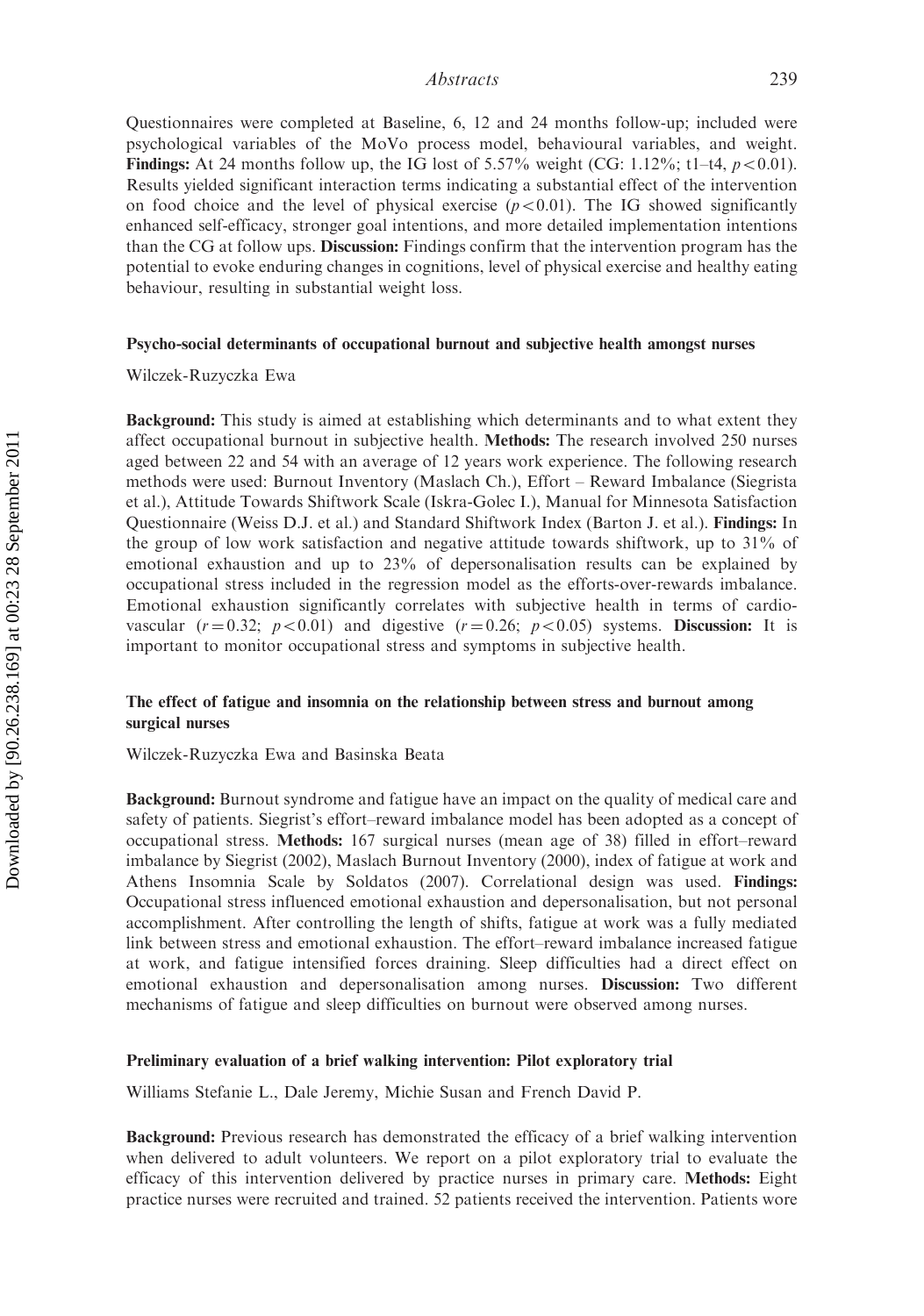a pedometer, and completed questionnaire measures, including self-efficacy pre- and immediately post-intervention. Findings: There was a statistically significant increase in objectively assessed walking between baseline ( $M = 22$  mi, SD = 12.77) and post-intervention  $(M=26 \text{ min}, SD=13.07, p=0.013)$ , but no significant change in self-efficacy (p=0.638). Discussion: The results of this pilot trial suggest that the intervention was effective in bringing about increases in walking, but not by the expected mechanism of changing self-efficacy. However, this trial provided information to refine the intervention and study procedures. This will help to maximise the effectiveness of a fully powered explanatory trial, currently underway.

#### Depression, compliance and metabolic state among diabetic outpatients

Wojtyna Ewa and Paruzel Mariola

The diabetic patients are characterised by the low level of compliance, what is insufficient for long-term health maintenance. At the same time, they have much more often depression (about 15 40%). The aim of this study is to examine the relations between depression, compliance and metabolic state among diabetic outpatients. Methods: This study included 205 diabetic outpatients. The structured interview, the psychiatric examination, the measurement of HbA1c and the Adherence Questionnaire and BDI were used. Findings: Depression of at least moderate severity was observed in 26.83% of patients. The study showed a significant relationship between HbA1c and compliance  $(r = -0.37^{**})$  and HbA1c and depression  $(r=0.21^{**})$ . It was confirmed the mediating role of depression for the association between HbA1c and monitoring blood-glucose, hypoglycaemic medication and (only for women) total of adherence. Conclusion: The reducing of depression in diabetic outpatients may help to achieve better outcomes for the metabolic status, especially for women.

#### Decision processes in clinical intuition

Woolley Amanda and Kostopoulou Olga

Introduction: We conducted an interview study to identify the types of decision processes involved in cases of intuition reported by clinicians. Method: Participants were 18 General Practitioners (9 female; mean age 44). Cases involving intuition were reported and the Critical Decision Method was employed to establish a timeline of events and probe each judgement. Transcripts were reordered around judgement points and coded for associated cues, expectations, goals and actions to map out the decision-making process. Results: Three types of intuitive decision process were identified. Gut-feeling processes where the initial interpretation of the situation was later rejected. Recognition processes where GPs immediately recognised the problem and committed to that judgement despite conflicting information and reasonable alternatives. Insight-type processes where there was no recognition of the situation until a solution emerged without awareness. Conclusion: Findings highlight an area of non-analytic clinical reasoning beyond the well-known concepts of heuristics and pattern recognition.

#### The role of personal resources in effective coping with stage fright

Wrona-Polanska Helena, Polanska Marta and Polanski Marek

The objective of this report is to describe relations between experienced stage fright, coping strategies, personal resources and health status. The theoretical basis researches are functional model of health (Wrona-Polan´ska, 2003), in which health is a function of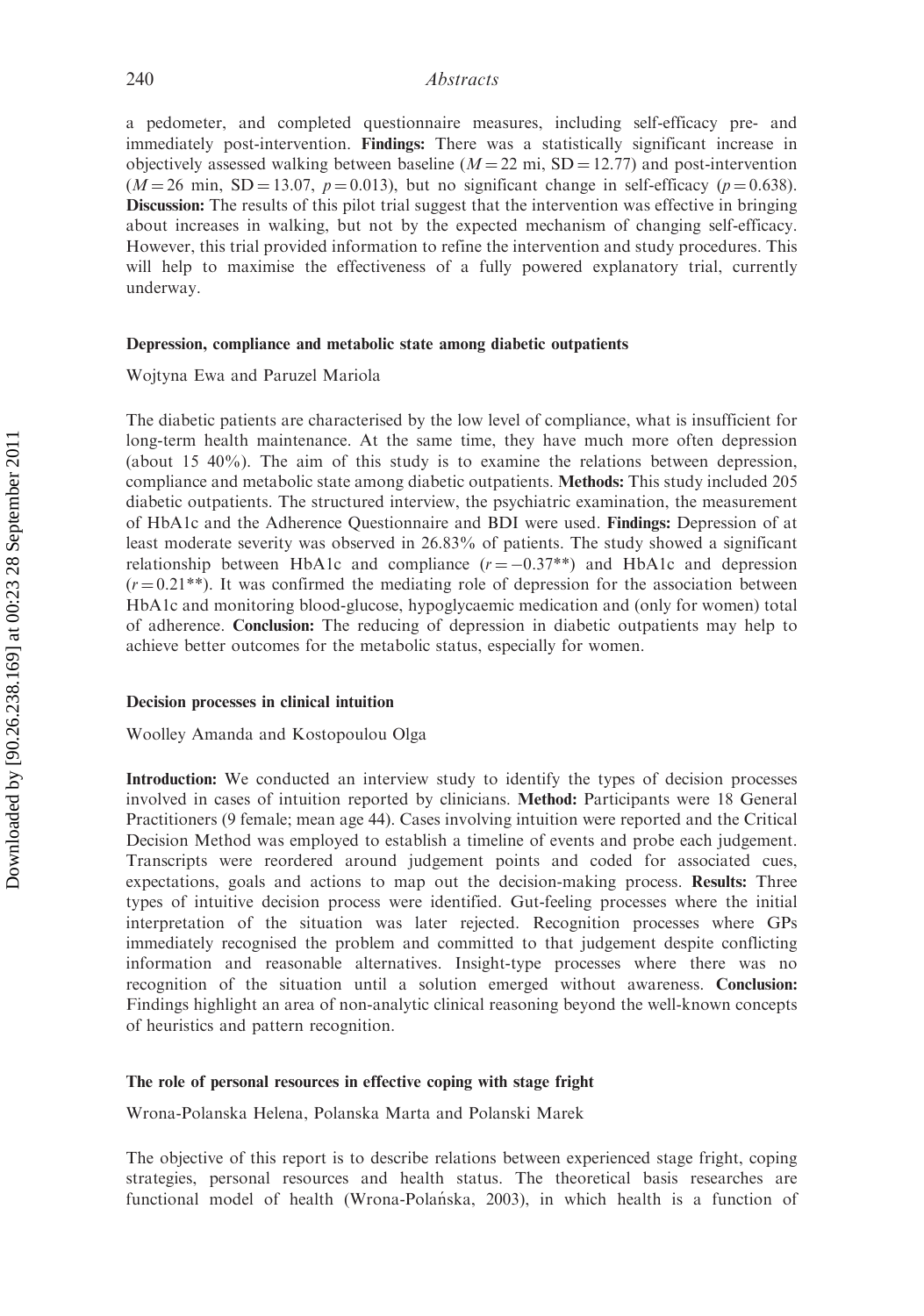creative coping with stress and personal resources. Methods: Questionnaires examining fears, coping strategies, personal resources and grading scales of health. Examined persons were 210 students of music schools. Results show that the effectiveness of managing stage fright depends on the coping strategy focused on the task, looking for social contacts as a source of support, and personal resources. Effective coping with stage fright depends on sense of coherence, positive self-evaluation, mechanism of perceived control and good instrumental preparation for the performance. Conclusions: The level of stage fright is a function of creative coping and personal resources. To promote health we should increase personal and social resources.

### Children Prenatally exposed to alcohol – A case study

### Xavier Maria, Carvalhal Tania, Lopes Emanuela and Costeira Maria

Alcohol use during pregnancy is a significant public health problem. Purpose of this poster is to present the developmental characterisation of a group of children prenatally exposed to alcohol, born at a Hospital Unity of North of Portugal between 2005 and the first 6 months of 2009, and discuss difficulties of detecting prenatal alcohol exposure. Analysis of paper medical records allowed identification of 13 children. Emotional and behavioural problems were studied by use of Achenbach's Child Behaviour Checklist (CBCL) and general development and language, motor and social development and cognition were assessed using the Griffiths Mental development Scales (0–2 and 3–8 years). Sociodemographics characteristics were assessed by caregiver interview. 61.5% mothers report not to currently consume alcohol. All children scored bellow the normative mean (problems in language, mobility and autonomy). CBCL results were related to nonclinical normative sample. Prenatal exposure was under-diagnosed but adequate diagnosis is critical to early intervention.

## Effectiveness of stress-management training on nursing stress, job satisfaction, coping self-efficacy in hospital nurses

### Yari Malihe

Objective: The goal of this study was to determine the effectiveness of SMT on decreasing nursing stress, increasing job satisfaction and coping self-efficacy. Methods: The study investigated 40 women nurses were randomly assigned into two groups (one experimental and one control group). Experimental group attended in 12 sessions SMT. The performed SMT was included: cognitive coping skills training, cognitive reconstructing training, time management training, effective communication skill training, self assertion training, creatively problem solving training and performing progressive muscle relaxation (PMR). Research instruments were Expanded Nursing Stress Scale (ENSS), Job Description Inventory, Coping Self-Efficacy Scale, participants measured and compared with to each other in pre-test and post-test stages. Results: The results showed that SMT is effective on decreasing nursing stress and increasing job satisfaction and coping self-efficacy  $(p<0/05)$ in hospital nurses. Conclusions: Results show a clinically significant beneficial effect of SMT in hospital nurses. Industrial-organisational psychologist can use of this intervention in organisational personnel's training programs on improving organisational development and effectiveness.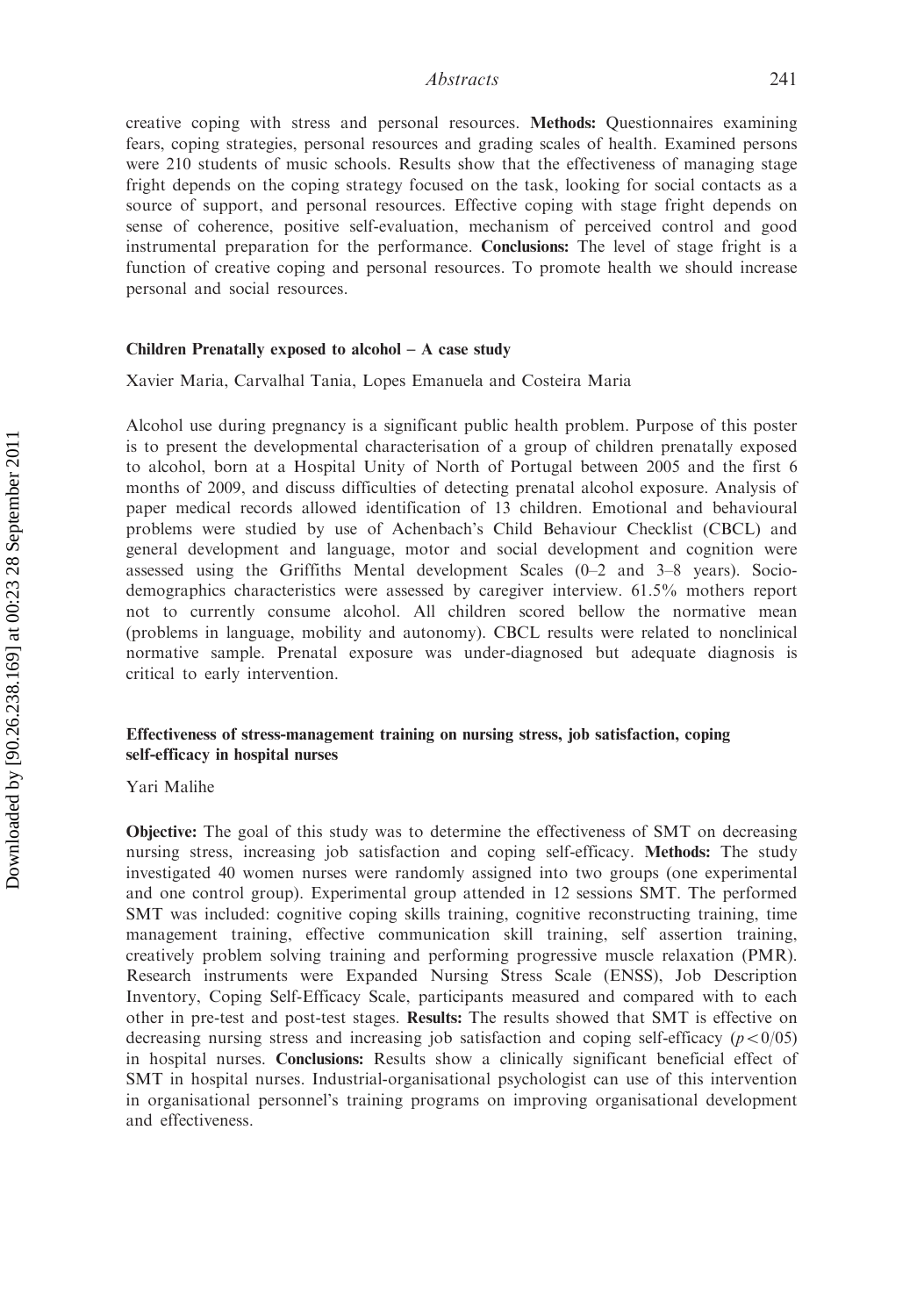# Effectiveness of relaxation-based cognitive behavioural therapy on depression, social adjustment and happiness of cardiac patients

Yari Malihe and Hassanzade Daloee Mahdi

Objective: The goal of this study was to assess the effects of relaxation-based CBT on decreasing depression, increasing social adjustment and happiness of CVD patients. Methods: 30 CVD patients were randomly assigned into two groups (one experimental and one control group). Experimental group attended in 12 sessions CBT. The performed CBT accompaniment to relaxation included two parts: First part involved performing progressive muscle relaxation. Second part involved cognitive reconstructing, coping skills, thought-stopping training. Research instruments were Beck Depression Inventory and Social Adjustment Scale and Oxford Happiness Inventory. Participants measured and compared with to each other in pre-test and post-test stages. Results: The results of this study showed relaxation-based CBT decreased depression, increased social adjustment and happiness ( $p<0/05$ ) of experimental group. In addition, results showed there was a significant decrease in experimental group's heart rate, blood pressure. Conclusions: Results show beneficial effects of this intervention on CVD patients. Health psychologist can use this intervention as complementary therapy for CVD patients.

# Long-term effectiveness of dutch obesity intervention in teenagers (DOiT) with parallel process latent growth modelling

Yildirim Mine, Singh Amika, te Velde Saskia J., van Mechelen Willem, Brug Johannes and Chinapaw Mai J.M.

Background: We aimed to evaluate the long-term effectiveness of DOiT intervention on overweight measures and possible mediating effects of energy-balance related behaviours (EBRBs). Methods: 1108 adolescents (12.7 y, 50.5% girls) provided longitudinal data on body mass index, waist circumference and sum of skinfold thicknesses, consumption of sugarcontaining beverages, high caloric snacks, active transport and screen-viewing behaviour. We used a parallel process latent growth modelling approach. Findings: Intervention resulted in a less increase for waist circumference over time compared to control. Although the intervention group lowered the sugar-containing beverage consumption more, in particular soft drink consumption, compared to the control group, this could not explain the intervention effect on the overweight measures. Discussion: The findings showed that the changes in overweight measures do not track with changes in EBRBs. Mediating effects of other EBRBs, e.g. daily physical activity, fruit and vegetable intake, should be investigated in future studies.

### Young people's attitudes towards unprotected sex and pregnancy

### Young Honor

Despite Government initiatives, the UK continues to have one of the highest adolescent conception rates in Europe. Whilst knowledge, skills and confidence are important in influencing sexual health behaviours, research evidence highlights the importance of attitude change in the development of health–behaviour interventions. This research aimed to develop a more comprehensive understanding of the underlying paths adolescents take to parenthood. Semi-structured interviews with adolescent parents and non-parents were designed to establish how young people think and talk about unprotected sex and pregnancy. A thematic analysis, shaped around the Theory of Planned Behaviour, identified emergent themes relating to perceived consequences of childbearing, social environment influencing teenage behaviour and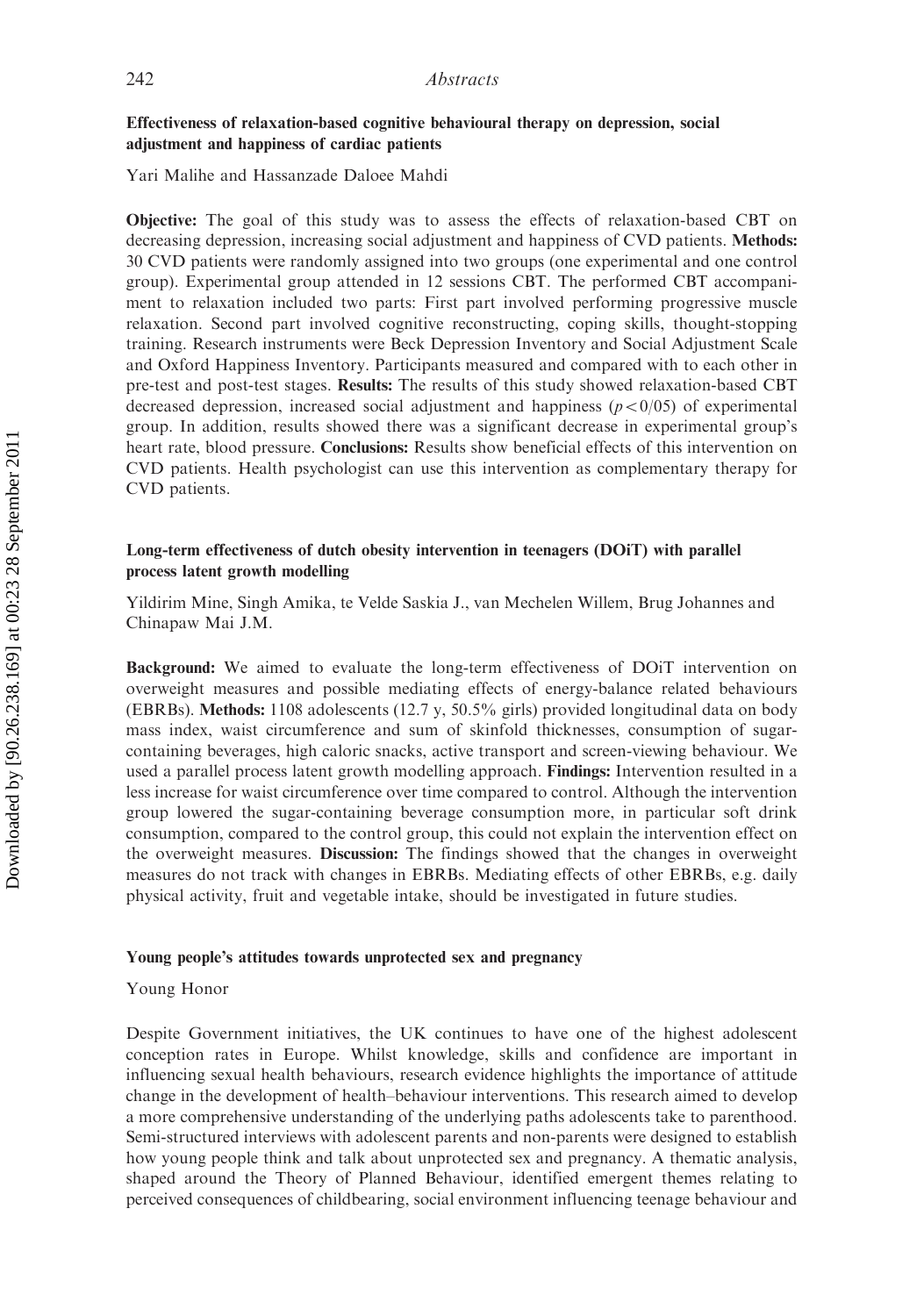perceptions of control over sexual behaviour. Additionally, the importance of perceived social support, sexual health knowledge and future forethought were identified. These findings can be used to inform the development of effective interventions targeting the most salient beliefs which drive teenage sexual behaviour.

#### Happiness and life satisfaction of adolescents related to communication with parents

Zaborskis Apolinaras, Zemaitiene Nida and Petruskeviciute Jovita

Open communication between children and parents is an important factor for mental health in children. The aim of the study was to examine associations among interpersonal relations with parents, happiness and life satisfaction of adolescents. This study was carried out in 2010, according to the methodology of WHO international HBSC study. The country representative sample of 5912 schoolchildren was surveyed. Difficulties to talk to their parents, in total, were observed in 41.6 percent of boys and 56.4 percent of girls ( $p<0.001$ ). Adolescents living in intact families, in comparison to those living in broken families, were more likely to feel unhappy and to dissatisfy with their lives. Adolescents experiencing difficulties in communication with both or one of the parents were more likely to feel unhappy and dissatisfied with their lives. Harmonious relations among parents and children play an important role in life satisfaction and mental wellbeing of school children.

## Aggressive behaviour and emotional well-being among Palestinian adolescents of incarcerated family members

Zaool Luay, Sebena Rene and Lovas Ladislav

Background: The aim of this study was to investigate differences in emotional well-being and aggressive behaviour between Palestinian adolescents of incarcerated family members and adolescents from regular families. Methods: 300 adolescents of incarcerated family members were matched with an equal number of adolescents from regular families. The sampling was random and groups did not differ in demographic variables. Children completed measures of aggressive behaviour and emotional habitual well-being scale. To compare the level of aggressive behaviour and emotional well-being analysis of variance was performed. Findings: Results revealed significant differences between the groups in level of physical aggression  $(p<0.001)$ , verbal aggression  $(p<0.001)$ , hostility  $(p<0.001)$  and anger  $(p<0.001)$ . Children of incarcerated family members experience significantly higher level of negative emotions  $(p<0.001)$  and significantly lower level of positive emotions ( $p<0.05$ ) than their counterparts. Discussion: Family member imprisonment appears to affect children's emotional well-being. These children also display more behaviour problems.

# The links between spirituality and social support with alcohol consumption of individuals attending AA groups

Zardeckaite-Matulaitiene Kristina and Barisiene Rita

The aim of the research was to establish relations among alcohol consumption characteristics, spirituality and social support of people who attend AA groups. AUDIT was used to assess alcohol consumption problems, Daily spiritual experiences scale was used to assess spirituality; and scale of perceived multidimensional social support was used to assess the social support. 154 people (112 men and 42 women) who attend AA group participated in this study. The results showed negative correlation between spirituality and number of alcohol problems of individuals attending AA groups. Some gender differences were found in links among alcohol consumption characteristics, spirituality and social support. Spirituality was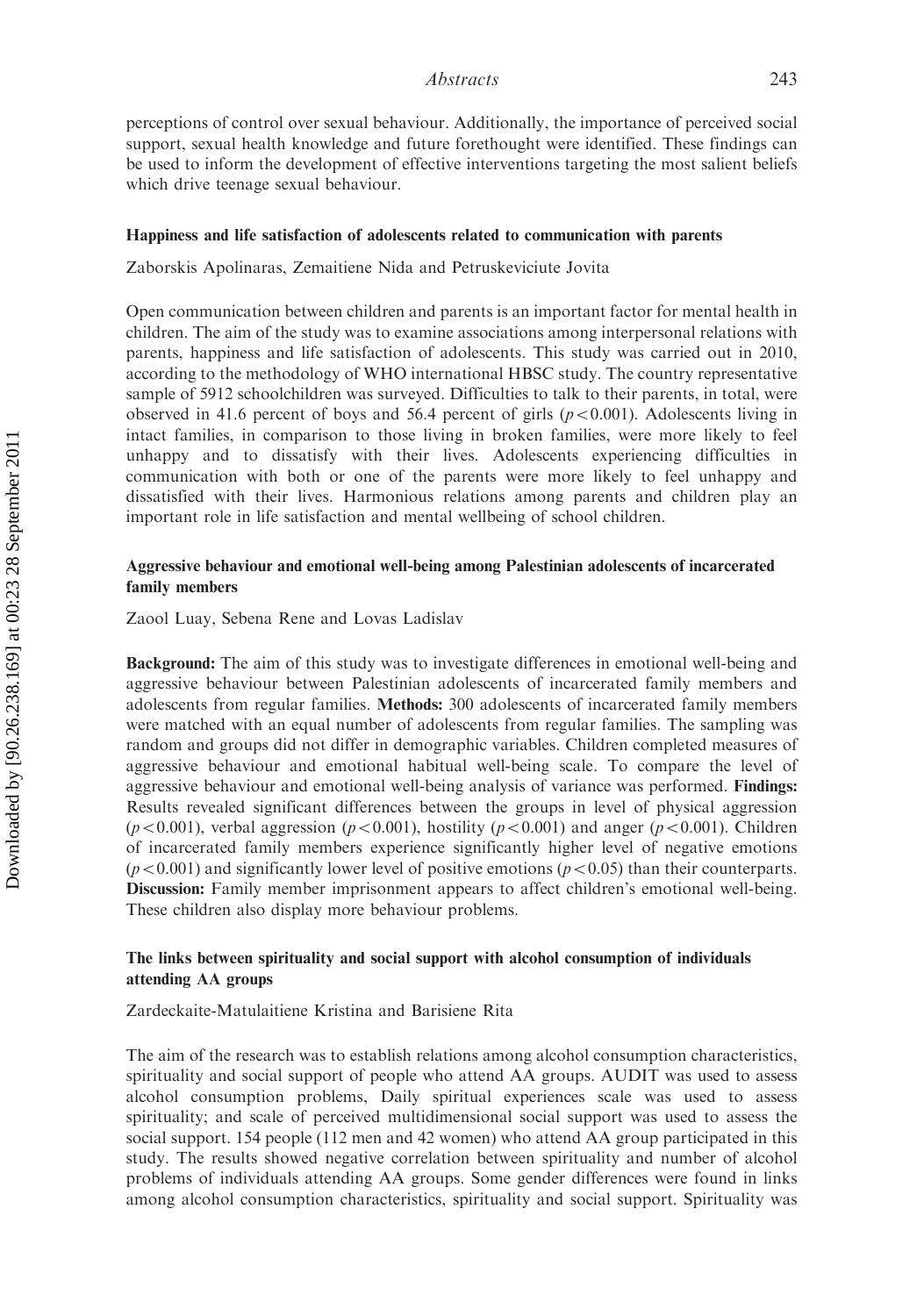more related to problematic alcohol consumption, but social support was more related to alcohol consumption experience for individuals who attend AA group till 4 years. Neither spirituality, nor social support predicted any of alcohol consumption characteristics of individuals attending AA group more than 4 years.

#### The influence of family therapy on marital conflicts

Zarnaghash Maryam and Jahangiri Leila

The aim of the present research was considering influence family therapy on marital conflicts. In this project, clinical interview and ENRICH marital satisfaction scale were used. Also via pre test–post test with control group (30 couple) and experimental group (34 couple), marital conflicts were evaluated. Results of  $t$ -test,  $F$ -Test and Tukey Test were showed family therapy has significant influence on solving of marital problems especial communication problems between couples. Also family therapy decreased individual conflicts in females.

### Maternal infant-rearing attitudes linked with infant-rearing practices and difficulties

Zemaitiene Nida, Sirvinskiene Giedre, Jusiene Roma and Breidokiene Rima

Parental attitudes towards childrearing correspond with childrearing behaviours and play salient role in child development. The aim of this study was to evaluate associations between maternal infant-rearing attitudes, infant-rearing practices and difficulties. The 237 mothers of full-term infants, participating in longitudinal birth-cohort study, completed questionnaires 3– 4 months and 6–7 months postpartum. The questionnaire included infant-rearing attitudes and beliefs scale. A high score on this measure indicated an infant-centred, flexible approach. Infant rearing difficulties were evaluated using Anxiety regarding children subscale and separate questions. Mothers who reported more infant-centred attitudes indicated less anxiety regarding infant care 3–4 months postpartum and were more prone to breastfeed baby 6–7 months postpartum. Infant-centred approach was associated with fewer difficulties in understanding infant crying reasons, shorter period of calming him down and feeding on demand rather than on fixed-time schedule. Infant-centred rearing attitudes were associated with less child-rearing difficulties and longer breastfeeding.

#### Factors related to breast cancer prevention in Chinese women living in the UK

Zhang Ying, Pattison Helen and Shaw Rachel

Background: This study aimed to understand Chinese-British women's beliefs about breast cancer and its prevention. Method: Thirteen focus groups were conducted separately with 52 older (over 50) and 21 younger (under 35) participants. All data were transcribed verbatim and analysed by using thematic analysis. Findings: Older participants held a more holistic view of health maintenance, had less specific knowledge about breast cancer and its causes than younger participants. They showed positive attitudes to breast cancer screening and most had responded to receiving a mammography invitation letter. Language was a key barrier to older participants using medical care and information. Younger participants were highly critical of health care in UK and put great emphasis on genetic causes of breast cancer. Discussion: The findings suggest strong cultural influence and language concerns but differences between age groups. These factors are important in designing and implementing breast cancer screening services which target Chinese women.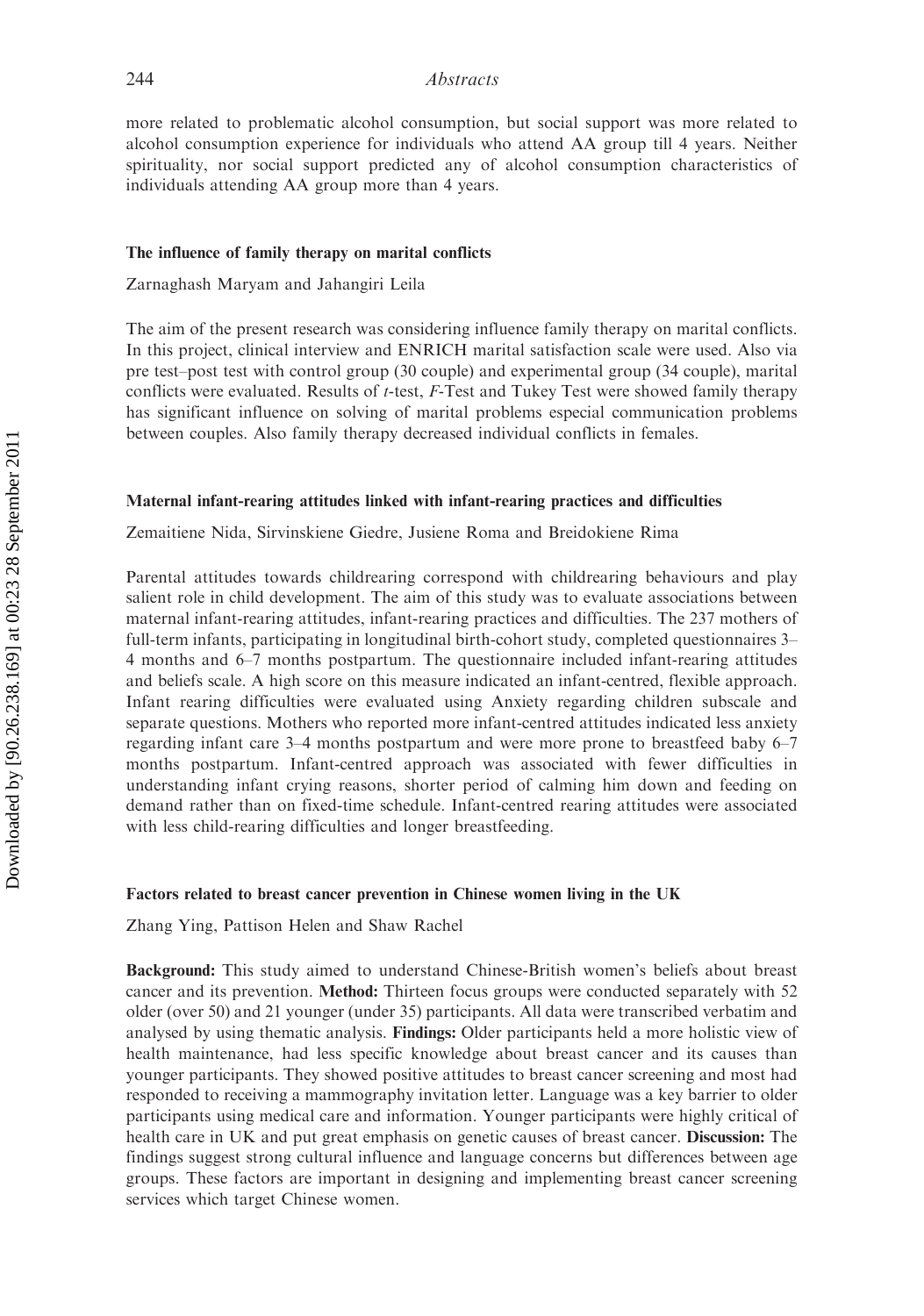Zlatev Martin, Eiser J. Richard, Rodafinos Angelos and Lazuras Lambros

Background: High rates of tobacco use and rather weak means to fight against the tobacco epidemic were reported in Albania and Bulgaria. The aim of this study was to assess smoking trends in Albanian and Bulgarian adolescents, and to identify the psychosocial drivers of smoking initiation among non-smokers. Method: A total of 492 Albanian and 495 Bulgarian high-school students, aged 12–16 years, completed anonymous structured questionnaires covering a wide range of psychosocial correlates of smoking. Results: Reported smoking rates were higher in Bulgarian participants. Smokers were predominantly males in Albania and females in Bulgaria. Further, Bulgarian students reported more frequent smoking in their homes, in the school premises, and in public places. Finally, health risk beliefs predicted intentions of non-smoking Albanian participants to start smoking, and normative beliefs intentions of Bulgarian non-smokers. Discussion: Findings suggest that national strategies for tobacco prevention should take into consideration cultural differences.

#### The right (not) to smoke: Attitudes of Balkan company executives

Zlatev Martin, Rodafinos Angelos, Eiser J. Richard and Lazuras Lambros

Background: This study aimed to explore whether smokers and non-smokers differ in their opinion about matters associated with their rights in the context of a smoking ban – an issue often ignored in previous research. Methods: An anonymous structured questionnaire was used to collect data from 145 executives studying for a Masters degree in Business Administration, in South East Europe – the region with the highest smoking prevalence in Europe. Results: Smokers and non-smokers differed in their beliefs about the right to smoke in the context of a smoke-free policy. Smokers argued for their right to smoke and non-smokers felt stronger about their right to be protected from exposure to second-hand smoke. Smokers regarded turning down a smoker applicant for a job as an act of discrimination. Discussion: Public health interventions to promote smoke-free policies should consider these differences when shaping messages to enhance smokers' acceptance of smoke-free policies.

# The impact of general and health-specific variables on the intention and planning to change behaviours

#### Zycinska Jolanta

The aim of this study was to determine the role of general and health-specific variables (intrinsic motivation and self-efficacy) in formulating the intention and planning to change the diet and physical activity and quitting smoking while adapting to the disease. This study comprised 60 patients (aged below 65) undergoing hospital treatment due to ACS. The following tools were used: the GMS and TSRQ (intrinsic motivation) and the GSES and the author's own questionnaire (self-efficacy). The health-specific self-efficacy is a variable that explains the intention to change the examined behaviours. The diet-specific self-efficacy interaction with general variables is also important. General intrinsic motivation produces a reverse effect as regards the intention to change the diet and physical activity. The general variables do not have a direct effect on planning. General variables influence the formulating of intention if the patients are optimistic about their own capabilities and experience pressure to accomplish goals.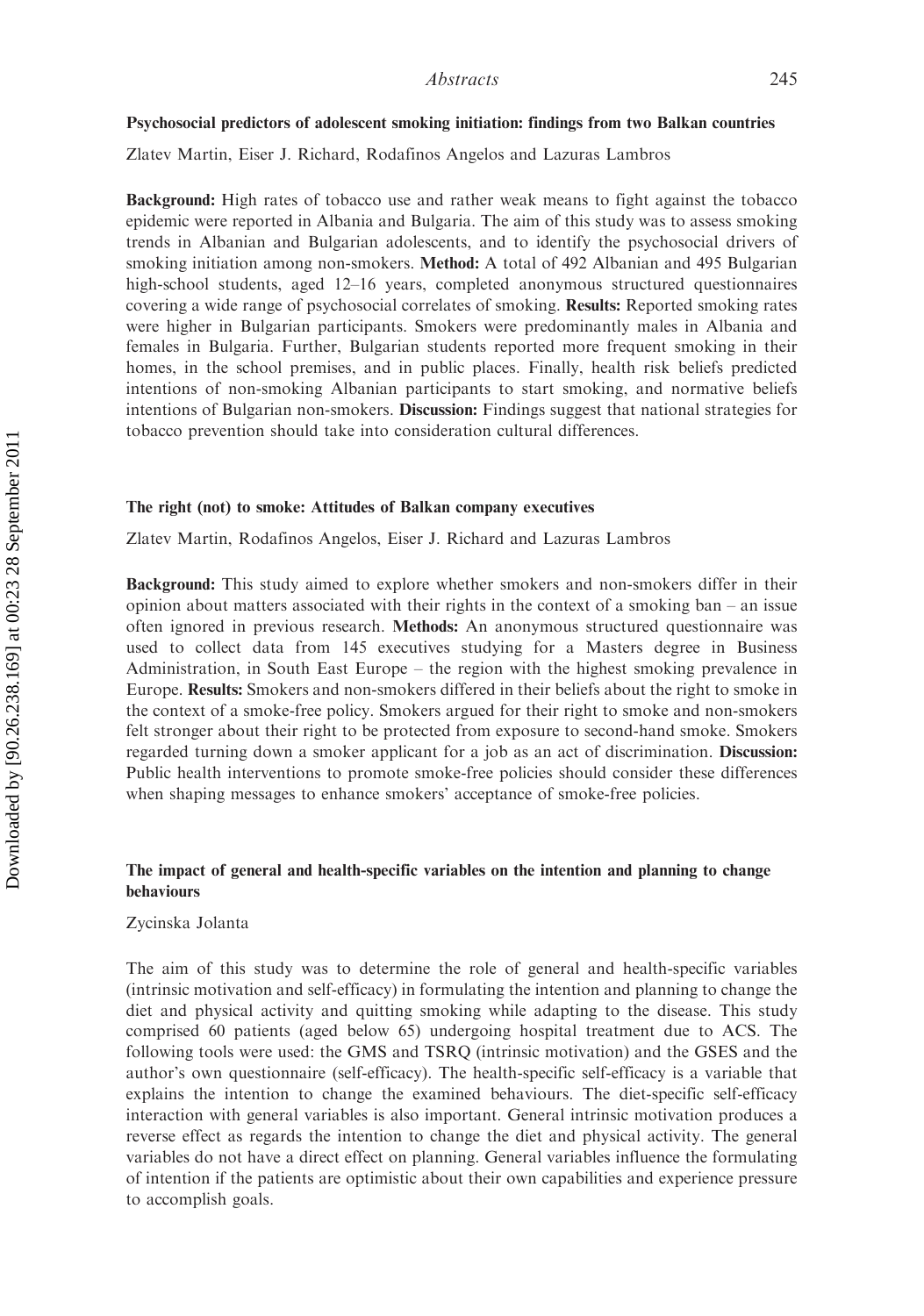### Predictable versus unpredictable pain: An experimental investigation on the extinction of fear of pain

Background: We examined the extinction of fear of (movement-related) pain (FOP) induced by predictable versus unpredictable pain. Method: During acquisition, one movement  $(CS+)$  was paired with painful shock in the predictable condition; shocks were delivered during the intertrial interval (ITI) in the unpredictable condition. Next, in the Predictable Extinction Group (PEG;  $n = 25$ ), the CS+ was extinguished, but not in the Control Group (CG;  $n = 25$ ). The CG continued to receive unsignalled ITI shocks, but not the Unpredictable Extinction Group (UEG;  $n = 25$ ). We measured self-reported FOP and eyeblink startle modulation. Findings: FOP during the CS+ was extinguished in the PEG, but not in the CG (Block  $\times$  CStype  $\times$  Group:  $F(4, 192) = 12.62$ ,  $p = 0.0001$ ). Interestingly, context exposure also attenuated FOP during the unpredictable movements in the UEG, but not in the CG (Block  $\times$  Group:  $F(4, 192) = 5.37$ ,  $p = 0.001$ . Discussion: These findings suggest that context exposure may be a viable pathway in the treatment of generalised pain syndromes.

Presenter: Meulders, Ann, University of Leuven Author: Vansteenwegen, Debora, University of Leuven Author: Vlaeyen, Johan, University of Leuven and University of Maastricht

# Does safety behaviour hamper the extinction of fear of movement-related pain? An experimental investigation in healthy participants

Background: We investigated the effect of safety behaviour (i.e., an avoidance response) during extinction on fear of movement-related pain (FOP). Method: A movement previously followed by a painful shock was extinguished, while providing the opportunity to perform an avoidance response in the Safety group ( $n = 26$ ), but not in the Control group ( $n = 26$ ). Self-reported expectancy and FOP were measured as well as eyeblink startle modulation and analysed with a 2 (Group)  $\times$  3 (Movement)  $\times$  2 (Block) repeated measures ANOVA. Findings: Self-reports show that an avoidance response hampers the extinction of movement-related FOP ( $p<0.05$ ). Eyeblink startle modulation results are more difficult to interpret. Discussion: The present results suggest that safety behaviour can mitigate the effect of an extinction procedure (i.e., 'protection from extinction'). This may have important implications for the effectiveness of exposure in vivo therapy in chronic musculoskeletal pain patients who perform safety behaviour during therapy.

Presenter: Volders, Stéphanie, University of Leuven Author: De Peuter, Steven, University of Leuven Author: Meulders, Ann, University of Leuven Author: Vervliet, Bram, University of Leuven Author: Vlaeyen, Johan, University of Leuven and University of Maastricht

### Pain-related fear and chronic pain: Interoceptive conditioning of fear of pain

Background: Interoceptive exposure is effective in the treatment of fear of pain. Interoceptive conditioning of fear of pain is understudied. Method: Healthy participants received a respiratory resistance for 8 s (i.e. interoceptive CS). The experimental group  $(n = 25)$  received a mildly painful shock (US) to the back of the lower ribcage immediately after CS-offset. The control group  $(n=25)$  received the US approximately 30s after CS offset. Findings: Online shock expectancy data revealed a main effect  $(p<0.05)$ , suggesting stronger shock expectancy during the CS in the experimental group compared to the control group. A significant Phase  $\times$  Trial  $\times$  Group interaction effect in the electrodermal data (log transformed;  $F(3, 141) = 7.01$ ,  $p = 0.001$  (Greenhouse-Geisser  $\varepsilon = 0.72$ ),  $np^2 = 0.13$ ) revealed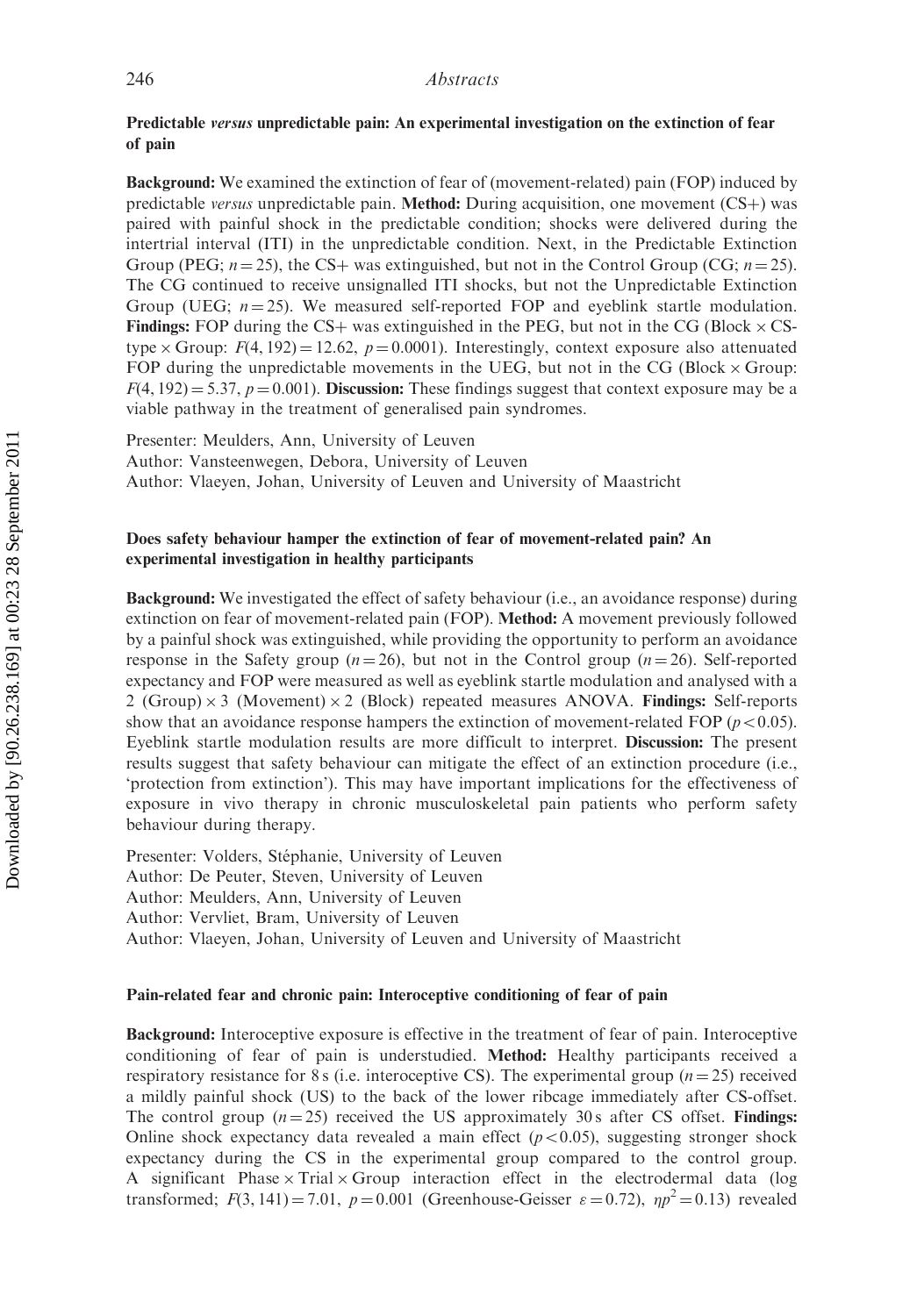fear conditioning in the experimental group but not in the control group. Discussion: Future research building on these findings may guide the development and optimisation of therapies for fear of pain.

Presenter: De Peuter, Steven, University of Leuven Author: Van Diest, Ilse, University of Leuven Author: Vlaeyen, Johan, University of Leuven and University of Maastricht

### The role of experiencing positive emotions in promoting psychological health and well-being

Background: During the last 15 years, psychologists worldwide have been studying the potential beneficial role of experiencing positive emotions to psychological health and wellbeing. Methods: The aim of this presentation is to provide a comprehensive synthesis of research findings which support the notion that experiencing positive emotions is linked to broadening, coping, building resources, strengthening resilience and increasing the subjective estimate of happiness, well-being and overall psychological health. Findings: We will emphasise the implications of these findings regarding theory, research and practice in the field of Health Psychology, the role of variables – such as happiness and positive meaning finding – in protecting against depression and anxiety, and promoting psychotherapy effectiveness. Discussion: Finally, we will outline interventions and strategies which strengthen psychological health and well-being.

Author: Stalikas, Anastassios, Panteion University of Social and Political Sciences Presenter: Galanakis, Michael, Panteion University of Social and Political Sciences Author: Fitzpatrick, Marilyn, McGill University

### Early prevention for substance abuse in preschool children

Background: The purpose of this study is to present the application of an innovative program for early prevention of substance use, designed specifically for pre-school children. The program is titled: 'Your strength is you!' Methods: It consists of a series of psycho-educational activities aimed at informing children about the consequences of substance use, while strengthening basic skills related to mental health (self esteem, management of feelings, communication skills). Findings: The program was applied to a group of 30 preschool children with very satisfactory results, as shown by comparison with another same-age group of children, who did not receive this prevention programme. Discussion: The experiential activities of this early prevention programme will contribute to the development of an ability to identify basic risk factors for drug use enhancing behaviours of resisting possible peergroup pressures for use, and strengthening the child's autonomy and social adjustment.

Presenter: Coccossis, Maria, A' Dept of Psychiatry, University of Athens Author: Papadofragaki, Anastasia, A' Dept of Psychiatry, University of Athens

#### Self management of type 2 diabetes: Self-efficacy believes and self-care behaviours

Background: This study aimed to explore: possible correlations between type 2 diabetes patients' self-efficacy beliefs regarding diabetes self-management and socio-demographic and disease-related factors; correlation between self-efficacy scores and performance of self-care activities. Methods: Cross-sectional survey; 240 diabetes patients on oral anti-diabetic medication completed self-report questionnaires. Findings: Multiple regression analyses revealed that socio-demographic and disease-related factors accounted for 10% of the variance in overall diabetes management self-efficacy  $F(8, 240) = 4,43$ ,  $p < 0.001$ . Years of education and attendance of diabetes education were positively correlated ( $\beta = 0.17$ ,  $t = 2,50$ ,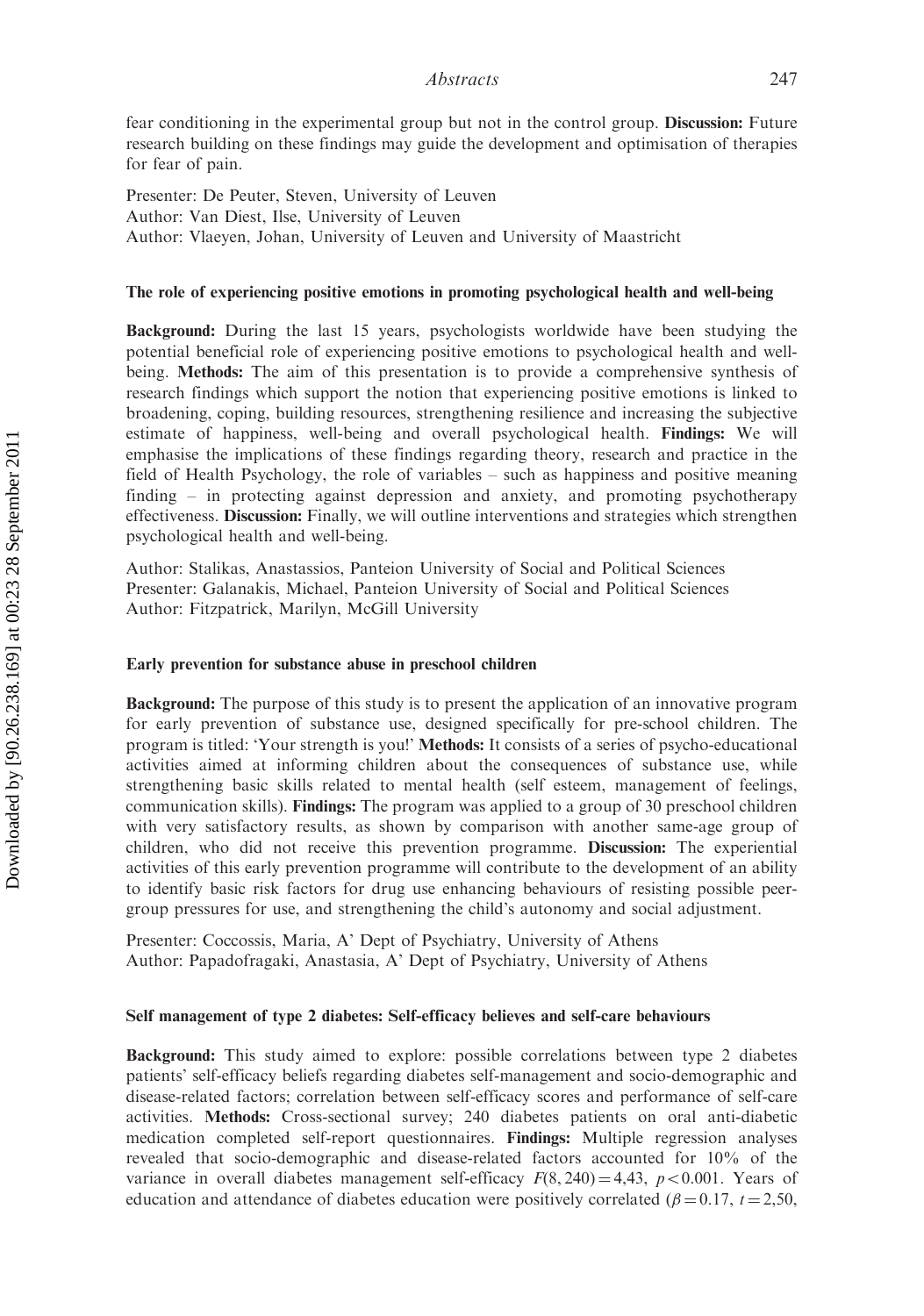$p<0.05$  and  $\beta=0.19$ ,  $t = 3.13$ ,  $p<0.01$  respectively), whereas medication for depression was negatively correlated ( $\beta = -0.16$ ,  $t = -2.52$ ,  $p < 0.01$ ) with the overall diabetes-related sense of self efficacy. Discussion: Self-efficacy regarding diabetes self-care is multifactorial. Utilisation of qualitative methodology could contribute to the understanding of this complex concept.

Presenter: Stathopoulou, Harikleia, Medical School, University of Athens Author: Paschali, Antonia, Dept of Nursing, University of Athens Author: Karanikola, Maria, Nursing Faculty, Cyprus University of Technology Author: Poulios, Antonios, University of Athens Author: Grozou, Anna, General Hospital of Piraeus Agios Panteleimon Author: Katopodi, Anastasia, General Hospital of Piraeus Agios Panteleimon Author: Tountas, Yiannis, University of Athens

#### Turnover and professional satisfaction among Greek nursing staff

Background: Luck of nursing staff in Greece, combined with an increased demand for qualitative health services, urgently calls for exploring nurses' turnover and its determinants. Methods: 405 nurses (13% males) from two public hospitals (one military) participated in this study, self-completing Turnover Cognitions and Index of Work Satisfaction questionnaires. Results: 41% of the participants had chosen to work on the specific department; 37% had chosen nursing and 55% was generally satisfied with their profession. Turnover was significantly related with work satisfaction: lower levels of satisfaction were correlated with nurses' intention to leave clinical practice  $(r = -0.35, p < 0.0001)$ , Organisation  $(r = -0.14,$  $p<0.005$ ) and profession ( $r = -0.43$ ,  $p<0.0001$ ). Discussion: Turnover was recorded for the first time among Greek nursing staff. Finding were close to those of international research indicating that in every health system work satisfaction affects nurses' turnover and calling for immediate interventions towards the direction of increasing nurses' satisfaction.

Presenter: Sereti, Ourania, General Military Hospital of Athens Author: Koulierakis, George, National School of Public Health

# Thinking differently about prior temptation influences effectiveness of coping plans for unhealthy snacking

Background: When formulated adequately, coping plans – plans that specify how to deal with future difficult situations – may be very effective. However, little is known about which strategies help to formulate high quality coping plans. We examined how two different ways of mentally simulating prior difficult situations (process vs. outcome simulation) before formulating a plan, may enhance self-efficacy and coping plan effectiveness. Methods: Participants ( $N = 122$ ) were randomly assigned to one of the four conditions: 2 (process vs. outcome simulation)  $\times$  2 (action plan *vs.* no plan). Dependent variables were self-efficacy and unhealthy snack consumption during the subsequent week. Findings: Participants who made plans reported higher self-efficacy and consumed less unhealthy snacks than participants who did not. This effect was particularly strong in the outcome simulation condition. Discussion: Findings suggest that the effectiveness of coping plans may depend on the way people reconstruct prior difficult situations.

Presenter: Vinkers, Charlotte, Utrecht University Author: Adriaanse, Marieke, Utrecht University Author: De Ridder, Denise, Utrecht University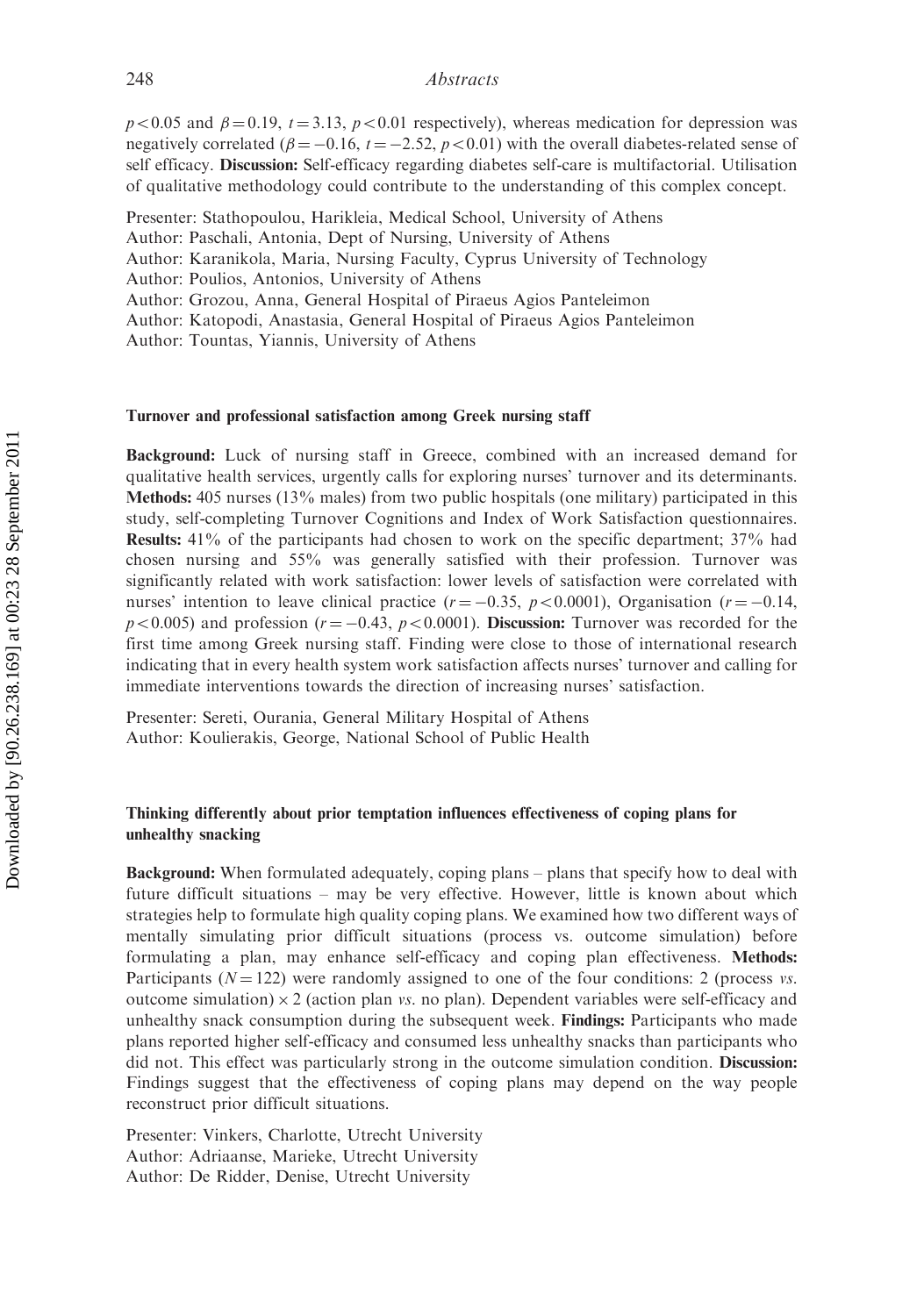## Reliving tempting situations improves the quality of implementation intentions

Background: When trying to break habits, effective implementation intentions require specifying the critical cue that triggers the unwanted habit. Yet, for complex behaviours like eating, this is not always straightforward. When formulating plans in a rational state, people may underestimate the challenges of tempting situations. It is hypothesised that including a mental imaginary component improves the identification of critical cues, by making the tempting situation vivid during plan construction. Methods: After monitoring their snacking reasons for 1 week, participants ( $N = 68$ ) formulated implementation intentions while (only in the experimental condition) mentally reliving tempting situations. Findings: Participants in the experimental condition (vs. control) reported to be more able to identify their personally relevant cue for snacking, knew better in what situation they could change their habit, and reported having a more effective plan (all  $p's < 0.05$ ). Discussion: Making tempting situations vivid while formulating plans to break habits enhances plan quality.

Presenter: Verhoeven, Aukje, Utrecht University Author: Adriaanse, Marieke, Utrecht University Author: De Ridder, Denise, Utrecht University

# Can collaborative implementation intentions promote physical activity in council employees? A randomised controlled trial

Background: Collaborative implementation intentions involve individuals planning, with another person, when, where and how they will perform a behaviour together. Previous research suggests they can effectively change behaviour but there has been no fully randomised test. Methods: Council employees  $(N = 257)$  were randomly allocated to collaborative implementation intention, partner-only, implementation intention or control groups before completing physical activity-based measures at baseline and follow-ups at 1, 3 and 6 months and weight-based measures at baseline and 6 months. Findings: As well as losing the most weight,  $F(3, 158) = 2.38$ ,  $p = 0.04$ , there was evidence that participants in the collaborative implementation intention group were more physically active (1 month:  $F(3, 169) = 2.69$ ,  $p = 0.03$ ; 3 months:  $F(3, 160) = 2.32$ ,  $p = 0.04$ ; 6 months:  $F(3, 160) = 1.96$ ,  $p = 0.06$ ). Discussion: Collaborative implementation intentions represent a potentially useful intervention to change important health behaviours that help reduce weight. Further research is needed to clearly identify underlying mechanisms.

Presenter: Prestwich, Andrew, University of Leeds Author: Lawton, Rebecca, University of Leeds Author: Ward, Jane, Bradford Institute for Health Research Author: Ayres, Karen, University of Leeds Author: McEachan, Rosie, Bradford Institute for Health Research

# Prostatectomy patients' utilisation of social support and self-regulatory strategies: Managing urinary incontinence by pelvic-floor training

Background: Post-operative comorbidities often impair the health and autonomy of prostatectomy patients. Managing urinary incontinence by pelvic-floor training is important for convalescence. Self-regulatory processes (e.g. action planning) have proven to be explanatory factors for the translation of intentions into pelvic-floor training, however, the extent to which social support facilitates behaviour change has remained yet understudied. Methods: 141 patients and their spouses completed measures on different kinds of behaviourspecific received (provided) social support, intentions, planning strategies and pelvic-floor training at four time points within 7 months post-surgery. Findings: From a dyadic perspective, spousal support had considerable effects on pelvic-floor training. High levels of support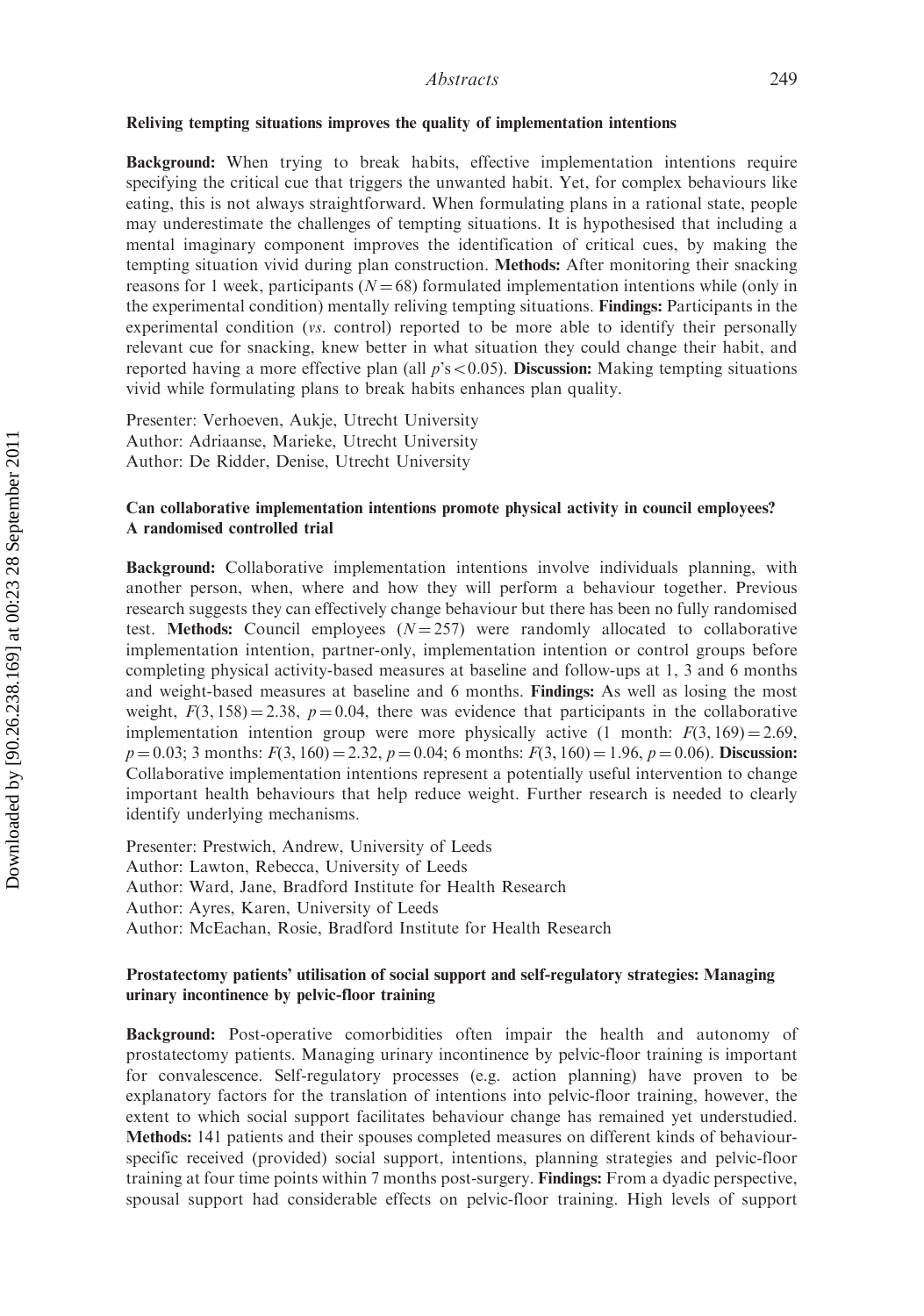predicted whether patients initiated planned pelvic-floor training. Findings were alike for different kinds of received support under study. Discussion: Findings imply that self-regulation of behaviour may be more effective if individuals are supported by significant others. Thus, theory advancement might gain from consideration of social exchange processes.

Presenter: Wiedemann, Amelie, Charité – Universitätsmedizin Berlin Author: Burkert, Silke, Charité – Universitätsmedizin Berlin Author: Knoll, Nina, Charité – Universitätsmedizin Berlin

# How does self-identification with exercise lead to exercise adherence: An identity theory perspective

Background: Research links exercise identity to exercise behaviour. Less is known about how and under what circumstances exercise identity leads to exercise. Identity theory posits that identity leads to identity-relevant behaviour by serving as a self-regulatory control system. This presentation seeks to demonstrate how identity theory is useful for understanding the exercise identity-exercise behaviour link. Methods: Drawing on crosssectional, prospective and experimental designs, analyses were conducted on data from three studies. Findings: Findings support identity theory predictions. Individuals appear to draw on own and other-derived feedback in making judgments about the consistency between their exercise and identity. These judgments are associated with affective and social cognitive responses that may facilitate self-regulation of exercise. Strength of exercise identity appears to influence the magnitude of affective and social cognitive responses to identity relevant feedback and identity challenges. Discussion: Identity theory provides a useful framework for understanding the exercise identity–exercise behaviour relationship.

Presenter: Strachan, Shaelyn, School of Human Kinetics, University of Ottawa

### The relationship between exercise self-identity and self-schema

Background: Self-identity captures the meanings associated with viewing oneself in a role. Selfschemas are cognitive structures that describe interests in terms of self. This research examines how these concepts relate with respect to exercise. Methods: Secondary analyses were conducted on data from two studies. Findings: Study one ( $N = 294$ ) and study two ( $N = 111$ ) showed significant differences in exercise-self-identity scores by schema group: exerciser schematics had higher self-identity than other schema groups. Study one findings: significant differences between instrumental attitudes, affective attitudes and intentions by high and low self-identity groups; exerciser schematics had higher affective attitudes and intentions than other schema groups. Study two findings (data were collected twice, 1 week apart): selfidentity correlated over 2 weeks,  $r = 0.81, 21\%$  of participants changed schema group; behaviour and intentions significantly differed between self-identity groups; schema differentiated behaviour but not intentions. Discussion: These are distinct constructs and relate differently to cognitions and behaviour.

Presenter: Berry, Tanya R., Faculty of Physical Education and Recreation, University of Alberta

Author: Strachan, Shaelyn, School of Human Kinetics, University of Ottawa

# Exercise identity and self-determination theory: Theoretical links and initial findings

Background: This study examined the associations of self-determination theory (SDT) variables with exercise identity among men and women. Methods: A cross-sectional study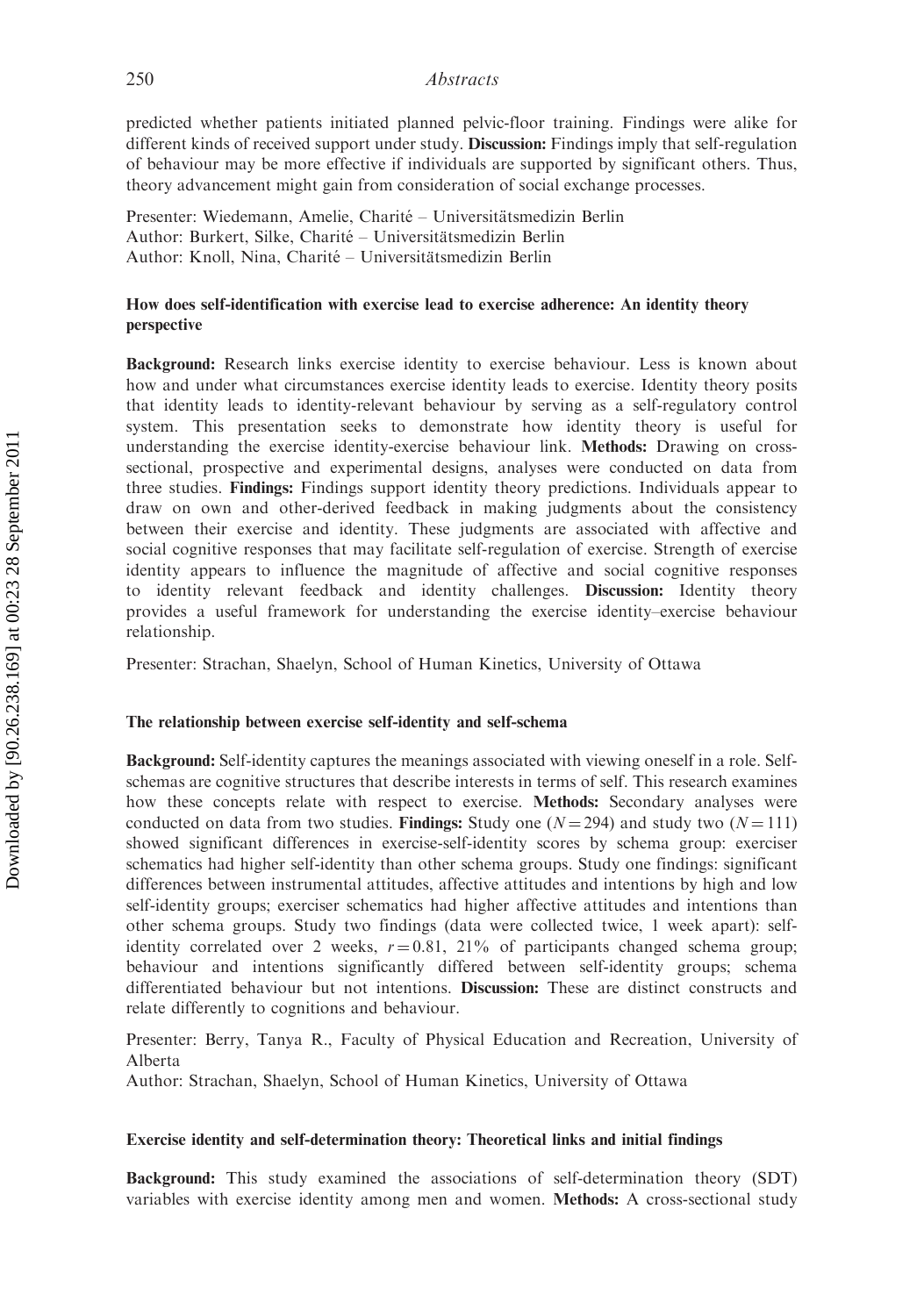where perceived autonomy support by the exercise instructor, basic psychological needs, behavioural regulations and exercise identity were measured among 733 exercise participants aged 18–64 years. Findings: All types of behavioural regulations and the fulfilment of the need for competence were associated with the exercise role identity part of exercise identity. Introjected regulation, identified regulation, intrinsic motivation and the needs for competence and relatedness were associated with the exercise beliefs part of exercise identity. Discussion: The findings support the relevance of SDT in better understanding the processes related to the assimilation of an exercise identity to the self and support future experimental research in this domain.

Presenter: Vlachopoulos, Symeon P., Department of Physical Education and Sport Science at Serres, Aristotle University of Thessaloniki

Author: Kaperoni, Maria, Department of Physical Education and Sport Science at Serres, Aristotle University of Thessaloniki

Author: Moustaka, Frederiki C., Department of Physical Education and Sport Science at Serres, Aristotle University of Thessaloniki

#### Antecedents of an exercise identity: A theory of planned behaviour perspective

Background: A positive exercise identity is related to stronger exercise motivation and behaviour, but little is known about modifiable determinants that facilitate developing a positive exercise identity. Methods: Prospective data were gathered in undergraduate students  $(n = 412, \text{ mean age} = 21.5, 73.4\% \text{ female})$  using validated self-administered questionnaires on theory of planned behaviour measures, exercise behaviour and identity with a 2-week interval. Data were analysed using structural equation modelling employing an iterative elimination of nonsignificant structural paths. Findings: The initial structural model provided adequate fit to the data, but contained three nonsignificant structural paths for T1 intention, subjective norms and exercise behaviour. Deletion of these paths led to the final structural model, in which T2 exercise identity was significantly predicted by T1 identity ( $\beta = 0.59$ ), self-efficacy  $(\beta = 0.11)$  and affective attitude ( $\beta = 0.16$ ). Discussion: Findings suggest that particularly emphasising self-efficacy and affective evaluations of exercise behaviour facilitate the development of positive exercise identities.

Presenter: De Bruijn, Gert-Jan, Amsterdam School of Communication Research. University of Amsterdam, the Netherlands

Author: Verkooijen, Kirsten, Health and Society, Wageningen University, the Netherlands Author: Van den Putte, Bas, Amsterdam School of Communication Research. University of Amsterdam, the Netherlands

#### Socioeconomic disparities in dietary intake: the role of food choice motives

Background: It remains unclear why individuals with low socioeconomic status (SES) consume unhealthier diets than those better-off. We examined whether the relative importance of six food choice motives (health, pleasure, convenience, price, familiarity, ethicality) contributed to the educational and income gradient in dietary intake. Methods: A cross-sectional data of Finnish men and women aged 25–64-year-old  $(n=3750)$  from the FINRISK Study were analysed. This study included a validated 132-item Food Frequency Questionnaire and shortened Food Choice Questionnaire. Findings: Higher education and income were related to lower importance of food price and familiarity and greater importance of health considerations in the daily food choices. These relative motives partly mediated the effects of SES on vegetable/fruit and energy-dense food intake  $(p<0.001$  for all indirect effects). Discussion: Food choice motives may play a role in producing SES disparities in diet and this should be taken into account when planning strategies to reduce these inequalities.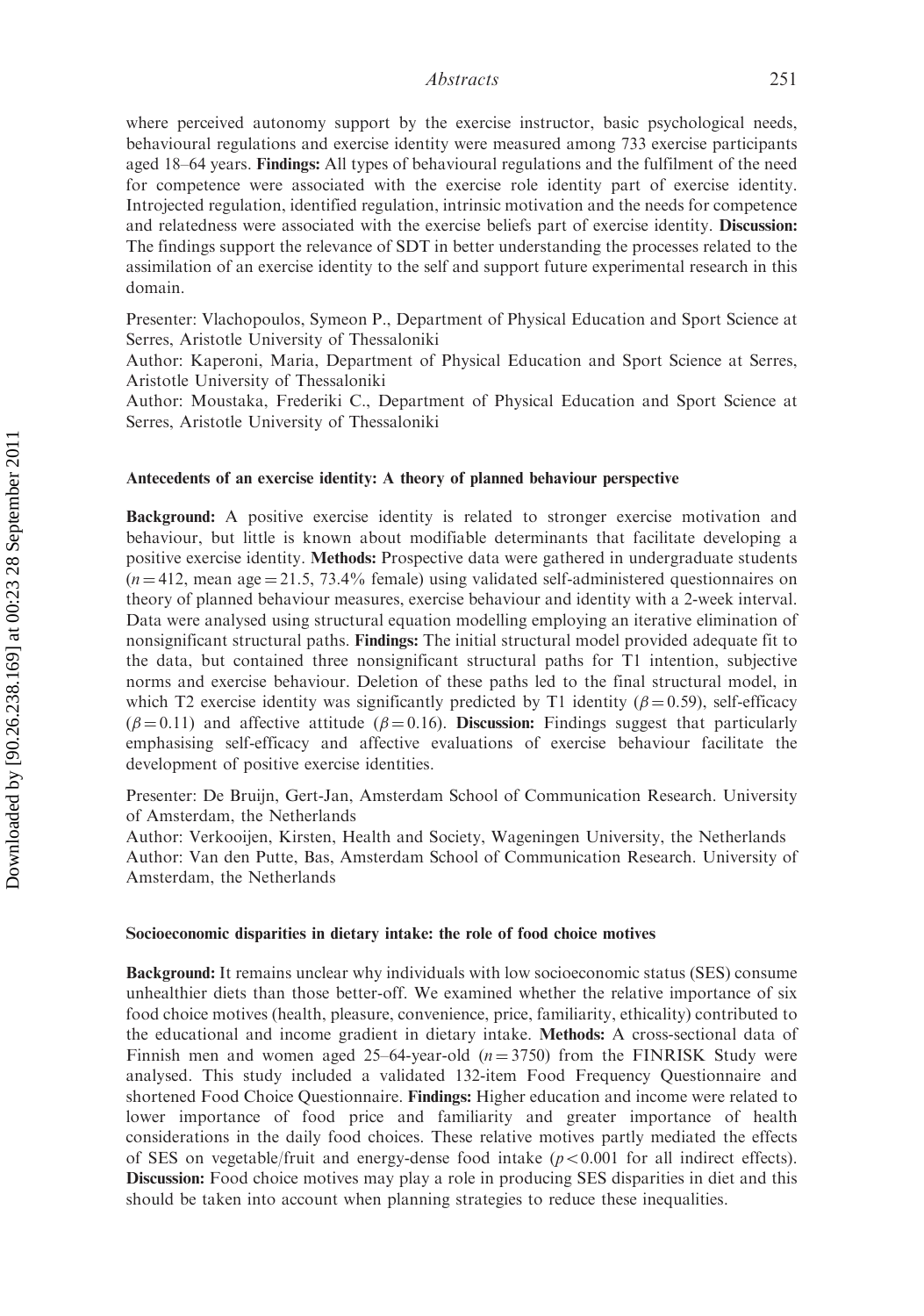## 252 Abstracts

Presenter: Konttinen, Hanna, University of Helsinki, Finland Author: Sarlio-Lähteenkorva, Sirpa, University of Helsinki, Finland Author: Silventoinen, Karri, University of Helsinki, Finland Author: Männistö, Satu, National Institute for Health and WelfareNational Institute for Health and Welfare, Finland Author: Haukkala, Ari, University of Helsinki, Finland

## Stages of health behaviour change and mindsets: A bottom-up approach

Background: Stage Theories of health behaviour are increasingly popular. However, the crucial assumption of qualitative differences in mindsets between people in different stages is rarely examined. This study uses a bottom-up approach inferring homogeneous subgroups of individuals according to mindsets in order to validate stage assumptions. Methods: 2220 adults completed a web-based questionnaire assessing social-cognitive variables and fruit and vegetable consumption. Latent class analysis was used to identify distinct groups of individuals sharing patterns of the social-cognitive predictors of behaviour, thereby identifying qualitatively different mindsets. Findings: Four latent classes were identified that can be matched unto the stages defined by most stage theories. Discussion: The methodological approach used in this study overcomes problems of currently used confirmatory procedures. Subsequently, this study could reveal more information about the actual mindsets of individuals in different stages of health behaviour change.

Presenter: Richert, Jana, Freie Universität Berlin, Germany Author: Schüz, Natalie, Freie Universität Berlin, Germany Author: Schüz, Benjamin, Benjamin.Schuez@dza.de

## Not everybody eats more under stress: Differential effects of social stress on eating

Experimental studies suggest that people eat more during acute stress episodes. In contrast, survey studies showed that people differ greatly in the (self-reported) habitual effect of stress on the amount of eating. In the present study, both research lines were combined in order to examine the diverging. Results: Using an experimental design  $(N = 164)$ , the amount of ice cream consumed was measured after either being socially excluded (stress condition) or after being not excluded (control condition). The results showed that social stress did not increase ice cream consumption as compared to the non-stress condition. However, people with a habitual tendency to eat more under stress actually ate more ice cream,  $F(2, 158) = 4.86$ ,  $p = 0.009$ . The reverse pattern emerged for participants reporting to eat less when stressed. Overall, consideration of habitual stress response may be an important factor to understand the relationship of acute social stress on eating behaviour.

Presenter: Sproesser, Gudrun, University of Konstanz, Germany Author: Strohbach, Stefanie, University of Konstanz, Germany Author: Schupp, Harald, University of Konstanz, Germany Author: Renner, Britta, University of Konstanz, Germany

## Minority talks: The influence of descriptive social norms on fruit intake

Background: Norms describing a majority's behaviour strongly influence people's eating behaviour. The effects of minority norms (e.g. 'only few people use sunscreen') on behaviour are under-researched, constituting an important gap in the literature which the current studies addressed. Methods: Students received minority or majority norm information regarding a referent group's behaviour and reported intended (Study 1,  $n = 102$ ) or actual (Study 2,